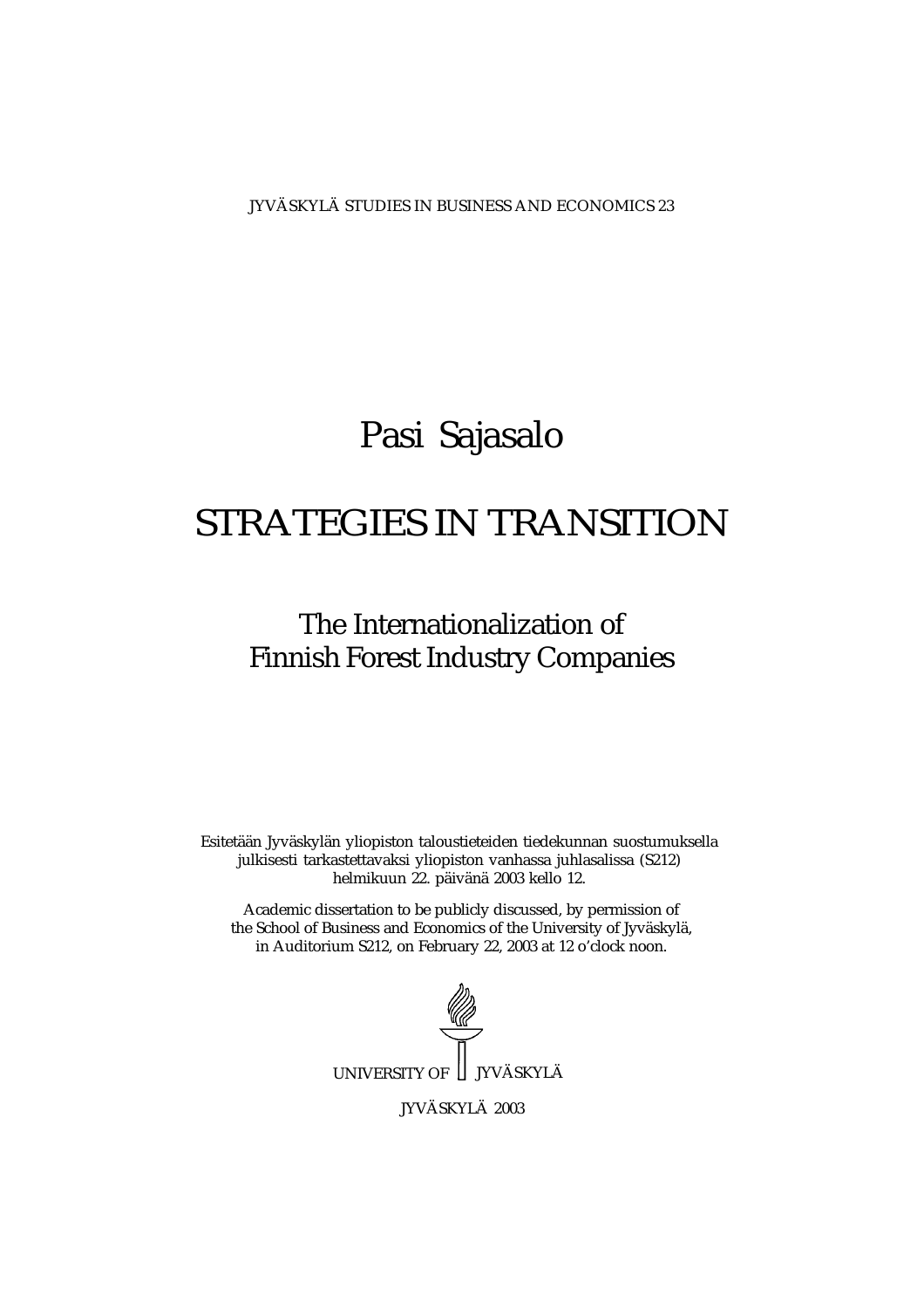## STRATEGIES IN TRANSITION

The Internationalization of Finnish Forest Industry Companies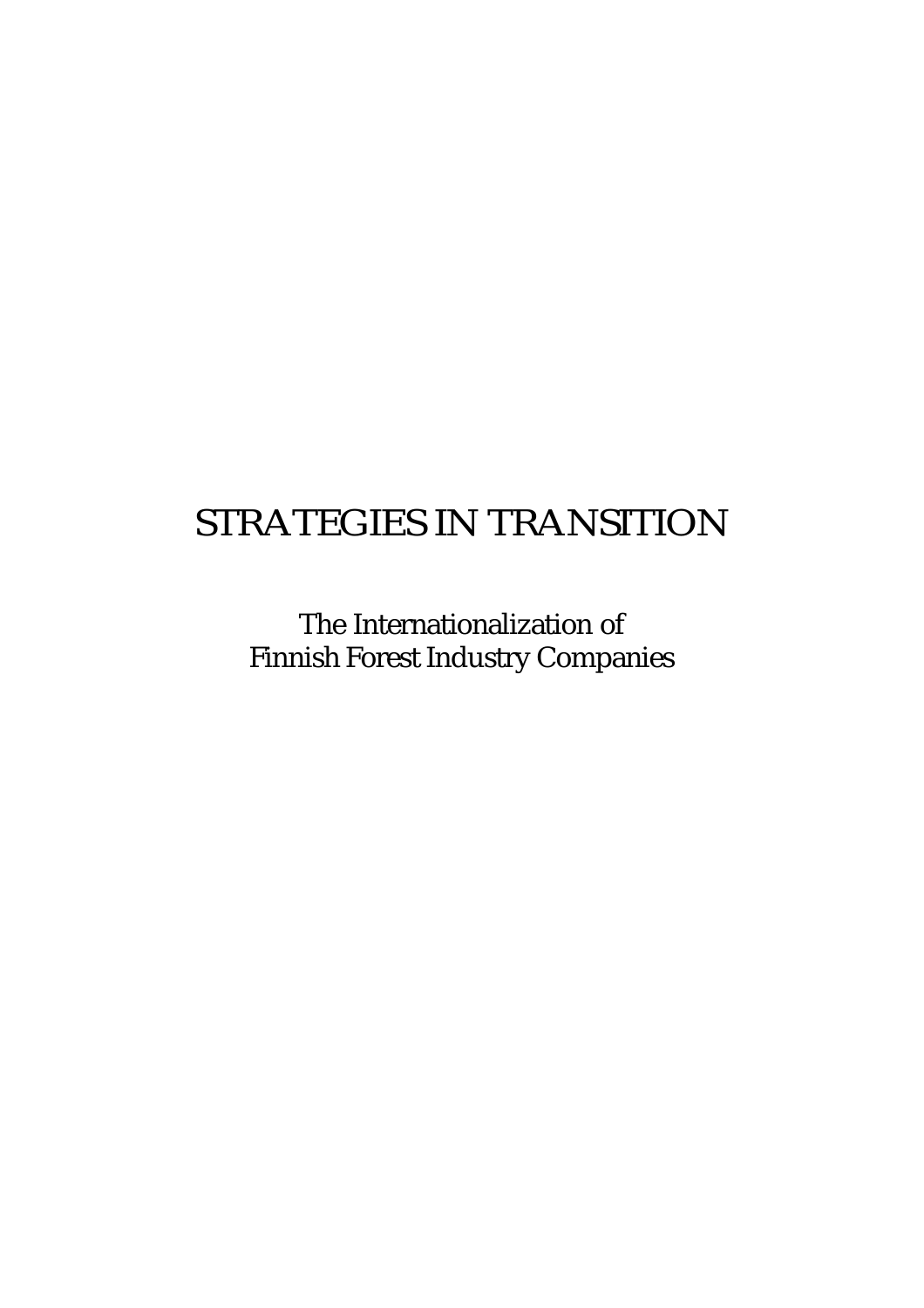JYVÄSKYLÄ STUDIES IN BUSINESS AND ECONOMICS 23

# Pasi Sajasalo

## STRATEGIES IN TRANSITION

The Internationalization of Finnish Forest Industry Companies

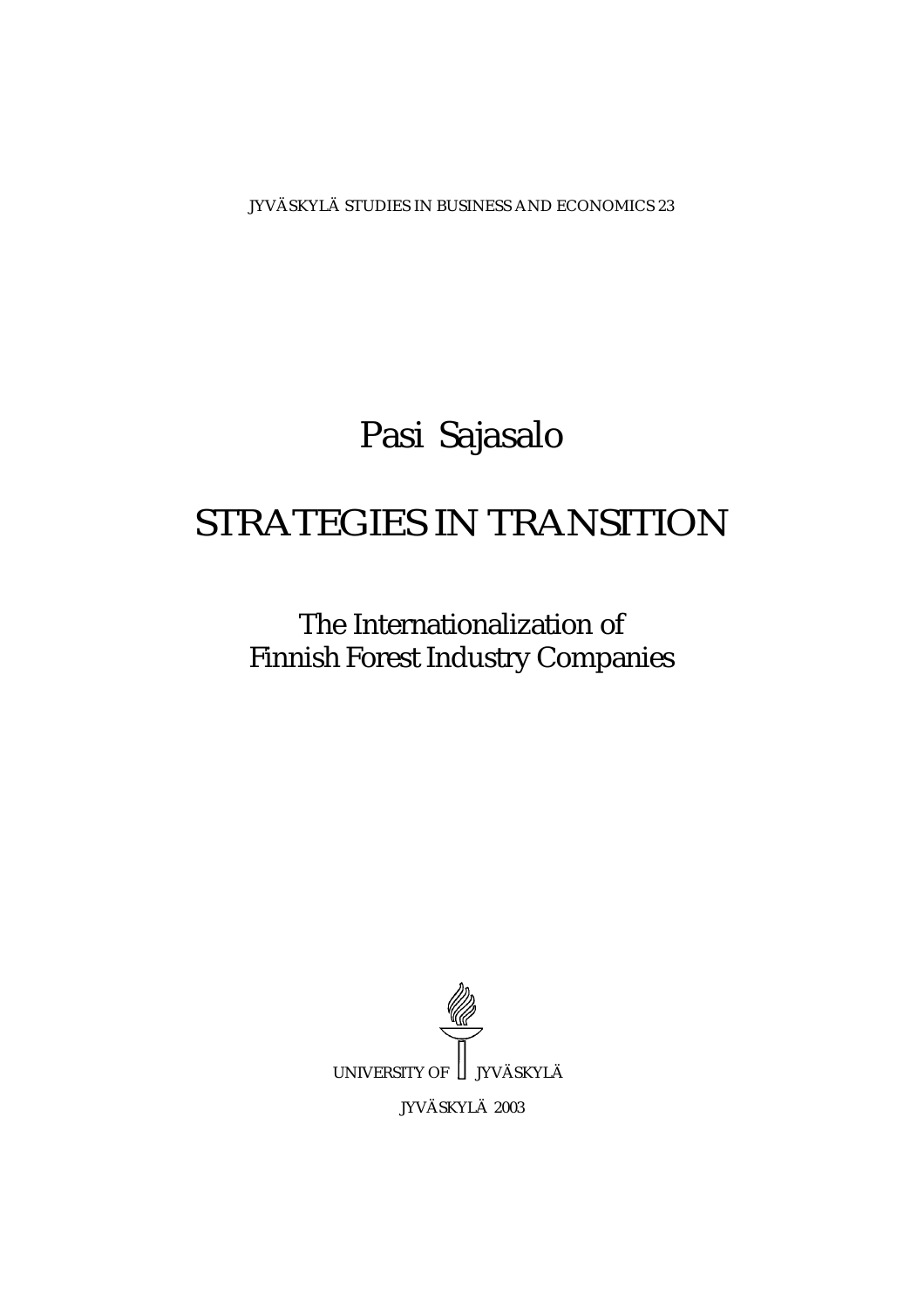Editors Tuomo Takala School of Business and Economics, University of Jyväskylä Pekka Olsbo, Marja-Leena Tynkkynen Publishing Unit, University Library of Jyväskylä

URN:ISBN 9513914232 ISBN 951-39-1423-2 (PDF)

ISBN 951-39-1312-0 (nid.) ISSN 1457-1986

Copyright © 2003, by University of Jyväskylä

Jyväskylä University Printing House, Jyväskylä 2003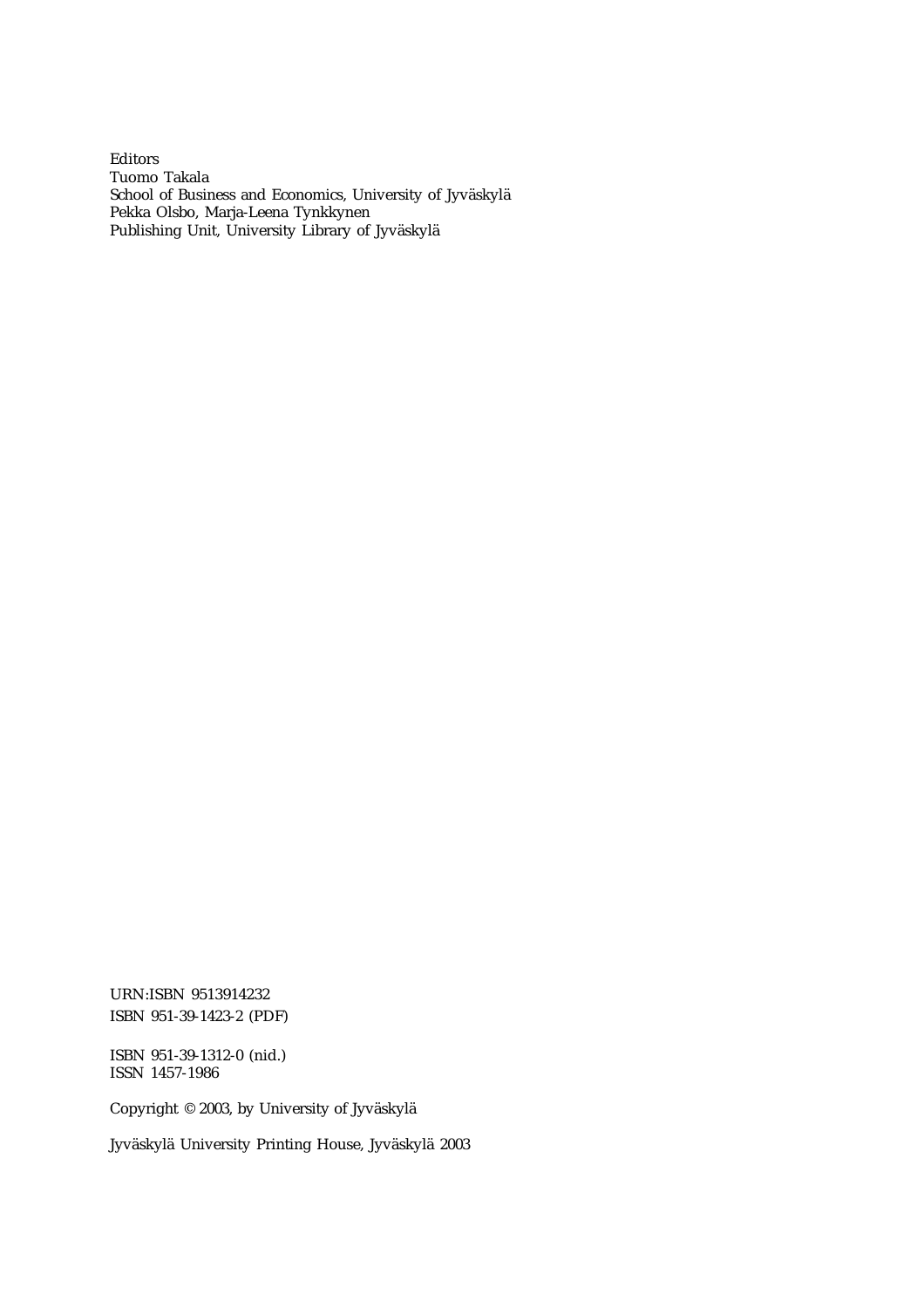#### **ABSTRACT**

Sajasalo, Pasi Strategies in transition – the internationalization of Finnish forest industry companies Jyväskylä, University of Jyväskylä 2003, 223 p. (Jyväskylä Studies in Business and Economics, ISSN 1457-1986; 23) ISBN 951-39-1423-2 Finnish Summary Diss.

The aim of the dissertation is to advance our knowledge and understanding related to the internationalization processes of the Finnish forest industry companies by answering the following questions in which, it is considered, the internationalization of business activities plays an important role: *how has it been possible for a group of once small companies operating from a small and remote country to rise into such prominent positions within the forest industry internationally?* And: *by which means have the remaining companies come to be what they are today?* The thesis consists of three parts: 1) an introductory essay, laying down the frame of reference of the study, 2) three articles, each of which approaches the phenomenon studied from different viewpoint, and 3) discussion and reflection synthesizing the contributions of the three articles included in the dissertation.

 The main arguments of the study are interrelated. It is argued that 1) due to internationalization processes multifaceted and complex nature it is necessary to approach the subject from multiple perspectives, and to utilize multiple levels of analysis to enable holistic representation and analysis of the phenomenon, and 2) due to its complex processual nature, internationalization is best approached by adopting a longitudinal research strategy to its analysis. Thus, the starting point of the study is discontent with much of the recent IB research with its ever-narrowing focus and static approaches.

 The results of the dissertation highlight the importance of the mid-1990s as a watershed in the orientation of the Finnish forest industry firms international involvement strategy. Prior to the mid-1990s the process was characterized by small steps in order to accumulate experiential knowledge of international operations, later to be replaced by spectacular mergers and international acquisitions, resulting in the three remaining companies that have reached mature stage of internationalization with operations in dozens of countries.

Keywords: internationalization, process, strategy, forest industry companies, change, Finland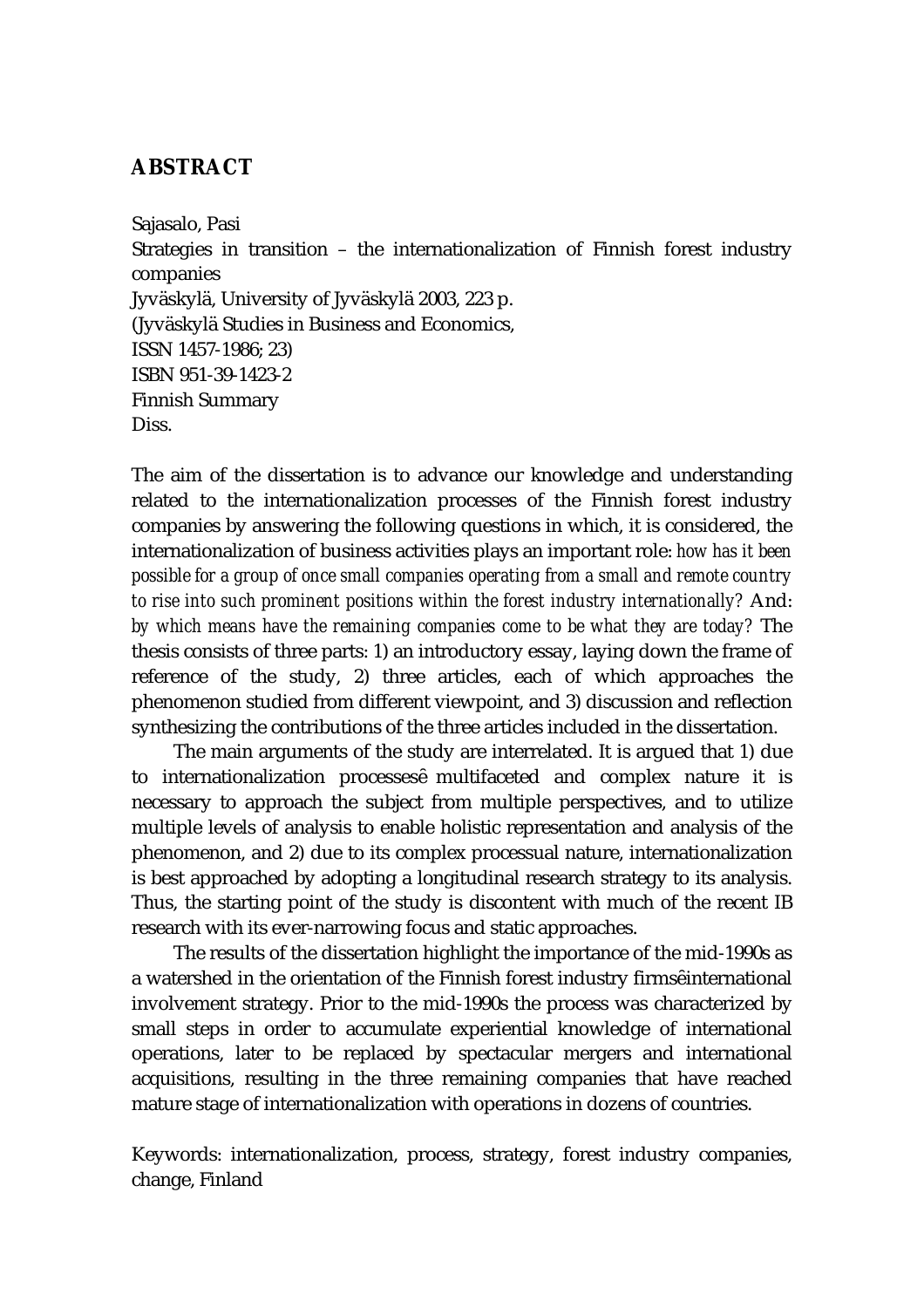| <b>Author's address</b> | Pasi Sajasalo<br>Haukkamäentie 9 B 6<br>FIN-40270 Palokka<br>Finland                                                                                                                                       |
|-------------------------|------------------------------------------------------------------------------------------------------------------------------------------------------------------------------------------------------------|
| Supervisor              | Docent Juha Näsi<br>University of Jyväskylä<br>School of Business and Economics,<br>Professor<br>Tampere University of Technology,<br><b>Industrial Management</b><br>Finland                              |
| <b>Reviewers</b>        | Associate Professor Jan Jörgensen<br>McGill University,<br><b>Faculty of Management</b><br>Canada<br>Professor Kari Lilja<br>Helsinki School of Economics and<br><b>Business Administration</b><br>Finland |
| Opponent                | Associate Professor Jan Jörgensen<br>McGill University,<br><b>Faculty of Management</b><br>Canada                                                                                                          |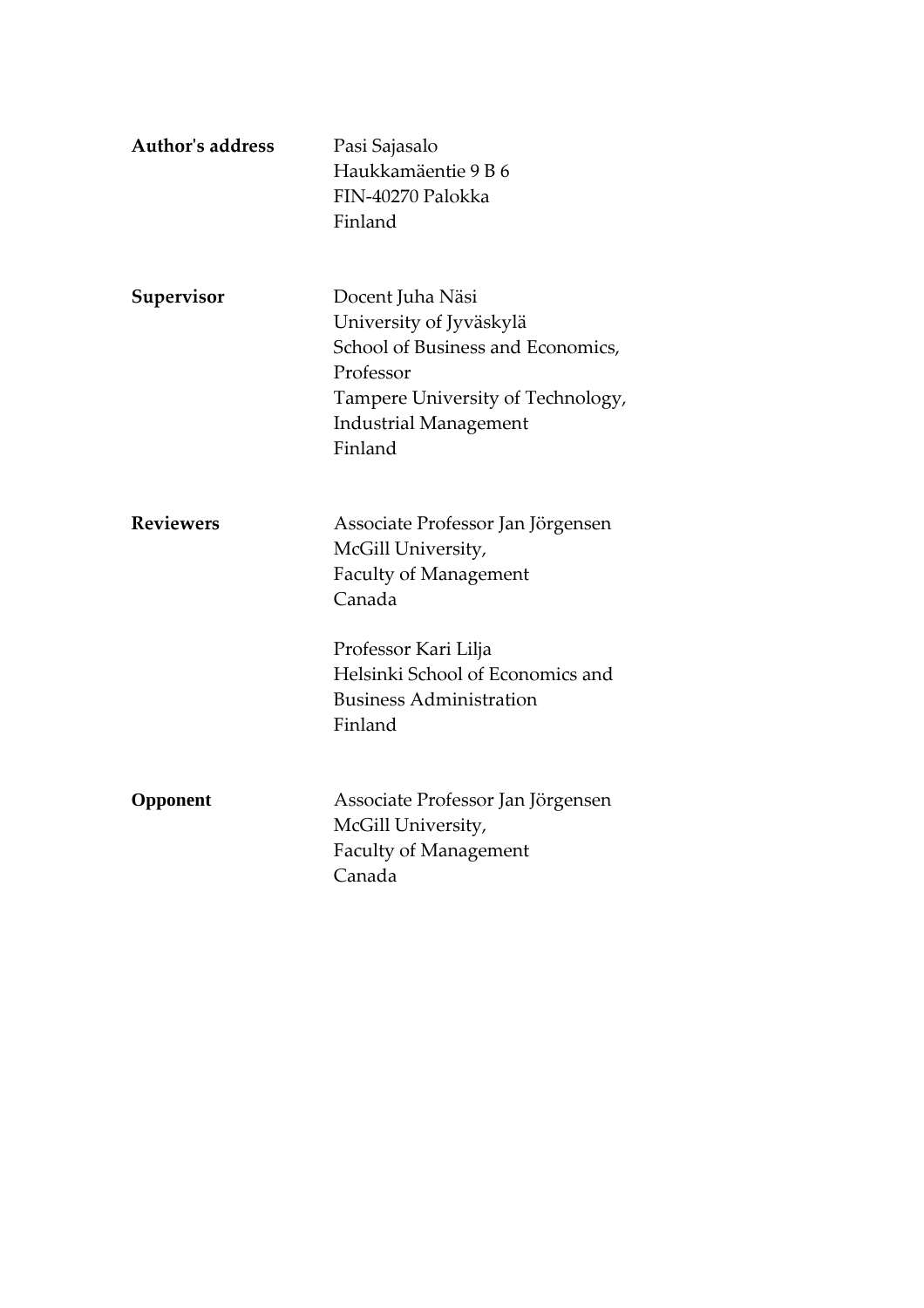#### **ACKNOWLEDGEMENTS**

For the past five years my thoughts have been occupied with what I have found to be a fascinating subject: the internationalization of the Finnish forest industry. Now that the project is drawing to an end, it is time to look back and give the well-deserved credit to those whose influence has made it all possible.

 To begin with I would like to express my sincerest gratitude to the person whose influence was decisive in my becoming enrolled in the first place as a PhD student at the University of Jyväskylä. My supervisor, Professor Juha Näsi introduced me to the absorbing business of science and research, and has ever since facilitated my growth as a researcher by his undyingly supportive attitude. In the process of bringing together this dissertation he has supported me in more ways than I can imagine, but always given me freedom to find my own way. Yet, whenever I have needed guidance or help, he has been the first to offer them.

 For the majority of my dissertation project the School of Business and Economics at the University of Jyväskylä has offered me an academic home with many academic siblings, interaction with whom has reflected in various positive ways on my dissertation project. Hence, I would like to thank all my colleagues at the School of Business and Economics for their interest in my work; especially the members of the immediate family of Corporate Strategies/ Management and Organization: Doctor Anna-Maija Lämsä for her friendship over the years, and just being her delightful self – not to mention the insightful comments and constructive criticism on an earlier draft of the manuscript; Professors Markku Lahdenpää and Tuomo Takala for offering me the needed reinforcement of faith with their comments of the manuscript; Professor Taina Savolainen, Doctors Raili Moilanen, Asta Wahlgrén and Juhani Laine for setting an excellent example; and Oiva Eronen, Pinja Jaatinen and Minna Kallinen for spurring me on with my project on the home stretch.

 I would further like to thank my former colleagues at the University of Jyväskylä, and current colleagues at the Tampere University of Technology, Doctors Marko Seppä and Johanna Kujala. Without our discussions dealing with the process from master s to doctorate, I might have chosen a different, even more painstaking route than the one I ended up taking. I also owe thanks to Doctor Jari Ojala for our numerous discussions regarding the wondrous workings of the Finnish forest industry that have been valuable in clarifying my own thinking. Furthermore I would like to express my special gratitude to my colleague, Doctor Juha-Antti Lamberg whose scholarly advice, insightful comments and a seminar he put together were extremely valuable in clarifying my thoughts and thus improving the quality of the manuscript.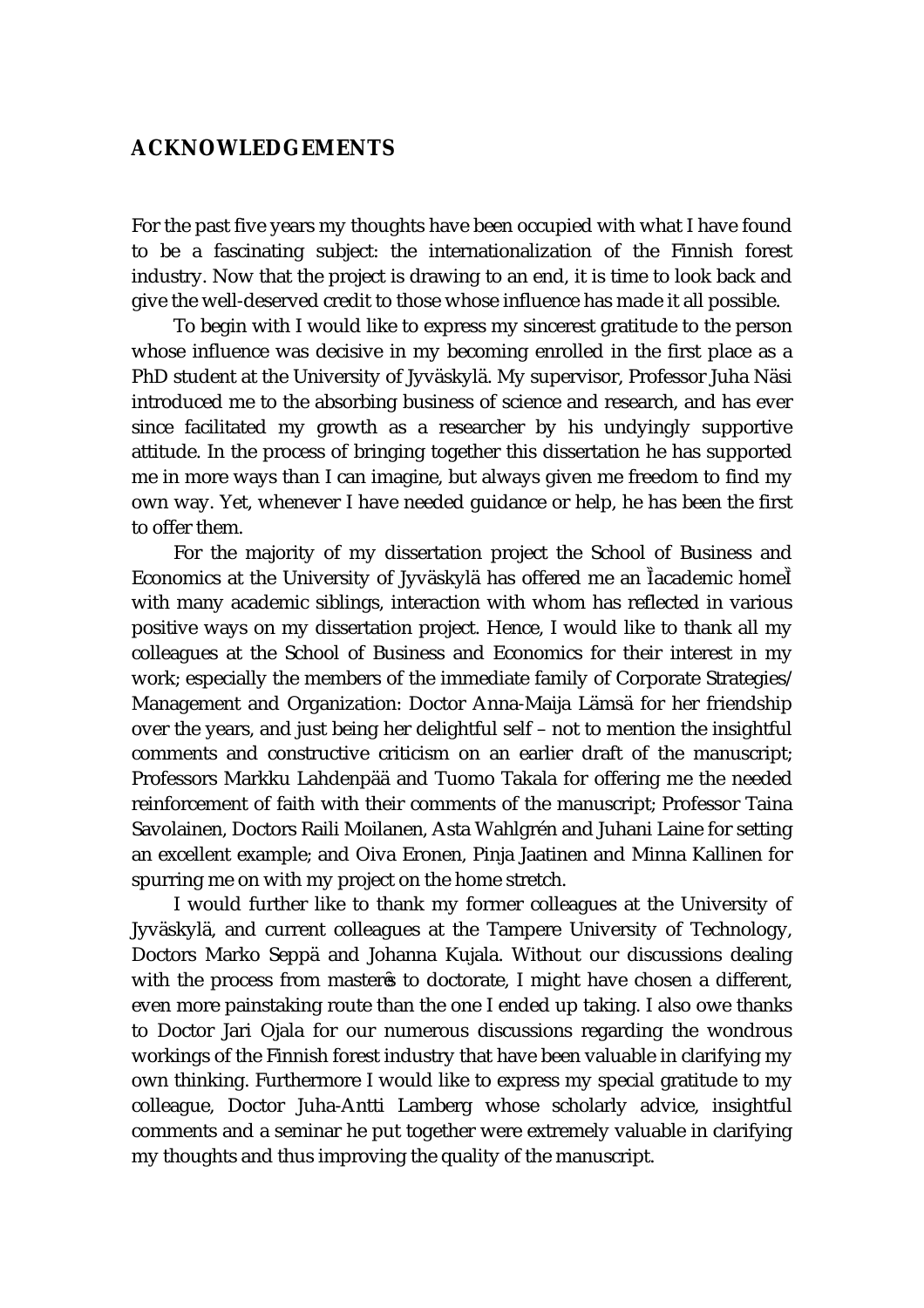Two other persons to whom I feel deeply indebted to, and whose input greatly improved the quality of the manuscript in the very final stages are the external examiners, Jan Jörgensen, Associate Professor of Strategy and Organization, and Kari Lilja, Professor of Organization and Management. I am grateful for your constructive comments and your genuine effort in helping to improve the overall value of my contribution. Moreover, I owe thanks to Bentley Mathias and Anthony Melville for their help in improving my output in English language and thus, hopefully, getting the message through.

 Of the number of people whom I have come in contact with during my dissertation project I would especially like to thank Professor Michael D. Ensley for his lasting friendship and lending an ear for my research concerns whenever our paths have crossed. I would also like to thank Professor Grant T. Savage for his invaluable insights and eye-opening comments on the early and sketchy manuscript. Furthermore I would like to extend my thanks both to the organizers of the European Summer Research Institute, in particular Professor Peer Hull Kristensen, and to the tutors in the seminar, above all Professors Risto Tainio and Kari Lilja for their supportive and encouraging stance towards my, at that point, embryonic idea for a dissertation. The ten days in Danish summer proved to be a turning point for the dissertation process.

 The project would not have been possible without the kind financial support of The Finnish Cultural Foundation, the Foundation for Economic Education, Jyväskylän kauppalaisseuran säätiön rahasto, and the research grant of FEMDI. Further, the projects I have been working in for the past two and a half years have received funding from the Ministry of Trade and Industry, the National Technology Agency (Tekes), and corporate sponsors; Metso Corporation, M-real, Stora Enso and UPM-Kymmene. The financial support of the above-mentioned sources is gratefully acknowledged.

 Moreover I would like to extend my thanks to my parents, Raila and Paavo Sajasalo. You have always advised and encouraged me to study. Although it may have seemed so at times, your advice did not fall on deaf ears.

 Last, but not least, I would like to thank my loved ones. The past five or so years have certainly not been easy on you, the last ten months in particular. You have been the ones to have to endure my research-related ups and downs, moodiness, and late nights at the computer. Johanna, you have been the one I have turned to in my times of doubt, and time and again you have restored my confidence. Elmeri and Emmi, although dad has been around he has not always been present, nevertheless, you have been the ones to help in maintaining my touch with reality. My heartfelt thanks to each and everyone of you.

Palokka, January 2003

Pasi Sajasalo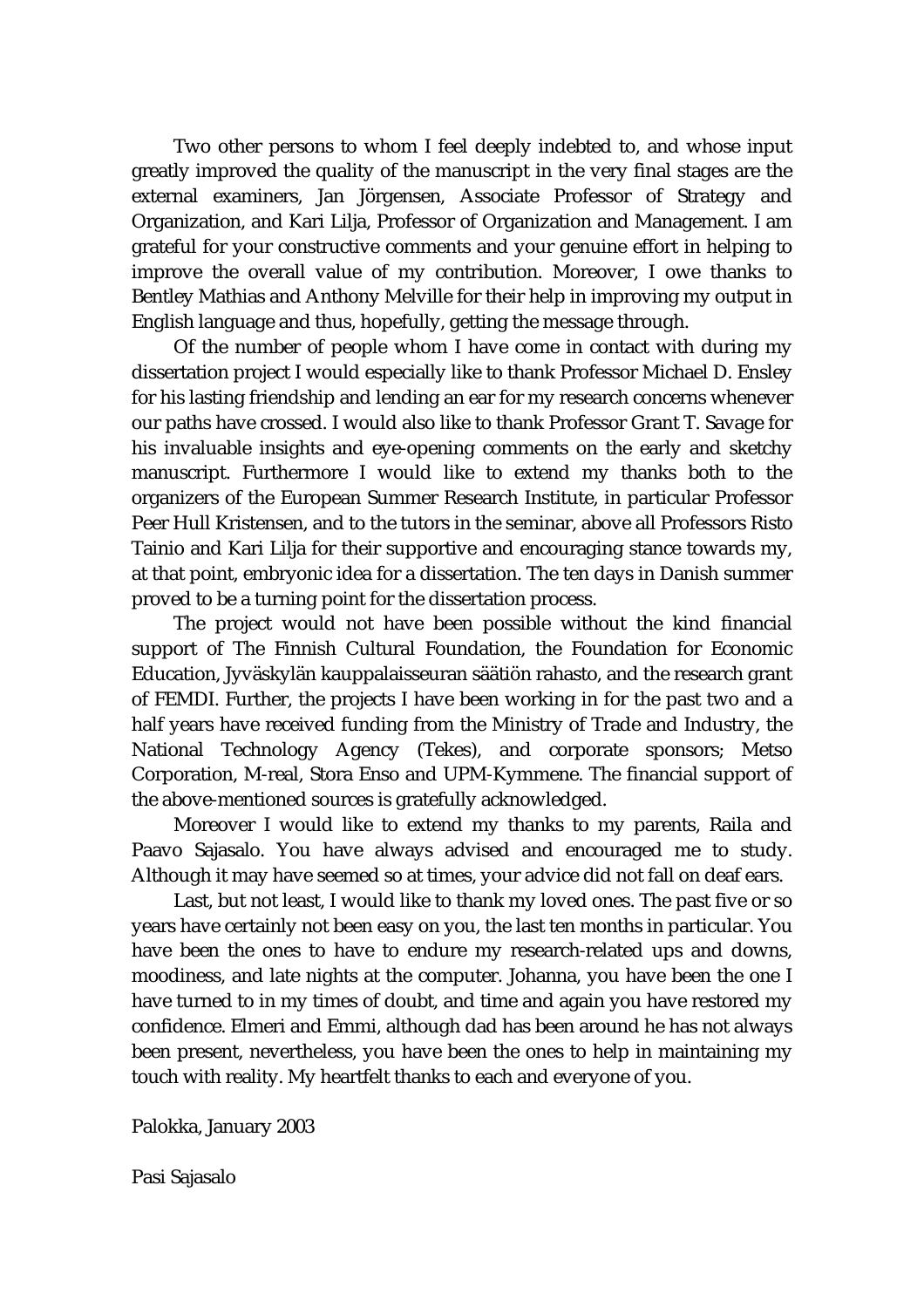### **CONTENTS**

#### ABSTRACT ACKNOWLEDGEMENTS

| $\mathbf{1}$                                                            |         |                                                                        |  |  |
|-------------------------------------------------------------------------|---------|------------------------------------------------------------------------|--|--|
|                                                                         | 1.1     |                                                                        |  |  |
|                                                                         | 1.2     |                                                                        |  |  |
|                                                                         | 1.3     |                                                                        |  |  |
| $\boldsymbol{2}$                                                        |         | PHILOSOPHICAL AND METHODOLOGICAL SETTING 24                            |  |  |
|                                                                         | 2.1     | Assumptions related to the philosophy of science 24                    |  |  |
|                                                                         | 2.2     |                                                                        |  |  |
|                                                                         | 2.3     |                                                                        |  |  |
|                                                                         | 2.4     | An unifying theoretical frame of reference - theories of process39     |  |  |
| 3                                                                       |         |                                                                        |  |  |
|                                                                         | $3.1\,$ | International business as a field of study and its development 45      |  |  |
|                                                                         |         | Theorizing related to international production and<br>3.1.1            |  |  |
|                                                                         |         |                                                                        |  |  |
|                                                                         |         | Theorizing related to the process of increasing<br>3.1.2               |  |  |
|                                                                         |         |                                                                        |  |  |
|                                                                         | 3.2     |                                                                        |  |  |
|                                                                         |         |                                                                        |  |  |
|                                                                         |         |                                                                        |  |  |
| Internationalization of a Key Industry: Implications for a Business and |         |                                                                        |  |  |
|                                                                         |         | Society Relationship s Development - Case Finland                      |  |  |
|                                                                         |         |                                                                        |  |  |
|                                                                         |         | <b>Effects of Substantial Operating Environment Changes on Mode of</b> |  |  |
|                                                                         |         | <b>International Operations</b>                                        |  |  |
|                                                                         |         |                                                                        |  |  |
|                                                                         |         | Change in the Extent and Form of Internationalization - The Finnish    |  |  |
|                                                                         |         | Forest Industry from the Mid-1980s to 2000                             |  |  |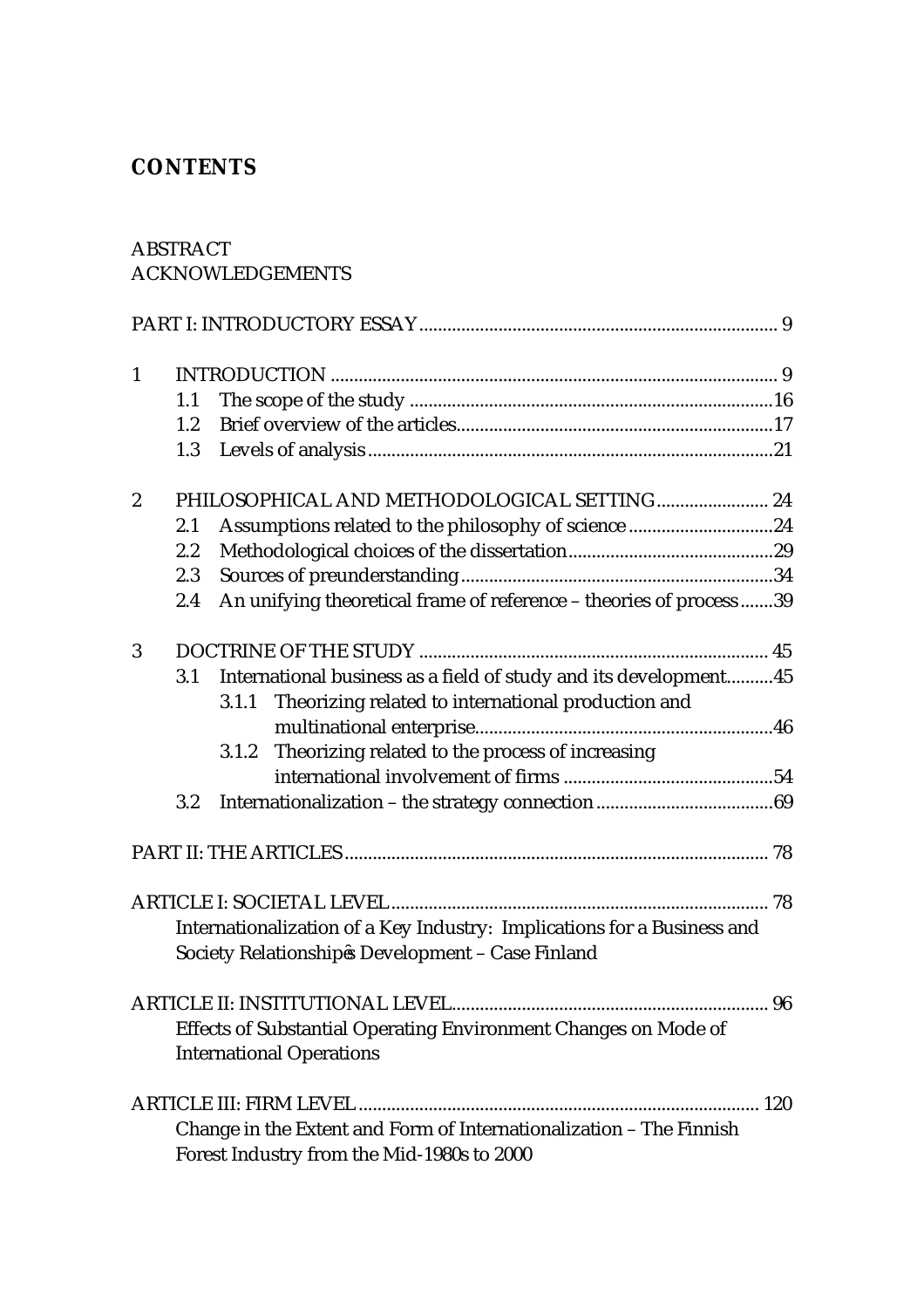| $\overline{\mathbf{4}}$ |     | SYNTHESIS OF THE PROPOSITIONS, FINDINGS AND                       |  |  |
|-------------------------|-----|-------------------------------------------------------------------|--|--|
|                         |     |                                                                   |  |  |
|                         | 4.1 | Internationalization of a Key Industry - Implications for a       |  |  |
|                         |     | Business and Society Relationship s Development - Case Finland147 |  |  |
|                         | 4.2 | <b>Effects of Substantial Operating Environment Changes on</b>    |  |  |
|                         |     |                                                                   |  |  |
|                         | 4.3 | Change in the Extent and Form of Internationalization -           |  |  |
|                         |     | The Finnish Forest Industry from the Mid-1980s to 2000165         |  |  |
| 5                       |     |                                                                   |  |  |
|                         | 5.1 | Reliability of the overall study - triangulation perspective 179  |  |  |
|                         | 5.2 |                                                                   |  |  |
|                         | 5.3 |                                                                   |  |  |
|                         | 5.4 |                                                                   |  |  |
|                         |     |                                                                   |  |  |
|                         |     |                                                                   |  |  |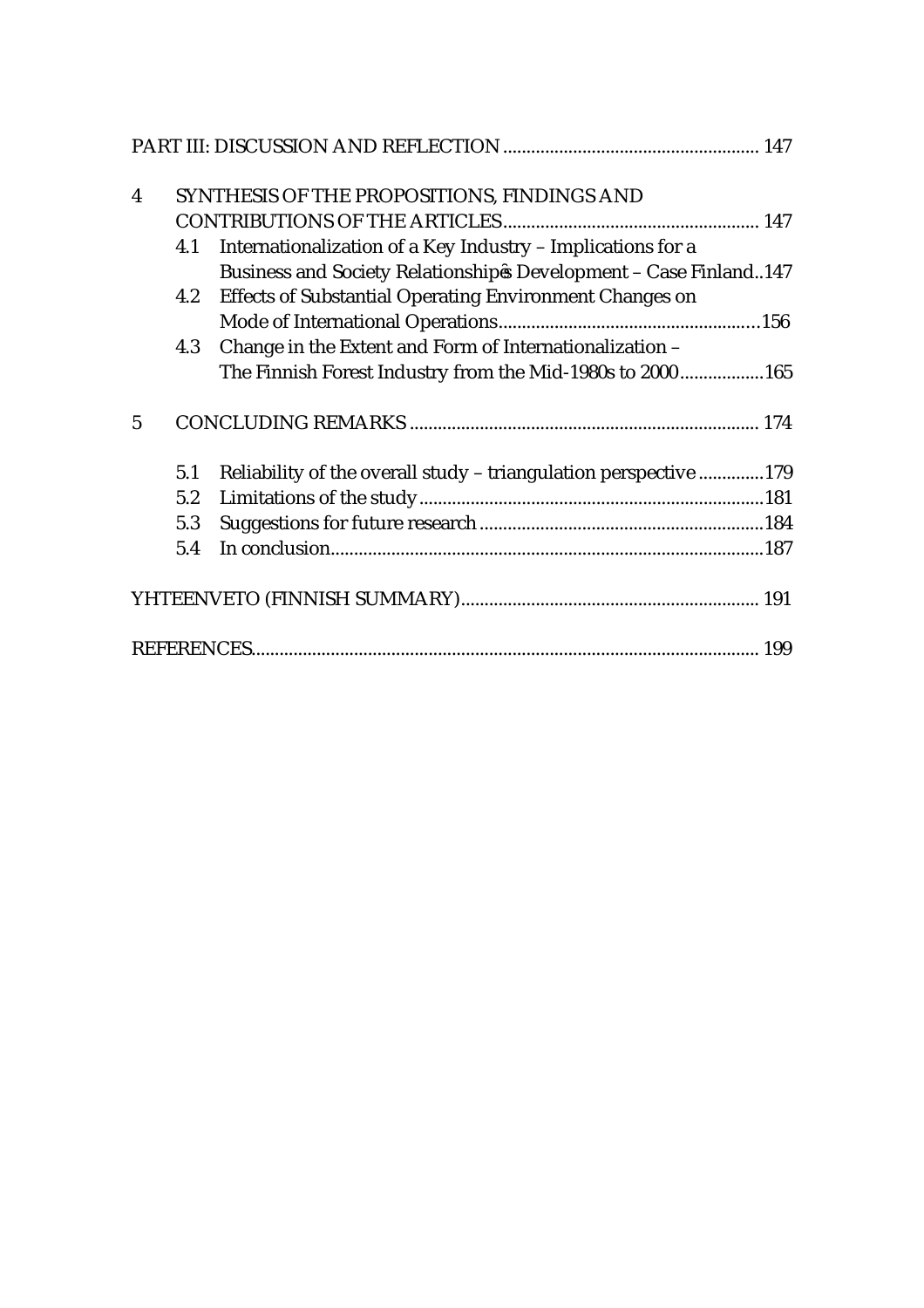#### **PART I: INTRODUCTORY ESSAY**

#### **1 INTRODUCTION**

In this dissertation I have set out to explore the internationalization development of the Finnish forest industry, and especially the internationalization of companies within it. *The overall aim of the dissertation is to provide a holistic representation and an analysis of the internationalization development of the Finnish forest industry, and in particular, the strategies followed by the individual forest industry companies in increasing their international involvement.* The thesis itself consists of three parts, the first of which is the current introductory essay. In this introductory essay issues such as the framing of the study within the wider field of organization and management research, questions of assumptions related to the philosophy of science of the dissertation as a whole, exploration of the phenomenon under study in general, and establishing its conceptual connections especially with concepts like strategy and change are dealt with. Also discussion related to choice of theoretical frame of reference to address the phenomenon studied, and methodological choices of the thesis will be covered. Further, some definitional issues related to the key concepts and constructs utilized in the thesis are addressed in the introductory essay. Furthermore, this introductory essay covers a short introduction and summary of the individual articles included in the dissertation.

The second part of the dissertation consists of three published articles, each with their own research tasks and goal settings, exploring the phenomenon under study from different viewpoints. In combination, the introductory essay and the three articles with their varying viewpoints attempt to provide a holistic picture of the internationalization development of Finnish forest industry companies and thus advance our knowledge of the processes involved. In the third part of the dissertation a synthesis and reflection on the findings and some of the suggested contributions of each of the articles is presented. In addition, in the third part of the dissertation a discussion of the limitations of the current research and implications for future research are presented.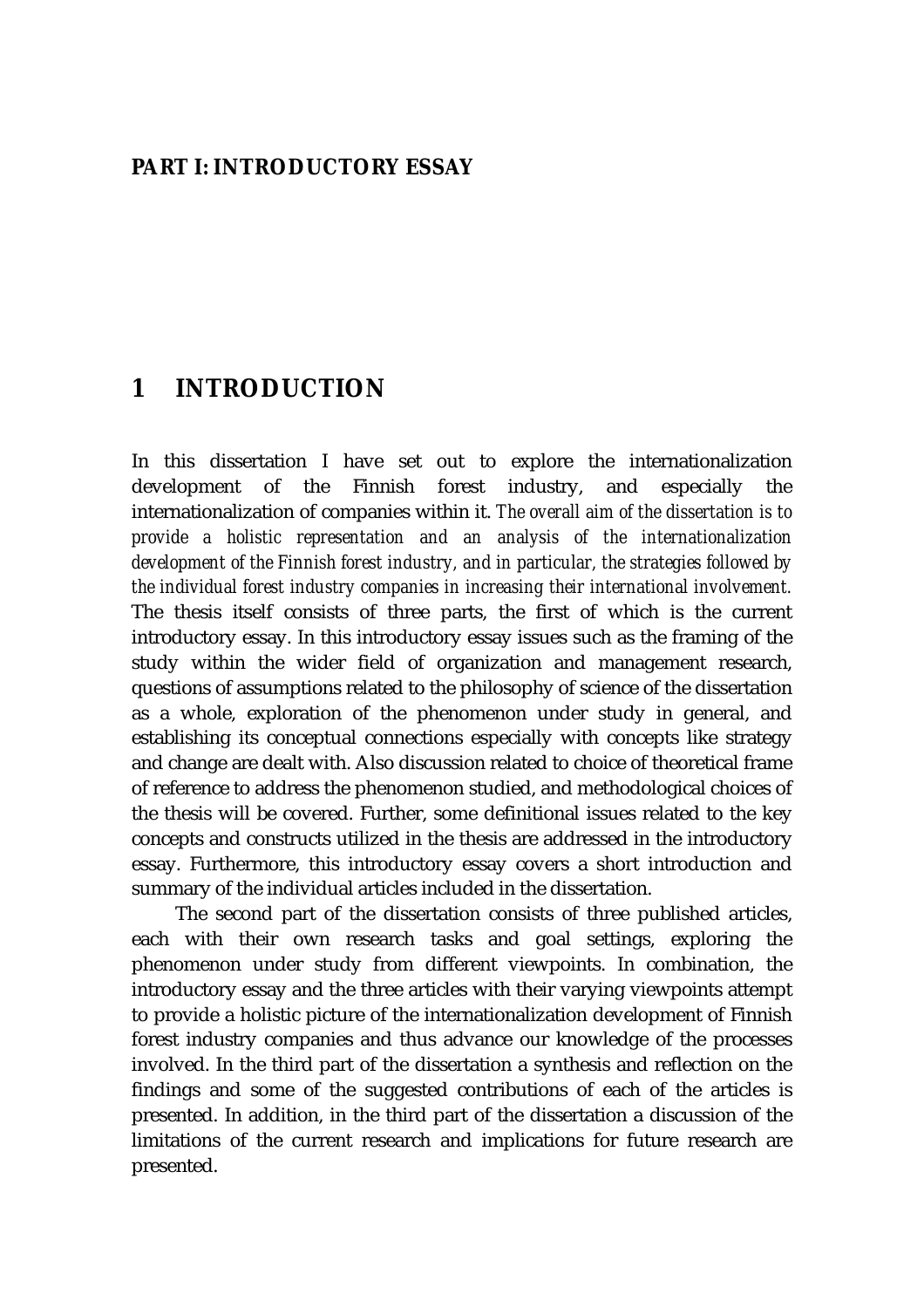There are numerous definitions to be found within the literature on the concept of internationalization of the firm (see e.g. Luostarinen, 1979; Welch & Luostarinen, 1988): the concept is far from unambiguous (Lehtinen & Penttinen, 1999). To provide just a few examples, consider the following:

[Internationalization is] the consequence of a series of incremental decisions. (Johanson & Wiedersheim-Paul, 1975)

[Internationalization is] a process in which the firms gradually increase their international involvement. (Johanson & Vahlne, 1977)

[Internationalization is] the process of making a market within the firm. (Rugman, 1981)

[Internationalization is] the process of increasing involvement in international operations. (Welch & Luostarinen, 1988)

[Internationalization is a process evolving] in an interplay between the development of knowledge about foreign markets and operations on one hand and an increasing commitment of resources to foreign markets on the other. (Johanson & Vahlne, 1990)

[Internationalization is] the process by which firms both increase their awareness of the direct and indirect influences of international transactions on their future, and establish and conduct transactions with other countries. (Beamish, 1990)

[Internationalization is] the involvement of a business in international business activities. (Roth, 1990)

[Internationalization of a firm] can be conceived as the outcome of a series of strategic decisions concerning exports, contractual agreements and foreign direct investments. (Macharzina & Engelhard, 1991)

[Internationalization is] a concept of an action in which nationality is strongly in people s consciousness. It means the flow of business, goods, or capital from one country to another. (Sera, 1992)

[Internationalization is] an incremental, experiential learning process. (Andersson, Johanson & Vahlne, 1997)

[Internationalization is] the process of adapting exchange transaction modality to international markets. (Andersen, 1997)

[Internationalization is] a two-way process during which companies become increasingly involved international activities. (Korhonen, 1999)

[Internationalization of a firm concerns] the relationships between the firm and its international environment, derives its origin from the development and utilization process of the personnel s cognitive and attitudinal readiness and is concretely manifested in the development and utilization process of different international activities, primarily inward, outward and cooperative operations. (Lehtinen & Penttinen, 1999)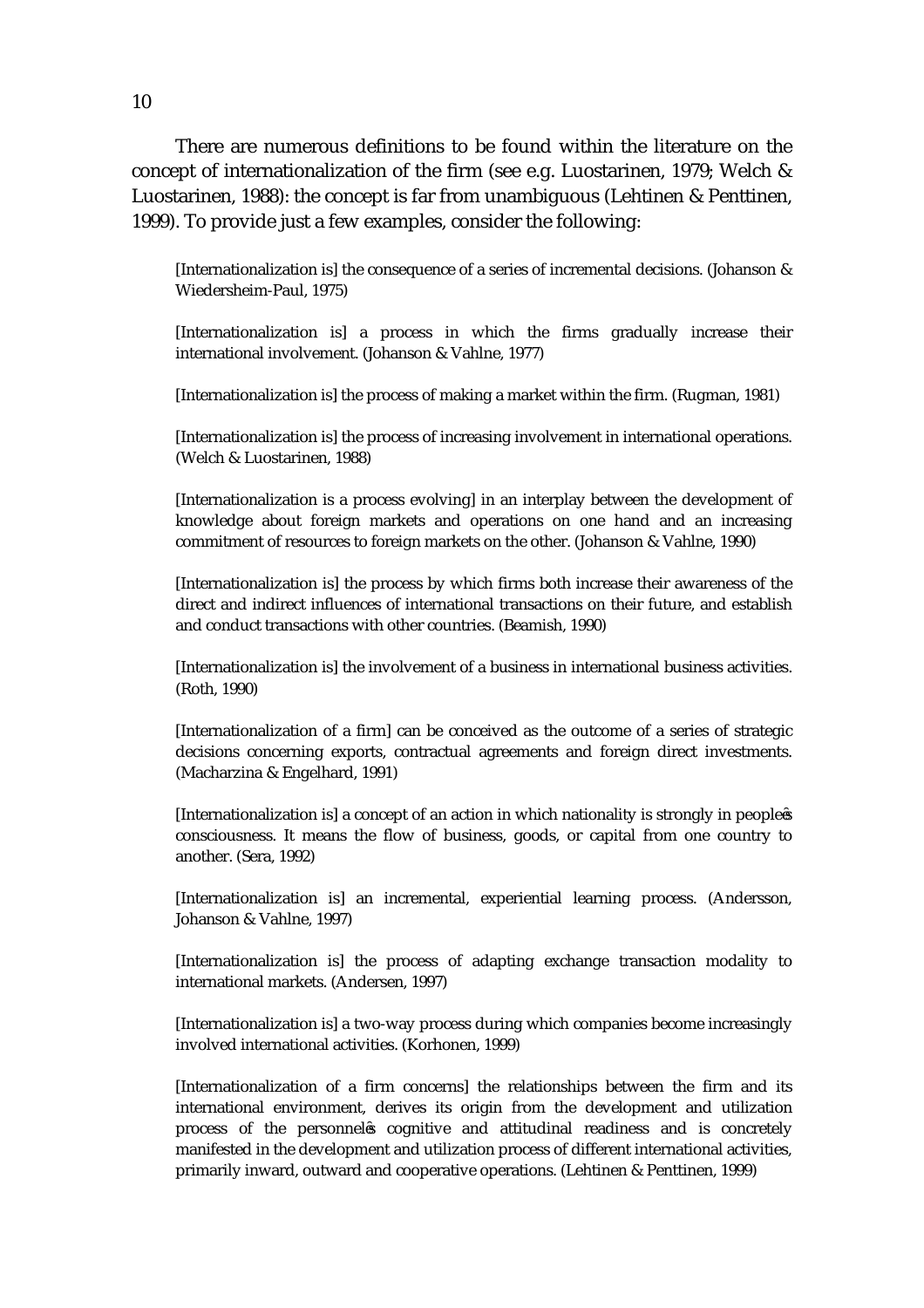As the examples above clearly show, most scholars would seem to be somewhat unanimous regarding the processual nature of the phenomenon. In the current case *the term internationalization is utilized as an umbrella term throughout this dissertation s introductory essay and the articles to cover the whole variety of crossborder activities* much in the same fashion as Dunning (1989, 415) does when stating: by internationalization I mean the totality of cross-border activities, be they production or trade in assets, goods or services; and be they within the same institution or between independent economic agents . This is an important point regarding the orientation of the dissertation: *I am not limiting my interest in the studied phenomenon to just one narrowly defined aspect of it*, which seems to be (regrettably) somewhat of a norm within the field of international business (e.g. Boddewyn, 1997; Kutschker & Bäurle, 1997).

The field is becoming progressively fragmented because of the tendency to focus on ever-narrower aspects and features of the complex phenomenon of internationalization. In his recent assessment of the field s current state Mark Casson (2000) concluded that international business theorizing has turned into a mature industry with more stability than innovation. For a more covering discussion elaborating the fragmentation point see for example Kutschker and Bäurle (1997), Macharzina and Engelhard (1991), Sullivan (1998b), or Toyne and Nigh (1997, 1998). A very fitting metaphor for the state of the field of international business – keeping in mind the current research setting – is provided by Sullivan (1998a, 838) in his analysis of the field s current status. He concludes: one could conjecture that IB s increasingly impeccable micro logic is creating macro nonsense [drawing a parallel between Van de Ven s (1989) assessment of the state of theory development in general management, and that in international business] by encouraging cognitive processes that precisely pinpoint the trees to the neglect of the forest. It is the intention of this dissertation to keep a keen eye on both the trees and the forest, and not to neglect either in the process.

The motivation for the study stems from the importance of the forest industry to Finland as well as the recent changes that have taken place within the industry both in Finland and worldwide. Regardless of the relatively recent changes in the status of the forest industry in the Finnish economy, it still plays an important role for Finland as a major export industry. This long-lived importance of the forest industry for the Finnish economy – and society at large – is, and will most likely remain, an important feature of the Finnish economy in the future as well. The past two decades have presented major challenges for the Finnish forest industry companies, and the developments that have taken place within the boundaries of Finland during that time have been quite well documented from varying viewpoints. Thus, it may be stated that both the past developments and projected future developments within the industry have provoked scholarly interest in different fields of science, and that the forest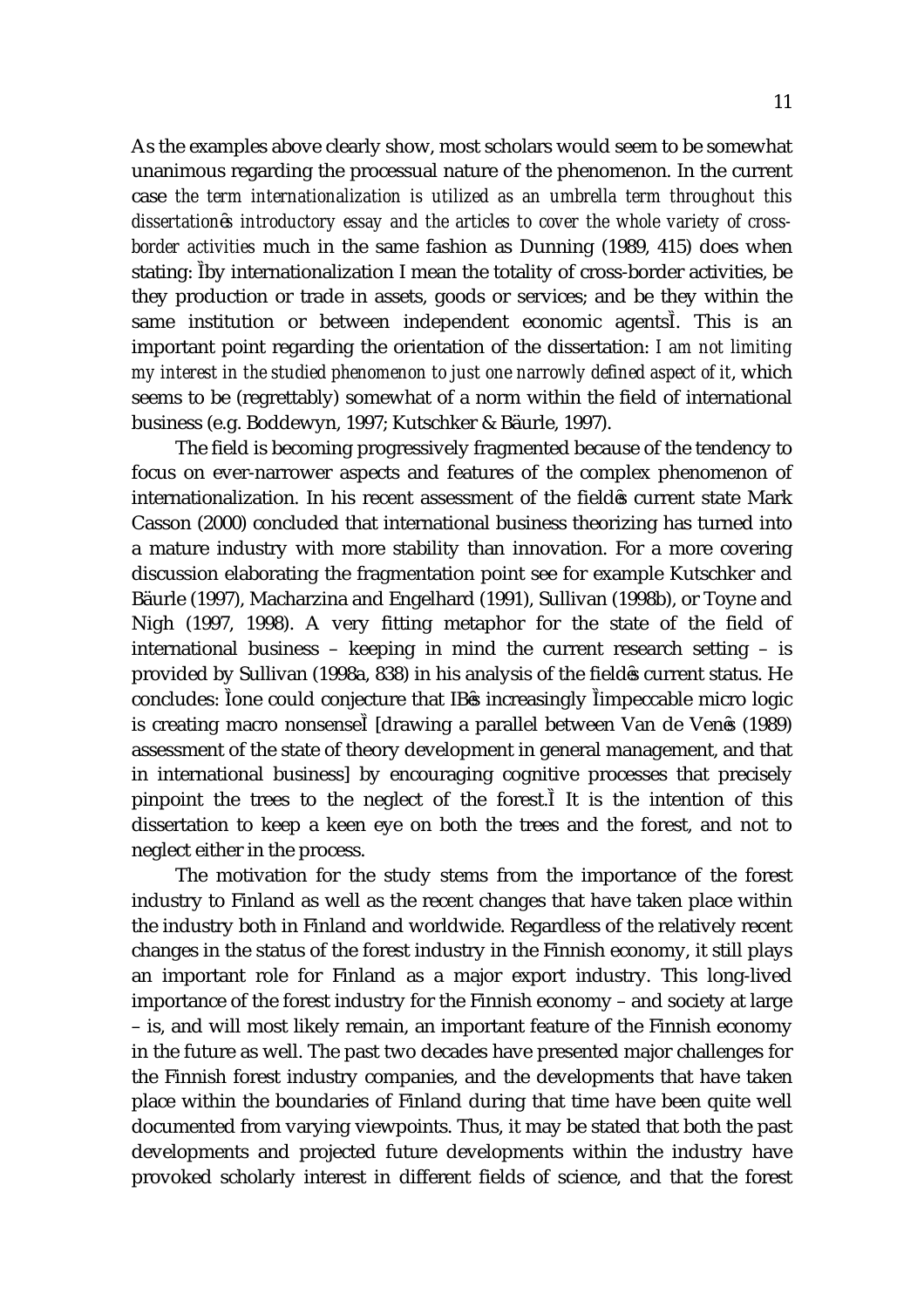industry in all its aspects to social life has been an important target of Finnish scientific interest. For the wide range of scientific interest in the industry, and thus the vast body of research reports available generated by various scholars, I have chosen here to limit myself in the following to presenting some recent examples of studies conducted within the field of business studies.

Examples of studies exploring various developments within the Finnish forest industry include Lilja s (1989) and Penn, Lilja and Scattergood s (1991) studies exploring organizational learning and employment patterns at the milllevel, a level of analysis which may be considered to be exploring sub-firm-level phenomena internal to the organization. Laurila s studies (1992, 1993, 1995a, 1995b, 1997, 1998, 2000) may be seen to continue much in the same tradition as the earlier works of Lilja in that the focus of examination is mainly on the subfirm-level phenomena internal to the organization, in particular, the management of forest industry companies. Further, the study of Laurila and Lilja (2001) is another example of the intra-firm analyses. Laurila and Lilja take a closer look at the relationship between firm-level competitive pressures and functional-level institutional pressures and find that when strategic repositioning is required, firm-level competitive concerns dominate over functional-level institutional pressures. Another example of studies concentrating on the internal development of forest industry companies is the study by Rohweder (1993) exploring the product development processes and product reorientation decisions within the Finnish forest industry.

In addition to the aforementioned studies which predominantly concentrate on the analysis of the inner context of the organization, examples of analyses addressing the development of the industry at a less detailed level of analysis in the outer context of organizations include studies by Räsänen (1989), Lilja, Räsänen and Tainio (1991, 1992), and Lilja and Tainio (1996) which portray Finnish forest industry companies as part of a larger whole, the forest sector which is portrayed as the dominant actor within the Finnish business system. Furthermore, the above-mentioned studies reconstruct a business recipe followed over the years by the successful members of the Finnish forest sector. Other studies taking a pronouncedly sectoral view of the development of the industry include studies by Seppälä, Kuuluvainen and Seppälä (1980), Sierilä and Tuominen (1991a, 1991b), and Seppälä (2000) that explore the future scenarios of the Finnish forest sector, as well as a study by Sierilä (1991), investigating corporate planning and strategies of the Finnish forest industry companies as a sector-level phenomenon. Further examples of pronouncedly future-oriented studies with wide-ranging implications are the study by Meristö, Kettunen and Hagström-Näsi (2000), and that of Diesen (1998).

The firm-level development of the Finnish forest industry from which sectoral conclusions are inferred is at the focal point of analysis from a comparative perspective in studies by Räsänen and Whipp (1992), Huolman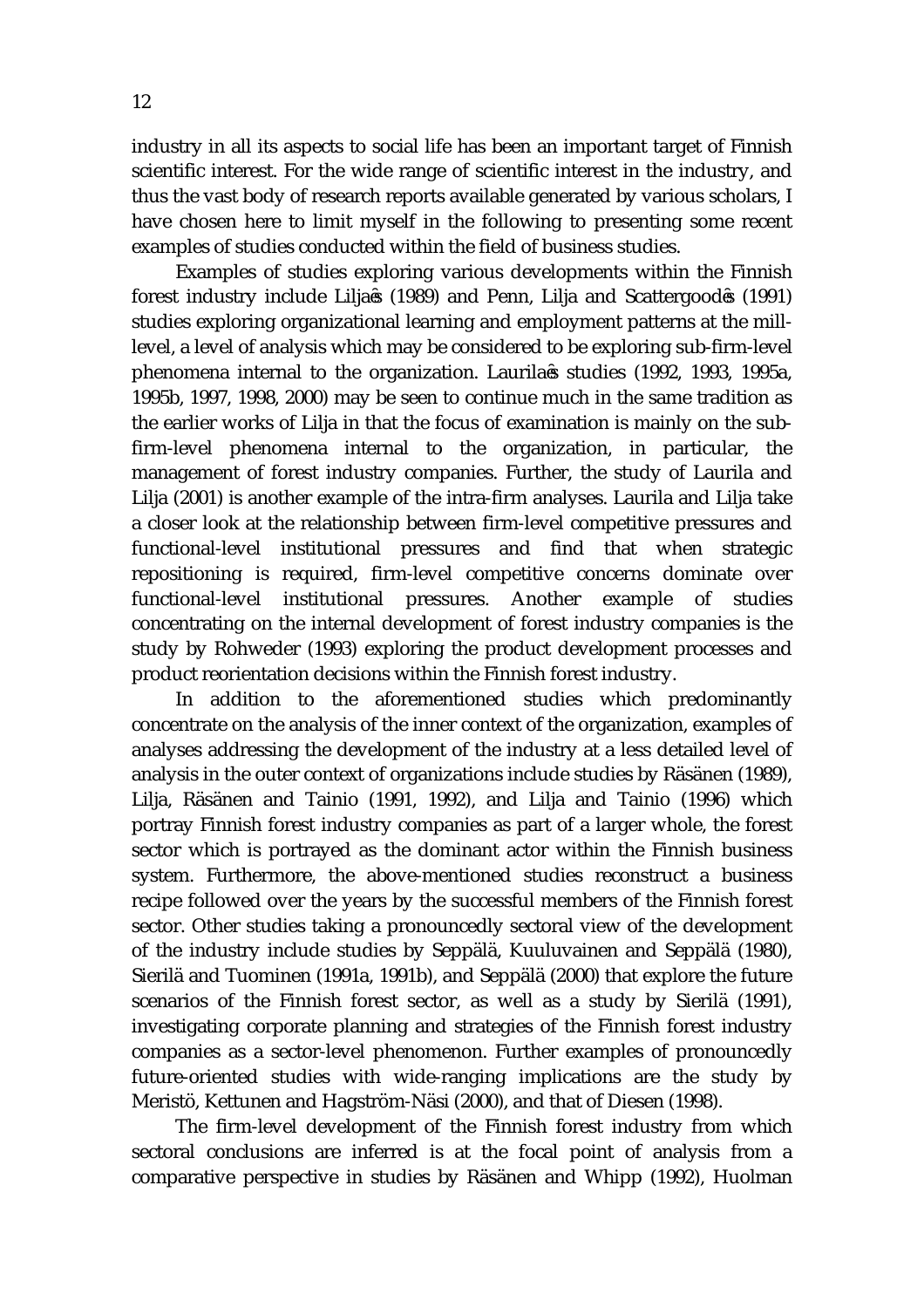and Räsänen (1993), and Jörgensen and Lilja (1994), as well as in the stream of analyses produced by Artto (see e.g. 1985, 1987, 1990, 1991, 1993, 1994, 1995a, 1995b) addressing the performance and competitiveness of forest industry companies in various countries (Finland, Sweden, Canada, the USA) from a financial perspective. The tradition set by Artto s early works is further carried on in Artto and Juurmaa (1999) which analyzes the competitiveness of forest industry companies in the 1990s. Further examples of the sectoral, or more precisely, the cluster study tradition inspired by Porter (1990) include studies by Lammi (1994, 2000), Ojainmaa (1994), Hernesniemi, Lammi and Ylä-Anttila (1995), Hazley (2000), and Hyvärinen (2000) addressing the success of the Finnish forest industry in the world market from the cluster perspective, and thus exploring the foundations of the competitive advantage possessed by Finnish forest industry companies.

Taking a firm-level viewpoint towards an industry-level concentration process Näsi, Ranta and Sajasalo (1998) and Näsi, Sajasalo & Sierilä (2001) present an overall picture of the dynamics of the developments taking place within the Finnish forest industry through an analysis of the major companies. Another, different, firm-level viewpoint on the development of forest industry is taken by Alajoutsijärvi (1993, 1996) by including in the analysis a dyadic buyer-seller relationship between a forest industry company and its major technology supplier. The development of this relationship is studied over an extended period of time. Examples of extended relationship approach utilizing a network perspective on the firm (network) level include the study of Rosenbröijer (1998) analyzing the development of business networks in the distribution of fine paper in the UK. Further firm-level examples of analyses touching upon the Finnish forest industry include studies by Huolman (1992, 1995) examining the growth strategies, and especially the role of diversification as a means of growth for the largest Finnish firms, among which forest industry companies number.

Another example of a study analyzing the development processes of a forest industry company as an interpretative case (see Pettigrew, 1990) in an attempt to illuminate the development processes of business strategy at the early stages of international involvement of the company is the study by Saarikorpi (1986). An example of firm-level studies that take a pronouncedly financial point of view towards the development of the companies within the forest industry is the study by Kärri (1998) analyzing whether the major mergers within the Finnish forest industry in the late 1990s produced any economies of scale or not. Yet another recent line of inquiry into the Finnish forest industry needs to be mentioned. Reflecting the recent growing interest in business ethics among management scholars, Poesche s studies (1995a, 1995b, 1996, 1997) are mostly concerned with the phenomenon in the context of the Finnish forest industry. Closely related to the studies approaching the industry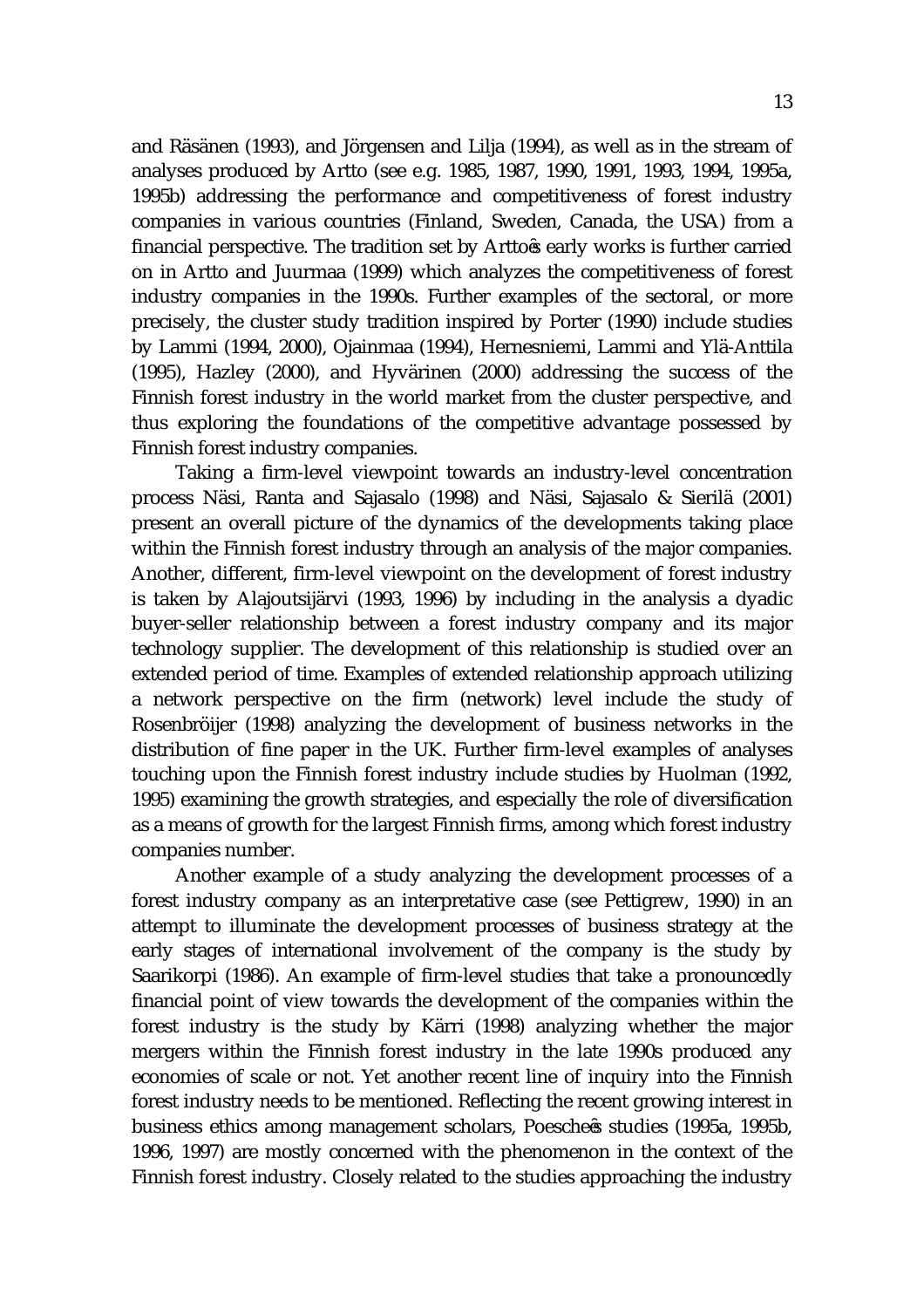from an ethical perspective are a number of studies addressing the environmental issues related to forest industry. Examples of such studies include studies by Halme (1995, 1996, 1997, 2002), Halme and Huse (1997), Karvonen (2000), Lahti-Nuuttila (2000), and Lundan (1996). Another example of studies combining both the environmental considerations and ethical or moral perspective is the study by Rytteri (2002) exploring the formation of Enso-Gutzeit s social and environmental responsibility ideology. In addition to the scholarly works mentioned above there are also useful first-hand accounts provided by long-standing practitioners in the industry, one of these being the memoirs of Niilo Hakkarainen (1993), the former CEO of United Paper Mills.

In addition to the studies in the field of business mentioned above, a number of business histories exploring the development of Finnish forest industry companies have been produced. Each of the remaining Finnish forest industry companies predecessor have been the subject of a business historical account at some point in their existence. The historical development of Enso-Gutzeit, Stora Enso s predecessor, has been covered by Ahvenainen (1992), the development of UMP-Kymmene s predecessors Kymi by Hoving (1947, 1949) and Ahvenainen (1972), and United Paper Mills by Nordberg (1980, 1991, 1998). The development of M-real s predecessor Metsä-Serla has been recorded by Tuuri (1996), and from a technology strategic viewpoint by Kettunen (2002). Furthermore, the development of M-real s strong background organization, the Finnish forest owners cooperative Metsäliitto has been analyzed by Zetterberg (1983). As is evident from the years of publication of the business histories above, they are of less use in the current case but nevertheless provide some important background information regarding the development paths of the individual companies, and additional understanding about the formation processes of the companies that currently remain by putting the processes in their wider historical context. Some more recent studies utilizing a long historical perspective and combine this with a pronouncedly strategic viewpoint are the studies by Lamberg (2001a, 2001b) analyzing the development of Enso-Gutzeit and the Metsäliitto Group, and studies by Ojala (2001a, 2001b) analyzing the development of United Paper Mills and Kymi/Kymmene, and Sajasalo, Ojala and Lamberg (2001) analyzing the overall development paths of the remaining Finnish forest industry companies throughout the whole of the 20<sup>th</sup> century.

Although analysis of development of the Finnish forest industry companies, mainly in Finland and by Finnish scholars, is relatively comprehensive, there is still an area within the study of the industry, however, that remains comparatively scarcely studied. *The internationalization development of the industry and the companies within it has not received the explicit attention deserved.* This is not to say that the internationalization development of the companies concerned has been disregarded altogether, it just has not typically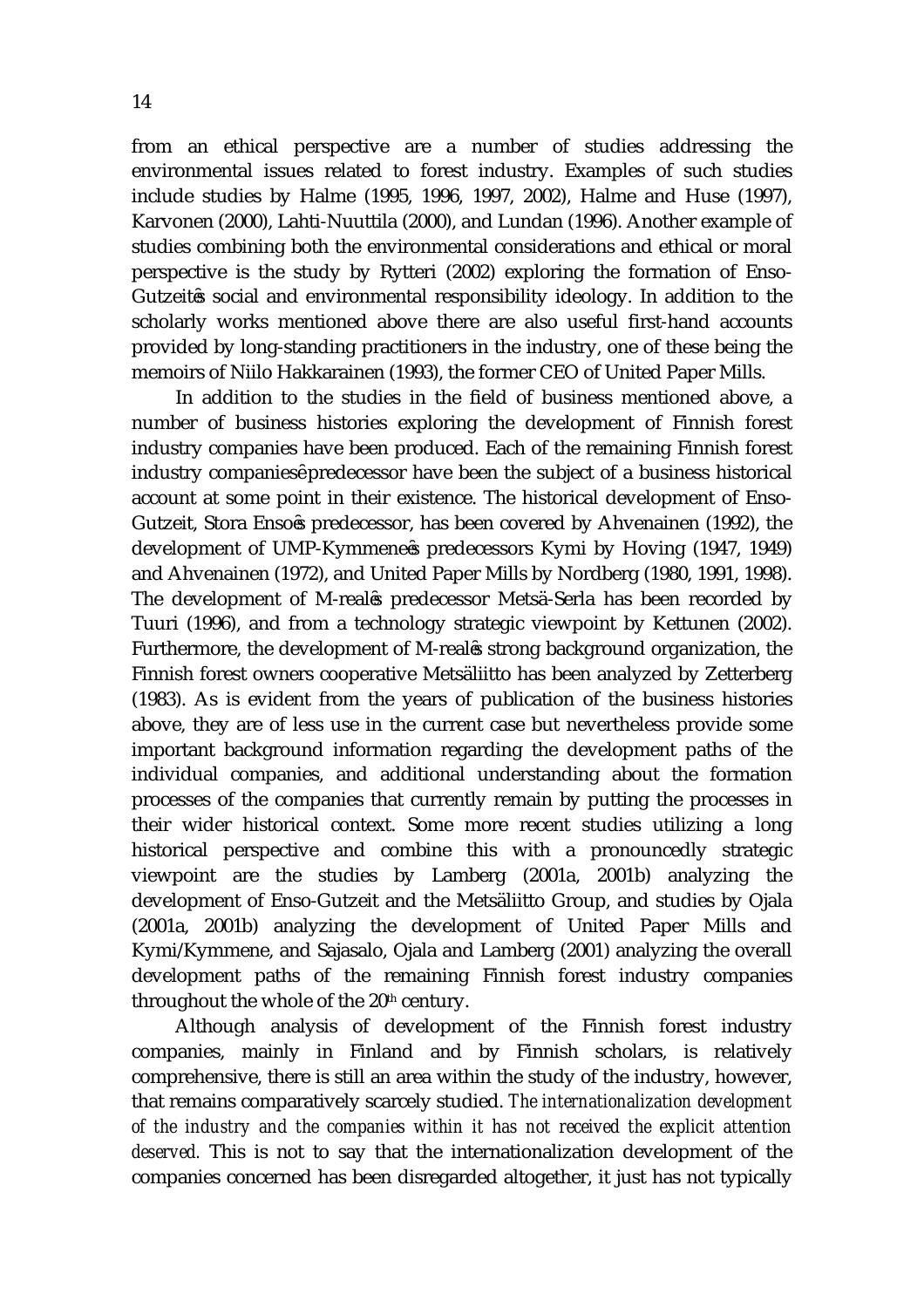been the explicit focus of analysis, but instead, internationalization development of these companies has been referred to in connection to other more pressing analytical interests as a phenomenon of lesser interest merely occurring as a result of business activity. Treating the internationalization of forest industry companies – most likely unintentionally – in this manner, however, plays down the strategic importance and the wide-ranging implications of the process for the companies involved. Internationalization, if anything, is a process of a profound strategic nature and thus should be explicitly treated as such.

Of the few studies explicitly concerned with the internationalization development of the Finnish forest industry, those by Raumolin (1988, 1990) need to be noted. Raumolin approaches the phenomenon from a regional development viewpoint and points out that the internationalization development of the Finnish forest industry in production terms was gaining momentum from the mid-1980s to the late 1980s where his analysis comes to an end. The same phenomenon was found to be true for Finnish manufacturing firms by Heum and Ylä-Anttila (1993) in their aggregate-level analysis on the internationalization of the thirty largest Finnish manufacturing firms. Another study taking a closer look at both the diversification and internationalization of Finnish forest industry companies up to late 1980s as a part of their growth strategy is one by Huolman (1992), in which he compares the development among the Finnish and Swedish forest industry companies. A more recent contribution with a more historically oriented approach is a study by Heikkinen, Lamberg and Ojala (2001) exploring the internationalization of the industry since the late 19<sup>th</sup> century. Another recent contribution analyzing the internationalization of Finnish forest industry companies, in particular of Stora Enso and UPM-Kymmene in an international comparative setting, is the study of Moen and Lilja (2001) taking Norske Skog as the counterpart. Also the study by Saarikorpi (1986) mentioned above takes a closer look at the internationalization of a specialty product subsidiary of United Paper Mills.

Hence, although there are some studies to be found that explore the internationalization development of Finnish forest industry companies, there remains a gap in the analysis of the same: *most analyses touching upon the process do not cover the more recent developments and strategies followed by the major Finnish forest industry companies.* This state of affairs is seen as a major shortage from the perspective of the current study because as Raumolin (1988, 1990), Heum and Ylä-Anttila (1993), Sierilä and Tuominen (1991a), Ojainmaa (1994), Häggblom (1999), and Kettunen (1999) among others have recently pointed out, the Finnish forest industry companies have not only speeded up their internationalization, and radically changed their preferences regarding the modes of international involvement, but are also facing new competitive and regulatory settings on a global scale. For a recent review of various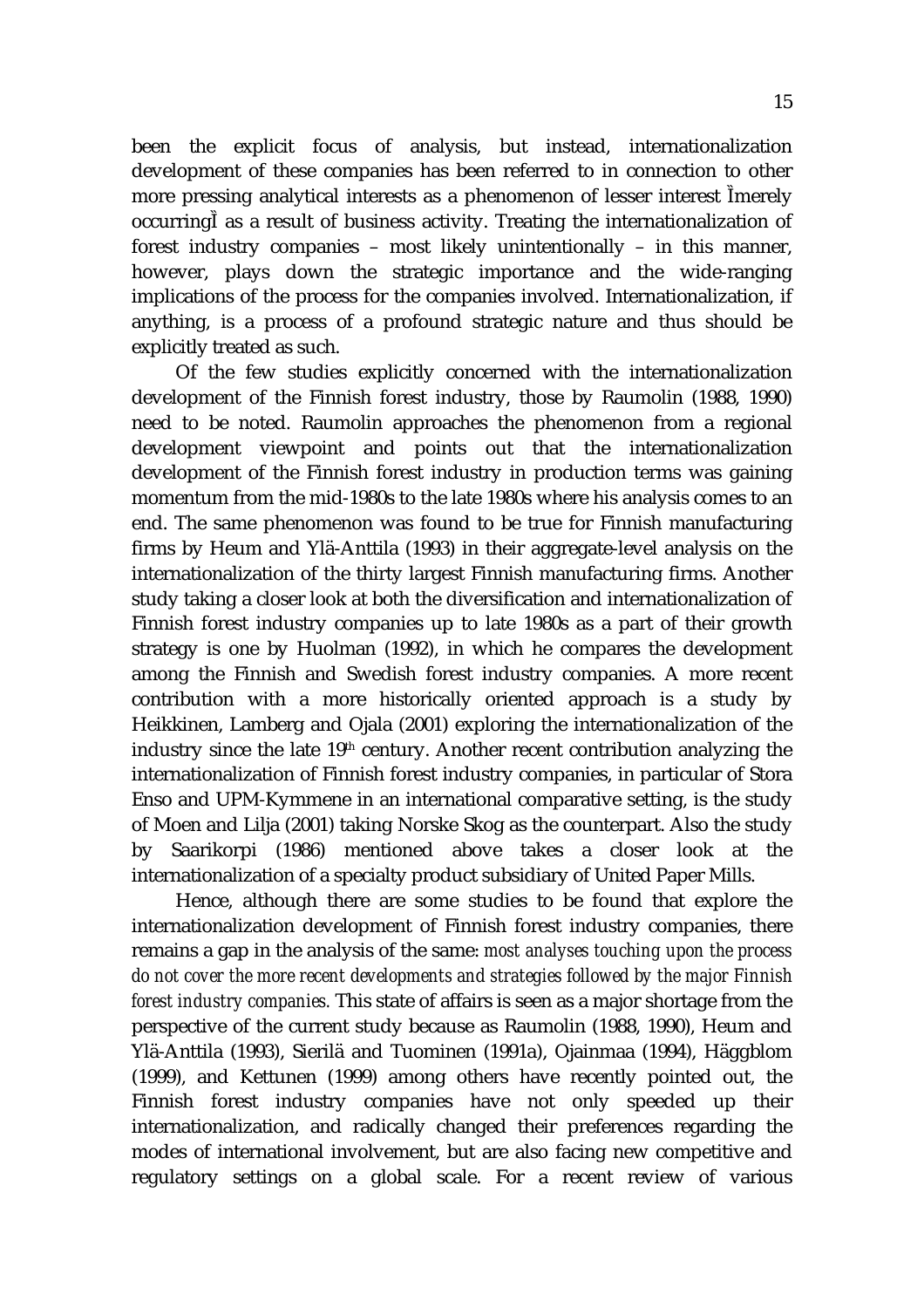international conventions and organizations regulating the use of forest resources see for example Granholm (1999). Thus, it is no exaggeration to state that the 1990s form a watershed in many respects for the Finnish forest industry, making the internationalization development paths and patterns of the companies worthy of study. In effect, the current dissertation is an attempt to remedy the shortages in the extant literature discussed above by covering the more recent internationalization developments of the Finnish forest industry companies, and as a result of the firm-level treatment, the internationalization development of the industry towards the end of the millennium.

Addressing the multifaceted and complex phenomenon of internationalization from different viewpoints and frames of reference, as is done in this dissertation, provides better opportunities to form an understanding of the phenomenon, the varying forces in play within the process, and their influences on it. This also supports the attainment of the overall aim of the dissertation: to provide a holistic representation and an analysis of the internationalization development of the Finnish forest industry, and in particular, the strategies followed in this by the individual forest industry companies. Not only does the use of different viewpoints provide a more solid base for developing understanding in relation to the process of internationalization, but the use of varied viewpoints to address the process and analyze it further provide the possibility of triangulation (e.g. Jick, 1979; McGrath, 1982; Denzin, 1978, 1989) of the findings and interpretations made.

#### **1.1 The scope of the study**

When utilizing the term Finnish forest industry as a general term as is done here, it is necessary to provide some definitions regarding the entity under study in this dissertation, and to clarify its boundaries. Traditionally the *forest industry is divided into two main streams* of productive activity both for practical and analytical purposes regarding the technology in use for the processing of the raw material. The whole of the forest products industry is made up, first, of the pulp and paper industry producing both mechanical and chemical pulp in addition to a wide range of various grades of papers and paperboards with variety of uses. Second, it comprises the woodworking industry producing sawn timber, wood-based panels, and a variety of further processed goods, such as doors, window frames, parquet flooring, building components, and prefabricated panels for building and furniture manufacture. The two main streams of forest products industry are also referred to respectively as the *chemical forest industry* and the *mechanical forest industry*. It is the internationalization development within the chemical forest industry which is of particular interest in the dissertation at hand.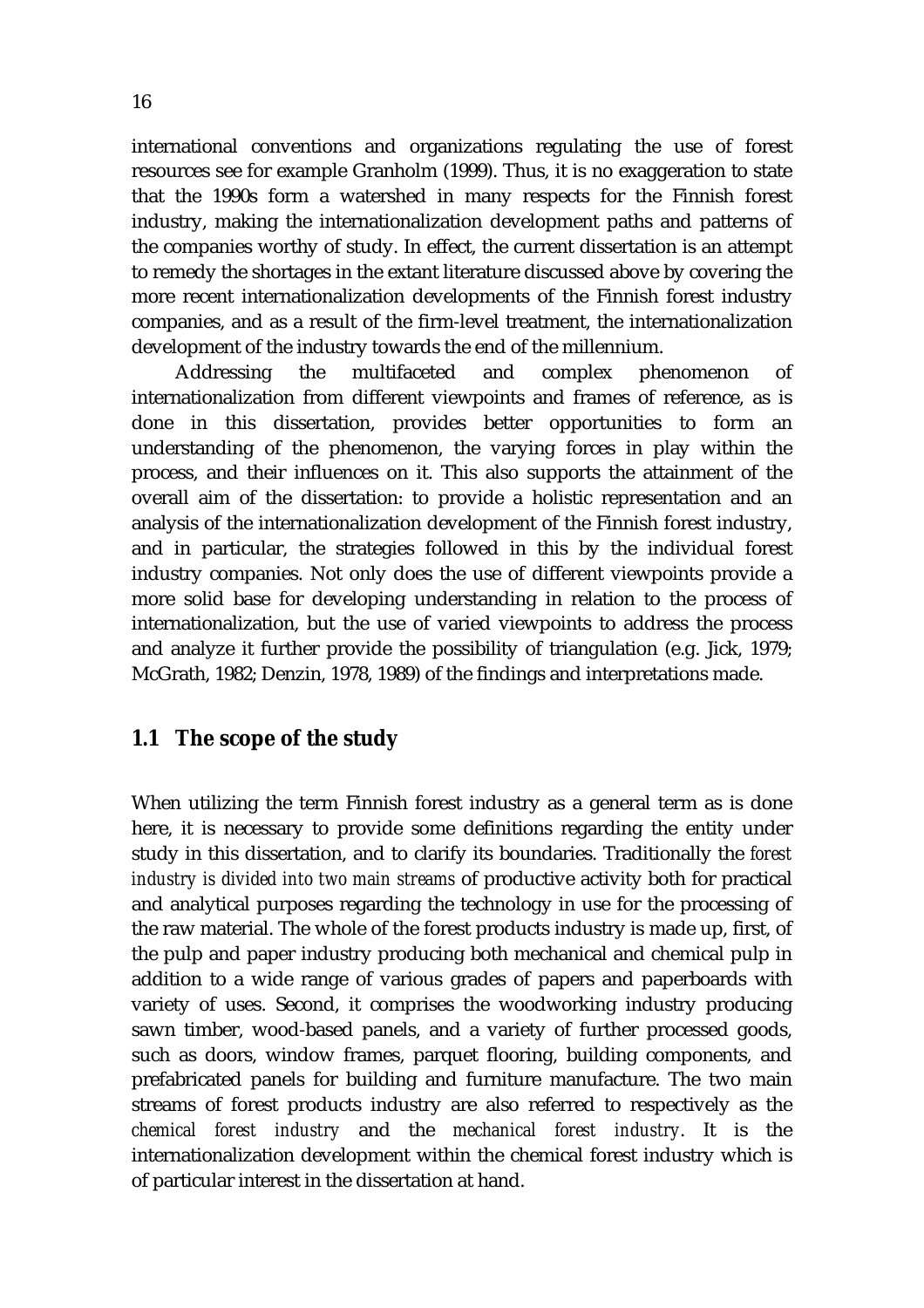Further, although the dissertation deals with internationalization within the Finnish pulp and paper industry, that is to say, the Finnish chemical forest industry, the internationalization of the pulp industry in itself is of lesser interest for the current purposes. This is because there is hardly any internationalization development to talk about within the Finnish pulp industry that would be separable from the internationalization development of the paper industry. The production of pulp and paper is typically highly integrated (Hagström-Näsi, 1999, 88-89) and thus if internationalization within the pulp industry is to be found, it is almost without exception closely tied to the production of paper. Hence the focus of this dissertation is mainly on the internationalization development of the major Finnish forest industry companies paper business operations as a whole. Figure 1 illustrates the industry setting and the target industry, the development of which, and the companies within which, are analyzed in the thesis.



FIGURE 1 Paper industry within the forest products industry and the companies analyzed

#### **1.2 Brief overview of the articles**

In order to provide the reader a foretaste of what awaits in the second part of the dissertation, and to provide some background for the following discussion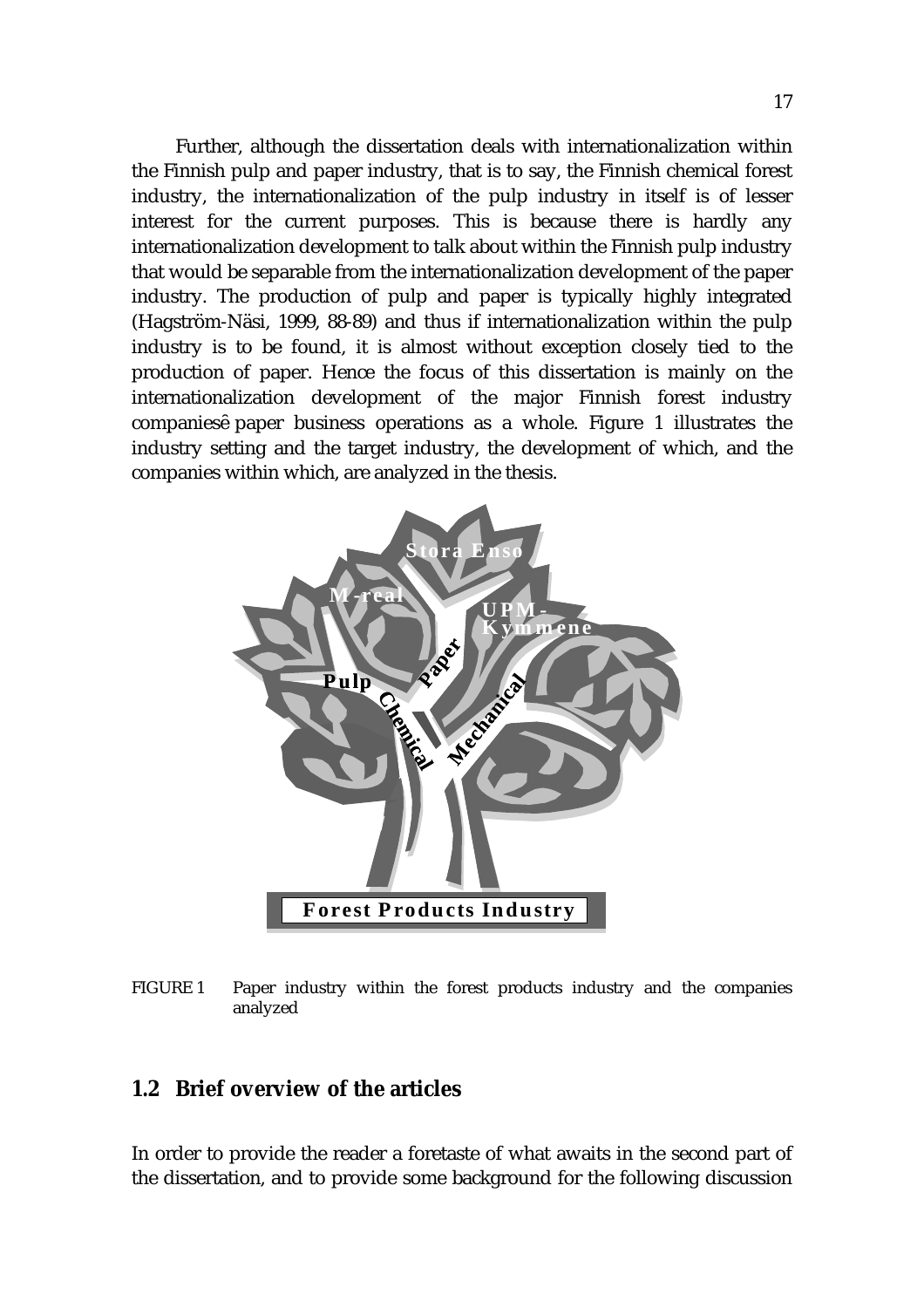related to the philosophical, methodological and overall process orientation of the study, a brief overview of the articles is presented here.

The first article included in the dissertation, following the order of presentation of the second part of the thesis, *Internationalization of a Key Industry – Implications for a Business and Society Relationship s Development – Case Finland*, is an attempt at analyzing the development of business and society relationship between the Finnish forest industry and Finnish society. A special emphasis is put on the impacts of internationalization development of the industry on the development of the business and society relationship. Thus the article is more about the evolution of the business and society relationship than it is about internationalization of the Finnish forest industry *per se.* Evolution, in the sense it is used here, does not refer to a deterministic or predetermined development of an entity with clear-cut start and endpoints, but rather to a more complex dialectic process with a number of varying forces in action collectively molding the outcome of the process.

The article draws its theoretical background ideas related to the development of business and society relationship from multiple research streams touching on the issue, and thus assisting in its analysis. The treatment and analysis of the evolution of the business and society relationship is built on the lines of though found within the business systems literature, and related new institutional economics, as well as in very limited ways on some ideas presented in the governance literature. By drawing ideas from the abovementioned sources *the article describes and analyzes some of the diverse relationships between Finnish society and a key industry*. The internationalization of the companies within the industry, and of the industry as a whole is established as the central background factor against which the evolution of the business and society relationship is examined. The whole issue of the business and society relationship is treated innately relational: the former cannot exist without the latter, and especially in the case of the Finnish forest industry and Finnish society, drawing a line and stating where one ends and the other begins is hard due to the numerous close relationships between the industry and society.

There are several relationships identified in the article which are seen to affect the initial formation, the nature of the business and society relationship, and its subsequent evolution. The central relationships whose evolution over time is analyzed are those between the industry and the Finnish economy (or society at large), the industry and the state, the industry and the banking system, the industry and the private forest owners, and the inter-company cooperative relationships within the industry. The article isolates as the single most important relationship between the various entities the combined relationship between the state, the industry, and the private forest owners, referred to as the trinity. The article further presents a discussion of the implications of the forest industry s internationalization for the future of the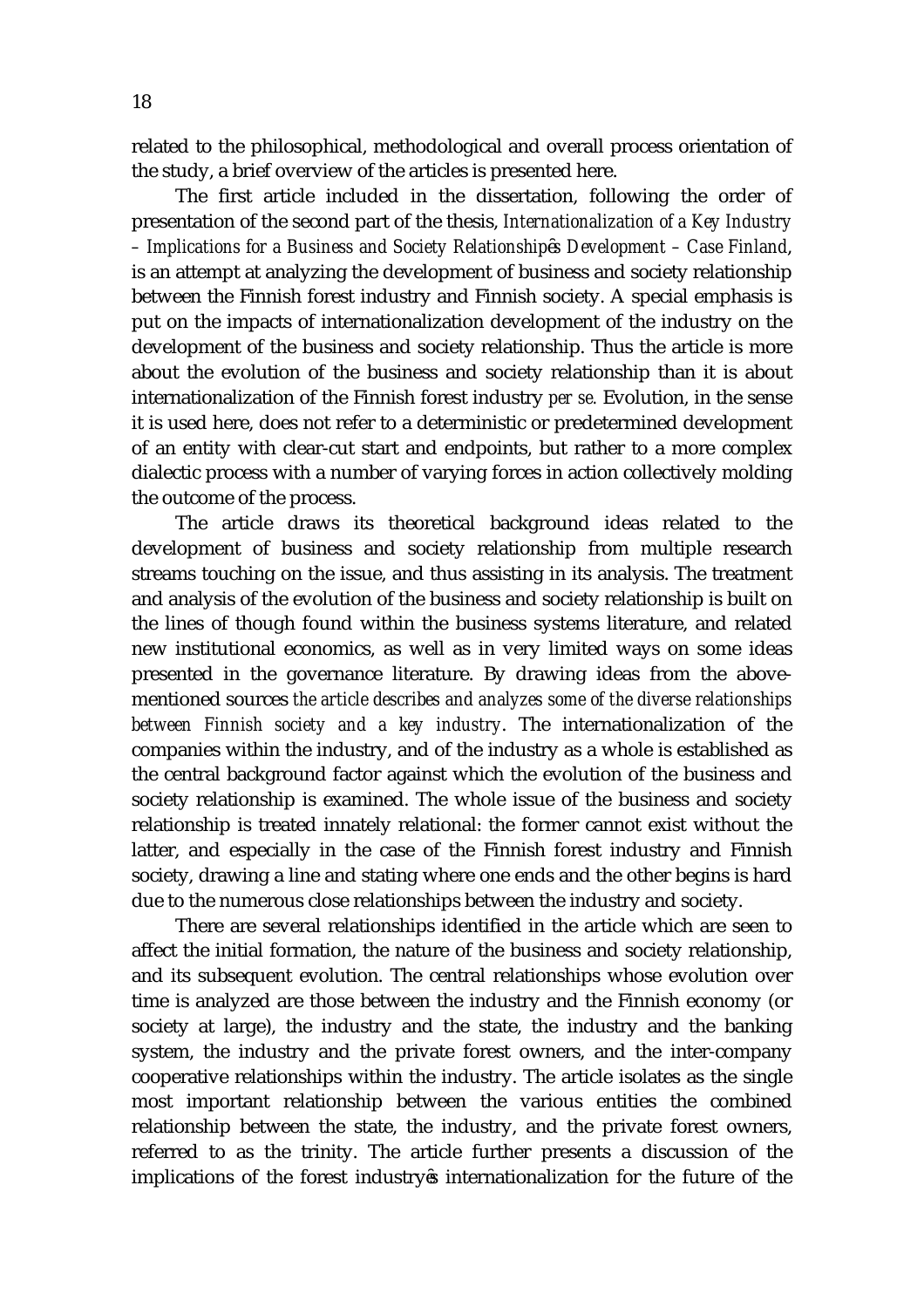trinity, and presents some of the likely changes affecting the balance of the constituent members of the trinity.

The second article included in the dissertation titled *Effects of Substantial Operating Environment Changes on Mode of International Operations*, paints a mosaic-like picture detailing the landscape of changing operating environment of the Finnish forest industry companies. *The article presents some of the central discernible changes at various levels of analysis:* at the world economy (global) level, at the national economy level, at the industry level, and at the firm level, and relates the changes at these different levels of observation to the observed change in the mode of international operations of the Finnish forest industry firms.

At the global level the article approaches the subject of change from a regional perspective and sketches out some of the central world economy-level forces impacting the industry s operating environment, such as increasing competition from emerging forest industry regions. The treatment of the issue both at the global level and at the national economy level is marked by economic considerations. At the national economy level the article describes and analyzes the changing status and relative importance of the forest industry for the export-dependent national economy of Finland from being the dominant actor to one among others, and some of the implications this change in relative importance has brought with it. Analysis at the industry level lays out the change process in more detail than the preceding analysis in the article at either the global or national level, and examines the growth of the companies, the concentration of the industry, the intensified pursuit of cost efficiency, and a prompt move towards a production structure of higher value-added as some of the central strategic responses of the companies to the changes in the global forest industry scene. The article further picks out one central change at the firm level with profound implications for the internationality affecting the forest industry firms from within: the change in the ownership structure of the forest industry companies from sphere-controlled companies with just one or a few main owner groups holding a dominant interest, to companies with widespread and dispersed ownership characteristic of a modern market economy.

After having laid out the changing operating environment of the Finnish forest industry at different levels, the attention of the article shifts to presenting and analyzing an actual process of change in the international business engagement strategy of the Finnish forest industry companies. The central strategic change that is described in more detail and interpreted is the changeover from joint marketing practices to company controlled modes of operation as the means of engagement in international business. This change process is addressed by utilizing the internationalization process models as a background idea against which the development within the Finnish forest industry is reflected. The article presents the rise and eventual fall of the joint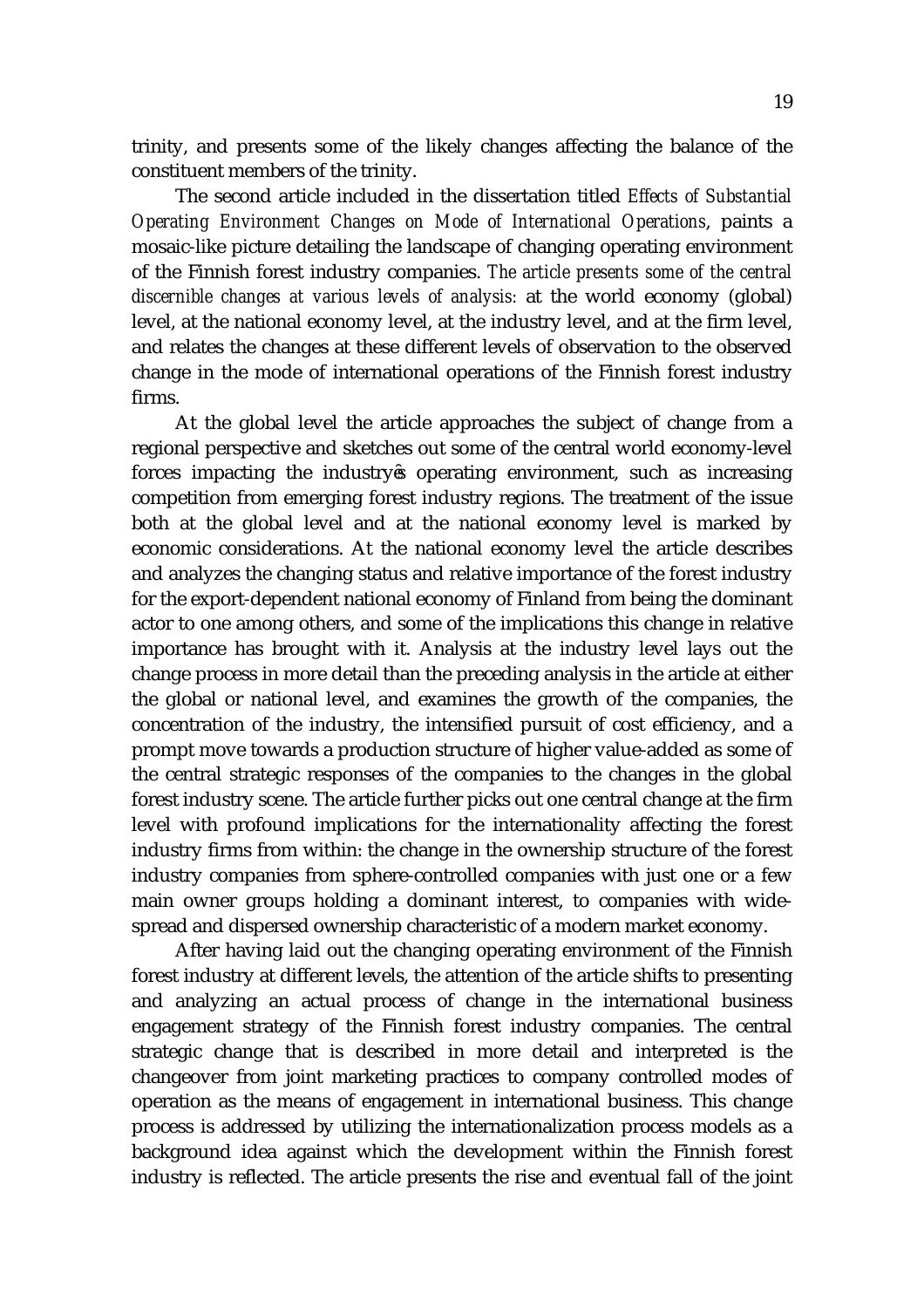marketing practices of the industry, and an analysis of some of the central forces in action in the process leading to the accelerated erosion of the joint marketing practices from the late 1980s onwards, and finally to the switchover to wholly-owned marketing organizations in the mid-1990s.

The third article of the dissertation, *Change in the Extent and Form of Internationalization – The Finnish Forest Industry from the mid-1980s to 2000*, takes up the task of exploring the internationalization development at the level of analysis of the individual forest industry companies, and of examining the various ways in which the internationalization process has manifested itself in the strategic conduct of the companies in the outer context of the organizations. *The article takes a pronouncedly strategic viewpoint on the phenomenon of internationalization*, and on the methods used in the process by the major remaining Finnish forest industry companies. The longitudinal analysis of the strategic processes utilizes a dynamic viewpoint and presents a novel analytical framework, which gives structure to the analysis of the internationalization processes studied, and enables comparisons between the company-specific processes. The examination of the phenomenon in the article is guided by a game metaphor: the strategic action of the individual companies is interpreted as game-playing activity characterized by moves, rivalry and struggle. The article presents further an analysis of the geographic expansion of the companies marketing and production operations. Thus, it pays closer attention to the modes of international involvement requiring foreign direct investment as part of the overall analysis exploring the extent of the internationalization of these companies.

By utilizing the game-playing perspective on the internationalization processes of the Finnish forest industry companies the article presents an analysis of the development by classifying each move of each company performed on a three-layered analytical framework to make the realized strategies followed by the individual companies more visible. However, prior to applying the analytical framework, the article produces an overview of the major events in the internationalization processes of the major Finnish forest industry companies – Enso, Kymmene, Metsä-Serla, and United Paper Mills – with a special emphasis on the development of manufacturing operations.

The article makes a distinction in the strategic behavior of the Finnish forest industry companies related to growth and internationalization prior to and after the mid-1990s and presents the mid-1990s as a watershed in the strategies of engagement in international business. Overall, the article makes a distinction between three distinctive phases in the overall internationalization process of the Finnish forest industry companies. The article concludes with a discussion of the relative merits of the game-playing perspective for the study of internationalization processes.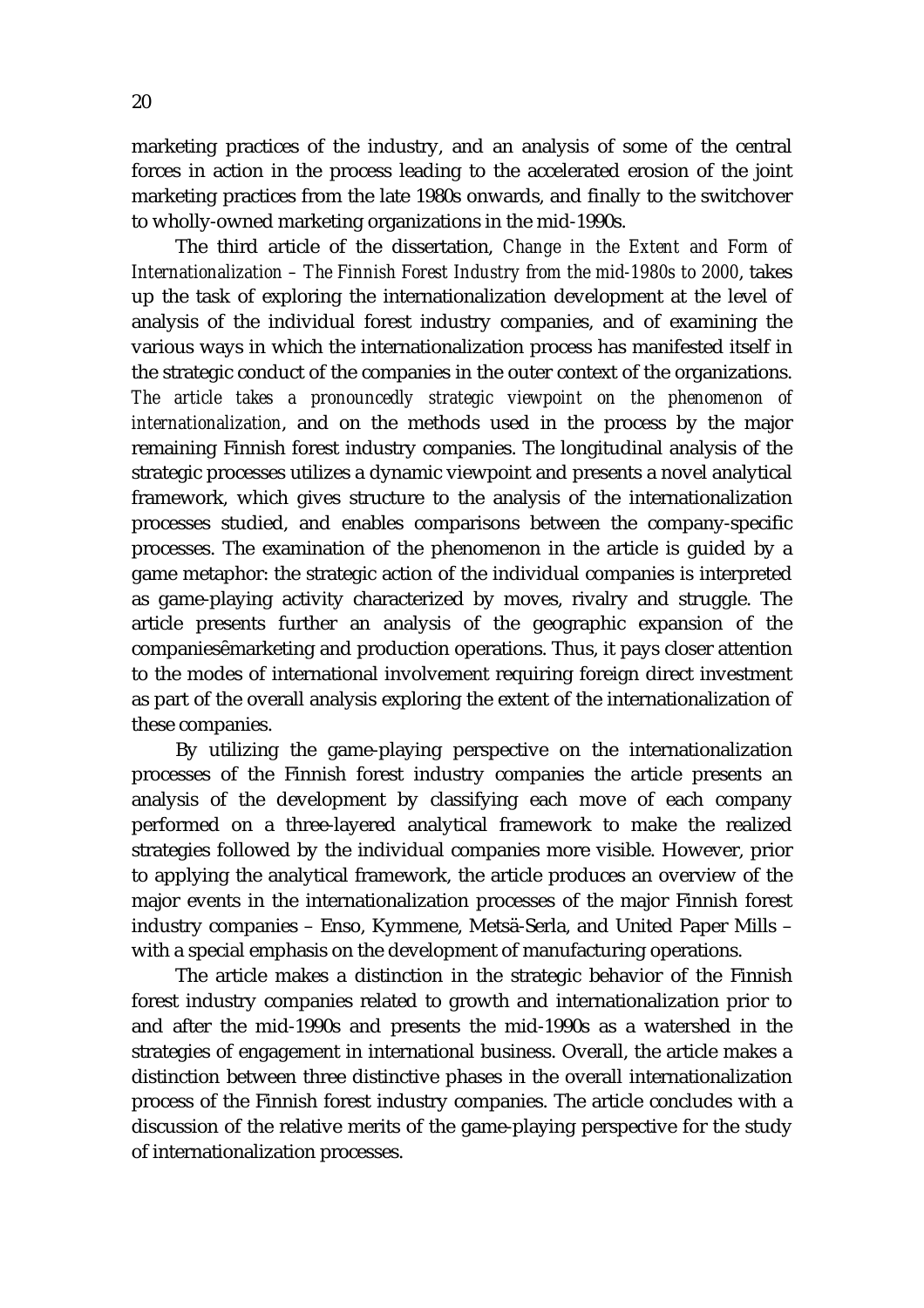#### **1.3 Levels of analysis**

As may have become apparent from the preceding discussion, the analysis of the development studied takes place on more than one level in this thesis. Not only is the internationalization development analyzed at the level of the individual companies, the firm level, but the analysis extends also to the aggregate industry level, where some inferences based on firm level analysis are made. In addition to the firm and industry levels of analysis, the internationalization development is addressed and analyzed as an institutionallevel phenomenon as well. Furthermore, the internationalization development within the forest industry – it being one of the major industries in Finland – is seen as a phenomenon with an impact on the whole society. Thus, the analysis touches on some effects of the major industry s internationalization development at the societal level as well. These different levels of analysis are present to various degrees in the articles making up the second part of the thesis.

By the use of different analytical levels, and thus levels of abstraction, what is sought after, is a more comprehensive and all-embracing treatment of the complex phenomenon to facilitate a more thorough analysis and to gain a more solid ground for interpretations of the development, and thus for understanding it. The use of different viewpoints on the phenomenon studied exposes different sides of the phenomenon, and thus helps to avoid paying onesidedly attention to only certain aspects of the total picture, while virtually ignoring all others. This is important in order to achieve the sought after holistic representation and analysis of the internationalization development processes of the Finnish forest industry companies under examination. The levels of analysis utilized in the dissertation, and the links of the individual articles to the various levels of analysis discussed above are portrayed in Figure 2.



FIGURE 2 Levels of analysis of the articles in the dissertation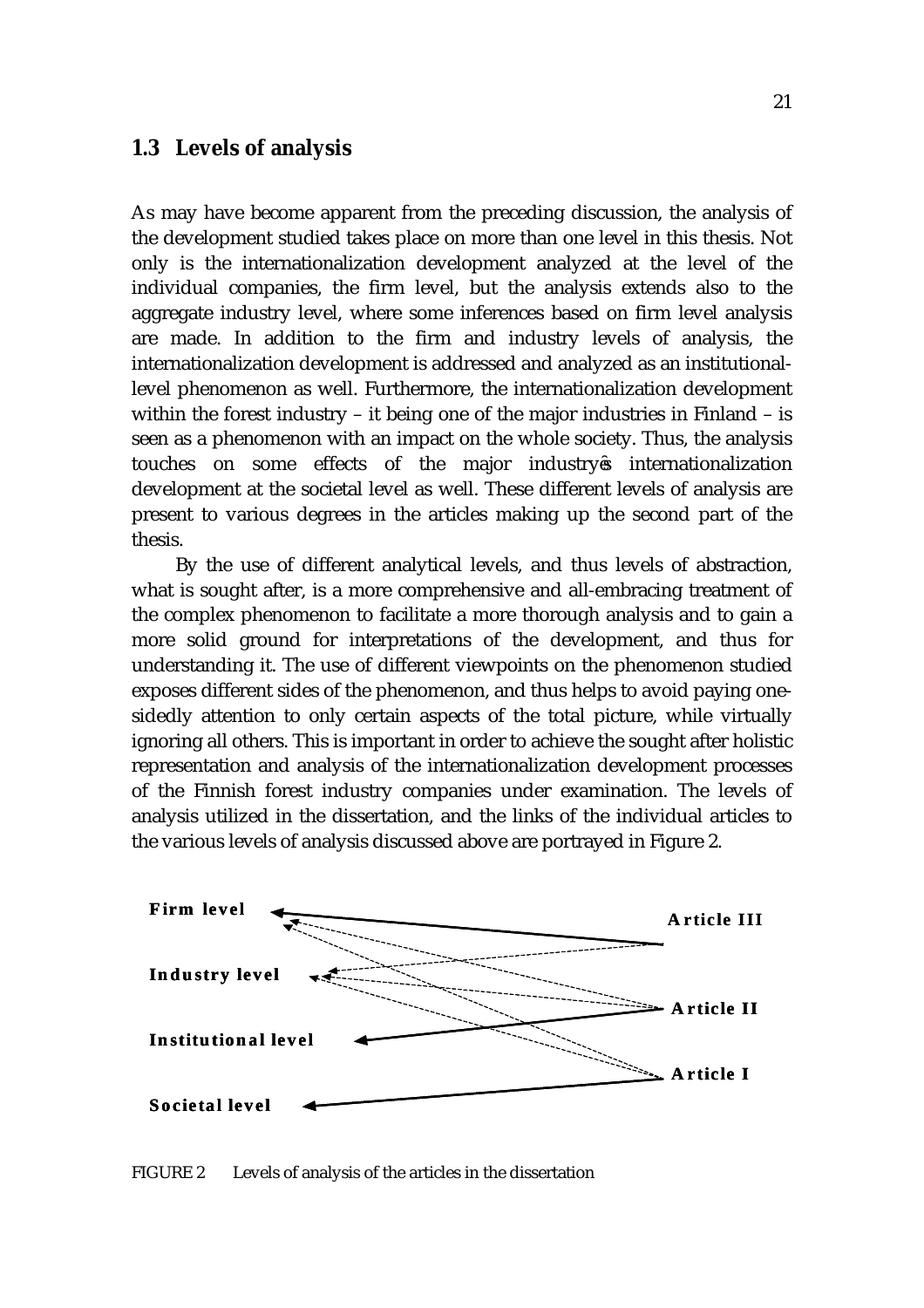The thicker lines of the arrows in Figure 2 signify the primary level of analysis of the given article while the dotted lines implicate secondary levels of analysis employed in the article. A note related to the actual temporal order of the articles in the second part of the dissertation is in order. Suffice it to say at this point that although the Roman numerals utilized in Figure 2 might imply a succession in the articles from first to third in this particular order, the articles have been arranged in such an order for reasons of clarity of representation: from the more general to the more specific. In reality the succession of the articles is as follows: article II (Effects of Substantial Operating Environment Changes on Mode of International Operations), article I (Internationalization of a Key Industry: Implications for a Business and Society Relationship s Development – Case Finland), and article III (Change in the Extent and Form of Internationalization – The Finnish Forest Industry form the Mid-1980s to 2000). This point will be discussed in more detail in the third part of the dissertation.

As the careful reader will readily notice, and possibly point out, there is one obvious level of analysis missing in the scheme presented in Figure 2: nowhere is there a trace of the next logical level of analysis in ascending detail, the individual level. This is because – this point and choice will be discussed and argued for in more detail below – the primary unit of analysis of the current dissertation is the organization and its observable behavior in its outer context. At this point suffice it to say that *the individuals behind the observable organizational behavior are outside the scope of the study*, not least for reasons of the data utilized (the lack of individual level data), but also because phenomena at the individual level related to the concentration process in the Finnish forest industry have been recently covered in some detail elsewhere (see e.g. Näsi, Sajasalo & Sierilä, 2001; Näsi, Ranta & Sajasalo, 1998).

The levels of analysis employed in the current thesis resemble those suggested by Toyne & Nigh (1997, 1998) in their proposed expansive view of international business, as does the reasoning for choosing the levels of analysis employed. Toyne and Nigh (ibid.) conclude that an expansive view would be better suited to treating the complex and multifaceted phenomena that are the target of international business inquiry, and suggest that the levels at which international business phenomena could (should) be studied are the suprasocietal, societal (or nation-state), industry, firm, group, and individual levels. They present the levels of analysis as a hierarchy in which the levels should meet with the following criteria: 1) phenomena at each level must be capable of being seen or sensed , 2) phenomena at lower levels must constitute intrinsic properties of contiguous upper level phenomena, 3) interactions between phenomena at contiguous levels must establish the initiating or boundary conditions; initiating conditions being lower level constraints giving rise to focal-level processes and outcomes, boundary conditions being higher level constraints regulating focal-level processes and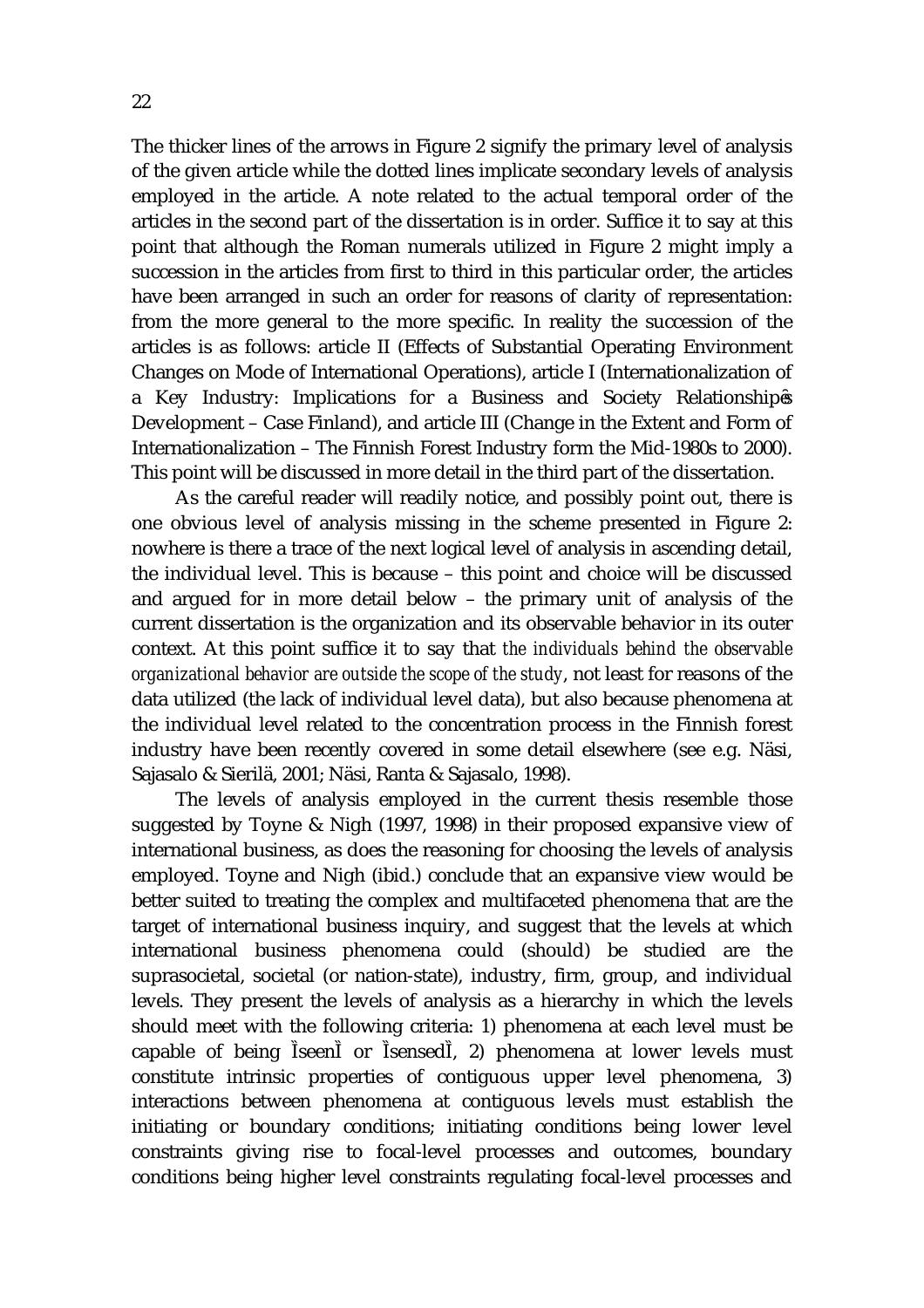outcomes, and 4) phenomena at the different levels must serve different functions.

As the preceding discussion shows, *interpretation of the various, discernible development processes over time is one of the key elements of the current dissertation:* it is the unifying theme in the three articles included in the thesis. As the above statement bears with it some important implications related to assumptions about the philosophy of science and the nature of the social world, these assumptions should be made clear from the start. Thus, in what follows the central assumptions of this thesis in relation to ontology, epistemology, human nature, and methodology are discussed.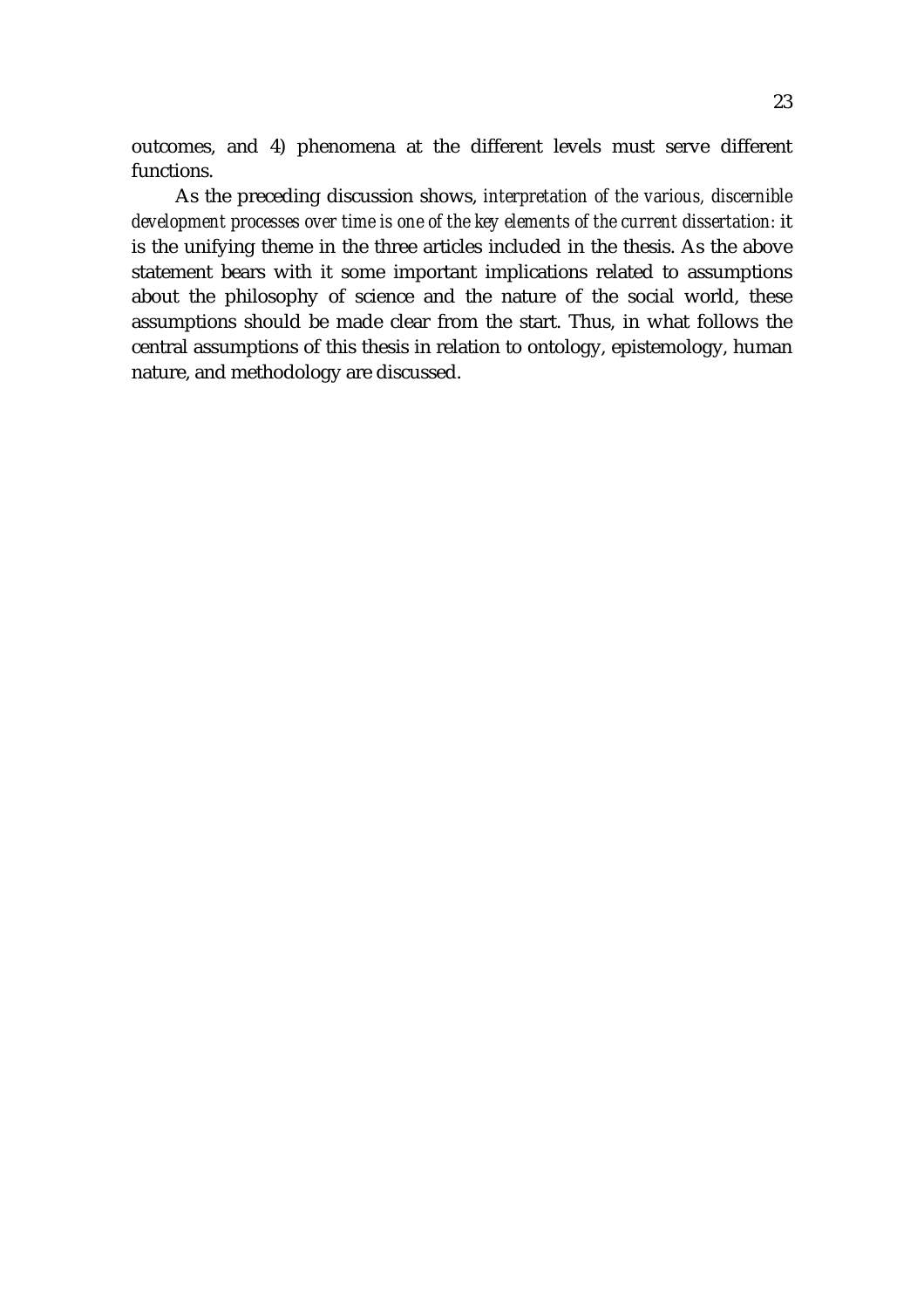### **2 PHILOSOPHICAL AND METHODOLOGICAL SETTING**

#### **2.1 Assumptions related to the philosophy of science**

It is generally recognized and currently accepted that all social scientists – or scientists in general – approach their subject via explicit or implicit assumptions about the nature of the social world and the way in which it may be investigated. In this section I try to clarify my assumptions related to ontology, epistemology, human nature, and methodology subscribed to in this dissertation. As the centrality given above to interpretation in making sense of the development under study would suggest, *in this thesis an interpretative and somewhat relativistic stance* (Burrell & Morgan, 1979, 3-4) *has been adopted*. Thus, in ontological terms, the thesis adopts more of a nominalist than a realist slant in its treatment of the social world around us. It is worth explicating, however, that in this thesis the most extreme views of nominalism – in which the social world external to individual cognition is treated as being nothing more than artificially created names, concepts and labels used to describe, structure, negotiate, and make sense of the external world without any real structure (Burrel & Morgan, 1979, 4) – are not subscribed to. Instead, a slightly more conservative stance related to reality, one socially constructed as a result of constant interaction of human beings is adopted as the ontological starting point (e.g. Berger & Luckmann, 1966) of the dissertation. Thus, *reality is not seen as something purely objective or external to the perceiver that can be apprehended correctly or incorrectly* (Chaffee, 1985).

From an epistemological point of view, again based on Burrell and Morgan s (1979) thinking and terminology, the current thesis should be placed in the middle ground of their anti-positivism – positivism dichotomy. This suggestion of placing the current thesis in the epistemological middle ground reflects the basic way of thinking applied in this thesis. Rather than viewing the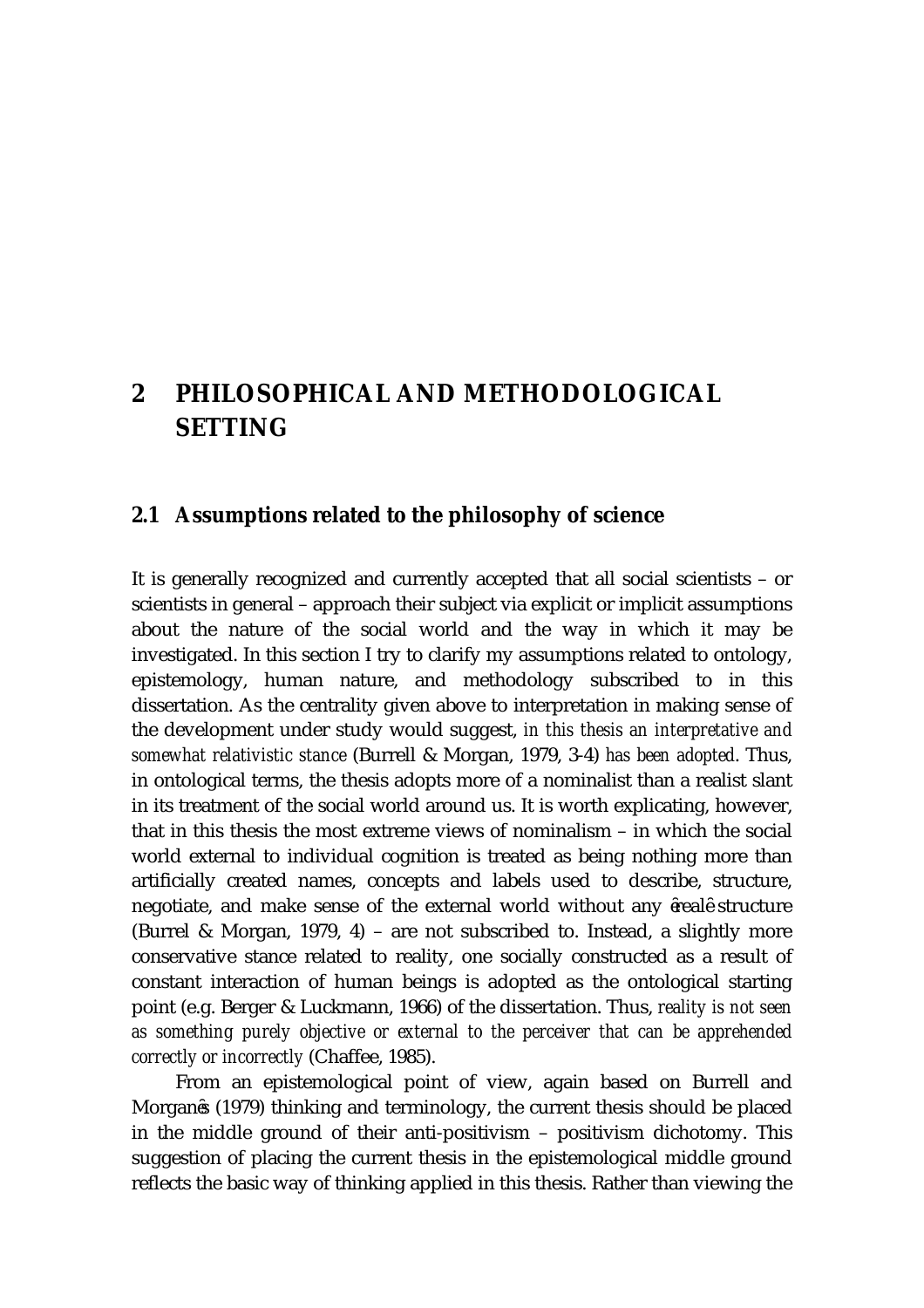epistemological choice inherently as an either/or choice, it is felt that it can be more fruitfully regarded as a both/and choice instead. In the current dissertation s case, the above question, and the typically presented choice between one or the other of the extremes is treated somewhat differently, more as a continuum. Thus, the epistemological choice may be seen as reflecting features derived from both of the opposing views, as a mixture of them.

The overall anti-positivist slant of the current thesis is most clearly displayed in its overall aims. The aims are not related to seeking generalizable explanations or to creating universally valid models with predictive power by searching for law-like regularities of the studied phenomenon and its constituent elements through causal relationships. Instead, the aims of the current dissertation are to do with adding understanding of the processes under study. This view is consistent with the line of thinking within the humanistic tradition of science. Basically the epistemological viewpoint adopted in this dissertation is consistent with the idea presented by von Wright (1971): it is nature that we may explain, whereas human beings and their actions we can only understand. In addition, the whole idea of a search for lawlike explanation of connections between phenomena of a basically social nature is seriously questioned in this dissertation.

However, the viewpoint chosen to approach the phenomenon studied in this dissertation – that of an external observer – would suggest some association with the positivistic stance. The viewpoint chosen is also to some extent in contrast with the anti-positivistic assumption of relativity, and especially the view held by the anti-positivists that the social world may only be understood from the point of view of those involved first-hand in the activities studied. According to Burrell and Morgan (1979, 5) the anti-positivists further maintain that only by becoming a participant in the activity of interest it is possible to gain understanding of it. Hence, the anti-positivists contention is that in order to understand a particular activity or phenomenon, it is essential to occupy the frame of reference of those involved in it.

This view is not altogether accepted in this dissertation. Instead, it is maintained that by adopting the external observer s viewpoint on the studied phenomenon of internationalization development of the Finnish forest industry companies, and thus by observing the organizational decision-making-resultant manifestations of it in its outer context, instead of the decision-making in its inner context, the aim of creating extensive understanding of the process and its various linkages in the organizations environment are better realized by the use of an external observer s viewpoint than any other. The terms outer context and inner context are utilized here in the same sense as Pettigrew (1985a, 1985b, 1985c, 1987, 1990, 1997) uses the terms to distinguish between an organization s interrelated environments within and outside the organization, and the different forces in operation having an effect on processes of change.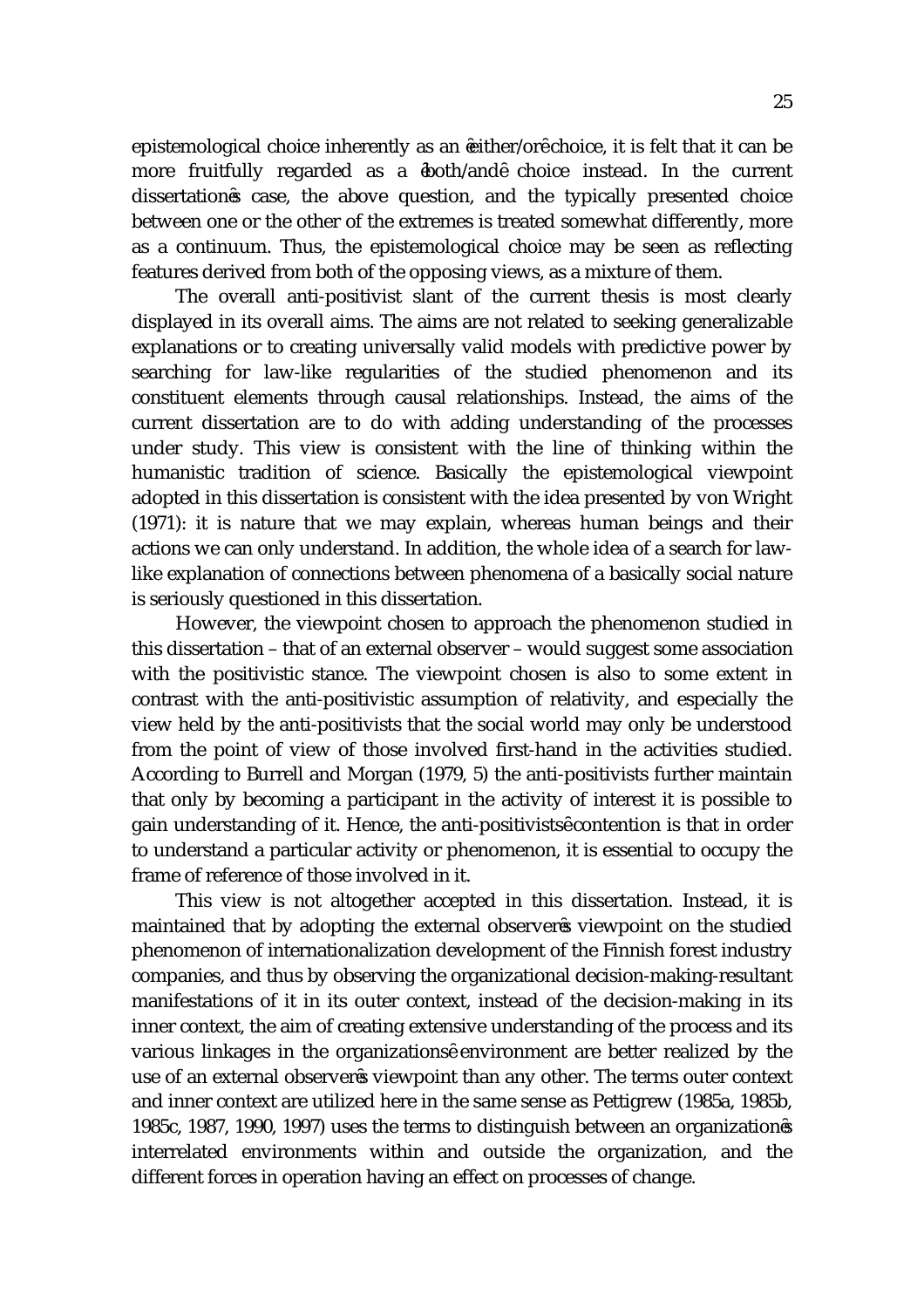In relation to understanding an activity or phenomenon, it is maintained that it is possible to gain understanding of even complex phenomena like internationalization processes by retrospective analysis without being directly involved in them. Further, in line with the previous argument, it is maintained that it is possible to arrive at a synthesis of the development without personally having been a part of it. Furthermore, even though the viewpoint adopted in this thesis to address the phenomenon under consideration is that of an external observer, it is not, however, implied that through the adoption of the external observer s viewpoint the knowledge created is objective and value-free – the ideals of positivistic paradigm. Instead, *the anti-positivist stance of social science being subjective rather than objective enterprise is subscribed to in this thesis.*

Within all social sciences there is a clear need to take a stand, whether implicitly or explicitly, related to human nature. In this case the latter mode is opted. The two contrasted views of human nature within social sciences perceive human beings to be either what could be seen as just merely responding to external impulses, or alternatively, as an active agent. The former view of human beings sees them reacting mechanistically or even in a deterministic manner to the situations presented to them by their external world. In essence, this view sees human beings and their experiences as products of their environment. The latter, starkly contrasted view sees human beings as actively shaping their environment, not merely reacting to it. Central to this view of human beings are autonomy, and free will : the ability to choose one's way freely (Burrell & Morgan, 1979, 2-6), and possibly the means to carry out one's way, although this is not necessarily implied.

Between the two extremes, the voluntaristic and deterministic view of human nature, there is a rather large gray area in which many of the social scientists are located according to their view of human nature. This applies to the current case as well: it is exactly the gray area where I, and in consequence the current thesis, land. Although, in principle, the notion of free will is accepted, the line of thinking applied might be best described as moderately voluntaristic: both the influence of situational and voluntary factors for the activities of human beings as individuals, and as organized groups are taken into consideration. The view held in this thesis in relation to human nature might be summed up by stating that *human beings as individuals and organized groups are seen to possess freedom of choice within certain boundary conditions that vary from one situation to the next*.

Turning to the assumptions related to methodology, the methodological assumptions and choices are obviously closely related to the previous three sets of assumptions regarding the ontological and epistemological stand and view of human nature held. Based on the preceding discussion it may come as no surprise that *in this dissertation more of an ideographic approach, as opposed to a nomothetic stance, is adopted*. The goal setting of the dissertation directs or rather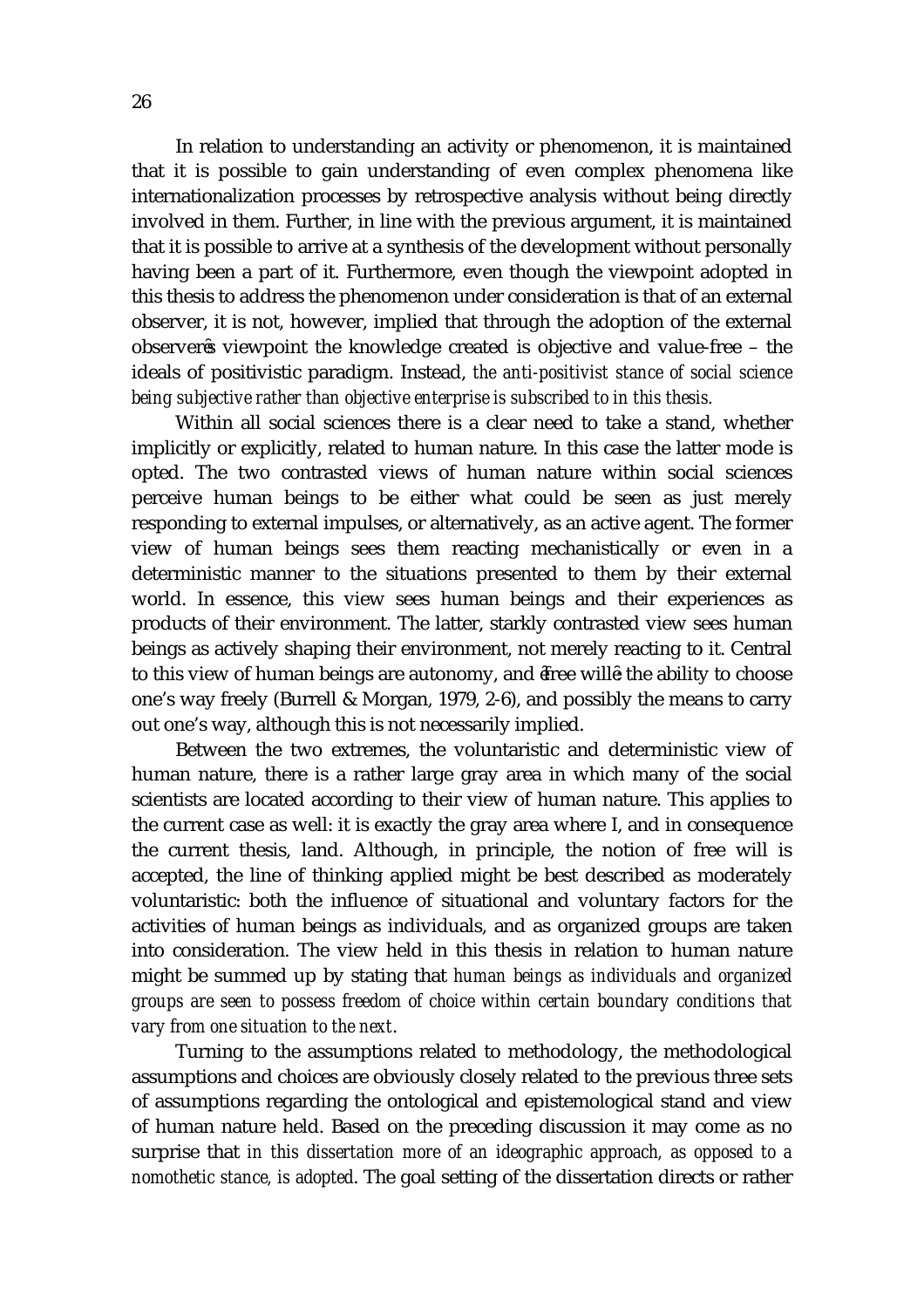requires the adoption of an ideographic orientation. Burrell and Morgan suggest (1979, 6-7) that in order to understand the social world, it is necessary to obtain first-hand knowledge of the subject under investigation. Further, the ideographic approach is seen to require getting close to the subject to be able to obtain its detailed background and history in order to generate insights and understanding about it.

In addition there are some features also generally associated with the ideographic approach that fit well with the current thesis, and thus direct the methodological choices towards the ideographic approach to serve the goalattainment. These are, to name just a few: the interest placed on the individual cases and their interconnections, the tendency to represent the cases as undivided entities, the history or development of which is of interest, the tendency to study the subjects in their own environment, and the tendency to make phenomena understandable by referring to the future or individual s will and intention. In short, and in Burrell & Morgan s (1979, 6) words, what the ideographic approach offers for the current thesis is letting one s subject unfold its nature and characteristics during the process of investigation.

Figure 3 depicts the overall orientation of the current thesis in relation to ontology, epistemology, human nature, and methodology. The stars placed on the continuums represent the orientation of the dissertation in relation to the dimensions.



FIGURE 3 Orientation of the dissertation. Source: Burrell & Morgan, 1979, 3, adapted with modifications.

To further position the current dissertation in the field of organization and management studies, an analytical scheme presented by Astley and Van de Ven (1983) to analyze the metatheoretical orientation of organization and management theory, sharing a feature in common with the scheme presented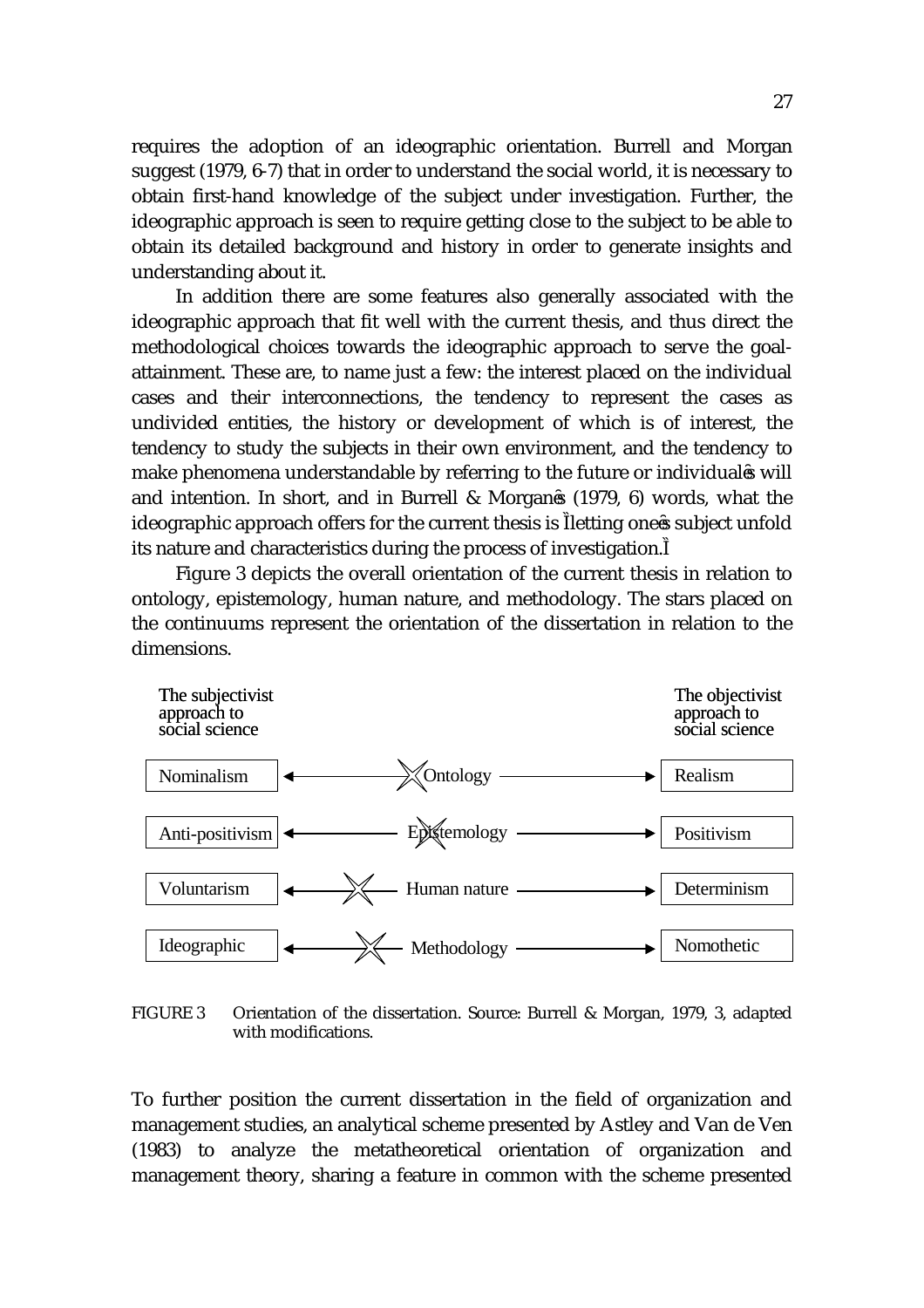by Burrell and Morgan (1979), is utilized. Astley and Van de Ven (ibid.) use two analytical dimensions, 1) the level of organizational analysis, and 2) the relative emphasis placed on deterministic versus voluntaristic assumptions about human nature to distinguish between organization and management theories.

By the use of the above dimensions Astley and Van de Ven are able to distinguish between four views of organization and management theories: 1) the natural selection view, which is concerned with populations and communities of organizations (macro level) and is deterministic in orientation, 2) the system-structural view, which shares the deterministic orientation with the natural selection view, but is concerned with individual organizations (micro level), 3) the collective action view, which is concerned with populations and communities of organizations (macro level) and is voluntaristic in its orientation towards human nature, and 4) the strategic choice view, which shares a voluntaristic orientation with the collective action view, but is concerned with individual organizations (micro level). Figure 4 depicts the four perspectives, the schools belonging to the different views, the central assumptions related to organizational structure, organizational behavior, organizational change and the managerial role held by the proponents of each of the perspectives.

Overall, *the current dissertation could be placed within the strategic choice view*  among the organization and management theories, although there are also some features of the system-structural view present. As discussed above, a voluntaristic orientation towards human nature is what is subscribed to overall in this dissertation. In addition to the overall voluntaristic orientation subscribed to, the additional characteristics associated with the strategic choice view (see Figure 4) are in accordance with my personal views regarding the nature of organization and management: the central force in organizational behavior is seen to be the subjectively meaningful individual action. The line of thought found within the system-structural view is most obviously present in that also the contextual influences as constraints on managerial choice are considered. However, it should be noted that even if the contextual influences are considered to act as constraints, their influence is not seen in the most extreme, deterministic manner, as suggested by some proponents of the systemstructural perspective. In effect, the view held in this dissertation in relation to the extremes of voluntarism – determinism is attempts a dialectical reconciliation between the extremes by recognizing as Astley and Van de Ven (1983, 252) do, that individual action is always, in some measure, curbed to avoid total disintegration of the system. Both the strategic choice view and the system-structural view are compatible with the primary level of organizational analysis of this thesis because, as stated previously, the primary emphasis in the treatment of the internationalization phenomenon is on the level of individual organizations – on the micro level – although other levels of analysis are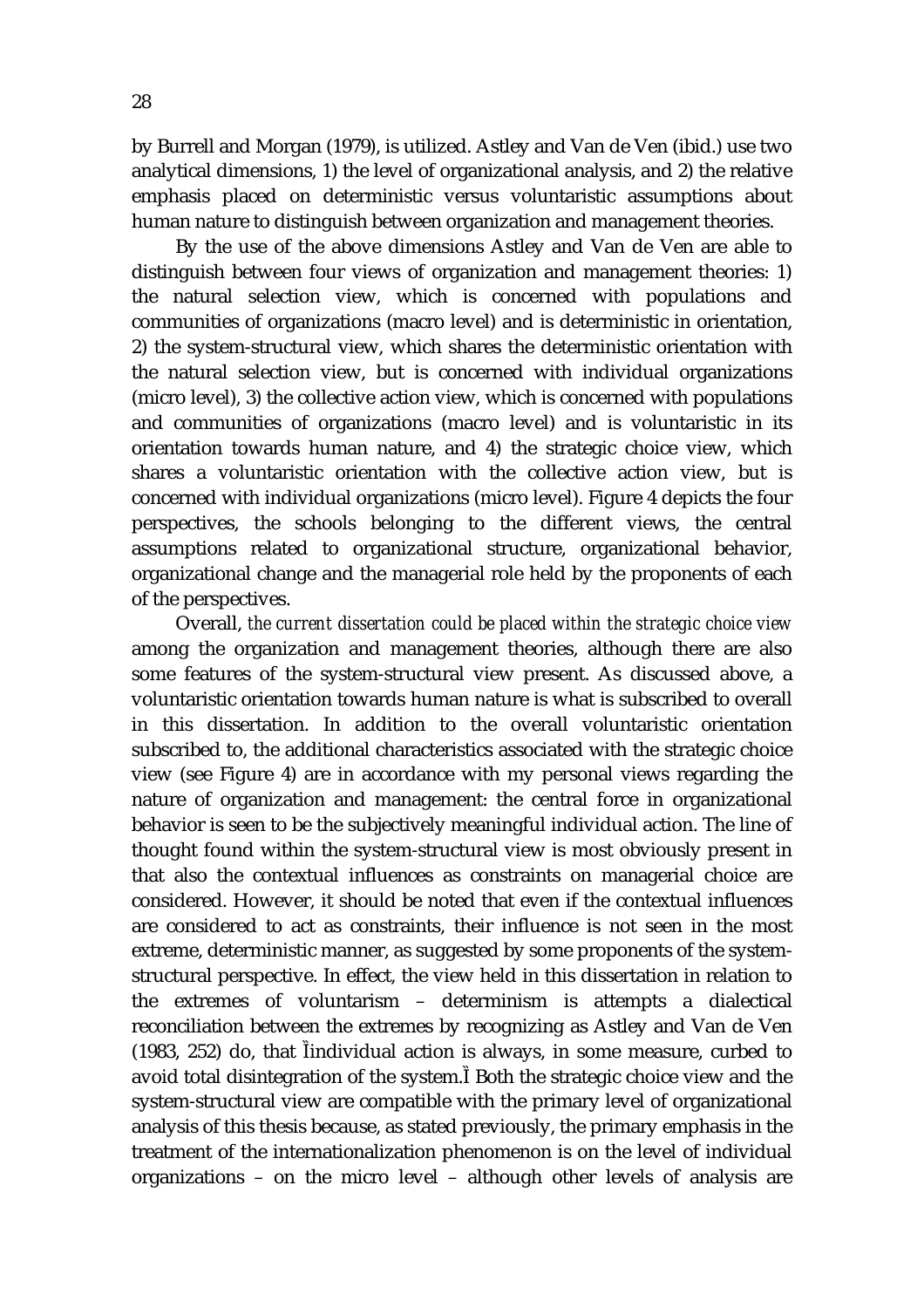employed as well. The levels of analysis and the arguments for choosing them are discussed in more detail in section 1.3 above.

| <b>MACRO LEVEL</b><br>(Populations and<br>communities of | NATURAL SELECTION VIEW<br>Schools: Population ecology, industrial<br>economics, economic history.                                                      | <b>COLLECTIVE-ACTION VIEW</b><br>Schools: Human ecology, political economy,<br>pluralism.                                                                                        |
|----------------------------------------------------------|--------------------------------------------------------------------------------------------------------------------------------------------------------|----------------------------------------------------------------------------------------------------------------------------------------------------------------------------------|
| organizations)                                           | Structure: Environmental competition and<br>carrying capacity predefine niches. Industrial<br>structure is economically and technically<br>determined. | Structure: Communities or networks of<br>semiautonomous partisan groups that interact<br>to modify or construct their collective<br>environment, rules, options. Organization is |
|                                                          | <i>Change:</i> A natural evolution of environmental<br>variation, selection and retention.                                                             | collective-actin controlling, liberating, and<br>expanding individual action.                                                                                                    |
|                                                          | Behavior: Random, natural, or economic,<br>environmental selection                                                                                     | <i>Change:</i> Collective bargaining, conflict,<br>negotiation, and compromise through partisan<br>mutual adjustment.                                                            |
|                                                          | Manager Role: Inactive.                                                                                                                                | Behavior: Reasonable, collectively<br>constructed, and politically negotiated orders.                                                                                            |
|                                                          |                                                                                                                                                        | Manager Role: Interactive                                                                                                                                                        |
|                                                          | <b>SYSTEM-STRUCTURAL VIEW</b>                                                                                                                          | <b>STRATEGIC CHOICE VIEW</b>                                                                                                                                                     |
|                                                          | Schools: Systems theory, stuctural<br>functionalism, contingency theory.                                                                               | Schools: Action theory, contemporary decision<br>theory, strategic management.                                                                                                   |
|                                                          | Structure: Roles and positions hirarchically<br>arranged to efficiently achieve the function of<br>the system.                                         | Structure: People and their relationships<br>organized and socialized to serve the choices<br>and purposes of people in power.                                                   |
| <b>MICRO LEVEL</b>                                       | <i>Change:</i> Divide and integrate roles to adapt<br>subsystems to changes in environment,<br>technology, size, and resource needs.                   | Change: Environment and structure are<br>enacted and embody the meanings of action of<br>people in power.                                                                        |
| (Individual<br>organizations)                            | Behavior: Determined, constrained, and<br>adaptive.                                                                                                    | Behavior: Constructed, autonomous, and<br>enacted.                                                                                                                               |
|                                                          | Manager Role: Reactive.                                                                                                                                | Manager Role: Proactive.                                                                                                                                                         |
|                                                          |                                                                                                                                                        |                                                                                                                                                                                  |

DETERMINISTIC ORIENTATION  $\cdots$  voluntaristic orientation

FIGURE 4 Four views of organization and management theories. Source: Astley & Van de Ven, 1983, 247.

#### **2.2 Methodological choices of the dissertation**

Putting the more philosophical considerations aside, the methodological choices of the dissertation on a more practical or operational level are in accordance with the discussion above related to the philosophy of science subscribed to. The methodological choices adopted as well as the grounds for them will be discussed in what follows.

The viewpoint on the studied phenomenon adopted in this dissertation is, as already mentioned, that of an external observer looking from the outside in. *The examination of the studied phenomenon relies on the observable manifestations of it*, which are seen as the result of the collective action of the organizational members. The examination is not concerned with the meanings or perceptions associated with the phenomenon studied by the individual actors within the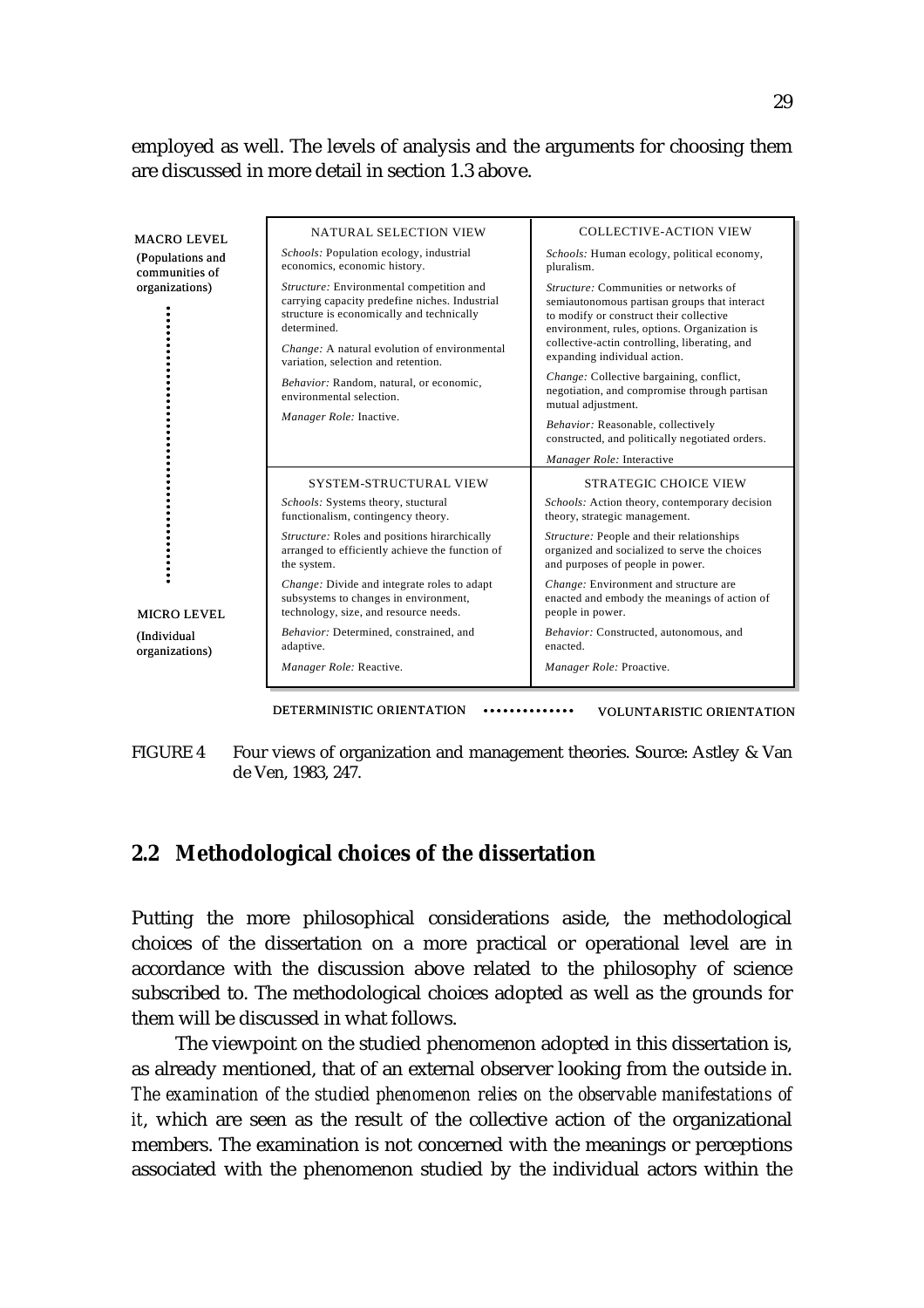organizations. To explicate further the line of thought related to the viewpoint adopted in this dissertation, the reasoning of Berger and Luckmann (1966, 1994) on the distinction between objective and subjective reality is useful. Berger and Luckmann (1966, 1994) divide reality into two distinct yet complimentary components: objective reality; the objects, structures, roles, etc., external to people, and subjective reality; the ideas, thoughts, values, etc., internal to people. These two realities are seen to interact in a dialectical process. In this dissertation the emphasis of the examination is on the former, the objective reality, resultant from the dialectical process between the producer (human) and the product (social reality).

 Thus, what is of interest from the point of view of this dissertation are the observable manifestations of internationalization development, which are taken to be resultant from managerial decision-making, and are carried out in the outer context of the organization, in the environment surrounding the organization. This basic orientation adopted resembles the approach chosen by Huff (1990) in her attempt to study directly unobservable processes of maps of strategic thought. In order to study them Huff chose to draw attention to patterns in observable activities, events or behaviors of the subject over time, and drew inferences based on the observable events. Thus, *the actual managerial decision-making related to internationalization, and the forms it assumes in the inner context of the organization are outside the scope of the thesis*. Hence, processes within organizations resulting in observable behavior in the outer context of the organizations studied, albeit important, are, nevertheless, outside the scope of this dissertation. By virtue of the viewpoint adopted, the processes within the organization are treated basically as taking place inside the proverbial black box to which there is no access in the current case.

Methodologically this thesis makes use of qualitative methods of scientific inquiry. Obviously, in itself the field of qualitative methodology is a very diverse one, based on approaches adopted in varied social sciences, such as sociology, psychology, political science, education, history, economics, and anthropology (Yin, 1984, 10; Gummesson, 1991, 3). Due to this heterogeneous disciplinary background there are numerous subfields or lines of thought to be found on how to conduct studies utilizing qualitative methods (see e.g. Schwartz & Jacobs, 1979; Jacob, 1987; Taylor & Bogdan, 1984; Patton 1990; Tesch, 1990; Miles & Huberman, 1994). Of the plethora of alternative ways offered by the wider field of qualitative methodology, the one chosen as the *principal method of conducting qualitative research in this dissertation is that of case study research.* The rationale for the choice made is in accordance with the general reasons for the adoption of the case study approach as a method of inquiry as pointed out by Yin (1984, 13):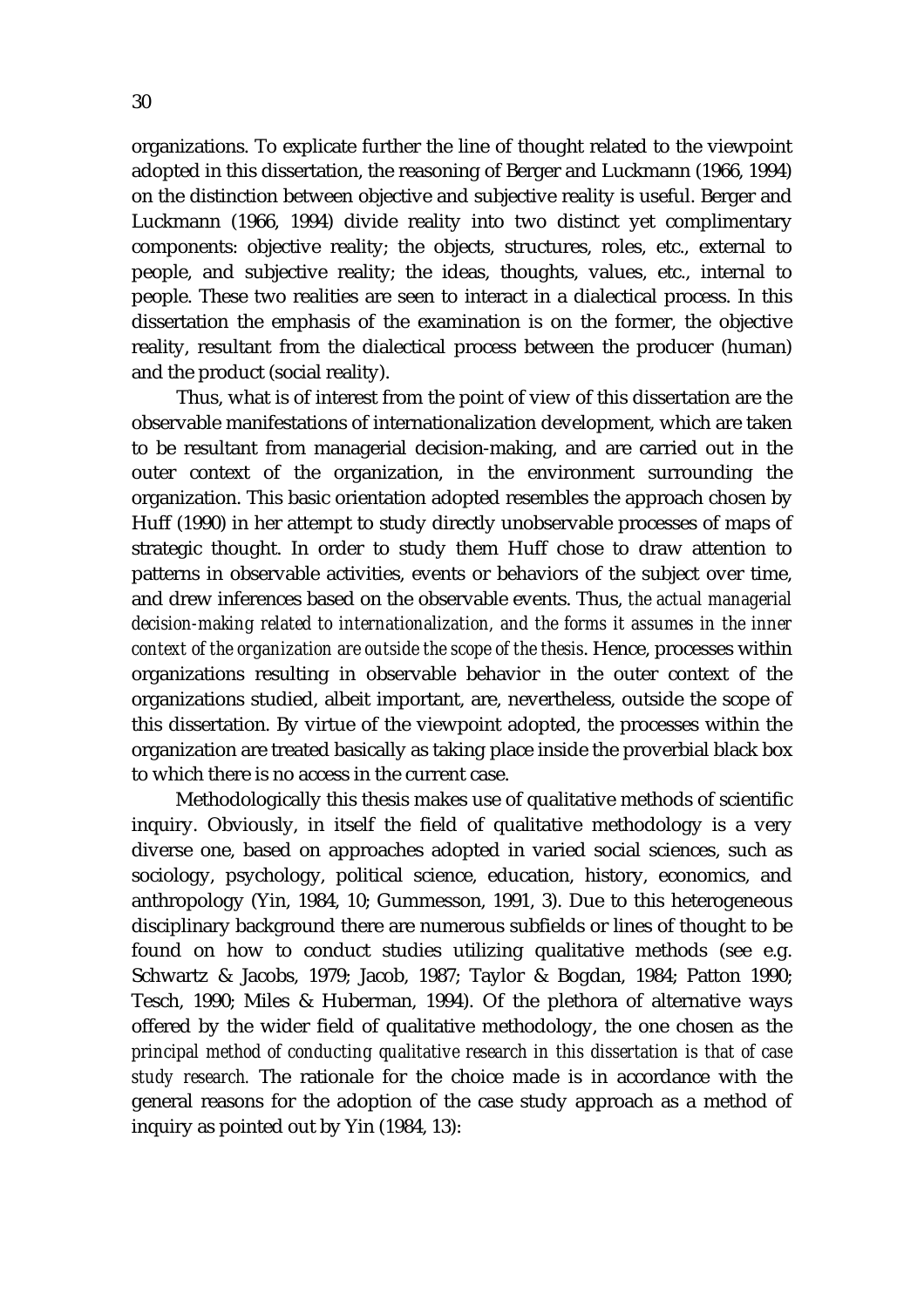In general, case studies are the preferred strategy when how or why questions are being posed, when the investigator has little control over the events, and when the focus is on a contemporary phenomenon within some real-life context.

It is both the how and why questions which are at the core of this dissertation. What is more, the condition of investigator having little, or more precisely, no control over the events studied in the current case, is readily apparent. The same applies where the other conditions given by Yin regarding the temporal condition and context are concerned: the chains of events under study, although having a historical flavor to them are, in relative terms at least, contemporary, and certainly they take place within a real-life context of the organizations involved. Further, some of the very basic reasons, also emphasized by Yin (1984, 14) for the use of the case study approach, are inherent in the current study.

 It is the intention of this thesis to understand a complex social phenomenon, and thus the prospect of retaining the holistic and meaningful characteristics of the real-life events related to the phenomenon by the use the of case study approach is of great importance. Examples of such phenomena given by Yin – organizational and managerial processes – or rather their manifestations in the outer context of the organization, in this instance, are just what are at the core of this dissertation, and thus favor the adoption of the case study approach as a method for investigating them. Furthermore, as suggested by Hartley (1994), the advantages of combining the case study approach and processual examination are evident because the combination enables longitudinal examination of the phenomenon studied. This benefit further favors the adoption of the case study as the method of examining the internationalization development phenomenon studied in this thesis. Regarding the advantages provided by the case study approach in relation to treating phenomena, especially processes in their natural environments as wholes, and building bridges to their wider contexts Valdelin (1974, 47) states:

The detailed observations entailed in the case study method enable us to study many different aspects, examine them in relation to each other, view the process within its total environment and also utilize the researcher s capacity for Verstehen. Consequently, case study research provides us with a greater opportunity than other available methods to obtain a holistic view of a specific research project.

In the quote above an operative word in relation to the current study is a holistic view, which may be regarded as the opposite of reductionism (Capra, 1982). The reductionist view aims at breaking down an object or phenomenon into small well-defined analyzable parts, whereas treating objects or phenomena in a holistic manner requires treating the object or phenomenon of interest as the central object of study (Gummesson 1991, 76). Thus, instead of viewing the whole as the sum of its parts, addressing phenomena through the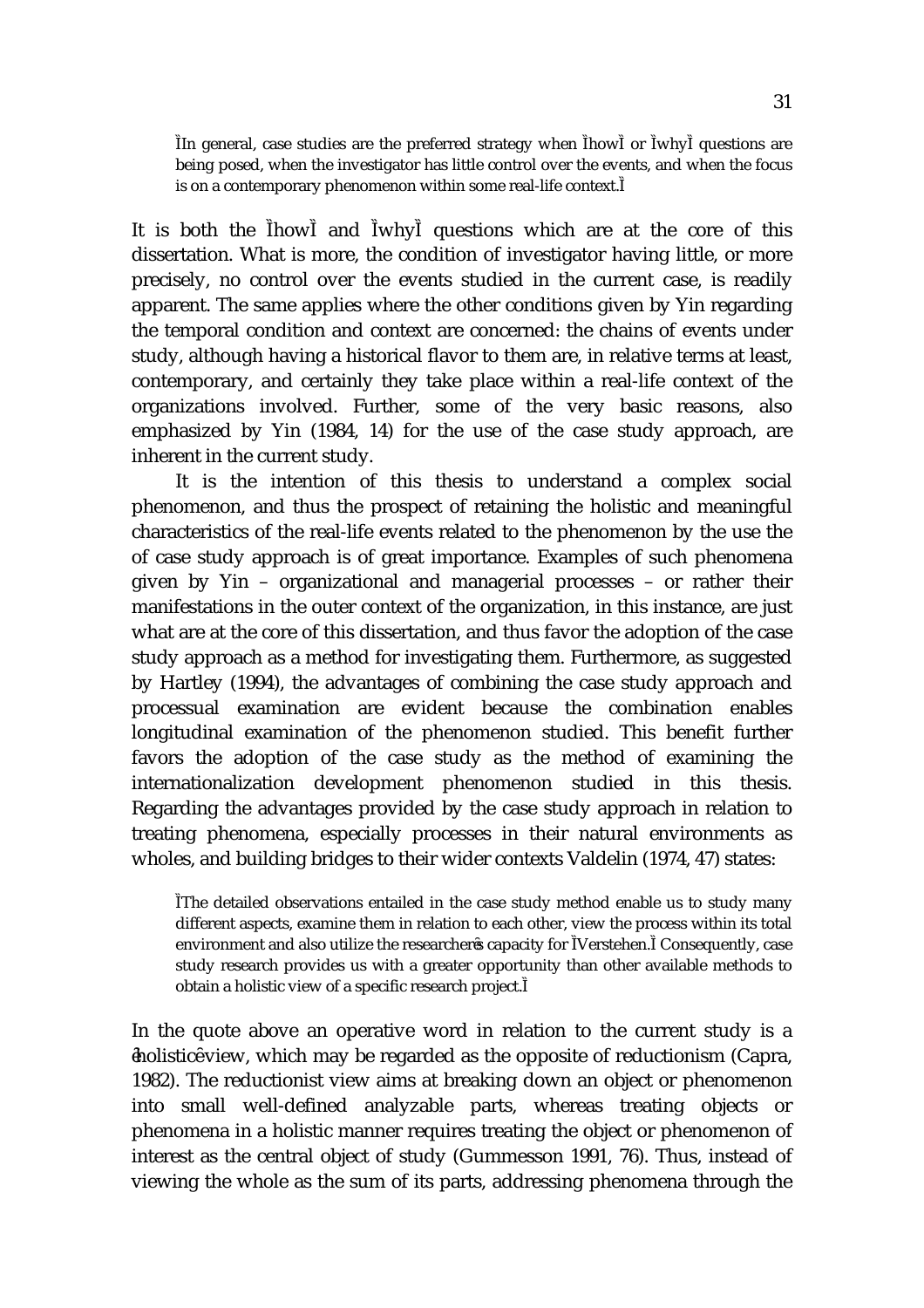holistic view acknowledges that the whole is not identical with the sum of its parts. In reference to the processual nature of the studied phenomenon of the dissertation and its historical flavor, the adoption of the case study approach is further justified. As the analysis in the current thesis is historical in the sense that history is always present, and that new history is always in the process of being created through current social, political, and economic reality (Arbnor & Andersson, 1977), the adoption of the case study approach enables the incorporation of time into the analysis. Thus, the case studies making up the current dissertation could be labeled as historical case studies, and further, the whole dissertation as a historical analysis. History in this sense may be viewed as a hermeneutic bridge : as a means of interpreting both the present and the future (Arbnor & Andersson, 1977). So, when history is seen in this light, historical analysis is not just simple retrospective study of past events, as it is sometimes incorrectly regarded, but as Arbrnor and Andersson (1977) state, constitutes a means of making sense of both the present and the future.

The current dissertation deals with developments occurring in more than one organization within an industry over time. This calls for multiple-case design to be adopted as the means of exploring the development. Utilizing the schematic matrix presented by Yin (1984, 41), the current dissertation s three articles may all be classified as having a multiple-case embedded character in common as displayed in Figure 5.



FIGURE 5 Orientation of the dissertation within the field of case studies. Source: Yin, 1984, 41, adapted with modifications.

Within each article more than one case is analyzed simultaneously, and further, within each article there are multiple units of analysis involved. Instead of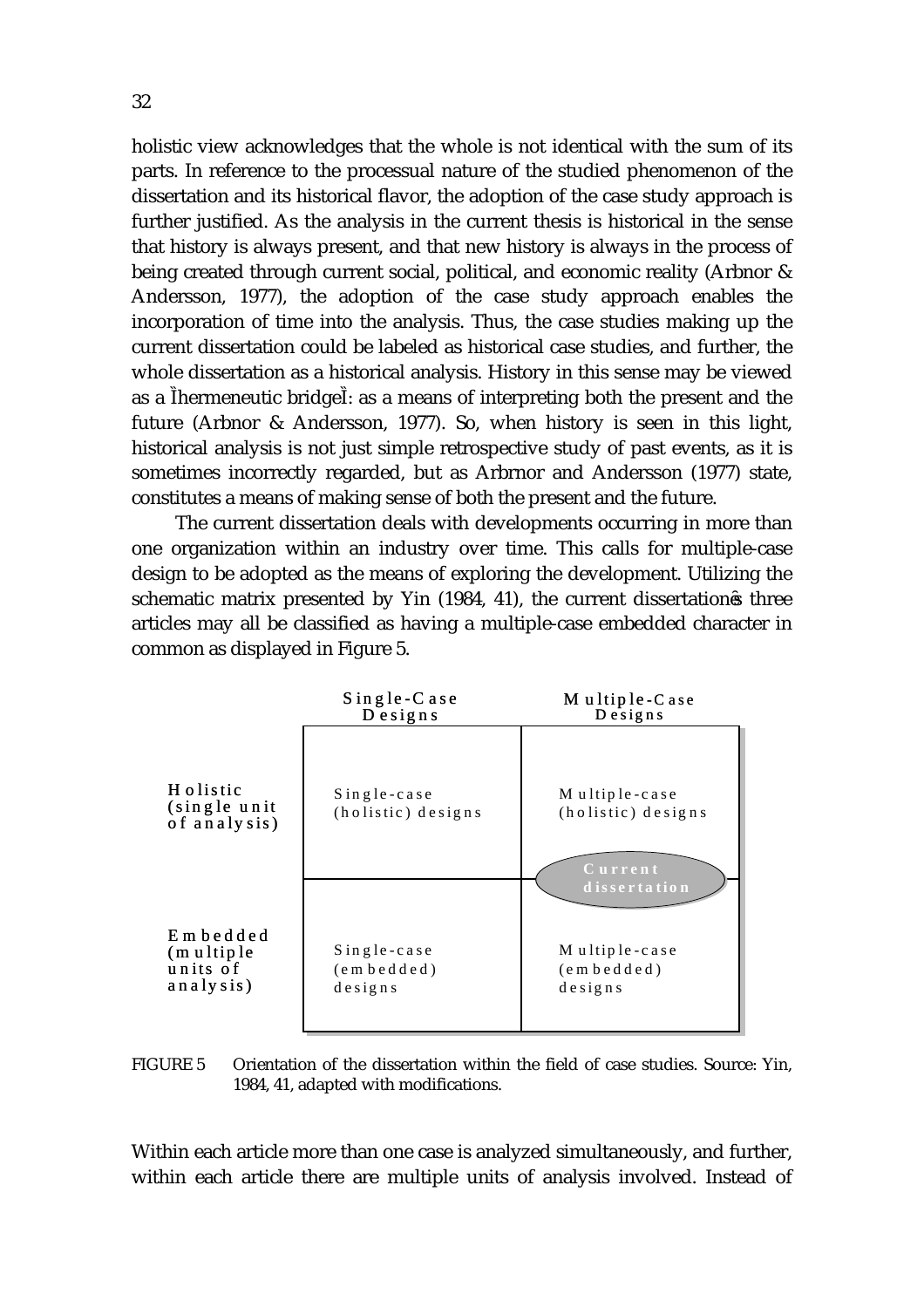dealing solely with the primary unit of analysis – the organization – the analysis takes place variably at the subunit level, as well as at the next higher level, which may be termed, as is done here, the superunit level. Hence, although the approach and terminology utilized here differs to some extent from the terminology used by Yin in his matrix, *what is sought after by the multiple-case approach adopted is the integration of multiple units and levels of analysis to form a holistic approach to enable robust analysis of the development processes studied.* 

In addition, to discuss the possibilities offered by adopting the case study approach in the current situation, and for other situations involving change of some kind more generally, for the suggested uses of case studies – in addition to the explanatory mode chosen here – Yin (1984, 13) suggests two other alternative uses, namely the exploratory and the descriptive mode. Both Yin himself (1984, 16-20) and others (e.g. Gummesson, 1991, 75-76; Stake, 1995, 3-4) maintain that the different uses, or case study strategies, have a considerable amount of overlap between them. Sen (1980, 353) even goes on to state that the uses are so closely interlinked that there cannot be description without analysis and interpretation, both of which are typically associated with the explanatory use of case studies. In other words, even what is sometimes considered the simplest use of case study research – making descriptions of some phenomenon – requires choices, which in turn are guided by the paradigm subscribed to, access, and preunderstanding related to the phenomenon.

Apart from Yin, another recent influential figure promoting the use of the case study approach – the multiple case approach in particular – is Eisenhardt (1989, 1991), who, being clearly instilled by the positivistic view of research offers a strict and highly structured method of case analysis aimed at producing well-defined, testable and generalizable theories grounded in data through the use of multiple case studies (Eisenhardt, 1989). The approach promoted by Eisenhardt (1989, 1991), however, is quite far-removed from the approach to case study research adopted in this dissertation. The following definition provided by Hartley (1994, 208-209) provides a good way of clarifying the manner in which the case study research strategy is utilized in the current dissertation:

Case study research consists of a detailed investigation, often with data collected over a period of time, of one or more organizations, or groups within organizations, with a view to providing an analysis of the context and processes involved in the phenomenon under study. The phenomenon is not isolated from its context (as in, say laboratory research) but is of interest precisely because it is in relation to its context.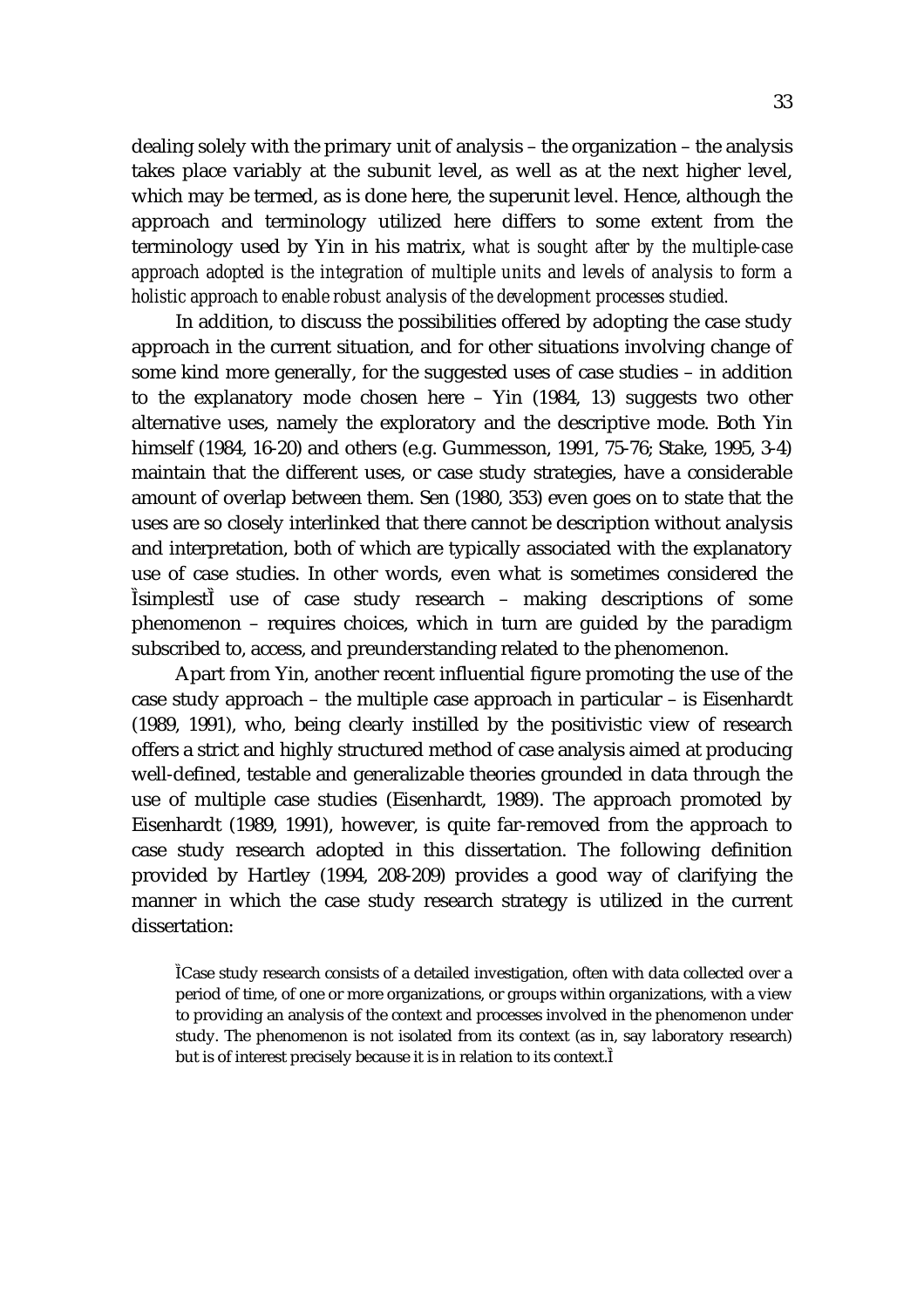#### **2.3 Sources of preunderstanding**

Following the definition provided by Gummesson (1991, 12), *preunderstanding is seen as one s insight into a specific problem or social environment prior to engaging into more thorough or detailed examination of the problem*, the social environment, or a specific phenomenon within the social environment. As Gummesson (1991, 71) points out, there are other terms utilized to convey a similar meaning as preunderstanding. The distinction between preunderstanding and terms like frame of reference, paradigm, and knowledge are not clear though. It appears they are used more or less interchangeably to refer to the same phenomenon of people (researchers) bearing some kind of not easily definable knowledge related to some phenomenon. Concepts like tacit knowledge and selective perception are clearly akin to preunderstanding.

Taking a wider point of view on the concept of preunderstanding in the research context, Gummesson (1991, 53) further suggests that preunderstanding is not solely related to knowledge, but also covers certain attitudes and commitment on the part of the researcher. These attitudes and commitments held by scientists in different fields of science are found to be relatively stable by the philosophers of science (see e.g. Kuhn, 1962, 1970; Lakatos, 1970; Laudan, 1977) due to scientists reluctance to abandon their closely held central beliefs, or truths represented and preserved by paradigms (Kuhn, 1962), research programs (Lakatos, 1970) or research traditions (Laudan, 1977). Furthermore Gummesson considers personal experience to be an essential element in the process of collecting and analyzing information. This is a view closely held in this thesis as well. It is maintained that the *researcher (myself) is an integral part of the research process*, interpreting, assigning meaning and making sense of the phenomenon studied, and its linkages to other phenomena. Thus, the previous view is in agreement with Pettigrew s (1997, 339) assessment regarding the role of the researcher in a research process:

Few process scholars enter the field with an empty head waiting to be filled with evidence. Scholars are not just scientists, they remain obstinately human beings and as such are carriers of assumptions, values and frames of reference which guide what they are capable of seeing and not seeing.

Regarding the sources of preunderstanding in general, Gummesson provides a useful distinction between two kinds of preunderstanding. He distinguishes between preunderstanding at firsthand, and preunderstanding at secondhand (Gummesson, 1991, 57-61). The forms and sources of the two kinds of preunderstanding are presented in Figure 6. The forms and sources of preunderstanding related to the current study are discussed below. As shown in Figure 6, preunderstanding of the firsthand kind is based on personal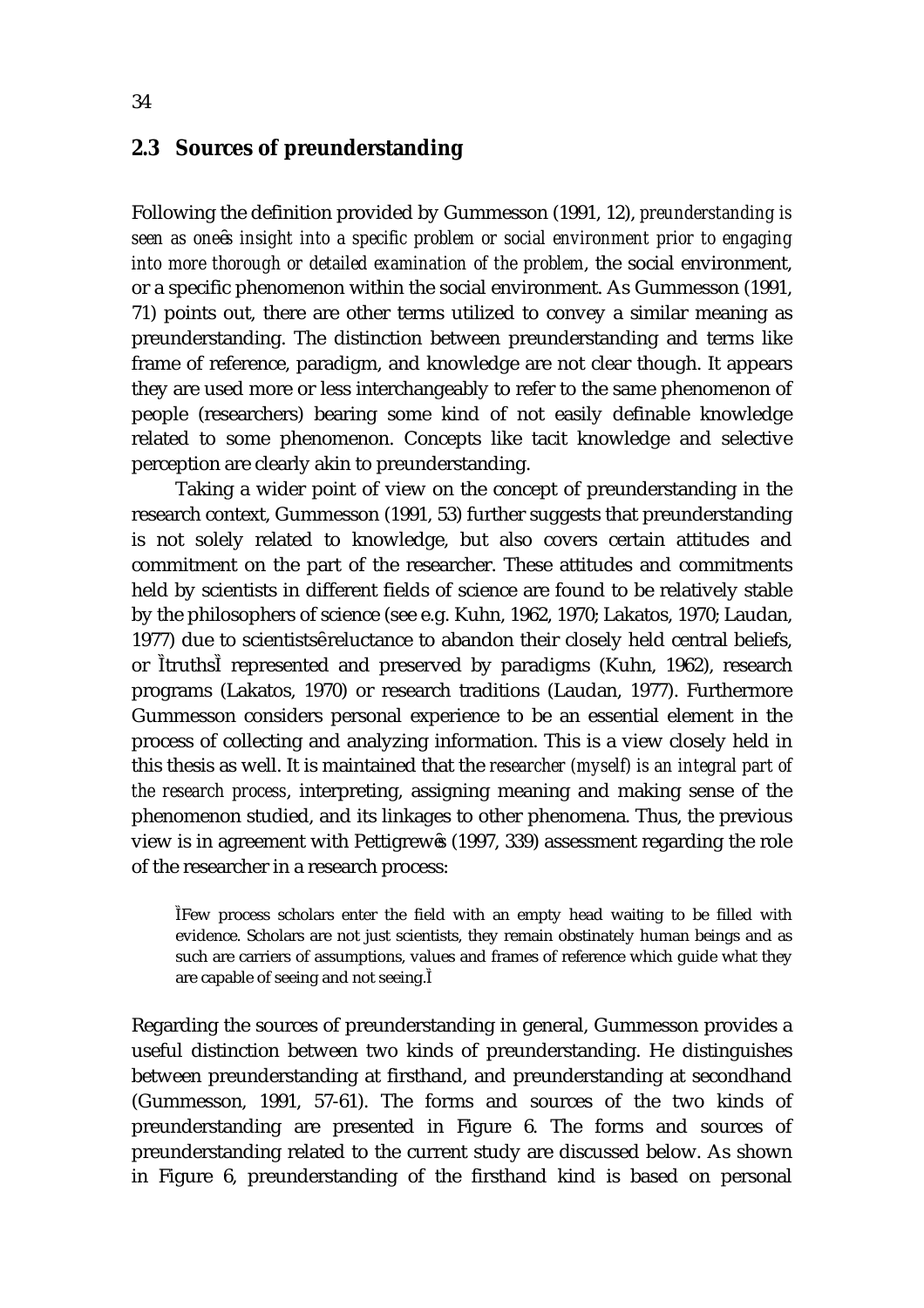experience. Personal experience includes individuals experience gained in personal life as well as their experiences gained in working life. Obviously personal experience covers a wide range of experiences. In the broadest sense, personal experience may be perceived to cover the whole life history of an individual, thus providing the foundations for whom we are as individuals and how we see and perceive the world around us.

Taking a more narrow perspective on the formation of preunderstanding through personal experience – by concentrating on the preunderstanding gained in working life alone – and more precisely in the current research work setting, the firsthand type of preunderstanding related to the phenomenon may be gained by being personally involved in the internationalization process of an organization. Otherwise the formation of preunderstanding through personal experience in working life may be seen as the experience gained in working life in other issues not directly linked to the phenomenon studied yet having an influence on the formation of preunderstanding.



FIGURE 6 Forms and sources of preunderstanding. Source: Gummesson 1991, 58, adapted with modifications.

As is often the case in academic research, and as Gummesson (1991, 59) himself notes: We do not have the opportunity to experience everything ourselves. We also need the help of others to provide the interpretations and descriptions that we are not able to make ourselves. There is also knowledge that we are just not able to acquire by means of our own experience. An example given by him fits the current task at hand to a tee (ibid., 59):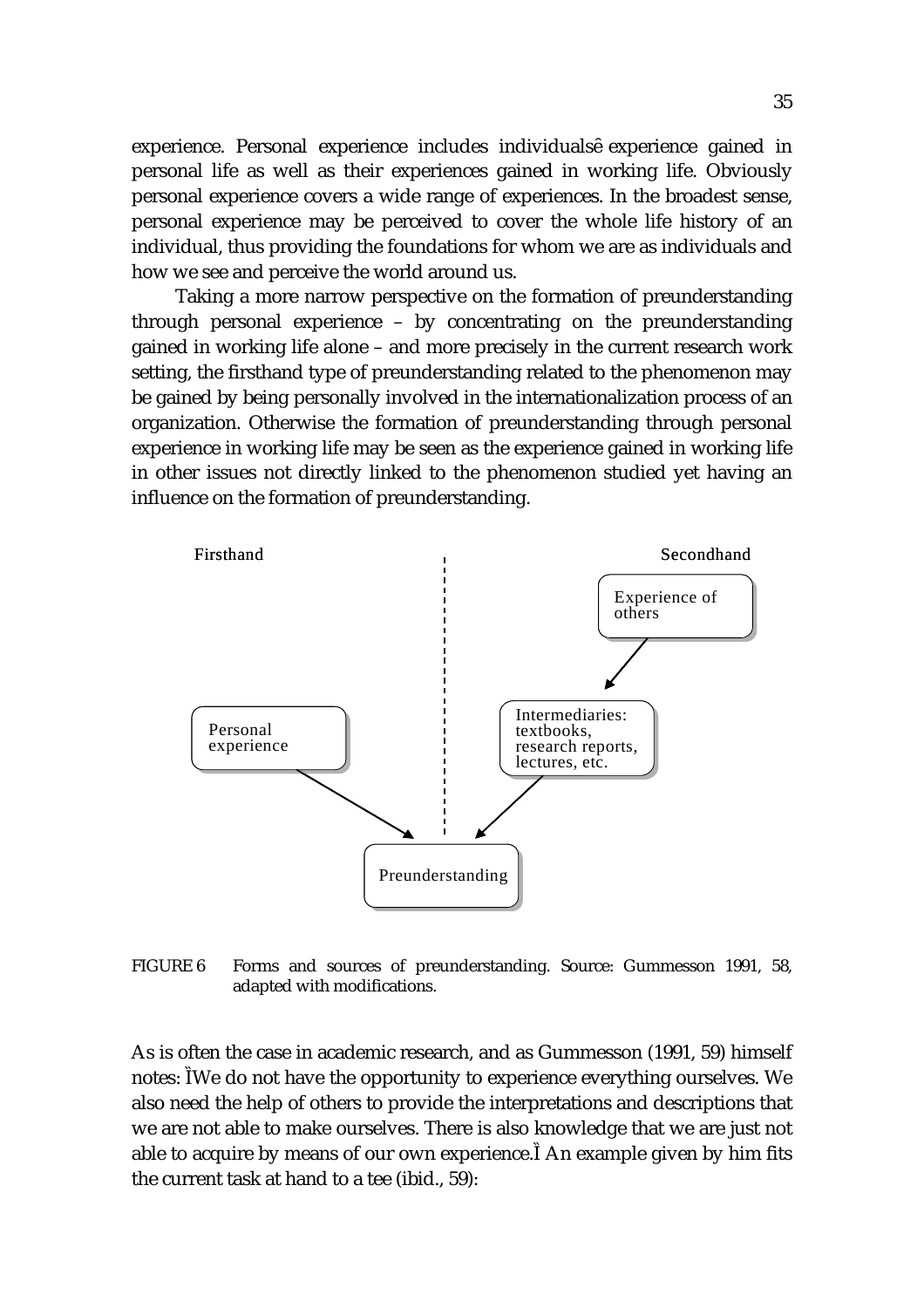This [not being able to acquire knowledge by means of own experience] would apply for instance to a process of change within a large multinational company. Actually to experience this process in terms of both time (over several years) and space (from the reactions of management down as well as from the parent company to subsidiaries and other representatives in, say, 50 countries) is impossible. Nor are we able to turn the clock back and experience what has already occurred.

Thus, the secondhand types of sources for creating preunderstanding are inevitably needed. In fact, they are a useful means in gaining the individual preunderstanding needed to conduct research of the current kind. The experience gained by others is conveyed to the individual researcher through intermediaries, such as textbooks, research reports, and articles of many kinds. In addition, also lectures and discussions with practitioners may serve as valuable sources of preunderstanding, to give just a few examples. Also Russell (1948, 59) supports the usefulness of experience of others in gaining preunderstanding as he states:

The chief importance of knowledge by description [secondhand preunderstanding] is that it enables us to pass beyond the limits of our private experience. In spite of the fact that we can only know truths, which are wholly composed of terms, which we have experienced in acquaintance, we can yet have knowledge by description of things we have never experienced. In view of the very narrow range of our immediate experience, this result is vital, and until it is understood, much of our knowledge must remain mysterious and therefore doubtful.

When combined, firsthand and secondhand preunderstanding or knowledge form the individual s (researcher s) own preunderstanding related to a given phenomenon. The individual s own preunderstanding formed – based on the two different types of sources of preunderstanding – becomes the researcher s worldview, or way of seeing at the outset of the research project from which the researcher addresses the phenomenon studied. It has to be noted, though, that as the preunderstanding of the individual researcher develops, and thus creates a way of seeing, it may be the case that, as Poggi (1965, 284) too has noted: A way of seeing is a way of not seeing. In other words, the preunderstanding at the outset of a research project creates virtual blinkers for the researcher, hence limiting or defining what is of interest for the research in question.

As is often the case with academic research, and this is true in the current case also, the preunderstanding related to the studied phenomenon is for the most part based on the secondhand type. My own thinking related to the internationalization phenomenon is, due to a lack of personal experience, and thus of an ability to form firsthand preunderstanding in it, mostly influenced by the line of thought found within what has become variously called the Scandinavian school (Buckley & Ghauri, 1993; Kutschker, Bäurle, Schmid, 1997), the Nordic School (Björkman & Forsgren, 1997; Millington & Bayliss, 1997), the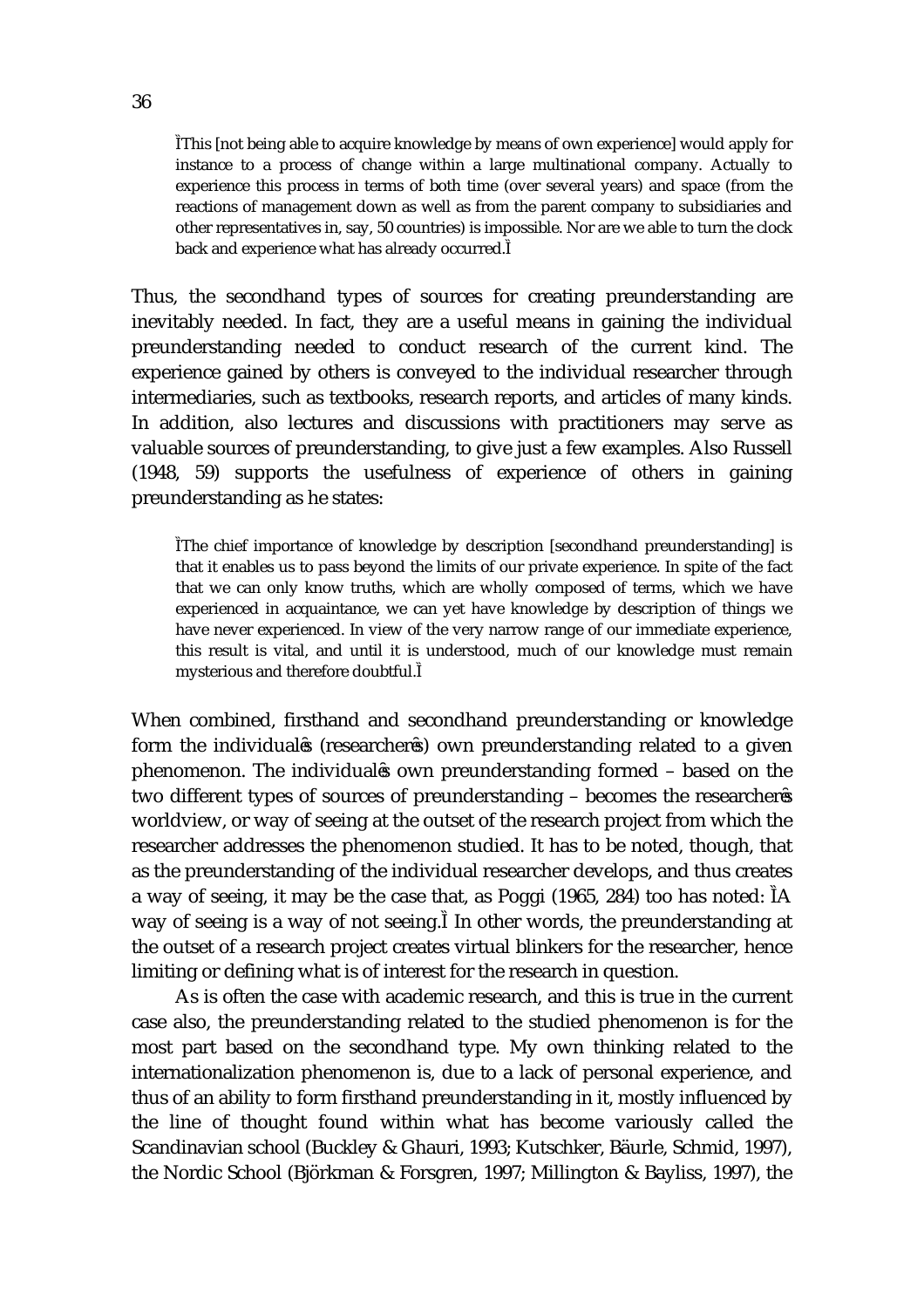Uppsala School (Parker, 1996; Leonidou & Katsikeas, 1996; Äijö, 1996; Fina & Rugman, 1996; Buckley & Casson, 1998; Welge & Borghoff, 1999), the Uppsala Model (Clark, Pugh & Mallory, 1997; Kutchker & Bäurle, 1997), the Uppsala Internationalization Model (Andersen, 1993; Barkema, Bell & Pennings, 1996), the internationalization process model (Melin, 1992; Hadjikhani, 1997), or the sequentialist school (Macharzina & Engelhard, 1991).

The line of thought found within the Nordic School – to pick one of the possible headings for it – is intellectually the most appealing for the current study for a number of reasons, the most notable of which are the school s way of addressing the internationalization phenomenon as a process, the longitudinal orientation to exploring the phenomenon, the holistic approach typically adopted in its examination, and the special emphasis placed on the qualitative methodology as a way to examine the phenomenon, and especially that of the case study approach subscribed to in the seminal works of the school (e.g. Hörnell, Vahlne & Wiedersheim-Paul, 1973; Johanson & Wiedersheim-Paul, 1975; Johanson & Vahlne, 1977).

The features of the line of thought found within the Nordic School listed above, and more specifically, the line of thought of researchers based in Uppsala is congruent with my own line of thinking related to the internationalization phenomenon. Thus, the line of thought found within the Nordic School creates a good starting point for the examination of the internationalization development of the Finnish forest industry and the companies within it. The adoption of the line of thought found within the Nordic School as the principal way of seeing and perceiving the phenomenon does not, however, imply that other lines of thought and theorizing related to the phenomenon have been discarded altogether, on the contrary. Instead, *what is subscribed to in the examination of the phenomenon is theoretical pluralism* or the eclectic approach – not to be confused with the eclectic theory of international production advocated by Dunning in his 1977, 1979, 1980 and 1981 pieces – to the treatment of the phenomenon studied, to its analysis, and synthesis alike. This theoretical pluralism is characterized by creative combination of the different lines of thought and their reasoning related to the different aspects of the internationalization phenomenon. The contributions of scholars associated with the Nordic School as well as other approaches having a process character in common to the study of internationalization are discussed in more detail later on in this introductory essay.

Further, my preunderstanding related to the various characteristics of the Finnish forest industry, its nature and dynamics stems from varied sources. It is mostly of the secondhand type in the same manner as the preunderstanding related to the internationalization phenomenon, and builds on the previous Finnish research conducted on the industry. Some of the key sources of preunderstanding in this dissertation related to the characteristics of the Finnish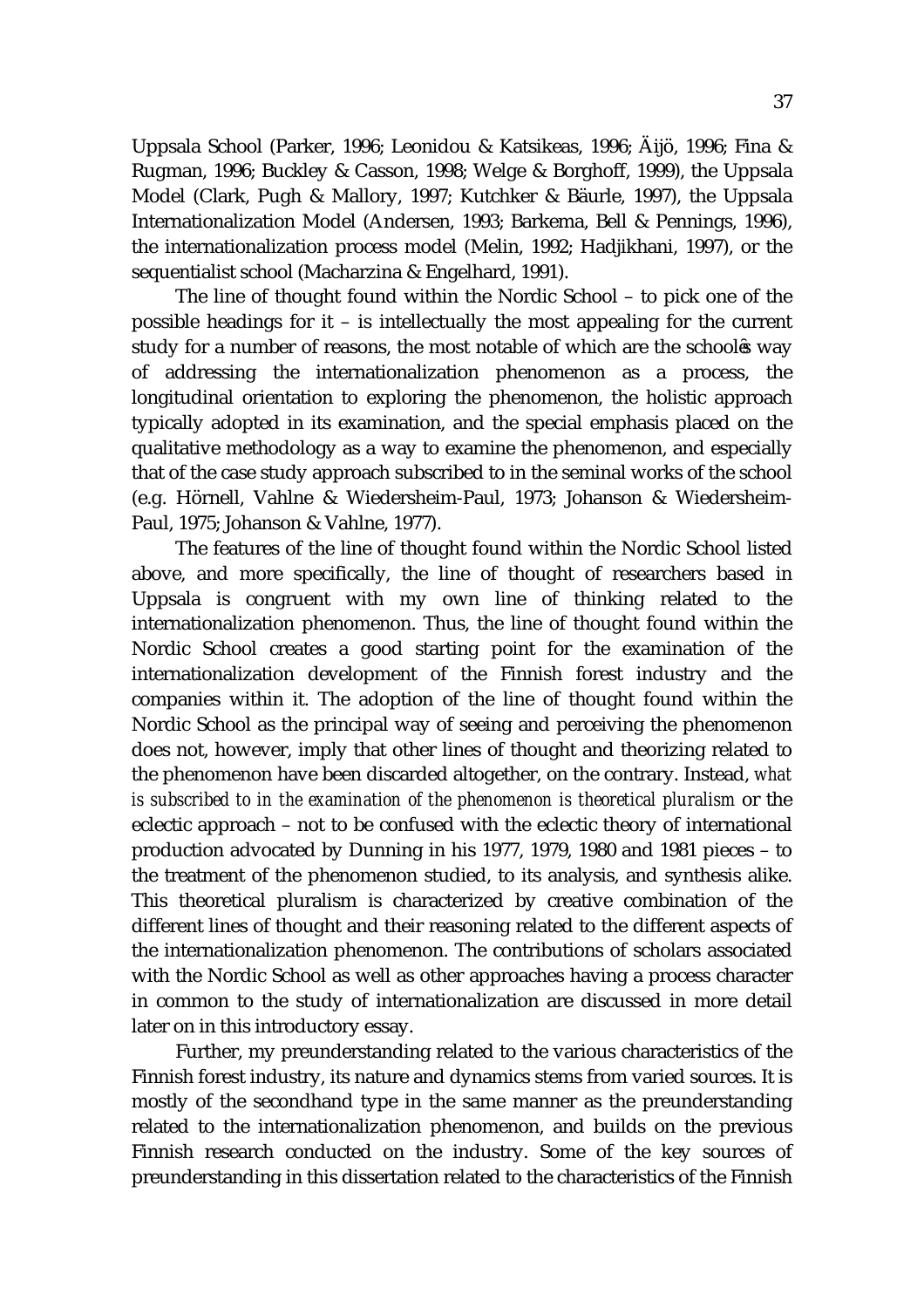forest industry have already been presented in the introduction section above. Both the influence of the studies cited as well as other studies having influence on my thinking which may have gone uncited, are acknowledged as sources of preunderstanding facilitating the sense-making of the workings of the Finnish forest industry in the current dissertation. Furthermore, informal interaction with individuals possessing lengthy hands-on experience in the industry has assisted considerably in my attempt to gain some additional insight into the nature of the industry.

To consider further the issue of preunderstanding, its development, and its link with the creation of understanding as a whole, the three articles included in the dissertation may be perceived to form a hermeneutic circle (Gummesson, 1991), or more accurately, a hermeneutic spiral (Odman, 1979, 83). The hermeneutic spiral refers to the interplay between preunderstanding and understanding, and their development though the research process. Preunderstanding at the outset of the research process becomes transformed into knowledge as a result of analysis and interpretation as the research process proceeds. In the current case, the knowledge created through the first stage of the research process, materialized in the first article, becomes further the base for preunderstanding of the following stages, which, in turn, is transformed into knowledge in the following stage of the process as a result of analysis and interpretation. In other words, at each stage of the research process *preunderstanding develops to another level as the understanding related to the phenomenon develops*, thus creating interconnected loops, or a spiral of sensemaking depicted in Figure 7.



FIGURE 7 The hermeneutic spiral of the dissertation. Source: Gummesson 1991, 62, adapted with modifications.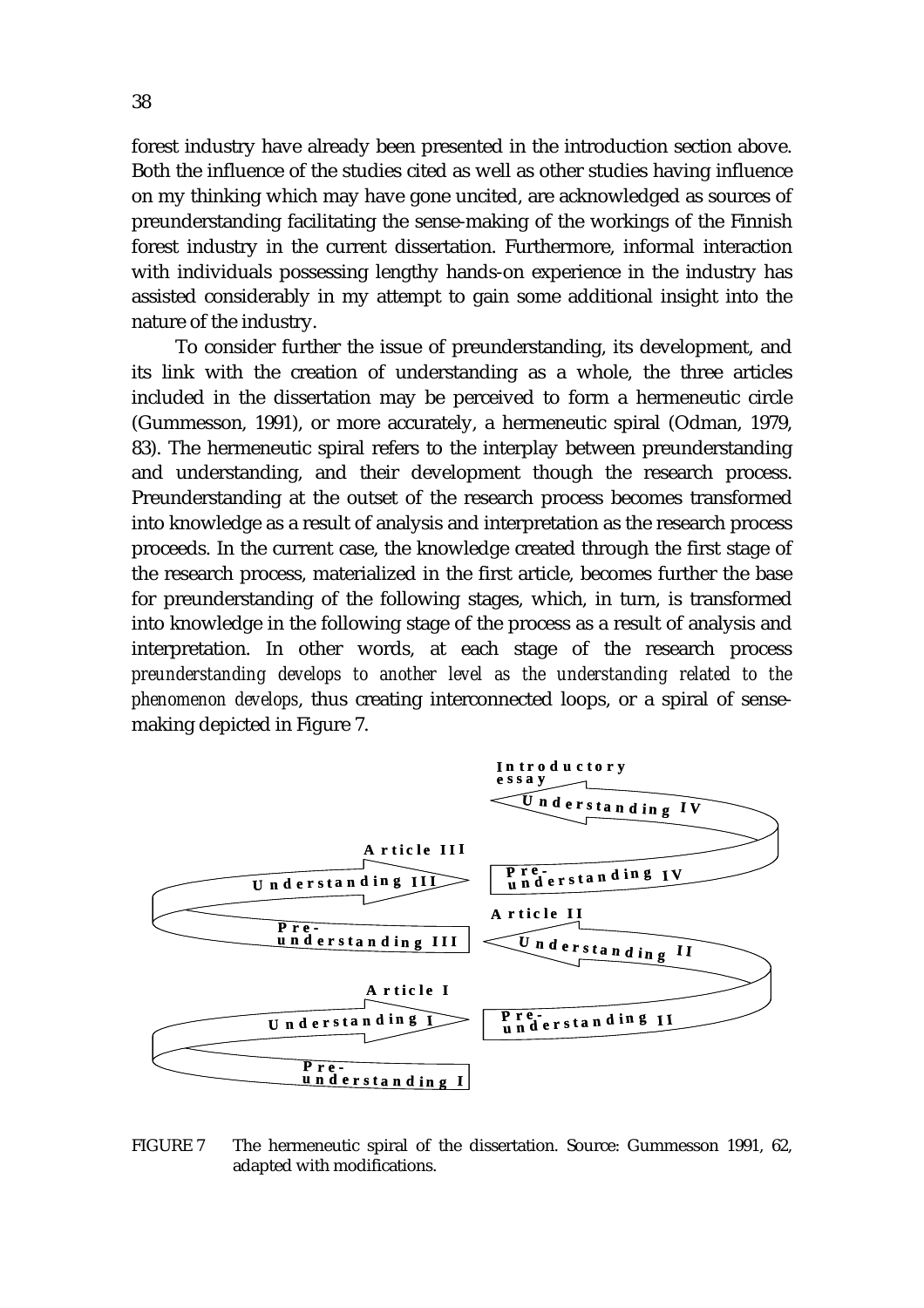Again it should be noted, as with Figure 2 above, that although the succession of the articles is displayed in the order they appear in the second part of the dissertation, in reality, the order of the articles is different. Nevertheless, the idea of hermeneutic spiral in action in the creation of further understanding in relation to the phenomenon studied applies to the full.

# **2.4 An unifying theoretical frame of reference – theories of process**

Although the dissertation is based on three basically self-contained articles, it is suggested that when combined the three articles form a coherent whole capable of adding to our knowledge and understanding of the development processes involved in the internationalization of the individual companies, and the industry under study as a whole. It is recognized from the start that an *interest in the development of some phenomenon necessarily bears with it a need to adopt a process perspective in addressing it*. As development takes time, in order to observe something developing, time becomes an important consideration. Thus, a longitudinal process orientation to the study of both the individual companies internationalization processes, as well as to the aggregate process at the industry level is one of the underlying basic ideas in all the articles making up the second part of the dissertation.

 More generally than in the current case alone, there has been a change of focus from stability to change in the attempts to understand various social actions, management, and organizations (Ropo, Eriksson & Hunt, 1997). As a result, time has recently become an important facet in the analysis of various transformative phenomena (see e.g. Whipp & Clark, 1986; Whipp, 1987; Bluedorn & Denhart, 1988; Hinings & Greenwood, 1988; Huber, Van de Ven, Glick & Poole, 1990; Van de Ven & Poole, 1990; Pettigrew & Whipp, 1991; Pettigrew, 1985a, 1985b, 1985c, 1987, 1990, 1992; Huber & Glick, 1993; Gersick, 1994; Adam, 1995; van den Bosch, 2001).

Having brought up the term process it is necessary to define what is generally meant by it and, further, how a process is perceived in this thesis. Van de Ven (1992, 169) suggests that the term is used and defined in three different ways in the literature. He points out that process is perceived, first, as a logic that explains causal relationships between independent and dependent variables, second, as a category of concepts or variables that refer to actions of individuals or organizations, and third, as a sequence of events that describe how things change over time. In this dissertation the use of the term is largely in accordance with the third definition suggested by Van de Ven (1992), but also has some links to the second definition or common usage of the term. Thus, in this thesis *processes are seen as sequences or chains of interlinked events taking place*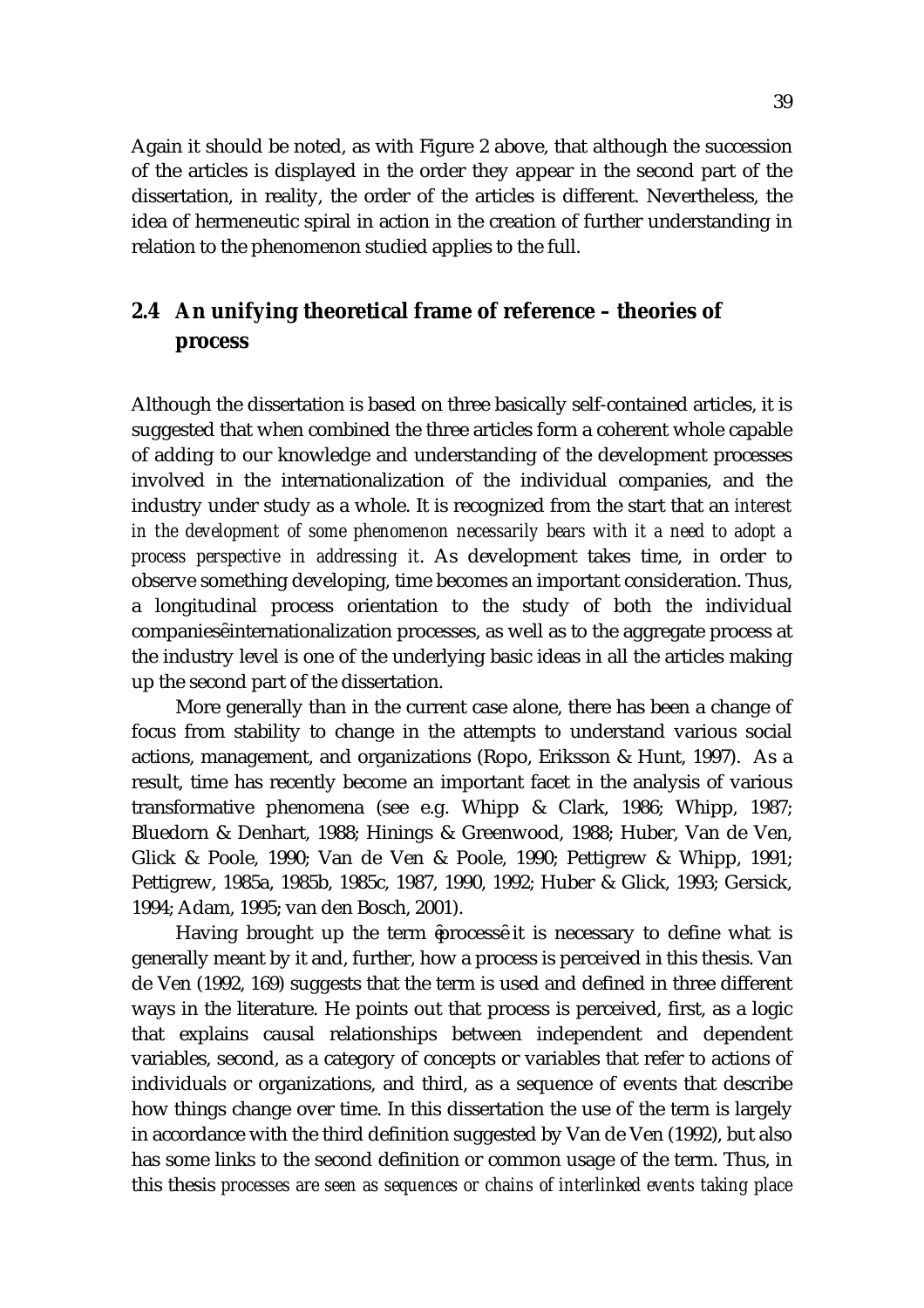*over time as a result of actions taken by organizations* in their respective operating environments. Hence, in effect, the view adopted in this thesis in relation to the nature of the processes studied is for the most part identical to the definition of a process provided by Pettigrew (1997, 338): [A process is] a sequence of individual and collective events, actions, and activities unfolding over time.

In addition to the importance of defining the meaning of process and its usage, Van de Ven (1992) stresses the importance of explicating the theory of process subscribed to in (strategy) process research. Van de Ven (1992), based on an extensive literature review of Van de Ven and Poole (1991), proposes the existence of four families of theories of development and change processes distinguishable from one another: life cycle, teleological, dialectic and evolutionary theories. These families of theories are to be viewed as ideal types of theories of change processes based on fundamentally different logics representing the underlying generative mechanisms that explain why observed events occur in particular sequence progressions, when specific circumstances or conditions exist. In practice elements of these ideal types are combined in scholarly works and they rarely exist in their pure forms (Van de Ven, 1992), which is the case in this thesis too, as will be discussed in more detail below.

Seen from the perspective of the life cycle family of theories, change is viewed as inherent. The developing unit is guided by some underlying logic or code from its inception to its end. The external environment may influence the process's manifestation but it cannot change the inevitable end result of the overall process (Van de Ven, 1992; Van de Ven & Poole, 1988). As Van de Ven states (1992, 177): the typical progression of a life cycle process of change is unitary, cumulative, and conjunctive sequence of stages, because the trajectory to the final end state is prefigured and requires a specific historical sequence of events. If change is addressed through the teleological process theory, it becomes essential to see the developing entity as purposeful and adaptive, either by itself or in connection with other entities. The developing entity socially constructs an envisioned end state and selects from alternatives a course of action to reach it (Van de Ven, 1992). Although teleological models of change may be perceived to set some standard for the envisioned end state, they do not, unlike life cycle theories, presume a necessary sequence of events to reach the end state. Thus, teleological models posit the existence of several ways of reaching the set goal (ibid.). Seen through dialectic process theory, the basic assumption related to change is that the developing entity exists in a pluralistic world of colliding events, forces, or contradictory values which compete with each other for domination and control (ibid., 178).

The dialectic models of change are basically equilibrium models in which change is periodically induced by disturbances to the balance of power between the opposing forces. These disturbances cause a new cycle of dialectical process, in which the end result is, through partisan struggles and accommodations, a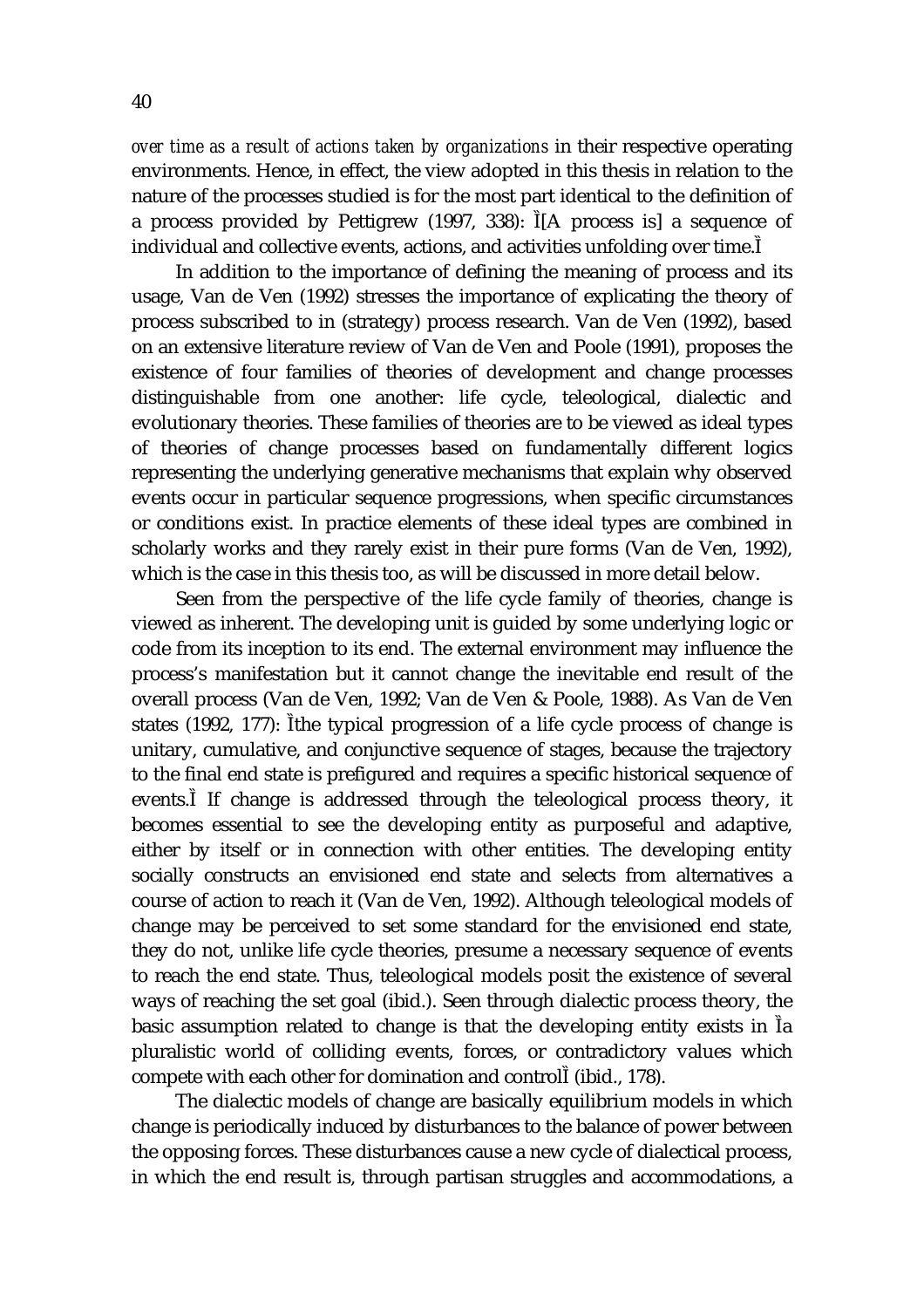(temporary) equilibrium. Van de Ven (1992) further distinguishes the evolutionary family within change theories. The evolutionary change models share the biological evolutionary development process of variation – selection – retention in common as their background idea, and explain change as recurrent, cumulative, and probabilistic progression. Variation is typically seen as emerging through random chance (Aldrich, 1979); selection takes place through competition among different forms produced by variation, and is best described as the survival of the fittest, or those best suiting the resource base of an environmental niche. Furthermore, retention involves forces perpetuating and maintaining certain organizational forms and practices selected in the past (Van de Ven, 1992). It could be interpreted as the heavy hand of the past (Pettigrew, 1992).

In addition to the above general classification scheme of theories of change by Van Ven (1992), others have proposed classifications of theories of change in more detailed circumstances. Newman and Nollen (1998) propose the following classification of theories dealing with change at the organizational level: transaction cost theory, contingency theory, resource dependence theory, life cycle theories, and strategic choice theory. The central propositions of the above theories related to organizational change could be summarized in the following way. Seen from the transaction cost perspective (Williamson, 1975, 1981, 1985) change occurs due to an organization s ambition to minimize transaction costs which leads to structures minimizing the overall cost of transacting with the environment. The contingency perspective sees organizational change as resulting from an organization's drive to achieve a fit with its environment (Woodward, 1965; Lawrence & Lorsch, 1967, Thompson, 1967). Thus, change is imposed on the organization by external forces to which it needs to adapt in order to survive as maintained by population ecologists (e.g. Hannan & Freeman, 1977; Aldrich, 1979). The environmental forces provide the central driving force of change from the contingency perspective s point of view (Astley & Van de Ven, 1983).

Resource dependence theory posits that organizational change results from the need of an organization to reduce the restrictive qualities of the environment on its ability to acquire critical resources (Pfeffer & Salancik, 1978), in other words reduce its dependence on the environment. The life cycletheoretical viewpoint on organizational change paints a deterministic picture of a process that inevitably proceeds through stages as the organization grows and ages (Greiner, 1972; Kimberly & Miles, 1980). Thus, it is held within the life cycle theories of change that the developing entity contains with it an underlying logic that regulates the change and moves it from a given point of start towards the predetermined end (Van de Ven, 1992). Behind the life cycle theories there are typically biological analogies of organisms development. Viewing organizational change from the strategic choice perspective puts the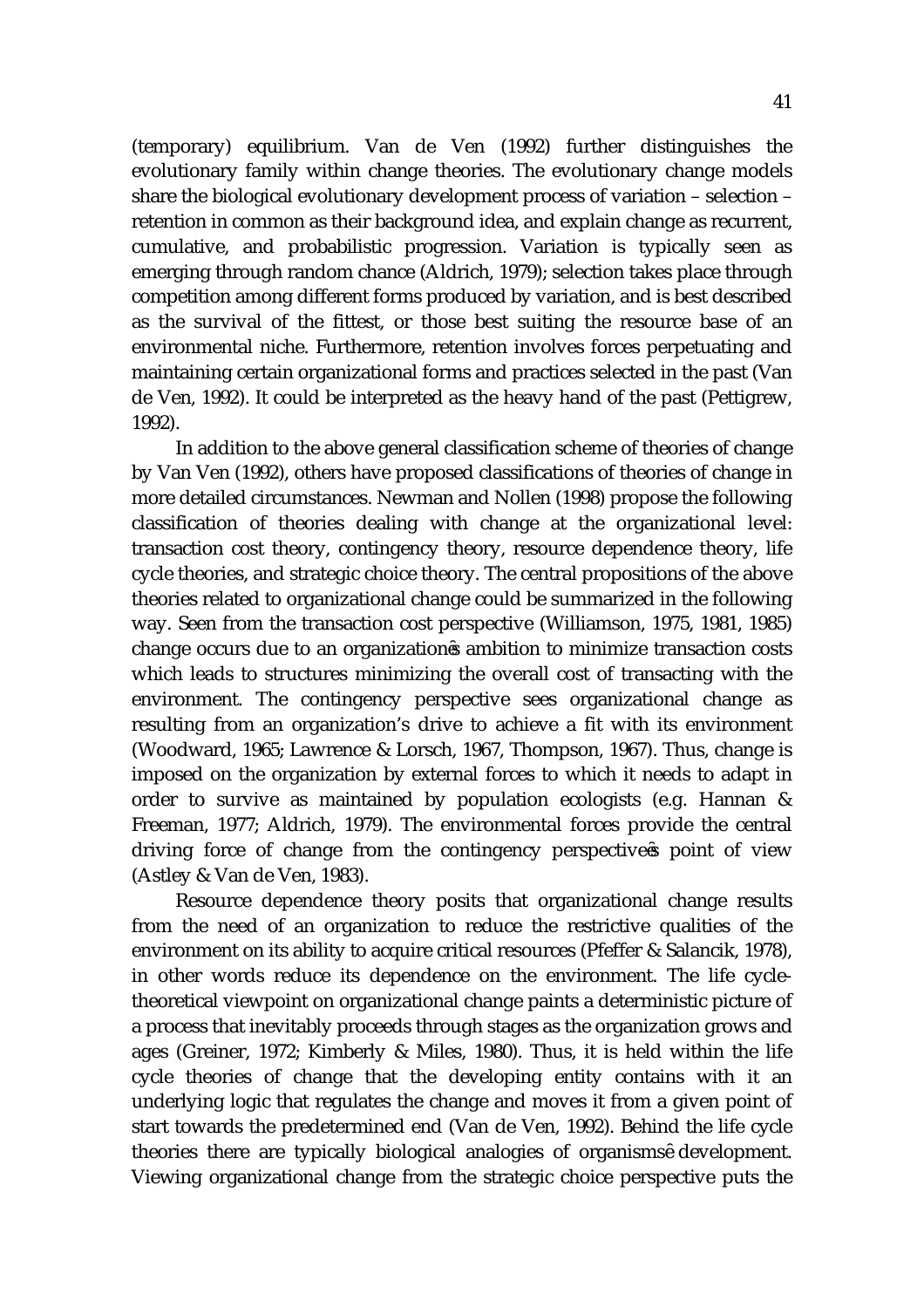management of an organization in center stage. It draws attention to individuals, their interactions, the social construction of reality, autonomy, and choice (Astley & Van de Ven, 1983). Change is not imposed deterministically on the organization from the outside, but the management is seen as the central actors forming strategy and making choices among available alternatives (Child, 1972; Nelson & Winter, 1982; Hrebiniak & Joyce, 1985). Organizational change is thus seen as a deliberate choice made by the management resulting from adjustment to the environment (Laine, 2000). In addition to change within the organization, the strategic choice perspective extends to inducing change in the surrounding environment of the organization. Seen from the strategic choice perspective, the environment may be changed to accommodate the needs of the organization through political negotiations as suggested by Lorange (1980).

To follow Van de Ven s (1992) advice on making clear the theory of process subscribed to in process research, in this thesis both his classification and that of Newman and Nollen (1998) are useful in outlining the type of theory of process against which the development studied is judged. The two classifications at different levels of specificity are compatible in that the theories of change at the organizational level may be further classified according to the criteria of the general classification provided by Van de Ven (1992) as will be shown in the following. At the organizational level, the theory of change which is used as the background against which the development is analyzed is, in Newman and Nollen s (1998) terms, that of strategic choice. The strategic choice theory may be seen to be in agreement with Van de Ven s (1992) teleological theory of change, because it too puts the major emphasis on the management as a purposeful actor central to the social construction of meaning, and setting the desired end state for the organization. In addition, the strategic choice theory may be seen to be in conformity with the dialectic theory of change proposed by Van de Ven (1992), for it is exactly in the pluralistic type of world characterized by colliding events and forces that the organizations reside and have to find their way in.

*The process theory subscribed to in the current thesis is a combination of teleological and dialectic theories of change* and contains features derived from both*.* The teleological features (e.g. von Wright, 1971) are present in that there is an attempt to understand a series of goal-oriented processes in this thesis in the sense that each attempt to further increase (decrease) the international involvement of a company is retrospectively interpreted as a purposeful attempt to achieve some desired end state. Thus, there are two types of processes that are of interest from the point of view of this dissertation: the overall process of internationalization of a given forest industry company itself – the pattern of internationalization, and the sub-processes or distinct occasions making up the overall pattern. In the terminology utilized by Melin (1992) in his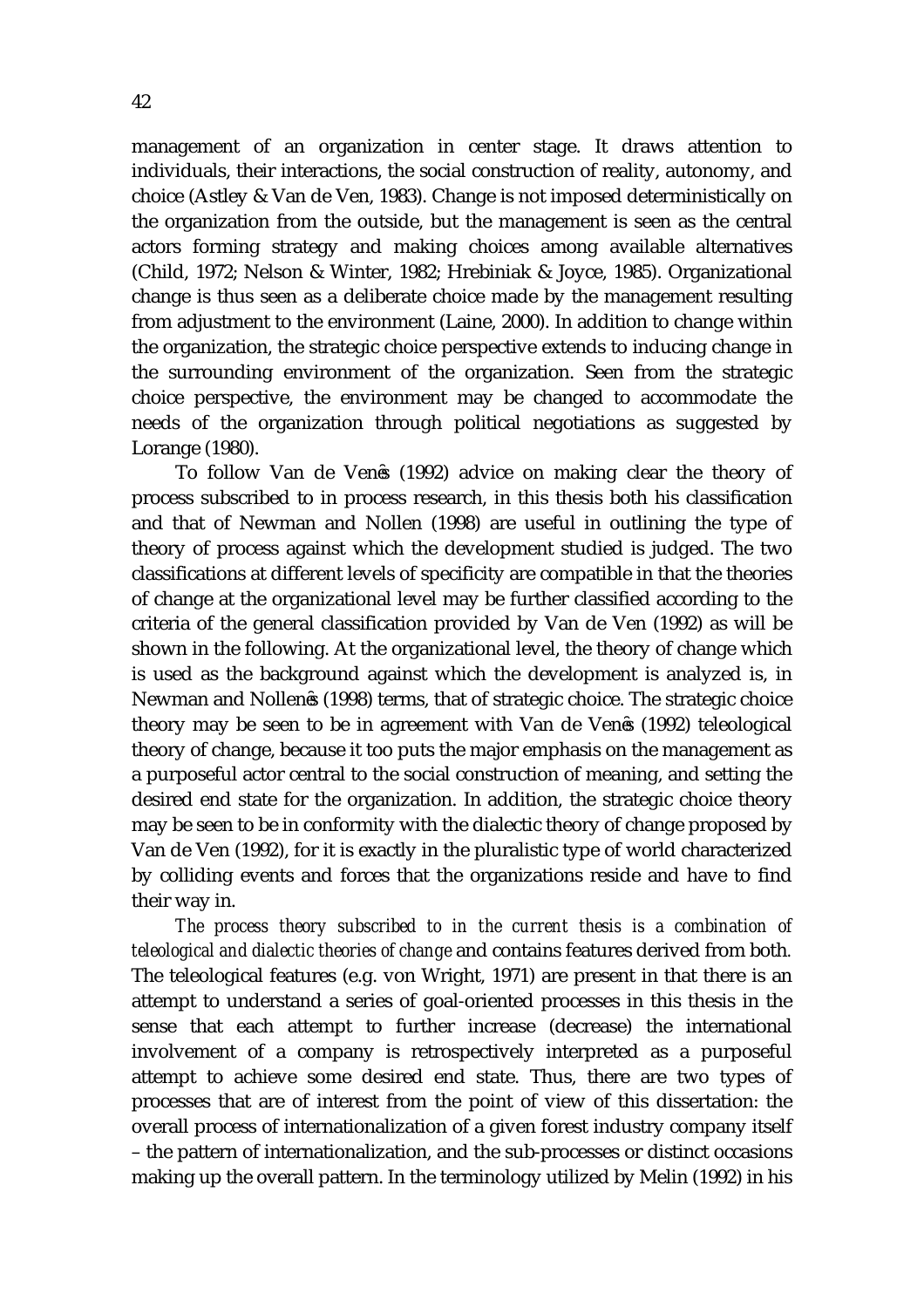discussion of different meanings associated with the longitudinal approach to studying development processes, the types of processes that are of concern here are epochs (the overall process/pattern of internationalization), and episodes (sub-processes in the overall process). Epochs and episodes differ from each other in relation to time, episodes being relatively short-lived, epochs more extended periods of time (Melin, 1992), and relevance for future internationalization (Kutschker, Bäurle & Schmid, 1997). In a way, the teleological sub-processes are deconstructed and made understandable backwards , starting from the end result of each process. This kind of sensemaking is also referred to as retrodiction (von Wright, 1971).

The dialectic process theory features are most evident in this thesis in the basic idea held that the development of the companies studied is a result of forces and counterforces enabling and counteracting the achievement of the companies' goals. Both the forces and the counterforces may obviously originate from within or outside the company, but it is held that the most important counterforces restricting the goal-attainment of the companies studied originate from the outside as the development paths of both the focal companies and those of others collide. Although the episodes in the overall internationalization process may be seen in the light of the teleological theory of change to have a goal, as well as a distinguishable process towards its attainment, the overall internationalization process itself is, in the spirit of the dialectic theory of change, open-ended; it has not reached its goal. Thus, although the overall orientation to understanding the internationalization processes of the Finnish forest industry companies is retrospective, and thus the orientation of the study historical, the end state of the ongoing process is still unknown. Hence, the current thesis follows one of the central suggestions made by Van de Ven (1992) for studying strategy processes: it initiates a historical study before the final outcomes of a strategic change process become known. Therefore the findings of the current dissertation may be considered as intermediate. Further, it is seen as questionable whether such a (final) goal in the teleological sense could be stated either, at least by an outsider to top management of the company in question, but – just to speculate – such a goal could be occupying the dominant position within the global forest industry.

Apart from the process orientation, another basic unifying theme in the three articles in the second part of the dissertation is their shared interest in the phenomenon under study – albeit from different viewpoints – the internationalization development of the companies within the Finnish chemical forest industry. Further, *as an overall goal of the dissertation conjoining the articles is an attempt at linking the observed internationalization development processes of the companies studied to their wider contexts,* which is seen to be important for developing deeper understanding of the interplay between the processes and their contexts because, as Pettigrew (1997, 338-339) points out: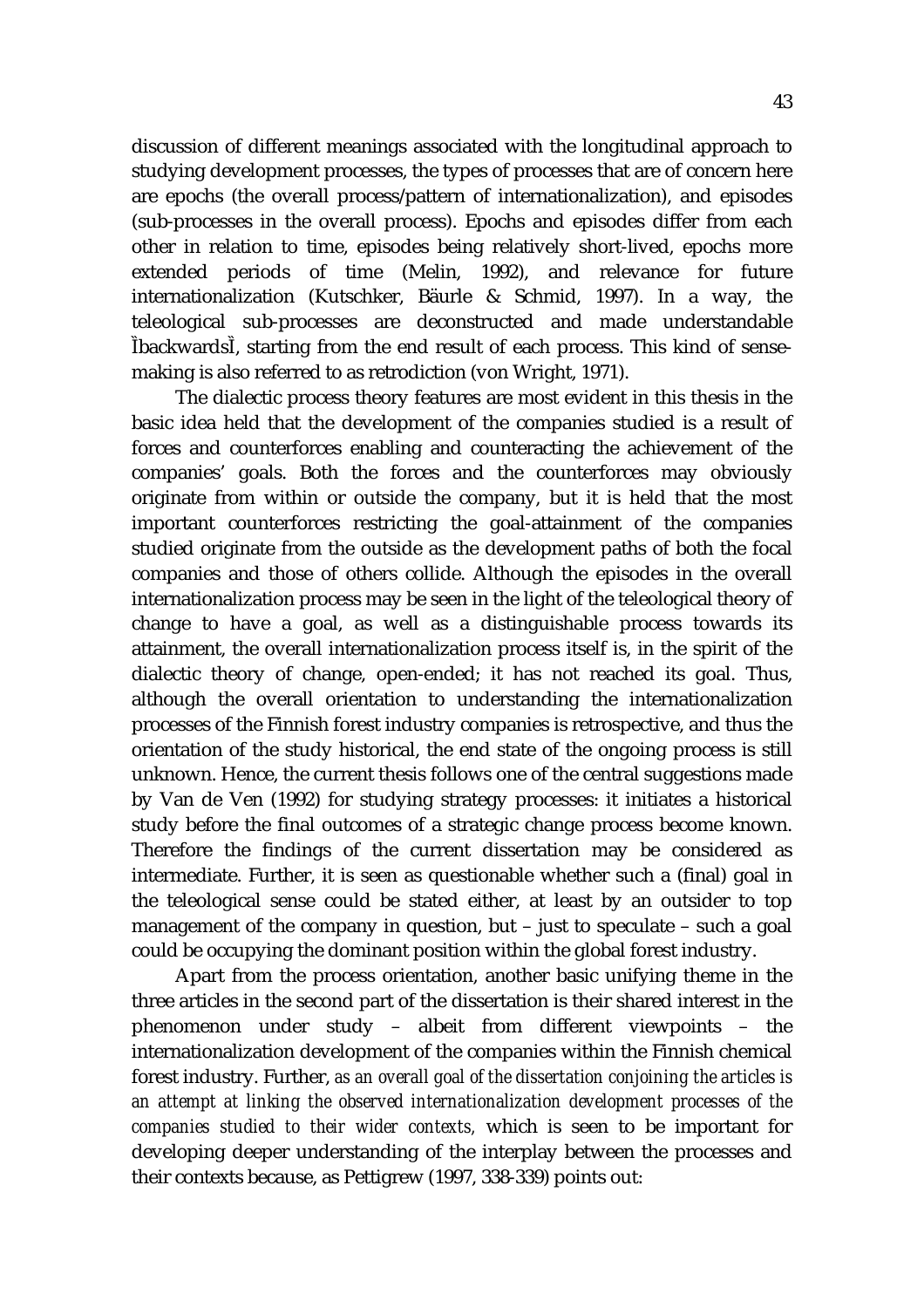Actions drive processes but processes cannot be explained just by reference to individual or collective agency. Actions are embedded in contexts, which limit their information, insight and influence. But the dual quality of agents and context must always be recognized. Contexts are shaping and shaped. Actors are producers and products. Crucially for any processual analysis, the interchange between agents and contexts occurs over time and is cumulative. The legacy of the past is always shaping the emerging future. What happens, how it happens, why it happens, what results it brings about is dependent on when it happens, the location in the processual sequence, the place in the rhythm of events characteristic for a given process.

Thus, it is believed that in order to attain a more comprehensive understanding of the internationalization development of the companies and the industry studied, it is necessary to include the context of the process in the analysis. This is necessary in order to avoid the risk of examining the phenomenon unfruitfully in a vacuum, and leaving the various influences of the wider environment in which the development is embedded aside, and without the proper attention they deserve. Vacuum-like examination is rather characteristic in particular of the economics-based approaches of studying the internationalization phenomenon with their oversimplified models of one-way causalities between a few variables. In fact, there have recently been calls for a wider perspective, similar to that of Pettigrew (1997) above, to be adopted within the field of international business in order to expand the domain of international business inquiry beyond the firm and its activities, to take the context of the business activity more into account than is currently the case (see Dunning, 1989; Toyne & Nigh, 1997, 1998 among others).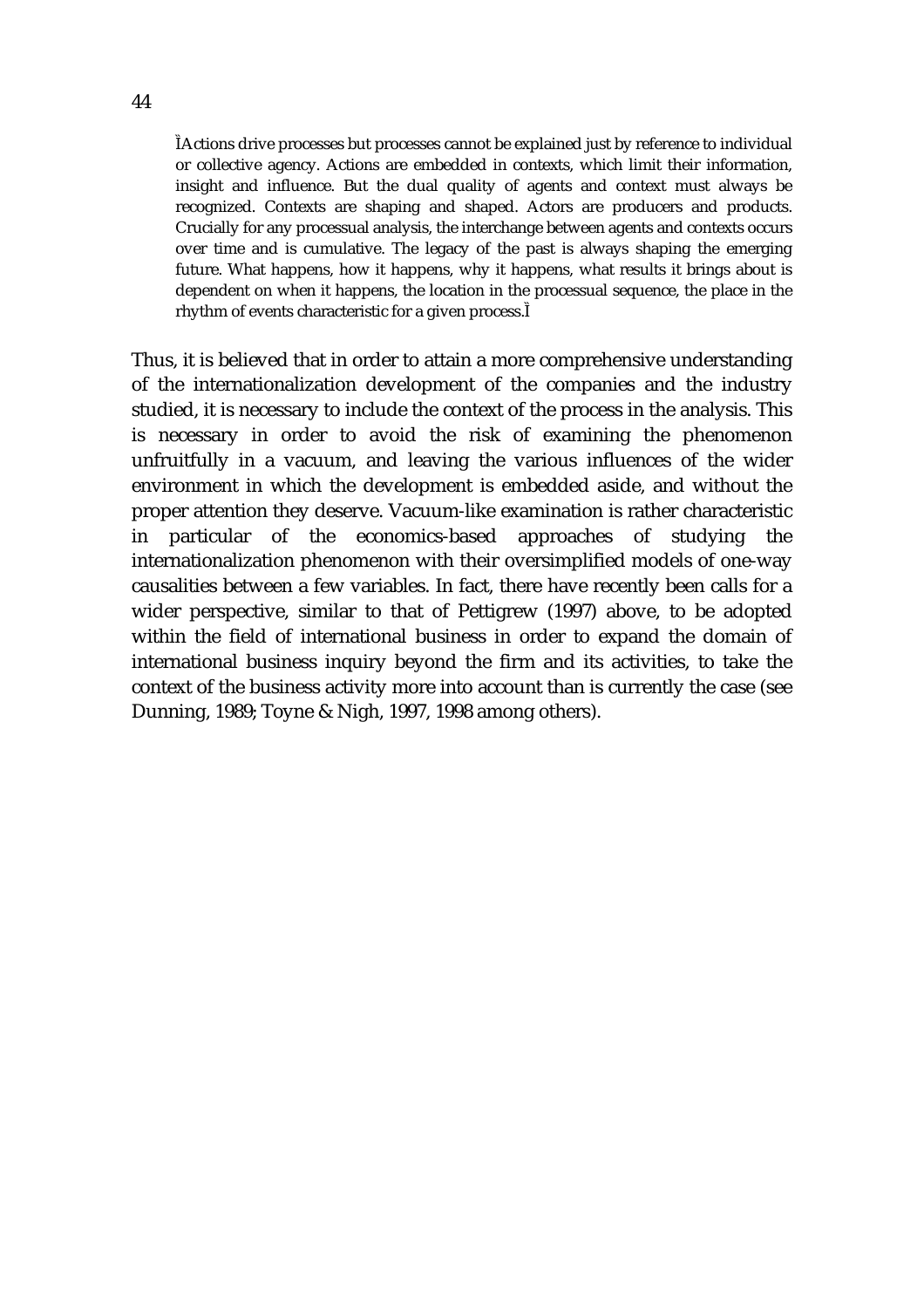# **3 DOCTRINE OF THE STUDY**

#### **3.1 International business as a field of study and its development**

Internationalization is a phenomenon that has recently received considerable attention in various contexts. It may very well be considered as a phenomenon touching most parts of contemporary society in some way. It would be quite safe to claim, to take an expanded view of the issue, that in the current state of the world there is virtually no corner of social life that is not affected to some extent by the phenomenon. International linkages on different levels and fields of social life have proliferated considerably during the past half century, and thus made internationalization a popular topic in various circles of contemporary society and social life. In effect, the number of interested parties in the phenomenon, all approaching it from their own concerns, has grown immensely.

Business, being an important part of social life, makes no exception to the rule . Although business in the international context is not a new phenomenon, far from it, interest in its study is, relatively speaking, recent (see e.g. Melin, 1992; Parker, 1996; Wright, 1970; Wright & Ricks, 1994). Much of the awakening of scientific interest in business in the international context dates back to the period following the end of the Second World War, a time that was marked by a rapid growth period in cross-border, in other words, international business (Armstrong, Glyn & Harrison, 1984; Cantwell, 1991; Rumelt, 1974; Äijö, 1992). The inception of international business as a scientific field of study may be traced back to the mid-1950s (Wright, 1970). When talking about international business, the following defining features may be associated with it as a means of distinguishing international business from domestic business, as is done by Wright (1970) when establishing the scope of international business research: 1) it is concerned with firm-level business activity (the movement of goods, capital, people, know-how, manufacturing, extraction, construction, banking,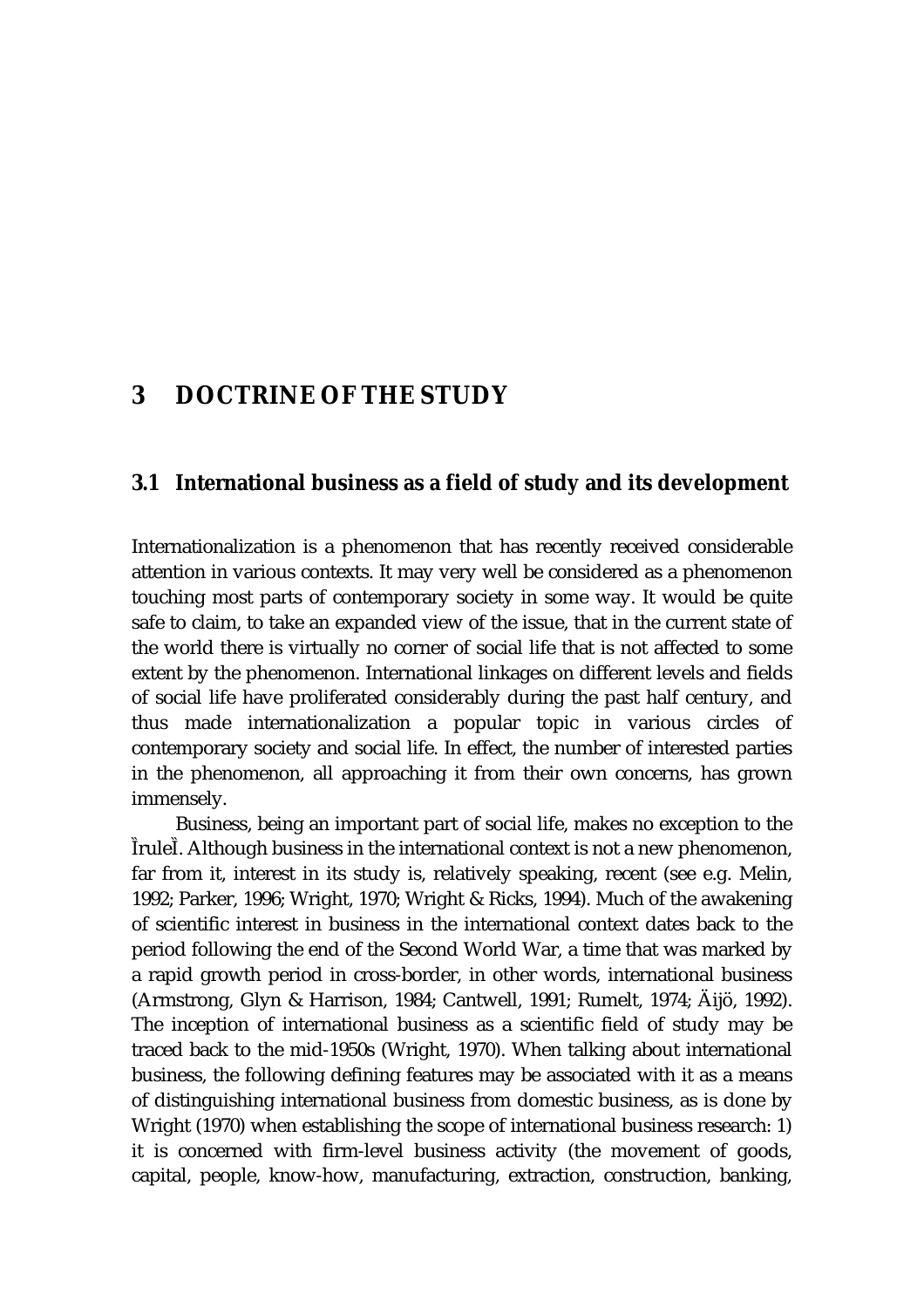shipping, advertising, and the like) that crosses national boundaries or is conducted in a location other than the firm s home country, 2) it is concerned with the interrelationships between the operations of the business firm and the international or foreign environments in which the firm operates.

The scientific study of business in the international context may be considered a newcomer in the field of sciences and as such it still lacks a unified theoretical and conceptual foundation on which the theorizing in the field is built (see e.g. Macharzina & Engelhard, 1991 among others), although some claims for the existence of *the* theory of international business, or *the* theory of multinational enterprise are to be found in the literature (see e.g. Rugman, 1981 who refers to the internalization theory by Buckley & Casson, 1976; Buckley, 1990). Wright & Ricks (1994) nevertheless conclude that most of the research conducted within the field of international business may be placed in one of two functional categories: 1) studies involving a particular problem area with little or no regard to how things differ from country to country (or culture to culture), or 2) studies focusing on comparisons between countries (comparative management) and/or cultures (cross-cultural management). As a personal assessment, I would assume that volume-wise the former category clearly dominates, although the latter category has gained much attention recently.

Much of the early theory development in the field drew upon established economics-based theory, most notably on theories of international trade, and was concerned with explaining the occurrence of the phenomenon of international production and the organizational forms within which that activity took place. The historical load of the early stages of development in theorizing in international business is very much present still today, and there are distinguishable schools or lines of thought to be found, each stressing the importance of their own – typically economics-based – approach. In addition, it is maintained by Wright and Ricks (1994) in their analysis of the development of the international business field that international business research has maintained a relatively narrow functional focus and remained unidisciplinary in nature (Dunning, 1989) regardless of the repeated calls for multidisciplinarity and interdisciplinarity in the field (see e.g. Dunning, 1989; Daniels, 1991; Vernon, 1994; Schollhammer, 1994; Redding 1994).

### **3.1.1 Theorizing related to international production and multinational enterprise**

In the early theorizing the emphasis of examination was notably on the explanation of the initial investment. Later the emphasis has moved away from explaining the initial investment to explanation of the growth of international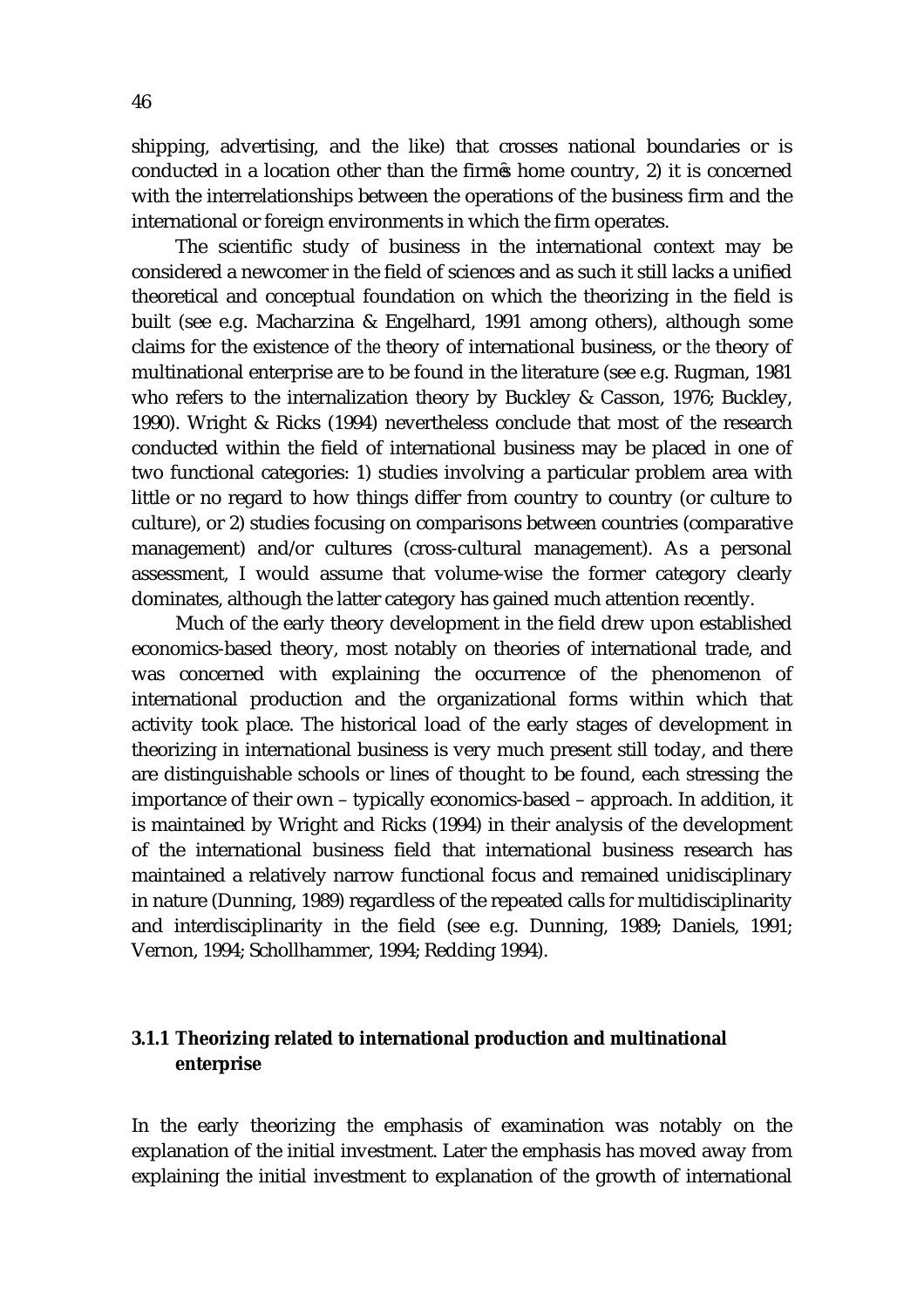production and the organizational forms within which it occurred. Regardless of the above development, the legacy of the early studies persists. Thus, typically subsequent investments have been seen as occurring in isolation and driven almost solely by efficiency considerations at the level of the individual firm (Kim & Hwang, 1991). In the following a brief review of the major lines within the economics-based theorizing related to the internationalization of business activities is presented, and some of the landmark contributions in the field are discussed. The following presentation takes a chronological form in outlining the developments related to theorizing in the field.

A typical feature of the early contributions in the field was their tendency to examine the issue of international production, or to utilize an established term, foreign direct investment (FDI) as a country-level phenomenon. This tendency owed much to the economics-based treatment of the phenomenon and the early macro public policy considerations in which the major issue of interest was the impacts of foreign direct investment on the receiving economy, in other words, the welfare effects of foreign direct investment. The first contribution in this economics-based stream of research, setting the tone towards public policy concerns (Rugman, 1998) for much of the coming research dealing with FDI is that of John Dunning s 1958 book on inward American FDI in Britain titled *American Investment in British Manufacturing Industry* (Dunning, 1958).

In his 1958 book Dunning set out to investigate and analyze the effects of inward flows of foreign direct investment on the host country in an extensive field study covering five-sixths of British companies with US ownership. Although the interest in Dunning s early contribution lay clearly in the explanation of the phenomenon on the country-level, and thus macro-oriented in its treatment, it may be seen as containing the seeds for his subsequent contributions at the micro-level. The seeds of future development were most clearly evident in his analysis of the key characteristics of US-based FDI in Britain, when he reports on its geographical location, size, ownership patterns, financial, administrative, and managerial structure (Rugman, 1998).

Another landmark contribution to the field was Stephen Hymer s 1960 dissertation *The International Operations of National Firms: A Study of Foreign Direct Investment* not published, however, until 1976. Hymer s dissertation has been considered a watershed, an event that changed the point of view regarding the international activities of multinational enterprises to more than merely the movement of financial capital across national borders (see Kindleberger, 1984, 181; Dunning & Rugman, 1985; Corley, 1992, 6-7, Äijö, 1996). Hymer has been acknowledged as *the* pioneer of the economic theory of the multinational company (Horaguchi and Toyne, 1990), and even John Dunning, commenting on the early theoretical work on transnational corporations, recently remarked, considering Hymer s work as a whole, he has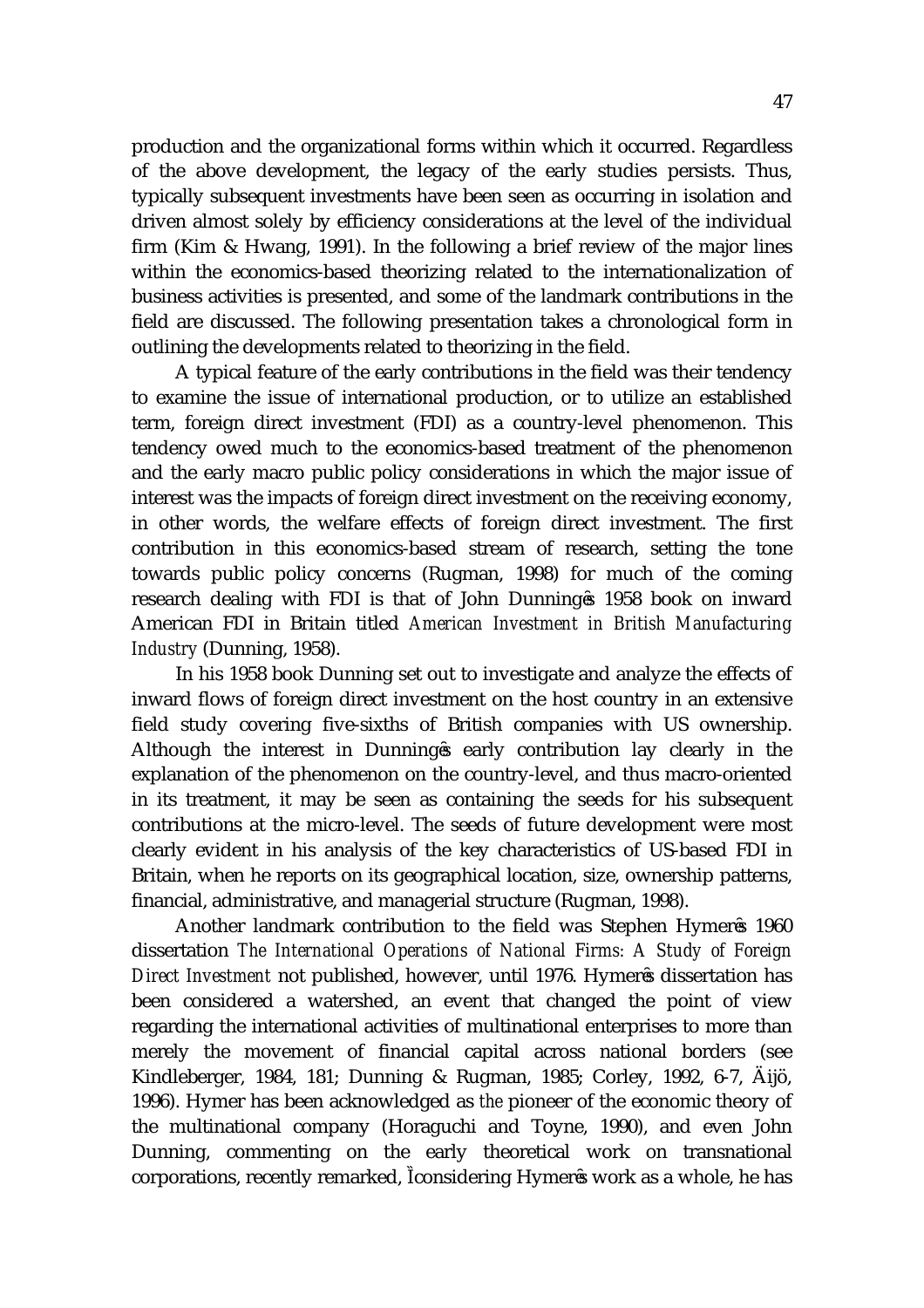probably come nearest to identifying the ingredients of a general theory (1996, 33).

Hymer, based on extensive data of his own and that of Dunning (1958) strongly challenged the predominant capital movements research tradition s inner core, and placed the multinational enterprise (MNE) at centre stage as the main actor and unit of analysis. Hymer s criticism of the existing and then prevalent theorizing centered on his assessment that the orthodox theory of international trade and capital movements was unable to explain multinational enterprises involvement in foreign operations. Hymer was especially concerned with the existing theories inability to explain two-way flows of foreign direct investments between countries, as well as their inability to explain the FDI flows between countries with similar factor proportions and level of economic development (Cantwell, Corley & Dunning, 1986).

Hymer s central proposition regarding multinational enterprises foreign direct investment behavior was that the motive for FDI was control over foreign assets for strategic reasons (Äijö, 1996). By controlling the foreign assets multinational enterprises would be able to change the competitive environment in their favor to exploit the return on their skills and abilities in order to offset the inherent disadvantages of operating in a foreign market, the so-called cost of foreignness (Hymer, 1976; Buckley & Casson, 1998). Thus, a central implicit assumption in Hymer s theorizing was that an entrant was in a disadvantaged position in relation to the established domestic firms at the time of entry. In order to succeed in its endeavour and overcome the inherent disadvantage, it had to possess an advantage in a particular activity over the established domestic firms (Hymer, 1976, 33). The entrant firm possessing these (monopolist) advantages in a particular activity utilizes them as a means of gaining and extending its market power. The centrality of the market power concept in Hymer s line of thought has led to it being dubbed the market power approach.

One of the central merits of Hymer s line of thought was the abandonment of the neoclassical economic assumption of perfect markets, and the demonstration of how foreign direct investments flourished in imperfect markets. In addition, one of Hymer s central contributions to the field, which was to be a starting point for subsequent research in the tradition he may be seen to have initiated, was the centrality given to market power or monopolistic advantages considerations in explaining the existence of foreign direct investments and the organizations performing them, the multinational enterprises. Hymer builds his contribution on an explanation of why firms move abroad and engage in foreign production, on the theory of the firm, and on the theory of industrial organization (Cantwell, 1991).

Raymond Vernon is another influential figure in the early development of the theorizing related to international investment and the development of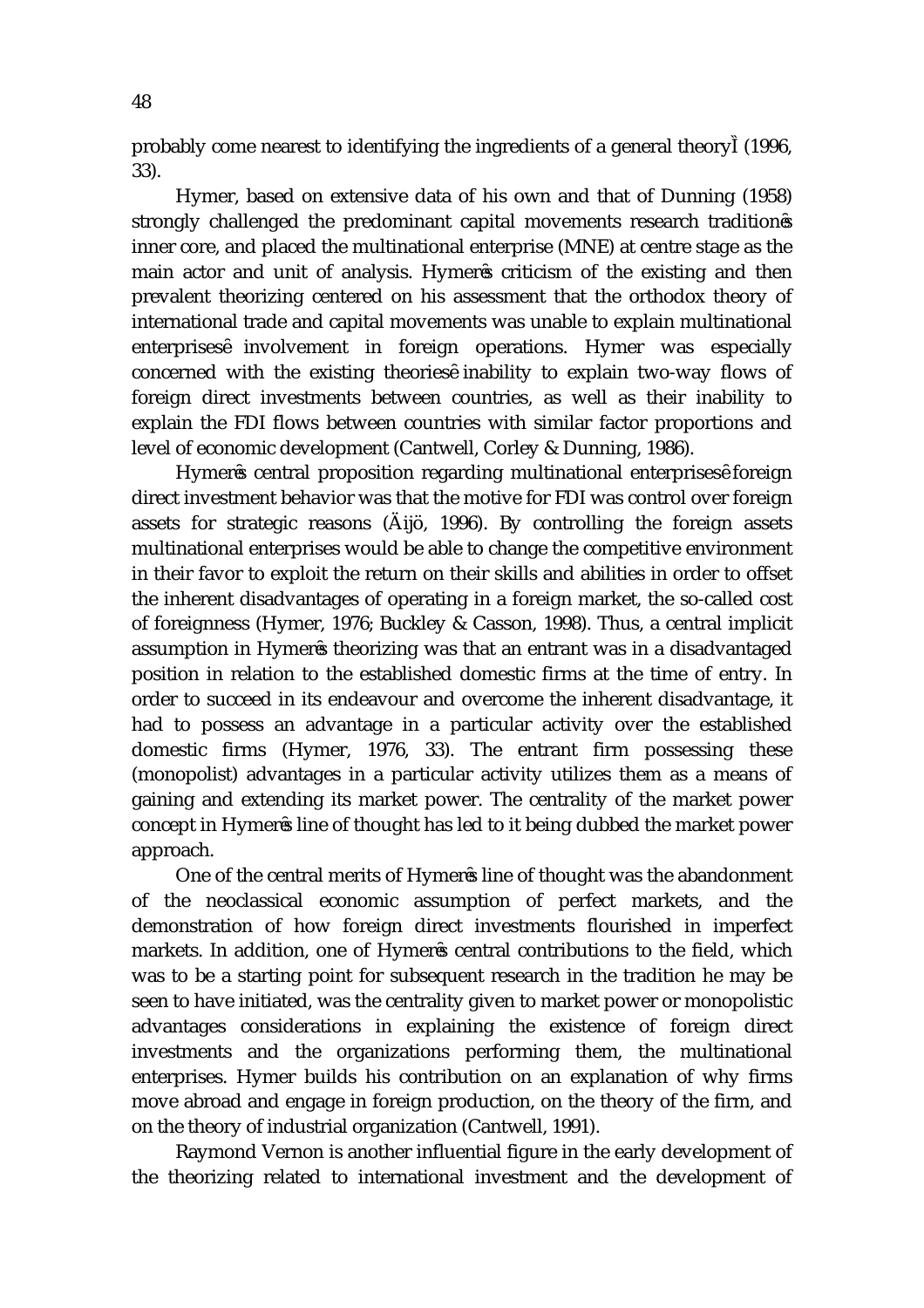multinational enterprises. In his seminal article *International Investment and International Trade in the Product Cycle* of 1966, Vernon develops a theoretical framework aimed at explaining observed patterns of foreign direct investment which he felt were not adequately addressed by the utilization of the comparative cost doctrine alone (Vernon, 1966). He stressed the importance of the timing of innovation, the effects of scale economies, and the role of ignorance and uncertainty as the important influences of trade patterns, instead of cost, by stating (ibid. 190): one cannot be exposed to the main currents of international trade for very long without feeling that any theory which neglected the roles of innovation, scale, ignorance and uncertainty would be incomplete.

Starting with his central concepts of innovation and knowledge, to which the concepts of ignorance and uncertainty are clearly linked, he rejects the notion of knowledge being a universal free good and instead places it as the independent variable in any decision concerning whether to trade or invest (Vernon, 1966). Based on his assessment of the uniqueness of the United States market, especially its features of high average income and high unit labor cost accompanied by abundant capital, he felt that US-based producers were likely to be the first to detect an opportunity for high-income or labor-saving new products, and for reasons of communication and external economies, the first to establish the earliest production facilities for such products in the United States, and later locate the facilities elsewhere.

Vernon suggests that as new products enter the maturing product stage, marked by increased standardization, considerations regarding economies of scale through mass production become a more important factor in decisionmaking regarding the location of production facilities. Vernon further suggests that at this stage cost considerations, especially that of labor, become more important in the locational decisions than in the previous stage, and that the likelihood of establishing foreign production in relatively advanced countries (in comparison to the US) increases, and imports to these markets are substituted by local production. At this stage, the cost difference being high enough to offset transport costs, Vernon proposes, exports back to the US may begin (Vernon, 1966, 194).

As the product further matures it enters the standardized product stage, which, according to Vernon, has some further locational implications for the production of such standardized products. He proposes that the low cost of labor may be the initial driving force for locating the production of highly standardized products in less-developed countries, as these products would typically have a well-organized, easily accessible international market, and they are sold on the basis of low price. Thus, cost considerations are of great interest, location less so, especially if the production process is not reliant on the external economies (Vernon, 1966, 198). Again, as with the case of advanced countries,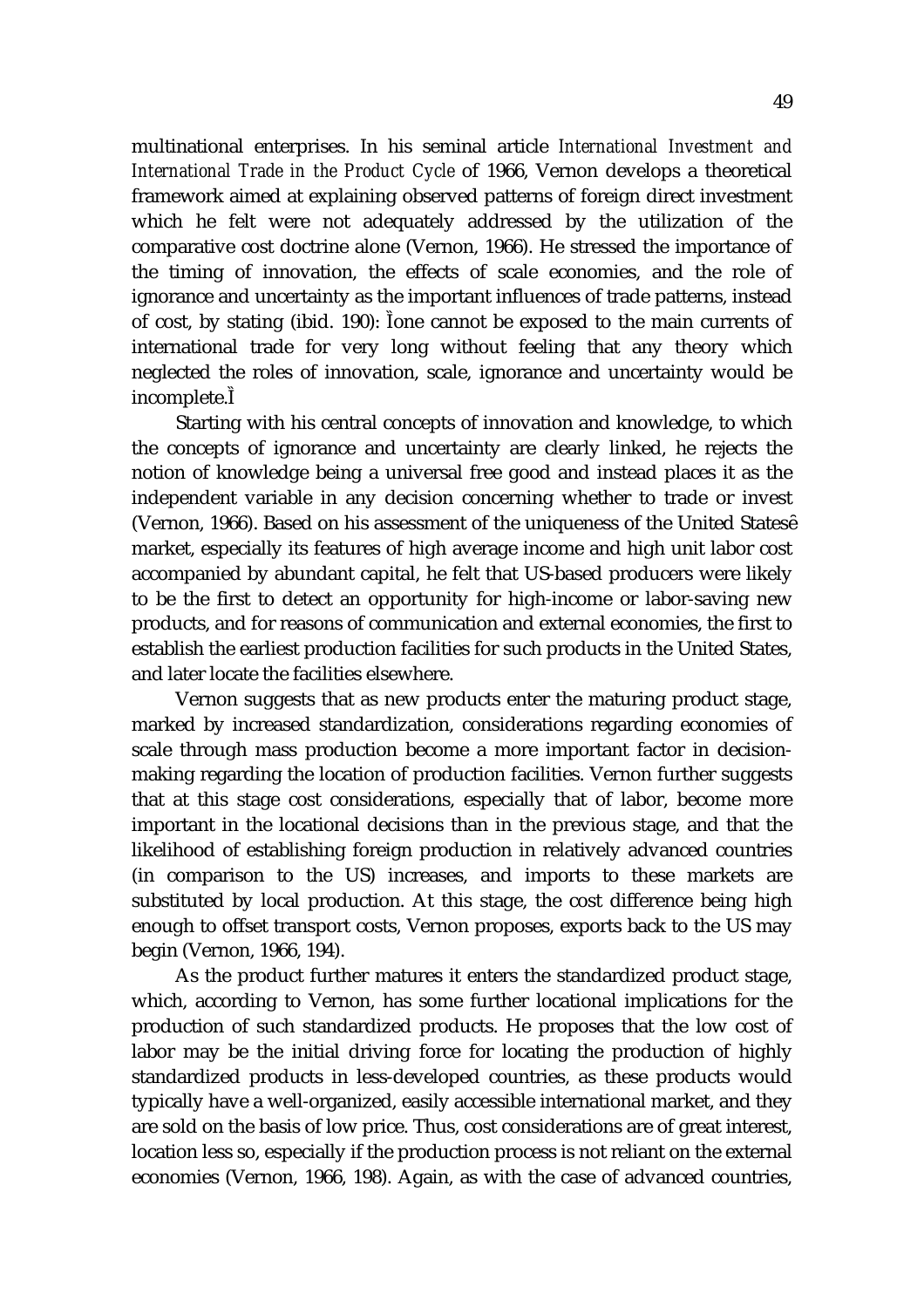Vernon suggests that as production meets local consumption, exports back to the US would begin.

To summarize the implications of Vernon s product cycle model for the internationalization of a firm, the product cycle model suggests that multinational enterprises typically increase their international involvement via various stages: from purely domestic operation to exporting, and further into foreign production in different geographic areas according to their economic development as a function of increased standardization of the product. Another important theoretical implication of Vernon s model is that such development at the industry-level would occur as a result of the oligopolistic reaction of the other producers aiming at maintaining or defending their global market shares. Central to this oligopolistic reaction at the industry-level is the threat to the status quo and uncertainty caused by the initial investment that sets out a wider mimetic behavior within an industry. As Vernon (1966, 195) states: The uncertainty can be reduced by emulating the pathfinding investor and by investing in the same area; this may not be an optimizing investment pattern and it may be costly, but it is least disturbing to the status quo. One important contribution by Vernon was placing his model into a dynamic industry-wide context, and paying explicit attention to final product markets and their importance in the internationalization of an industry.

As with Hymer and Vernon, Peter Buckley and Mark Casson may be considered as initiators of a distinguishable research stream into the study of foreign direct investment. With their 1976 book titled *The Future of the Multinational Enterprise* Buckley and Casson brought their internalization theory to the forefront of foreign direct investment research, and made a considerable contribution both to the theorizing concerning foreign direct investment and the theory of multinational enterprise. Central to their thinking related to foreign direct investment were the assumptions that firms choose the least-cost location for every activity that they perform, and that by internalizing markets up to the point where any benefits of further internalization is outweighed by the additional costs (Buckley, 1988), multinational enterprises grow. Thus, the internalization theory suggests that the growth of a multinational enterprise is the direct outcome of replacing imperfect, or non-existent external markets by internal ones (Buckley, 1996). This claim accentuates the centrality of market failure reasoning in the internalization theory. One point made by Rugman that the reason for the existence of multinational enterprise is the internalization of the failure of the market for information is also illustrative of this central argument: There is no proper market for the sale of information created by the MNE and therefore no price for it … the MNE is driven to create an internal market of its own in order to overcome the failure of an external market to emerge for the sale of information (Rugman, 1980, 368).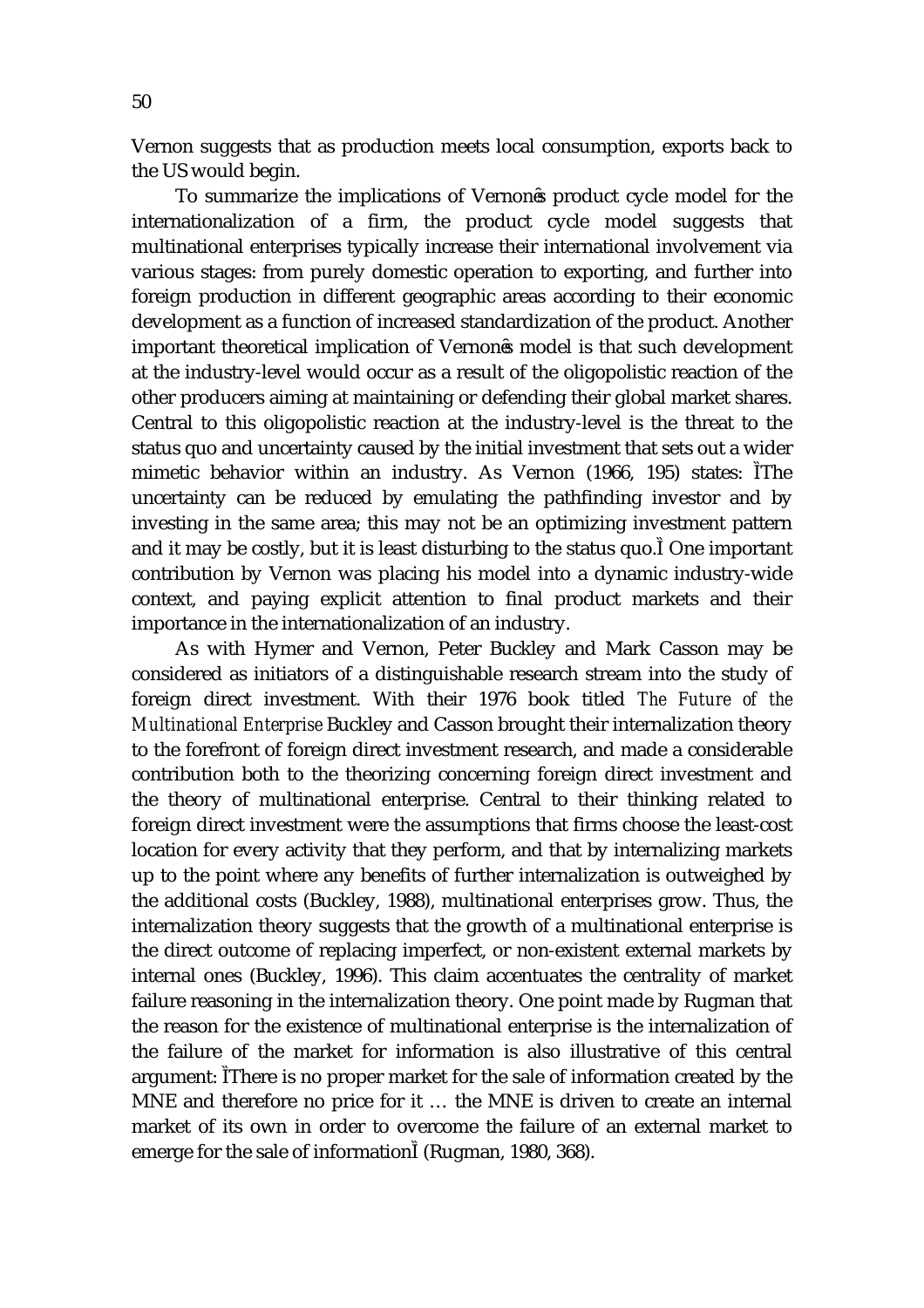In their theorizing Buckley and Casson draw on transaction cost economics, thus building on the works of Coase (1937) and Williamson (1975) in their internalization theory development. As a result of this the explanation in their approach relies much on the tradeoffs in terms of relative cost of performing transactions either through the market, or, as an alternative, by making a market within the boundaries of the firm, thus internalizing the market (Rugman, 1981, 28). The internalization theory has been proposed as the theory of the international firm, and that of international business (Rugman, 1981) as it gives insights into the international management of the firm and its behavior as it operates across national borders (Rugman, 1998, Wilkins, 1997).

As mentioned above, Buckley and Casson lay special emphasis on the collective efficiency with which transactions between units of productive activity are organized. They propose that transaction costs are the key mechanism in determining whether it makes more economic sense to organize transactions through market exchange or through administered exchange within the organization. Central to their thinking is that intangible proprietary assets such as technology are especially costly to exchange in arms-length transactions (Cantwell, 1991), and because of that, these exchanges are brought within the boundaries of the firm. In line with this idea, although somewhat critical of the internalization approach s merits, Kogut and Zander (1993) have proposed that the more tacit the technology held by a firm, the more likely it is that technology will be transferred within the firm, which leads to growth through internalization. To sum up the line of thought and reasoning related to the existence of foreign direct investment and multinational enterprises found within the internalization/transaction cost approach, at the core of the line of theorizing lies the efficiency principle. It is assumed that economic transactions are more efficient when performed through hierarchies (organizations) than through imperfect markets. Due the central role assigned to economic efficiency, a central implicit assumption in the theory is that of rationality.

The eclectic theory of international production put forth by John Dunning in 1977 in his article *Trade, Location of Economic Activity and the Multinational Enterprise: A Search for an Eclectic Approach* presents a unifying and synthesizing framework of the theories presented above, and as such it is generally considered an important contribution to the field of international business studies. It attempts to create linkages between the neoclassical location theories, theories of monopolistic advantages, and the transaction cost/internalization theories since he saw these theories, in contrast to many others, as complementary, not incompatible rivals. As Dunning states:

It is our contention that the two approaches [internalization and monopolistic advantages] should be treated as complementary aspects of an eclectic theory of international involvement, which should embrace not only the product but also the factor and intermediary goods markets; and should acknowledge that the ownership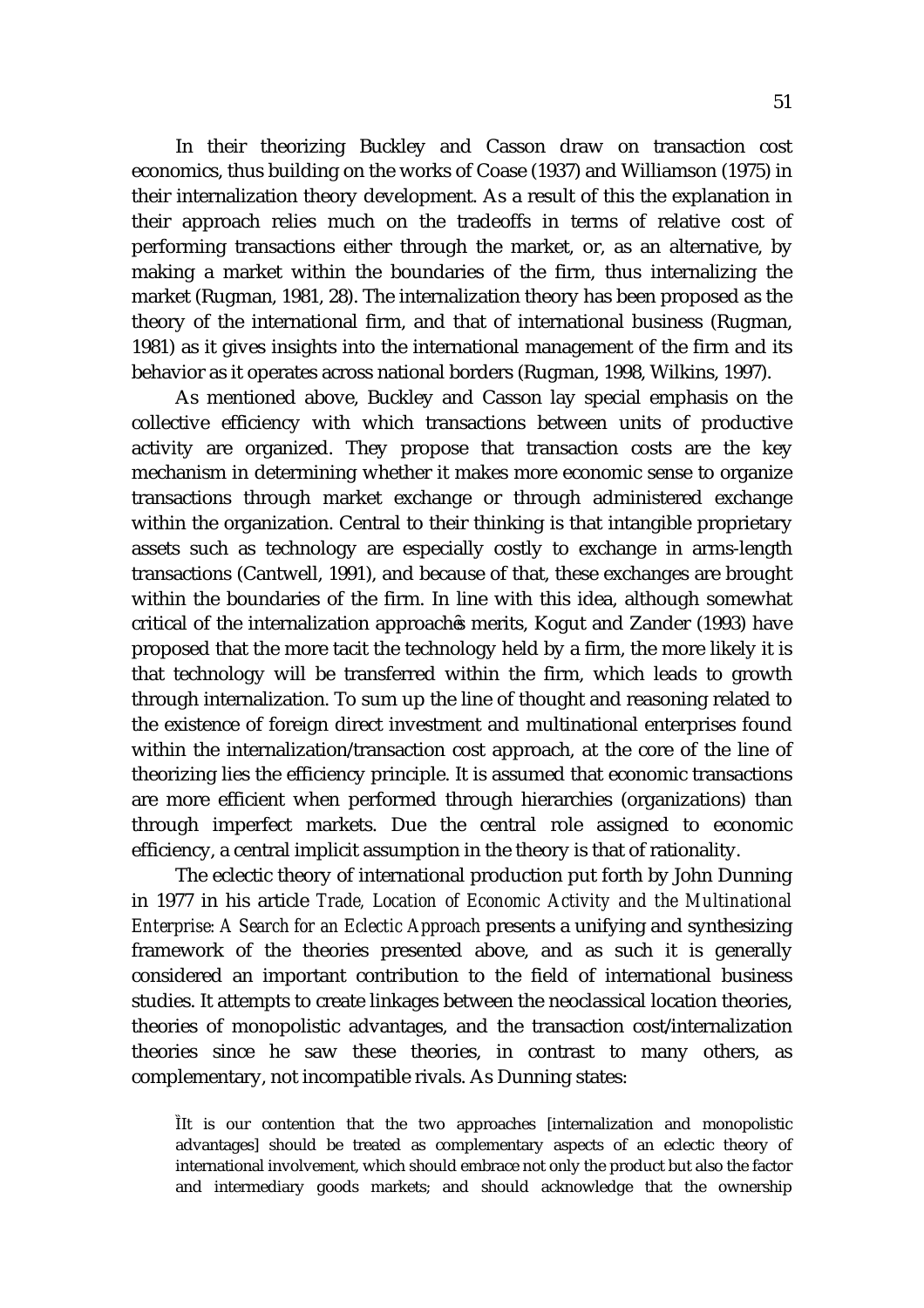advantages arise not only from exclusive possession of certain assets, but from the ability of firms to internalise these assets to protect themselves against the failure of markets (including the consequences of this failure to competitors behavior) and government fiat over the rest of their activities (Dunning, 1977, 406).

Although both Dunning and others, following his example, regard his approach as theory, it would be more fitting to refer to it as an overall analytical framework encompassing a set of theories (see e.g. Cantwell, 1991, Dunning, 1988, 2001). In his 1977 article Dunning, drawing from multiple theoretical backgrounds, lays out his integrated approach to understanding and analyzing international economic involvement based both on the *location-*specific endowments of countries and the *ownership-*specific endowments of enterprises (Dunning, 1977, 1, emphasis in the original).

In addition to location and ownership advantages, central to Dunning s thinking was the incentive and ability of firms to internalize the markets to their advantage. Thus, he saw the internalization of markets by multinational enterprises as the central means in linking the location and ownership advantages to produce a competitive edge for multinational corporations (MNC) *vis-à-vis* their major competitors. In Dunning s own words: …it is not the possession of technology *per se* which gives an enterprise selling goods embodying that technology to foreign markets (irrespective of where they are produced) an edge over its competitors, but the advantage of internalising that technology, rather than selling it to a foreign producer for the production of those goods. It is not the orthodox type of monopoly advantages that give the enterprise an edge over its rivals – actual or potential – but the advantages which accrue through internalisation… (Dunning, 1977, 407-408). The centrality of internalization in Dunning s reasoning for the foreign investment activity of multinational enterprises and for the approach itself is further highlighted by the following assessment:

…without the incentive to internalise the production and/or sale of technology, foreign investment in technology-based industries would give way to licensing agreements and/or to the outright sale of knowledge on a contractual basis. Without the incentive to internalise market imperfections, there would be much less reason to engage in vertical or horizontal integration, and again, transactions would take place between independent firms. This, we would argue, is the distinctiveness of our approach (Dunning, 1977, 408).

Although internalization plays a major role in Dunning s framework, it would be unfair to categorize it as another internalization approach or even synonymous to the internalization theory, which is sometimes the case according to Cantwell (1991). The eclectic theory, or paradigm, as Dunning himself referred to it in his later works (cf. Dunning, 1988) is more general and combines, as discussed above, seemingly contradicting theoretical works in its treatment of firms international economic involvement by pointing out their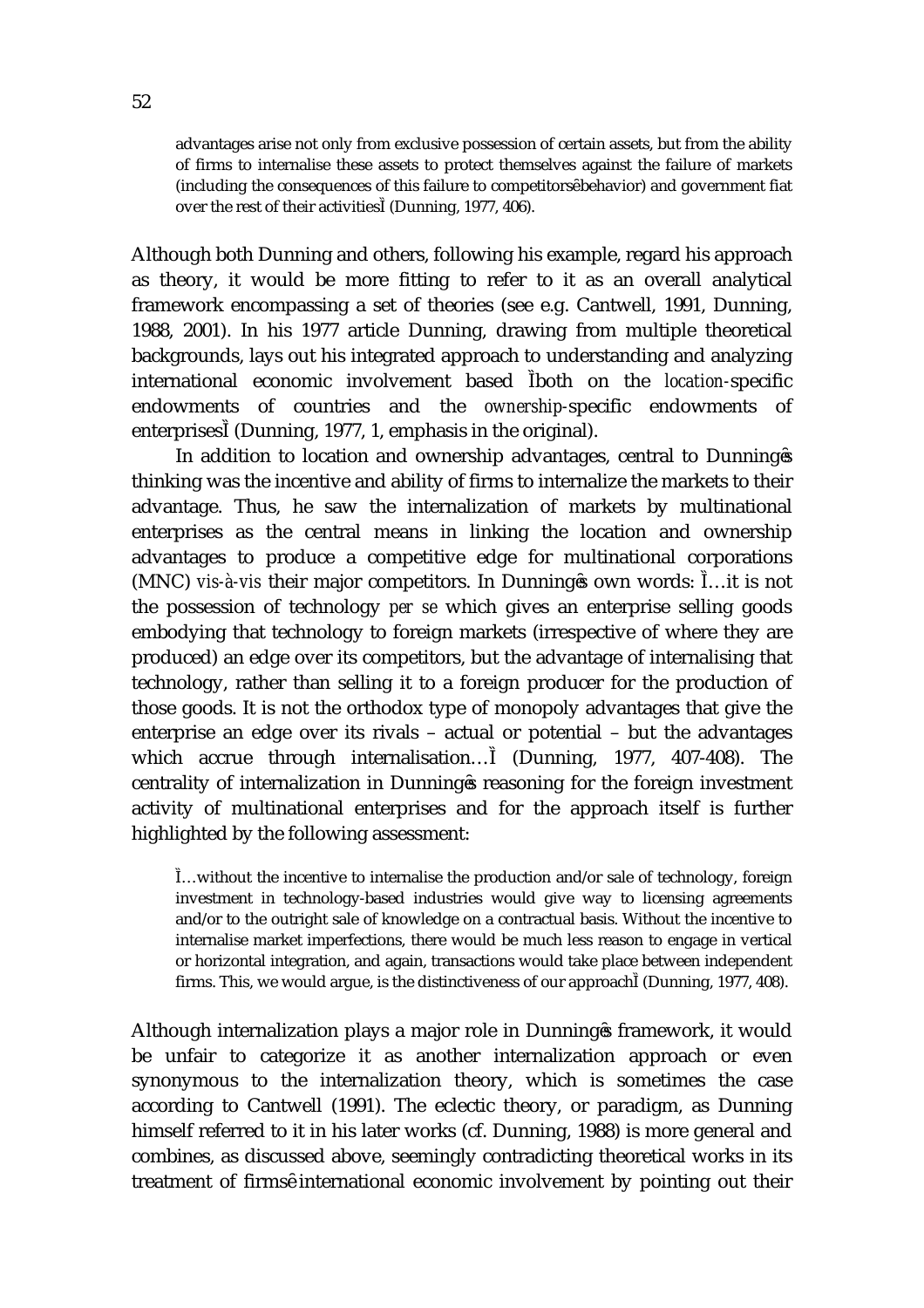common grounds. As the eclectic paradigm is general in nature it allows equal weight given to macroeconomic theories of locational advantages and the interaction between the firm and its macroeconomic environment as suggested by Cantwell (1991, 29).

To conclude the discussion on the economics-based theorizing aimed at explaining the phenomenon of international production and foreign direct investment, and the organizational forms within which they take place, Figure 8 is used to outline the central theoretical underpinnings of the theories presented above. Note that many of the early theoretical contributions appearing in the figure are not cited in the text, nor mentioned in the references. They have, however, been included in the figure to provide a more comprehensive outlook on the theoretical antecedents acknowledged by the writers themselves, and to provide a way to build linkages between the theories discussed above.



FIGURE 8 Central economics-based theories explaining international production and the existence of multinational enterprise and their interlinkages.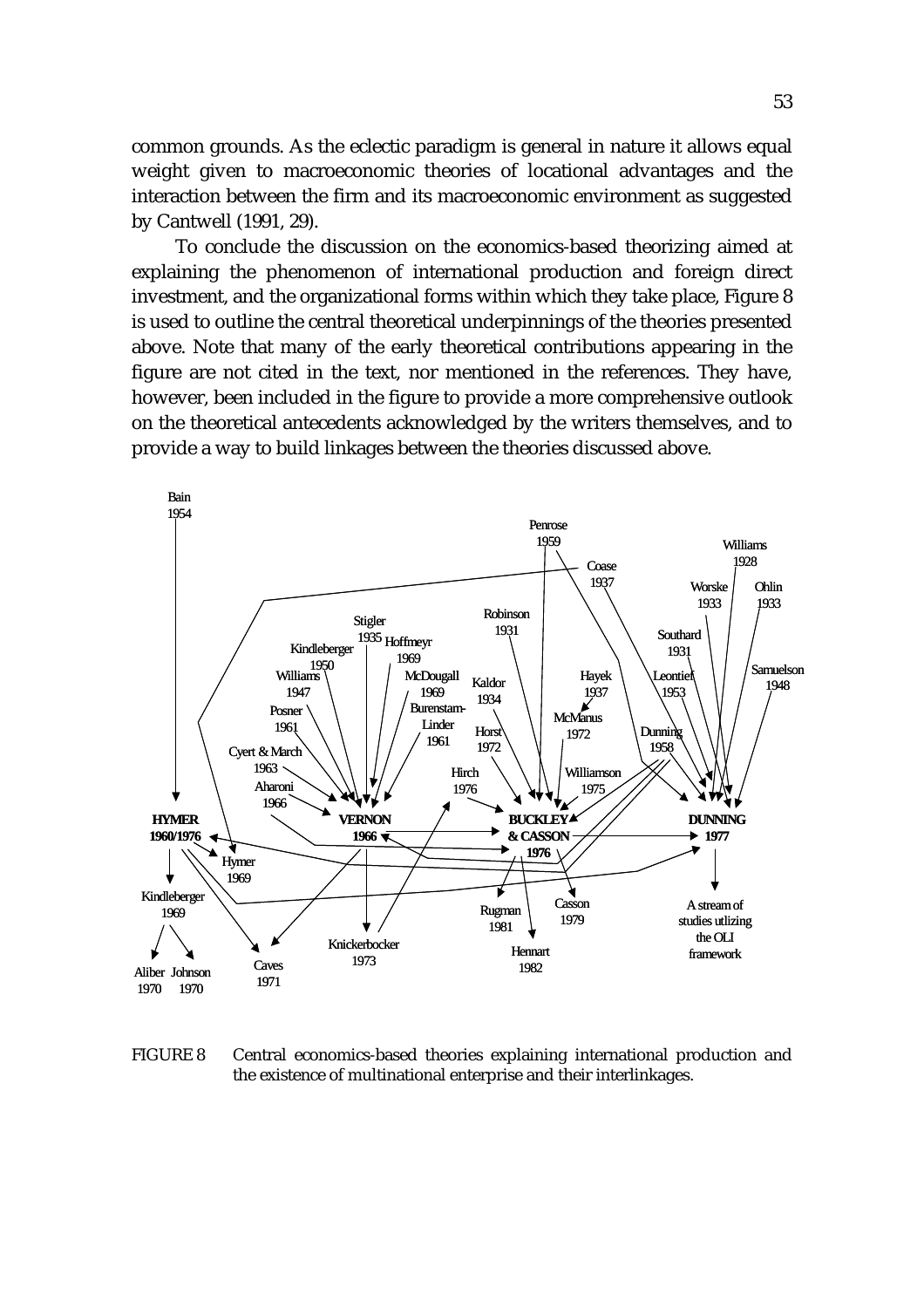### **3.1.2 Theorizing related to the process of increasing international involvement of firms**

Much at the same time as the economics-based developments in the study of foreign production and multinational enterprises described above, another line of inquiry into the phenomenon of increasing international involvement of firms took off with quite a different orientation. Central to this approach was its concentration on the firm level as opposed to the early economics-based approaches typical feature of concentrating (primarily) on macro-level considerations. It took instead a pronouncedly behavioral view of the firm, and saw the firm expanding its operations outside its domestic environment as plagued by incomplete knowledge and high uncertainty related to foreign markets and possible alternatives available in them. Thus, bounded rationality and limited knowledge (see e.g. Simon, 1955, 1976, 1982) as well as learning through experience (Johanson & Wiedersheim-Paul, 1975; Johanson & Vahlne, 1977) were some of the central concepts which the advocates of the behavioral approach built on in their theorizing related to the process of increasing international involvement of firms.

The emergence and especially the further development of the behavioral approach is typically closely associated with a number of Nordic scholars, whom, based on their extensive empirical studies came to similar conclusions related to the nature of the process which firms were found to pass through as they became more internationally involved (see e.g. Coviello & McAuley, 1999; Björkman & Forsgren, 1997, 2000; Korhonen, 1999; Buckley & Casson, 1998; Coviello & Munro, 1997; Hadjikhani, 1997; Parker, 1996; Leonidou & Katsikeas, 1996 among others). Some of the earliest pioneering contributions to the stream of behaviorally-oriented internationalization process studies identified by Korhonen (1999, 17-25) in her review of the Nordic internationalization research include studies by Sune Carlson (1962, 1966, 1970, 1975), Reijo Luostarinen (1966, 1967, 1968, 1970, 1978a, 1978b, 1979), Jan Johanson (1972), Anders Mattson, (1972), Jan Johanson and Finn Wiedersheim-Paul (1975), Jan Johanson and Jan-Erik Vahlne (1977), the last two being the most widely recognized within the body of the Nordic research stream into the study of the internationalization process of firms. The following discussion is chronologically ordered, as was the discussion on international production above. However, not all the literature cited above is discussed, but only the most relevant and influential pieces within the behaviorally-oriented internationalization process literature, in my judgment, are addressed in more detail in what follows.

In their review and analysis of the Nordic scholars contributions to international business research Björkman and Forsgren (2000) assign a pivotal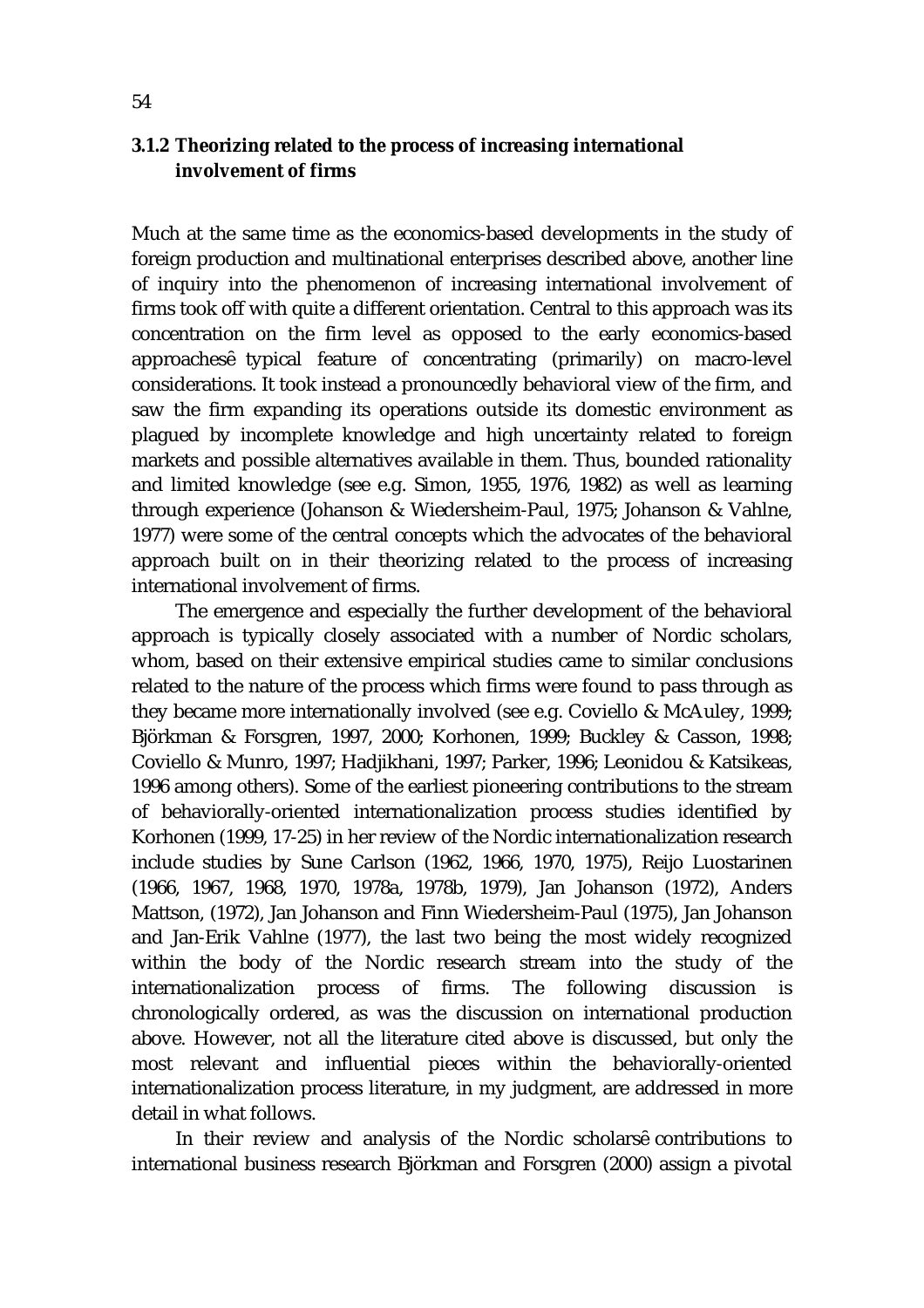role in the research tradition s development to Sune Carlson, whom, based on his empirical research *Executive Behaviour: A Study of the Work Load and the Working Methods of Managing Directors* (1951) concluded that in general managers work was less rational and more fragmentary than typically assumed, and that this finding had its implications for the conduct of international business as well. In Carlson s view firms aiming at international involvement either through export or foreign investment, were faced with high uncertainty and a lack of knowledge about prevailing conditions and alternatives. Thus, he saw the engagement in business abroad as a process of taking cautious steps into the unknown, rather than a consequence of rational choice based on economic analysis (Björkman & Forsgren, 2000). His early assessment of the 1950s regarding the nature of firms engagement in international business was carried on in his later contributions in the 1960s (Carlson 1962, 1966), thus making an impact on the thinking of other Nordic scholars in the field of international business. The intellectual heritage of Carlson is clearly present in the subsequent contributions of the Nordic scholarly works exploring the internationalization of firms, especially in the works of Uppsala-based researchers Johanson, Wiedersheim-Paul, and Vahlne.

Apart from Carlson, another influential figure who has made a lasting impact on the development of the behaviorally-oriented internationalization research stream is Yair Aharoni, whose 1966 dissertation *The Foreign Investment Decision Process* provided an influential contribution to the future development of the behaviorally-oriented internationalization process research tradition. In his dissertation Aharoni treated foreign investment decision-making as a managerial process influenced by a number of factors related both to the managers information processing, and the firm within which the decisionmaking takes place. Thus, he views the foreign investment decision as a complicated social process influenced by social relationships both within and outside the firm (Aharoni, 1966, 45-46). He describes the investment decision as a process, characterized by stages through which the decision to invest (or not to invest) was reached, which drew attention explicitly to the processual nature of internationalization. Aharoni, based on a survey of US investors and noninvestors in Israel, suggests that a typical foreign investment decision process proceeds through four stages. I have chosen to term some of them somewhat differently than Aharoni (1966) himself or others (e.g. Buckley, 1989; Coviello & McAuley, 1999) have previously done to better convey the nature of each stage.

The stages of the investment process are as suggested by Aharoni (1966), but slightly modified: 1) a shift in the focus of attention, 2) investigation, 3) a decision to invest, 4) bargaining, and 5) embedding and repetition. Aharoni suggests that in the first stage the essential driving force in the process is the existence of some initiating force which shifts the domestic firm s focus of attention towards the possibility of international involvement. Such initiating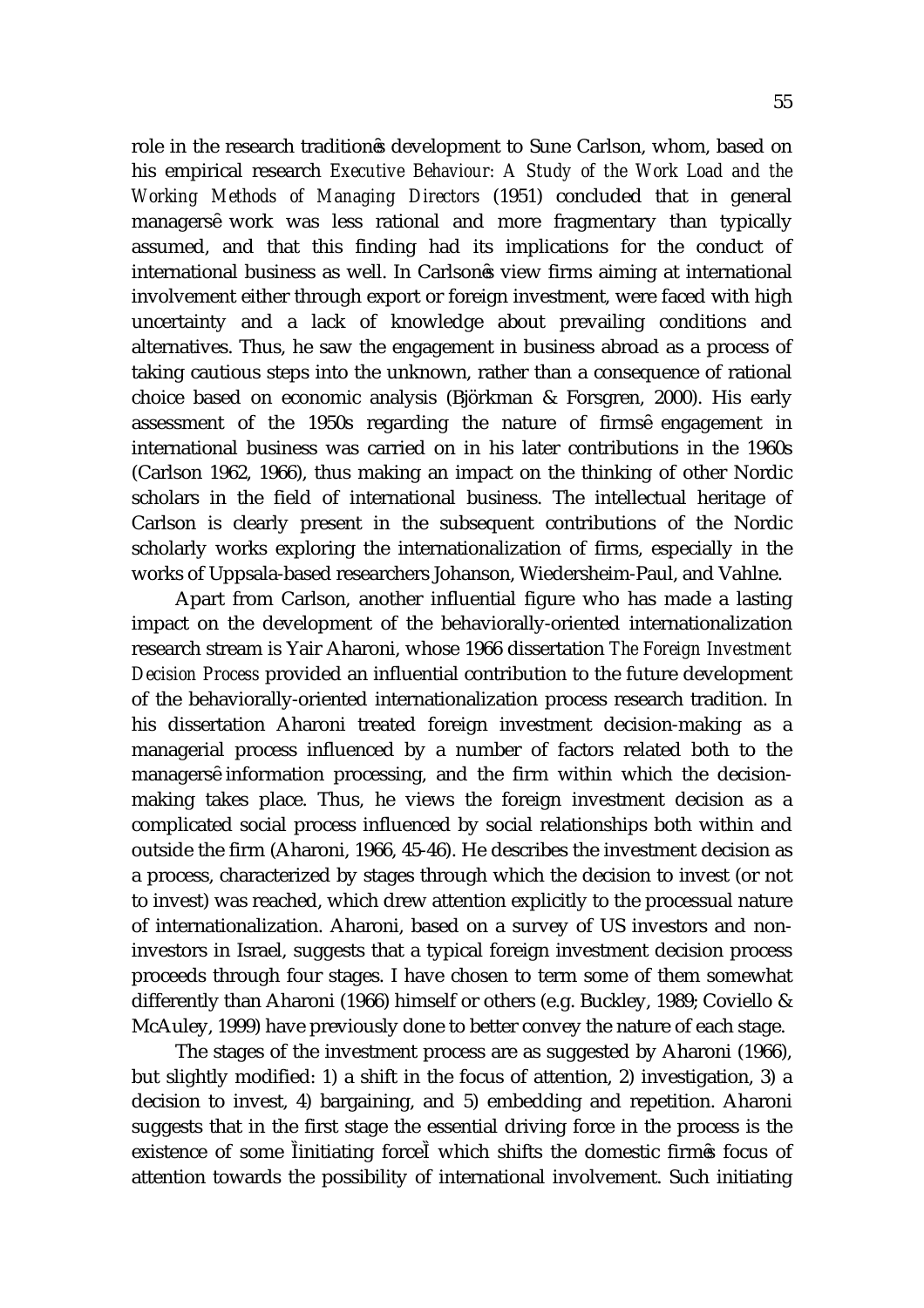forces may be either internal to the organization or external, originating from outside proposals by foreign governments, distributors or clients. Other external forces proposed by Aharoni include fear of loss of market – a suggestion in line with the findings of Barlow and Wender (1955) – following the example of a competitor – and strong competition from abroad in the home market (Aharoni, 1966, 55). In the following stage, the investigation stage, the would-be investor engages in information gathering to assess the viability of the investment option and risks associated with it. Aharoni points out that there are various check points in the information-gathering stage that may lead to the abandonment of the investment option. Thus, engagement in information gathering does not necessarily imply that investment would be made as a result (Aharoni, 1966).

Logically, investigation is followed by a decision regarding whether the investment is to be finalized or not. Nevertheless, as Aharoni points out, it is typically virtually impossible to find out at what point, and in actual fact, by whom a decision to invest is made. He further points out that the decision to invest is not necessarily the last event in the chain of decisions, nor is it always the outcome of the investigation process. Instead, an investment decision may result from the creation of commitments during the investigation stage, which leads to unwillingness to abandon the project although there might be sound reasons (economic or other) for doing so. This may lead to the next, bargaining stage in which the internal (likely opposing) groups engage in negotiations to satisfy the commitments of different organizational members, and to modify the project in order to meet the requirements set for its implementation (ibid.).

It appears that the negotiation stage forms a feedback loop between the stages, and that the negotiation process provides an iterative process between the previous stages. Finally, provided that the initial investment is actually carried out through the process described above, and the new venture becomes successfully incorporated into the organizational whole, further incentives for increased internationalization through foreign investment may arise. As this happens, it is suggested by Aharoni that experience gained in the initial investment may lead both to changes in the organization, and devotion to increased international involvement through the creation of a particular international division in an organization to handle the complexities of operating internationally (Aharoni, 1966). Thus, quite obviously, as pointed out by Aharoni, internationalization has organizational implications by creating requirements for adjusting structures to accommodate the increased scope of business activities.

To summarize the central contributions of Aharoni for the development of the behaviorally-oriented internationalization research tradition, they are to be found in the treatment of foreign investment as a managerial decision-making process, thus bringing attention explicitly to the importance of studying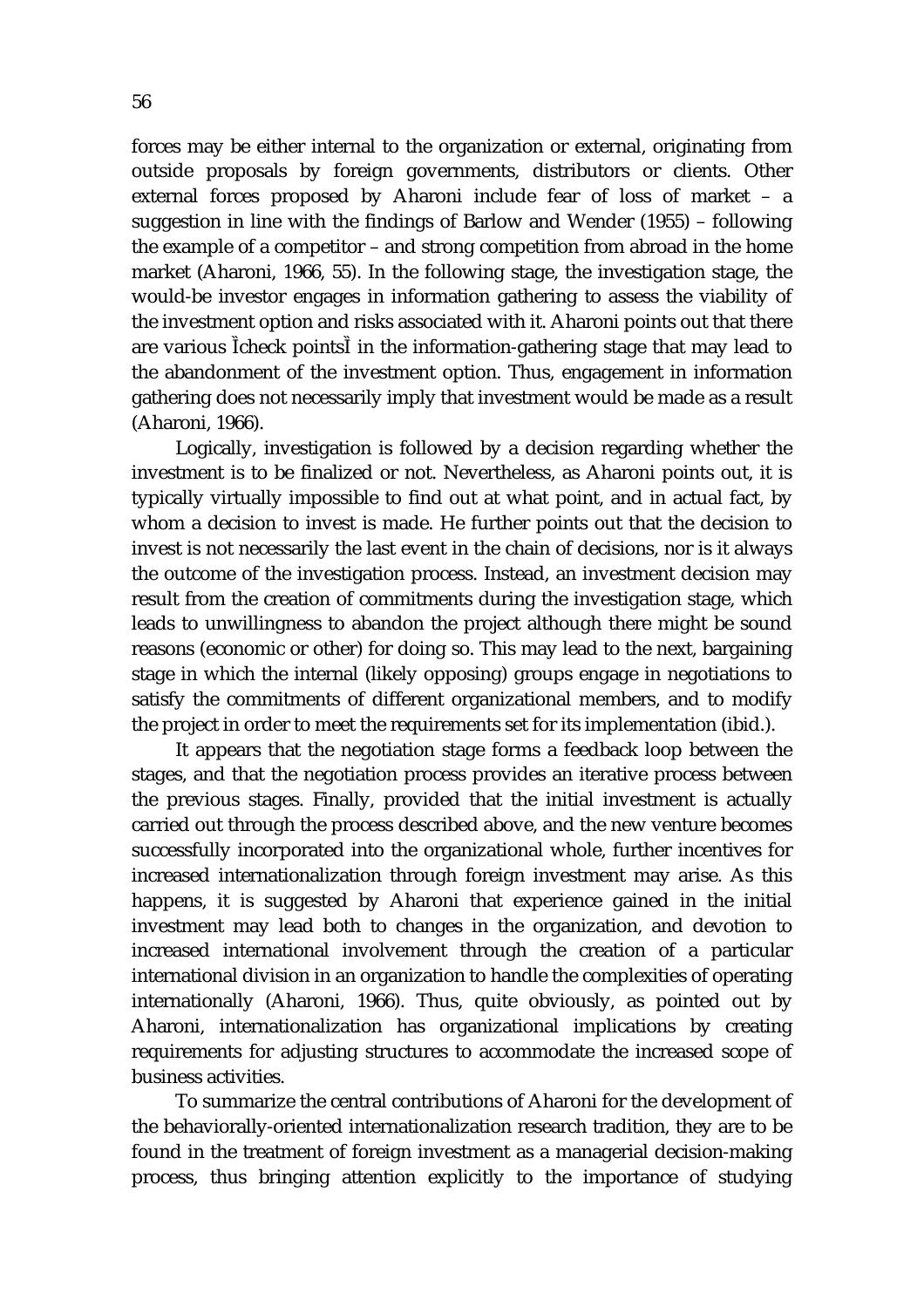complex dynamic social processes. Another major contribution to the future development of the research tradition is the centrality given to uncertainty and bounded rationality in decision-making related to international involvement, as well as the application of some of the ideas proposed by Cyert and March (1963) in their behavioral theory of the firm in an internationalization context.

Both the thoughts presented by Cyert and March, and Aharoni, as well as those presented by Carlson had an impact on the theorizing found in a very influential piece *The Internationalization of the Firm: Four Swedish Cases* by Jan Johanson and Finn Wiedersheim-Paul (1975). In their article Johanson and Wiedersheim-Paul s starting point was the critique of then-existent literature, and in particular, its concentration on large corporations with a large domestic market (the US) performing large, spectacular foreign investments (Johanson & Wiedersheim-Paul, 1975, 305) as the dominant mode of engagement in international business. This was in stark contrast to the observed development in Sweden that was rather characterized by gradually increasing international involvement, a feature Johanson and Wiedersheim-Paul believed to be true for other countries with a small domestic market as well. Building on their central theoretical constructs of learning (a lack of knowledge), uncertainty avoidance, and a lack of resources, Johanson and Wiedersheim-Paul present their model of the extension of firms international operations as a stepwise process. Based on their empirical case studies Johanson and Wiedersheim-Paul state that the extension of firms international operations follows four identifiable stages in an ascending order of involvement and resource commitment (Johanson & Wiedersheim-Paul, 1975, 306):

- 1. no regular export activities
- 2. export via independent representatives (agent)
- 3. sales subsidiary and
- 4. production/manufacturing

As Johanson and Wiedersheim-Paul themselves point out, the above sequence of stages or establishment chain with four identifiable stages is based on judgment, and the differences between the stages are somewhat exaggerated for simplicity. Thus the establishment chain could have a different number of stages as well as different types of steps (ibid., 306). Further, Johanson and Wiedersheim-Paul recognize the possibility that the full chain of establishment is not necessarily followed in all markets, and that jumps might occur in the chain due to the experience of the firm in other foreign markets. Hence, the model they present is not intended to be normative representation of the actual process, as the critics of the approach have often mistakenly interpreted it.

In addition to the concepts mentioned above, another central concept in Johanson and Wiedersheim-Paul s theorizing related to the internationalization process is the concept of psychic distance which they derive from the studies of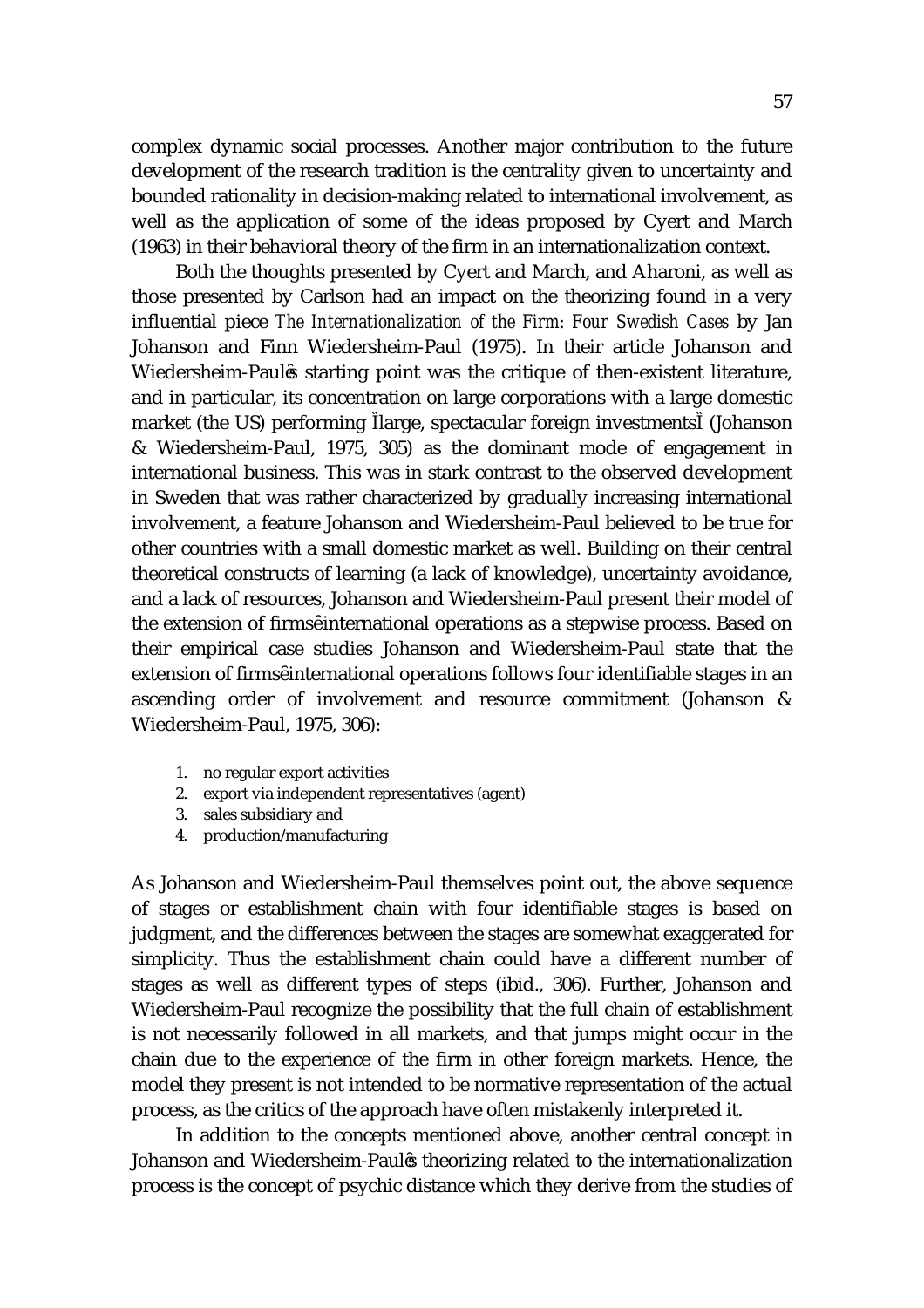Beckermann (1956) and Linnemann (1966) (see ibid., 322 note 9). Beckermann associates, for example, differences in language as a factor creating psychic distance between individuals of different nations (Beckermann, 1956, 38), but Johanson and Wiedersheim-Paul bring additional features to the concept of psychic distance by including differences in culture, political systems, level of education, and level of industrial development as factors creating disturbance in flows of information between firms and the market (Johanson & Wiedersheim-Paul, 1975, 307). Although they do not suggest that psychic distance between any two countries is constant, they nevertheless assume changes in it are slow.

While Johanson and Wiedersheim-Paul consider psychic distance to be an important factor in relation to locational extension of the activities of firms into new countries, they also discuss the size of the potential market as a factor in locational decisions in some length, and try to incorporate the market size considerations found to be important for the location of international business activities into their model. They conclude that the importance of psychic distance and market size considerations vary according to the stage of development, so that in the early stages of internationalization (the representative stage) psychic distance plays a more important role, and that in the later stages (sales subsidiary and production) market size considerations assume the central role regarding locational decision-making. They further note that for this reason it is hard to observe any correlation between psychic distance and the establishment of production units (Johanson & Wiedersheim-Paul, 1975, 307).

Through their case studies Johanson and Wiedersheim-Paul found support for their proposed model of the establishment chain, and concluded that the development of the firms studied was in accordance with the incremental internationalization view (ibid., 315-321). To sum up the previous discussion on the incremental internationalization approach promoted by Johanson and Wiedersheim-Paul, their central contribution to the development of the internationalization process research stream may be seen to be in that they took a broader view of international involvement and its development than had previously been done. With their approach they covered also the middle-ground of the various possibilities of engaging in international business previously dealt with less fully by the export and foreign direct investment literature. Thus, Johanson and Wiedersheim-Paul s approach may be seen as covering the whole spectrum of modes of engaging in international operations, while the export and FDI literature was mostly concerned with the opposite ends of that spectrum. This is only natural due to their differing phenomena of interest. Another major contribution made by Johanson and Wiedersheim-Paul is that by approaching the internationalization phenomenon through longitudinal case studies they opened up a major new avenue for the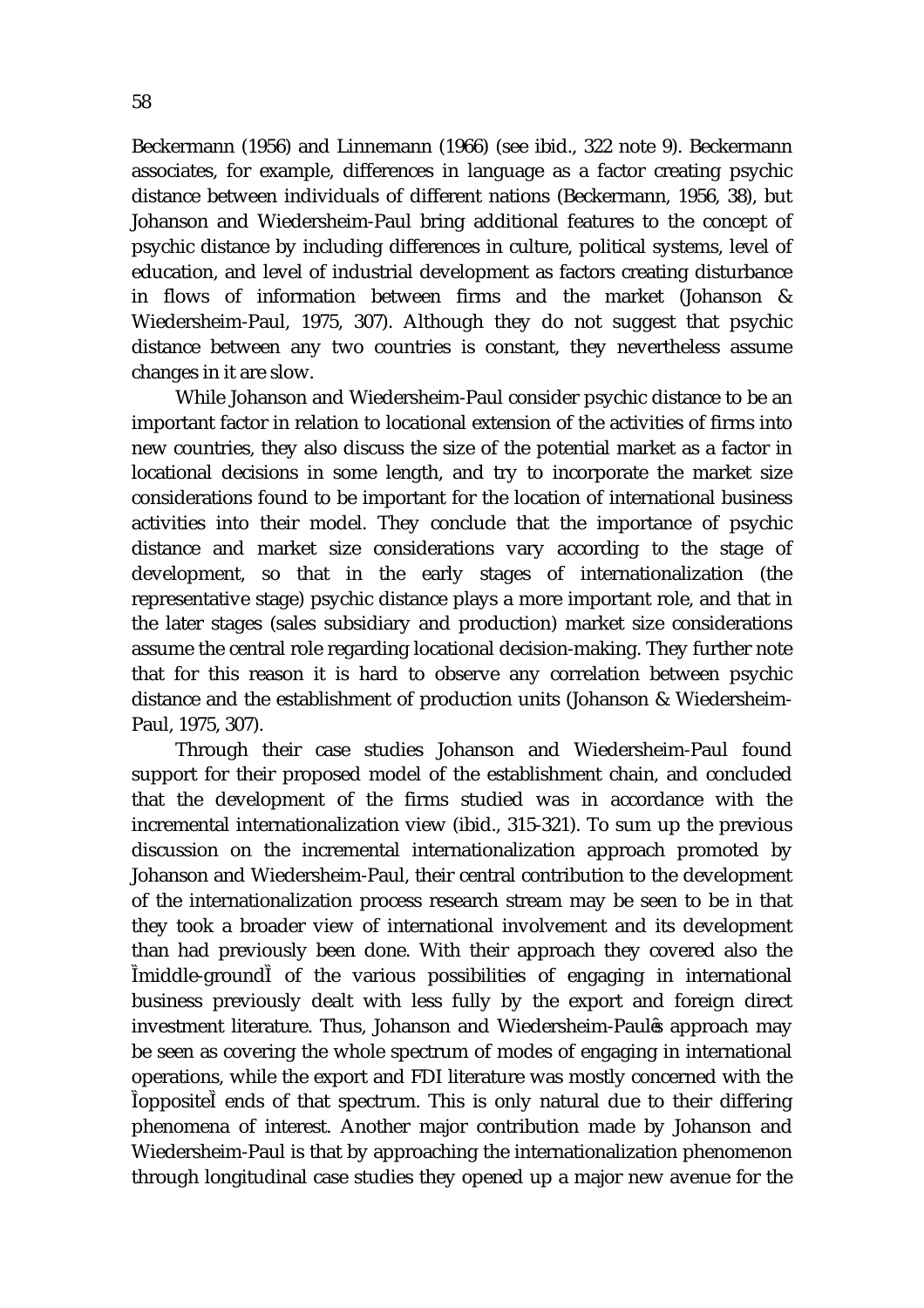study of internationalization processes in a more dynamic setting than previously had been done.

*The Internationalization Process of the Firm: a Model of Knowledge Development and Increasing Foreign Market Commitments* by Johanson and Vahlne (1977) is considered another landmark article in the development of the behaviorallyoriented internationalization process approach. In their article Johanson and Vahlne largely build on the earlier contribution of Johanson and Wiedersheim-Paul (1975), and develop further some of the key ideas presented in the 1975 article. As with the Johanson and Wiedersheim-Paul (1975) piece, the construct of knowledge and its creation occupies a central role in Johanson and Vahlne s discussion. In line with the earlier findings of the Uppsala School they maintain that the internationalization of a firm is a product of a series of incremental decisions. They further maintain that the main reason for the observed patterns of internationalization development is the lack of knowledge about foreign markets (Johanson & Vahlne, 1977), which leads to the establishment chain observed in earlier studies (see e.g. Johanson & Wiedersheim-Paul, 1975; Johanson, 1966; Forsgren & Kinch, 1970; Kinch, 1974).

Johanson and Vahlne go a great deal further in elaborating the importance of knowledge for the internationalization of a firm than did Johanson and Wiedersheim-Paul in the 1975 article. In fact, most of their discussion revolves around the very issue of knowledge and its importance for a firm s international involvement, and the deepening of that involvement. Although concepts such as psychic distance and the establishment chain dating back to the 1975 article of Johanson and Wiedersheim-Paul are referred to, their treatment receives little attention reflecting a change in the line of thinking related to the importance of different factors affecting firms internationalization processes.

Building on ideas presented by Cyert and March (1963), Aharoni (1966) and Penrose (1959), Johanson and Vahlne develop their model of the basic mechanism of the internationalization of firms that distinguishes between the state aspects and change aspects of internationalization. Johanson and Vahlne utilized the following figure (Figure 9) to illustrate the interplay between the state and change aspects in their model.



FIGURE 9 State and change aspects of internationalization. Source: Johanson & Vahlne, 1977, 26.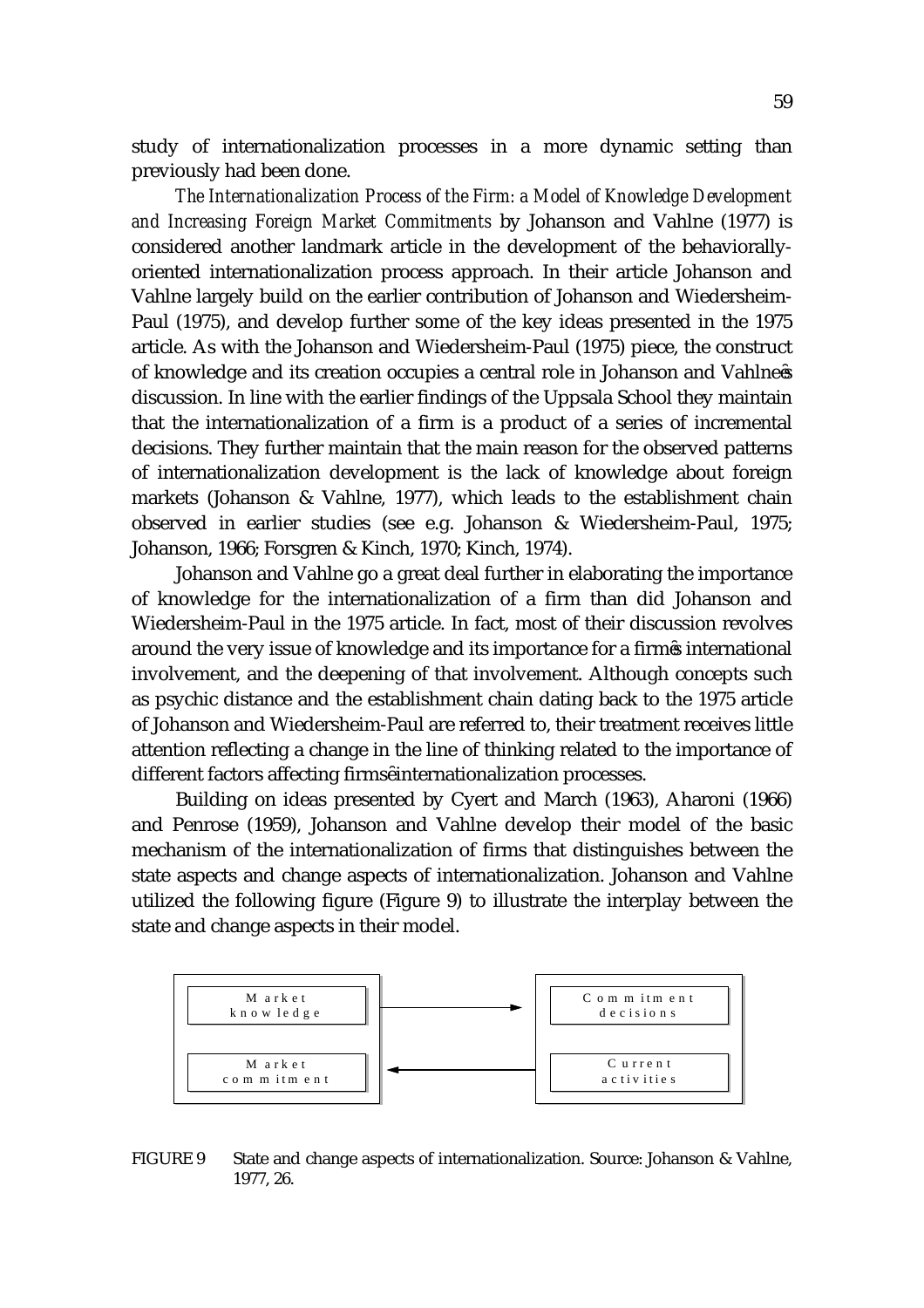As to the basic assumption related to the nature of the firm in their model, Johanson and Vahlne state: it is assumed that the firm strives to increase its long-term profit, which is assumed to be equivalent to growth … [t]he firm is also striving to keep risk-taking at a low level … [t]hese strivings are assumed to characterize decision-making on all levels of the firm (Johanson & Vahlne, 1977, 27). Thus, a basic assumption of Johanson and Vahlne is that firms (or their management) are risk-aversive. Johanson and Vahlne further propose that the prevalent state of internationalization affects the perception of opportunities and risks, which in turn is seen to affect commitment decisions of the firm as well as its current activities (ibid.). The model presented by Johanson and Vahlne brings another central concept, that of commitment to international markets into their discussion of factors affecting the internationalization process.

Johanson and Vahlne suggest that market commitment is composed of two factors: the amount of resources committed, and the degree of commitment, which, they posit, is defined by the difficulty of finding alternative uses for the resources committed to a given market, and the difficulty of transferring them to the alternative use. The concept of degree of commitment, defined as Johanson and Vahlne (1977) do, resembles the concept of sunk cost (Andersen, 1993). They further suggest that the higher the integration of the resource to the other parts of the organization and its level of specialization, the higher the degree of commitment of a resource is (ibid.). The amount of resources they equate with the size of investment in the market, and the size of investment defined in broad terms of investments in marketing, organization and personnel among others.

The centrality of knowledge – placed by Johanson and Vahlne in several categories: objective, experiential (following Penrose s (1959) line of thought), market specific, general – is highlighted in their discussion in which they argue for the critical importance of experiential knowledge in relation to market commitment decisions firms make. It is Johanson and Vahlne s view that in the internationalization process of a firm, of utmost importance is the experiential knowledge, which can only be acquired through operating in a given country. This is because, as Penrose points out (1959, 53): experience itself can never be transmitted; it produces a change – frequently a subtle change – in individuals and cannot be separated from them. In following the same line of reasoning Johanson and Vahlne further accentuate the role of experiential knowledge in relation to market knowledge, which they see mostly resulting from first-hand experience in the market. As such, experiential knowledge is seen as more or less non-transferable unlike general knowledge, which they see as enabling lateral growth by establishing (technically) similar activities in dissimilar business environments (Johanson & Vahlne, 1977).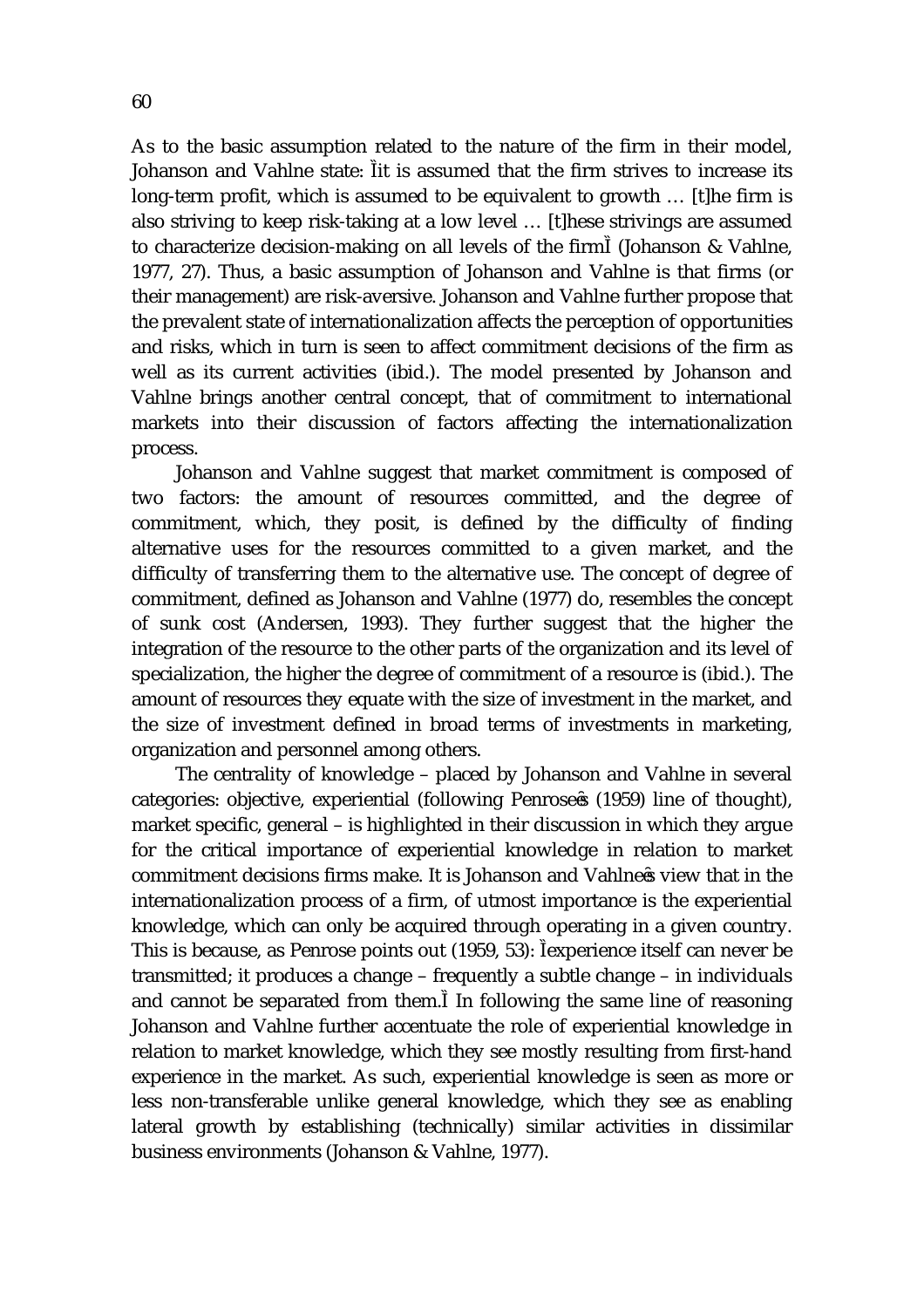Johanson and Vahlne propose a direct relationship between market knowledge and market commitment by considering knowledge as a resource: the better the knowledge about a market, the more valuable are the resources and the stronger is the commitment about a market (Johanson & Vahlne, 1977, 28). Thus, knowledge about a market provides a linkage between the state and change aspects of internationalization in their model, because the experiential knowledge about a given market is acquired through current activities in the market as Johanson and Vahlne suggest in their discussion.

Johanson and Vahlne propose that firm s decisions to commit resources in a given market depend on their awareness of needs and possibilities for business action in that market. As both detection of problems and opportunities in a market require experience regarding the given market, Johanson and Vahlne further propose there is an opportunity horizon related to each market, dependent on the forms of interaction a firm has chosen to employ in a given market. They furthermore distinguish between economic effect and uncertainty effect in firms additional market commitment decision-making. They associate the economic effect with the increase in the scale of operations in the market, and the uncertainty effect with the lack of ability to estimate factors affecting the present and future state of the market.

Johanson and Vahlne suggest that uncertainty is reduced through increases in interaction and integration with the market environment, which leads to small stepwise increases in the additional commitment of firms – unless a firm has very large resources, the market conditions are stable, or the firm possesses extensive experience in markets with similar conditions than the one in question. In the existence of these circumstances Johanson and Vahlne propose that the increase in the scale of operations of a firm may differ from the typical establishment chain (ibid., 30-31). Thus, the reduction of uncertainty (through accumulation of experiential knowledge) has a central role in Johanson and Vahlne s theorizing about firms increased international involvement.

To sum up Johanson and Vahlne s contribution to the field in their 1977 article, it lies mostly in the highlighting of the importance of knowledge, and especially that of experiential knowledge in the process of the internationalization of the firm. The basic proposition of the model, that internationalization is a process evolving through the interplay of knowledge development and market commitment is an intellectually appealing one. Hence, Johanson and Vahlne s article is best seen as a think piece in which they try to formulate their ideas of the underlying central factors having an effect on the internationalization process of firms, and formulate a theoretical model of the process by utilizing the behavioral theory of the firm (Cyert & March, 1963) as their background idea. As a think piece, the article of Johanson and Vahlne somewhat lacks conceptual rigor and does not provide much of a basis for the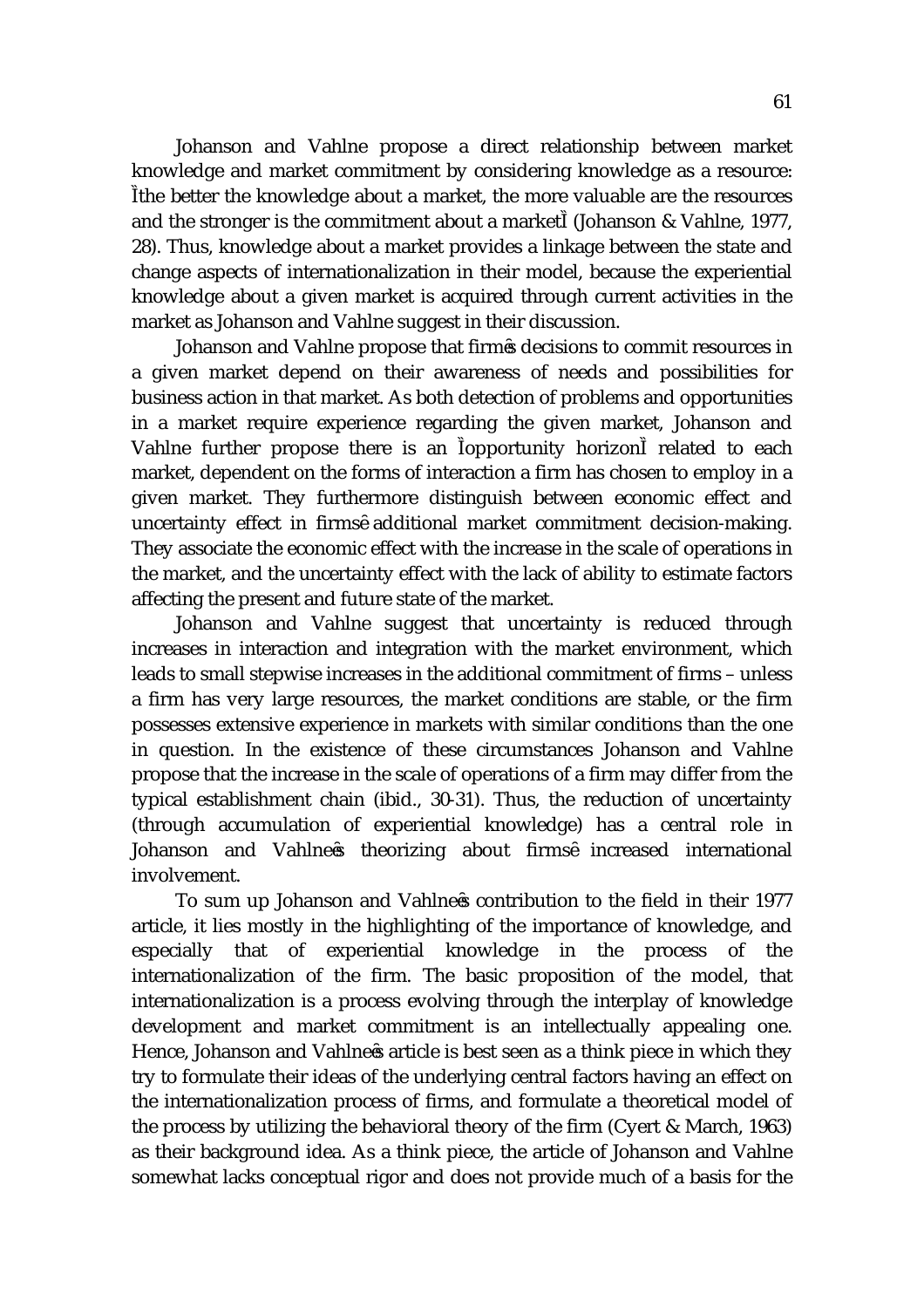operationalization of variables in play within the process, but as Johanson and Vahlne themselves note in their discussion of their model s empirical verification, much work is needed:

In order to validate it [the model] empirically we intend to make two kinds of empirical studies. Firstly, we shall make one or two intensive case studies to see if the mechanism can be used for explanation in empirical situations. In those case studies, we shall try to measure the internationalization variables, market commitment and knowledge, and investigate how they develop during the internationalization of the firm.

 Secondly, we intend to make comparative studies of the internationalization courses of different firms. Assuming that such factors as firm size, technology, product line, home country, etc., via the mechanism discussed affect the character of the internationalization in different ways, we will investigate whether firms that differ with respect to those factors also differ with respect to the patterns of internationalization (Johanson & Vahlne, 1977, 31).

In some sense, it may be argued, the current dissertation is attempting to do just what Johanson and Vahlne are proposing, although not necessarily with the variables, nor in the nomothetic-deductive methodology implicitly suggested by them in the above quote.

Another widely recognized contribution to the behaviorally-oriented stream of internationalization research is the 1979 dissertation by Reijo Luostarinen titled: *Internationalization of the Firm.* Although Luostarinen s approach has similarities with Johanson and Wiedersheim-Paul s (1975) approach, and shares some of the background theories with Johanson and Wiedersheim-Paul (1975), and Johanson and Vahlne (1977), Luostarinen s treatment of the internationalization process of the firm is more comprehensive than in the other two mentioned. As with Johanson and Wiedersheim-Paul (1975), and Johanson and Vahlne (1977) articles, Luostarinen s starting point was his dissatisfaction with the observed dominance of research in the field of international business dealing with large and mature corporations with a large domestic market, and its concentration almost solely on foreign direct investments. In Luostarinen s view, what was needed for the further development of international business as a field of study was an alternative viewpoint, that of small and medium-sized firms operating from small and open domestic markets, case in point, Finland (Luostarinen, 1979, 4-6).

Luostarinen builds his model of the internationalization of the firm on four cornerstones: the systems theory, the theory of the growth of the firm, the strategic decision-making theory and the behavioral theory of the firm. Luostarinen found the systems theory an especially useful starting point for the analysis of the phenomenon, as it provided a framework by which he could incorporate various levels of analysis into his overall assessment of the complex phenomenon (ibid., 9-10). Figure 10 presents the overall framework for analyzing the internationalization of firms proposed by Luostarinen.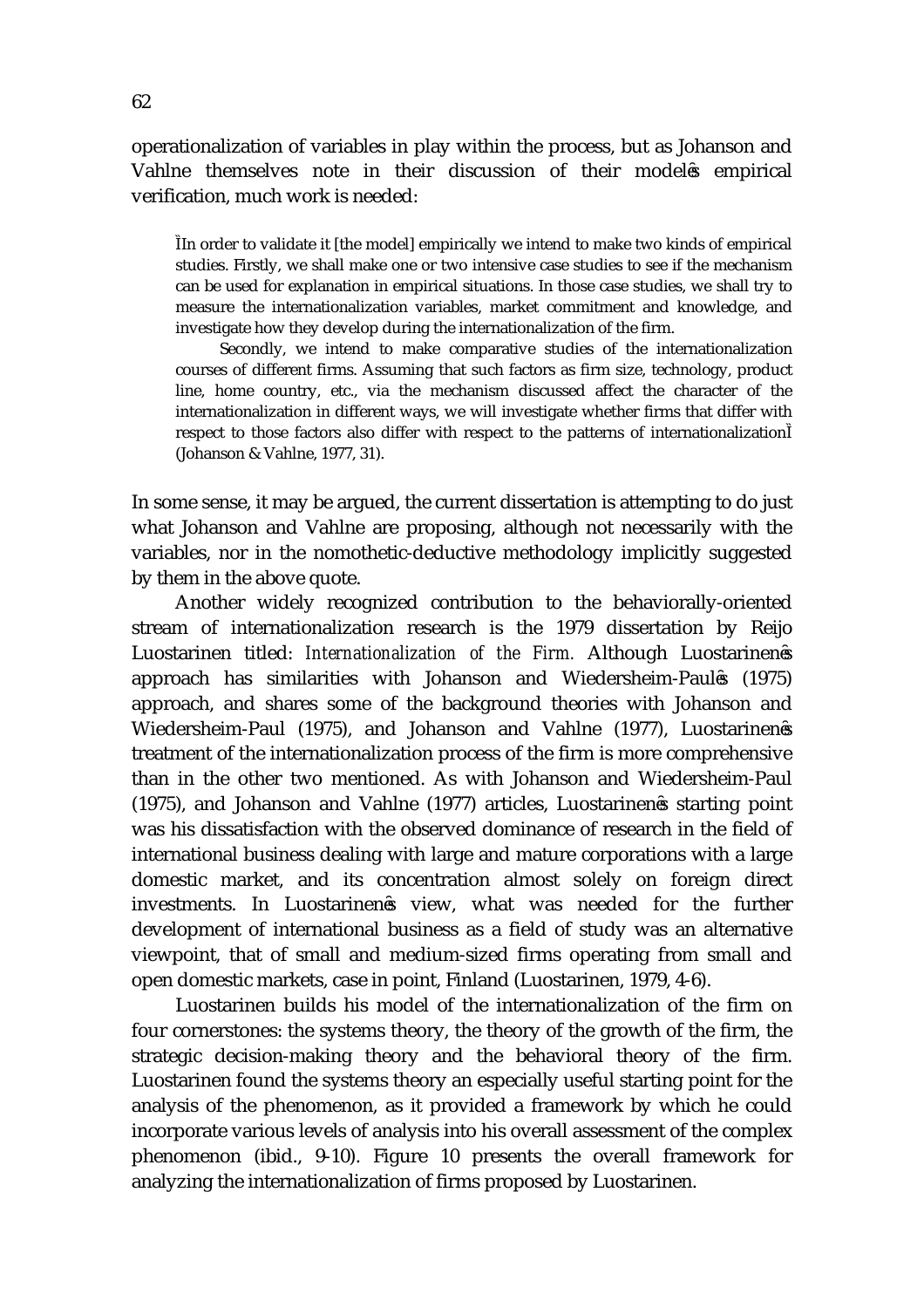

FIGURE 10 Overall framework for analyzing internationalization of firms. Source: Luostarinen, 1979, 20

Unlike most other Nordic scholars – and especially the Swedish scholars who based their theorizing on qualitative methods – Luostarinen relied on quantitative methods of data gathering and analysis in his study. Based on his sample of 1006 Finnish firms Luostarinen found support for his proposition of the existence of lateral rigidity (Vaivio, 1963) in decision-making related to internationalization. Luostarinen defines lateral rigidity as a behavioral characteristic of the firm which causes inelasticity in the firm s strategic decision-making behavior (Luostarinen, 1979, 48), and sees it as an important component in strategic international business decision-making because of the crucial role of cognitive aspects such as knowledge, uncertainty, risks, and organizational learning involved in these decisions.

One of the central propositions made by Luostarinen in his study is that the size of the domestic market makes a difference in the internationalization decisions of firms. More specifically Luostarinen points out that for companies operating in a small domestic market internationalization as a way of expansion plays a very different role than for companies operating in large domestic markets. Thus, the limits of growth for a company with a small domestic market are met earlier, and in order to grow further they need to look outside their home base (ibid., 64-71). Luostarinen combines another macro-level variable into his discussion of the driving forces of internationalization for small country firms and concludes that in addition to smallness of home market the openness of the home market is a factor causing internationalization pressure for firms in small countries (ibid., 72-79).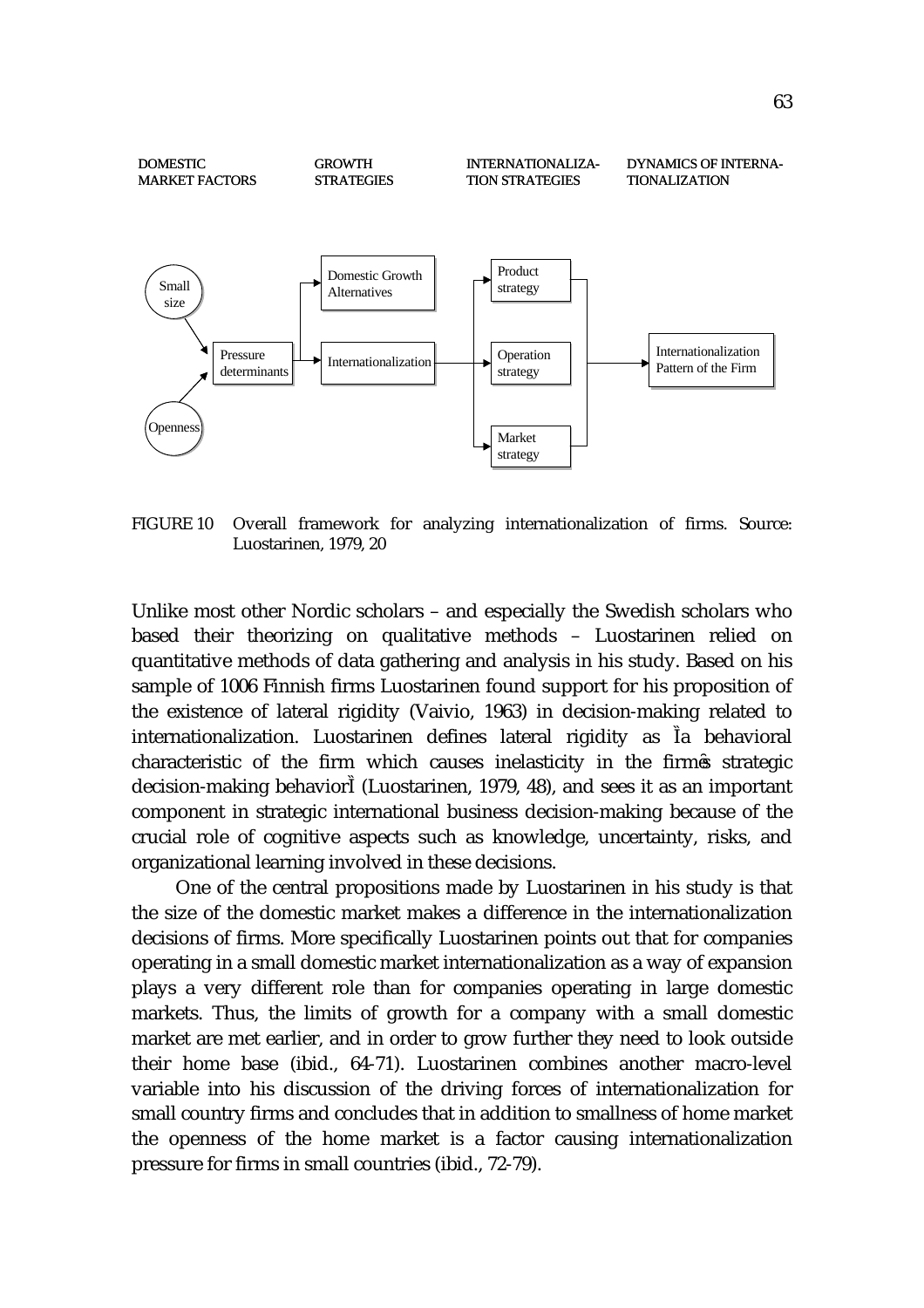By utilizing lateral rigidity as an underlying background variable Luostarinen develops his tentative dynamic model of the internationalization process of the firm. He places his central international business strategy components; product strategy, operation strategy, and market strategy into a dynamic context and aims, by examining changes in the strategy components, to track changes in firms existing internationalization posture. Luostarinen, in accordance with the findings of other Nordic scholars in the field, proposes that an orderly, chronological development process, the internationalization process of the firm, can be found which shows the mainstream of internationalization development, and which is typical of most of those firms acting within and from small and open domestic markets (Luostarinen 1979, 182-183). He further suggests that the process may be divided into four stages (ibid., 183):

- 1) starting stage of internationalization
- 2) development stage of internationalization
- 3) growth stage of internationalization
- 4) mature stage of internationalization.

In Luostarinen s view, what sets firms in different stages of development apart from one another is a change in the product and/or operation posture of the firm. Hence, change in only the market posture of a firm from countries with relatively short business distances to ones with greater business distances means geographical expansion of its existing products through already utilized operation modes, and thus does not mean that the firm has moved to the next development stage (ibid., 183).

Luostarinen finds support for the proposed process model of internationalization in the context of an industrialized country with a small and open domestic market through his extensive data, but as he points out, no fully clear-cut pattern was found (ibid., 194). He gives three main reasons for the lack of a clear-cut pattern: 1) differences in the companies product or industryrelated factors, 2) differences in the companies attitude or approach (active – passive) towards internationalization, and 3) differences in skills and knowledge creation which affects the number of perceived alternative productoperation-market postures of the firms, which in turn, as Luostarinen suggests, would enable more experienced firms to diversify their approach to internationalization in the later stages of the process.

To summarize Luostarinen s central contribution to the development of the behaviorally-oriented internationalization process study, his treatment of the phenomenon is most likely the most comprehensive of the approaches discussed in this section, or any other available for that matter, in its field. Luostarinen s treatment of the internationalization process covers a wide variety of factors and their interplay in the process of increasing the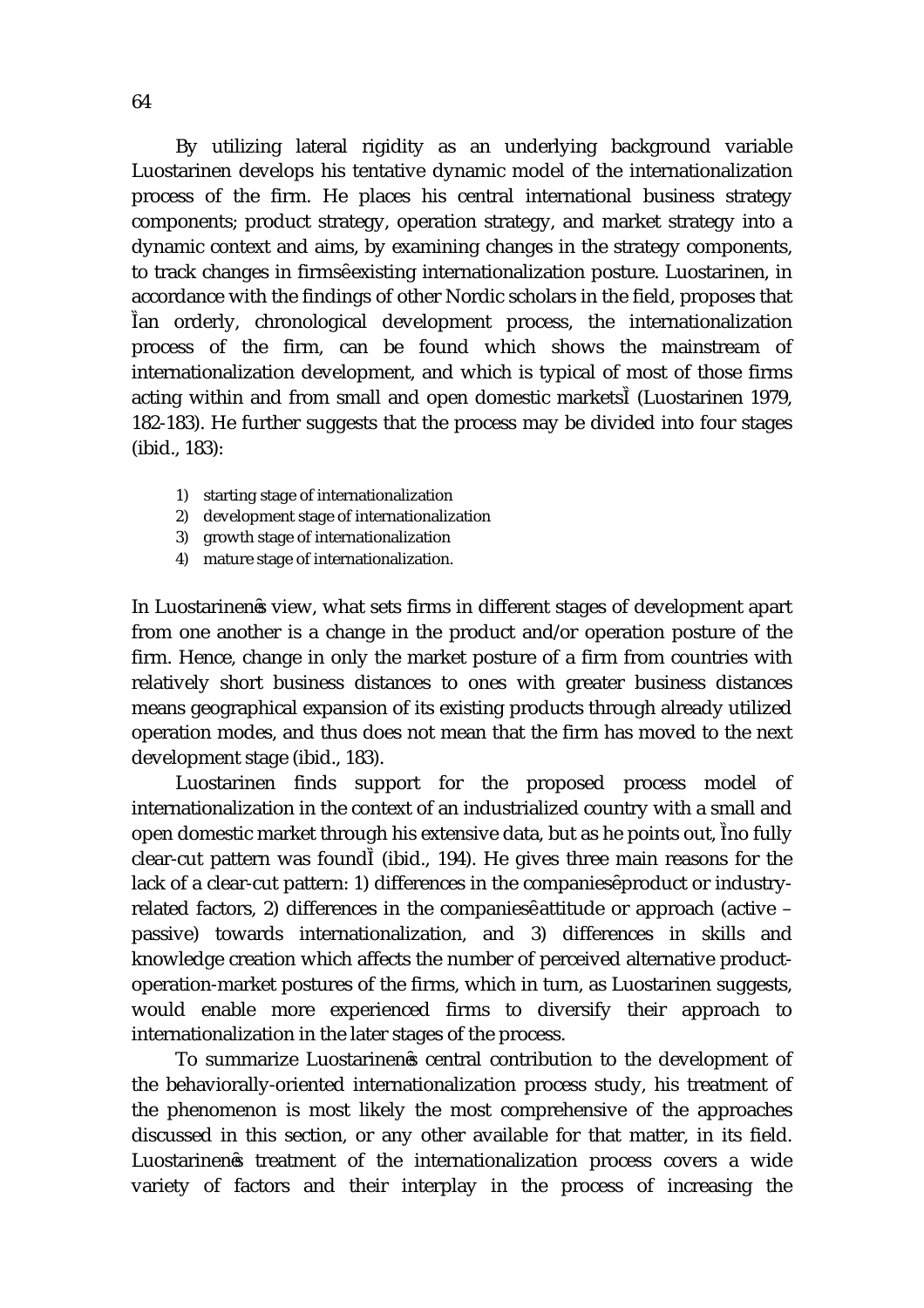international involvement of the firm. His approach integrates a wide range of compatible theories explaining firms behavior, and adapts them into the internationalization process context thus providing a holistic representation and explanation of the phenomenon of internationalization at the firm level. A major contribution of Luostarinen s approach is that it tries to answer not only the how question which is typical of internationalization process approaches, but it explicitly also attempts to answer the question of why , which has drawn less attention within the internationalization process school (e.g. Andersen, 1993).

 Due to the comprehensiveness of Luostarinen s approach, and thus its complexity, it has remained somewhat underutilized although it provides numerous insights into not only the process itself, but especially the underlying forces at play in it. The complexity of Luostarinen s approach is due to its multiplicity of conceptual and analytical layers, a feature that may be considered both its weakness but also its central strength. It might be a wellfitting analogy to call Reijo Luostarinen s framework an eclectic model of the internationalization process of the firm, for the same reasons as John Dunning s (1977) framework is referred to as the eclectic model of international production.

In addition to the contributions discussed above, there is a wide body of literature which adopts a process view of the export behavior of firms. In it models characterized by stages varying in terms of number are developed to describe, classify and predict the export behavior of firms (see e.g. Rogers, 1962; Wiedersheim-Paul, Welch & Olson, 1975, Wiedersheim-Paul, Olson & Welch, 1978; Olson, 1975, Bilkey & Tesar, 1977; Bilkey, 1978, 1982; Cavusgil, 1980, 1982, 1984; Reid, 1981; Czinkota, 1982 among others). For a recent review of the export behavior literature see Leonidou & Katsikeas (1996). These models of export behavior are not discussed here, however, since they are of less interest due to their partial nature in relation to the internationalization of business operations. They are concerned with only a fraction of the overall internationalization process of the firm, albeit an important one for the overall process, as most of the process models of internationalization would maintain.

As with the previous section dealing with economics-based theorizing aimed at explaining the phenomenon of international production and foreign direct investment, Figure 11 is used to outline the central theoretical underpinnings of the behaviorally- oriented theorizing explaining the internationalization process of firms in order to provide an overview of the linkages between the contributions discussed above. Note that as with Figure 8 above outlining the theoretical influences of the reviewed models, some of the early theoretical contributions appearing in Figure 11 are not cited in the text, nor mentioned in the references. They have, however, been included to provide a more comprehensive outlook on the theoretical antecedents acknowledged by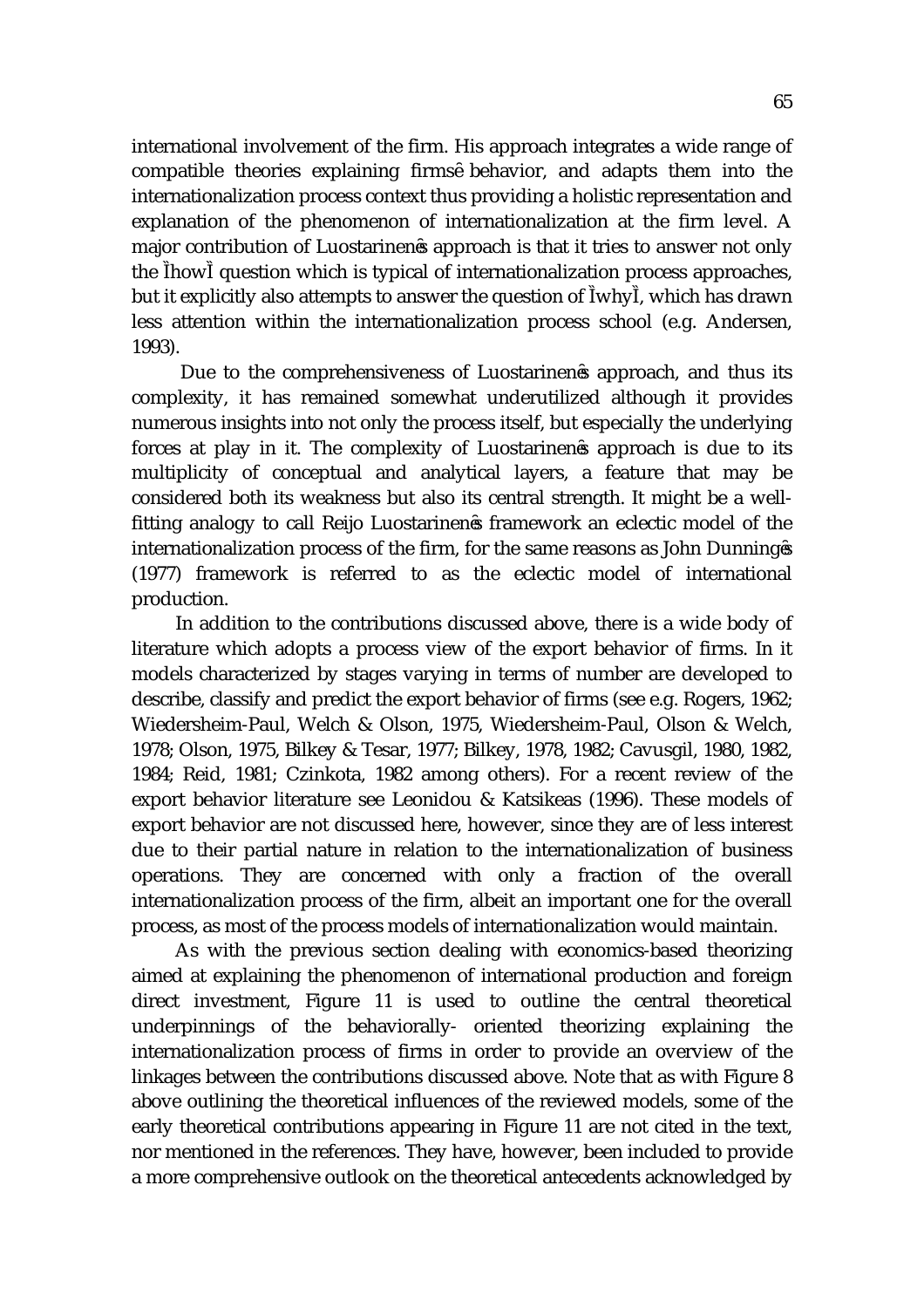**JOHANSON & WIEDERSHEIM-PAUL 1975 JOHANSON & VAHLNE 1977 LUOSTARINEN 1979** Penrose 1959 Aharoni 1966 Cyert & March 1963 Hymer 1960/1976 **Carlson** 1951…1975 Beckermann 1956 Linnemann 1966 Vernon 1966 Vaivio 1963 Ansoff 1965 Simon 1952 Lange 1965 Ackoff 1971 A stream of research utilizing the stages model A stream of research utilizing the process model Welch & Luostarinen 1988, 1993 Korhonen, Luostarinen & Welch 1996 **Chetty** 1999 Korhonen 1999

the writers themselves, and to provide a way to build linkages between the models discussed above.

FIGURE 11 Central models explaining the internationalization process of the firm and their interlinkages.

As with any scientific theory or model, the internationalization process models discussed above have not gone without critique. Although most of the critics of the internationalization process models would – even the strictest of them – agree, in principle at least working from the basic idea of the internationalization of a firm being a process by nature, they typically take the perspective that because the models have not been empirically verified to a satisfactory degree, the internationalization process models are, at least, in some respects flawed and invalid representations of the nature of the process. For example Oviatt and McDougal (1994) take this kind of stand in their critique by referring to the partial nature of the process model (especially that of Johanson and Vahlne, 1977). Although they moderate their criticism by noting that even if the process model does not apply to some conditions, it does not mean the model is invalid and cannot be applied in other situations. Also Forsgren (1989)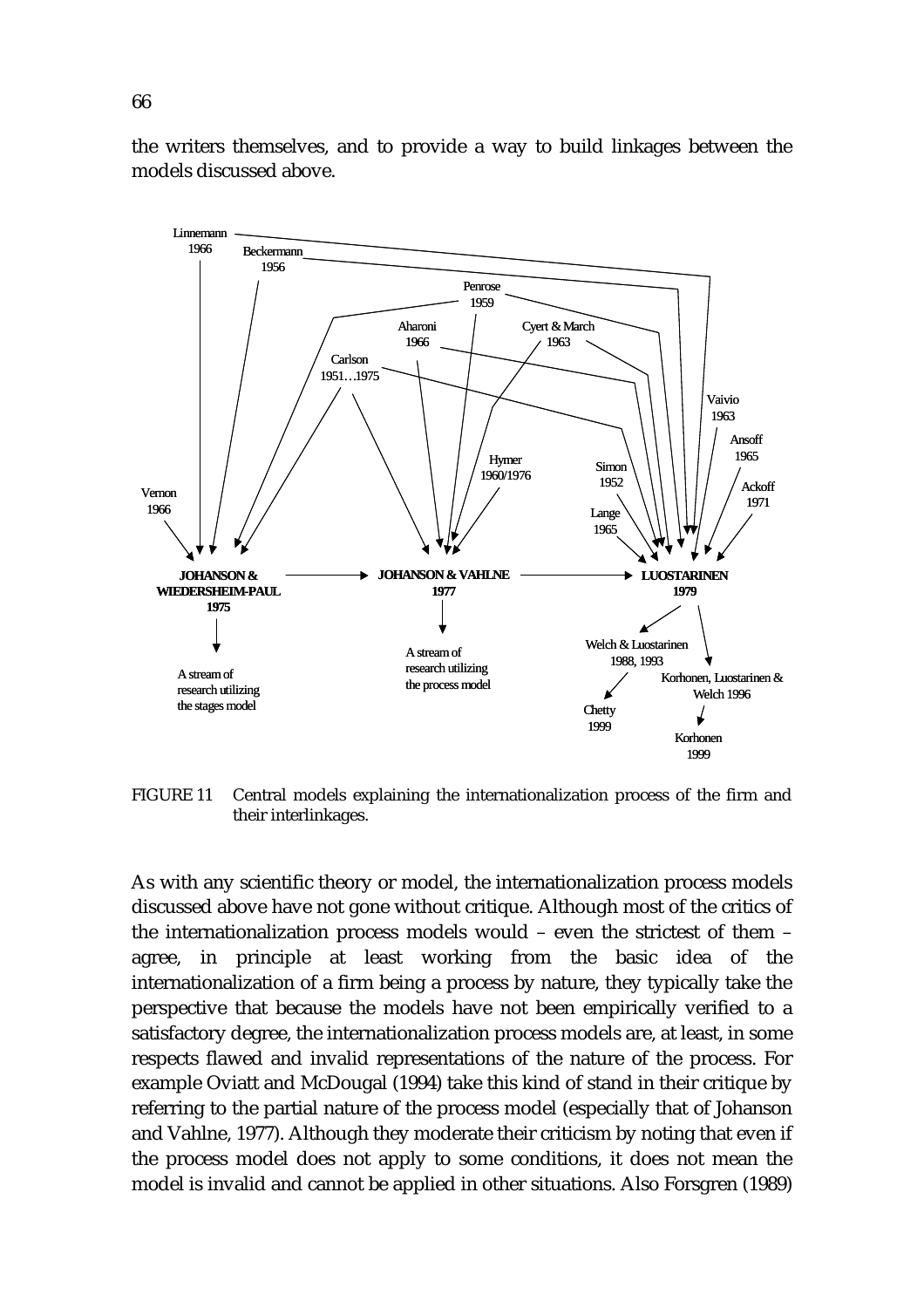takes a similar point of view, and points to the process models partial applicability, by concluding that while the process model (Johanson & Vahlne, 1977) provides important insight into the development in the early stages of the internationalization of a company, it is of less value in explaining the development in the later stages due to the accumulation of both knowledge and market resources. Hedlund and Kverneland (1985) take a similar position in their critique after discovering that the firms in their sample were not developing according to the expected pattern suggested by Johanson and Vahlne (1977), and conclude that the lack of market knowledge did not seem to be as important a factor constraining the internationalization of firms as suggested by Johanson and Vahlne. Forsgren (2000, 2001) has launched another line of critique on the internationalization process models by arguing that the concept of learning utilized by Johanson and Vahlne (1977) is too narrowly perceived and thus limits the usability of the model.

Some are stricter in their assessment regarding the validity of the process models. Turnbull (1987), Millington and Bayliss (1990), and Sullivan and Bauerschmidt (1990), for example, claim that the models suggesting incremental internationalization of firm fail altogether to account for the phenomenon they attempt to explain. There are others who aim their critique explicitly at the earlier process model, the stages model of Johanson and Wiedersheim-Paul (1975), instead of bundling the two models together, which is typical of the critics of the internationalization process approach (cf. Hadjikhani, 1997). For instance Calof and Beamish (1995) take the position that in reality firms do not necessarily follow the establishment chain put forward by Johanson and Wiedersheim-Paul. Another line of criticism against the early stages model of Johanson and Wiedersheim-Paul is that the model s stages are seen as deterministic (e.g. Kutschker & Bäurle, 1997), and do not allow sufficient inclusion of managerial intention and influence on the internationalization process. The critics claim regarding the determinism of the stages model in particular could be paraphrased in the following way: as the ball has been set rolling, it will inevitably follow the suggested path, regardless of circumstances. Critics of this line include Reid (1981), Rosson (1987), Turnbull (1987), Young and Wilkinson (1989).

Overall the internationalization process models discussed above have one very basic character in common because they all build on the behavioral theory of the firm (Cyert & March, 1963) inspired by the findings of Simon (1955, 1956) related to bounded rationality, limited information and uncertainty. By placing the internationalization development of a firm in a behavioral context, and thus abandoning assumptions related to perfect rationality and maximizing behavior as the rule of organizational behavior subscribed to in the orthodox economic theory, the internationalization process models discussed above have a very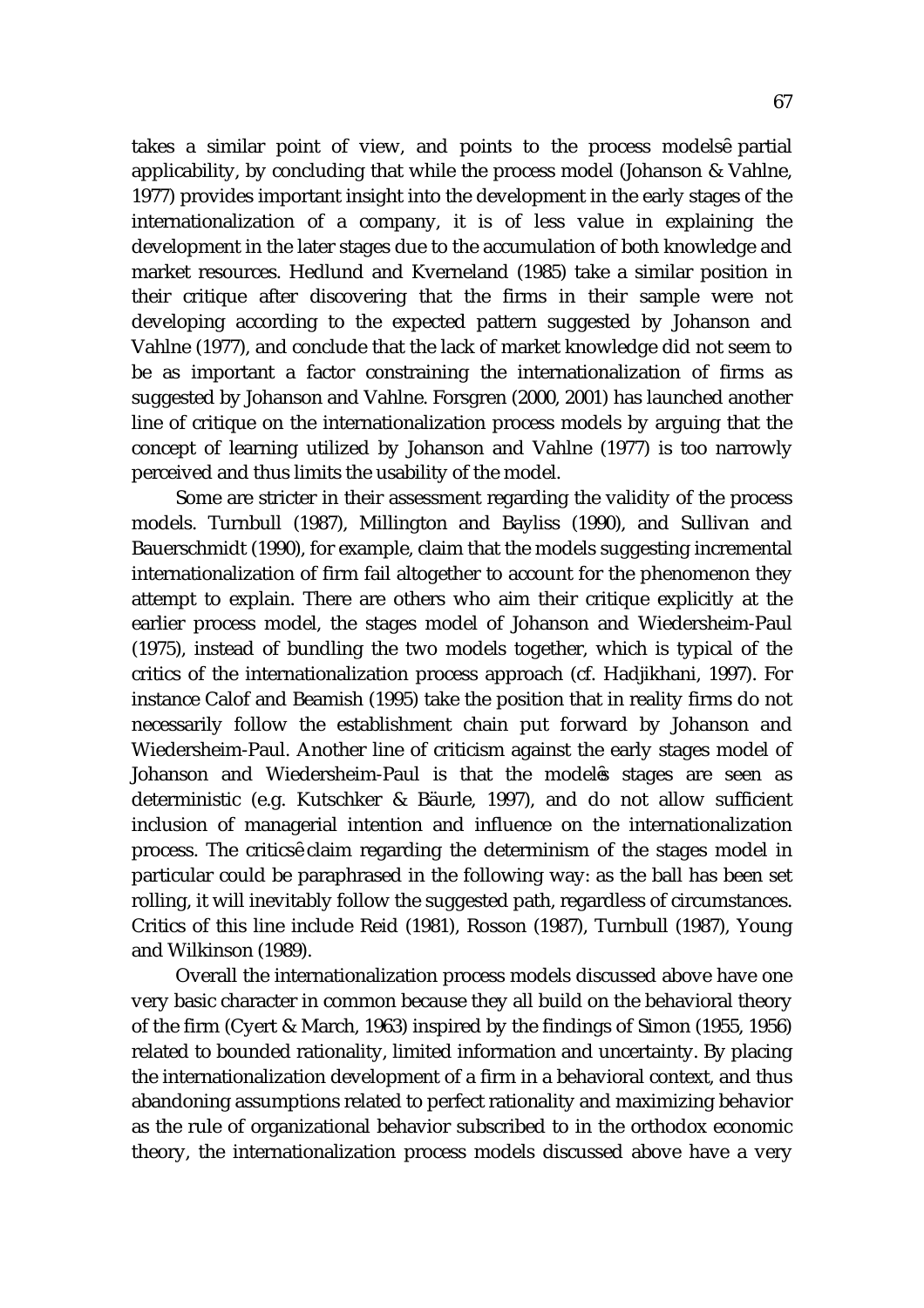different orientation to the analysis of internationalization phenomenon than the economics-based models building on orthodox economic theory.

*Instead of maximization as the rule of organizational behavior, satisficing (Simon, 1957) – striving for an acceptable level of a particular corporate objective instead of the maximum level – is seen to be the rule*, which sets the whole discussion and analysis of the phenomenon of the internationalization of business activities in a very different mental frame from the economics-based approach. Addressing the phenomenon from a behavioral point of view allows appreciation of the internationalization of business activities as a dialectic process (Van de Ven, 1992) thus placing it in the context of the overall business opportunities and competitive forces on one side, and the search processes and satisficing behavior of the company on the other. Approaching internationalization from a behavioral standpoint further highlights the emergent nature of the process in which intended courses of action are seldom realized exactly as planned (Mintzberg, 1978; Mintzberg & Waters, 1985).

Table 1 is utilized to provide a summary of the major differences of the two traditions orientations and to further contrast them.

| <b>Economics-based theorizing related to</b><br>international production  | <b>Behaviorally oriented internationalization</b><br>process theorizing          |
|---------------------------------------------------------------------------|----------------------------------------------------------------------------------|
| Maximizing as the rule of organizations<br>behavior                       | Satisficing as the rule of organizations<br>behavior                             |
| Rationality, efficiency the principal<br>consideration                    | Bounded rationality, uncertainty                                                 |
| One-off disconnected investment decisions                                 | Process characterized by learning through<br>experience                          |
| Static models dominant                                                    | Moderately dynamic models                                                        |
| Economic outlook of the firm                                              | Behavioral outlook of the firm                                                   |
| Concentration on large firms with large<br>domestic markets in theorizing | Focus on relatively small firms with small<br>domestic markets                   |
| Predominantly macro drivers                                               | Predominantly micro drivers, along with<br>macro drivers                         |
| Dominantly narrow production bias                                         | Considerations for various modes on the<br>trade - invest (production) continuum |
| Emphasis on investment as mode of<br>engaging in international business   | Considers various non-investment modes<br>of engagement                          |
| Dominantly single firm focus                                              | Extends beyond single firm (dyads,<br>networks)                                  |

TABLE 1 Contrasting the two traditions of internationalization study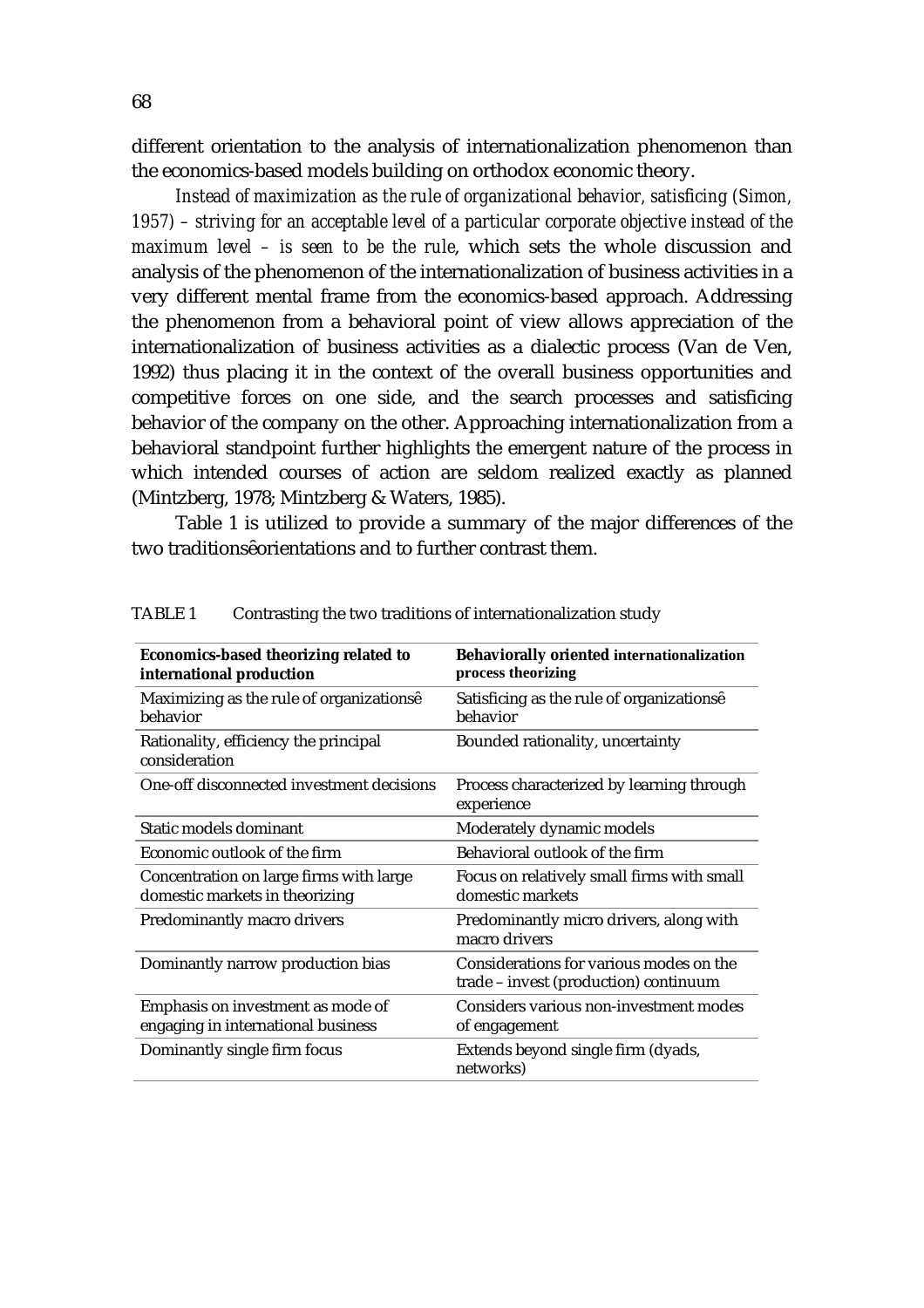#### **3.2 Internationalization – the strategy connection**

The concept of strategy is very popular and highly debated concept among management scholars. For an example of high profile debate between two established figures within the field, Henry Mintzberg and Igor Ansoff, see Mintzberg (1990a, 1991) and Ansoff (1991). There exists numerous, even contradictory definitions of the concept as well as a number of different schools of though within the field of strategy. The existence of the numerous schools within strategy, or more specifically within strategic management are seen by Mintzberg (1990b) as resulting from the different views held in the base disciplines from which the members of a given school approach the phenomenon paying attention to certain aspects of the total picture while ignoring others. Nevertheless, what is common to the various schools of thought, is their interest in the same issue, that of the determination of how an organization, in its entirety, can best be directed in a changing world (Moore 1992).

Different authors argue over the number of schools of thought in strategic management. Karlöf (1987) considers there are ten distinguishable schools, whereas Näsi (1987) distinguishes between seven schools. Gilbert, Hartman, Mauriel and Freeman assign existence to six schools of thought, while Mintzberg (1990b) assigns existence to ten different schools of though. Still Chaffee (1985) sees three schools. Also Elfring and Voldberda (2001) assign existence to three synthesizing schools, as does van den Bosch (2001) and Shoemaker (1993). One does not have to search very extensively to find a number of different meanings associated with the concept of strategy in the literature. Just to provide a short, and by no means exhaustive overview of some of the viewpoints presented in the extant literature, consider the following quotes defining the concept:

[Strategy is the answer to questions] What is our business? And what should it be? (Drucker, 1954)

[Strategy is] the determination of the basic long-tem goals and objectives of an enterprise, and the adoption of courses of action and the allocation of resources necessary for carrying out these goals. (Chandler, 1962)

[Strategy is] the pattern of objectives, purposes or goals and major policies and plans to achieve these goals, stated in such a way as to define what business the company is in or is to be in and the kind of company it is or is to be. (Andrews in Andrews et. al., 1965)

Strategy is] the common thread among an organization s activities and product/markets that define the essential nature of the business that the organization was in and planned to be in in the future. (Ansoff, 1965, cited in Hofer & Shendel, 1978)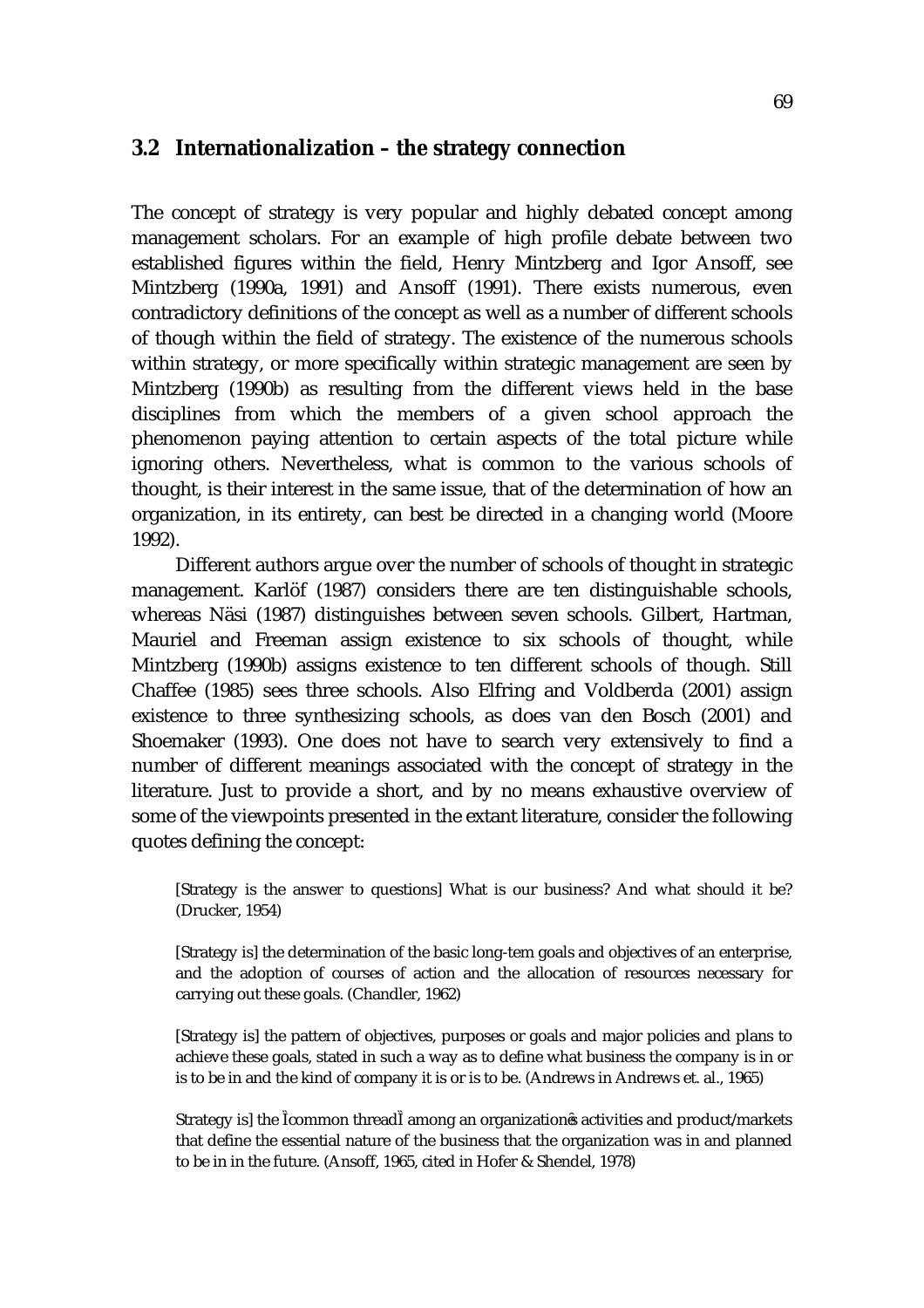[Strategy is] the essential concept of how a firm is attempting to compete in its environment. (Learned, Christensen, Andrews & Guth, 1965, cited in Porter, 1982)

[Strategy is] the match between an organization s resources and skills and the environmental opportunities and risks it faces and the purposes it wishes to accomplish. (Hofer & Shendel, 1978 [I])

[Strategy is] the fundamental pattern of present and planned resource deployments and environmental interactions that indicates how the organization will achieve its objectives. (Hofer & Schendel, 1978 [II])

[Strategy is] the pattern of decisions in a company that determines and reveals its objectives, purposes, or goals, produces the principal policies and plans for achieving those goals, and defines the range of business the company is to pursue, the kind of economic and human organization it is or intends to be, and the nature of the economic and non-economic contribution it intends to make to its shareholders, employees, customers, and communities. (Andrews, 1980)

[Strategy is] the framework which guides those choices that determine [organization s] nature and direction. (Tregoe & Zimmerman, 1980)

[Strategy is] a unified, comprehensive, and integrated plan…designed to ensure that the basic objectives of the enterprise are achieved. (Glueck, 1980)

[Strategy is] the pattern or plan that integrates an organization s major goals, policies and action sequences into a cohesive whole. (Quinn, 1980)

[Strategy is] creating situations for economic rents and finding ways to sustain them. (Rumelt, 1982, cited in Mintzberg 1987b)

[Strategy is] the determination of the basic long-tem goals and objectives of an enterprise, and the adoption of courses of action and the allocation of resources necessary for carrying out these goals. (Rumelt, 1986 following Chandler, 1962)

[Strategy is] a combination of the ends (goals) for which the firm is striving and the means (policies) by which it is seeking to get there. (Porter, 1986)

[Strategy means] determining a sense of direction, a set of objectives, for a company and appropriate routes to achieve the objectives. (Brooke, 1986)

[Strategy refers to] the policies and key decisions adopted by management that have *major* impacts on financial performance. These policies and decisions usually involve significant resource commitments, and are not easily reversible. (Buzzell & Gale, 1987)

[Strategy is] the fundamental pattern of present and planned resource deployments and environmental interactions that indicate how the organization will achieve its objectives. (Galbraith & Kazanjian, 1986 following Hofer & Schendel, 1978)

[Strategy is] a plan–some sort of consciously intended course of action, a guideline (or set of guidelines) to deal with a situation…a strategy can be a ploy*,* too, really just a specific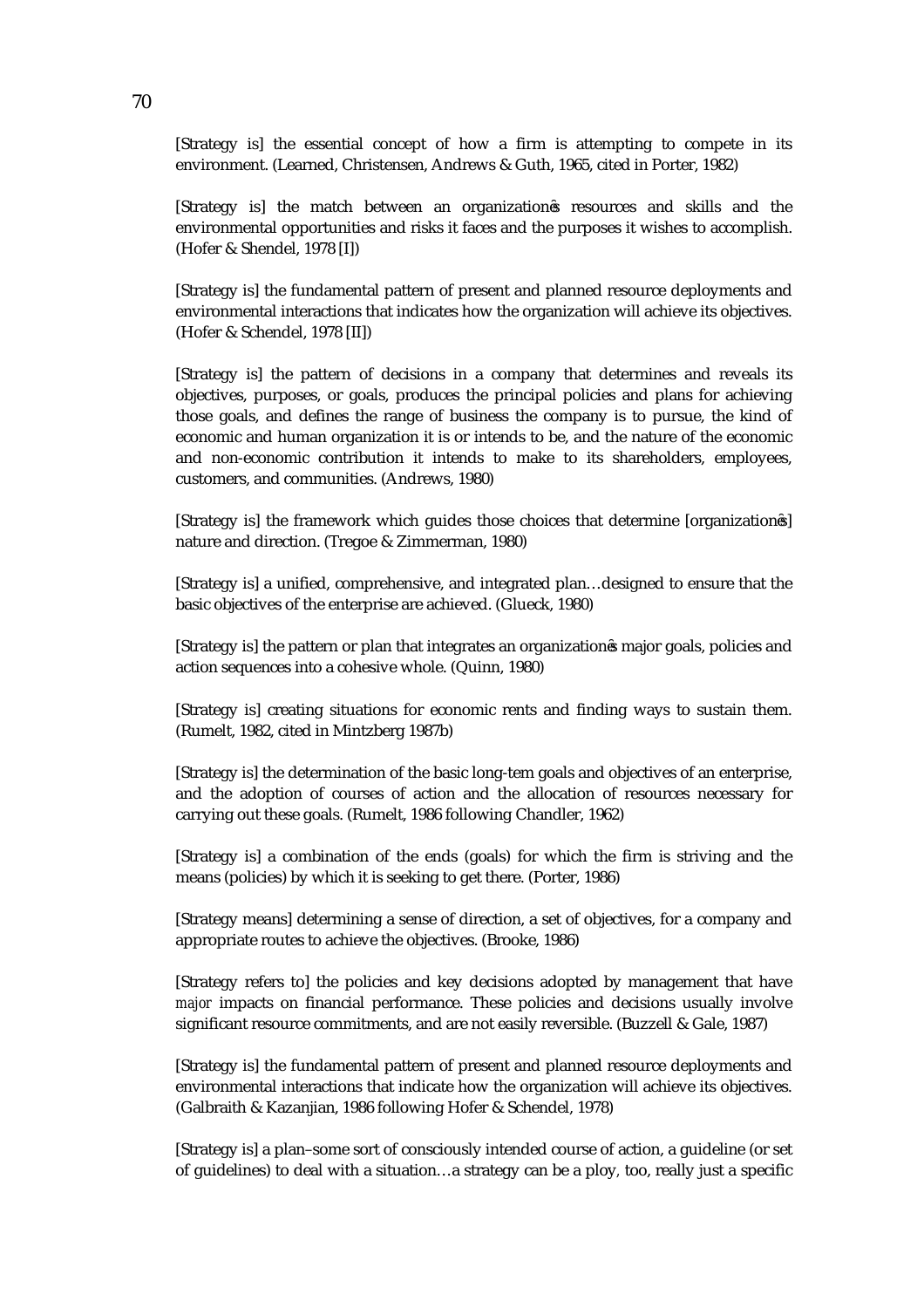maneuver intended to outwit an opponent or competitor…a strategy is a pattern– specifically, a pattern in a stream of actions (or consistency in behavior, whether or not intended)…strategy is a position–specifically, a means of locating an organization in what organization theorists like to call an environment ...strategy is a perspective, its content consisting not just of a chosen position, but of an ingrained way of perceiving the world. (Mintzberg, 1987b, emphasis omitted)

[Strategy is] large scale, future-oriented plans for interacting with the competitive environment to optimize the achievement of organization s objectives. (Pearce & Robinson, 1988)

[Strategy is] a set of important decisions derived from a systematic decision-making process conducted at the highest levels of organization. (Gilbert, Hartman, Mauriel & Freeman, 1988)

Strategy is] a deliberate search for a plan of action that will develop a business s competitive advantage and compound it. (Henderson, 1989)

[Strategy is] the pattern of organizational moves and managerial approaches to achieve organizational objectives, and to pursue the organization s mission. (Thompson & Strickland, 1990)

[Strategy is] the organization s preselected means or approach to achieving its goals or objectives, while coping with current and future external conditions. (Digman, 1990)

Strategy is] the plot of the firm s action, the string that pulls together the events. (Näsi, 1991)

[Strategy is] the direction and scope of an organization over the long term: ideally, which matches its resources to its changing environment, and in particular its markets, customers or clients so as to meet stakeholder expectations. (Johnson & Scholes, 1993).

[Strategy is] about being different. It means deliberately choosing a different set of activities to deliver a unique mix of value. (Porter, 1996)

As the examples above show, there are sound reasons for agreeing with Ansoff on the nature of strategy when he states (1987, 104): strategy is an elusive and somewhat abstract concept. Some, outside academe, are more blunt, or less diplomatic (or maybe just realistic?) than Ansoff in their assessment: nobody really knows what strategy is (The Economist, March 20, 1993, p. 106). For an excellent and comprehensive exposition of the concept s military origin, see Liddell-Hart (1960).

 Although differing in terms of the terminology used, orientation towards the issue, emphasis placed on different concepts, and ambitions set for the scope of the definition, the above definitions of strategy share some features in common. Most of the definitions above agree on the basic issue of strategy having to do with the attainment of the goals or objectives of an enterprise.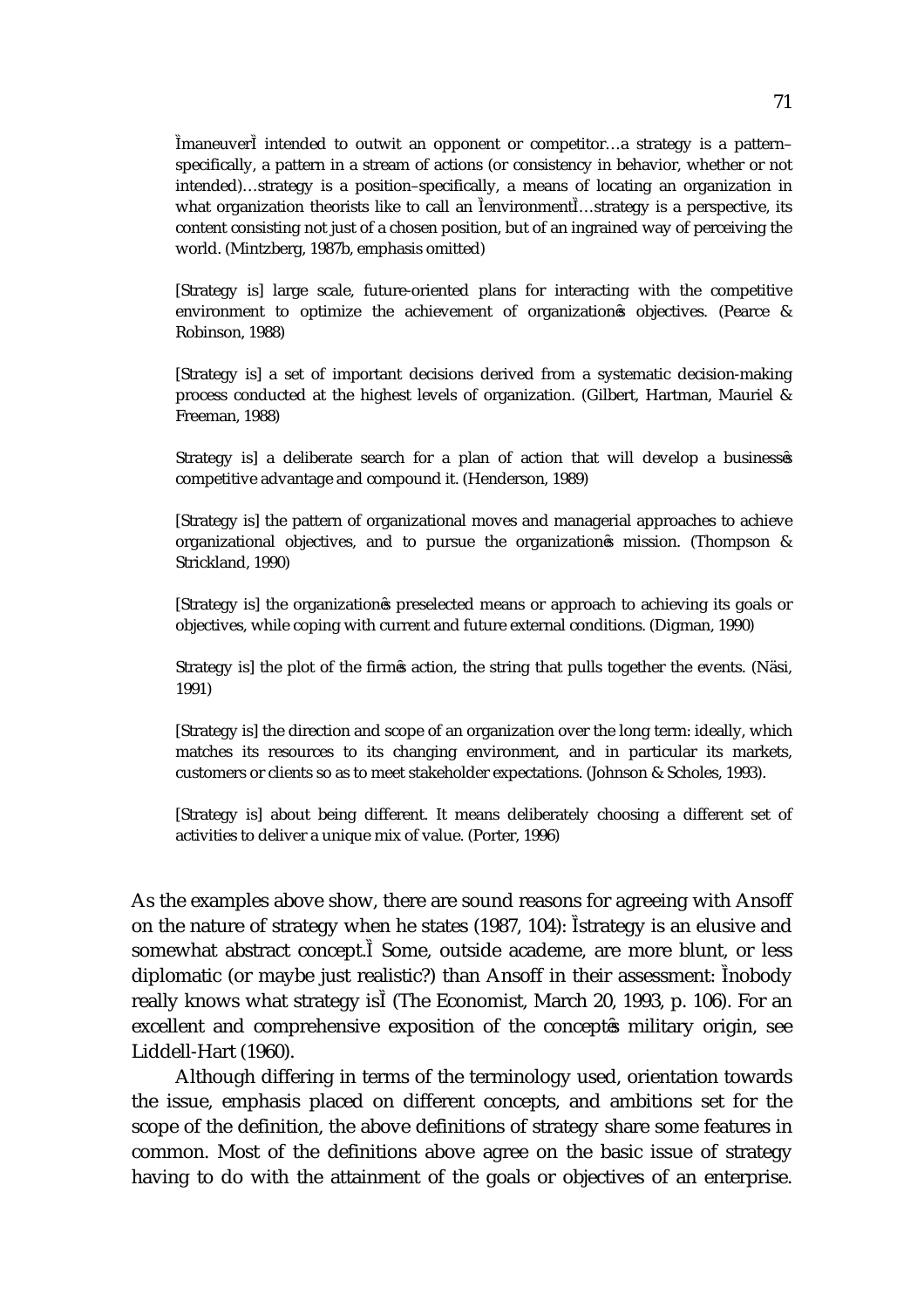Thus, strategy is typically seen as providing a means to an end for an organization, typically a business organization. Another feature in common for a number of definitions above is their way of relating the environment around the organization to goal-attainment. It is hence suggested that there is a need for compatibility between an organization s internal resources and its external environment to ensure goal-attainment. Further, more often implicitly than explicitly, the above definitions share a future-orientation: strategy serves as a projection of the aspired-to future of the organization, setting the state to be strived after. Furthermore, the definitions above share implicitly a feature related to goal-attainment: although not stated in any of the definitions above, or more generally in most definitions of strategy for that matter, the taken-forgranted assumption related to the goal of the business organization is the maximization of profit. Strategy is thus seen as a quest for performance, a feature that is often associated with the work of Chandler (1962) and referred to as the strategy – structure – (fit) – performance paradigm of strategic management.

Regardless of the exact wording or terms utilized in defining the concept by different authors, strategy, or more specifically, strategic issues are seen to share some characteristics in common. According to Grant (2002, 17) strategic issues:

- are important
- involve significant commitment of resources
- $\check{s}$  are not easily reversible.

Pearce and Robinson (1990) add the following features to the list of characteristics of strategic issues:

- they require top-management decisions
- they involve the allocation of large amounts of company resources (i.e. people, physical assets, or money)
- $\check{\sigma}$  they are likely to have a significant impact on the long-term prosperity of the firm
- $\check{s}$  they are future oriented
- they have major multifunctional or multibusiness consequences
- they necessitate considering factors in the firm s external environment.

The purpose of this dissertation is not to engage deeply in the debate concerning the right definition of the concept of strategy since finding one is highly unlikely, bearing in mind Mintzberg s (1987b) five categorizing definitions of strategy. As Mintzberg notes (1987b, 20): While relationships exist among the different definitions, no one relationship, nor any single definition takes precedence over the others. Further, it is not the purpose of this dissertation to engage in the search to investigate the deeper nature of strategy formulation and its features – a subject of another heated debate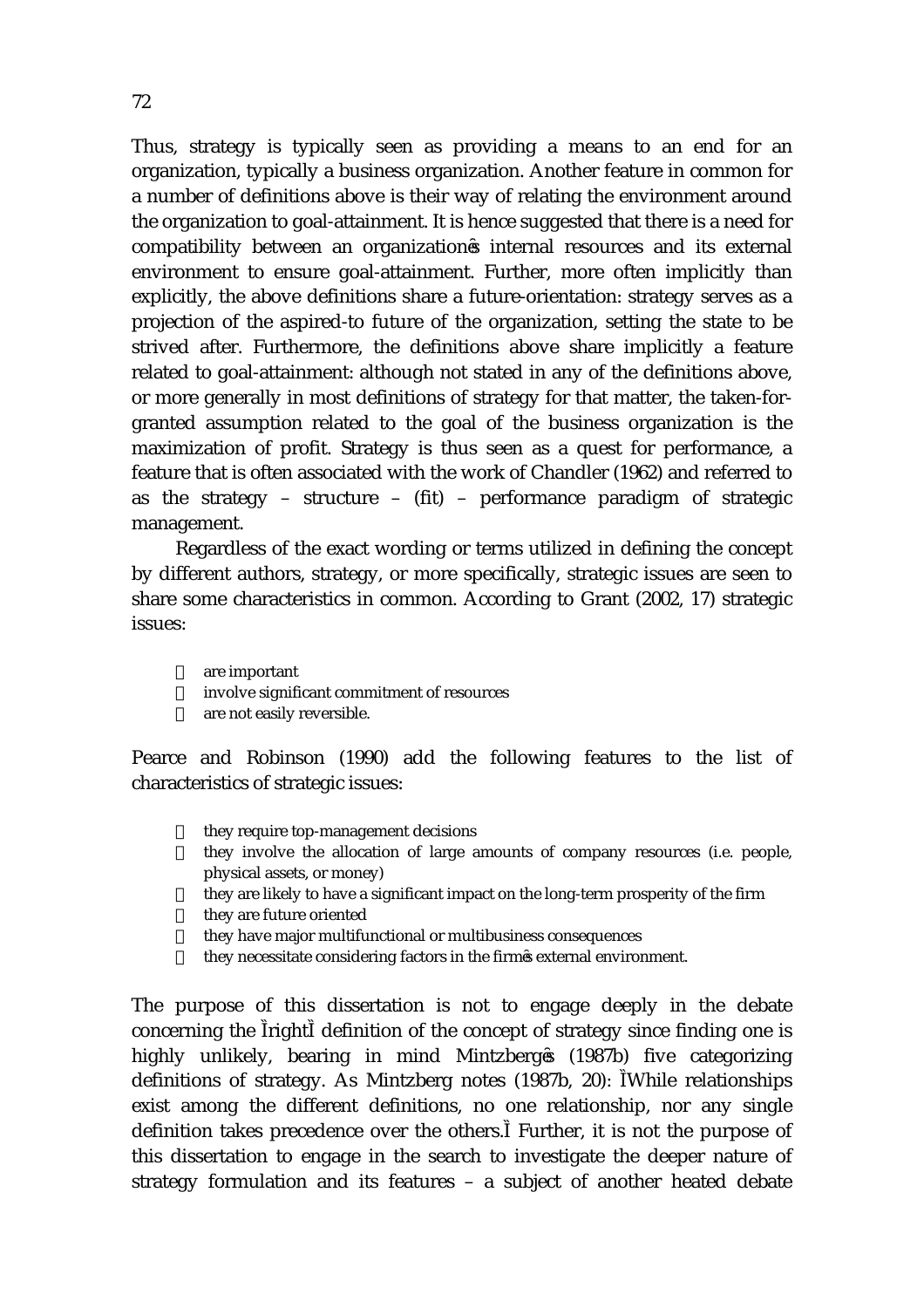among strategy scholars subscribing to different schools of thought. Instead, what is required for current purposes is to specify in what sense the concept is used, and in which context. Here, again, the different definitions of the concept provided by Mintzberg (1987b) are of help in clarifying in what sense of the word strategy is utilized in this dissertation, and what/which meaning(s) is/are assigned to it. *The term strategy is understood and used in this dissertation as a mix of Mintzberg s definitions of strategy as pattern, and strategy as position* (ibid.).

Perceiving strategy as pattern brings action to the fore. Mintzberg reminds us that without taking behavior into account, the concept of strategy is an empty one. Further, perceiving strategy as pattern focuses attention on the way in which strategies actually followed by organizations come about. Mintzberg distinguishes between intended and realized strategies, and between deliberate and emergent strategies (Mintzberg & McHugh, 1985; Mintzberg & Waters, 1982, 1985; Mintzberg, 1987b). In the current dissertation perceiving strategy as pattern comes naturally, as the behavior of the companies studied is retrospectively reconstructed, and the consistencies in their behavior are seen as an indication of strategy, specifically that of realized strategy resulting from both deliberate and emergent strategies. In retrospectively reconstructing the strategic behavior of the companies studied what is of interest are the discernible outcomes of strategy implementation as they have unfolded over time.

In addition to seeing strategy as pattern, strategy is also variably perceived as position. In perceiving strategy as position, according to Mintzberg (1987b), it becomes the mediating force between an organization and its environment. Thus, it forms a bridge between the inner and outer contexts of the organization. Mintzberg (1987b) further notes that definitions of strategy as pattern and position are compatible with each other: position can be reached or, as he suggests, even found, through a pattern of behavior. As position may be defined either with respect to one or more competitors, seeing strategy as position places it in a dynamic context. In addition to competitors, position may be defined with respect to markets or the environment at large (e.g. Porter, 1980, 1985). Thus, perceiving strategy as a mix of pattern and position gives room for considerations of both the environmental and managerial influences on the strategy of a given organization.

Although having just stated above that it is not the intention of this dissertation to engage in the debate of the right definition of strategy, and with the additional risk of adding to the confusion surrounding the concept, a working definition of strategy utilized in this dissertation will, nevertheless, be provided. *Strategy is seen to be resultant of a string of essential decisions made by the top management of a firm: strategy manifests itself in the discernible continuity of action of the firm.* The working definition is in accordance with the above discussion regarding how the term strategy is perceived in this thesis. The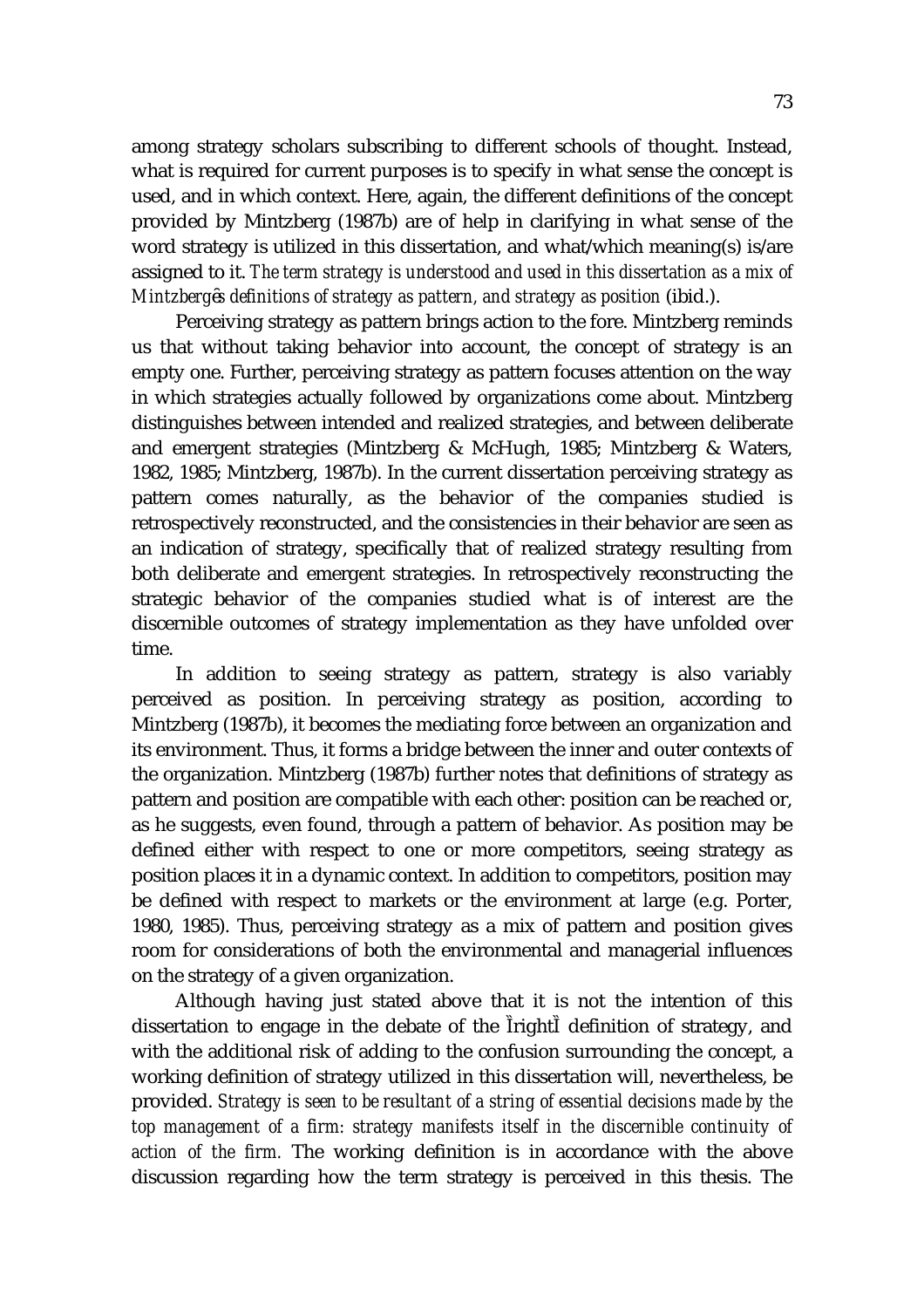definition takes into account both the inner and outer context of an organization and appreciates also the intended and realized nature of strategy.

Regarding the context of the usage of the concept of strategy, there are traditionally different levels assigned to strategy in accordance with the hierarchies found in organizations. Most often the levels used to distinguish between the different levels of strategy are: corporate (or grand) strategy, business (or competitive) strategy, and functional strategy (e.g. Andrews, 1965, 1980; Ansoff, 1965, 1987; Hofer & Shendel, 1978; Abell, 1980; Pearce & Robinson, 1988; Digman, 1990; Grant, 2002 among others). Some add to these levels either operational (e.g. Thompson & Strickland, 1990 among others) or enterprise strategy (Ansoff, 1965; Digman, 1990). The important distinctions between the levels of strategy for the current dissertation are those between corporate strategy and business strategy.

Examination of the strategic behavior of Finnish forest industry companies in the three articles included in this dissertation takes place for the most part at the corporate strategy level. In consequence the interest in the internationalization development of the companies is placed at the corporate level, and attention in the examination of the internationalization development of the companies studied focused on the whole industry, rather than on individual industries, although at times the examination deals with issues of business strategy as well. Here I would like to refer to the features associated with strategic issues identified by both Pearce and Robinson (1990) and Grant (2002) above which portray quite clearly a corporate strategy orientation to the issue.

Following the definition distinguishing between corporate and business strategies by Hofer and Shendel (1978, 15): corporate strategy addresses the question, What set of businesses should we compete in? … [while] business strategy addresses the question, How should we compete in the XYZ business? , a distinction between the levels is made in the current dissertation. Hofer and Shendel (1978) provide the primary components or functions of corporate strategy: the scope and resource deployments among businesses. They further conclude that while corporate and business strategies (and functional strategies) are distinct, they should fit together to form a coherent and consistent whole for an organization wishing to be successful in the long run.

Also Hill and Jones (1988, 281) stress the importance of compatibility between the levels of strategy, and the link that corporate strategy provides for competitive advantage at the business level. In their view, corporate strategy helps in establishing distinctive competency and competitive advantage at the business level. Grant (2002, 24) further provides examples of corporate strategy decisions by stating: corporate strategy decisions include investment in diversification, vertical integration, acquisitions, and new ventures; the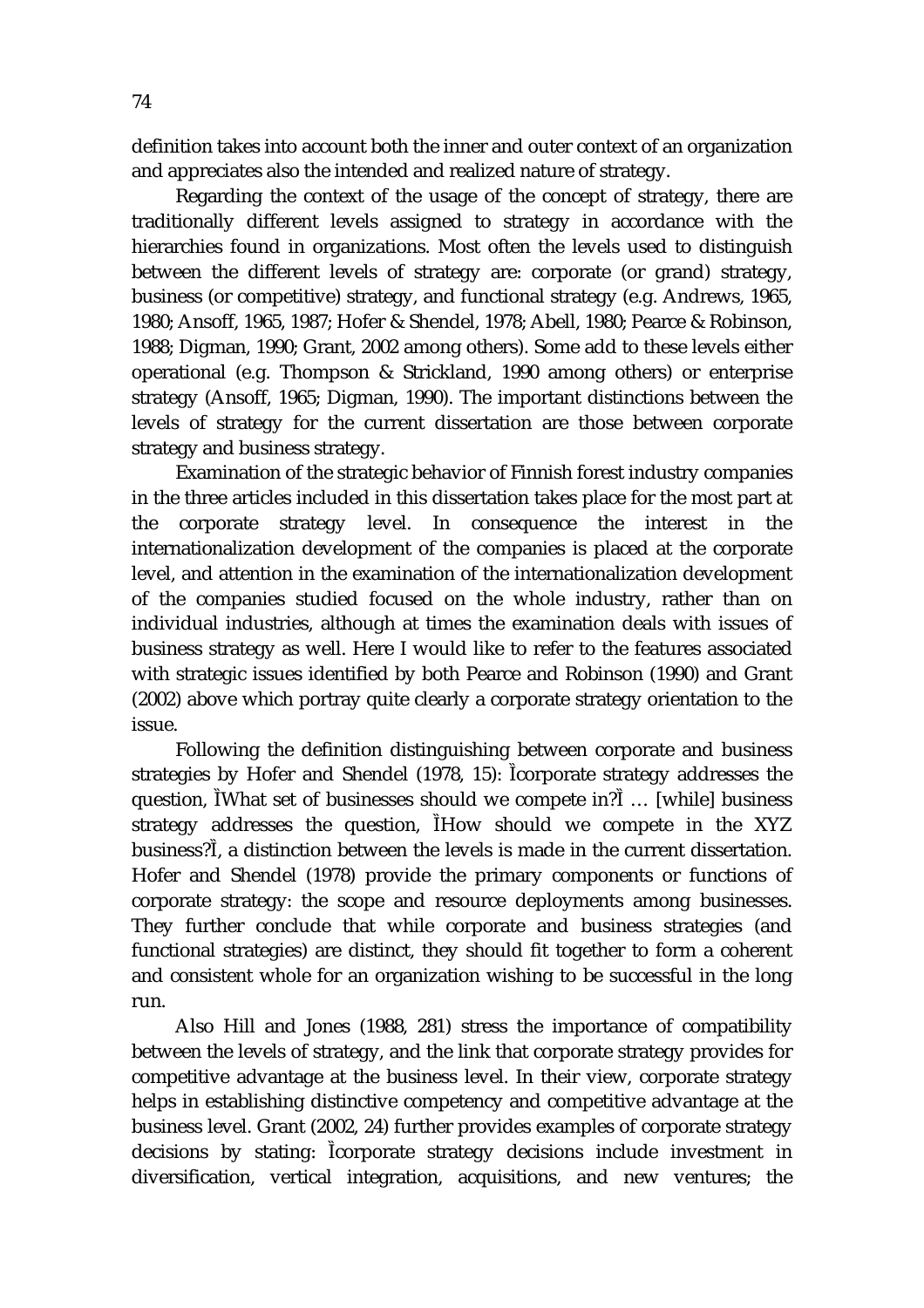allocation of resources between the different businesses of the firm; and divestments. Furthermore Grant provides guidance as to where in the organizational hierarchy corporate strategy decision-making takes place (ibid., 24): corporate strategy is the responsibility of the top management team, supported by corporate strategy staff. Thus, the working definition of strategy provided above, in line with the preceding discussion related to the distinction between corporate and business strategy, places the definition of strategy at the corporate level.

To sum up and to explicate further the suggested linkage between strategy – corporate strategy in particular – and internationalization, the decisionmaking related to the international involvement of a company clearly meets the criteria outlined above, making international involvement decisions an issue of corporate-level attention. Whether international involvement decisions are treated as a sub-category of diversification decisions as in Ansoff s original edition of *Corporate Strategy* (1965), or as a slightly modified distinct category within the geographic growth vector of a given company, but still basically as a diversification decision, as in the revised edition of the original (1987), it may be concluded that *due to their nature of expanding the scope of business activities, internationalization decisions are clearly matters of corporate strategy nature.*

Ansoff (1987, 125) sees internationalization, especially the first step, as a discontinuous strategic move because of the economic-political-cultural differences faced by the firm as it moves away from its geographical home base. He goes on to describe the first move in internationalization as a two-step discontinuity from the internationalizing firm s present business. Internationalization signifies a discontinuous strategic move as it may include not only penetrating a new country, but also introducing novel technology to its markets, thus making a break with the past experiences of the firm on two fronts simultaneously. Ansoff sums up his views on internationalization and its strategy implications as follows (1987, 126):

- 1. Internationalization and domestic diversification are alternative routes for expanding a firm s portfolio.
- 2. With the exception of internationalization in which the domestic and the foreign needs, as well as domestic and foreign technology are related, internationalization is much more difficult and costly than diversification. This is because internationalization involves much more drastic departures from the firm s past experience and competence than similar intranational diversification alternatives. As a result, internationalization is much more risky than diversification.
- 3. Therefore, the firm should give preference to diversification except in cases in which the firm s objectives cannot be met through diversification.

Internationalization to Ansoff is thus a risky, costly, and – competence-wise – challenging choice, a view that is closely held in most contributions to the international business literature as well. To interpret Ansoff's thoughts,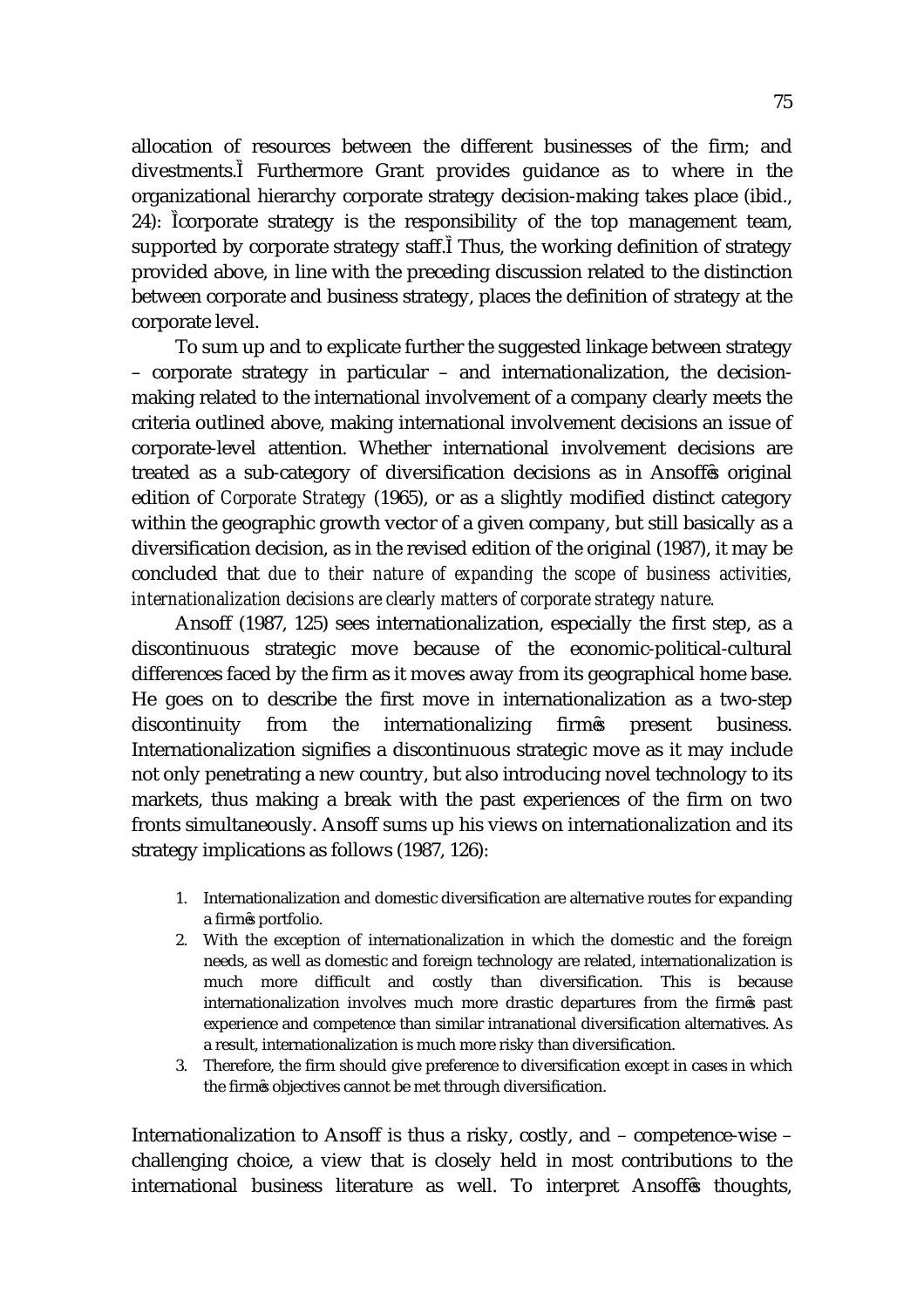internationalization should, for the reasons given, be avoided if possible, and the domestic diversification route chosen instead. Again, if we were to recall some of the characteristics associated with strategic issues by Grant (2002), and Pearce and Robinson (1990) above, they would be in harmony with Ansoff s view regarding the strategic nature of internationalization.

What makes internationalization a strategic issue is that it typically involves considerable allocations of resources, bears significant implications for a company s future prosperity, necessitates consideration of numerous environmental factors, and requires top management involvement. In addition, the fact that internationalization decisions are not easily reversible highlights their strategic nature. Taken together, the features associated with internationalization discussed above make decisions concerning it important, that is, essentially to do with corporate strategy. To conclude the discussion related to strategy, internationalization and change, and their connections in the current dissertation, Figure 12 is used to outline the central elements and their connections.



FIGURE 12 The central theoretical fields and elements of the dissertation

As the figure suggests, the current dissertation falls into an overlapping area between the fields of international business and strategic management. Hence, it utilizes some of the central lines of theorizing found within the two fields as an ideational background for examining and analyzing the internationalization development of Finnish forest industry companies. Furthermore, as the figure would also suggest, an important underlying element in the dissertation, the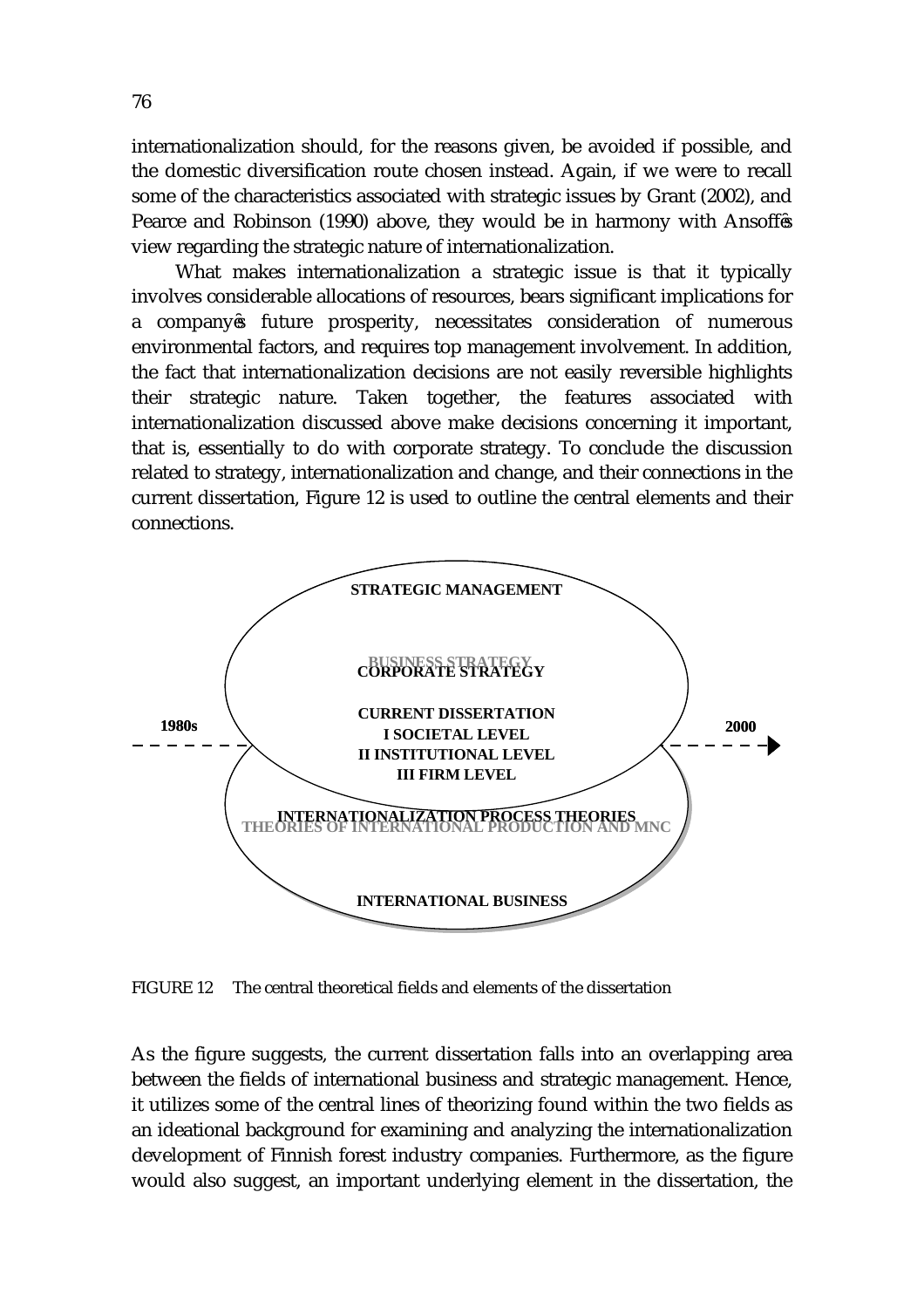role of which has been stressed repeatedly in the preceding discussion, is time. As a number of simultaneous processes within a group of organizations are central to this dissertation, time is an essential consideration that sets the basic tone for examination of the phenomenon studied. Examination is thus marked by a longitudinal and historical orientation, and for the processes studied, change in some form is a characteristic feature.

 While the dissertation as a whole falls into the overlapping area between the fields of international business and strategy, the individual articles included in the dissertation draw from fields of theory outside these two main fields as well. The internationalization of Finnish forest industry companies is addressed through theoretical viewpoints offered by various theoretical domains other than the behaviorally-oriented internationalization process, economics-based international production, and various streams of strategy literatures in order to shed some additional light on the phenomenon studied. The additional domains which the articles variously draw upon are business systems literature, institutional efficiency theorizing and business and society literature, which, when combined with internationalization and strategy literature, offer new perspectives on the phenomenon of internationalization of business activities.

 Furthermore, based on the preceding review of literature and the perceived shortcomings in the extant literature on the internationalization of business activities, it is suggested that the current dissertation as a whole and the articles included in it individually attempt to remedy some of the shortcomings. In particular, by combining lines of thought found within the two traditions of internationalization literature (behaviorally-oriented, economics-based), although relying mostly on the behaviorally oriented tradition, a more holistic and comprehensive picture of the complex phenomenon and forces at work within it is aimed at. In addition, one major advantage over many contributions in the field is obtained in this study by studying only companies within a single, relatively homogeneous industry. Many other prior contributions to the field have analyzed and built their theorizing on the internationalization of business activities by drawing their evidence from multiple industries with differing logics. This may be one major cause for the lack of clear-cut patterns of internationalization processes in firms, something which critics of the behaviorally-oriented school have aimed their critique at. It is felt that instead of searching for universal law-like theories and models, more context-sensitive theories and models should be the aim.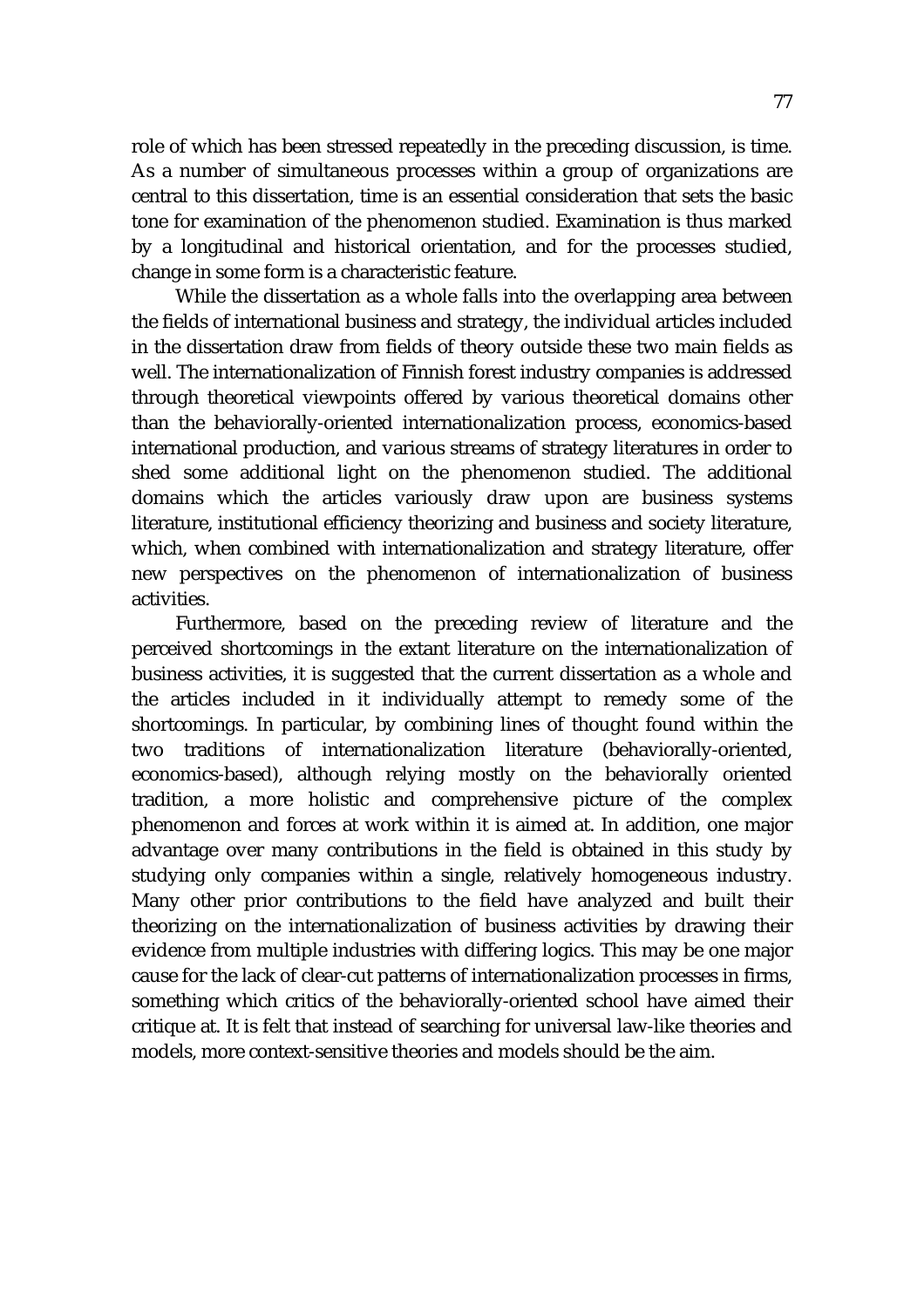#### **PART III: DISCUSSION AND REFLECTION**

# **4 SYNTHESIS OF THE PROPOSITIONS, FINDINGS AND CONTRIBUTIONS OF THE ARTICLES**

This last part of the dissertation provides a synthesis of, and reflection on, the findings of the three articles above. Further, it presents a discussion of some of the suggested contributions of each of the articles to both theory and practice. In addition, a discussion of the limitations of the current research and some implications for future research will be provided in this concluding section. The discussion below proceeds in the same order as the articles appear in the dissertation for reasons of clarity of presentation, although the actual order of the overall research process was different as mentioned in section 1.3 above. Although the discussion proceeds in a different order to the actual research process, I attempt to provide a basis to explicate the development of my own thinking related to the phenomenon studied, and to clarify the connections between the articles and their contributions in what follows.

## **4.1 Internationalization of a Key Industry: Implications for a Business and Society Relationship s Development – Case Finland**

The first article in chronological terms (Effects of Substantial Operating Environment Changes on Mode of International Operations) – discussed in section 4.2 below – provided an important unanswered question for the article dealt with here. The question needing to be addressed in more detail was on the one hand: how has the internationalization of this key industry affected Finnish society? On the other hand, an additional question to be addressed was: how has society affected the internationalization process of the forest industry companies? It was demonstrated in the earlier article, much in the same way as Hellgren and Melin (1992) do in the case of Swedish pulp and paper industries, that the operational focus of the Finnish forest industry was showing signs of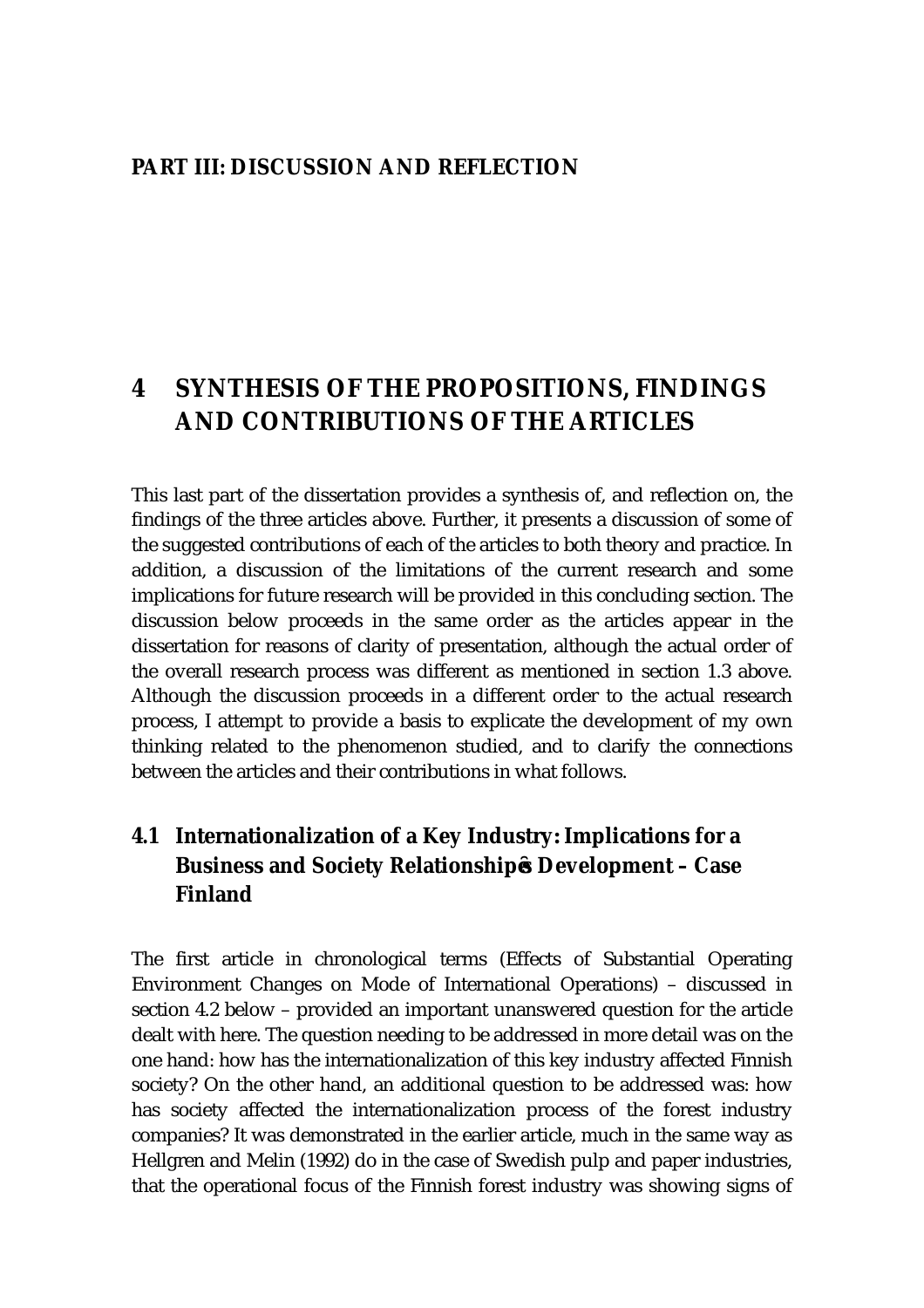shifting from its traditional locational base in Finland to outside of Finland in the late 1990s, and because of this trend, the above questions became intriguing ones to explore. The article posits internationalization development as a major force affecting the business and society relationship of the forest industry and society at large. The central ideational background for the exploration of the issue in the article is provided in the form of a question posed by Wood (2000, 373): If a firm behaves in particular observed way, what happens to individuals, groups, and societies with which it is in relationship?

The article starts out by portraying a picture of the profound reliance of Finnish society on the forest industry for the development and prosperity of the nation, and further describes the relationship between the industry and society as one characterized by mutual interdependency. The article then goes on to present the historical roots of the establishment of this long-standing arrangement between the forest industry and society. The period from the latter half of the 19<sup>th</sup> century to the early 20<sup>th</sup> century is established in the article as the era of the emergence of the business and society relationship in its currently recognizable form. Overall, the importance of the forest industry for Finland is naturally far more long-standing than one and a half centuries, however. The article discusses the importance of the industry for Finland and proposes that forest products have been the dominant export ever since the 16th century as a result of favorable preconditions, and that the relatively recent rise of the pulp and paper industries was due to the integration of early sawmill companies forward in the production chain into the production of pulp, and later into the production of paper. For similar discussion related to the transformation of the Finnish forest industries production orientation see for example Myllyntaus (1989), Ojala (2001a), and Lamberg (2001a, 2001b) among others.

After discussing the overall importance of the forest industry to Finland, the focus of the examination centers on the aim of describing and analyzing some of the diverse relationships between the industry and various parts of society. The article describes and analyses five distinct relationships between the industry and society in more detail. The relationships examined in the article are: 1) the relationship between the industry and society at large, 2) the relationship between the industry and private forest owners, 3) the relationship between the industry and the state, 4) the relationship between the industry and the banking system, and 5) cooperative relationships between the companies within the industry. The article relates the distinct ownership and governance system in Finland – the involvement of both the Finnish state and banks in the forest industry as significant owners – to the effects of the late industrialization of Finland. In addition, the state s initial involvement in the forest industry is portrayed in the article as a practical necessity because of the magnitude of the investments required, and because funds for investment were scarcely available in a country having just won independence. Further, the article discusses the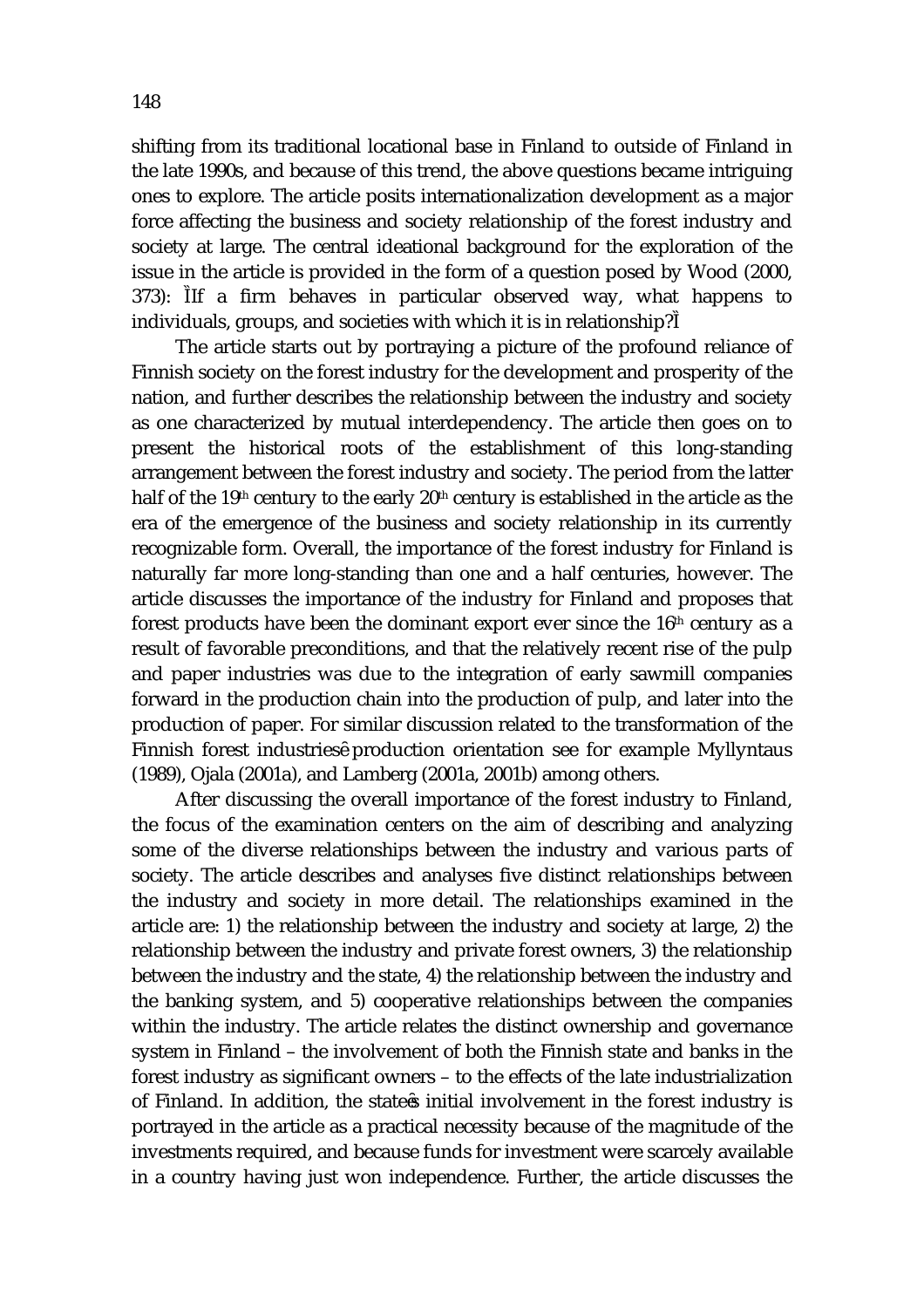effects of late industrialization on the financial system, and finds that the central role of banks within the Finnish system is in accordance with the findings of economic history suggesting that countries late to industrialize typically develop financial systems in which the banks and the state assume an important role (cf. Arestis, Demetriades & Luintel, 2001; Gerschenkron, 1962; Pedersen & Thomsen, 1997, 1999). Furthermore the article describes the mechanism through which the Finnish state became such an important actor within the Finnish forest industry and several other capital-intensive industries, such as the basic metals, petrochemical, energy, engineering and chemical industries, and assigns a central role in this development to the state s ambitions of achieving social progress.

Having laid out the emergence of the business and society relationship, the article proceeds to analyze the role of private forest owners as an important subgroup in the development of the same. The bond between the large private forest-owning population and the forest industry is portrayed as a relationship characterized by mutual dependence, and the development of this mutual dependence is associated with the large number of private forest owners and their close connection to the Finnish political system. Further, the article discusses the development of the relationship between private forest owners and the industry, and refers to the institutionalized collective price negotiations system as one major mechanism sustaining the mutual dependence and the balance of power between the parties involved in this particular relationship. The article also presents some recent changes in the relationship between private forest owners and the industry. The article associates the rapid increase in imports of wood from the late 1970s onwards as an attempt by the industry to reduce its dependence on the domestic wood controlled by private forest owners, and to secure a supplementary source of raw material as a back-up for periods of instability. More recently, in addition to the previous motives for imports of wood, the limits of availability of certain grades of wood raw material in Finland have been met, and the only feasible means available for the industry has been to resort to importing to secure its raw material needs. Despite the attempts of the industry to alleviate its dependence on the domestic raw material supplied by private forest owners in Finland, the article perceives the relationship between the industry and forest owners as one of major importance for the industry s future, and suggests that it is in the interest of the industry to manage this relationship with great care to secure the future collaboration of Finnish private forest owners.

After discussing the central relationship between the industry and private forest owners, the article turns its attention to describing another important relationship, that between the industry and the state of Finland. The description and analysis of the relationship is divided into two lines and the article distinguishes between the two roles of the state in its relationship with the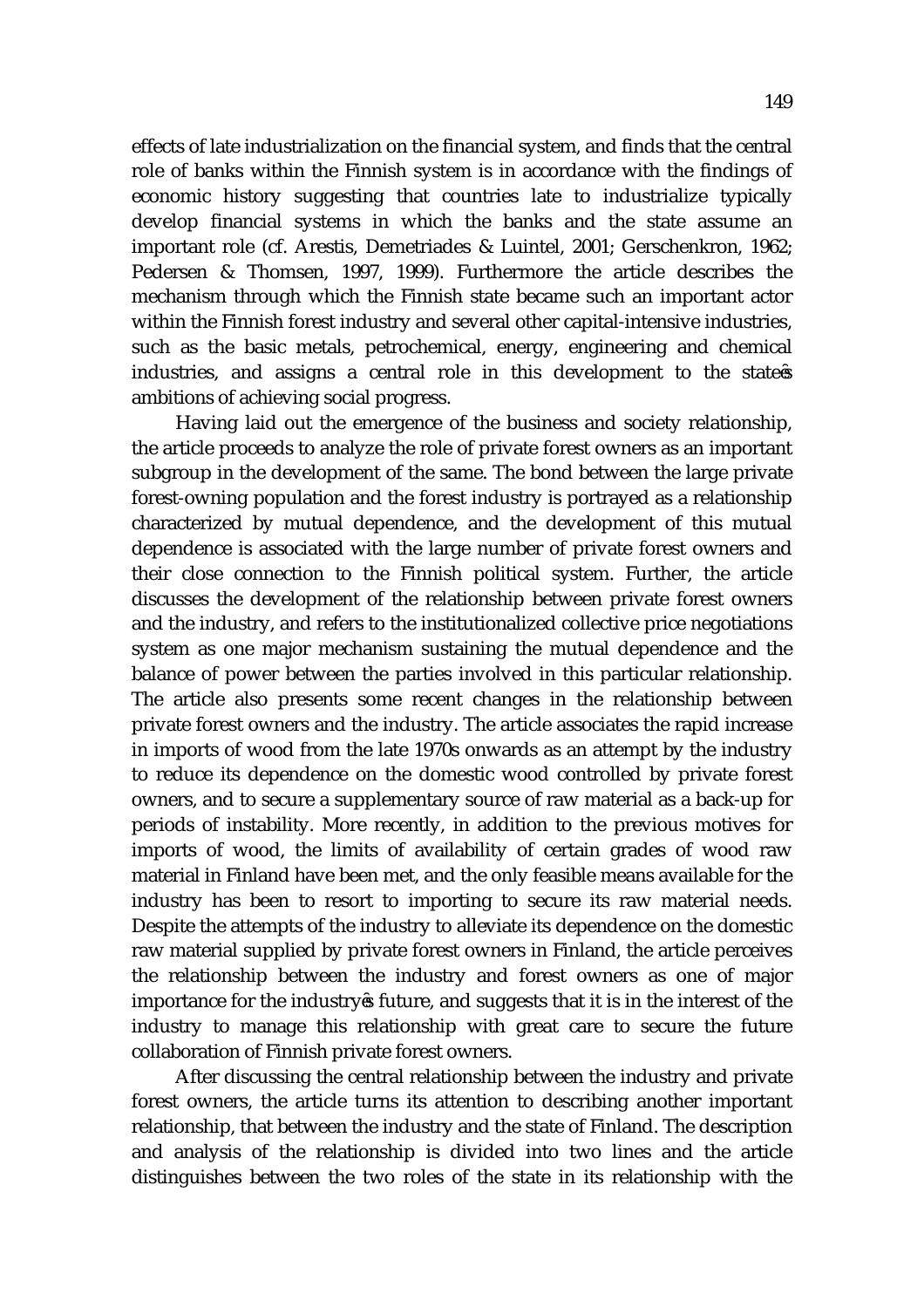forest industry, those of facilitator and player within the industry. Building its examination on an institutional frame of reference the article discusses the various facilitator roles the state has served in its relationship with the forest industry by paying special attention to education policy and energy policy. Following Douglas North s (1990) suggestion that organizations invest in knowledge and skills that are perceived to produce the highest payoffs in a given institutional framework, the article addresses the role of the state as a provider of educational services, the role of the industry as an influencer in decision-making related to education policy, and notes how the forest industry has been able to advance its interests in the design of education and training policies through the political system. The article perceives this influence to be most clearly manifested in the publicly-funded education system in which education and training directed to serve the needs of forest industry, and – more generally – of the forest cluster, play an important part at all levels of the system. The article highlights the pivotal importance of energy policy considerations for the industry by pointing towards the industry's electricity consumption, which accounts for over half the total electricity consumption of Finnish industry as a whole. Against this background the article makes the strong support of the industry for additional nuclear power in Finland perfectly understandable.

In addition to the facilitator role the article assigns the state another role too, that of major actor in the forest industry through two state-owned companies. The article describes the state s involvement in the forest industry as a competitor, an activity that could be characterized as a mishmash of business and policy considerations. State-ownership, and thus the policy-driven governance of both Enso-Gutzeit and Veitsiluoto are perceived in the article as a major hindrance adversely affecting the performance potential of the companies in question. Although both companies had powerful CEOs at the helm who at times were seen as ignoring the will of the owner altogether, in the end it was the state-owner calling the shots – albeit this often happened as a forced decision as is discussed in the article. For a more comprehensive description of the state sphere s mode of decision-making related to the two state-owned forest industry companies, see Näsi, Ranta & Sajasalo (1998) covering several episodes in which the state-owned companies clashed both with the other Finnish forest industry companies, and with each other.

An additional important feature of the business and society relationship s development vis-a-vis the Finnish forest industry, that is, the cooperative arrangements within the industry and between industries related to the forest industry, is addressed in the article. The research and development functions of the forest industry companies conducted at the jointly-owned research unit, the Finnish Pulp and Paper Research Institute, are taken as an example of the long tradition of cooperation. Cooperation of a technical nature at the pre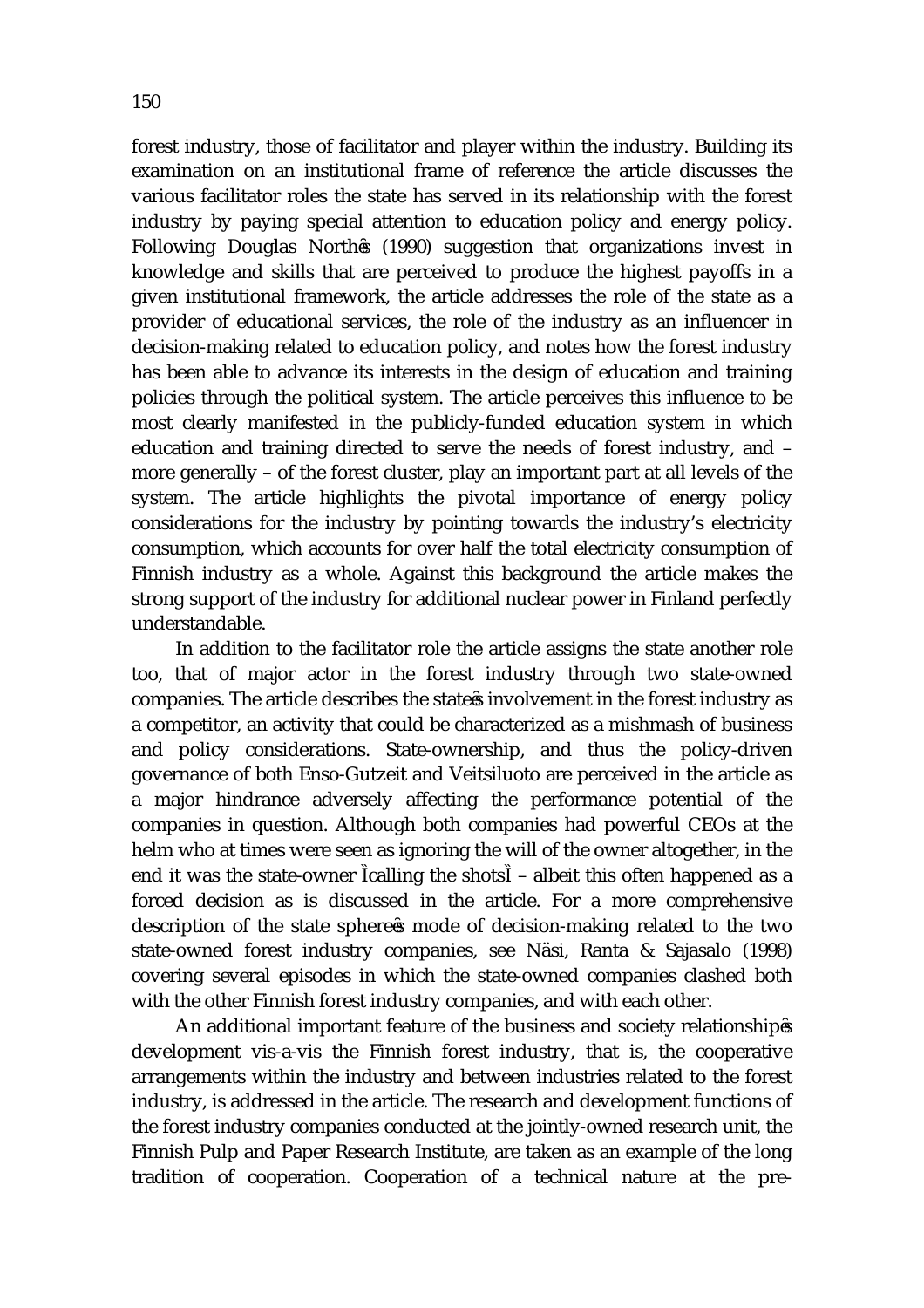competitive stage in the Finnish Paper and Pulp Research Institute setting is considered a prime example of the Finnish tradition of cooperation between competitors, in addition to the joint marketing practices discussed in more detail above.

Apart from the examples discussed in the article, other fields are identifiable in which Finnish forest industry companies have traditionally been in close cooperation. In their analysis of the Finnish forest sector s role within the Finnish business system Lilja, Räsänen and Tainio (1992, 148) pick out the following: cooperation in wood procurement, cooperation in the transportation of raw wood and export deliveries, and cooperation in regulating investments. Thus, overall the cooperation between competitors has been wide-ranging, covering the whole production chain. The article further addresses the issue of knowledge creation within the larger entity of the Finnish forest cluster from a resource-based view and concludes that the forest cluster with its related and supporting industries forms a tightly-knit network of critical resources on which the sustainable competitive advantage of the Finnish forest industry companies rests.

Figure 13 presents the overall setting of the article: it outlines the central entities analyzed and the constituent relationships in the overall business and society relationship between the Finnish forest industry and Finnish society. In the following an overview of the findings of the article related to the development of these relationships, and thus the overall business and society relationship, is presented with special emphasis given to the impacts of the internationalization of the industry on the evolution of the said relationships.



FIGURE 13 The relationships analyzed in the article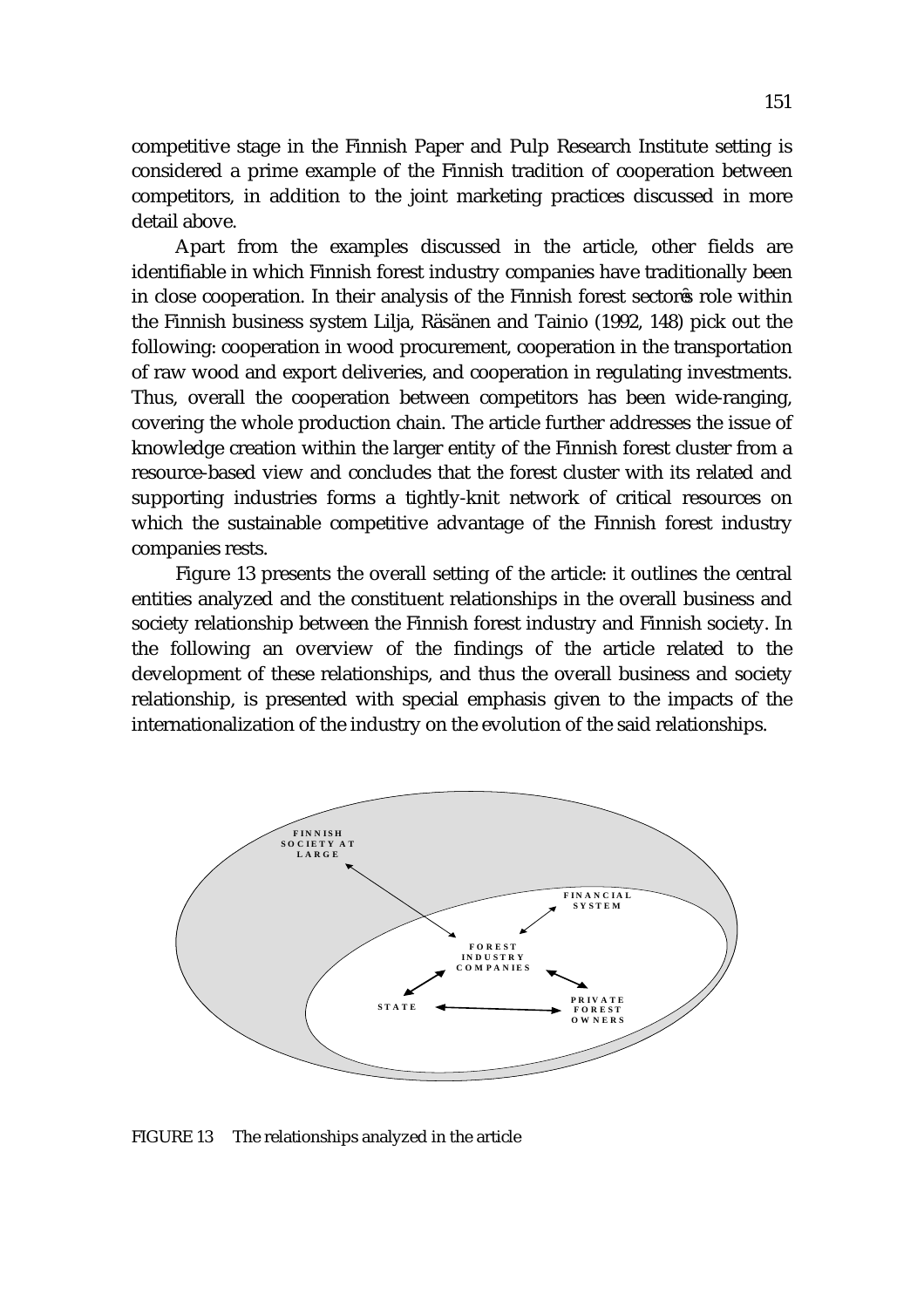The article maintains that the forest industry may well be regarded as one of the major forerunners in the fast-paced process that turned Finland from a relatively closed economy into an open economy/society during the past two decades, and stresses the importance of the internationalization process of the industry as a key driving force in the process. By utilizing the increase in foreign production as an indication of the internationalization of the industry it is discovered in the article that the internationalization of the industry has proceeded very rapidly: over the past two decades foreign production in the industry has increased twenty-four-fold. The article further discusses the consequences of the internationalization of the industry on the central tripartite relationship between the industry, Finnish private forest owners and the state, portrayed in Figure 13 as the foundation of the business and society relationship.

 The article presents an analysis of the development of the interconnected relationships within this trinity and makes the claim that the interwar period was of pivotal importance in the development referred to as the institutionalization of interdependence between the industry, state and private forest owners. This institutionalization of mutual interdependence between the parties is seen to be due to the industry s intense capacity expansion and the resultant initial wave of consolidation within the industry that markedly increased its relative importance for the future prosperity of Finland during the interwar period. The article further suggests that having been institutionalized the close interdependence of the trinity persisted for well over fifty years, until the start of an increasingly intense period of internationalization from the mid-1980s onwards that changed the relationships between the members of the trinity in some senses. The article considers that, overall, the evolution of the business and society relationship between the industry and Finnish society is closely tied to the evolution of the interdependence of the members of the trinity.

Figure 14 presents the findings of the article related to the development of the business and society relationship and the evolution of the interdependence of the members of the trinity in schematic form in order to summarize the developmental phases the business and society relationship has passed through over time. The article posits that the relationships between the members of the trinity changed as a result of the internationalization development of Finnish forest industry companies. The faded and dotted arrows in the last phase between the constituent members of the trinity in Figure 14 represent this development, and are intended to convey the meaning of the reduced intensity of interdependence. The jagged arrow between the industry and forest owners in the first phase represents the contentious nature of the forest ownership issue between the parties.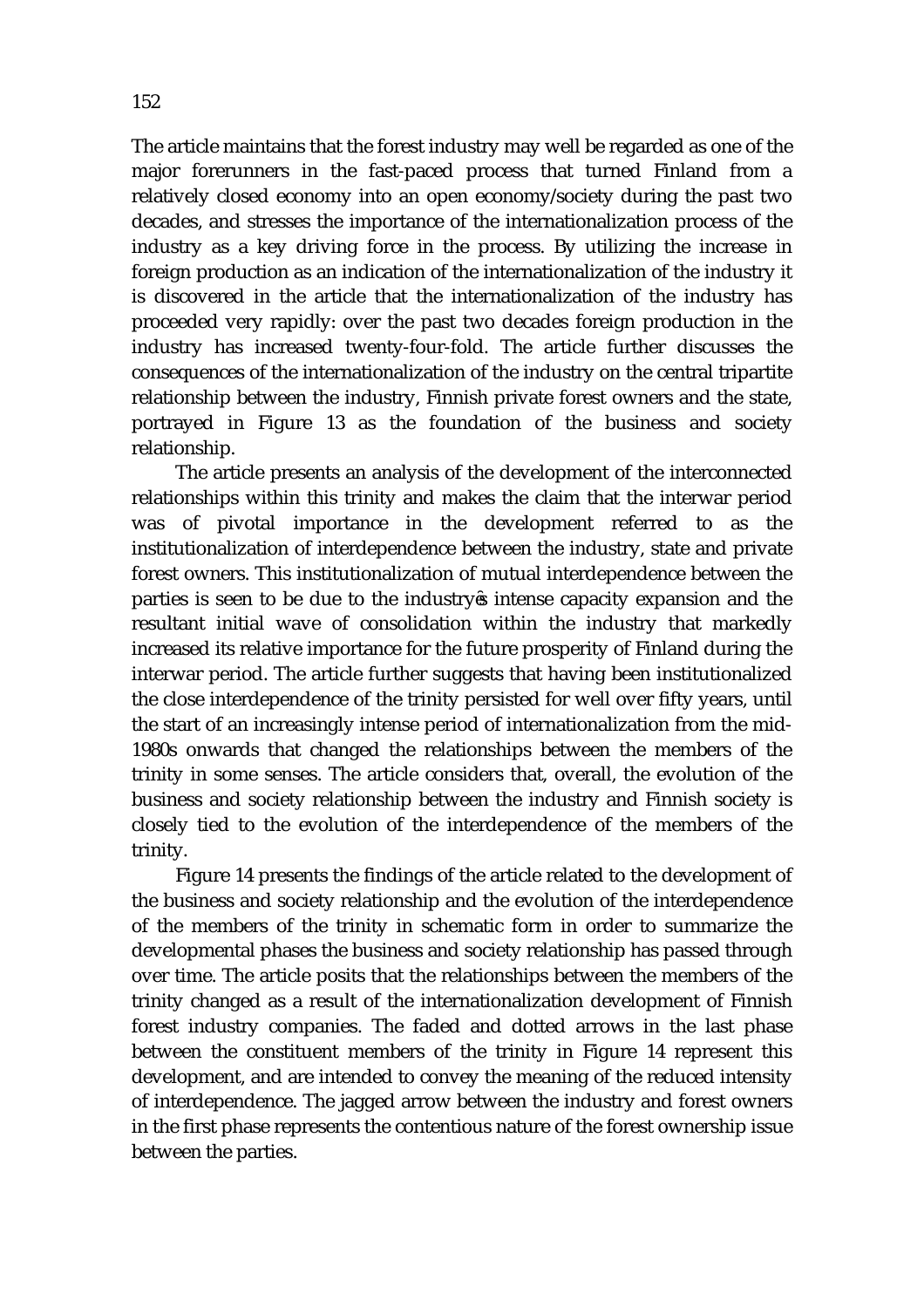In summary, the transition from the home-based phase to the phase characterized by redoubled internationalization efforts was marked by a profound change in the relationships between the groups considered in the article to form the foundation of the business and society relationship.



FIGURE 14 Phases in the development of the business and society relationship

The two roles of the state and the changes in these due to the internationalization of the industry are reflected on in the article. It is posited that both the role of the state as a facilitator and as a player experienced profound changes as the Finnish forest industry companies expanded their international involvement. Both the internationalization of the industry and worldwide economic integration were factors affecting the decline of the importance of the state as a facilitator for the industry. The article further argues that in the current world economic order the state has less means (or interest) to serve as a facilitator for the Finnish forest industry, and that public support is shifting towards the high-tech industries. Further, it is argued that not only has the facilitator role of the state declined, but so too has that of major player within the industry due to the liberalization trend leading to the privatization of formerly majority state-owned companies.

The article discusses the relationship between the industry and private forest owners and suggests that the dependence of the industry on private forest owners as suppliers of raw material has moderated slightly as a result of the increased internationalization of the companies concerned. The article posits that the fragmented Finnish forest ownership structure which raises the cost of wood is one factor affecting the industry s attempts to reduce its dependence on domestic raw material and that as a consequence of internationalization forest companies were able to tap into local sources of raw material by becoming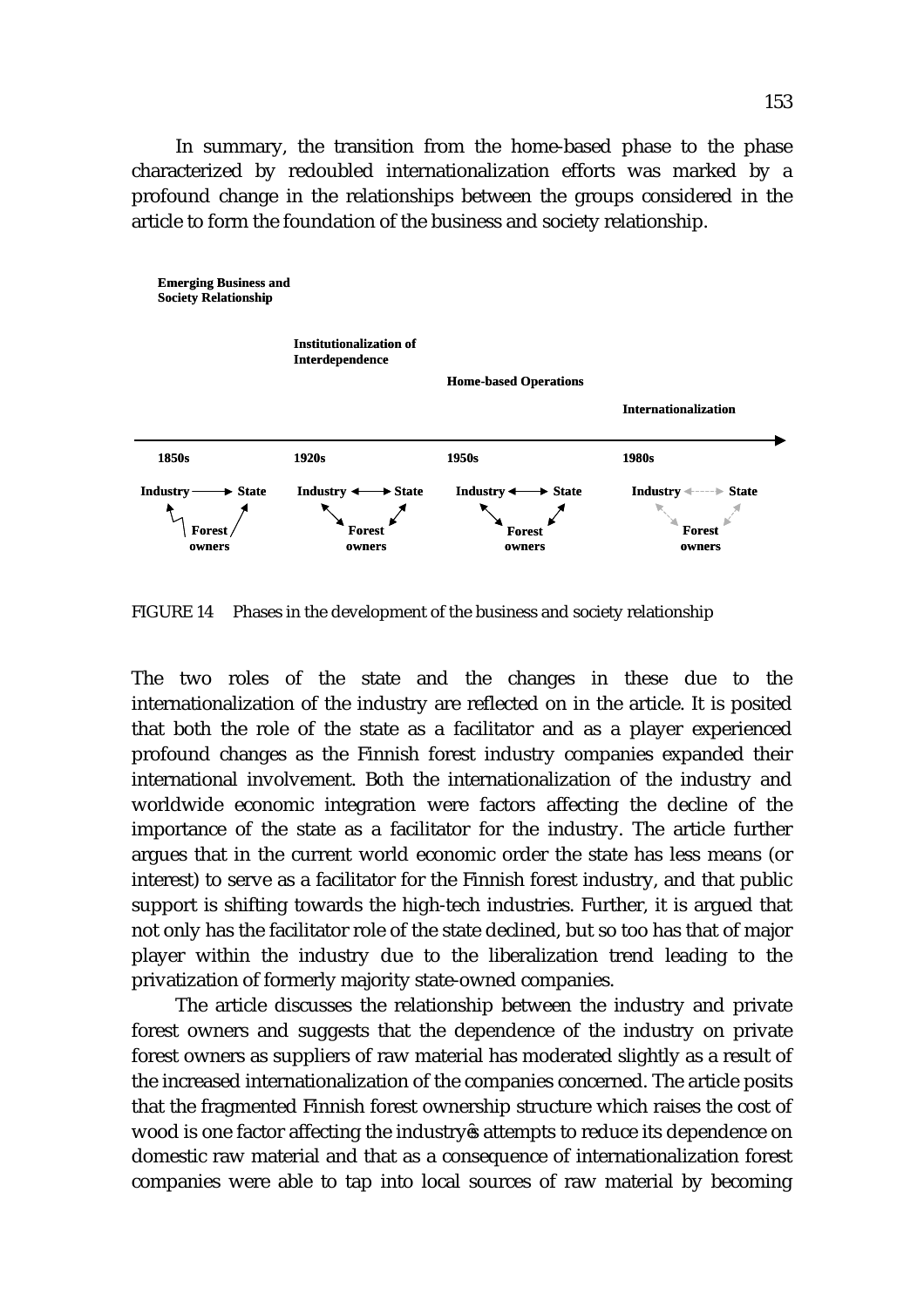established in new geographical locations. The article further maintains that not only did the outward internationalization process through which the companies geographically expanded their operational scope moderate the dependence of the industry, but this dependence was also reduced by the deliberate process of inward internationalization (e.g. Luostarinen, 1978a, 1979; Welch & Luostarinen, 1988; Korhonen, 1999) that manifested itself most notably in the quadrupling of the amount of imported wood in a matter of twenty years. The article further discusses the changing relationship of the industry and forest owners in the light of changes brought about by the dismantling of the traditional centralized wood price negotiation system and its possible effects on the distribution of power between the companies and forest owners. Two alternative scenarios for the redistribution of power are proposed: one in which the balance is tilted to the advantage of the forest owners as a result of companies being compelled to compete for the most attractive lots outside their traditional procurement areas, and another in which the companies assume the dominant role in price negotiations with forest owners due to their suggested ability to utilize monopsonistic power in given less attractive local markets.

The discussion related to the relationship between the industry and forest owners reflects the central significance given in the article to concerns linked to securing a constant flow of raw material by the industry. In this discussion related to raw material lies a practical implication of the article. Being a naturalresource-based industry, the importance of securing an adequate supply of raw material in an ecologically sustainable manner is of the utmost importance for the forest industry. This highlights the significance of the inclusion of the natural environment as an important factor in managerial decision-making, which it has not typically been from the viewpoint of management theory. Historically the natural environment has not played any kind of major role in management theory: its role has, in fact, been virtually nonexistent (Hart, 1995; Shrivastava, 1994; Stead & Stead, 1992). It has been suggested recently that in the future businesses will inevitably be constrained by, and be dependent upon, ecosystems (Hart, 1995) and it seems that this is especially true in the case of natural-resource-based industries, such as the forest industry. In fact, this state of affairs may be perceived to have been an unavoidable reality for the industry to cope with for quite some time now (see e.g. Näsi & Näsi, 1993; Näsi, Näsi, Phillips & Zyglidopoulos, 1997; Näsi, Näsi & Savage, 1998). This places the forest industry in an advantageous position in the future in relation to the social acceptability of the line of business compared with many other industries traditionally regarded as smokestack industries: a mental frame already exists within the industry that takes the natural environment into consideration as an important factor. Thus, provided that the industry is capable of communicating the environmental impacts of its activities to the general public, it is possible for the industry to demonstrate the environmental sustainability of its operations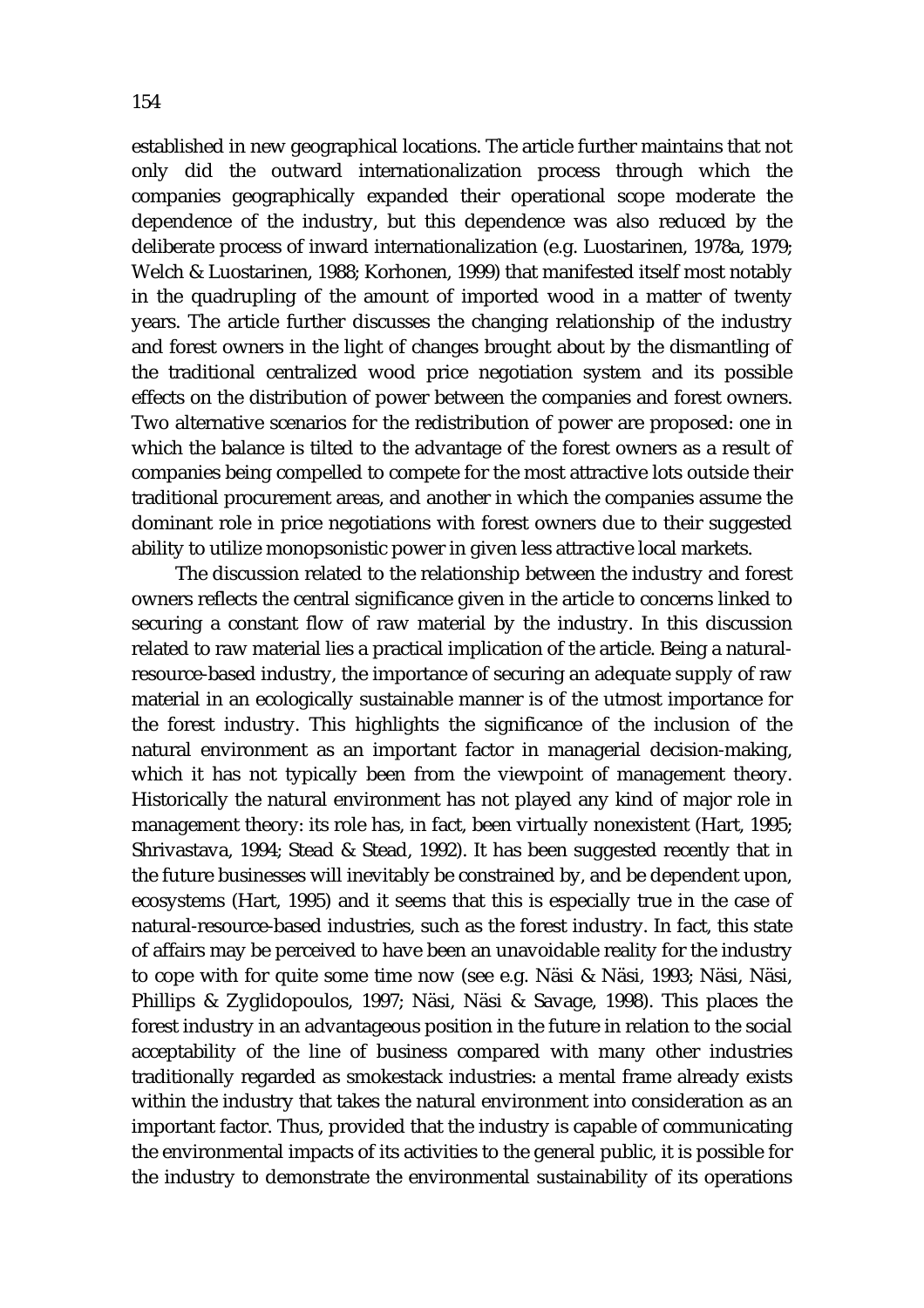overall, and to sustain social acceptance of its business activities amongst society at large.

Another practical implication that may be inferred from the discussion related to raw material in the article is that due to the natural-resourcedependent nature of the forest industry the companies within the industry may be considered far less footloose in their operations than has been suggested recently within international management literature, where it is commonly held that companies operating in the knowledge-intensive industries in particular are quick to relocate not only their manufacturing operations in search of the lowest cost (see e.g. Root, 1984) but also their research and development functions in search of more advantageous conditions (Bloom & Griffith, 2001; Galbraith & De Noble, 1988; Vernon, 1979). The same theme is echoed particularly within globalization literature where the notion of capital mobility and its sovereignty-reducing effects on nation states has gained popularity (cf. Andrews, 1994; Frieden, 1991; Webb, 1991). It has been suggested that in addition to the growth in volume of foreign direct investment, the mobility of such activity is a future trend typified by the search for best obtainable return on investment leading to investment behavior in which new investment in a given location results in the shutting down of operations in another location (Mudambi, 1998).

This kind of increased mobility, however, is less pronouncedly present in the case of the Finnish forest industry according to the findings of the article: the international expansion of the industry through foreign direct investment has not resulted in proportionate closures in Finland. This may be perceived to be due – in addition to the more obvious raw material considerations in location decisions – to the long lifespan of a typical production machinery investment within the industry (Airaksinen, 1999; Sierilä, 1986), which may extend up to several decades. Thus, based on the findings of the article related to the Finnish forest industry, it may be concluded that in the case of natural-resourcedependent industries characterized by high capital intensity and high asset specificity such as the forest industry the initial investment very often leads to path-dependent processes that are not easily reversed or redirected, or if so, only at very high cost, which substantially reduces the likelihood of footloose investment behavior. The above conclusion is in accordance with the findings of Farness (1968) when he concludes that forest industries are among the least footloose of all the 50 industries covered in his study.

To conclude the discussion of the article some central contributions and findings contained in it are reflected upon in the following. First, as the article examines the internationalization development of a key industry in a small and open export-dependent economy it may be seen to portray some of the typical features of the Nordic stream of studies in international business (see e.g. Björkman & Forsgren, 1997, 2000), and to function as a contribution to the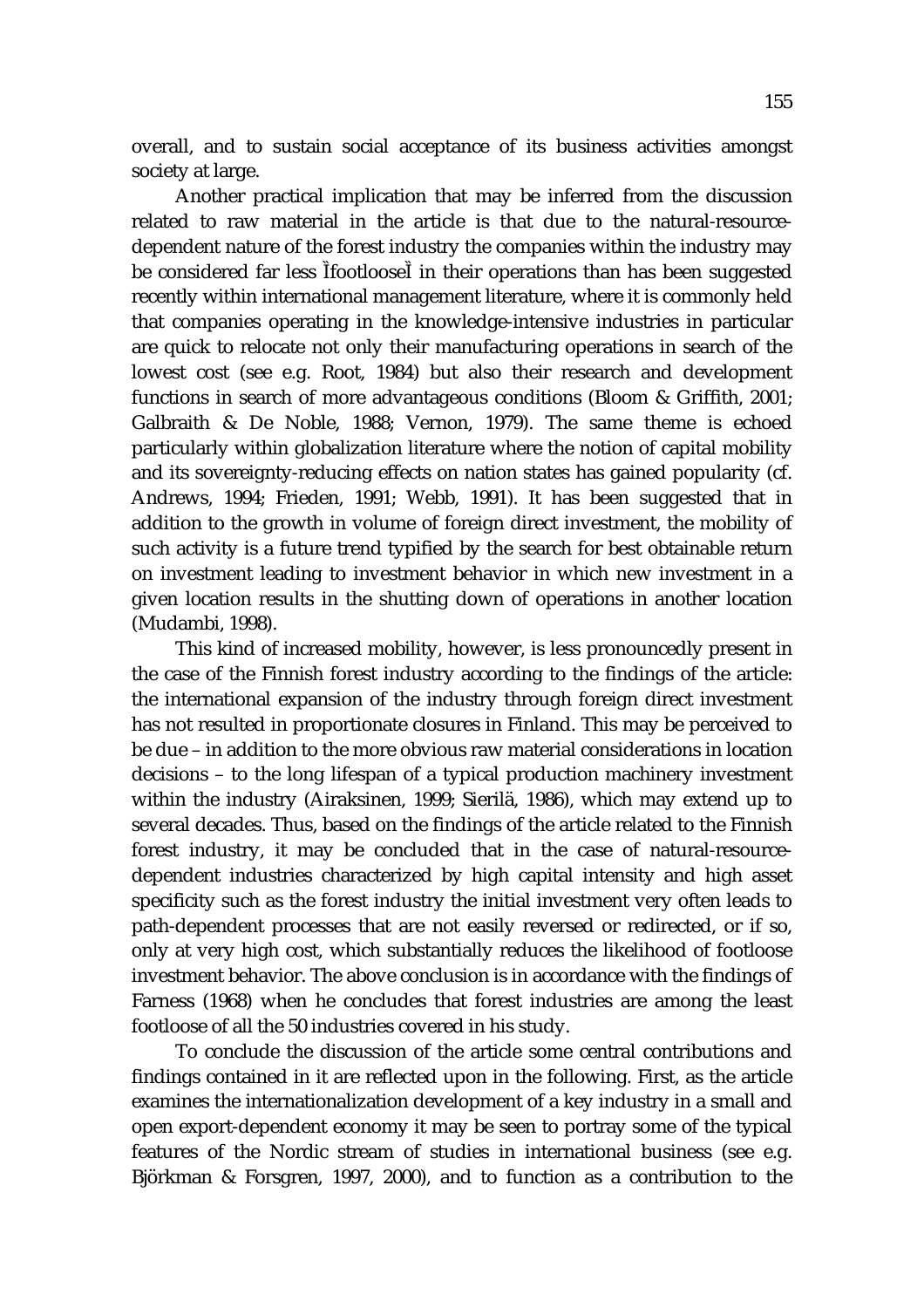ongoing stream of research addressing the specific features of companies with a small and open home country background which have undergone international expansion.

In addition to making a contribution to discussion of the country-of-origin effect, the article may be seen to contribute to the institutional efficiency discussion found within the business systems school (see e.g. Whitley, 1990, 1991) in that it analyzes a variety of long-standing institutional arrangements and their changing status, and links the change in the institutional arrangements to the key industry s internationalization development. A key finding of the article in relation to the institutional arrangements transformation is that the internationalization of the industry was a central factor profoundly altering the previously prevalent institutional arrangements between the parties involved. Further, the article makes a contribution to the field of business and society research not only by analyzing a distinct national business and society relationship and its development over an extended period, but also by taking a topical viewpoint on the development of the relationship by placing it in the internationalization context.

 Furthermore, the finding of the article related to the industry s attempt to reduce its dependence on Finnish private forest owners for its raw material supply through the import of wood links the article to the ongoing inward – outward connection discussion found within process-oriented internationalization research. The article expands the scope of the inward internationalization phenomenon from a phenomenon primarily associated with the early stages of the internationalization of smaller companies as a route to an outward internationalization path (e.g. Welch & Luostarinen, 1993), to the later stages of internationalization of experienced and larger companies as a deliberate strategy of international involvement. Overall the article may be considered as an attempt to expand the examination of the internationalization phenomenon from a firm-level phenomenon into a phenomenon with wide societal implications. In addition, the article provides at least a partial answer to the question of *why* internationalization?

### **4.2 Effects of Substantial Operating Environment Changes on Mode of International Operations**

The article serves as a point of departure for the whole dissertation, as discussed briefly in sections 1.3 and 4 above. From the point of view of the overall research process leading to the current thesis, the article may well be seen as an early attempt to gain a grasp of the general setting of the Finnish forest industry as it stood at the time, in late 1998. In addition, the article could be viewed as an attempt at framing some of the changing relationships of the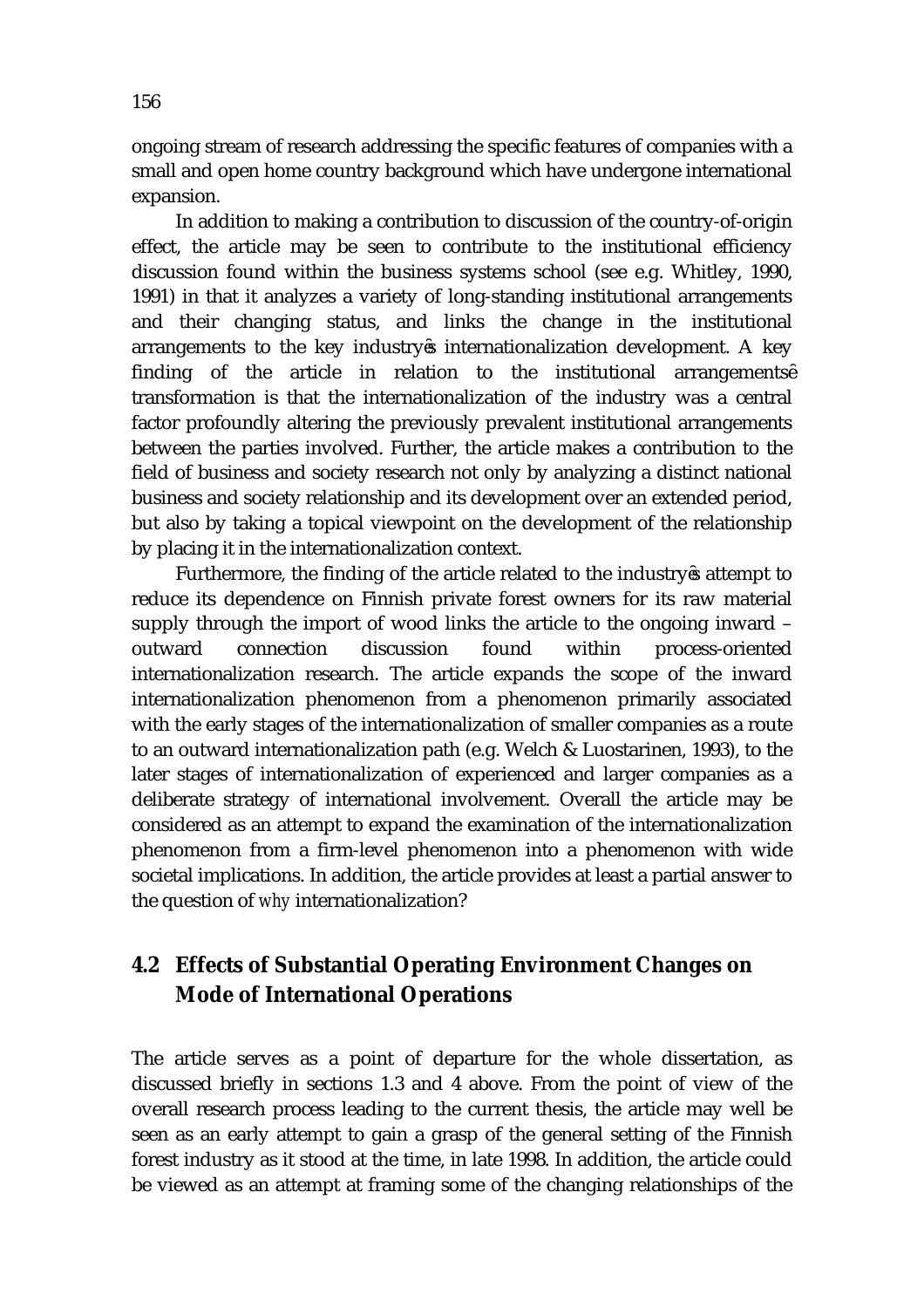forest industry and its economic and institutional surroundings. Central to the achievement of both attempts above was study of the developments that had taken place, and were unfolding at the time, as historical, longitudinal processes in which there were multiple influences present affecting the outcome of the process. The processes of interest thus clearly displayed dialectic features (Van de Ven, 1992). Hence, the first article – in actual chronological order – already contained the germ of the underlying idea regarding the need to incorporate the context of the development processes studied into the analysis. This idea surfaces in more concrete terms in the subsequent articles, which also included in the dissertation.

In accordance with the dialectic process theory adopted, although not explicitly stated and termed that, the article approaches the issue of change at the different levels of analysis specified through an implicit equilibrium view. The adopted point of view of addressing the issue of changes affecting the Finnish forest industry emphasizes the interconnectedness of (economic) phenomena throughout the hierarchy of global, national, industry, and firm levels. Some might interpret this viewpoint as economic determinism, but it is not the intention of the article to propose such determinism. Instead, the activities of various actors in the hierarchy are seen to loosely define the boundaries for action at the next level lower in the hierarchy, but not defining them in such absolute or irrefutable terms that would be beyond the influence of the actors at the focal level of the hierarchy.

By taking a regional view of the issue of change at the global level the article raises the regional struggle between the established and emerging forest industry regions as a central force of change affecting not only the Finnish forest industry, but also other major established forest industry regions. Central to the regional standpoint adopted is the position that although the markets for forest-based products may be considered global, the industry setting is more regional in nature. The leading companies in the major geographical regions with the highest consumption of forest industry products (North America, Europe, parts of Asia) have fortified their positions in their home regions and thus the competition for power and dominance is mostly of the within-region type. This within-region nature of the competition is further linked to trade blocks and their role in international trade as safeguarding regional interests. The article presents a discussion of the likely developments related to the competitive setting, and posits that the major emerging, or challenger regions that are likely to disrupt the balance, in the medium to long range, are to be found in South America and Southeast Asia. The article further argues that companies operating from these emerging forest industry regions are able to rely on the favorable factor endowments of the regions, especially those of lowcost raw material and labor, as the main sources of their competitive advantage. Furthermore, one of the central claims of the article related to changes at the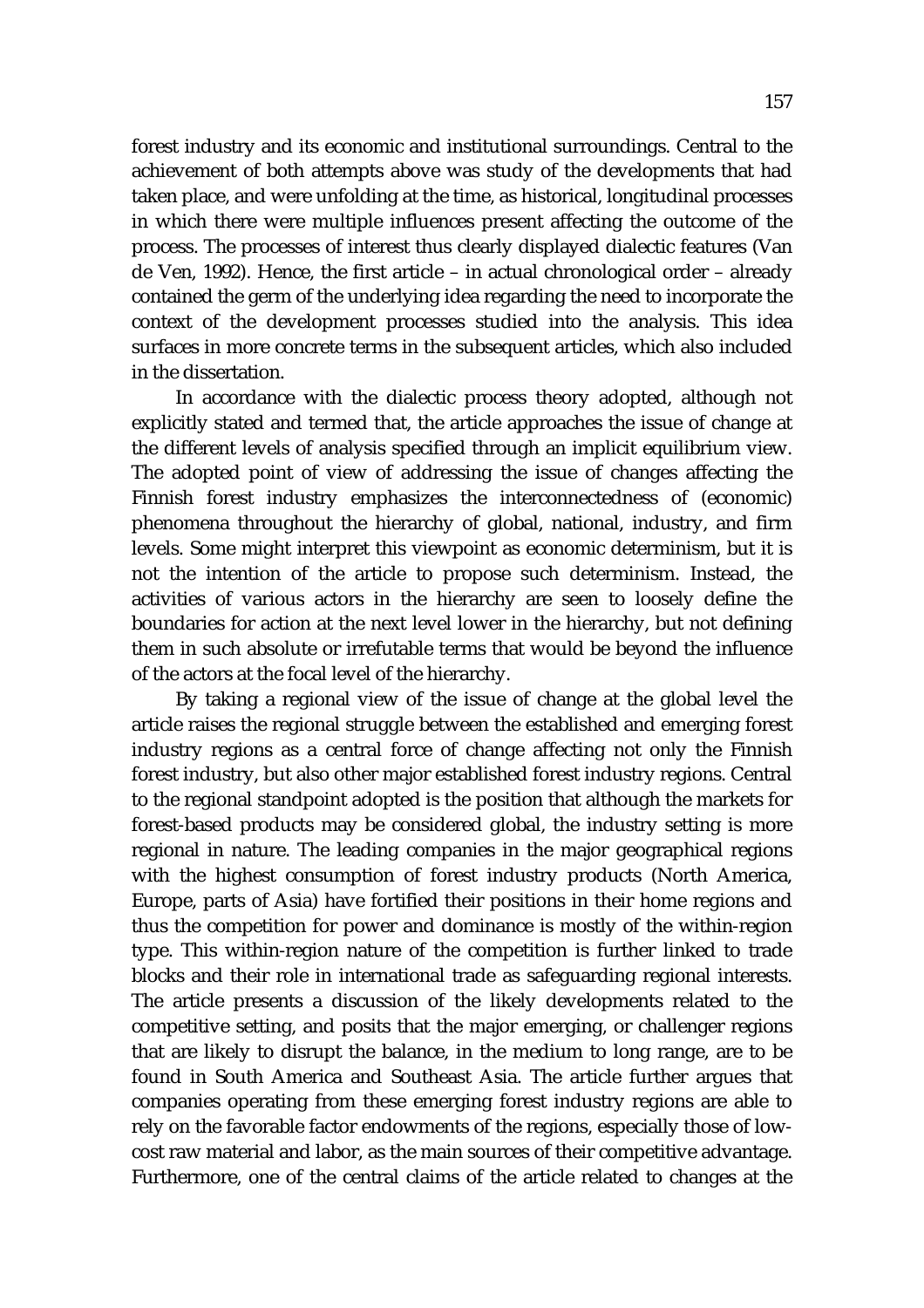global level is that due to the strengthening positions of companies operating from the challenger regions, the global competitive setting of the forest industry is gradually changing and interregional competition intensifying.

As discussed above, the changes at the next lower level, the national level, are seen to be closely interconnected with changes taking place in the global operating environment of the industry. The article portrays the forest industry as one of the central linkages between the national economy of Finland and the global economy, and picks out three national-level phenomena that embody major changes and discusses their impacts on the Finnish forest industry. The changes identified are: 1) change related to the business cycle of the industry, 2) structural change, and 3) change in the intervention policy of the Finnish state. The first change is more obviously and directly linked to the global-level phenomena of economic growth, and the resultant level of economic activity, whereas the second, although it too has linkages to development at the global level, is more indirectly a consequence of the global-level change. The third change reflects European economic integration. In addition, the first identified change is temporally the result of a more short-term development, while the latter two are resultant from a more long-term development. For a related, more general discussion of the effects of economic integration on the competitive setting of Finnish companies, see Hansén (1999).

The article discusses the cyclical nature of the industry, the recent change in the pace of the business cycle, and presents two major strategic reactions of the Finnish forest industry companies in response to the cycle roller-coaster characteristics of the industry in the late 1980s and early 1990s. These reactions, the attempt to achieve additional growth, and the attempt to strengthen financial standing to generate assets as a back-up for the downturn are connected with one another, and may be considered contradictory goals, but all the same were directed at meeting the challenges posed to the companies by the increased volatility of the business cycle. Further, the article presents some implications of a structural change affecting the forest industry and its overall standing among other Finnish industries. The article notes much in a similar vein as Hernesnimi, Lammi and Ylä-Anttila (1995) in their analysis of the national competitiveness of Finland that the role of the forest industry, and the forest cluster in general, is declining in relative importance. As an indicator of this, the article brings to the fore the declining share of Finland's total exports accounted for by forest products. It needs to be noted, though, that the share of total exports accounted for by forest products is a very crude indicator, misleading even, of the development, due to the increased foreign production of the industry.

The last major change singled out in the article as affecting the forest industry at the national level, the policy change of government related to exchange rate interventions, may be seen as symptomatic of the changing role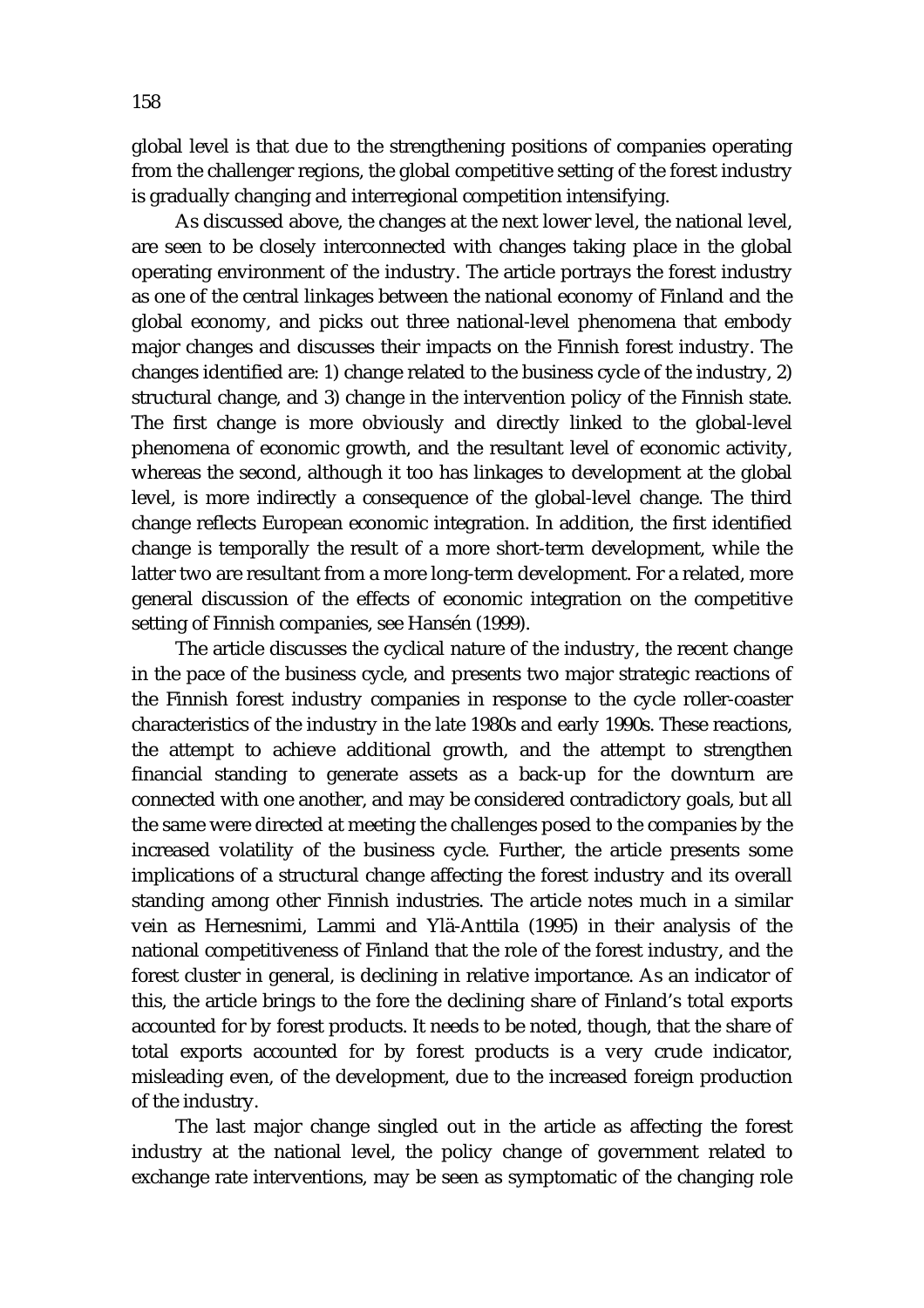of the state as the ultimate guarantor of national industries. This theme has been analyzed more generally in the Finnish context in a research project analyzing the impacts of globalization on Finnish society at large (see Väyrynen, 1999). The article posits that the recurrent devaluations of the Finnish mark in the decades prior to committing to the European joint currency benefited forest industry companies in two ways: as a means of defending market shares gained, and as a means of gaining additional market share, although the advantages of these devaluations were relatively short-lived.

Although the phenomenon of concentration was brought up originally in connection with national-level changes in the article, it is more natural to discuss the issue at the next level lower in the hierarchy, in the industry context. The article outlines as a central change at the industry level the concentration process through which the industry structure was molded from a group of twenty relatively small-scale forest industry companies in the mid-1980s (see Näsi, Ranta & Sajasalo, 1998) into the remaining three major companies Stora Enso, UPM-Kymmene, and M-real (with its alliance partner Myllykoski). Further, a change that is approached as an aggregate industry-level strategic choice, the redirection of production towards higher value-added grades is discussed as an industry-level phenomenon distinguishing the Finnish forest industry companies from many of their main competitors.

The article concludes its analysis of the changes in the operating environment of the Finnish forest industry companies by considering a marked change at the firm level, the change in the ownership structure of the forest industry companies, which is picked out as the one change having a major impact on the companies at the firm level. The article approaches the recent change in the ownership structure of the companies from sphere control to more dispersed ownership structures that characterize modern market economies by describing the major changes in the ownership structure of the remaining Finnish forest industry companies prior to the late 1990s. As a separate phenomenon in the ownership structure change of the companies the article presents the share of foreign ownership, thus touching on the issue of the internationalization of ownership, which is seen as part of the wider worldwide economic integration, a phenomenon that is seen to be growing in importance.

Having set out some of the central changes at different levels in the operating environment of the Finnish forest industry companies, and by using them as a background for the following analysis, the emphasis in the article shifts to the description and analysis of marketing associations as the central mode of engagement in international business by Finnish forest industry companies. A short overview of the initial developments leading to the establishment of the marketing association institution is presented. The article assigns a central role in the establishment of the marketing associations initially to the external pressure caused by the Russian Empire s fiscal policy change,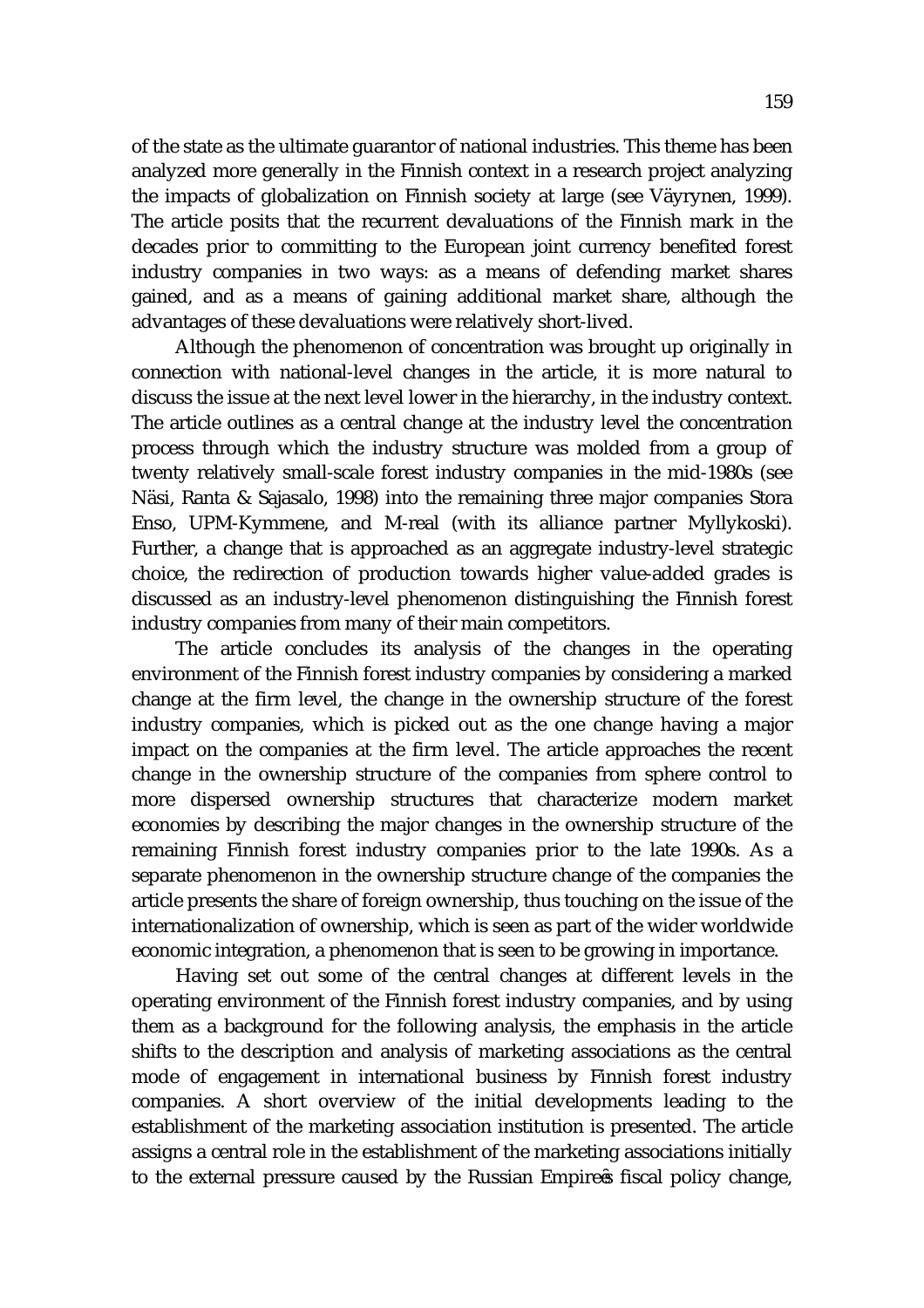and later in 1917 by the Russian revolution that necessitated a redirection of sights for the Finnish forest industry companies. Further, the article describes how after their establishment the marketing associations, the two most important of which were the Finnish Paper Mills Association (Finnpap) and the Finnish Pulp Mills Association (Finncell), functioned as the worldwide export channels of their member companies and considerably lowered the sales and marketing costs incurred by the individual companies.

The article makes a central claim regarding the role of these associations: by jointly performing the marketing functions of the member companies the marketing associations provided advantages typically possessed by only large companies to a group of relatively small companies, and by doing so the marketing associations served as a crucially important vehicle for indirect internalization of more markets than would have been possible for any single company alone. Thus, the marketing associations enabled the small companies to reap the benefits of covering presence in major markets, while lowering the risks associated by sharing them among the member companies. Smallness has been found to be a factor limiting the number of markets served (e.g. Calof, 1993 among others). For a related discussion of the role of Finnpap vis-a-vis its member companies, and a comprehensive historical account of the whole lifespan of the Finnish Paper Mills Association, see Heikkinen (2000).

Regardless of the considerable and indisputable benefits of the longestablished mode of engagement in international business through the marketing associations there were some major disadvantages related to the marketing associations as export outlets brought about by the changes in the operating environment as discussed in the article. Economic integration, globalization, the threat posed by emerging forest industry regions, the increased volatility of the business cycle, the concentration of the industry through mergers and acquisitions, the shift to higher value-added grades, the changing ownership structure, and the increasing and deepening internationalization of the companies exacerbated the disadvantages of indirect involvement, and as a result of the changes in the operating environment companies began to adopt a more customer- oriented approach in their operations. This, it is proposed, led to the quick erosion of the marketing associations as the primary mode of engagement in international business operations.

To address the disadvantages of indirect involvement from the point of view of information flows and knowledge creation, both central considerations in the internationalization process theorizing, it may be stated that international business operations through intermediaries such as marketing associations markedly hamper the flow of information and creation of knowledge regarding the international operating environment. The marketing associations formed points of filtration in the process of experiential knowledge accumulation by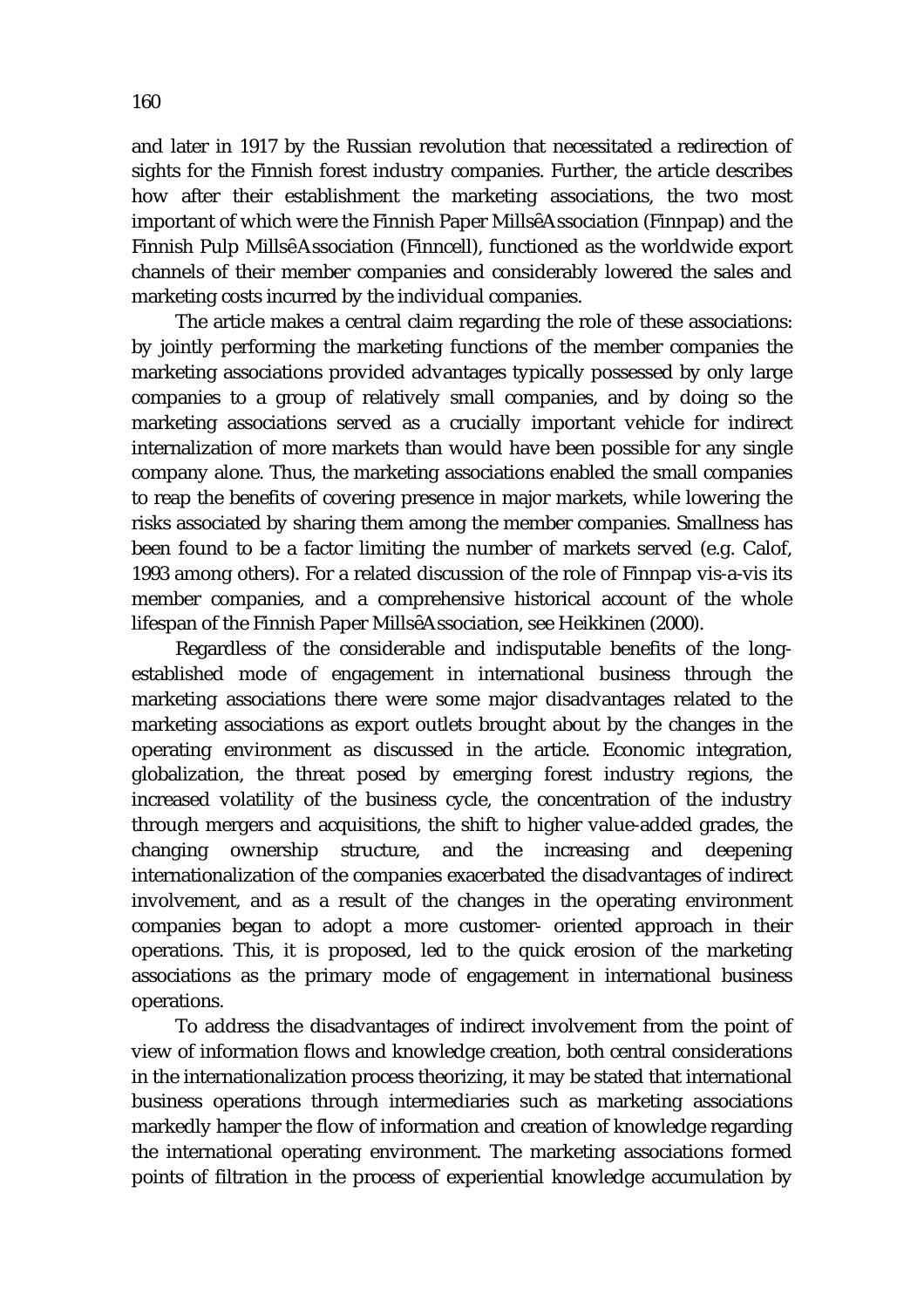cutting off the companies from direct contact with customers in their main businesses. Figure 15 outlines the major flows associated with the mode of operation through the marketing associations with special emphasis placed on the flow of information.



FIGURE 15 Material and information flows

From the point of view of the information flow, the gaps between the company and the final customer occupied by sales associations and their sales subsidiaries represent important points of filtration. The processing of market information related to the international operating environment by sales subsidiaries and further by a sales association before it is transmitted to the individual company leads almost inevitably to a certain loss of information, and at the very least operating through multiple intermediaries leads to a reduction in the experiential learning prospects of the companies. Thus, seen against the background of internationalization process models, the construction of parallel marketing networks by the companies, although varying considerably in their scope, could be perceived as an attempt to overcome the information flow problem, and to facilitate the accumulation of experiential knowledge of the international operating environment. In addition to this apparently oversimplified interpretation of aspirations to the construction of companycontrolled marketing networks, the article implies some supplementary conditions. Due to the concentration and the resultant growth, the remaining Finnish forest industry companies may be seen to have overcome the initial disadvantage that led to the joint marketing practices in the first place, in other words smallness, by the late 1980s and early 1990s. Further, the changes in the operating environment of the forest industry companies were directing development in the same direction, towards company-controlled marketing networks due to strategic considerations, intensifying competition, and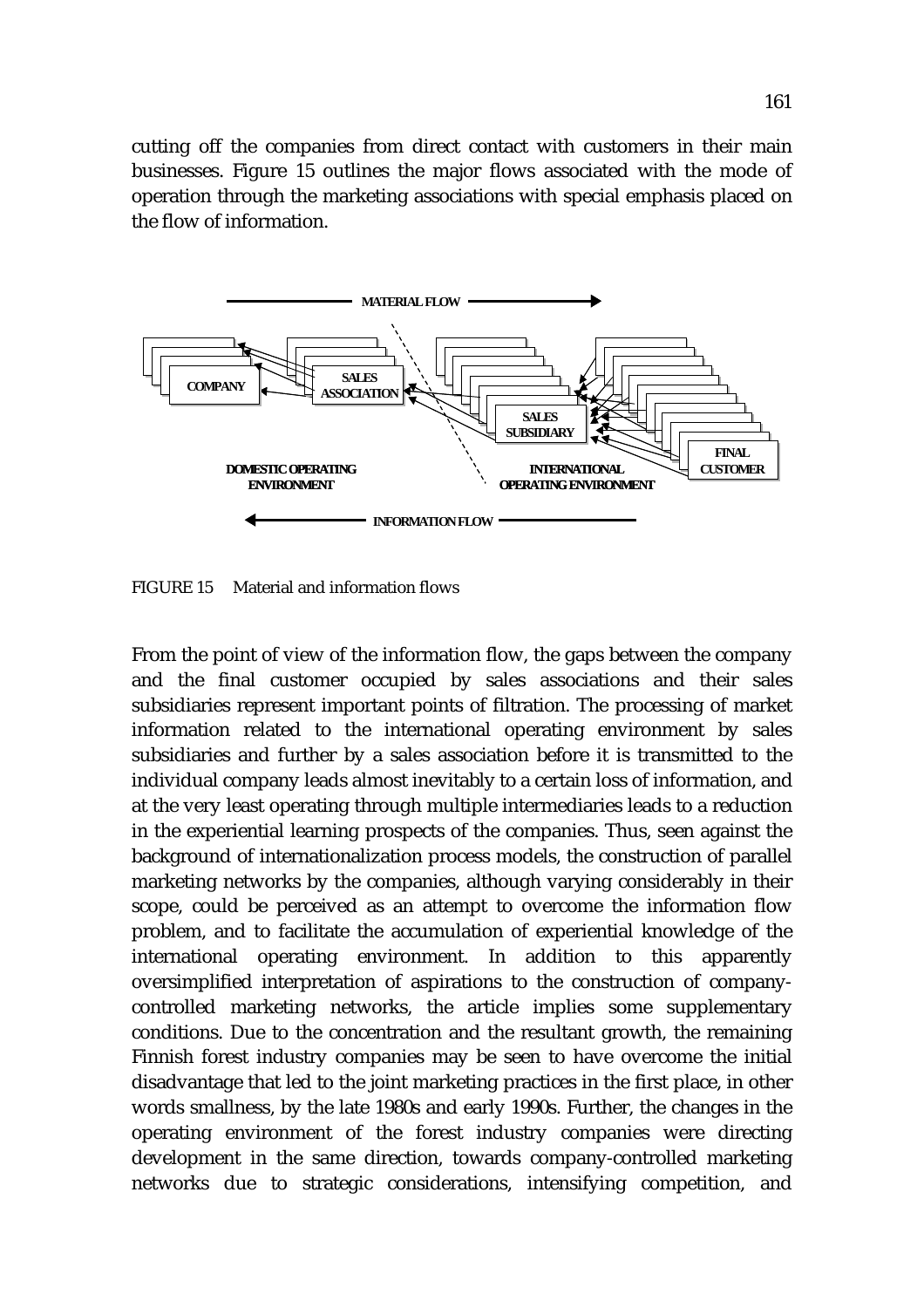developments within the clientele of the forest industry companies, namely concentration within the major customer industries publishing and printing.

The article concludes with a discussion concerning the implications of the changes studied over the past decades and developments to which they have led, and are seen to be leading in the foreseeable future. Some theoretical implications related to the change in the mode of international operations are also discussed, as well as the applicability of internationalization process models to addressing this change in the Finnish forest industry context. The article proposes some trends in the future development of the forest industry companies, not only in Finland but also worldwide. One of the propositions made is that the major companies within the industry, striving for prominence, are forced onto a trajectory of continued growth due to the fact that the scale of investments required to stay simply among the major companies let alone succeed in the intensifying competition is getting proportionately larger. This in turn leads to another suggested trend within the industry: as it is getting all the more expensive to stay in competition, the strategic options available for companies unable to grow into major contenders are very limited. The prevalent situation is seen as an indication of further prospects for concentration within the industry, and it is further suggested that there remains substantial potential for future mergers and acquisitions within the European forest industry. Another trend proposed in the article is that of the shifting balance of operational scope of the Finnish forest industry. As an indication of the shifting balance the article points to the distribution between foreign and domestic investments which for the first time in history tipped in favor of foreign investments in 1997.

The finding related to the fast erosion of the marketing associations as a means of engaging in international business in the mid-1990s bears with it an important practical implication for the Finnish forest industry. The fast erosion of the marketing associations role would suggest the growing importance of the distribution channel as a competitive weapon for the forest industry companies. It is further suggested that the importance of a company-controlled, as opposed to jointly-owned, marketing network and distribution channel is highlighted in the function the channel serves in tracking and monitoring both existing and rising latent needs of customers and effectively responding to them. Another practical implication that may be inferred from the findings related to the changes in the operating environment, and the fast erosion of joint marketing practices, is that the abandonment of joint marketing granted total strategic freedom instead of the previously limited strategic freedom available to the members of the marketing associations, which was due to the need to arbitrate between the conflicting interests of its members. This strategic freedom is most evident in the transformation of the companies relying on their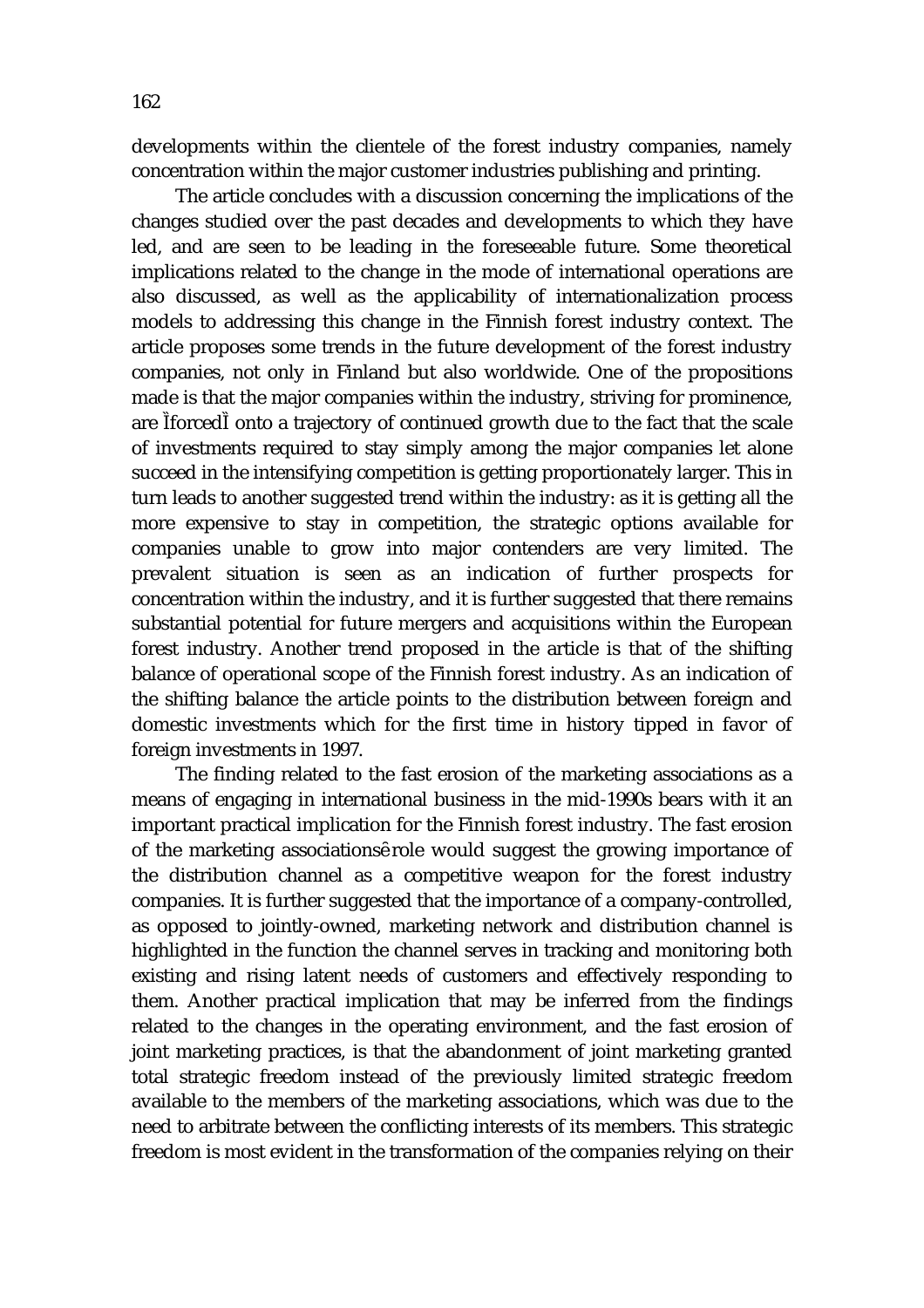core competencies from general stores towards a more focused approach following the abandonment of joint marketing practices.

An additional practical implication that may be inferred from the findings of the study in relation to the changing operating environment of the industry is the increased need for flexibility and a holistic approach when analyzing the changes in the global competitive setting and their impacts on strategizing. It is suggested that an appropriate mode of strategy-making in the new competitive setting of the industry would be what Henry Mintzberg (1993, 1994) has termed strategic vision, a mode of strategy-making characterized by flexibility; setting only broad outlines of strategy, while letting the specifics of the strategy be worked out, which implies a learning-by-doing orientation to strategy-making. In addition to strategic vision, which Mintzberg (1993) assigns as the effort of a single creative strategist, what would be needed in the new competitive environment is strategic learning, which according to Mintzberg (1993), is a way of creating strategy that is characterized by a variety of actors both experimenting and integrating to find a way to cope with the changing operating environment.

To conclude the discussion of the article, some theoretical considerations in relation to the theoretical background employed – internationalization process models – are called for. In general the study lends support to the internationalization process models propositions, and in particular the model proposed by Johanson and Vahlne (1977). The article shows that the development of the international involvement of Finnish forest industry companies has followed a path similar to that proposed by Johanson and Vahlne (1977), and Johanson and Wiedersheim-Paul (1975) in that, overall, the international involvement of the companies increased through a process that proceeded from modes requiring low commitment (export – export through intermediaries; marketing associations) to modes requiring higher commitment (sales subsidiaries), and ultimately the involvement was of a production nature. The discernible pattern may be seen to reflect the gradual learning process and the suggested risk-aversiveness of firms in respect of their internationalization decisions.

 Thus, the article contributes to the ongoing discussion related to the process models validity by further corroborating the overall validity of the model s proposition of gradual development. Therefore a central theoretical contribution of the article is the further corroboration of Johanson and Vahlne s (1977), and Johanson & Wiedersheim-Paul s (1975) general propositions of the overall process nature of an increase in the international involvement of firms in the Finnish forest industry company context. However, although it is not difficult to agree with the findings of Johanson, Wiedersheim-Paul, Vahlne and others in the internationalization process tradition in basic terms, what is more difficult to find in their reasoning is discussion related to the driving forces in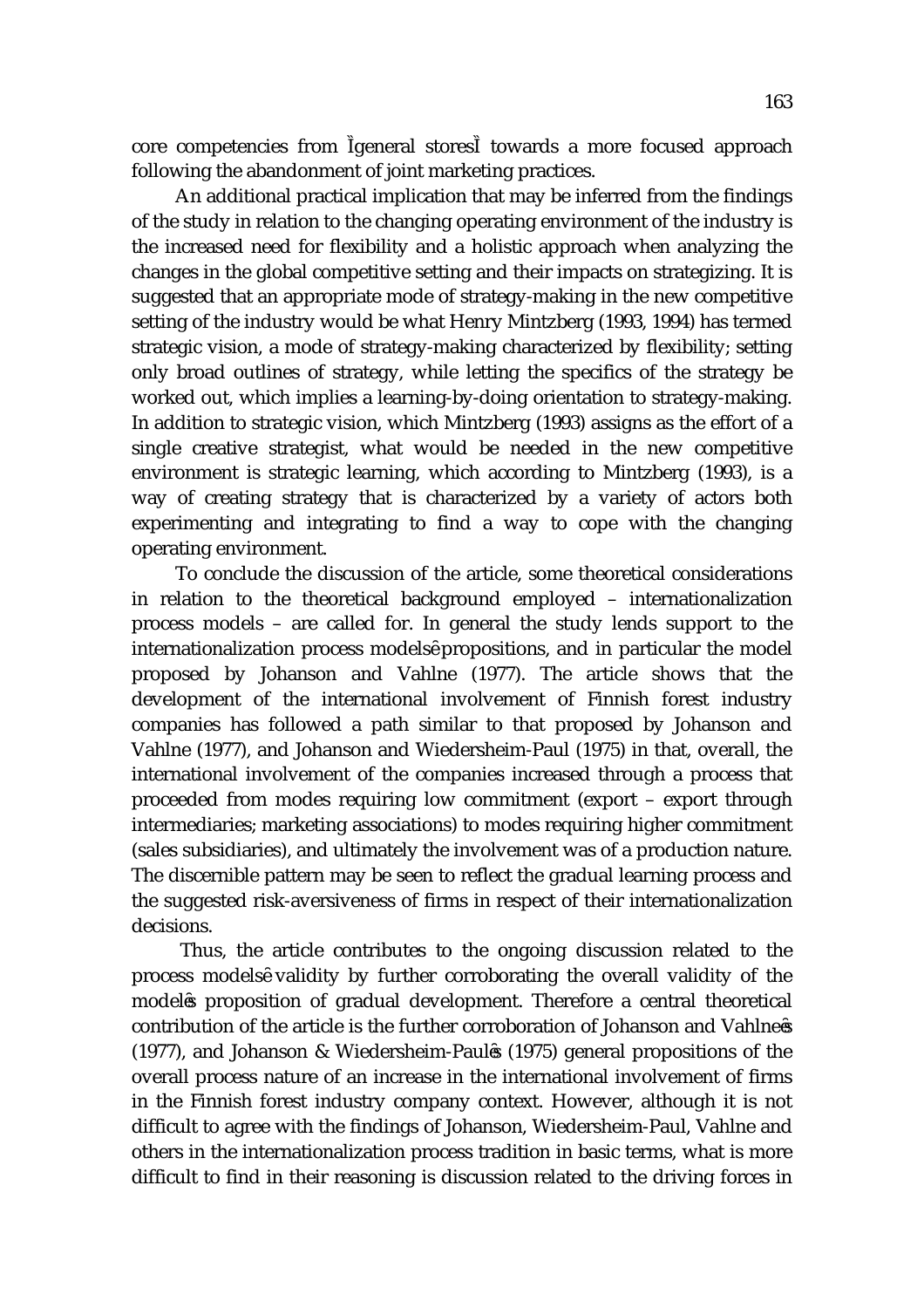the process. Raising this question and providing an answer to it in the Finnish forest industry context is thus the central theoretical contribution of the article as it explores the forces driving the shift from low-commitment modes of international involvement to high-commitment modes. The article sheds some new light on the issue by pointing to the strategic considerations of the companies in the changing operating environment as a driver in the change of mode of engagement in international business. Hence, the article offers some additional clues to the question of *why* internationalization?

A further theoretical contribution of the article is its analysis of the marketing associations role as a vehicle for cooperative internalization, which may be seen as indirect internalization from the point of view of a single company involved in marketing cooperation through the associations. This kind of cooperative internalization of markets bears some important implications from the point of view of the internalization theory (Buckley & Casson, 1976): the cooperative modes of internalization form an interesting anomaly. While the internalization theory claims to explain the internalization of markets by a single firm, it is silent, however, even on the possibility of cooperative modes of internalization. In the case of the marketing associations the internalization of markets occurred through a jointly-owned organizational extension instead of single hierarchy as suggested by the internalization theory. Due to its concentration, to the exclusion of virtually all else, on explaining foreign direct investment and the existence of multinational enterprise, the internalization theory has seriously downplayed cooperative modes of increasing the international involvement of firms, such as international joint ventures and alliances, both of which have attracted considerable scholarly attention lately. For a recent review of the international joint venture literature see Wong and Ellis (2002).

Furthermore, the analysis of the rise and eventual fall of the long-standing joint marketing practices of the Finnish forest industry companies presented in the article is in itself an exploration of a phenomenon the study of which has been rather limited. The few studies that have addressed the phenomenon mostly deal with the marketing of primary production in the food processing industry, for example Penn (1994) and Christy (1994) dealing with wine, Holm (1995), with fish, and Dyllick (1989) with the marketing of dairy products. Another quite remote context from the current are studies of joint marketing practices between two organizations from different countries, typically between companies with western and eastern backgrounds (e.g. Marer & Miller, 1977; McMillan, 1981; Högberg & Wahlbin, 1984; Artisien & Buckley, 1985).

Studies of collective marketing practices between competitors within the same industry are far more limited although the topic is touched upon in passing in the joint venture and strategic alliance literature (cf. Harrigan, 1985, 1987; Ohmae, 1993; Porter & Fuller, 1986). Examples of studies dealing with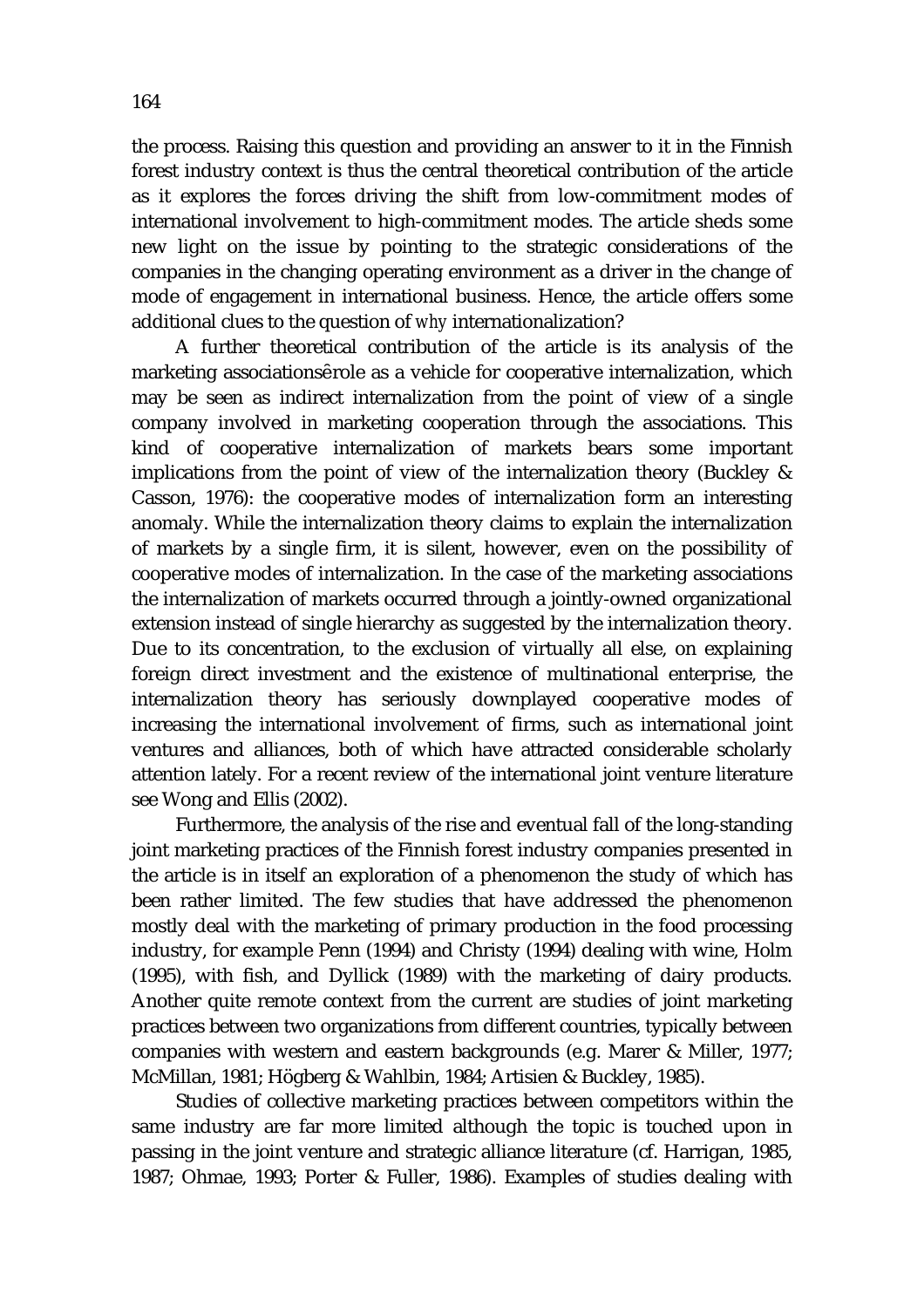joint marketing between competitors include Dussauge and Garrette (1993, 1995), Hartley and Martin (1990), Kolodziej (1987) dealing with the aerospace and defense industries where allying with competitors, taking various forms, has quite a long history.

### **4.3 Change in the Extent and Form of Internationalization – The Finnish Forest Industry from the Mid-1980s to 2000**

The third article included in the dissertation adds another viewpoint to the analysis of the internationalization process of Finnish forest industry companies. The article approaches the phenomenon pronouncedly as a firmlevel phenomenon and thus takes a more orthodox view of internationalization than the other two articles discussed above by placing the companies in center stage as the major actors whose undertakings are examined over an extended period of time. Thus the article displays a longitudinal, multiple-case processual analysis of parallel development processes. A central supporting idea of the article is its treatment of the firm-level internationalization phenomenon through a game metaphor; the internationalization development of the companies is seen as dynamic, strategic game-playing activity characterized by rivalry and struggle. Addressing the competitive behavior of the companies studied through the metaphor of game allows the relaxation of the central assumptions held within the game theory related, for example, to rationality, perfect information, set rules, the number of players, and so on. The companies studied are perceived as goal-oriented intentional actors carrying out moves aimed at maintaining and strengthening their respective strategic positions within the industry. Thus, the article takes as its explicit starting point the critique against the dominant static approaches to the study of the internationalization development of firms and presents an alternative approach. Contrary to the static approaches, the internationalization development of firms is held to be an inherently dynamic phenomenon in the article and it is consequently treated as such.

Utilizing the metaphor of game as the ideational background for the analysis of the development, the article presents three frames of reference, which are employed in the analysis of the game-playing activity of the companies studied. The frames of reference utilized in the article enable the combining of ideas found within diverse streams of literature touching upon different phenomena of interest in the internationalization context. The origins of the frames of reference utilized in the article in their slightly modified form are traceable originally to the works of Näsi (1991, 1994, 1996, 1999), in which he at first proposes the game-playing view as a distinguishable stage within the development of strategic thinking (Näsi, 1991), and later develops the analytical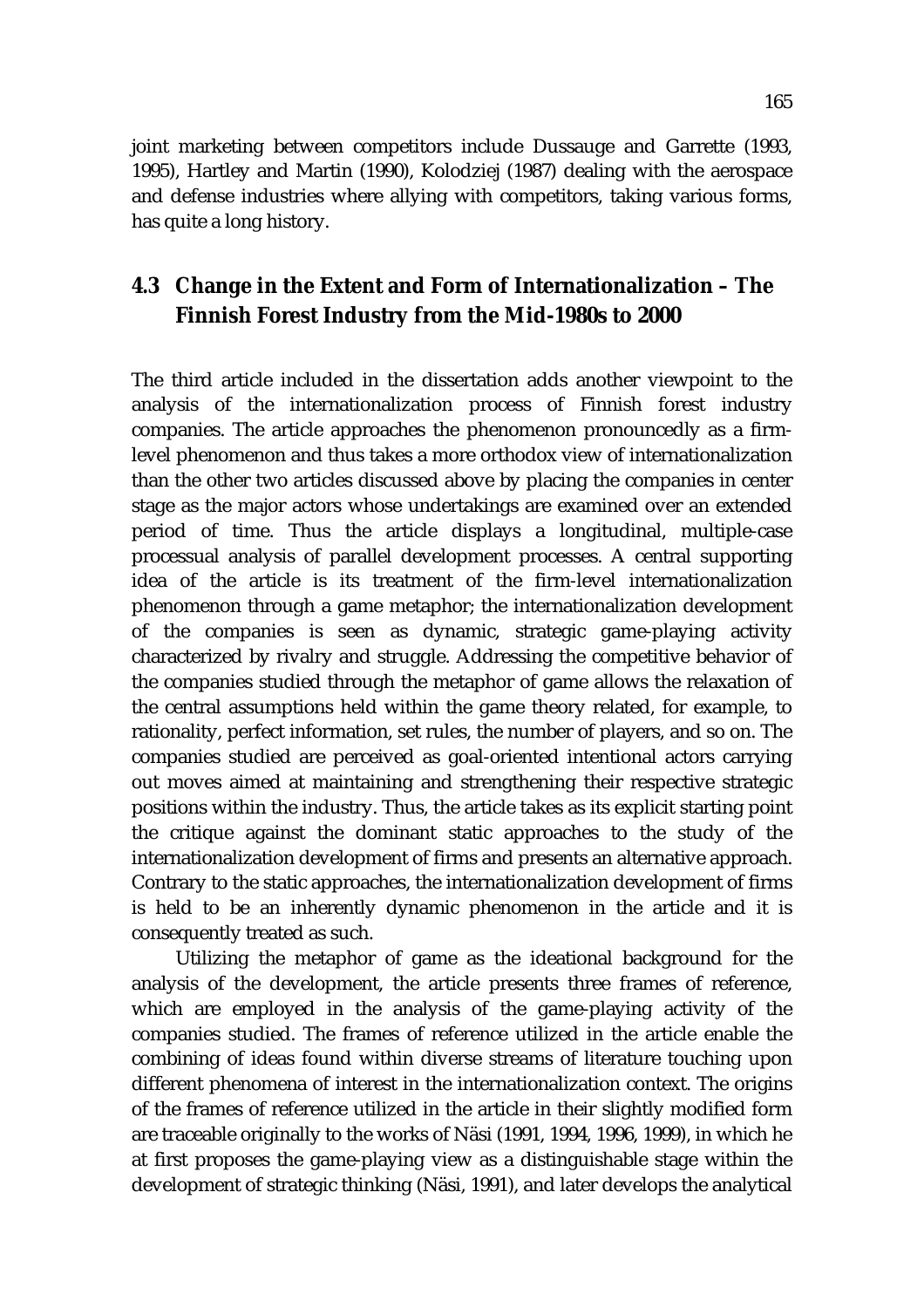frames of reference more fully (Näsi, 1994, 1996, 1999) into the form in which they appear in Näsi, Sajasalo and Sierilä (2001). The original versions of the frames of reference combine numerous lines of strategic thought related to the various forms that the competitive conduct of firms may assume combined with ideas derived from a number of streams that treat various forms of human activity through the metaphor of game (e.g. Carse, 1986; Clancy, 1989; Mitroff & Pauchant, 1990; von Herzen, 1993). In addition, the development of the original frames of reference relies on three illustrative cases that provide some of the terminology utilized (see Näsi, 1996). Thus, the frames of reference are synthesizing by nature as they draw various lines of theorizing together into workable analytical tools for analyzing the competitive behavior of firms. The frames of reference contain ideas derived from the portfolio management literature (e.g. Henderson, 1984; Buzzell & Gale, 1987; Hamermesh, 1986 among others) most visible in the frame of reference related to opening and closing moves; value chain literature (in particular Porter, 1980, 1985) displayed in the frame of reference dealing with the target of the move within the production chain; and diversification literature (e.g. Wrigley, 1970; Rumelt, 1974, 1982, 1986; Salter & Weinhold, 1979; Abell, 1980; Galbraith & Kazanjian 1986) most notably in the frame of reference related to the various ways of meeting competition. In addition to these broadly defined streams of literature, especially the influence of Mintzberg s thinking related to the different ways of perceiving strategy – the five Ps (Mintzberg, 1987b) – may be seen as an important influence on the formation of the original frames of reference, as Mintzberg explicitly brings the concepts of game and players to the fore in his discussion of strategy as position (ibid., 15).

Overall, the article argues that the use of the three frames of reference in their modified form enables systematic comparisons between companies, and the discovery of patterns in their internationalization development following a quantification research strategy (Langley, 1999) by quantifying the qualitative process data into a more readily comparable form. The research strategy adopted resembles that utilized by researchers associated with the Minnesota Innovation Research Project – most notably Van de Ven and Poole (1990) – in that here too the rich qualitative data are coded with the aid of predetermined frames of reference to reduce the complexity of the process data mass in order to aid comparison. What the use of the frames of reference accomplishes is to reduce the messiness of the process data (Langley, 1999) by helping to structure it and rendering it in a form suitable for statistical analysis in order to detect dissimilarities between the processes studied. Other ideationally similar approaches have been presented and utilized by Smith, Grimm and Gannon (1992) in their analysis of the competition among airlines, and by Romanelli and Tushman (1994) in their analysis of patterns of change within the microcomputer industry. In addition to assisting in the comparisons between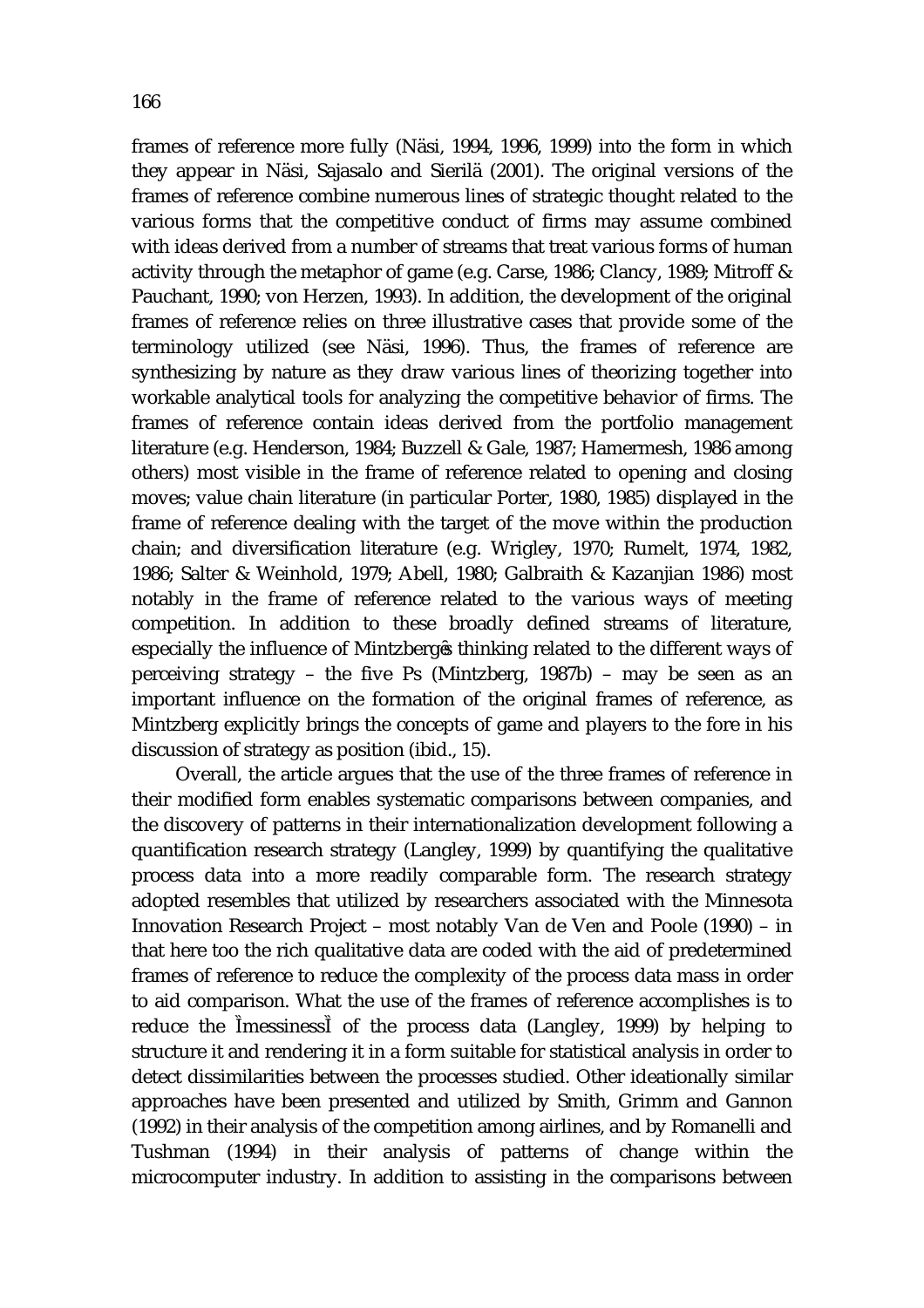companies, the article argues that the use of the frames of reference helps in making the strategies followed by the individual companies in their respective internationalization processes more visible by means of longitudinal analysis of the development.

The article presents short case descriptions of the most important events in the internationalization processes of the four Finnish forest industry companies analyzed by paying special attention to the increase in the international involvement of these companies through foreign direct investment in production units. The increased international involvement of Enso in the form of foreign production is portrayed in the article as taking off relatively late on a major scale, although the company had already been involved in a difficultyridden joint effort involving a group of Finnish forest industry companies in Canada from the 1970s onwards. Overall the article presents Enso s internationalization as a process that proceeded through a series of events characterized by decisive action followed by period of relative quiet bearing close resemblance to what Mintzberg and Waters (1982, 492-493) characterize as a sprint and pause strategy. The article argues that the early 1990s form a turning point in Enso s internationalization process. After an extended period of relative quiet the process of increased internationalization of Enso continued closer to home base. The article portrays the development of the increased internationalization of Enso after its withdrawal from Canada as a process that finally escalated into the merger of Enso and Stora of Sweden, and further reexpansion to North America.

The internationalization of Kymmene through foreign direct investment in production, in turn, is characterized in the article as a process that started quite early compared with that of other Finnish forest industry companies. Historically, having been the largest of the Finnish forest industry companies Kymmene (as well as its predecessor Kymi) held itself to be sufficiently large to operate on its own in the international marketplace, which had its effect on the strategies followed (for a closer analysis of the company s development and relationship with its domestic competitors over the 20<sup>th</sup> century see Ojala, 2001a). Overall Kymmene is seen in the article to have followed a two-pronged strategy in relation to its international involvement. First, it established a relatively strong production presence early on in the most important markets served previously through exports in its largest businesses, and second, it complemented its market coverage through operating via the marketing associations in markets less central to it. Thus, the internationalization process of Kymmene could be characterized, in line with the article, as inconspicuous development primarily through organic growth.

The article argues that the late internationalization of Metsä-Serla was mostly due to its ownership background. An additional natural factor in the late start of the company in its internationalization through direct investment in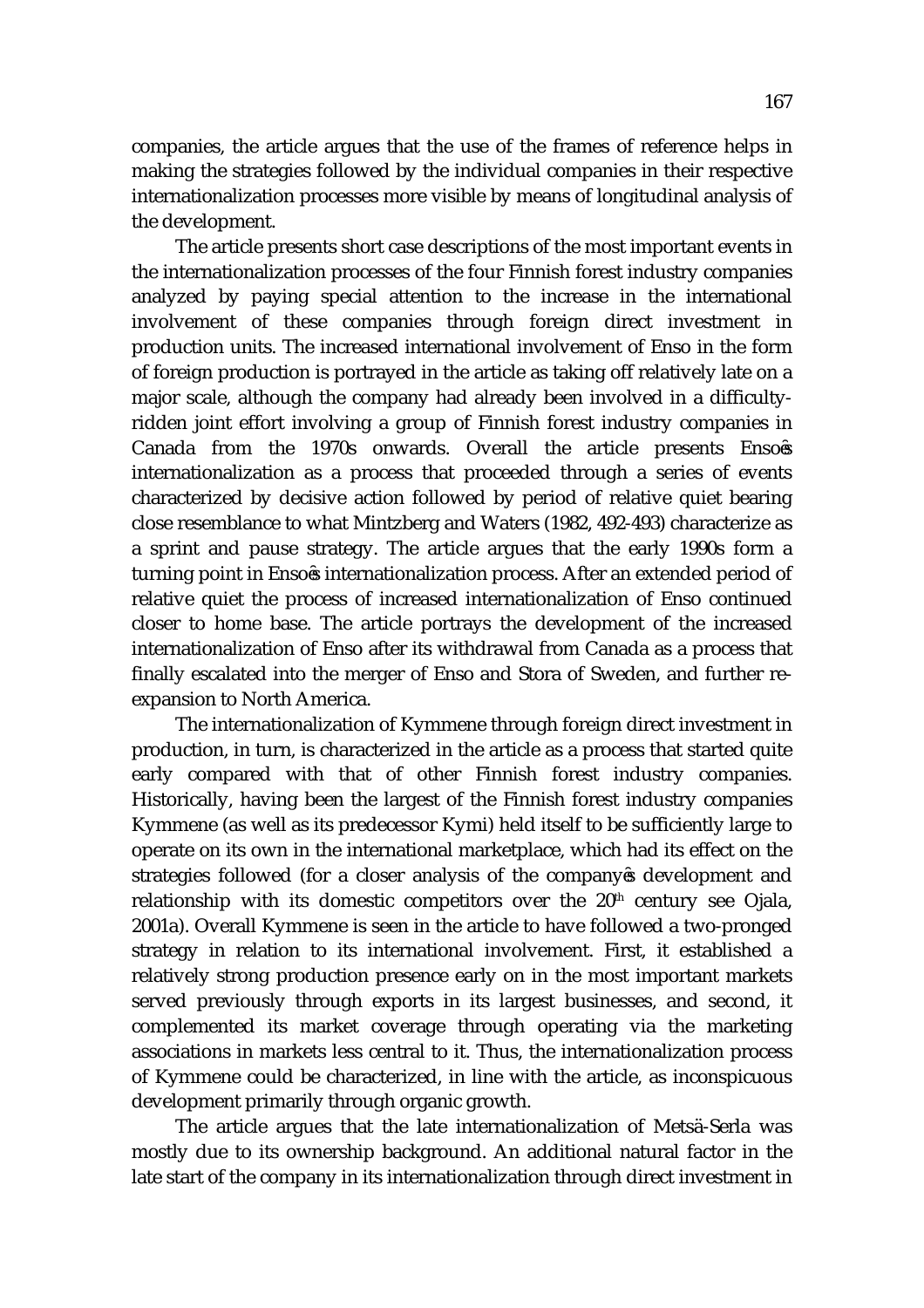production which is brought up in the article is its late arrival on the Finnish forest industry scene: the company was established only in the mid-1980s which gave its domestic competitors a good head start in their internationalization processes. Even if the company itself was formed later than its competitors, the predecessors of Metsä-Serla already had a substantial history of involvement in the Finnish forest industry. The article argues that despite their relatively long history of operations in the industry, the predecessors of Metsä-Serla had been confined to a domestic orientation in their operations and to heavy reliance on exports as their dominant mode of international involvement due to reasons of the owners ideology and a lack of available resources owing to smallness, which has been traditionally considered a significant drawback for a firm pursuing involvement in international business activities (e.g. Becker & Porter, 1983; Levitt, 1983). The internationalization process of Metsä-Serla is portrayed in the article as a process of relatively small, cautious steps in businesses that required a local presence and thus forced Metsä-Serla onto a path leading to international production. The second half of the 1990s is seen in the article as a decisive period in redefining the company s strategy in relation to internationalization: by performing a series of major acquisitions Metsä-Serla totally revised its strategy of international involvement from small-scale, lowrisk, relatively low-commitment to the very antithesis of the strategy previously followed.

United Paper Mills (UPM) is portrayed in the article in a similar light to Metsä-Serla in that UPM also relied heavily on exporting the domestic production of its core businesses. Although the company had established a manufacturing presence in both the UK and France in the mid-1980s, it is still labeled production-wise domestically oriented in the article because of the role that the foreign production units played in the whole of the production output of the company. Otherwise the article presents UPM s strategy as two-pronged in the sense that in its non-core businesses the company followed a process of small and cautious steps characterized by a relatively low-risk approach much in the same manner as Metsä-Serla. The article argues further that similarly to the development of Metsä-Serla, the latter half of the 1990s formed a clear turning point in UPM s strategy related to its international involvement. At that time UPM (UPM-Kymmene) clearly revised its strategic orientation towards international involvement from generally speaking relatively small-scale, lowrisk, low-commitment to major and deep involvement, symptomatic of the changed orientation being the strategic alliance that eventually granted UPM-Kymmene a strong manufacturing foothold in the Chinese market, an acquisition in the US, a merger attempt in the US, and later a Canadian acquisition.

The article presents a detailed analysis of the game-playing activities of the Finnish forest industry companies with the aid of the three frames of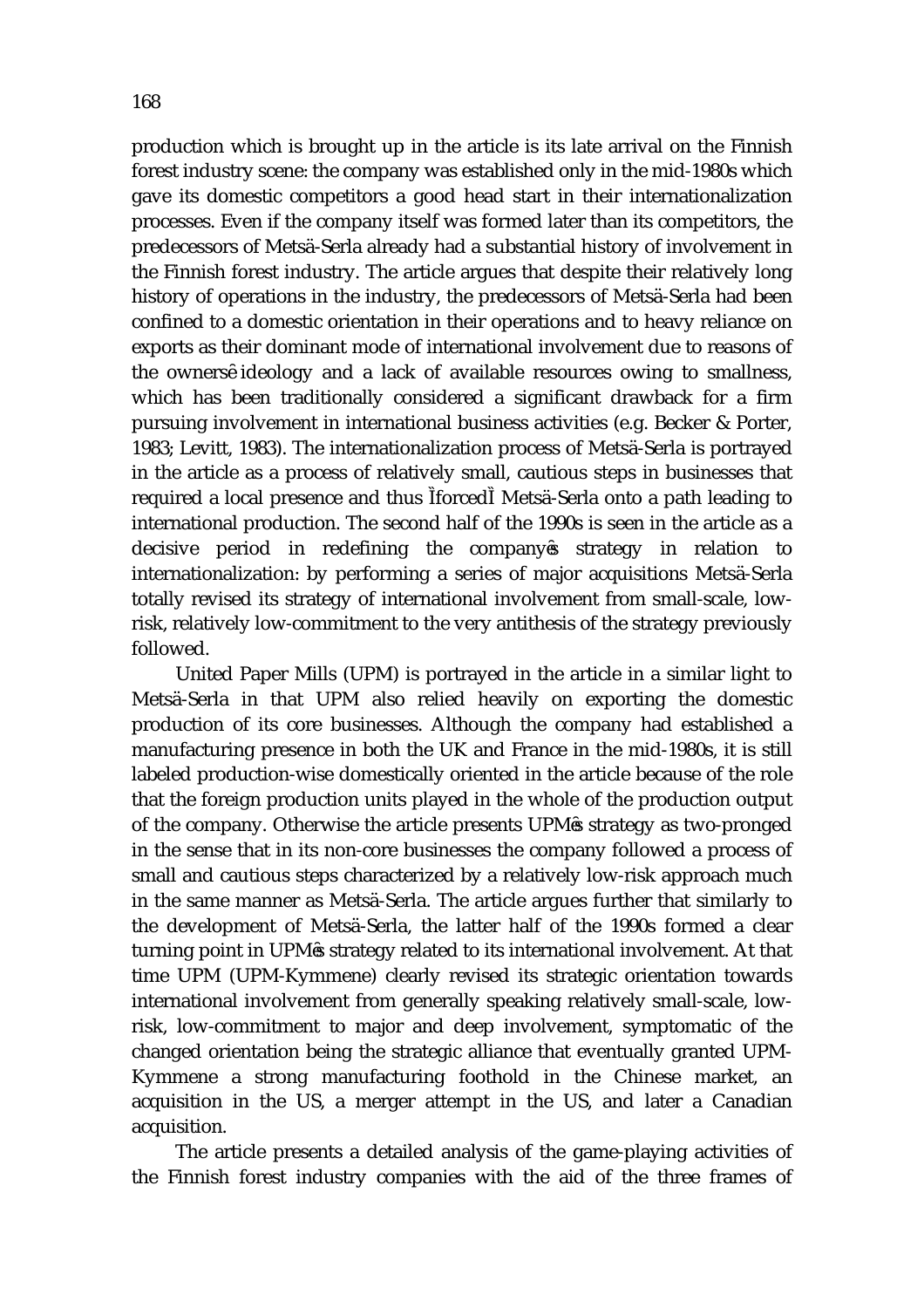reference utilized. The analysis of the game-playing activities of the companies is divided into two periods because, as the article argues, the Finnish forest industry underwent a vast process of structural change in the mid-1990s which reduced the number of players within the industry through the merger of UPM and Kymmene. This changed the competitive landscape in a profound way that may be interpreted as the start of a new era, one marked by a change in the strategic orientation of the remaining companies. The article discusses some indications of the change in the strategic orientation of the companies between the periods and, based on an analysis guided by the frames of reference, singles out as the most clear indications of the change in strategic orientation 1) a slight but noticeable move towards a more downstream-oriented strategy, 2) change in the atmosphere of the game-playing from what is termed amicable in the article to game-playing of a more combative nature, 3) change in the international expansion and growth strategy from organic expansion to expansion through acquisitions, and 4) reflecting a shared concern within the industry for capacity control, a rise in the share of closing moves as a result of the phasing out of outdated capacity and selling off of non-core businesses.

The article further presents an analysis of the expansion of the companies marketing and manufacturing operations and utilizes the Johanson and Wiedersheim-Paul (1975) psychic distance ranking as an ideational starting point. The ranking of Johanson and Wiedersheim-Paul is used to form four broader groups of countries with similar psychic distances from Finland as the basis of analysis. The article argues that the expansion of the Finnish forest industry companies marketing operations has followed an importantly different path from that suggested by Johanson and Wiedersheim-Paul in their establishment chain proposition: firms first enter countries that are psychically the closest, and gradually proceed to countries with greater psychic distance (Johanson & Wiedersheim-Paul, 1975). Instead, what is found in the case of the Finnish forest industry companies is that they have skipped a group in the chain, and only subsequently followed the pattern suggested by Johanson and Wiedersheim-Paul (ibid.). The article offers two possible explanations for the observed anomaly – the minor role played by the psychically closest Nordic region for the companies – between the suggestions of Johanson and Wiedersheim-Paul (1975) and the actual pattern of the Finnish forest industry companies: 1) the moderating effect of increased international involvement on the psychic distance through learning and experience, 2) mutual understanding between the Nordic companies regarding the limits of competition, or fear of retaliatory action sparked by an attempted invasion of the others home base.

Furthermore the article discusses the geographical expansion of the companies marketing and manufacturing networks and presents an analysis of their development. In both cases the total number of countries served either through its own marketing network or own production units is taken to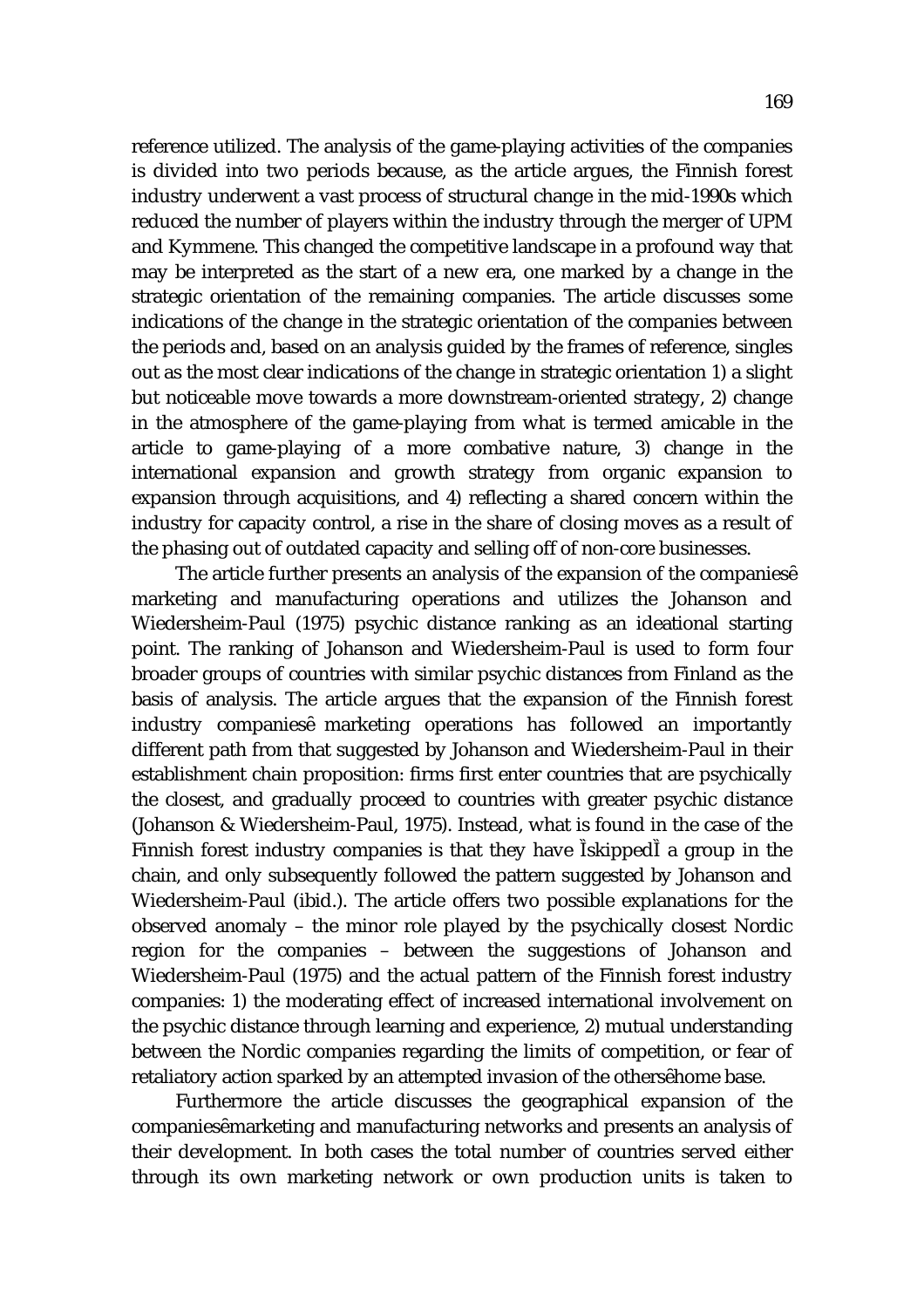represent the level of international involvement of the company in question. The line of reasoning related to the number of countries as an indication of the degree of international involvement adopted is similar to that of Pla-Barber (2002) in his attempt to expand the construct of foreign market involvement beyond the established but narrow indicator of percentage of foreign sales put forth by Stopford and Wells (1972). Analysis of the expansion of marketing networks shows that the companies have followed different strategies. The findings of the analysis presented in the article could be summarized as follows: the companies formed two camps in their approach in relation to the expansion of their marketing network. Kymmene and Enso were actively building marketing networks under their own control early on, whereas both Metsä-Serla and UPM adopted a different path and marketed the bulk of their production through cooperative arrangements and resorted in their own networks to marketing products that could be termed specialty products. Analysis of the expansion of production abroad in the article shows in similar fashion to similarly that of the expansion of marketing networks that the companies followed dissimilar strategies in their engagement in manufacturing operations abroad. Despite the different strategies, however, the final outcome of the individual processes resemble each other quite closely as pointed out in the article in the discussion related the to competitive pressures associated with internationalization: it seems that in order to be successful within an industry a firm cannot differ substantially from its main competitors in relation to international involvement and the geographical reach of its operations.

To conclude, some central findings of the article related to the internationalization development of the Finnish forest industry companies in the light of the game-playing perspective are presented and in addition the merits of the game-playing approach for the study of internationalization processes are discussed in what follows. The article argues that the internationalization processes of the Finnish forest industry companies may be divided into three distinct phases according to the strategic importance assigned to further increasing the international involvement of these companies. Figure 16 portrays the phases.

| <b>Marketing</b><br>associations' hegemony | <b>Internationalization</b><br>through organic<br>expansion | <b>Internationalization</b><br>through acquisitions<br>and mergers |
|--------------------------------------------|-------------------------------------------------------------|--------------------------------------------------------------------|
| <b>1920s</b>                               | <b>1980s</b>                                                | <b>Mid-1990s</b>                                                   |

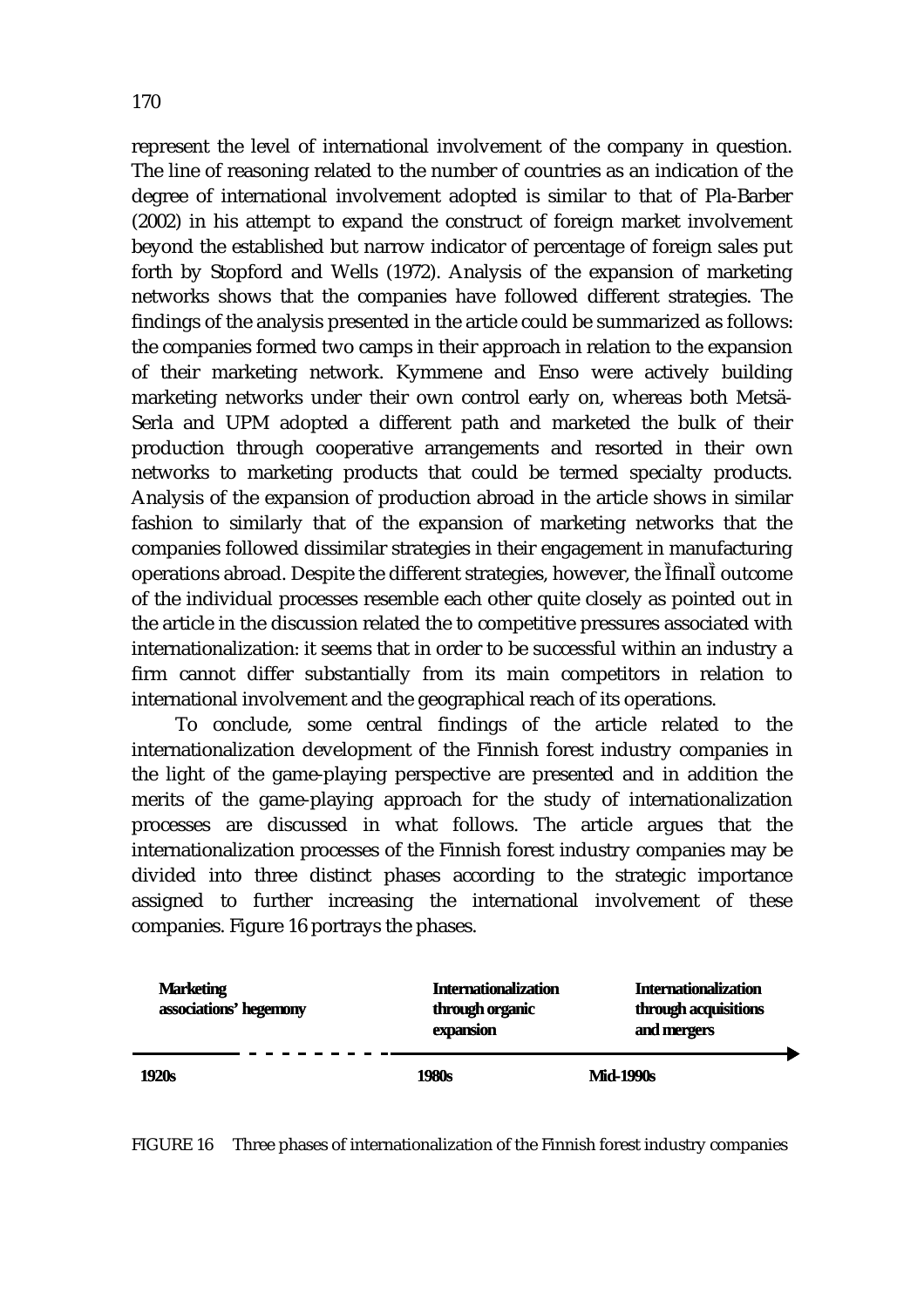During the first phase of internationalization termed marketing associations hegemony the strategic orientation of the companies towards increasing their international involvement could be best characterized as relatively passive: for the most part the international involvement of the companies took place through intermediaries. Although the article provides some exceptions to the rule during the first phase, the most notable of which being Kymmene s (Kymi s) entries to the UK and West Germany, UPM s early unsuccessful endeavors in Israel, Italy, Brazil and Iceland, and Enso s entries to the Netherlands and joint effort in Canada, all the above, with the exception of Kymmene s establishment in Germany, could be seen as water-testing attempts that were terminated when they had either served their purpose, or the situation surrounding the foreign units had developed in such a way that it demanded termination of the operation. During the second phase, termed internationalization through organic expansion , the strategic orientation of the companies changed from passive to clearly more active. The change in the strategic orientation was most clearly manifested in several greenfield investments – the entries of Kymmene and UPM into the UK, and Enso s entry into Germany through paper mill investments – through which the companies were seeking a stronger foothold in markets previously served through export, as well as to expand their marketing networks with a view to a more comprehensive presence in the most important markets. The third, ongoing phase termed internationalization through acquisitions and mergers , and the resultant fast increase in the international involvement of the forest industry companies may be seen partly as a consequence of the changed global competitive setting and partly as a consequence of the limits of growth having been reached in Finland. As a number of major forest industry companies worldwide had assumed similar strategic aims – growth in order to achieve the required size to secure greater control over their own destinies, and growth to obtain dominant positions within the industry to cope with global competitive pressures – the means of growth provided by organic expansion soon became exhausted and the companies within the industry had to revise their strategic orientation, rendering it even more active, and in addition radically change their approach towards the means employed. Thus, the third phase may be seen as a clear indication of a paradigm change within the global forest industry, the old industrial wisdom (Hellgren & Melin, 1992) related to the means of growth being replaced by the new.

The article's observation related to the fragmented nature of the industry bears with it some practical implications in relation to both the internationalization of the forest industry companies and future consolidation within the industry. The article argues that due to the fragmented nature of the industry overall there still remains considerable potential for future consolidation through acquisitions and mergers within the industry globally.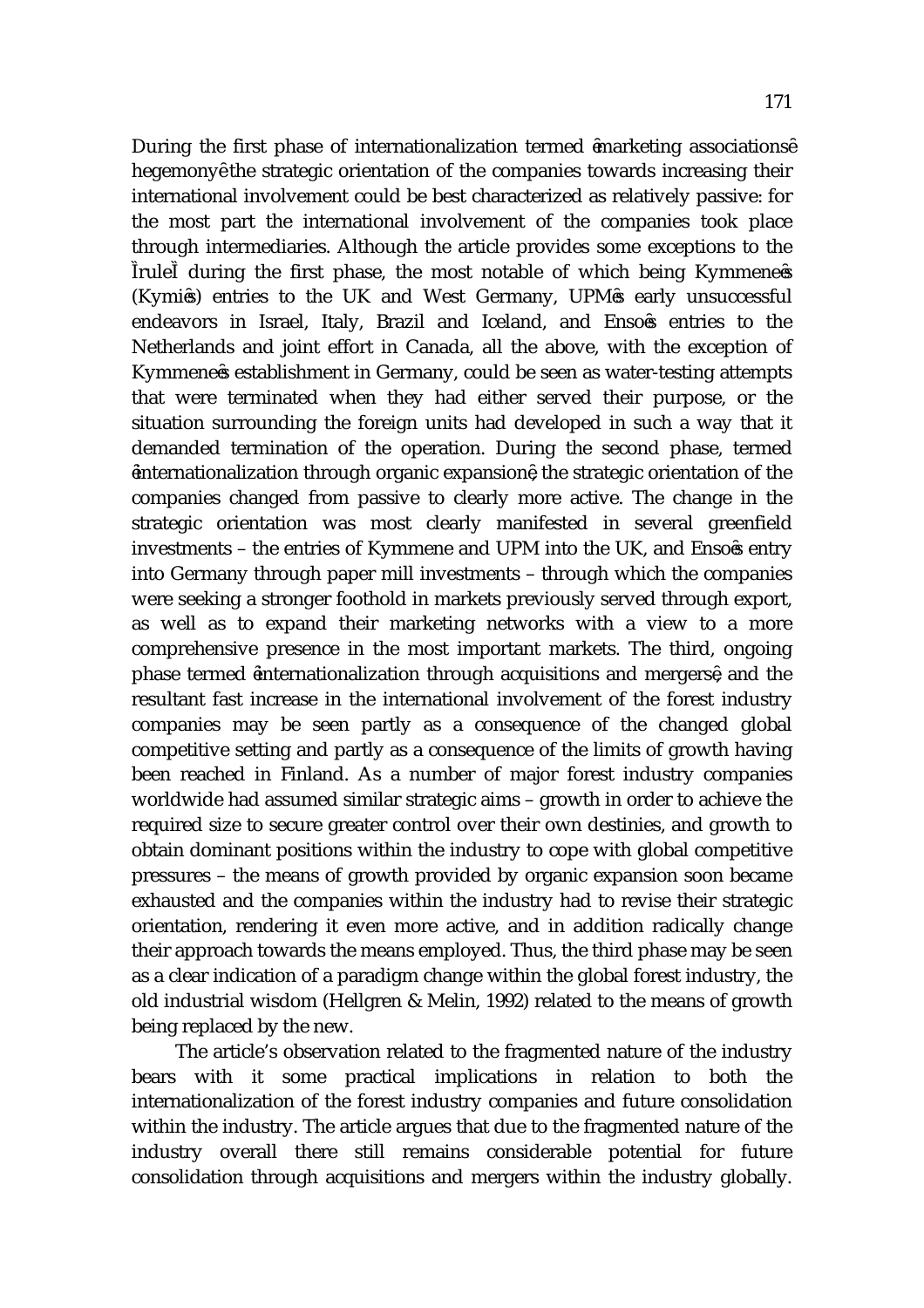Future consolidation is obviously closely linked to further internationalization of the companies within the industry since not just the Finnish forest industry companies but more generally all the other major players in the industry, regardless of their national origin, have recently been increasingly growing out of their traditional home bases and home regions. The development within the industry in the long run may be predicted to result in a state in which a few companies will be more firmly established than at present in all the most important regions for the forest products trade - North America, Europe and Asia - and dominate the global scene. Despite the trend predicted above, and due to the inherently regional nature, consolidation development is not likely, however, to lead to a situation in which there is no room for local (or even global) niche players within the industry. As noted in the article, the trend within the industry among the major players – an attempt to concentrate on serving some segments of the market and become the dominant player within those segments – favors the conclusion that the field will be divided more clearly than was the case until now into three groups of companies: the focused global players with extensive scale serving the needs of global customers, the local specialized niche players serving the needs of local customers, and between the two extremes, the specialized global niche players that serve the needs of a specific group of local customers with a worldwide scope.

Finally let us address some of the central contributions of the article, which are twofold: first and foremost the contributions lie in the introduction of a novel, dynamic action-oriented approach to the examination of the internationalization processes of firms and second, in the advancement of knowledge related to the dynamics of internationalization of the Finnish forest industry companies over the past two decades. The major contribution of the article related to the dynamics of the internationalization processes of the Finnish forest industry companies lies in particular in the analysis of the development during the 1990s, which, according to the findings of the article forms a watershed for the industry in relation to the internationalization strategy followed by the companies. As this period has not been widely covered elsewhere in the internationalization context of the Finnish forest industry, the findings related to change in the strategic orientation of the companies may be considered novel, thus advancing our knowledge related to the internationalization process of the Finnish forest industry companies. The contributions of the article to the field of international business studies in general, and to the behaviorally-oriented internationalization process perspective in particular, are manifold.

First, the article introduces a new approach to analyzing the internationalization processes of the firms, one that is characterized by a dynamic perspective on a dynamic phenomenon. Thus it offers an alternative to the dominant static approaches holding sway in the field of international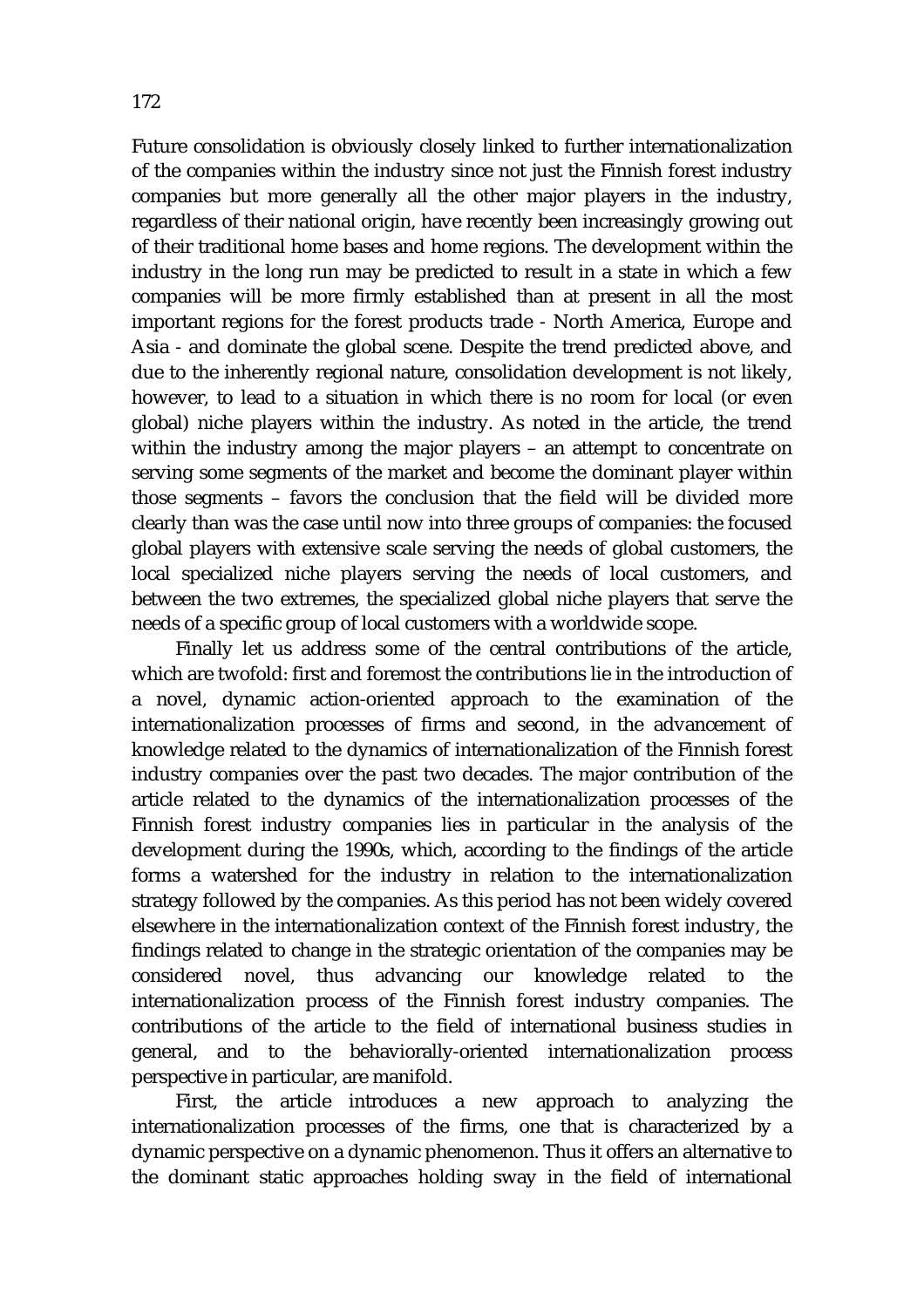business. Second, the alternative game-playing approach to the study of internationalization processes proposed in the article may be considered as a response to calls for the (re)introduction of the missing strategic viewpoint to the analysis of internationalization development of firms (see e.g. Melin, 1992). Thus, unlike Johanson and Vahlne (1990, 12) when they state that the internationalization process, once it has started, will tend to proceed regardless of whether strategic decisions in that direction are made or not , the article perceives the internationalization of a firm as a process driven by strategic considerations. Third, the game-playing metaphor and the game-playing perspective with multiple frames of reference derived on the basis of the gameplaying metaphor offer an adequately broad means of addressing the multitude of ways a firm may choose to increase – or decrease, for that matter – its international involvement. Thus, the game-playing perspective offers a way to integrate ideas found within two seemingly contradictory streams of literature; the behaviorally-oriented internationalization process literature and the foreign direct investment literature. As the article argues, the game-playing perspective offers a way of combining the gradual organic process view of internationalization promoted by the internationalization process school with what constitutes a discontinuous change from the internationalization process school s point of view – acquisitions (Andersson, Johanson & Vahlne, 1992). This point is especially important because, as Hennart and Park (1993), and Chao and Padmanabhan (1995) among others have noted, acquisitions as a means of internationalization have become increasingly important recently and thus any approach not taking acquisitions into account as one central means of internationalization would be incomplete. Fourth, the game-playing perspective allows the true appreciation of the process nature of internationalization and thus the incorporation of time in the analysis as one key variable. Hence the game-playing perspective offers a way to remedy the lack of temporal considerations in the analysis of the internationalization of firms (see e.g. Macharzina & Engelhard, 1991; Kutschker, Bäurle & Schmid, 1997) by allowing longitudinal examination of the phenomenon. The game-playing perspective further allows the incorporation of time into the analysis in various time perspectives. The temporal duration of the internationalization activity of firms may be considered within the game-playing perspective to range from episodes to epochs, and further to evolution (in increasing duration) within the overall internationalization process. Fifth, the game-playing perspective offers a way to make the strategies followed by firms more easily visible by allowing a comparative approach that further aids in establishing the patterns of action of the individual firms analyzed. Finally, the game-playing perspective and the frames of reference are offered as a versatile and flexible tool for the holistic analysis of internationalization processes.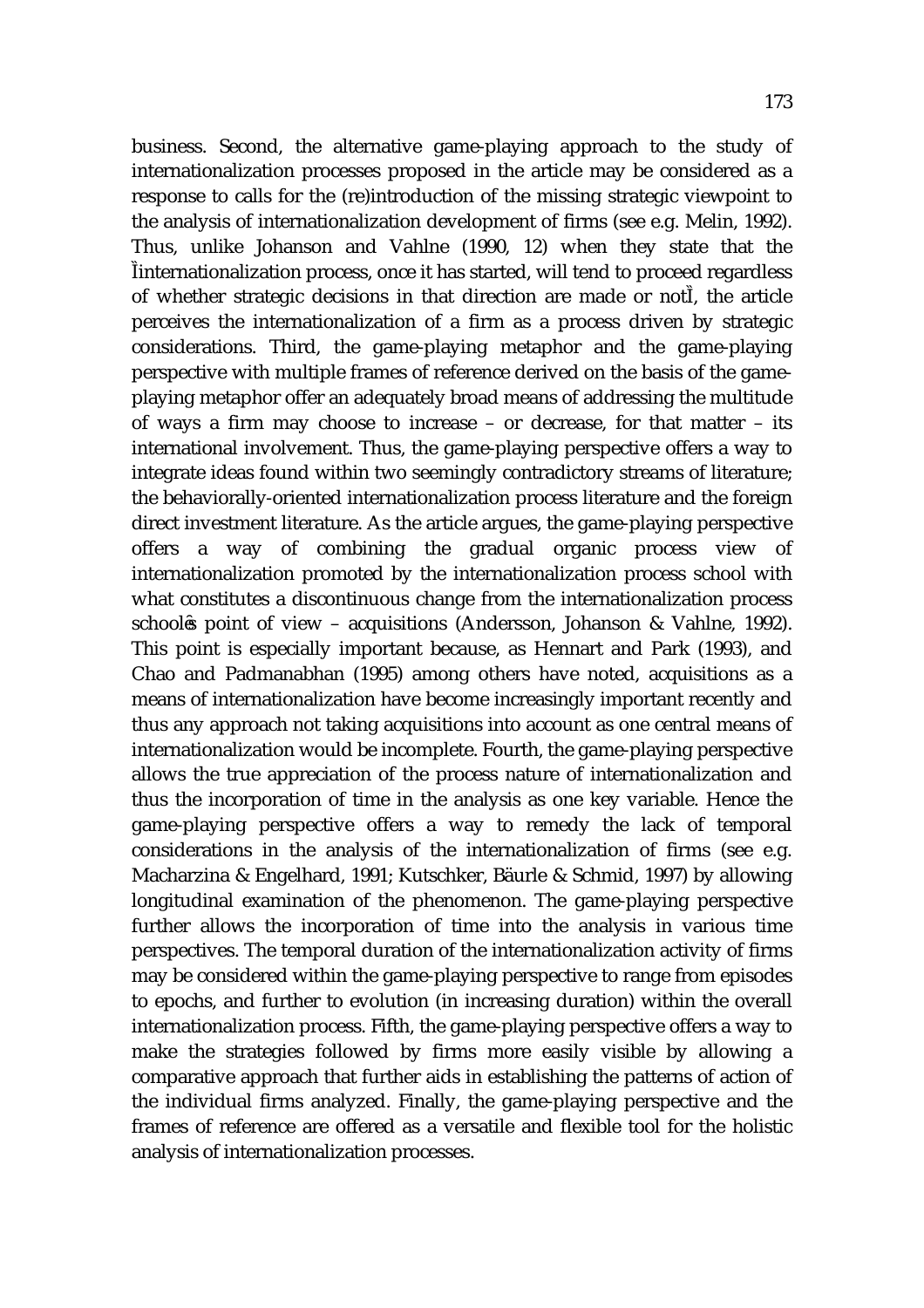#### **5 CONCLUDING REMARKS**

In this last section of the dissertation I aim at presenting a kind of meta-analysis of the dissertation at hand, discussing the overall contributions of the dissertation, its strengths and limitations, and discussing issues related to validity and reliability. In addition I will provide some suggestions regarding what I consider to be fruitful directions for future research based on the findings of the dissertation and discussion related to the strengths and limitations of the dissertation.

The starting point of the dissertation was my intrinsic interest in the following intriguing question: *how has it been possible for a group of once small companies operating from a small and remote country to rise to such prominent positions within the forest industry internationally?* A closely related additional question occupying my mind was: *by which means have the remaining companies come to be what they are today?* From the very outset of the dissertation process it seemed that even a partial answer to the questions posed above would inevitably bring up the issue of the international involvement of the companies in some form or the other. Thus the fact that the dissertation found its focus on the examination of the internationalization processes of Finnish forest industry firms could be considered an obvious course of development. Against this background the aim of the dissertation became to explore the internationalization development within the Finnish forest industry by providing a holistic representation and an analysis of the internationalization development of the Finnish forest industry companies and the strategies followed as they became increasingly internationally involved over the course of time. Hence, my aim in bringing together the dissertation was to further advance our knowledge related to the Finnish forest industry, and in particular, the process through which the Finnish forest industry companies became increasingly internationally involved. The obvious question to ask at this point is: how well did I succeed in my aim; what have we learned as a result of the dissertation's completion? Ultimately the above questions are for others to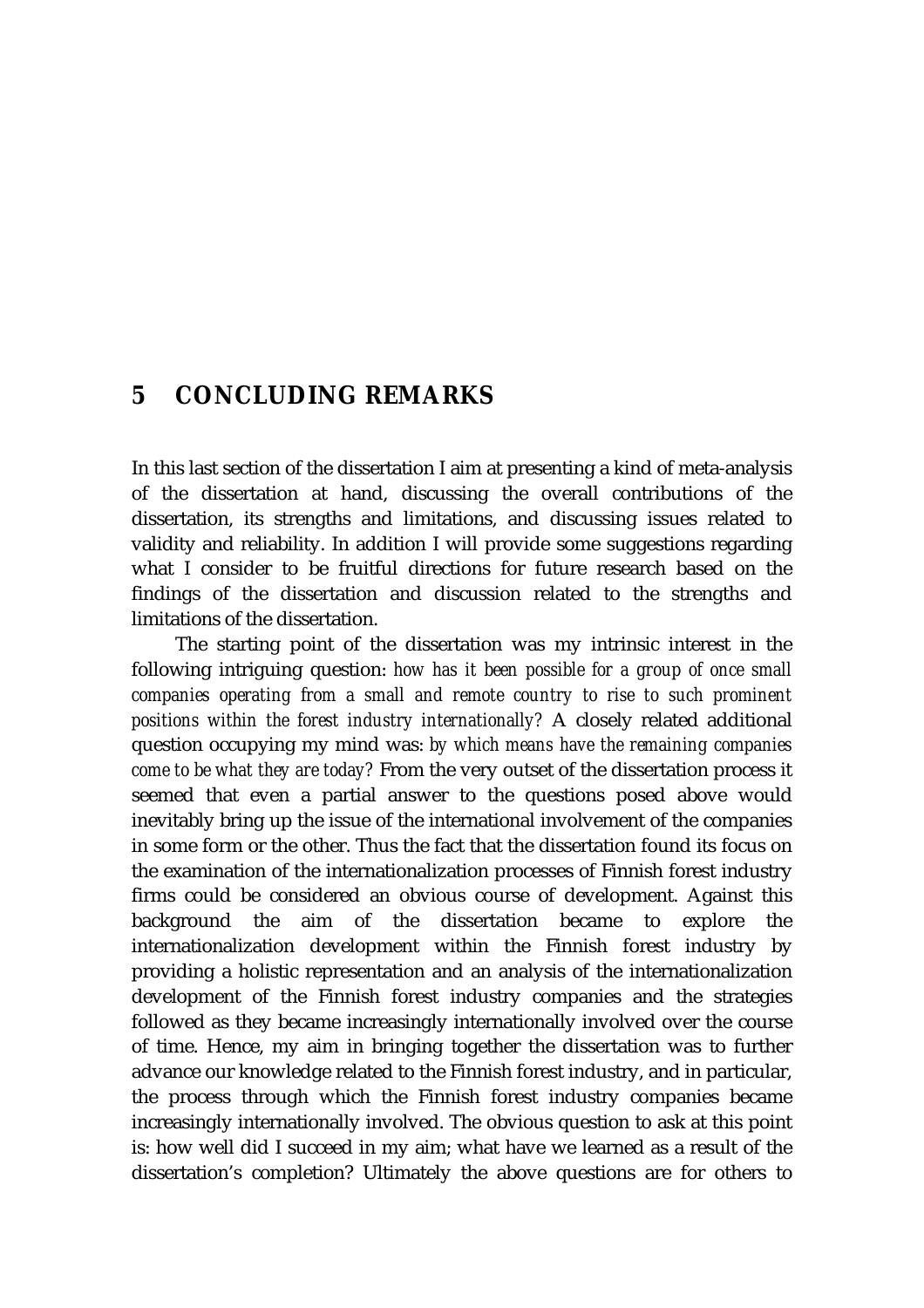answer and judge, but let me at least offer some of my personal points of view on the issue.

It is my contention that the dissertation as a whole has advanced our knowledge regarding the internationalization process of the Finnish forest industry companies, and more generally, various change processes within the industry in several ways. First, by examining the internationalization phenomenon from various, alternative, yet theoretically compatible perspectives, the dissertation has broadened the examination of the phenomenon in some untraditional directions in order to cover more ground related to the internationalization of firms business activities by placing the processes studied into the wider context in which they are embedded. By doing so the dissertation has provided a more holistic picture of the developments involved in the internationalization processes of the Finnish forest industry companies than would have otherwise been possible.

Second, the research strategy adopted in the dissertation, examining the studied phenomenon from different viewpoints and levels of analysis, offers the additional advantage of shedding light on the phenomenon from different angles, something not very common within the field of international business studies. This, in turn, helps in avoiding the obvious danger of one-sidedness and over-restrictedness of examination: paying attention narrowly only to certain aspects of a phenomenon – guided by a single paradigm – hence virtually neglecting all other aspects of it, which may lead to important features of a phenomenon studied being overlooked. A justified concern over this phenomenon in IB research is expressed by Andersen (1993, 219): even though all explanations are incomplete, it can be argued that only one explanatory variable seldom can provide a sufficient explanation. This is an important point to note when dealing with complex and multifaceted phenomena, such as the internationalization of business activities of firms. In effect, the dissertation has utilized what Lewis and Grimes (1999) have termed multiparadigm sequential research strategy by applying divergent paradigm lenses empirically to examine the phenomenon of interest to gain a better understanding of it through diverse representations.

To provide a summary of the suggested empirical contributions of the dissertation in advancing our knowledge regarding the internationalization processes of the Finnish forest industry companies and changes within the industry, as well as theoretical contributions of the dissertation, Table 2 is used. Table 2 serves the purpose of condensing the lengthy discussion in section 4 related to the findings of the three articles into a compact form.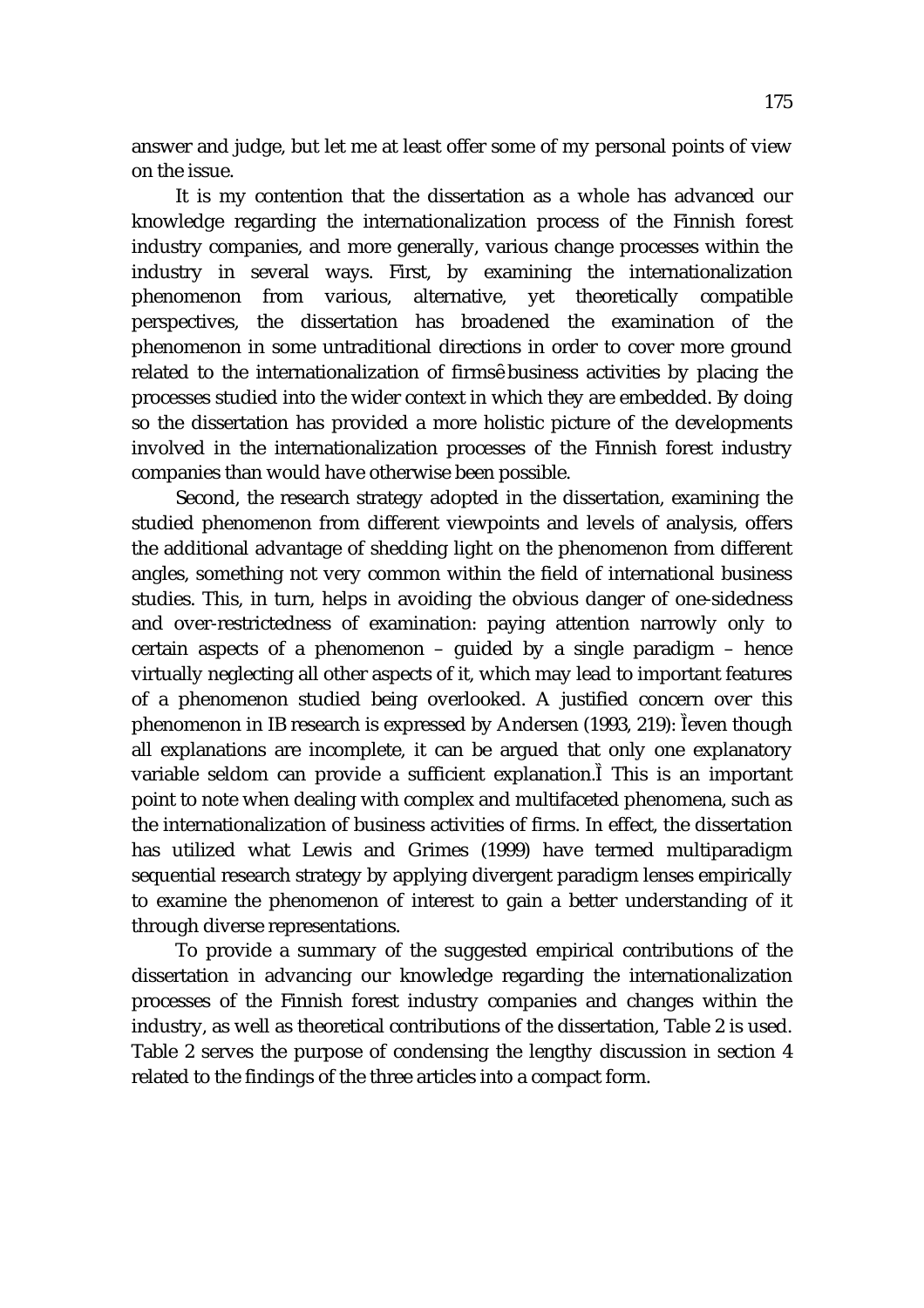#### Summary of empirical and theoretical contributions of the dissertation TABLE 2

| Advancement of knowledge related to internationalization strategy                                                                                                          | Article                    |
|----------------------------------------------------------------------------------------------------------------------------------------------------------------------------|----------------------------|
| Internationalization of the industry driving the transition from a closed to an<br>open economy                                                                            | Article I                  |
| Period of intensified internationalization efforts from mid-1980s onwards - fast-<br>paced increase of foreign production                                                  | Article I                  |
| Inward internationalization as a deliberate strategy (import of wood a means of<br>reducing dependence on domestic wood)                                                   | Article I                  |
| Change of governmental intervention policy (no more devaluations)                                                                                                          | Article II                 |
| Although markets of forest industry products are global, competition within the<br>industry is within-region type                                                          | Article II                 |
| Companies operating from emerging regions gradually changing the global<br>competitive setting into interregional                                                          | Article II                 |
| Aim at production of higher value-added grades - redirection of production<br>structure                                                                                    | Article II                 |
| Internationalization of ownership structures                                                                                                                               | Article II                 |
| Marketing associations of crucial importance as a mode of international<br>involvement for the relatively small companies                                                  | Article II                 |
| Quick erosion of importance of marketing associations due to adoption of<br>customer-orientated mode of operation                                                          | Article II                 |
| Construction of parallel marketing networks due to associations' hindering the<br>flow of market information                                                               | Article II                 |
| Concentration and resultant growth erased the initial disadvantage of smallness                                                                                            | Article II                 |
| Substantial potential for concentration through mergers and acquisitions in<br>Europe                                                                                      | Article II                 |
| Increased importance of the distribution channel as competitive weapon due to<br>the functions served (tracking and sensing existing and latent needs of the<br>customers) | Article II                 |
| Abandonment of joint marketing practices grant full strategic freedom                                                                                                      | Article II                 |
| The companies used different strategies in building a manufacturing presence in<br>foreign markets                                                                         | Article III                |
| Camps in expansion strategy of marketing networks: active (Enso, Kymmene),<br>passive (UPM, Metsä-Serla)                                                                   | Article III                |
| Two-pronged strategies related to increasing foreign manufacturing presence<br>typical of Metsä-Serla and UPM                                                              | Article III                |
| Ownership background and size (available resources) influence timing                                                                                                       | Article III                |
| The 1990s a watershed for the industry in relation to internationalization<br>strategies followed                                                                          | Article III                |
| Second half of the 1990s a decisive period - from a (relatively) small-scale, low-<br>risk, low-commitment strategy to the very opposite                                   | Article III                |
| Towards more downstream-oriented strategy                                                                                                                                  | Article III                |
| From organic growth to expansion through acquisitions and mergers - paradigm<br>change                                                                                     | Article III                |
| Despite differences in the processes, outcomes resemble each other                                                                                                         | Article III                |
| Considerable potential globally for future consolidation through acquisitions and<br>mergers                                                                               | Article III<br>(Continued) |

176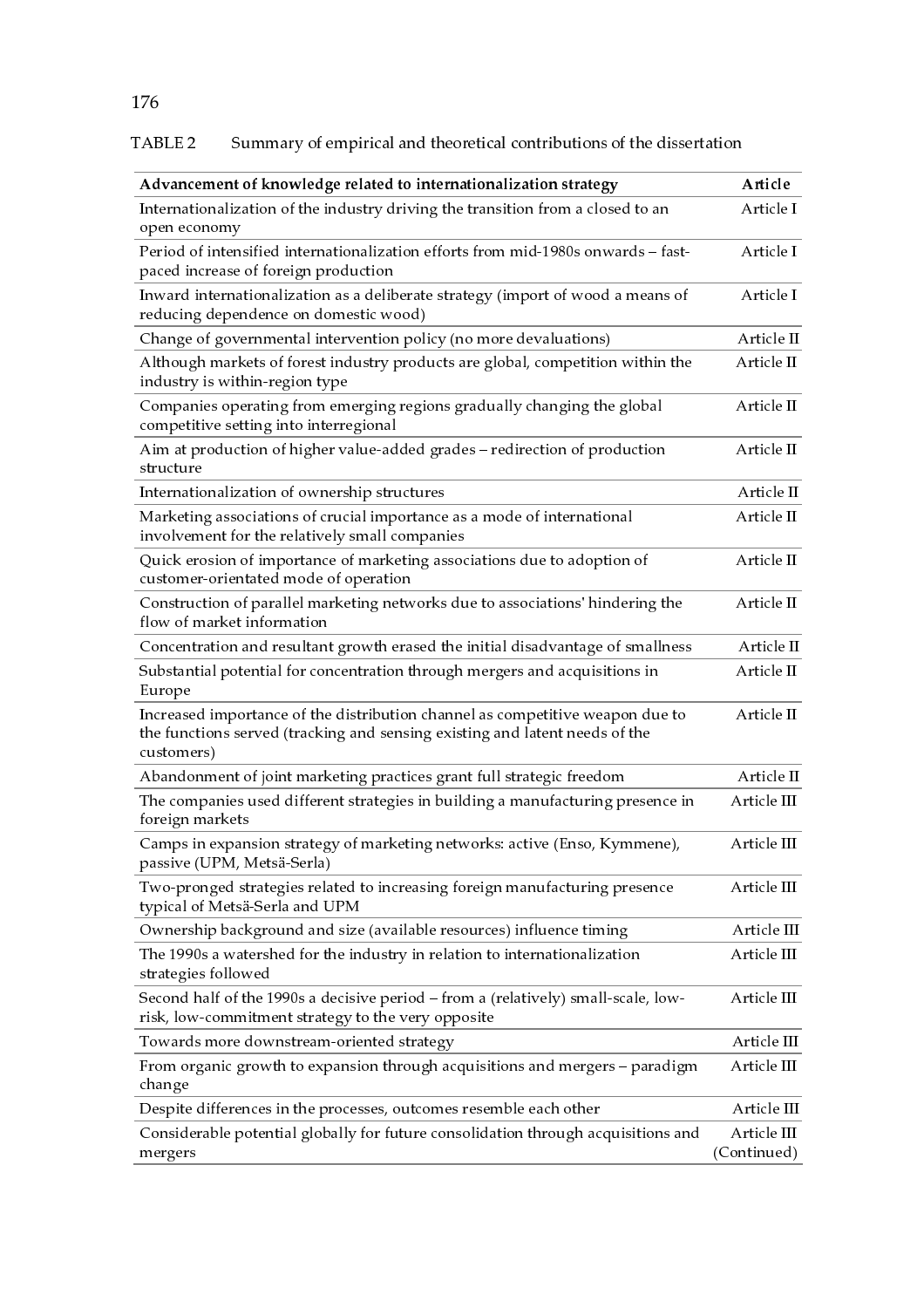| <b>TABLE 2 Continued</b>                                                                                                                                                                                                                                            |             |
|---------------------------------------------------------------------------------------------------------------------------------------------------------------------------------------------------------------------------------------------------------------------|-------------|
| Three distinguishable phases in the internationalization development of the<br>companies                                                                                                                                                                            | Article III |
| The industry predicted to divide into three groups of companies: focused global<br>players, local specialized niche players, and specialized global niche players                                                                                                   | Article III |
| Advancement of knowledge related to changes affecting the industry<br>and the companies                                                                                                                                                                             | Article     |
| Internationalization a major force affecting the business and society relationship                                                                                                                                                                                  | Article I   |
| Industry's relationship with society - prevalent institutional arrangements<br>between the industry, the state and the forest owners altered profoundly by<br>internationalization                                                                                  | Article I   |
| Industry's relationship with the private forest owners - abandonment of the<br>institutionalized collective wood price negotiations system - major mechanism<br>sustaining the mutual dependence and balance of power between the industry<br>and the forest owners | Article I   |
| Cooperative relationships within the industry                                                                                                                                                                                                                       | Article I   |
| Industry's relationship with the banking system                                                                                                                                                                                                                     | Article I   |
| Reduction of dependence on domestic wood (and private forest owners) due to<br>increased international involvement                                                                                                                                                  | Article I   |
| The inter-war period institutionalization of interdependence between the<br>industry, the state and the forest owners                                                                                                                                               | Article I   |
| From closed to open economy                                                                                                                                                                                                                                         | Article I   |
| Diminishing role of the state both as provider and player                                                                                                                                                                                                           | Article I   |
| Industry's relationship with the state - intervention policy change of government                                                                                                                                                                                   | Article I   |
| Interconnected nature of the global, national, industry, and firm level                                                                                                                                                                                             | Article II  |
| Regional struggle between established and emerging forest industry regions                                                                                                                                                                                          | Article II  |
| Companies striving for prominent positions "forced" to grow                                                                                                                                                                                                         | Article II  |
| Decline of relative importance due to structural change                                                                                                                                                                                                             | Article II  |
| Attempts at strengthening positions through growth due to changes in the<br>business cycle                                                                                                                                                                          | Article II  |
| South America and Southeast Asia the most likely regions to disrupt the balance<br>in the medium to long range                                                                                                                                                      | Article II  |
| Revolution of competitive landscape due to the merger of UPM and Kymmene                                                                                                                                                                                            | Article III |
| Theoretical contributions                                                                                                                                                                                                                                           | Article     |
| Contributes to the discussion of institutional efficiency by examining the<br>dynamics of change of long-standing institutional arrangements                                                                                                                        | Article I   |
| Expansion of internationalization phenomenon from the firm level into a societal<br>level phenomenon                                                                                                                                                                | Article I   |
| Contributes to business and society field by placing the discussion into the<br>internationalization context                                                                                                                                                        | Article I   |
| Expansion of the inward – outward internationalization discussion by<br>establishing inward internationalization as a deliberate strategy of the                                                                                                                    | Article I   |
| international involvement of experienced firms also                                                                                                                                                                                                                 | (Continued) |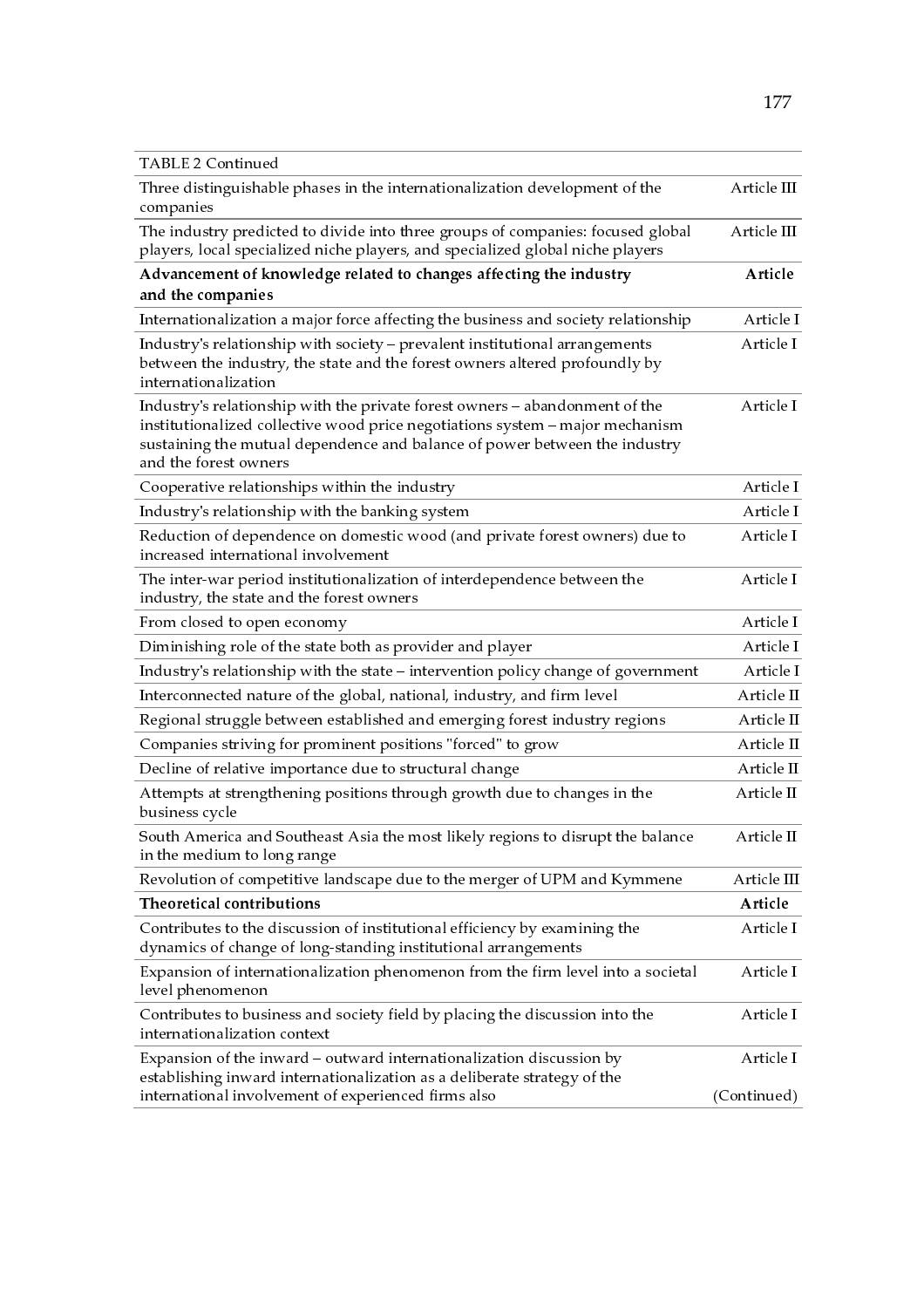| TABLE 2 Continued                                                                                                                                                                                                                                    |             |
|------------------------------------------------------------------------------------------------------------------------------------------------------------------------------------------------------------------------------------------------------|-------------|
| Further corroboration of internationalization process models' central propositions                                                                                                                                                                   | Article II  |
| Strategic considerations central drivers in the change of mode of international<br>involvement                                                                                                                                                       | Article II  |
| Establishes cooperative internalization (joint marketing practices) as an<br>interesting anomaly from the point of view of internalization theory                                                                                                    | Article II  |
| Introduction of action-oriented approach to the examination of<br>internationalization processes - alternative to dominant static approaches                                                                                                         | Article III |
| Game-playing perspective offers a means to synthesize ideas from FDI and<br>internationalization process streams - analysis of both gradual organic processes<br>and acquisitions as a longitudinal development process within unifying<br>framework | Article III |

Based on Table 2 it is fair to argue that overall the dissertation has managed to advance our knowledge related both to the internationalization process of the companies studied, and in regard to some of the major changes that have and are predicted to affect not only the Finnish forest industry, but forest industries worldwide in the future. Regardless of the preceding claim, most of the knowledge created in this dissertation related either to the internationalization strategy of the companies or the changes affecting the industry is contextually both Finland and Finnish forest industry-bound by nature, and thus, cannot readily be transferred to other contexts.

Nevertheless, some of the findings and propositions portrayed above have more general properties to them, and it is suggested that for example the propositions related to future concentration and consolidation within the industry, the findings related to the change in the internationalization and expansion strategies in late 1990s, as well as the observation related to inhibiting factors, and to the growing importance of controlling the distribution channel would have relevance and generalizability in other contexts than Finland and the Finnish forest industry alone. The same goes for some of the changes analyzed in the dissertation portrayed as affecting the Finnish forest industry. Especially the propositions related to the changing dynamics of competition within the industry clearly do not affect the Finnish forest industry alone, but the same dynamics of competition and their effects on companies apply within the industry worldwide: especially the need for growth to fortify positions against companies operating from both within and outside the region of the focal company.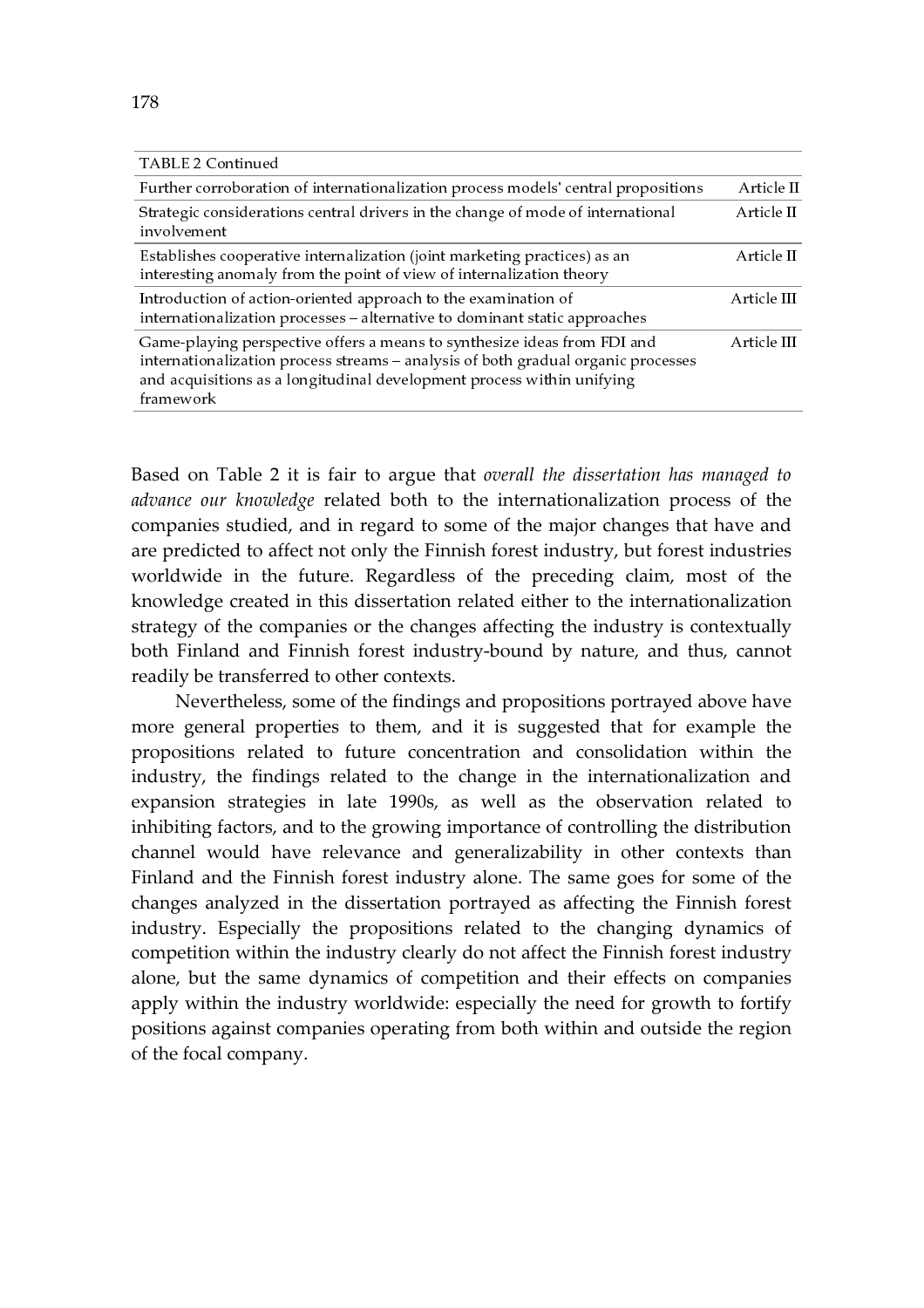# **5.1 Reliability of the overall study – triangulation perspective**

To expand on the discussion above related to the various theoretically compatible perspectives utilized in the dissertation, to explicate the advantages of the chosen approach, and further, to discuss the issue of the reliability of the current study, the concept of triangulation (see e.g. Jick, 1979; McGrath, 1982; Denzin, 1978; Scandura & Williams, 2000) is useful. The concept triangulation has been adopted for use in a qualitative research setting from navigation (Jick, 1979; Stake, 1995) and military strategy, which are seen to use multiple reference points for the purpose of locating an object s exact position (Jick, 1979). Although the requirement of precision (in the sense of confirmation of single meaning) is typically flexed when the idea of triangulation is applied to qualitative research (Stake, 1995, 112-115), the basic idea of increasing the reliability of interpretation through the use of multiple reference points still applies.

As stated by McGrath (1982) *it is impossible to produce an unflawed study*. Any chosen research method will have inherent flaws, and therefore corroborating evidence by using a variety of methods is needed (Scandura & Williams, 2000). As triangulation can readily be applied to many elements of research methods according to Scandura and Williams (ibid.), for example to research strategies, settings for data collection, and sources of data, an additional element is added to the list – following Denzin s (1978, 1989) suggestion: theories. First of all, the use of different viewpoints to examine a phenomenon, as discussed above offers a mode of triangulation in itself. Addressing the same phenomenon from different perspectives and through different frames of reference should aid in coming up with a more robust analysis, and more justified interpretations and conclusions. This view is subscribed to also in the current dissertation. The *theoretical triangulation* serves basically the same purpose of coming up with more valid and reliable conclusions, as does the utilization of different perspectives. The two are in fact closely related: it is the different theories that offer the possibility of approaching the same phenomenon through different viewpoints and offer different frames of reference which are characteristic of each theory. Thus, different theories open up different windows through which a researcher can peek and see some whole new scenery although the phenomenon is the one and the same.

This is true in the current case as well: although the phenomenon studied has remained the same, the different theories utilized in its analysis have provided new ways of interpreting the phenomenon and its linkages to other phenomena. Although the behaviorally-oriented internationalization theories (e.g. Johanson & Vahlne, 1977; Johanson & Wiedersheim-Paul, 1975;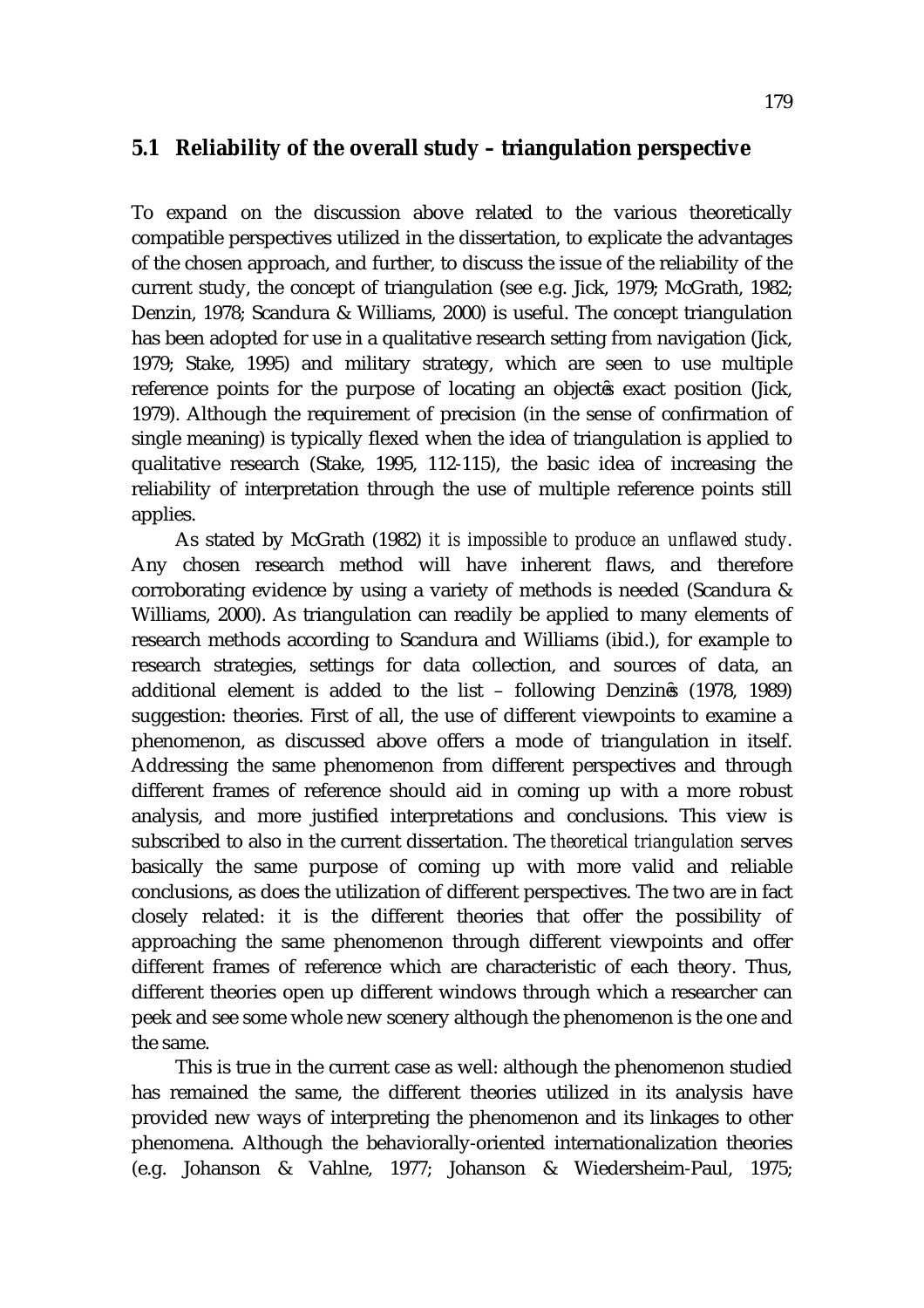Luostarinen, 1979 among others) have provided the undertone for the examination throughout the dissertation, the picture drawn based on them is supplemented through perspectives provided by business and society theorizing and business systems research (e.g. Whitley, 1991, 1992; Whiley & Kristensen, 1996), perspectives drawn from the economics-based theorizing related to foreign production (e.g. Dunning, 1977; Buckley and Casson, 1976 among others) and institutional efficiency (e.g. North, 1990), together with perspectives offered by various streams of strategy literature (e.g. Henderson, 1984; Porter, 1980, 1985; Galbraith & Kazanjian, 1986; Näsi, 1991, 1994, 1996; Mintzberg, 1987b among others). Figure 17 illustrates the theories utilized and their relation to the phenomenon studied.



FIGURE 17 Theoretical triangulation of the dissertation

Another method of triangulation used in the current dissertation is provided by the use of *different levels of analysis*. The use of different levels of analysis (firm, industry, institutional and societal level) serves the same goal as modes of triangulation in general, providing corroborating evidence in order to be able to draw more valid and reliable conclusions and interpretations of the phenomenon studied. Still another mode of triangulation in use in the current dissertation is *triangulation based on sources of data*. The primary data in the articles included in the dissertation are drawn from the annual reports of the companies studied. The annual reports are utilized as the basic source of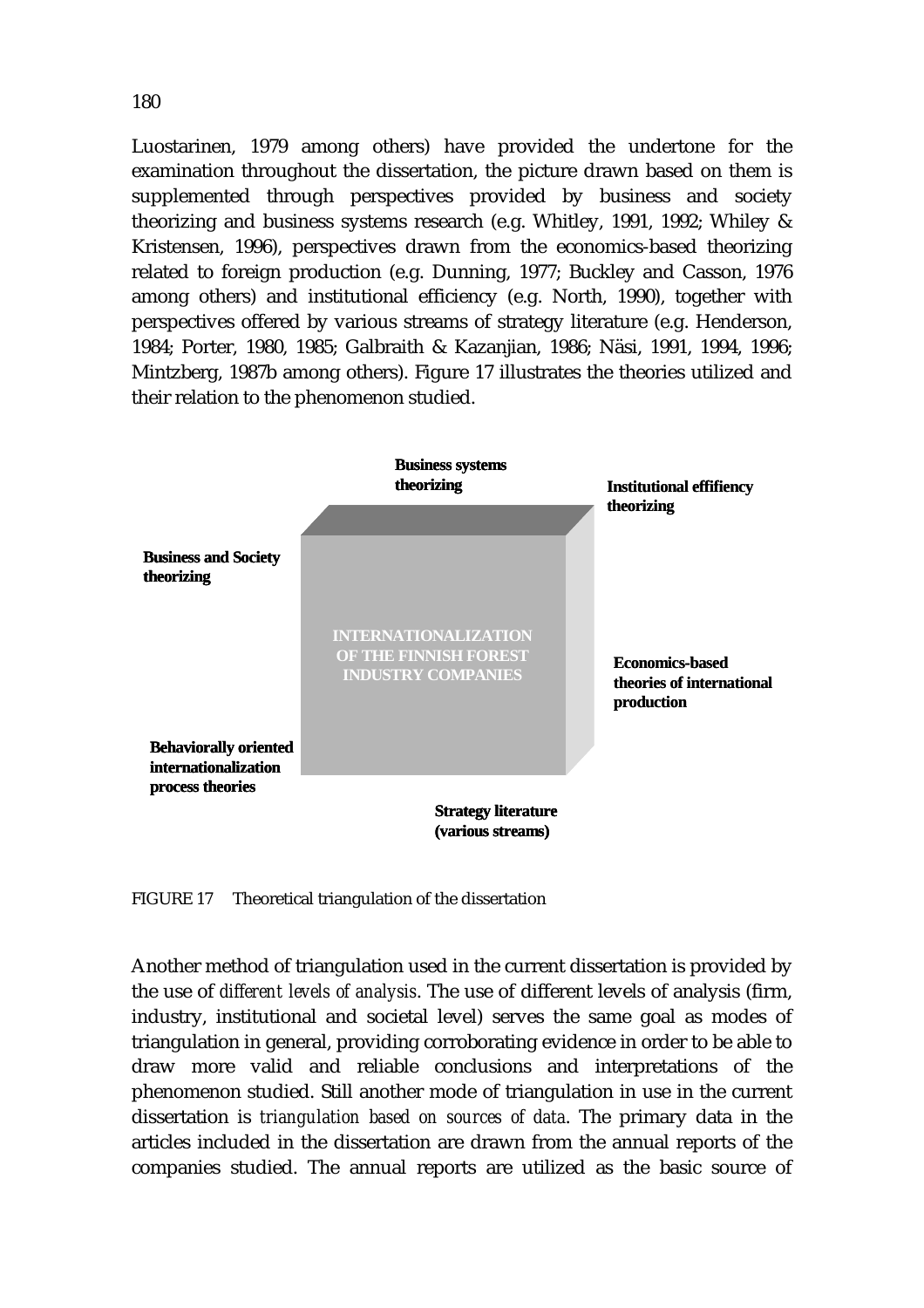process data, and they provide a documented historical record of events in the internationalization process of the firms under study. The use of annual reports as a valuable source of data for strategy research purposes in the forest industry context is promoted by Sierilä (1989, 1991) who, based on his studies utilizing annual reports, concludes that they are a useful, yet unnecessarily neglected source of data. Also Forster (1994) has promoted the use of organizational documentation such as annual reports as a source of data. He further argues that various forms of company documentation have been needlessly overlooked by social scientists, as they often provide contemporaneous records of events in organizations, and a way of taking a closer look at historical processes and developments in an organization. Both the views of Sierilä and Forster regarding the usefulness of annual reports are accepted in the current dissertation but, nevertheless, the data drawn from the annual reports of the companies is supplemented by other sources of data, thus providing a basis for triangulation, and hence a way of increasing the validity, reliability and credibility of the research.

 The supplementary data of the articles included in the dissertation are drawn variably from business papers and magazines carrying extensive coverage of various developments within the industry, news releases and extant literature, which, taken together offer an additional reference point against which the accuracy of the data based on the annual reports may be tried out. The above discussion related to different modes of triangulation in use in the current dissertation is meant to serve as a way of guaranteeing the overall reliability of the conclusions and interpretations made. The various modes of triangulation are intended to remedy some of the inherent flaws that any chosen research method will, according to McGrath (1982) inevitably possess, and to offer the corroborating evidence for the genuine efforts made in the dissertation to secure the overall reliability of the study and the interpretations made in it.

## **5.2 Limitations of the study**

If the preceding discussion may be seen as pointing towards the strengths of the research strategy and the overall approach adopted in the study, the need remains to address the flipside of the same coin: the limitations of the study. To continue with the triangulation theme, one possible additional mode of triangulation that may be employed to increase the overall reliability of any given study – that of methodological triangulation – offers a good starting point for the discussion. Methodological triangulation is possibly the best known of the modes of triangulation (Stake, 1995, 114) and it refers, as the name would suggest, to the use of different methods in order to increase confidence in one s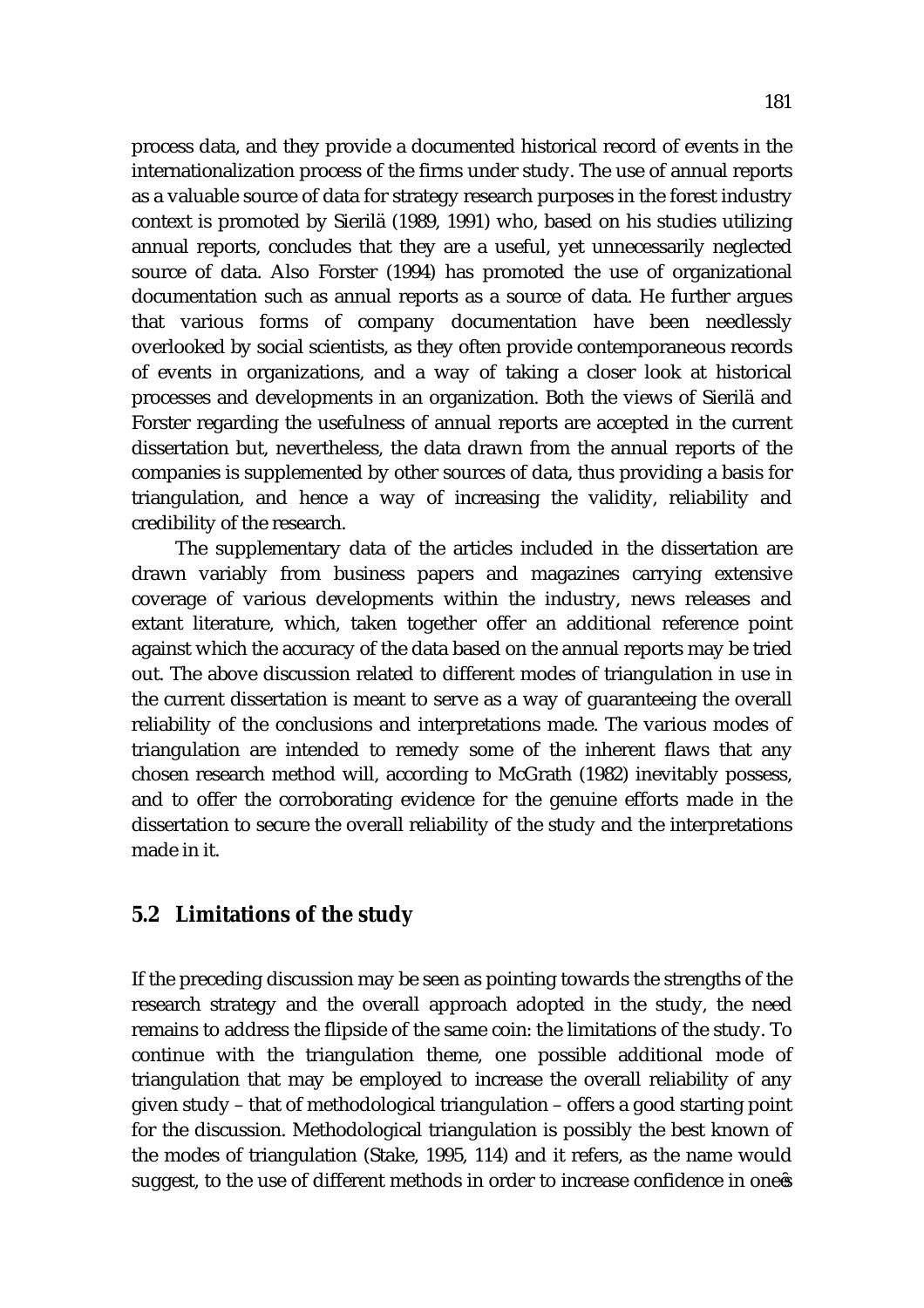interpretation (ibid.). When dealing with case study, the principal methods available for methodological triangulation are observation, interview and document review. This brings us to the issue of the limitations of the current dissertation.

From a methodological point of view the current dissertation basically *relies on one methodology* of case study, the document review methodology, which may be considered as a limitation of the study. As Stake (1995, 114), referring to the insight of Campbell and Fiske (1959) points out, Campbell and Fiske recognized early on, as have numerous others since, that many findings of social science studies are subtly influenced by the ways in which the researchers approach their work. Thus, the use of multiple approaches within one study is suggested to offer the advantage of different approaches, nullifying some of the extraneous influences of each other, which is seen to be advantageous for the reliability of the study. Nevertheless, in this suggestion lies an implicit normative undertone; what should be sought after through filtering out the noise of extraneous influences in research is arriving at one, single true interpretation of a phenomenon, which goes against the ideology adopted in this dissertation. Regardless of the criticism, however, the overall advantage of the use of multiple methodologies is acknowledged. It is only the extent and aims with which it is suggested methodological triangulation should be performed that are criticized.

Although the articles included in the dissertation rely on a single methodology, the methodological shortcoming is partially relieved by the fact that throughout the dissertation process I have been in recurrent informal interaction with individuals, who, based on their long participation in the Finnish forest industry, may very well be considered industry experts. Although the interaction with the individuals and resultant understanding gained regarding the dynamics of the industry have not been included in the research process *per se*, as interviews or in any other format considered as data, the interaction with practitioners has, it is maintained, served as an additional source of information and background against which ideational triangulation has been possible.

Another possible question that may be raised and considered as a limitation of the study, closely related to the methodological shortcoming, is the use of annual reports as the main source of data. I am perfectly aware of various problems associated with the use of annual reports and other similar documents produced in organizations as a source of data, most notably as Yin (1984, 81) points out it is important in reviewing any document to understand that it was written for some specific purpose and some specific audience *other than* those of the case study being done. As Sierilä (1989, 1991) too points out, there are certain issues that must be borne in mind when utilizing annual reports as data for research.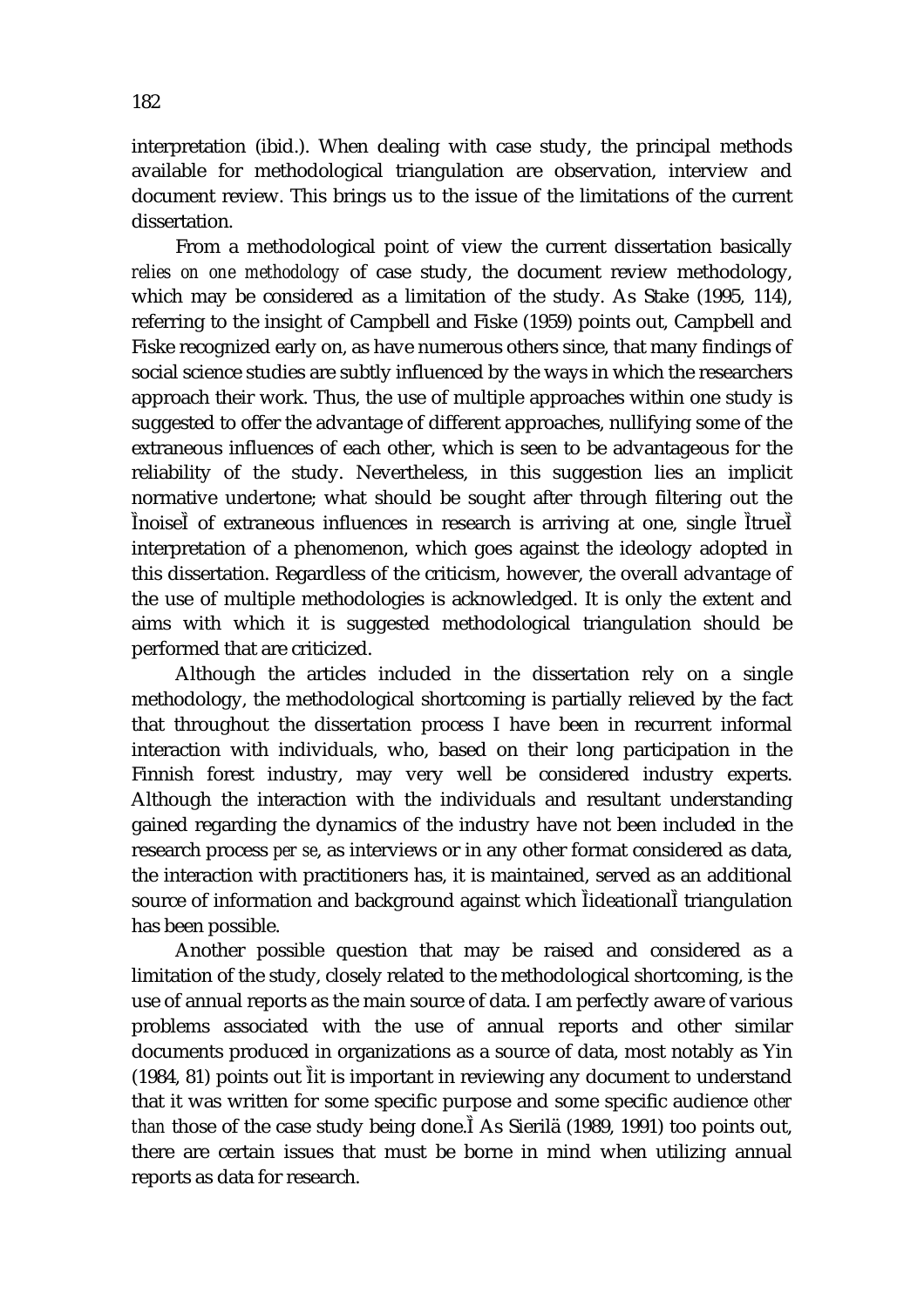First, as annual reports serve clearly not only the information conveyor function, but also a marketing function towards owners, financiers, and wouldbe owners of the companies, it is likely that issues presented in annual reports tend to portray the company in the most favorable light possible. Thus, positive aspects of operations tend to get treated explicitly as the accomplishments of the company; negative aspects, in turn, are treated as being caused by the indefinite and vague environment outside the control of the company, or then they are treated as minor points in the annual report which are pushed into the background (Sierilä, 1989). Second, companies tend to stress certain strategic issues over others, thus leaving some important issues – from a researcher s point of view – almost without attention.

However, annual reports also possess some major strong points that offset the problems discussed above. First, the annual report is the most official, and audited document produced by a company reporting its activities (Sierilä, 1989). In consequence, and because of quite strict regulations and demands placed on the content of annual reports by various stock market bodies and officials, the reliability of the information contained in annual reports is high. Thus, the question lies not in the reliability of the information, but rather the question is, does the annual report contain enough and detailed enough information for research purposes? To answer the question in the current research setting, the answer is yes and maybe .

The dual answer, and especially the maybe part of it, is due to differences in reporting between companies, and differences in demands placed on the information content at different points in time: typically the informativeness of annual reports has increased over time, and in recent times the amount and level of detail of information regarding the international aspects of the companies operations has been sufficient for research purposes. Thus, although in the beginning of the period of interest in the dissertation, the 1980s, the content of the annual reports left something to be desired and thus a placed greater burden on the supplementary information needed from other sources in order to get a detailed enough picture of the internationalization development, this is not the case currently. From a research point of view, however, matters related to the increase in the international involvement of the companies have been of such strategic magnitude that they have been reported in considerable detail in annual reports.

Furthermore, a question that may be raised regarding the method of inquiry, the game-playing perspective in Article III, could be seen as a limitation of the dissertation from the validity point of view. As the approach used to analyze the internationalization development of the Finnish forest industry companies is novel in the internationalization research context and perhaps somewhat unconventional, the question of the validity of the approach may be justified. It is obvious that the approach needs to be applied in other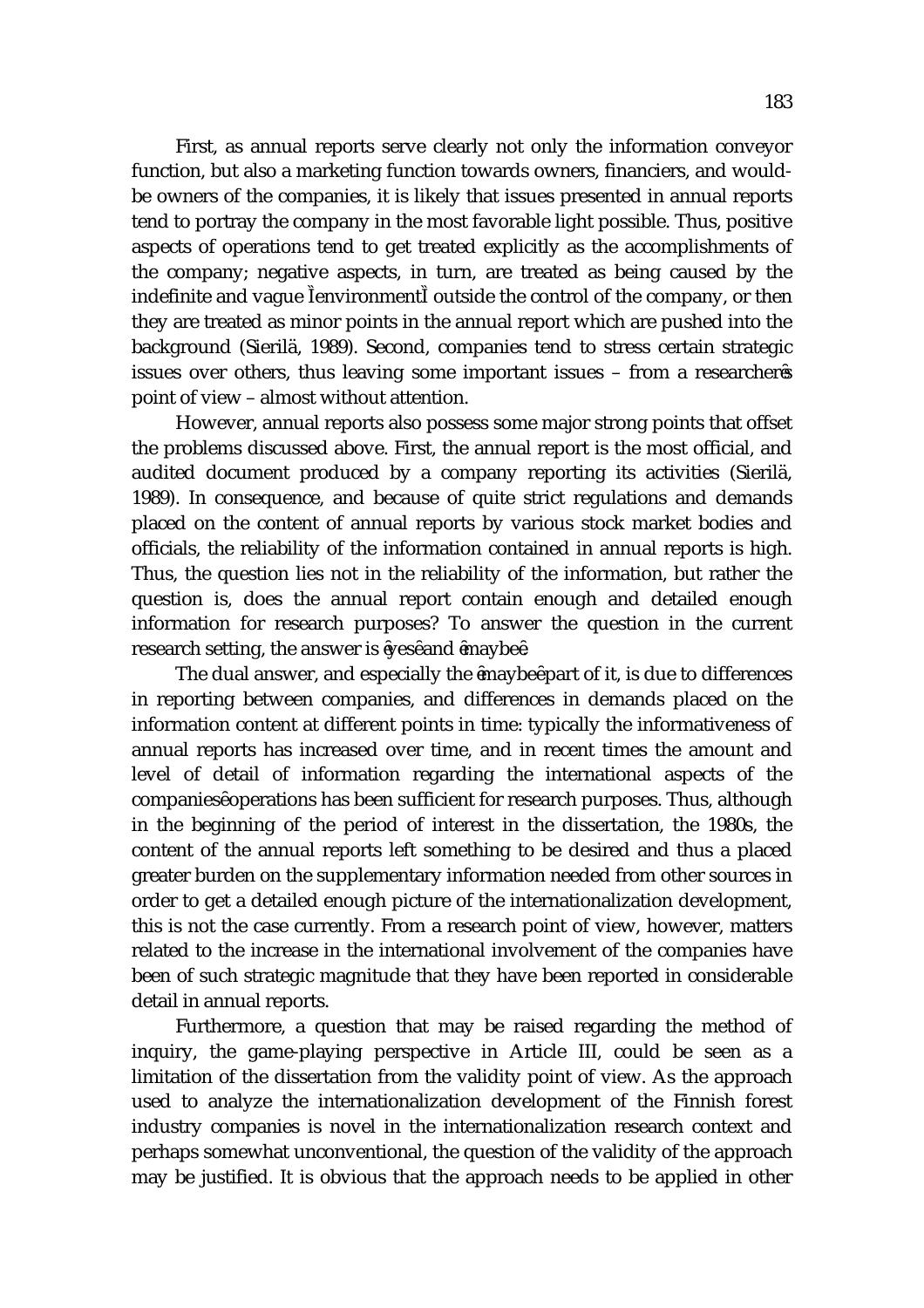instances to further validate it. This limitation is, however, remedied to some extent by the fact that the game-playing perspective in its original form has been successfully applied in the Finnish forest industry context (see. Näsi, Sajasalo & Sierilä, 2001; Näsi, Lamberg, Ojala & Sajasalo, 2001) and it has proved a workable solution for the analysis of development processes of extended duration and by the fact that the modifications made in its current application are minor.

#### **5.3 Suggestions for future research**

The discussion above related to the merits and shortcomings of the dissertation provide a good starting point for discussion regarding what I consider to be fruitful directions for future research and some suggestions pertaining to them. To start with some of the most general suggestions, and somewhat fittingly to the overall theme of the dissertation, a fruitful direction for future research is opened by the possibility of utilizing the game-playing perspective and the analytical frames of reference in an *international comparative research* setting. As the game-playing perspective has already proven to be a workable approach in analyzing the internationalization development of the Finnish forest industry companies, as well as in its original form for the long-term development of the Finnish forest industry companies overall (see Näsi, Lamberg, Ojala & Sajasalo, 2001), expanding the scope of the analysis to include in the first place a few major forest industry countries and the internationalization development of the limited number of large forest industry companies in each would be a manageable challenge.

 Apart from analyzing the established companies, the game-playing approach might offer a fruitful future research avenue by providing a helpful tool for the analysis of the internationalization development of companies operating from the suggested emerging forest industry regions. This would also help in assessing the proposition made in Article II regarding the future competitive setting of the industry, especially that of the growing importance of interregional competition in the future, a proposition that is somewhat contrary to the view held by for example Tilli (1998) regarding the future of the forest industry in Asia.

A particular strength of the game-playing approach in an international comparative setting is that its application is rather simple and straightforward once the parties involved agree on the coding principles, as has been found in an ongoing research project (Lamberg & Näsi, 2003). Another major strength of the approach is that data gathering of the event data is based on publicly available sources, which facilitates access to compatible data regarding the companies in various countries, provided that the companies are publicly listed.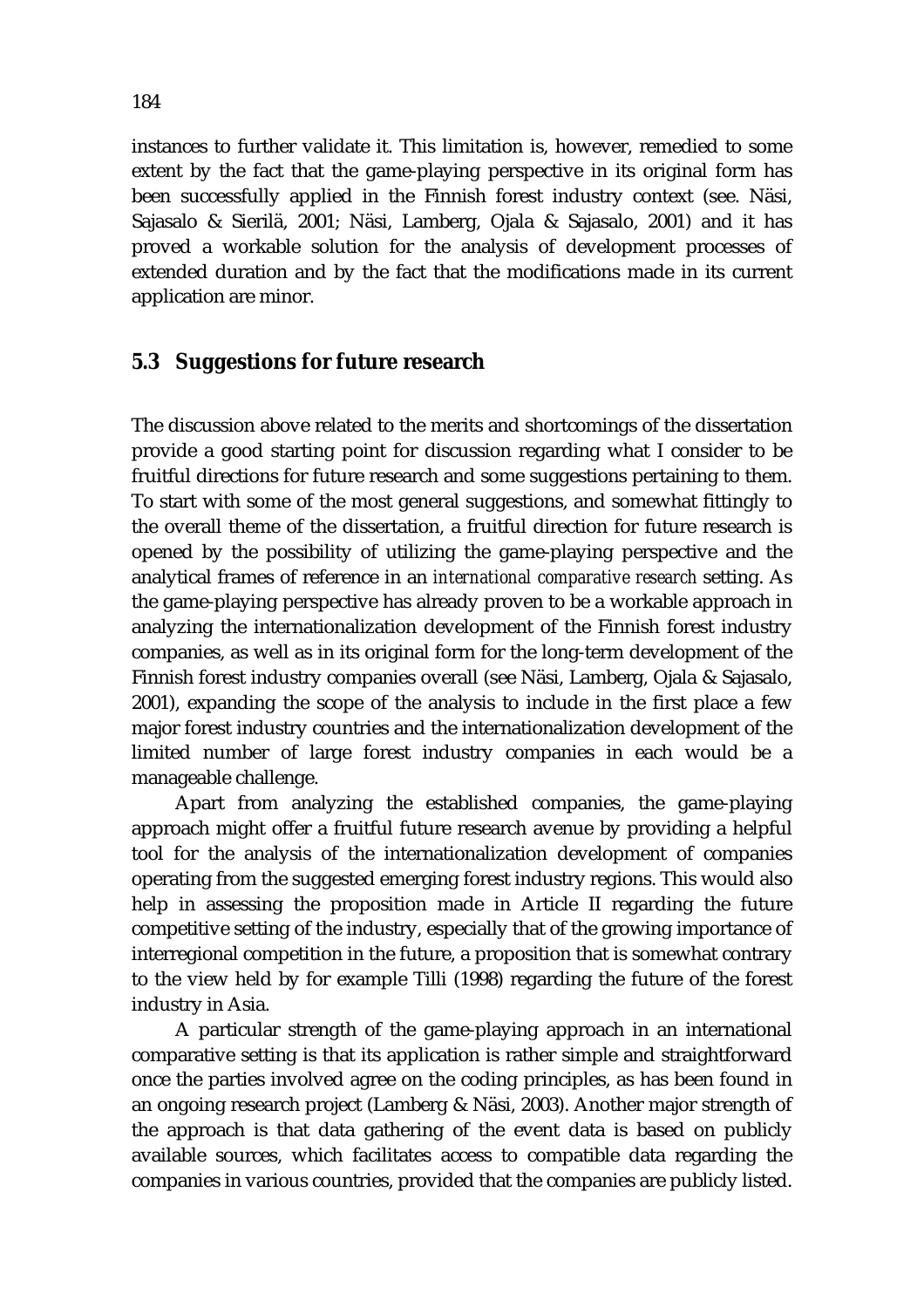Considering the size of a typical forest industry company this issue is not likely to cause any problems from the research point of view. Another fruitful direction regarding the game-playing perspective would be to apply the approach in addition to a different national context to a *different industry context*. It would be fruitful to test the article s suggestion regarding the game-playing perspective s flexibility as a tool for analyzing internationalization development in different industry settings and to find out whether the approach is as transferable as suggested, and which kinds of modifications different industry contexts might require.

Further, in the following some possible avenues opened for future research by the empirical contributions of the dissertation in relation to the internationalization of the Finnish forest industry companies and in relation to the major changes affecting the industry are identified. The finding of Article III related to the *ownership background s influence* on the timing of the internationalization process opens up an intriguing line for further inquiry. As is further noted, the company referred to (Metsä-Serla) caught up with its other Finnish rivals in the internationalization process by speeding up the process. Thus, a suggestion for future research relating to the influence of ownership on the internationalization process would be to examine more closely what brought about the initial change in the attitude of the owners of the company in relation to the strategy of engagement in international business.

Addressing this question would obviously require the adoption of a *different method of inquiry* than has been utilized in this dissertation. In order to address this kind of change it would be necessary to somehow gain access to the world of experiences and meanings of those having been part of the process themselves through, for example, in-depth interviews. Another possible line of further research that might prove fruitful in further adding to our knowledge of the dynamics of strategizing of the Finnish forest industry companies, and more generally, of the change in strategic thinking within organizations, is addressing the question of which kinds of processes and which influences led to the paradigm change in the internationalization strategies of the Finnish forest industry companies: which kinds of cognitive processes led to the abandonment of one commonly held belief within the industry, and its replacement with another commonly held belief related to the method of further increasing the international involvement of the major companies both in Finland and elsewhere? Addressing this issue would, again, require the adoption of a different method of inquiry than was adopted in the current dissertation. What would be required is the adoption of some method of indepth inquiry that allows the researcher s entry into the world of experiences of those who have been part of the paradigmatic change process of strategic thinking.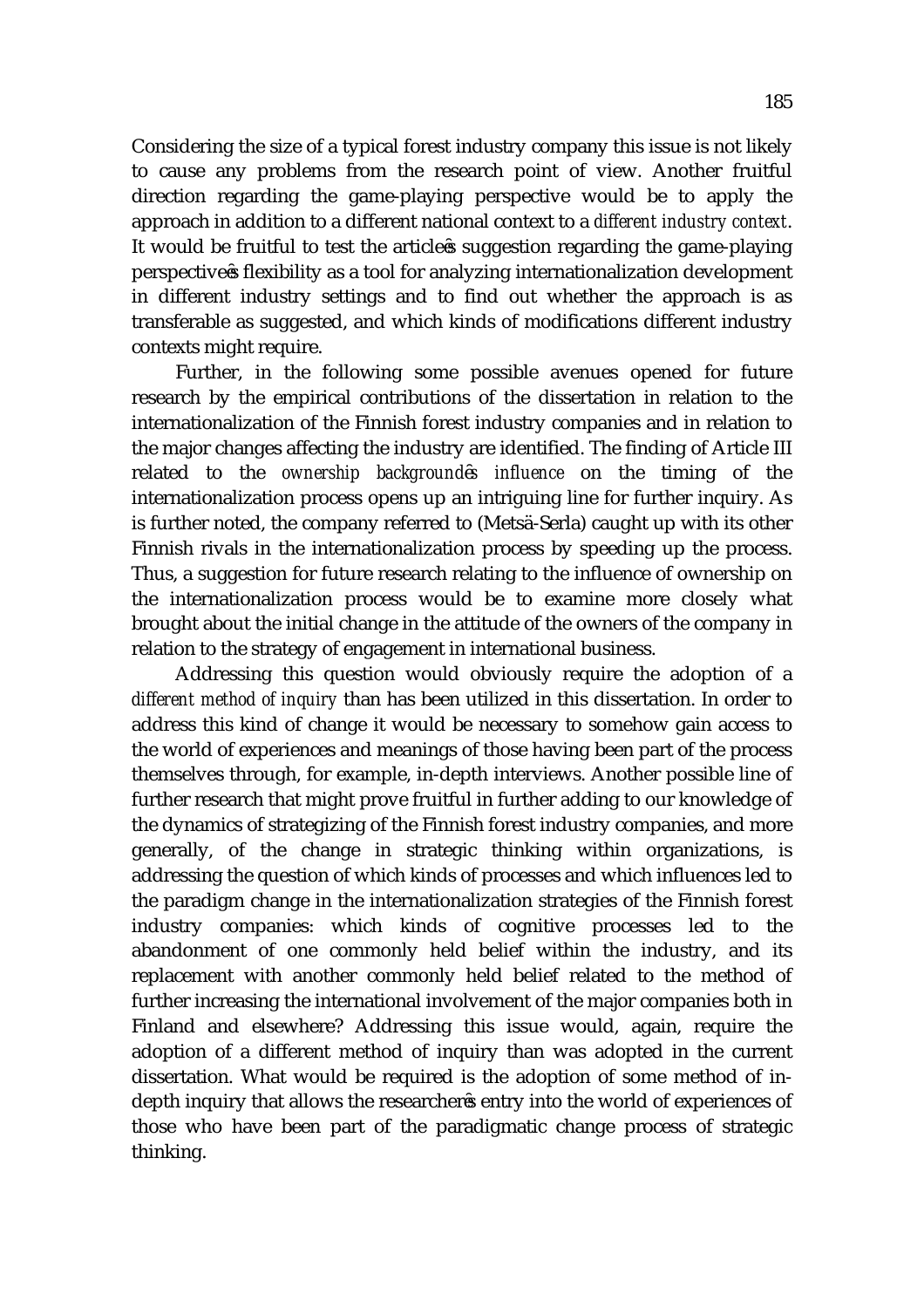Another, possibly more *quantitatively-oriented avenue* for future research may have been opened by the finding of the dissertation related to the growth aspirations of the companies due to the business cycle turmoil in the early 1990s, and the associated concentration and increased control of investment in new capacity due to the decreased number of players. The specific question that may be raised, based on the finding, is: what effects has the more controlled investment behavior of the companies had on the nature of the business cycle of the forest industry, if any, and how has tightened investment control affected the profitability of the companies, and the industry in general, in comparison to other manufacturing industries with similar qualities?

Furthermore, another intriguing question related to the growth of the companies that may be raised on the basis of the growth imperative proposition in Article II, and which might bear some relevance for the ongoing discussion in the field of international management, is that of *the best organizational configuration* of international business activities. The explicit question regarding the issue could be formulated in the following fashion: what are the limits of growth (further internationalization) – presuming that there are such limits – from the organizational point of view after which the complexity of an organization becomes unmanageable? The issue of complexity and the effects of growth on it pertain closely to forest industry companies. They are already very complex organizations as they currently stand as demonstrated by D Aveni and Ilinitch (1992) in their analysis of the vertical integration of International Paper and Champion International.

Further, the finding of Article III related to the similarity of the outcome of the Finnish forest industry companies internationalization processes would provide a starting point for further research. Again, an avenue for future research in a *comparative setting* is opened up. The comparisons could take place either *between industries* in a one-nation setting, while another fruitful direction would be making comparisons in a *within-industry* setting in multiple countries, which would shed some additional light on the suggested phenomenon of the strategic and structural convergence of companies due to the homogenization of international environments, referred to in the literature as organizational isomorphism (e.g. Meyer & Rowan, 1977; Hannan & Freeman, 1989) which DiMaggio and Powell (1983, 149) define as a: constraining process that forces one unit in a population to resemble other units that face the same set of environmental conditions.

Thus, especially placing the isomorphism issue in the within-industry international context would provide new insight regarding the development of the suggested strategic and structural convergence of companies. In effect the suggested approach would contribute to the industrial wisdom discussion that typically takes place in a national setting (see e.g. Hellgren & Melin, 1993) by extending it to a multinational setting, thus offering additional possibilities to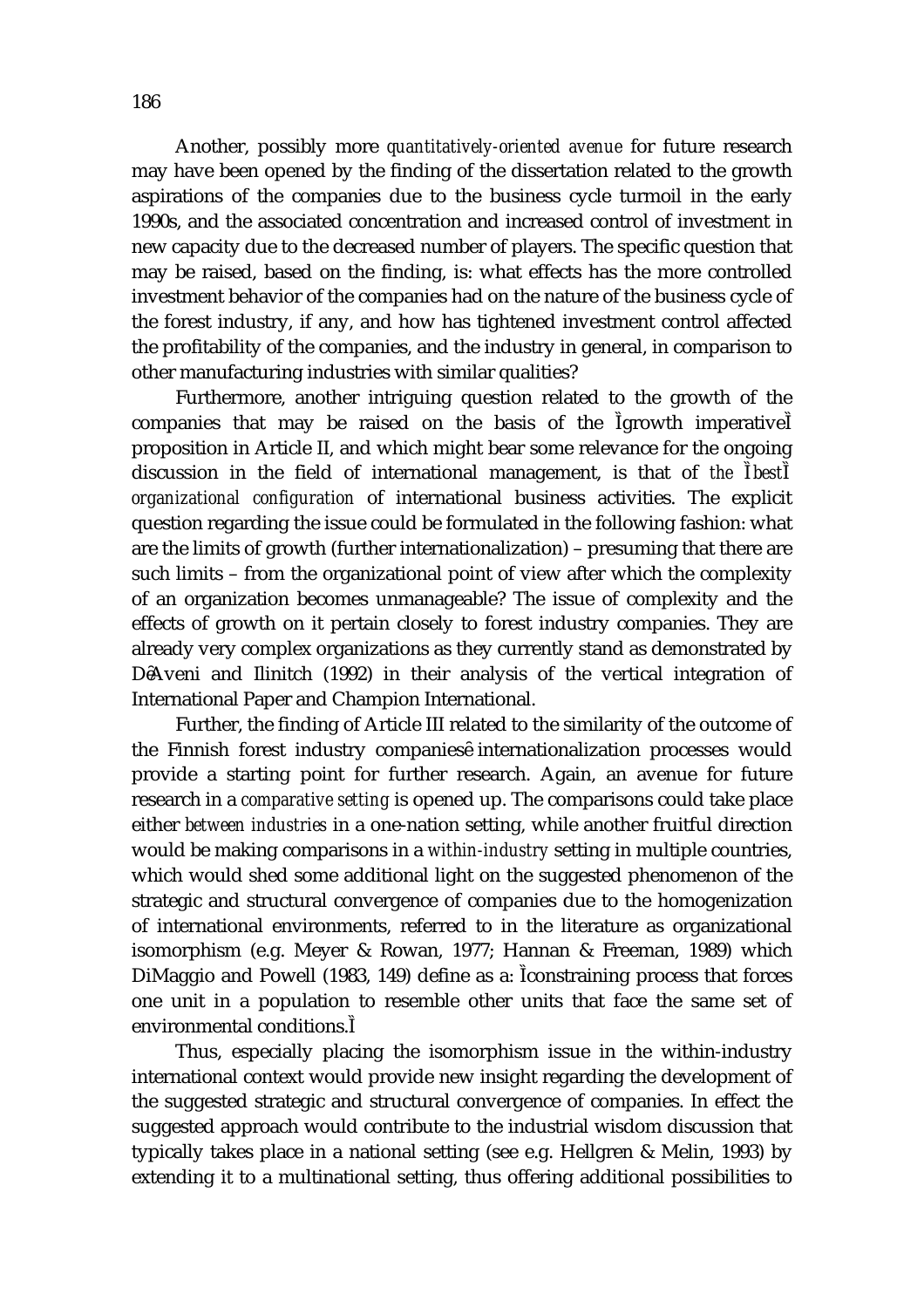examine the question of if and how the distinct national industrial wisdoms interact to create a globally-shared collective view of the fundamentals of an industry. Finally, the tentative proposition of Article III in relation to the future development of the global forest industry into three groups of companies, the focused global players, the local specialized niche players, and the specialized global niche players would offer an opportunity for future research to examine the accuracy of the proposition in the global context.

#### **5.4 In conclusion**

To sum up the preceding discussion and the central findings of the dissertation, Figure 18 based on the findings of the articles is used to portray the central changes in the Finnish forest industry companies international involvement strategy. In the following some of the central factors influencing the changes will be further discussed.



FIGURE 18 Changes in the Finnish forest industry companies international involvement strategy

As may be noted from Figure 18, the development of the Finnish forest industry companies international involvement is seen to have progressed through three distinct phases, each with their overriding features related to the dominant mode of international involvement. It is further maintained that the transitions from one phase to the next are characterized by discontinuous changes in the competitive setting of the industry, or otherwise by crises of some sort in the operating environment of the industry adversely affecting the operating possibilities of the companies within the industry. The first discontinuity in the international operations of the Finnish forest industry leading to the initial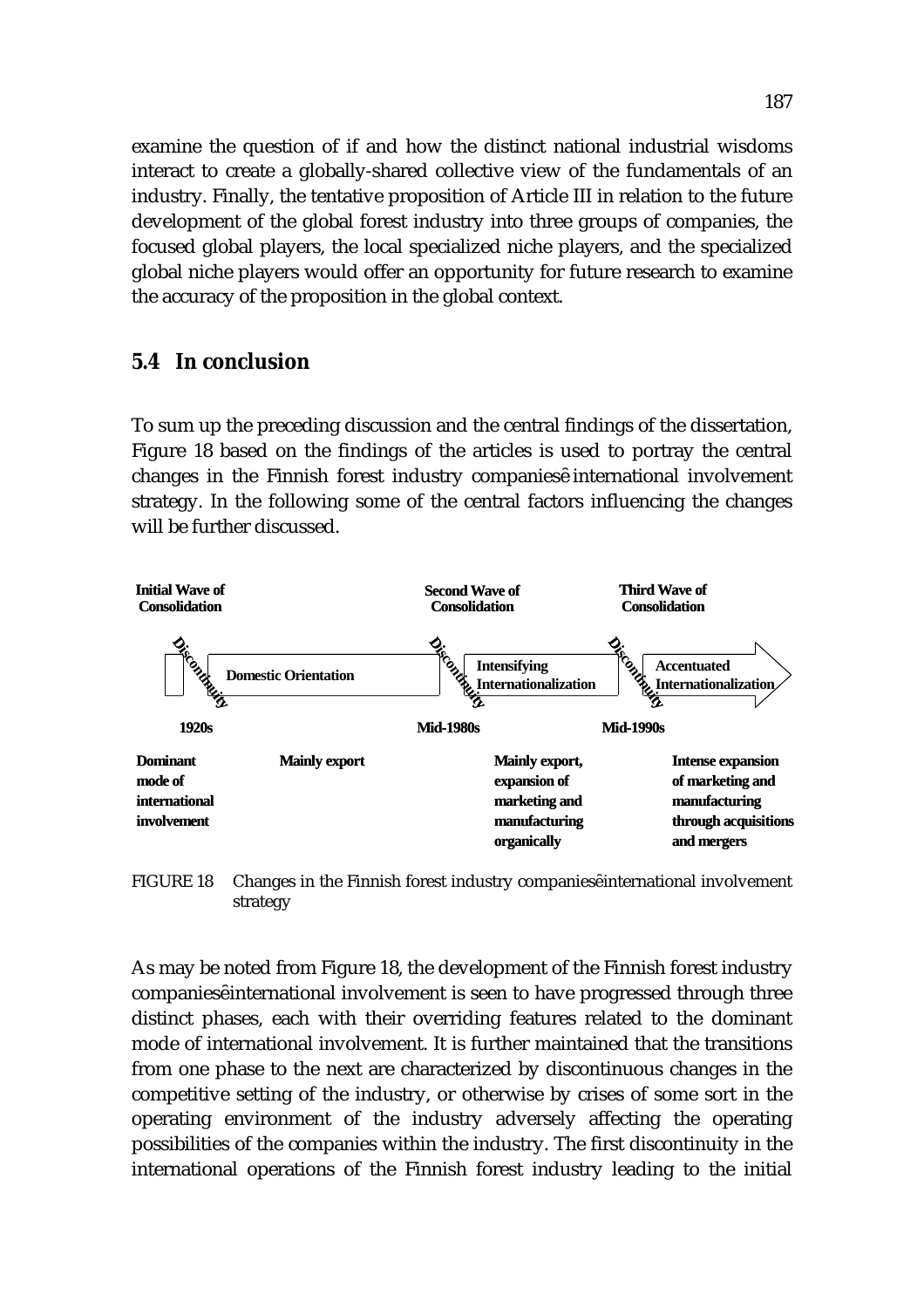wave of consolidation within it may be interpreted to be a consequence of the Russian revolution, which necessitated a rapid market reorientation as a result of the then dominant export market being closed down virtually overnight.

The second discontinuity and accompanied wave of consolidation within the Finnish forest industry in the mid-1980s may be seen as a reaction to similar concentration development within the Swedish forest industry (see e.g. Hellgren & Melin, 1993), which, being the closest and by including a number of major rivals to the Finnish forest industry companies in the European market, may be considered the closest reference point for the Finnish forest industry companies. Due to a number of major acquisitions and mergers in Sweden in the 1980s (having their impetus in the oil crisis of the 1970s) the largest Swedish forest industry companies grew considerably larger than their largest Finnish counterparts. Thus, the second wave of consolidation within the Finnish forest industry may be interpreted as a reaction to a major change in the competitive setting that gave the newly transformed Finnish companies the necessary competitive muscle to begin reorienting their international involvement strategy towards the expansion of both marketing networks and manufacturing abroad through organic means, by foreign direct investments in sales and marketing subsidiaries as well as some manufacturing subsidiaries. The change of orientation during the phase could be best characterized as taking small cautious steps into the relatively unknown.

The third and latest discontinuity and resultant wave of consolidation may be interpreted as brought about by the severe economic depression in the early 1990s. Due to a prolonged depression, resultant heavy losses, intensified competition due to serious oversupply  $-$  and again  $-$  some major mergers within the industry, the Finnish forest industry companies - or rather their central owner groups – came to the conclusion that in order to be able to compete in the forest industry "major league" further consolidation within the Finnish forest industry was required. The two most prominent manifestations of this line of thinking among the owners were the mergers between United Paper Mills (UPM) and Kymmene, and between Enso and the Swedish company Stora. The two newly formed companies, UPM-Kymmene and Stora Enso rose to the very top of the pecking order among global forest industry companies, and have remained among the largest forest industry companies in the world ever since. The third major Finnish forest industry company, Metsä-Serla, followed a different route in its rise to be counted among the largest forest industry companies, relying on a strategic alliance.

By gaining in size through mergers and alliances the remaining Finnish forest industry companies were able to revise their international involvement strategy towards a strategy characterized by striking acquisitive moves in order to achieve additional growth through further internationalization. Thus, the period was characterized by forceful action to further increase the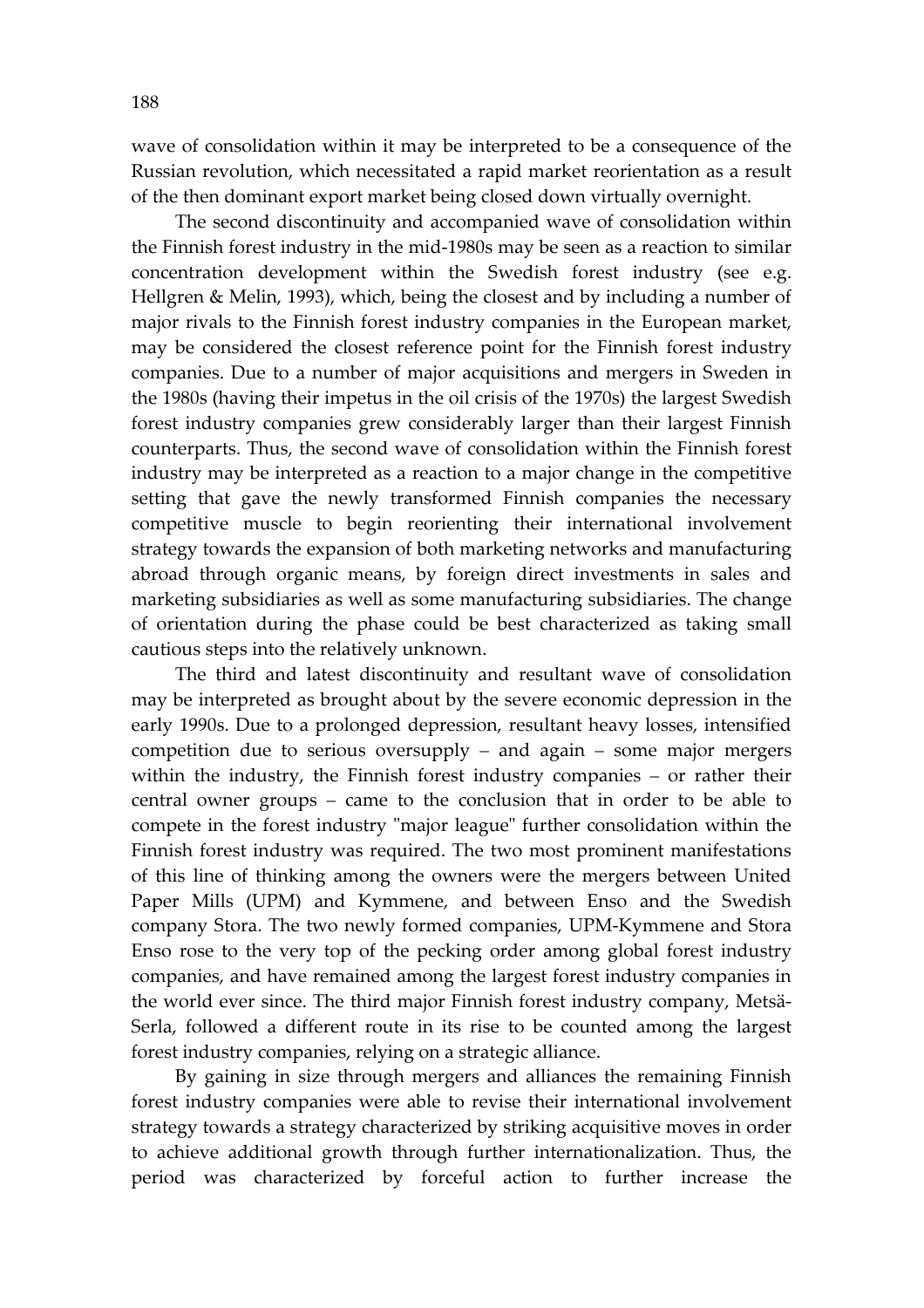internationalization of both marketing networks and production by means of some impressive moves.

The development outlined above matches quite closely some of the central ideas related to the nature of strategic change presented by Miller (1982), and Miller and Friesen (1980, 1984) of strategic change being characterized by quantum leaps . The proponents of the punctuated equilibrium view of change have presented similar ideas related to the nature of change, it being characterized by relatively long periods of small, incremental change followed by a period of radical change (see e.g. Abernathy & Utterback, 1978; Romanelli & Tushman, 1994; Tushman & Anderson, 1986; Gersick, 1991). This characteristic of strategic change is, as Mintzberg (1987a, 1987c) points out, due to the fact that the concept of strategy is rooted in stability, not change. The very purpose of strategy, according to Mintzberg (1987a), is to reduce uncertainty, to give direction to the organization s efforts, to lay out procedures and common goals, and to establish guidelines for cooperation between organizational members. Thus, strategy, especially once made explicit, is seen as force that *resists* change, not encourages it (Mintzberg, 1987c, 29).

 Due to this change-resisting nature of strategy, radical changes in it necessarily occur through revolutionary change: radical strategic change within an organization could be seen as analogous to paradigm change within sciences (Kuhn, 1970); the received strategic perspective is given up reluctantly. The quantum view of strategic change has been suggested to fit large, established, mass-production organizations particularly well (Mintzberg, 1987c) – all very fitting characterizations in the current research setting. The findings of the current dissertation related to the nature of changes in the Finnish forest industry companies international involvement strategy lend support to the above suggestion: the changes in the companies strategies, as discussed above, may be seen to have emerged through periods of change, and are characterized by discontinuity in the companies' strategic orientation.

In all, the *mid-1990s is seen in this dissertation as an important watershed* in relation to the internationalization (and growth) strategies of the Finnish forest industry companies. The companies clearly revised their growth strategy after having first grown within Finland's borders through organic means, and later through mergers. The same pattern can clearly be seen to have recurred in the strategy of international involvement of the companies: after international expansion through organic means the orientation was shifted towards mergers and later towards acquisitions as the primary means of further increasing international involvement. The changed strategy may be seen to reflect an overall change in strategic thinking within the industry related to the means of growth: instead of growing through capacity-adding investments the emphasis has shifted towards gaining control of capacity. Thus, growth through noncapacity-adding means like acquisitions and mergers has been adopted as the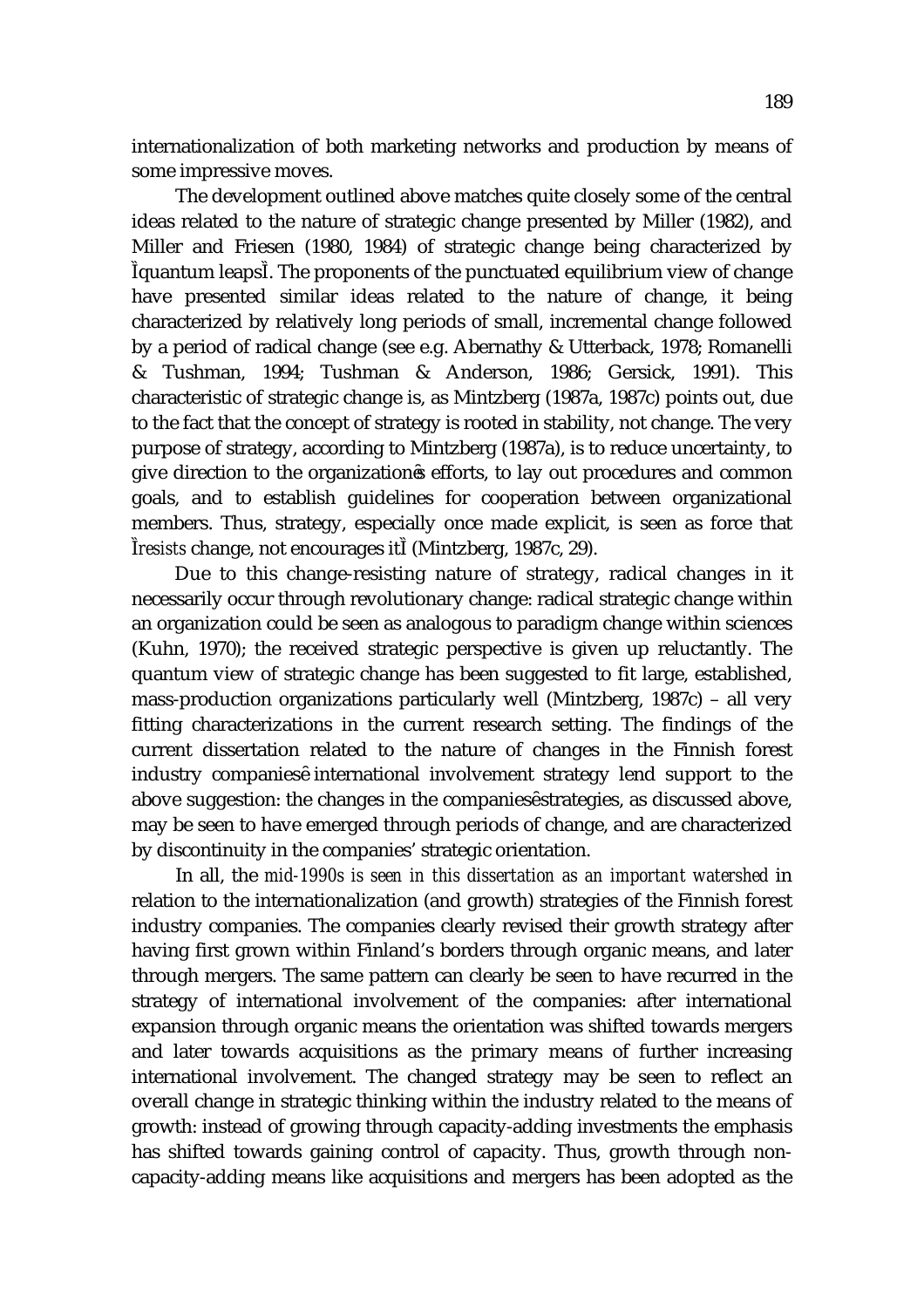dominant mode of growth and mode of increasing international involvement of the companies throughout the industry.

To wrap up the development process and the importance of the mid-1990s as a watershed for the Finnish forest industry companies internationalization strategies, the development in a nutshell may be presented as follows: prior to the mid-1990s the companies increased their international involvement via small steps in relatively small-scale operations while standing firmly on Finnish soil. This was done in order to accumulate experiential knowledge from international operations and in preparation for a move towards more demanding, large-scale modes of international involvement characterized by high commitment that took place during the latter half of the 1990s. This change manifested itself in a series of spectacular mergers and international acquisitions not witnessed earlier in the history of the Finnish forest industry which resulted in three companies that could be characterized with reason as having reached the mature stage of internationalization since their operations currently extend to dozens of countries.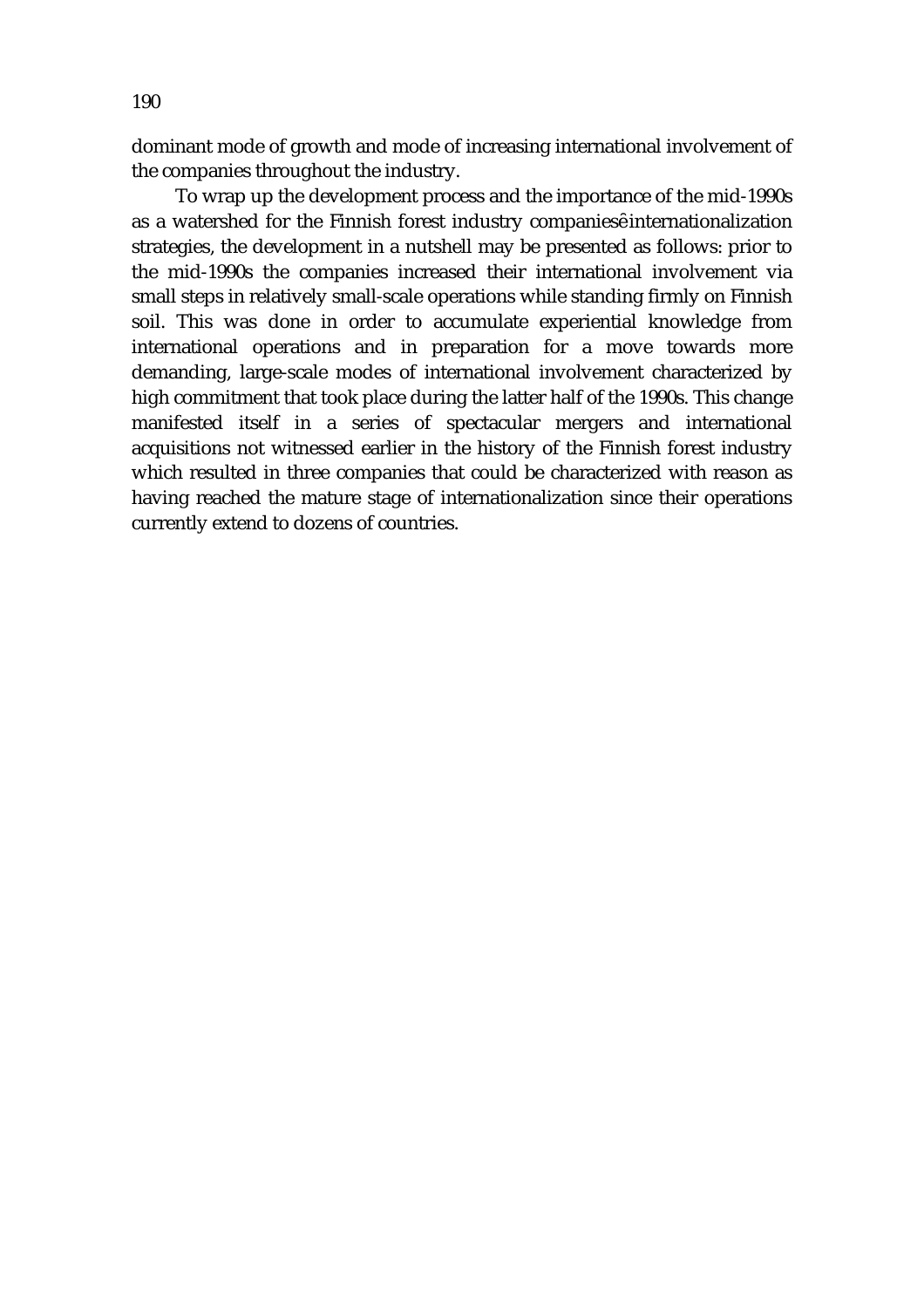## **YHTEENVETO (FINNISH SUMMARY)**

Väitöskirjatyössä tarkastellaan suomalaisittain merkittävän toimialan keskeisten yhtiöiden kansainvälistymiskehitystä, jota lähestytään erilaisista näkökulmista. Työssä tarkastellaan kansainvälistymisilmiötä suomalaisen metsäteollisuuden kontekstissa painottaen viimeaikaisia, lähimpien kuluneiden noin kahden vuosikymmenen ajanjakson tapahtumia. Tarkastelussa kiinnitetään erityistä huomiota suomalaisten metsäteollisuusyhtiöiden kansainvälistymisessään käyttämiin strategioihin. Työn keskeinen tutkimustavoite on tuottaa mahdollisimman kokonaisvaltainen kuvaus ja analyysi kohteena olevasta kansainvälistymisilmiöstä valitussa kontekstissa. Ilmiötä lähestytään paitsi keskeisen analyysi- ja tarkastelutason, yritystason ilmiönä, myös toimialatason, institutionaalisen tason sekä yhteiskunnallisen tason ilmiönä. Erilaisten tarkastelutasojen ja näkökulmien valinnalla aiheen tarkasteluun on pyritty valottamaan työn kohteena olevan monitahoisen ilmiön eri puolia, ja näin muodostamaan tarkasteltavasta ilmiöstä mahdollisimman kokonaisvaltainen käsitys.

 Väitöskirja jakaantuu kolmeen pääosaan. Ensimmäisen osan muodostaa johdantoessee, jossa työ asemoidaan osaksi laajempaa organisaatio- ja johtamistutkimuksen kenttää, käsitellään tutkimusalueella aiemmin tehtyä tutkimusta, työn tieteenfilosofisia perusolettamuksia, metodologista orientaatiota, työn viitekehyksen muodostavia taustateorioita, sekä näiden välisiä kytkentöjä käsillä olevassa väitöskirjassa. Työn toinen osa muodostuu kolmesta empiirisestä artikkelista, jotka lähestyvät suomalaisten metsäteollisuusyhtiöiden kansainvälistymisilmiötä eri lähtökohdista. Väitöskirjan kolmas osa tarjoaa synteesin väitöskirjaan sisällytetyistä artikkeleista. Samoin kolmannessa osassa reflektoidaan artikkeleiden esittämiä keskeisiä väittämiä sekä artikkeleiden empiirisiä ja teoreettisia kontribuutioita. Väitöskirjan kolmannessa osassa keskustellaan edelleen työn luotettavuuteen ja rajoitteisiin liittyvistä kysymyksistä, sekä esitetään eräitä näkemykseni mukaan hedelmällisiä työn pohjalta nousseita lisäselvitystä kaipaavia jatkotutkimusaiheita.

Työn aiheen valinnan taustalla vaikuttaa näkemys metsäteollisuuden merkityksestä Suomelle ja suomalaisten hyvinvoinnille – erityisesti lähihistoriassa – mutta myös nähtävissä olevassa tulevaisuudessa. Henkilökohtaisen näkemykseni mukaisesti koen metsäteollisuuden olevan myös tulevaisuudessa suomalaisittain tarkasteltuna merkittävä vientiteollisuusala, ja näin ollen koen myös sitä koskevan tietämystämme lisäävän tutkimuksen omaavan sinällään arvoa. Samoin eräänä keskeisenä aiheenvalintaan vaikuttaneena tekijänä voidaan nostaa esiin viime vuosikymmeninä trendinomaisesti voimistunut kansainvälistymiskehitys kaikilla elämänalueilla, joista liike-elämä ei suinkaan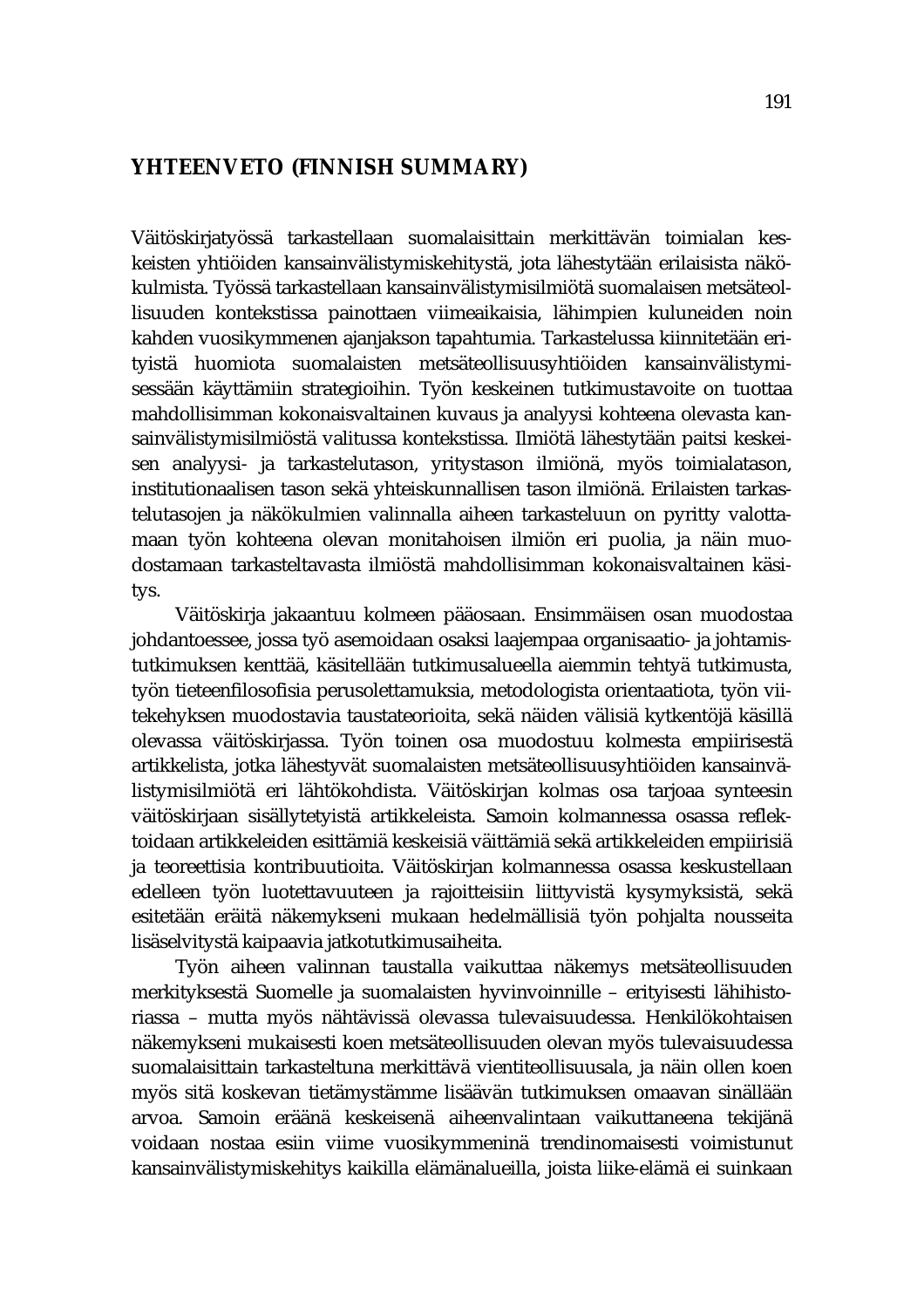ole vähäisin. Vähätellä ei sovi myöskään omaa mielenkiintoani suomalaista metsäteollisuutta ja sen erityispiirteitä kohtaan aiheenvalinnan ohjaajana. Jos tuon mielenkiinnon alkulähteet ja niiden kytkennät tähän väitöskirjatyöhön haluaisi pukea kysymyksen muotoon, tuo kysymys voisi kuulua seuraavasti: *millä keinoilla alkujaan pienet, syrjäisestä Suomesta ponnistaneet metsäteollisuusyhtiöt kykenivät nousemaan nykyisiin asemiinsa maailmanlaajuisessa mittakaavassa merkittävinä metsäteollisuustoimijoina?* 

Väitöskirjan keskeisen osan muodostavat kolme artikkelia voidaankin kukin osaltaan mieltää osavastauksina yllä esitettyyn kysymykseen. Kaikki väitöskirjaan sisältyvät kolme artikkelia lähestyvät kysymystä omista lähtökohdistaan käsin kiinnittäen kuitenkin erityistä huomiota tarkastelun keskiöön sijoitettuun kansainvälistymiskehitykseen, jolla lähtökohtaisesti vaikutti olevan oma merkittävä roolinsa edes osittaisen vastauksen muotoilussa edellä esitettyyn kysymykseen. Tarkastelun lähtökohdiksi valitut näkökulmat ovat vaihtelevasti läsnä väitöskirjaan sisällytetyissä artikkeleissa siten, että artikkeleista ensimmäinen lähestyy suomalaisen metsäteollisuuden (metsäteollisuusyhtiöiden) kansainvälistymiskehitystä ilmiönä, jolla on merkittäviä yhteiskunnallisen tason vaikutuksia. Erityisesti tarkastelun keskiössä on yritys – yhteiskunta – suhteen muutos suomalaisittain keskeisen vientiteollisuustoimialan yhtiöiden kansainvälistymiskehityksen seurauksena. Väitöskirjan toinen artikkeli puolestaan lähestyy suomalaisten metsäteollisuusyhtiöiden kansainvälistymiskehitystä institutionaalisen tason ilmiönä. Instituutio, jota artikkeli tarkastelee lähemmin, on suomalaisten metsäteollisuusyhtiöiden yhteismarkkinointijärjestelmä, ja sen muuttuva rooli suomalaisten metsäteollisuusyhtiöiden keinona kytkeytyä kansainväliseen liiketoimintaan yhtiöiden kansainvälistymisen syventyessä. Kolmas väitöskirjaan sisällytetty artikkeli puolestaan lähestyy suomalaisten metsäteollisuusyhtiöiden kansainvälistymiskehitystä nimenomaisesti yritystason ilmiönä kiinnittäen huomiota yritystasolla tapahtuvaan strategiseen toimintaan, jota artikkelissa lähestytään pelimetaforan kautta. Käytävän pelin tähtäimessä nähdään olevan yritystoiminnan piirin ja mittakaavan laajentaminen pääasiassa Suomen rajojen ulkopuolella.

Väitöskirjassa pyritään yhdistelemällä useita teoreettisia katsantokantoja valottamaan ilmiönä monitahoisen kansainvälistymiskehityksen eri puolia, ja näin saavuttamaan mahdollisimman kokonaisvaltainen käsitys ilmiöstä suomalaisen metsäteollisuuden kontekstissa. Väitöskirjaan sisältyvät artikkelit lähestyvät kansainvälistymisilmiötä paitsi eri analyysitasoilta, myös hyödyntäen erilaisten teoreettisten katsantokantojen tarjoamia mahdollisuuksia valottaa suomalaisten metsäteollisuusyhtiöiden kansainvälistymisen eri puolia. Yhtiöiden kansainvälistymiskehitystä tarkastellaan paitsi yritysten kansainvälistymisen vaihe/prosessiteorioiden (mallien) taustaa vasten, osaltaan myös kansainvälistä tuotantoa selittävien, pohjimmiltaan taloustieteellisten, kansainvälisen kaupan teorioiden varaan rakentuvien teorioiden kautta. Samoin näkökulmia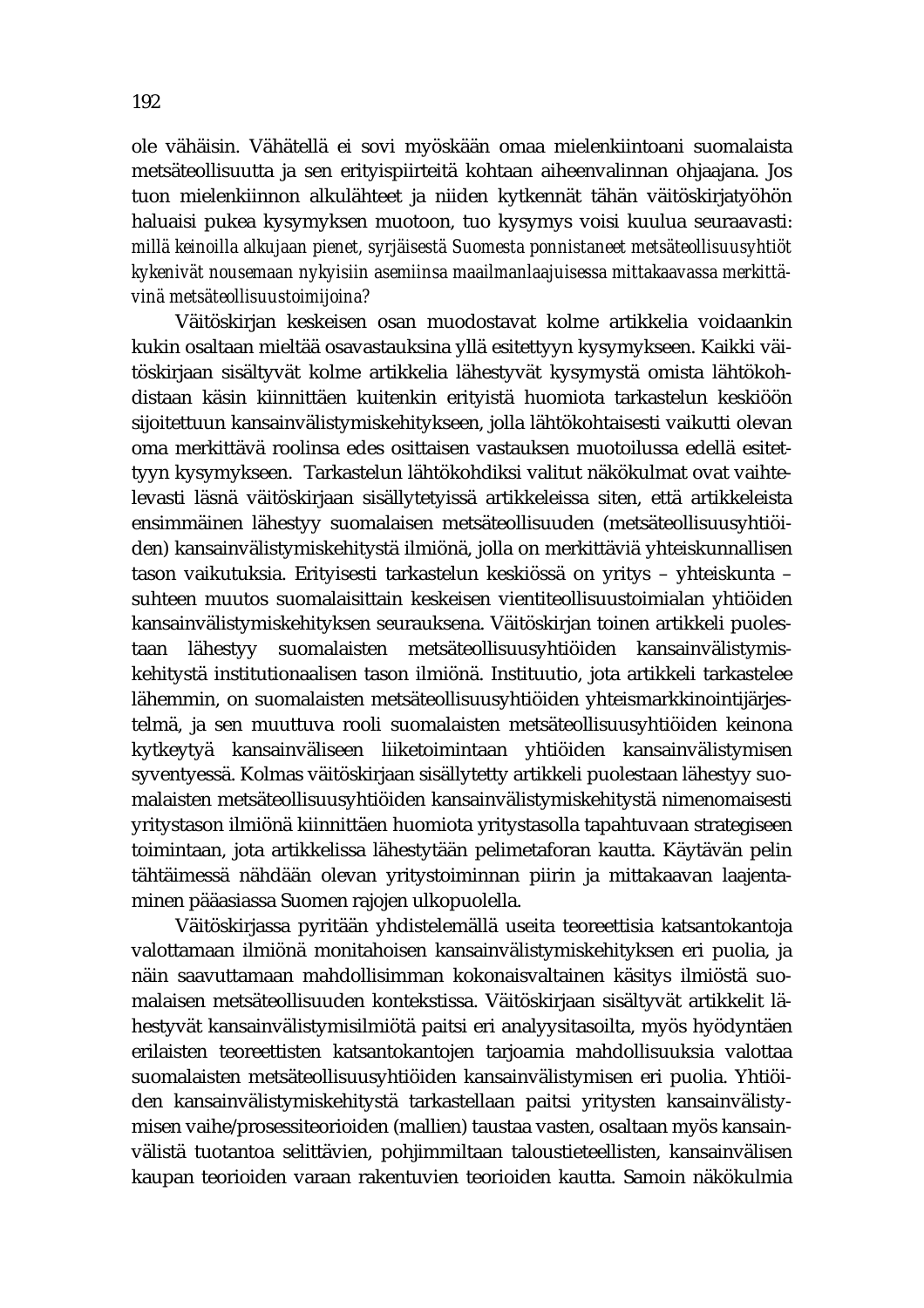kansainvälistymisilmiön tarkasteluun väitöskirjassa tarjoavat liiketoimintakulttuureihin liittyvät teoriarakennelmat, yritys – yhteiskunta –suhteen tematiikkaan ja kehitykseen pureutuvat teoriat, sekä yritysstrategiaan ja yleisemmin strategiointiin liittyvä teoretisointi, joita kaikkia käytetään vaihtelevasti taustaideoina, joita vasten tutkimuksen kohteena olevien suomalaisten metsäteollisuusyhtiöiden kansainvälistymiskehitystä peilataan.

Kokonaisuutena tarkastellen väitöskirjalle yhteisen taustalla vaikuttavan viitekehyksen tarjoavat prosessiteoriat. Tämä on sikäli luonnollista, että itse väitöskirjan keskeinen tarkasteltava ilmiö mielletään yleisesti perusluonteeltaan prosessiksi. Jo pelkästään sitä kuvaava termi kansainvälistyminen viittaa muutoksen tilaan: näin *tarkasteltava ilmiö on siis perusluonteeltaan dynaaminen.* Kansainvälistymisen ilmiönä dynaaminen luonne asettaa tiettyjä vaatimuksia tutkimusstrategian valinnalle. Tässä työssä valinta on osunut tarkasteltavan ilmiön sanelemana tulkitsevan, laadullisen pitkittäistutkimusstrategian valintaan tapana lähestyä suomalaisten metsäteollisuusyhtiöiden kansainvälistymiskehitystä.

Valitun tutkimusstrategian osalta väitöskirjatyön perusvirettä voitaisiin kenties parhaiten kuvata hermeneuttiseksi muun muassa työn tavoitteenasettelun valossa. Työn tarkoituksena ei ole tuottaa yleispätevää tai laajasti yleistettävää teoriaa yritysten kansainvälistymisestä, tai edes suomalaisten metsäteollisuusyhtiöiden kansainvälistymisestä, vaan pikemminkin lisätä ymmärtämystä itse kansainvälistymisen prosessista valitussa kontekstissa. Samoin väitöskirjatyön asemoimista hermeneuttisen tradition piiriin tukee ymmärtämisen tavoitteen lisäksi sen tulkitseva ote kohdeilmiönsä käsittelyssä: kansainvälistymisilmiötä tarkastellaan suomalaisten metsäteollisuusyhtiöiden kontekstissa teoreettisten olettamusten kautta, ja teoria ja empiria käyvät vuoropuhelua , jonka pohjalta ilmiöstä muodostettavissa oleva tulkinta nousee. Edelleen hermeneuttisen tradition piiriin kuuluvaksi työtä sitoo erityisesti sen pyrkimys tutkimuksen kohteena olevan ilmiön laaja-alaiseen käsittelyyn: suomalaisten metsäteollisuusyhtiöiden kansainvälistyminen sidotaan sekä leveyssuuntaan että pituussuuntaan muihin ilmiöihin ja tapahtumiin, ajallisesti samanaikaisiin tapahtumiin ja ilmiöiden kehitykseen. Keskeisenä tavoitteena työn tarkastelussa on tietoisesti pyrkiä sitomaan yhtiöiden kansainvälistymiskehitys laajempiin yhteyksiinsä, ja samalla pyrkiä välttämään ilmiön tarkastelemista ikään kuin se tapahtuisi vakuumissa vailla liityntöjä ympäristöönsä.

Kokonaisuutena tarkastellen väitöskirjatutkimuksen keskeiset tulokset hahmottavat detaljeiltaan vaihtelevan kuvan tutkimuksen kohteena olleiden suomalaisten metsäteollisuusyhtiöiden kansainvälistymisessään noudattamista strategioista yhtiökokonaisuuksien tasolla niiden laajentaessa ja syventäessä osallistumistaan kansainväliseen liiketoimintaan. Samoin tutkimuksen tulokset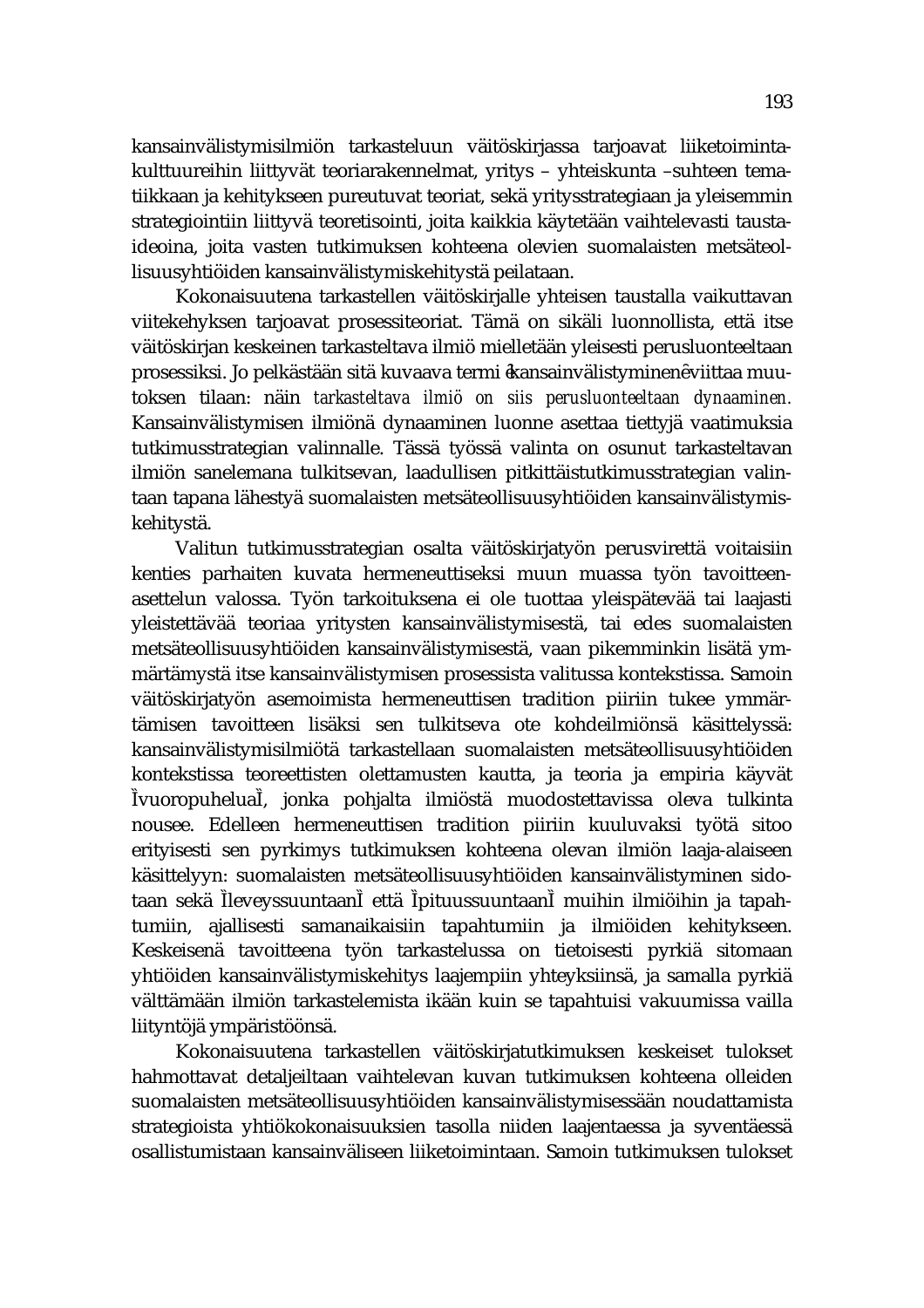valottavat osaltaan tuohon kehitykseen vaikuttaneiden tekijöiden monitahoista joukkoa eri analyysitasoilla tarkasteltuna.

Lähestyessään suomalaisten metsäteollisuusyhtiöiden kansainvälistymistä yhteiskunnallisia vaikutuksia omaavana ilmiönä, ja yhteiskunnallisesta näkökulmasta käsin, väitöskirja hahmottaa yritys – yhteiskunta –suhteen keskeisten osapuolten suhteiden muutoksia, joiden tulkitaan olevan seurausta metsäteollisuusyhtiöiden kansainvälistymiskehityksestä. Koko joukosta analysoituja suhteita keskeisimmäksi yritys – yhteiskunta –suhdetta määrittäväksi suhteiden ryhmäksi väitöskirja nostaa kolmikantasuhteen metsäteollisuusyhtiöiden, suomalaisten yksityismetsänomistajien ja valtiovallan välillä. Edellisen kolmikantasuhteen muodostumisen kannalta kriittiseksi ajanjaksoksi väitöskirja nimeää maailmansotien välisen jakson, jonka kuluessa metsäteollisuudesta kasvoi Suomessa merkittävän mittakaavan teollista toimintaa. Metsäteollisuuden laajentumisen ja kasvun myötä sen merkitys suomalaiselle yhteiskunnalle kasvoi samalla harppauksittain, ja *keskeisen kolmikon – metsäteollisuusyhtiöiden, suomalaisten yksityismetsänomistajien ja valtiovallan – väliset suhteet kehittyivät vahvan keskinäisen riippuvuuden sävyttämiksi.*

Väitöskirjassa katsotaankin edellisen kolmikon vahvan keskinäisen riippuvuuden säilyneen sen institutionalisoiduttua pääpiirteissään muuttumattomana miltei puoli vuosisataa. Ulkomaisen tuotannon määrää kansainvälistymiskehityksen indikaattorina käyttäen väitöskirjassa todetaan kehityksen olleen erityisen ripeää juuri 1980-luvulta lähtien: toimialatasolla tarkastellen ulkomaisen tuotannon määrä 24–kertaistui kahdessa vuosikymmenessä. Vasta tämä nopeassa tempossa syventynyt metsäteollisuusyhtiöiden kansainvälistymiskehitys 1980-luvulta lähtien siis muutti metsäteollisuusyhtiöiden, suomalaisten yksityismetsänomistajien ja valtiovallan keskinäisen riippuvuuden perustaa merkittävällä tavalla. Eräs väitöskirjan keskeinen tulos onkin avaintoimialan yritysten kansainvälistymiskehityksen vaikutusten kytkeminen pitkään vallinneiden institutionalisoituneiden järjestelyiden muutokseen.

Metsäteollisuusyhtiöiden näkökulmasta tarkasteltuna väitöskirjassa todetaan kansainvälistymisen muuttaneen erityisesti yhtiöiden ja suomalaisten yksityismetsänomistajien välistä keskinäistä riippuvuutta jossain määrin metsäteollisuusyhtiöiden eduksi. Kansainvälistymisen myötä yhtiöille on avautunut väyliä suomalaisen puuraaka-aineen korvaamiseksi, mikä osaltaan on jossain määrin pienentänyt metsäteollisuusyhtiöiden ja suomalaisten yksityismetsänomistajien välisen riippuvuuden intensiteettiä. Edellisestä kehityksestä huolimatta on kuitenkin syytä huomata, kuten väitöskirjassa korostetaan, että vahvasti luonnonvarariippuvaisen, ja erityisesti tästä syystä alueellisen luonteensa vuoksi metsäteollisuus on sijaintipäätöksissään sidottu tiettyihin merkittäviin reunaehtoihin, joista merkittävin on turvattu raaka-ainehuolto. Näin ollen väitöskirjassa nähdäänkin suomalaisten yksityismetsänomistajien olevan myös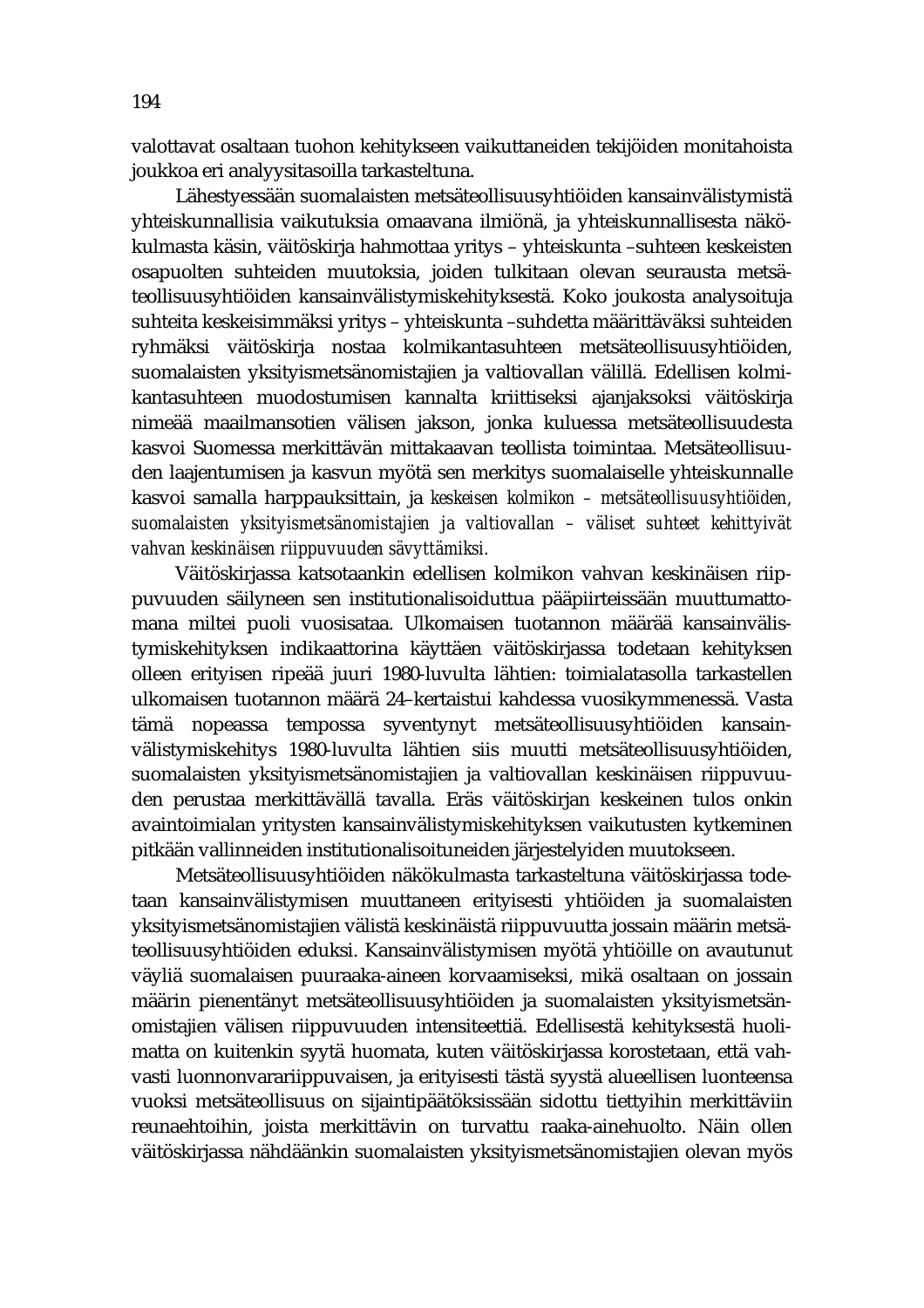tulevaisuudessa täällä toimivien metsäteollisuusyhtiöiden näkökulmasta eräs avainsidosryhmä teollisuuden toimintaedellytysten varmistamisen kannalta.

Lähestyessään suomalaisten metsäteollisuusyhtiöiden kansainvälistymiskehitystä erään keskeisen toimialainstituution – yhteismarkkinoinnin, ja sen organisatorisen muodon, myyntiyhdistysten, ja niiden roolin muutoksen kautta, väitöskirja valottaa eräiden trendinomaisten toimintaympäristön muutosten vaikutusta metsäteollisuusyhtiöiden strategiaan kytkeytyä kansainväliseen liiketoimintaan. Keskeiset toimintaympäristön, ja toisaalta toimialan yritysten kansainväliseen liiketoimintaan kytkeytymisen muotoon vaikuttavat muutostrendit, jotka väitöskirjassa nostetaan esiin ovat: taloudellinen integraatio ja globaalistuminen, nousevien metsäteollisuusalueiden yhtiöiden uhka, ja siitä seuraava alueidenvälisen kilpailun lisääntyminen, toimialasyklin heittojen voimistuminen, toimialan keskittymiskehitys yritysostojen ja fuusioiden kautta, voimakas suuntautuminen korkeamman jalostusasteen tuotteisiin, sekä perinteisten omistusrakenteiden muutos.

Väitöskirjassa todetaan kaikilla edellisillä, sekä erityisesti suomalaisten metsäteollisuusyhtiöiden lisääntyvällä ja syvenevällä kansainvälistymisellä olleen omat vaikutuksensa yhtiöiden tekemiin strategiavalintoihin liittyen niiden tapaan kytkeytyä kansainväliseen liiketoimintaympäristöön, ja harjoittaa kansainvälistä liiketoimintaa. Siinä missä myyntiyhdistykset olivat ennen 1990 luvun vaihdetta menestyksellisesti lievittäneet suomalaisyhtiöiden pienuuden ongelmaa, ja tarjonneet yhteisen julkisivun maailmanmarkkinoilla, toimien samalla riskien ja kustannusten jakamisen, sekä markkinoiden yhteistyössä kilpailijoiden kesken tapahtuneen sisäistämisen välineenä, tarjoten näin tavallisesti vain suurten yhtiöiden ulottuvilla olevia keinoja operoida kattavasti maailmanmarkkinoilla, nämä aiemmat pienuuden ongelmat oli pääsääntöisesti voitettu yhtiöiden omin toimin 1990-luvun puoliväliin mennessä.

Väitöskirja nostaakin 1990-luvun puolivälin jo aiemmin käynnistyneen kehityskulun käännepisteeksi. Paitsi että pienuuden ongelmat väistyivät tuossa vaiheessa, myös toimialalla pitkään puheen tasolla esillä ollut, ja näin varsin tiedostettu asiakassuuntautuneisuuden lisäämisen tarve sai konkreettisia ilmenemismuotoja yhtiötason käytännön toiminnassa. Tämän kehityksen ilmentymänä väitöskirjassa nähdään yhtiöistä erityisesti Enso-Gutzeitin ja Kymmenen pyrkimykset rakentaa ensin myyntiyhdistyksille rinnakkaiset markkinointi- ja myyntiverkostot, ja sittemmin täydellinen irtautuminen yhteismyyntijärjestelmästä. Saman kehityksen ilmentymänä työssä nähdään myös Yhtyneiden Paperitehtaiden ja Metsä-Serlan vastaavat, joskin rajoitetummassa mittakaavassa tapahtuneet verkostonrakennuspyrkimykset.

Yhtiöiden toimintaympäristössä tapahtuneet muutokset yhdessä yhtiöiden muuttuneen strategisen orientaation kanssa nostetaan väitöskirjassa keskeiseksi yhteismyyntijärjestelmän nopeaan rapautumiseen johtaneeksi tekijäksi kansainväliseen liiketoimintaan liittymisen pääasiallisena keinona. *Avainrooli*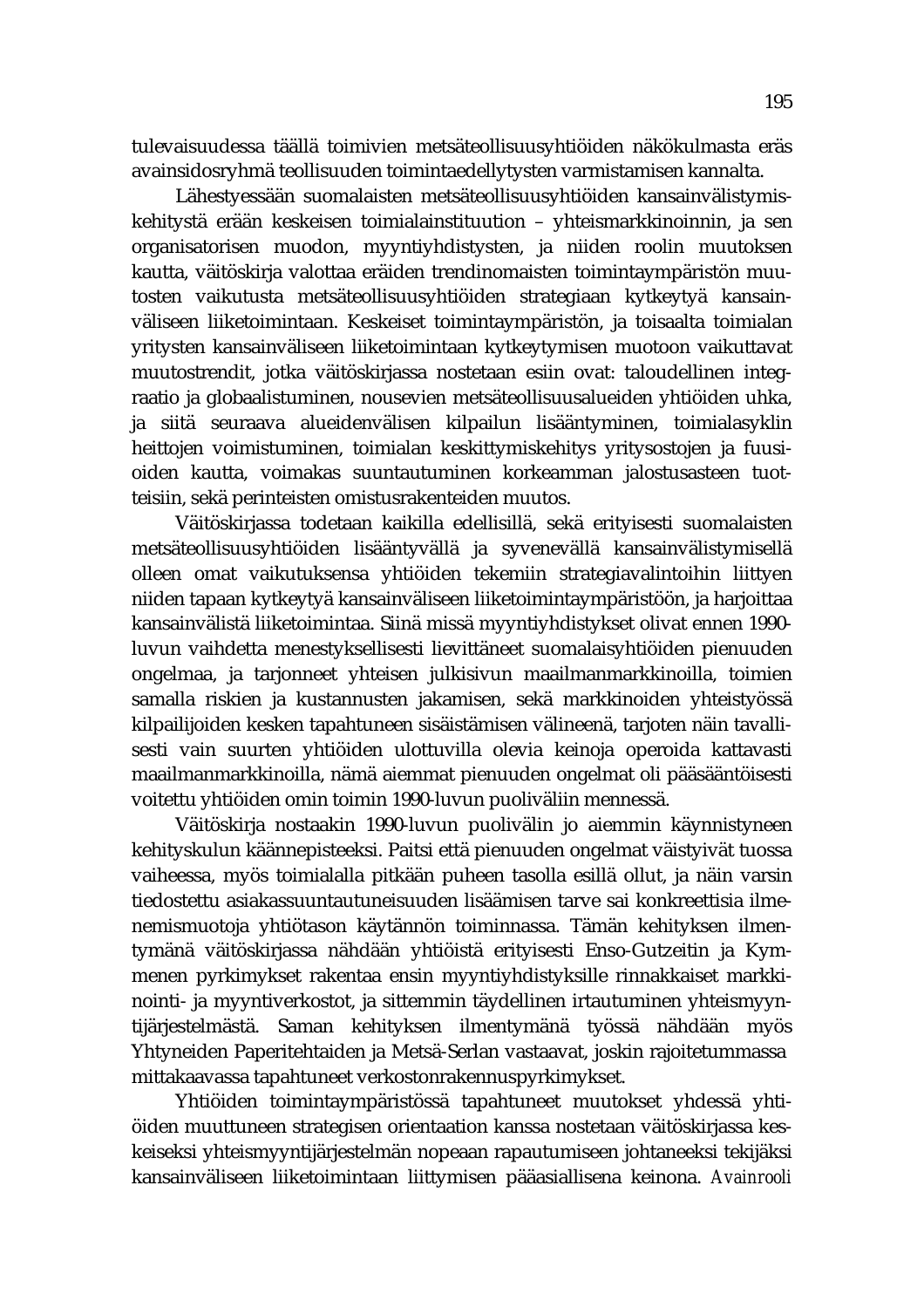*yhteismyyntijärjestelmästä luopumisessa luetaan nimenomaan strategisille näkökohdille.* Kiristyvä kilpailu ja suomalaisille metsäteollisuusyhtiöille keskeisillä kustannus- ja painoasiakastoimialoilla tapahtunut keskittymiskehitys pakotti toimintatapojen uudelleenarviointiin. Kaiken kaikkiaan eräs väitöskirjan keskeisistä tuloksista onkin toimintaympäristön muutoksen ja tuohon muutokseen liittyvien strategisten näkökohtien korostaminen yritystason liikkeellepanevana voimana yhtiöiden uudelleenarvioidessa pääasiallista tapaansa kytkeytyä kansainväliseen liiketoimintaan.

Lähestyessään kansainvälistymistä yritystason ilmiönä väitöskirja kiinnittää erityistä huomiota juuri edellä mainittuihin strategisiin näkökohtiin ja yrityskohtaisiin kansainvälisen toiminnan laajentamiseen tähtääviin strategisiin prosesseihin. Erityisesti tarkastelu keskittyy suomalaisten metsäyhtiöiden tuotannollisen toiminnan laajentumiseen Suomen rajojen ulkopuolelle, ja toisaalta yhtiöiden aktiivisuuteen omien markkinointi- ja myyntiverkostojen rakentajina. Eräs väitöskirjan keskeinen *yritystason tarkasteluun pohjaava tulos on havainto 1990-luvun puolivälin tietämiin ajoittuneesta strategisen orientaation muutoksesta.* Orientaatiomuutoksen merkkeinä nostetaan esiin havaittava siirtymä kohden alavirtastrategiaa, ilmapiirimuutos kanssakäymisessä kilpailijoiden kanssa: kamppailun sävyttämän kanssakäymisen lisääntyminen, kansainvälisen laajentumis- ja kasvustrategian muutos orgaanisesta laajentumisesta yritysostoin tapahtuvaan laajentumiseen, sekä, heijastellen kasvavaan kapasiteettisääntelyn tarpeeseen heräämistä toimialalla, lisääntynyt suuntaus kohti vanhentuneen kapasiteetin alasajoa ja poistamista tuotannosta. Myös ydinliiketoimintoihin kuulumattomien toimintojen myyntejä pidetään väitöskirjassa eräänä keskeisenä orientaatiomuutoksen indikaattorina.

Väitöskirja tarjoaa osaltaan lisävaloa kansainvälistymisprosessien dynamiikkaan yleensä, mutta erityisesti noiden prosessien dynamiikkaan suomalaisen metsäteollisuuden kontekstissa. Kaiken kaikkiaan *1990-luvun puoliväli nähdään väitöskirjassa vedenjakajana suomalaisten metsäteollisuusyhtiöiden kansainvälistymisstrategiassa.* Jakaessaan metsäteollisuusyhtiöiden kansainvälistymiskehityksen kolmeen toisistaan erotettavissa olevaan vaiheeseen – inaktiivinen, välillinen kansainvälistyminen (myyntiyhdistysten valtakausi), aktivoituminen kansainvälistymispyrkimyksissä (orgaaninen kansainvälinen laajentumien), erityispaino kansainvälistymiselle lisäkasvun väylänä (kansainvälinen laajentuminen yritysostojen ja fuusioiden kautta) – väitöskirja nostaa esiin viimeisimmän, yhä meneillään olevan vaiheen paradigmavaihdoksen kaltaisena muutoksena suhteessa kansainvälisen laajentumisen strategiaan. Paitsi väitöskirjan tarkastelun kohteena olleiden suomalaisyhtiöiden osalta, toimialalla yleisemminkin on johtavien yhtiöiden osalta havaittavissa selkeä muutos kansainvälisen laajentumisen strategiassa: orgaaninen kasvu vaihtoehtona globaaleja asemia aktiivisesti rakennettaessa on käynyt mahdottomaksi, ja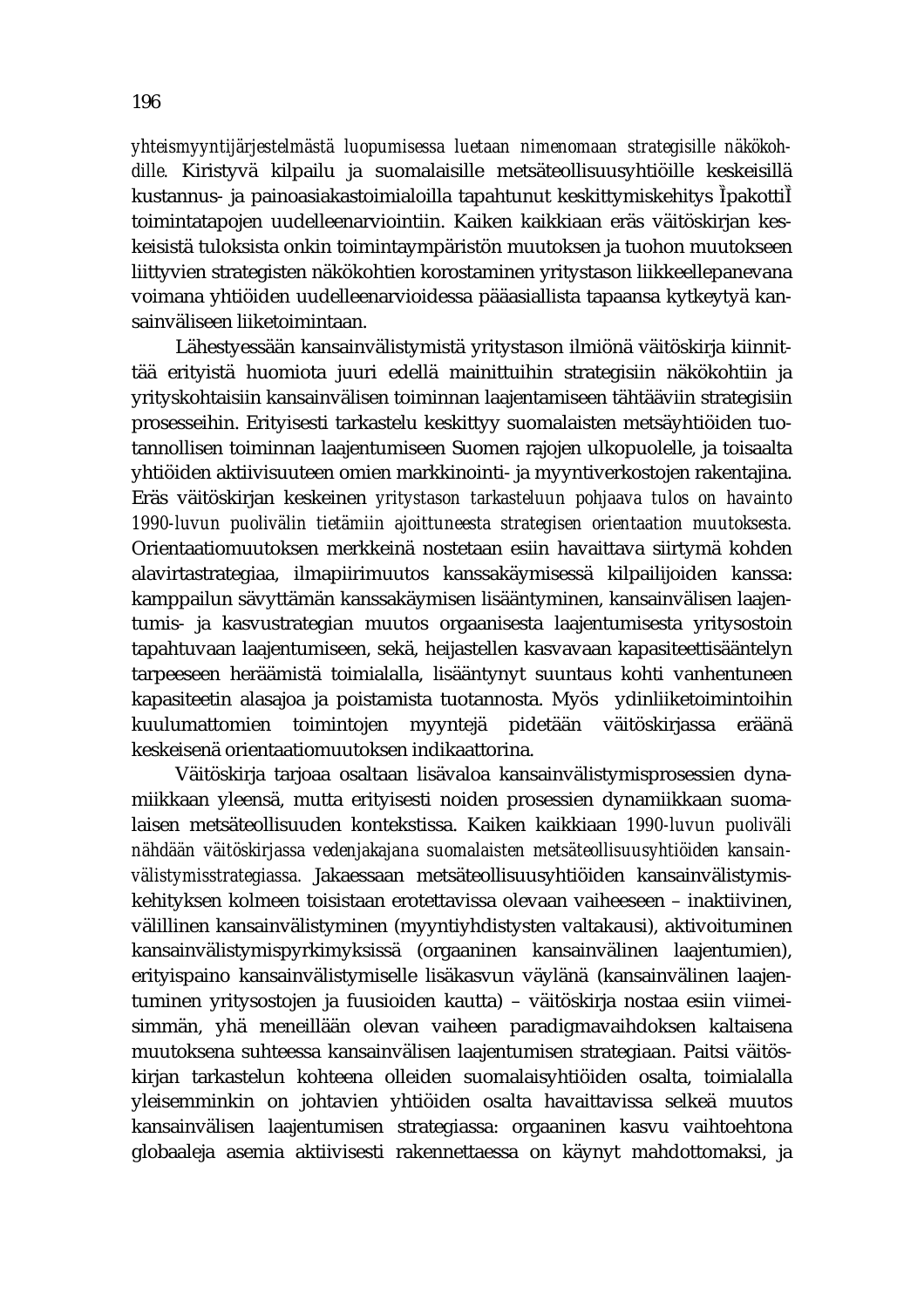lisälaajentuminen riittävässä mittakaavassa globaalien asemien turvaamiseksi on mahdollista vain ja ainoastaan yritysostojen ja fuusioiden kautta.

Eräs keskeinen väitöskirjan havainto liittyen suomalaisten metsäteollisuusyhtiöiden kansainvälistymisessään hyödyntämiin strategioihin on, että vaikkakin suomalaisyhtiöt lähestyivät kansainvälistymistä erilaisin strategioin, ja muodostivat kaksi leiriä tai koulukuntaa pääasiallisesti käytettyjen lähestymistapojen osalta, molempiin leireihin lukeutuvat yhtiöt muistuttavat toisiaan kansainvälistymiskehityksensä suhteen. Niin aktiivisemman strategian kansainvälistymiseen omaksuneiden Kymmenen ja Enso-Gutzeitin/Enson/Stora Enson, sekä edellisiä passiivisemman (varovaisemman) strategiavalinnan kansainvälistymisensä suhteen tehneiden Yhtyneiden Paperitehtaiden/UPM-Kymmenen ja Metsä-Serlan/M-realin tähänastisen kansainvälistymiskehityksen välitilinpäätökset ja ilmiasut uuden vuosituhannen alussa muistuttavat toisiaan. Suomalaisten metsäteollisuusyhtiöiden kansainvälistymiskehityksestä puhuttaessa lopputulema on vielä ennenaikainen termi: kuten edelläkin on todettu, yhtiökohtaiset prosessit ovat yhä käynnissä, ja näin lopputulos on vielä avoin. Toimialalla maailmanlaajuisesti meneillään oleva keskittymiskehitys ei vielä suinkaan ole saavuttanut päätepistettään.

Näin voidaankin todeta, että väitöskirjatyön tulosten valossa vaikuttaa siltä, että *menestyäkseen globaalissa kilpailussa toimialalla, toimialan johtaviin yrityksiin lukeutuva yksittäinen yhtiö ei voi merkittävästi poiketa pääkilpailijoistaan kansainväliseen liiketoimintaan osallistumisen laajuuden, tai toimintansa maantieteellisen kattavuuden suhteen.* Vaikkakin edellinen havainto ensisijaisesti koskee suomalaisia metsäteollisuusyhtiöitä ja metsäteollisuutta toimialana, voidaan vastaavan säännönmukaisuuden perustellusti olettaa toistuvan, ja toteutuvan myös muilla globaalin kilpailun leimaamilla toimialoilla, jollaisia yhä useamman toimialan voidaan nykyisin arvioida olevan. Edellisenkaltaista yleistettävyyttä , erityisesti metsäteollisuustoimialan piirissä, voidaan ajatella sisältyvän myös väitöskirjan tulosten sisältämiin implikaatioihin liittyen toimialan tulevaan keskittymis- ja konsolidaatiokehitykseen, havaittuun kansainvälistymis- ja laajentumisstrategian muutokseen 1990-luvun jälkipuoliskolla, sekä jakelutien kokonaishallinnan kasvavaan merkitykseen toimialalla. Samoin väitöskirjan tulosten implikoima toimialan kilpailudynamiikan muutos vallitsevasta alueellisesta kilpailusta kasvavassa määrin alueiden väliseksi, ja erityisesti tästä kehityksestä nouseva kasvun välttämättömyys asemien vahvistamiseksi koskee ilmiselvästi myös muita kuin toimialan suomalaisyhtiöitä.

Kokonaisuutena tarkastellen väitöskirjassa nähdään suomalaisten metsäteollisuusyhtiöiden kansainvälistymiskehitykselle leimallisena piirteenä kansainvälisen liiketoiminnan hallitsevien operaatiomuotojen muutos murrosten kautta toisaalta toimialan kilpailuympäristön muutosten seurauksena, toisaalta yhtiöiden strategisten valintojen seurauksena, joille operaatiomuotojen muutoksissa luetaan väitöskirjassa varsin keskeinen rooli. Näin suomalaisten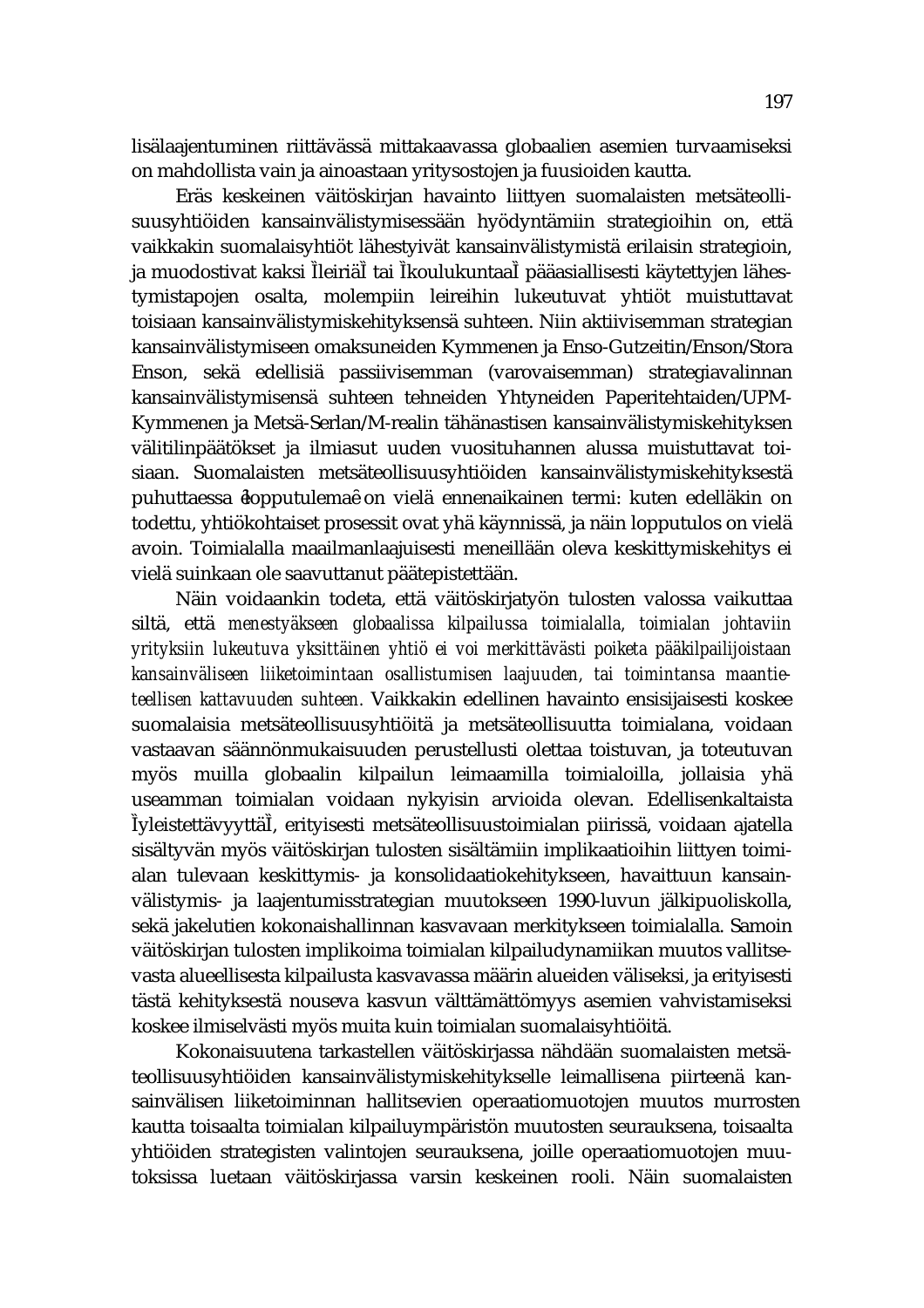metsäteollisuusyhtiöiden kansainvälistymisstrategian nähdään väitöskirjassa muovautuneen voimien ja vastavoimien puristuksessa: kyseessä on ollut siis monimutkainen dialektinen prosessi, jossa 1990-luvun puolivälillä ja siihen ajoittuneilla tapahtumilla on selkeä vedenjakajarooli. Tuo 1990-luvun puolivälin vedenjakajarooli voidaan tiivistää seuraavasti: ennen 1990-luvun puoliväliä suomalaiset metsäteollisuusyhtiöt lisäsivät osallistumistaan kansainväliseen liiketoimintaan pienin askelin suhteellisen pienen mittakaavan operaatioiden kautta, ja pitivät toiminnallisesti tarkastellen jalat tukevasti kotimaan kamaralla. Samalla yhtiöt kumuloivat kokemusperäistä oppimista kansainvälisistä operaatioista valmistellen vaativampia, suuremman mittakaavan, suuremman sitoutumisen, ja suuremman riskin leimaamia operaatiota, joiden aika koitti 1990-luvun jälkipuoliskolla. Yhtiöiden kansainvälistymisstrategian muutoksen selkeimpinä ilmentyminä nousee esiin sarja yhtiöiden toteuttamia vaikuttavia, suomalaisen metsäteollisuuden piirissä ennennäkemättömän kokoluokan fuusioita ja kansainvälisiä yritysostoja, joiden tuloksena syntyivät kolme nykyisin jäljellä olevaa, maailman suurimpiin metsäteollisuusyhtiöihin lukeutuvaa suomalaisyhtiötä, joita kutakin voidaan hyvällä syyllä luonnehtia kansainvälistymiskehityksessään kypsyysvaiheen saavuttaneiksi yhtiöiksi niiden toiminnan ulottuessa kymmeniin maihin.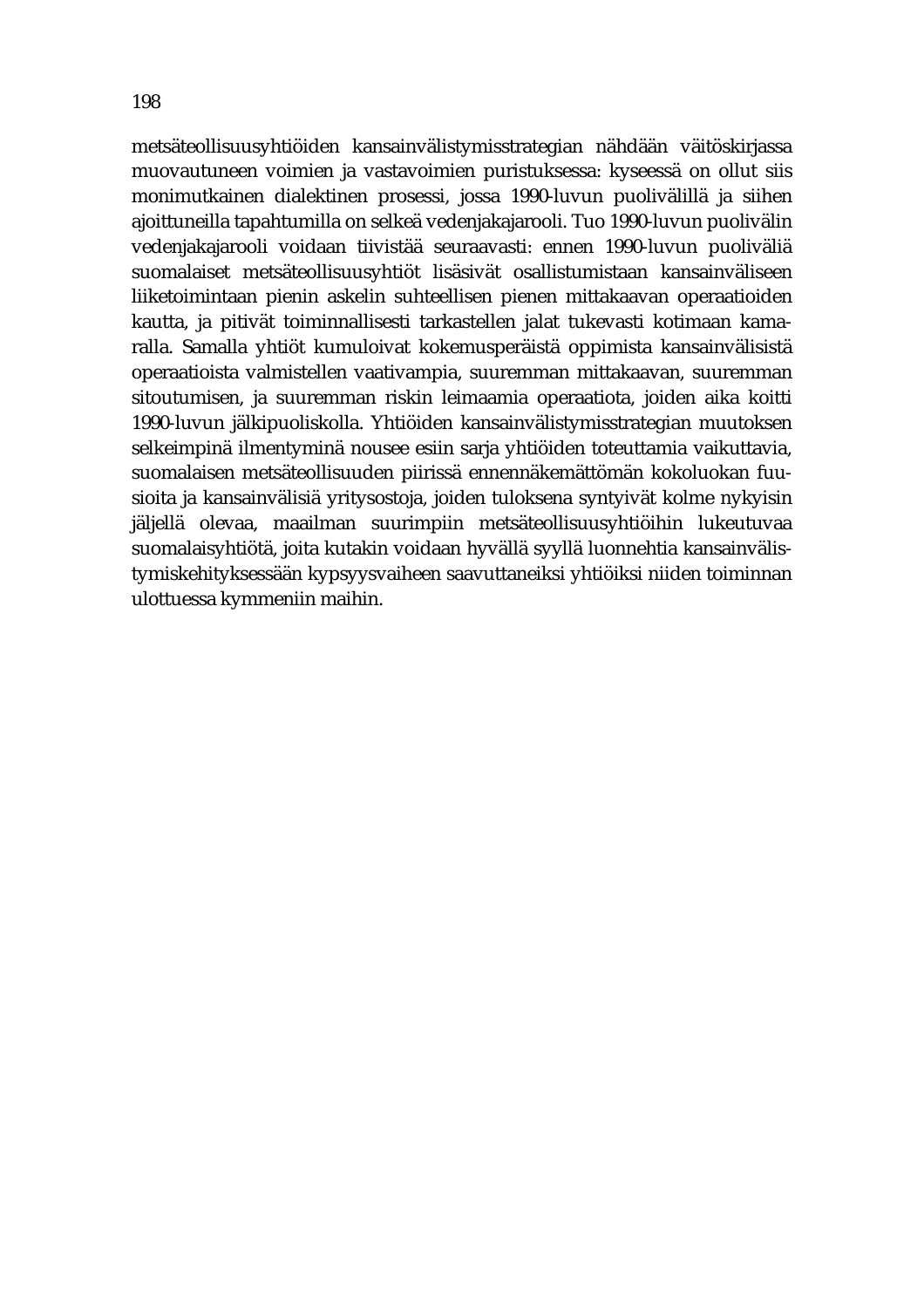#### **REFERENCES**

- Abell, D. F. (1980). *Defining the Business: The Starting Point of Strategic Planning.*  Prentice Hall: Englewood Cliffs, NJ.
- Abernathy, W. J., & Utterback, J. M. (1978). Patterns of industrial innovation. *Technology Review* 80, 40–47.
- Adam, B. (1995). *The Social Analysis of Time.* Polity Press: Cambridge.
- Aharoni, Y. (1966). *The Foreign Investment Decision Process.* Harvard University Press: Boston, MA.
- Ahvenainen, J. (1972). *Kymin Osakeyhtiö vuosina 1948–1938. Paperitehtaasta suuryhtiöksi.* Tilgmann: Helsinki.
- Ahvenainen, J. (1992). *Enso-Gutzeit Oy 1972–1992, 2: 1924–1992.* Gummerus: Jyväskylä.
- Airaksinen, T. (1999). Machinery markets in the forest cluster. In A. Reunala, I. Tikkanen & E. Åsvik (eds.). *The Green Kingdom – Finland s Forest Cluster.*  Otava Publishing: Helsinki.
- Alajoutsijärvi, K. (1993). *Asiakas–myyjä –suhteen muutoksista ja niiden syistä: Tulkintaa Kymmenen ja Valmetin suhteen kehityksestä vuosina 1948–90.*  University of Jyväskylä: Jyväskylä.
- Alajoutsijärvi, K. (1996). *Rautainen pari: Kymmenen ja Valmetin suhde, lähiverkosto ja makrovoimat 1948–90.* University of Jyväskylä: Jyväskylä.
- Aldrich, H. (1979). *Organizations and Environments.* Prentice Hall: Englewood Cliffs, NJ.
- Andersen O. (1993). On the internationalization process of firms: a critical analysis. *Journal of International Business Studies* 24, 209–231.
- Andersen O. (1997). Internationalization and market entry mode: a review of theories and conceptual frameworks. *Management International Review* 37 (Special issue), 27–42.
- Andersson, U., Johanson, J. & Vahlne, J-E. Organic acquisitions in the internationalization process of the business firm. *Management International Review* 37 (Special issue), 67–84.
- Andrews, D. M. (1994). Capital mobility and state autonomy: toward a structural theory of international monetary relations. *International Studies Quarterly* 38, 193–218.
- Andrews, K. R. (1980). *The Concept of Corporate Strategy.* 2nd ed. Dow-Jones-Irwin: Homewood, IL.
- Andrews, K., Learned, E., Christensen, C. R. & Guth, W. (1965). *Business Policy: Texts and Cases.* Richard D. Irwin: Homewood, IL.
- Ansoff, H. I. (1965). *Corporate Strategy: An Analytical Approach to Business Policy for Growth and Expansion.* McGraw Hill: New York, NY.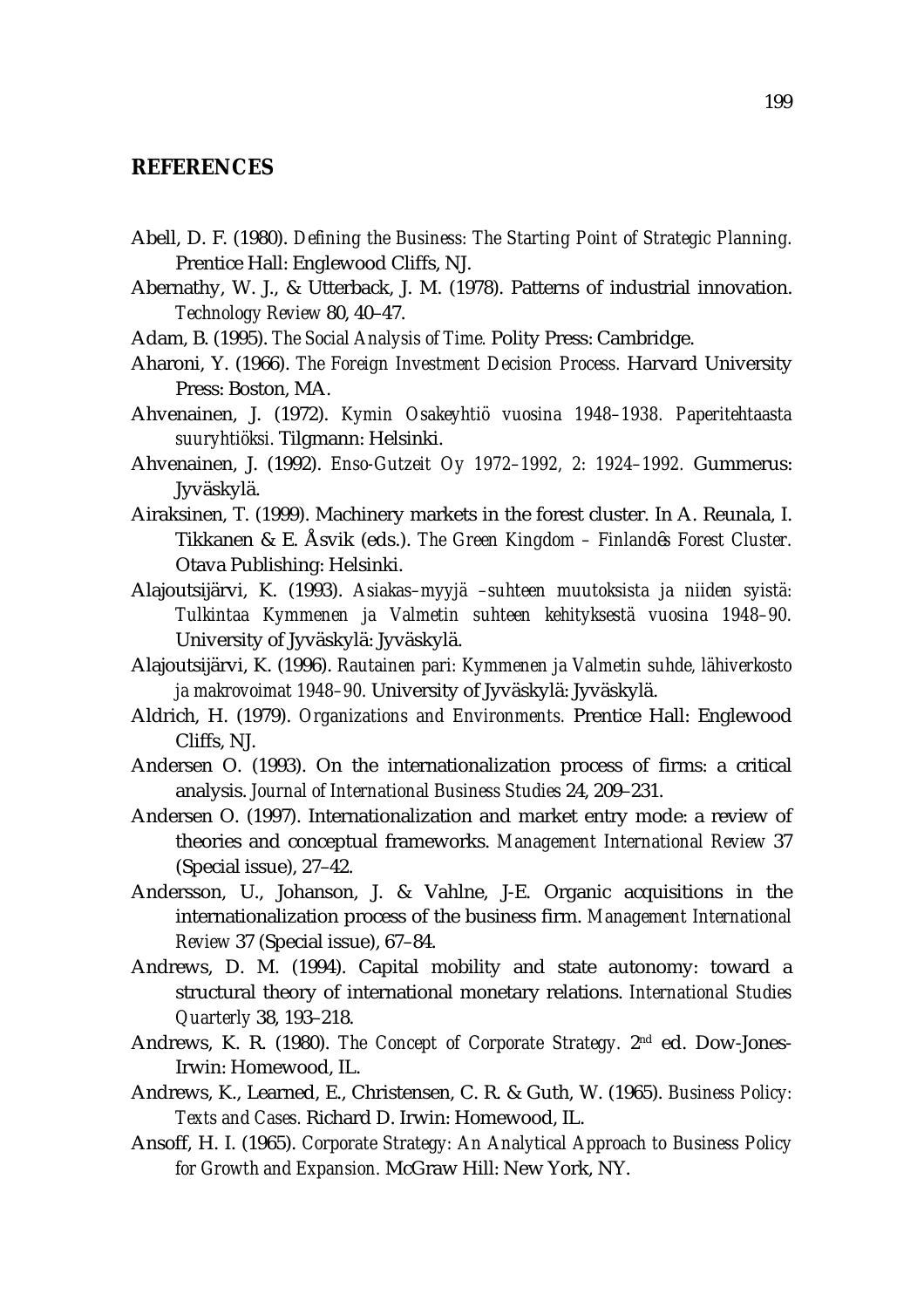- Ansoff, H. I. (1991). A critique of Henry Mintzberg s design school: reconsidering the basic premises of strategic management. *Strategic Management Journal* 12, 449–461.
- Arbnor, I. & Andersson, L. (1977). *Att Förstå Sociala System.* Studentlitteratur: Lund.
- Arestis, P., Demetriades, P. O. & Luintel, K. B. (2001). Financial development and economic growth: The role of stock markets. *Journal of Money, Credit, and Banking* 33, 16–41.
- Armstrong, P., Glyn, A. & Harrison, J. (1984.). *Capitalism since World War II.*  Fontana: London.
- Artisien, P. F. R. & Buckley, P. J. (1985). Joint ventures in Yugoslavia. *Journal of Intenational Business Studies* 16, 111-136.
- Artto, E. (1985). *Paperiteollisuuden kansainvälinen kilpailukyky. Yritysaineistoon pohjautuva kilpailukyvyn teoreettinen ratkaisu ja empiirinen sovellutus.*  Gaudeamus: Helsinki.
- Artto, E. (1987). *Teollisuuden kilpailukyky 1974–1984. Suomi–Ruotsi – yhteenvetoraportti.* Helsinki School of Economics: Helsinki.
- Artto, E. (1990). *Paperiteollisuuden kannattavuus ja kilpailukyky. Suomi, Kanada ja Amerikan Yhdysvallat 1983–1989: konsernipohjainen tarkastelu.* Helsinki School of Economics and Business Administration F-248: Helsinki.
- Artto, E. (1991). *Paperiteollisuuden kannattavuus ja kilpailukyky. Suomi, Kanada ja Amerikan Yhdysvallat 1983–1990: konsernipohjainen tarkastelu.* Helsinki School of Economics and Business Administration F-281: Helsinki.
- Artto, E. (1993). *Suomen, Kanadan ja USA:n paperiteollisuuden suoritus- ja kilpailukyky 1984–1992: konsernipohjainen tarkastelu.* Helsinki School of Economics and Business Administration F-309: Helsinki.
- Artto, E. (1994). *Suomen, Ruotsin, Kanadan ja USA:n paperiteollisuuden suoritus- ja kilpailukyky 1985–1993: konsernipohjainen tarkastelu.* Helsinki School of Economics and Business Administration: Helsinki.
- Artto, E. (1995a). *Paperiteollisuuden suoritus- ja kilpailukyky 1986–1994. Suomi vs. Ruotsi, Kanada ja USA.* Helsinki School of Economics and Business Administration W-126: Helsinki.
- Artto, E. (1995b). *Suomen teollisuuden strategioista ja kansainvälisestä kilpailukyvystä. Yhteenvetoraportti. Artto-projektit 1986–1994.* Helsinki School of Economics and Business Administration: Helsinki.
- Artto, E. & Juurmaa, R. (1999). *Performance and international competitiveness of listed paper industry groups 1990–1998: Finland vs. Sweden, Canada and USA.*  Helsinki School of Economics and Business Administration B-25: Helsinki.
- Astley, W. G. & Van de Ven, A. H. (1983). Central perspectives and debates in organization theory. *Administrative Science Quarterly* 28, 245–273.

Ansoff, H. I. (1987). *Corporate Strategy*. Revised edition. Penguin Books: London.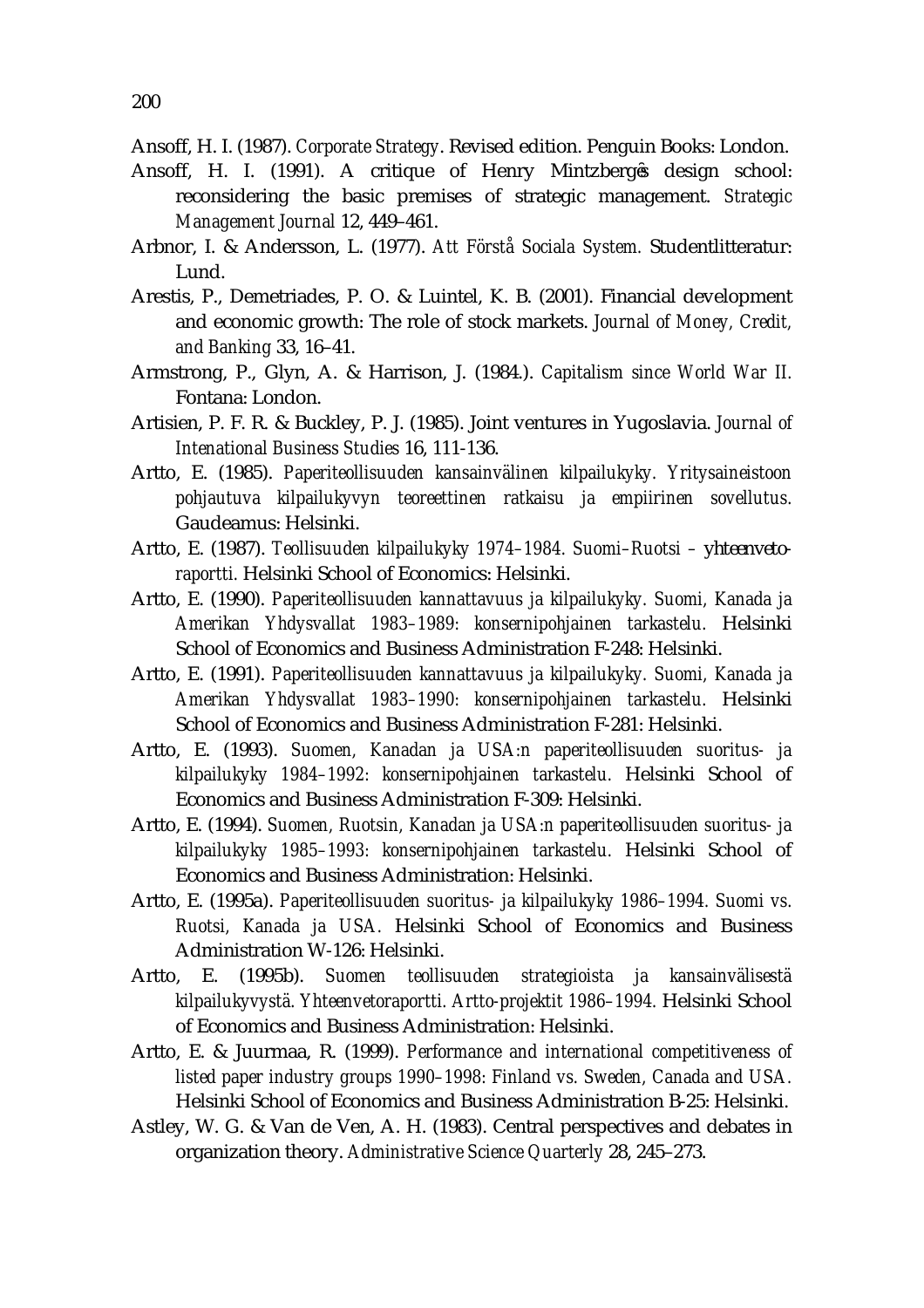- Barkema, H. G., Bell, J. H. J. & Pennings, J. M. (1996). Foreign entry, cultural barriers and learning. *Strategic Management Journal* 17, 151–166.
- Barlow, E. R. & Wender, I. T. (1955). *Foreign Investment and Taxation.* Prentice Hall: Englewood Cliffs, NJ.
- Beamish. P. W. (1990). The internationalization process for smaller Ontario firms: a research agenda. In A. M. Rugman (ed.). *Research in Global Strategic Management – International Business Research for the Twenty-First Century: Canada s New Research Agenda.* JAI Press: Greenwich.
- Becker, T. H. & Porter, J. H. (1983). Small business plus export trading companies: new formula for export success? *Journal of Small Business Management* 21, 8–16.
- Beckermann, W. (1956). Distance and the pattern of intra-European trade. *Review of Economics and Statistics* 38, 31–40.
- Berger, P. L. & Luckmann, T. (1966). *The Social Construction of Knowledge: A Treatise on the Sociology of Knowledge.* Doubleday: Garden City, NY.
- Berger, P. L. & Luckmann, T. (1994). *Todellisuuden sosiaalinen rakentuminen.*  Gaudeamus: Helsinki.
- Bilkey, W. J. (1978). An attempted integration of the literature on the export behavior of firms. *Journal of International Business Studies* 9, 33–46.
- Bilkey, W. J. (1982). Variables associated with export profitability. *Journal of International Business Studies* 13, 39–56.
- Bilkey, W. J. & Tesar, G. (1977). The export behavior of smaller Wisconsin manufacturing firms. *Journal of International Business Studies* 8, 93–98.
- Björkman I. & Forsgren M. (1997). Nordic contributions to international business research. In I. Björkman & M. Forsgren (eds.). *The Nature of the International Firm.* Handelshojskolens Forlag: Copenhagen.
- Björkman I. & Forsgren M. (2000). Nordic international business research: a review of its development. *International Studies of Management & Organization* 30, 6–25.
- Bloom, N. & Griffith, R. (2001). The internationalization of UK R&D. *Fiscal Studies* 22, 337–355.
- Bluedorn, A. C. & Denhardt, R. B. (1988). Time and organizations. *Yearly Review of Management of the Journal of Management* 12, 147–166.
- Boddewyn, J. J. (1997). The conceptual domain of international business: territories, boundaries, and levels. In B. Toyne & D. Nigh (eds.). *International Business: An Emerging Vision.* University of South Carolina Press: Columbia, SC.
- Brooke, M. Z. (1986). *International Management: A Review of Strategies and Operations.* Hutchinson Education: London.
- Buckley, P. J. (1988). The limits of explanation: testing the internalization theory of the multinational enterprise. *Journal of International Business Studies* 19, 181–193.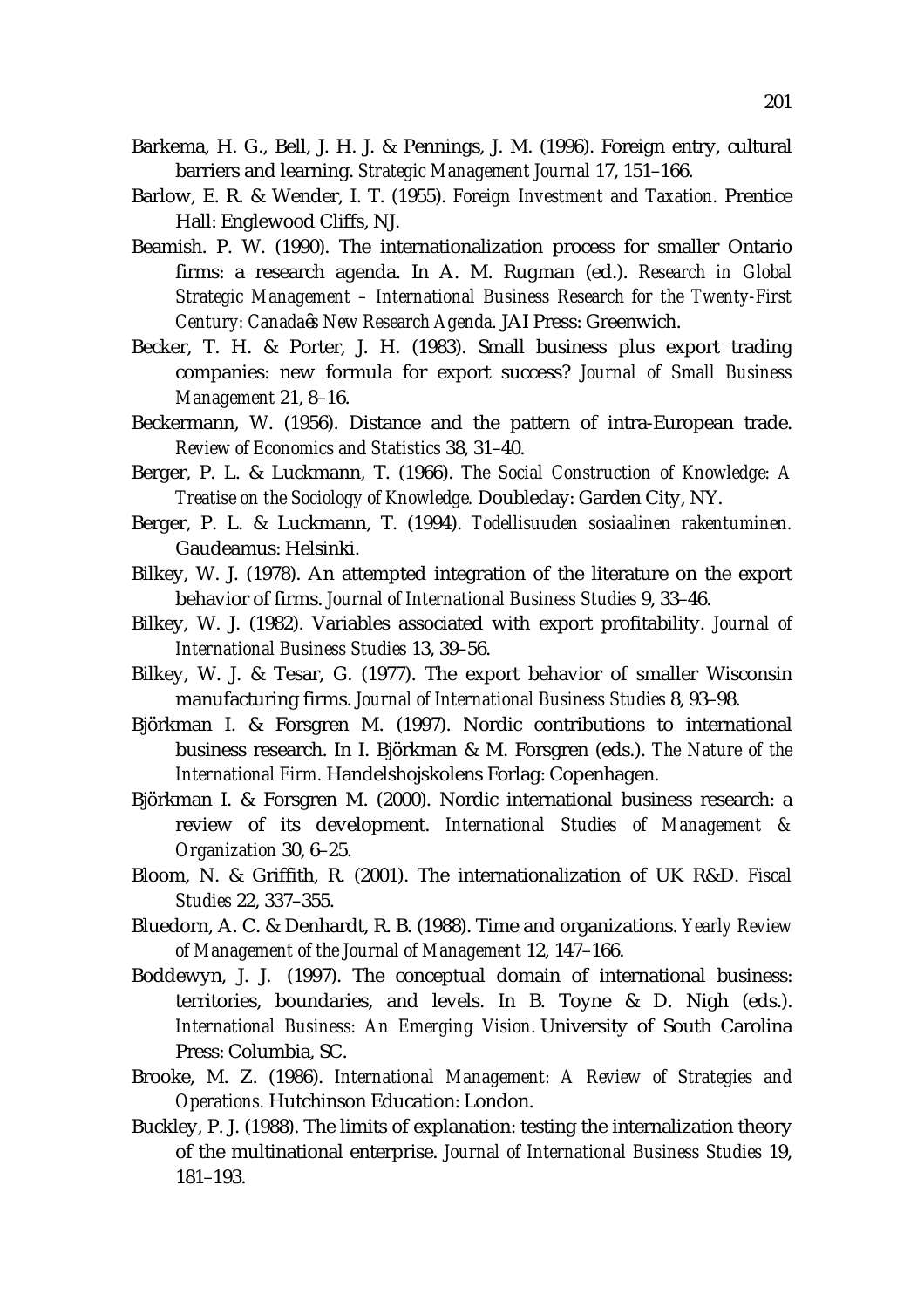- Buckley, P. J. (1989). Foreign direct investment by small- and medium-sized enterprises: the theoretical background. *Small Business Economics* 1, 89–100.
- Buckley, P. J. (1990). Problems and developments in the core theory of international business. *Journal of International Business Studies* 21, 657–665.
- Buckley, P. J. (1996). The role of management in international business theory: a meta-analysis and integration of the literature on international business and international management. *Management International Review* 36 (Special issue), 7–54.
- Buckley, P. J. & Casson, M. C. (1976). *The Future of Multinational Enterprise.* The Macmillan Press: London.
- Buckley, P. J. & Casson, M. C. (1998). Analyzing foreign market entry strategies: extending the internalization approach. *Journal of International Business Studies* 29, 539–562.
- Buckley, P. J., & Ghauri, P. N. (1993). *The Internationalization of the Firm*. International Thomson Business Press: London.
- Burrell, G. & Morgan, G. (1979). *Sociological Paradigms and Organisational Analysis: Elements of the Sociology of Corporate Life.* Heinemann Educational Books: London.
- Buzzell, R. D. & Gale, B. T. (1987). *The PIMS Principles Linking Strategy to Performance.* The Free Press: New York, NY.
- Calof, J. L. (1993). The impact of size on internationalization. *Journal of Small Business Management* 31, 60–69.
- Calof, J. L. (1994). The relationship between firm size and export behavior revisited. *Journal of International Business Studies* 25, 367–387.
- Cantwell, J. A. (1991). A survey of theories of international production. In C. N. Pitelis & R. Sugden (eds.). *The nature of the transnational firm*. Routledge: London.
- Cantwell, J. A., Corley, T. A. B. & Dunning, J. H. (1986). An exploration of some historical antecedents to the modern theory of international production. In G. Jones & P. Hertner (eds.). *Multinationals: Theory and History.* Gower: Farnborough.
- Capra, F. (1982). *The Turning Point.* Wildwood House: London.
- Carlson, S. (1951). *Executive Behaviour: A Study of the Work Load and the Working Methods of Managing Directors.* Strömberg: Stockholm.
- Carlson, S. (1962). *Svensk export i en förändrad värld.* Exportförening: Stockholm.
- Carlson, S. (1966). *International Business Research.* Acta Universitatis Uppsalaensis, Studiae Oeconomiae Negotiorum 11. Almqvist & Wiksell: Uppsala.
- Carlson, S. (1975). *How foreign is foreign trade?: A problem in international business research.* Acta Universitatis Uppsalaensis, Studiae Oeconomiae Negotiorum 1. Almqvist & Wiksell: Uppsala.
- Carse, J. P. (1986). *Finite and Infinite Games.* The Free Press: New York.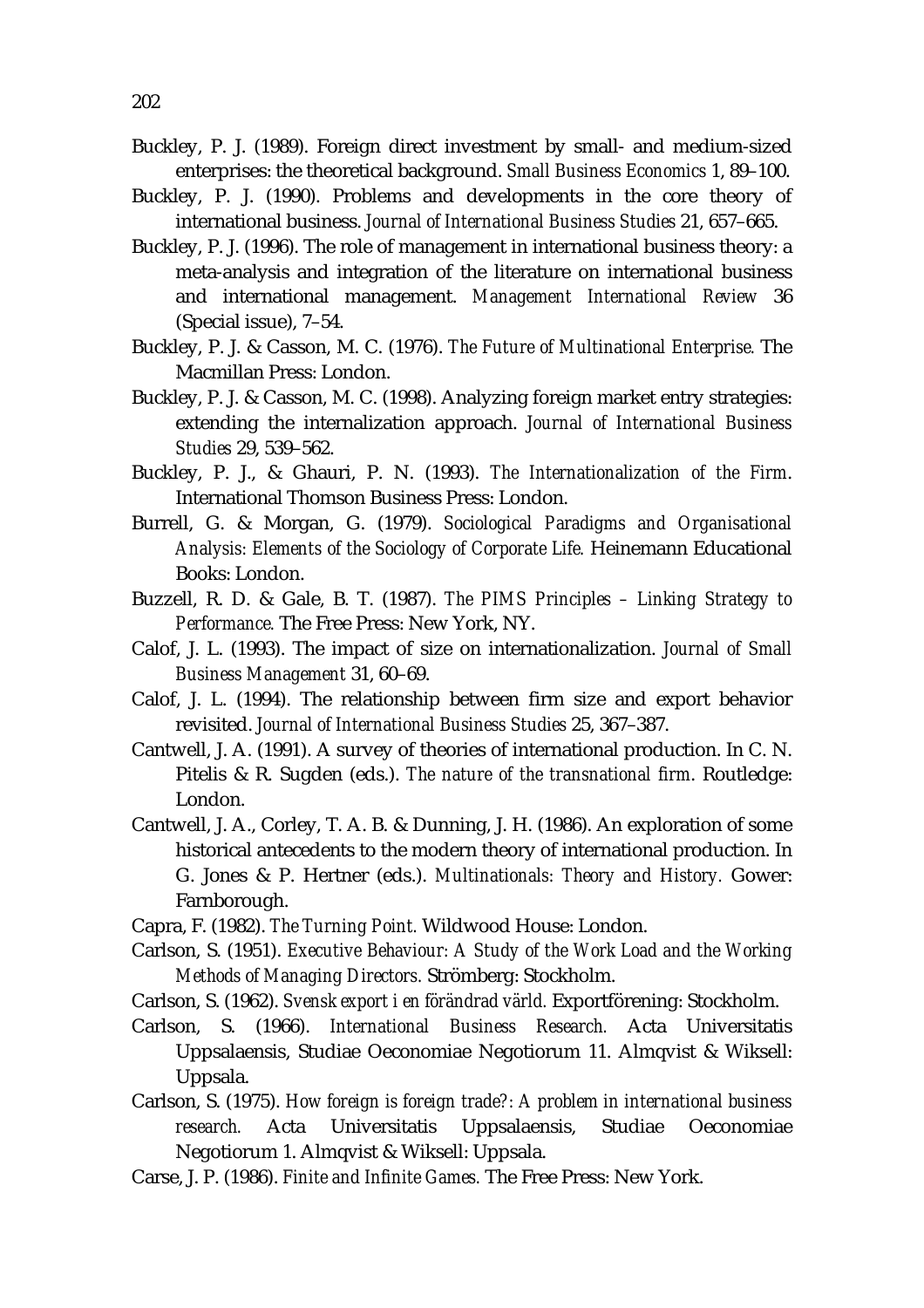- Casson, M. (2000). *Economics of International Business: A New Research Agenda.* Edward Elgar: Cheltenham.
- Cavusgil, S. T. (1980). On the internationalization process of firms. *European Research* 8, 273–281.
- Cavusgil, S. T. (1982). Some observations on the relevance of critical variables for internationalization stages. In M. R. Czinkota & G. Tesar (eds.). *Export Management. An International Context.* Praeger: New York.
- Cavusgil, S. T. (1984). Differences among exporting firms based on their degree of internationalization. *Journal of Business Research* 12, 195–208.
- Chaffee, E. E. (1985). Three models of strategy. *Academy of Management Review*  10, 89–98.
- Chandler, A. D. (1962). *Strategy and Structure: Chapters in the History of American Industrial Enterprise.* MIT Press: Cambridge, MA.
- Chao, K. R. & Padmanabhan, P. (1995). Acquisitions vs. new ventures: the choice of foreign establishment mode of Japanese firms. *Journal of International Management* 1, 255–285.
- Chetty, S. K. Dimensions of internationalisation of manufacturing firms in the apparel industry. *European Journal of Marketing* 33, 121–142.
- Child, J. (1972). Organization structure, environment and performance: the role of strategic choice. *Sociology* 6, 1–22.
- Christy, R. (1994). Marketing in the face of increasing competition and falling demand: A study of the responces of wine producers in Sainte-Foy, Bordeaux. *International Journal of Wine Marketing* 6, 20–34.
- Coase, R. A. (1937). The nature of the firm. *Economia* 4, 386–405.
- Corley, T. A. B. (1992). John Dunning s contribution to international business studies. In P. Buckley & M. Casson (eds.). *Multinational Enterprises in the World Economy: Essays in Honor of John Dunning.* Edward Elgar: Hants.
- Coviello, N. & Munro, H. (1997). Network relationships and the internationalization process of small software firms. *International Business Review* 6, 361–386.
- Coviello, N. & McAuley, A (1999). Internationalization and the smaller firm: a review of contemporary empirical research. *Management International Review* 39, 223–256.
- Cyert, R. M. & March, J. G. (1963). *A Behavioral Theory of the Firm.* Prentice Hall: Englewood Cliffs, NJ.
- Czinkota, M. R. (1982). *Export Development Strategies: U.S. Promotion Policy.*  Praeger: New York.
- Daniels, J. (1991). Relevance in international business research. A need for more linkages. *Journal of International Business Studies* 22, 177–186.
- D Aveni, R. A. & Ilinitch, A. Y. (1992). Complex patterns of vertical integration in the forest products industry: systematic and bankruptcy risks. *Academy of Management Journal* 35, 596–625.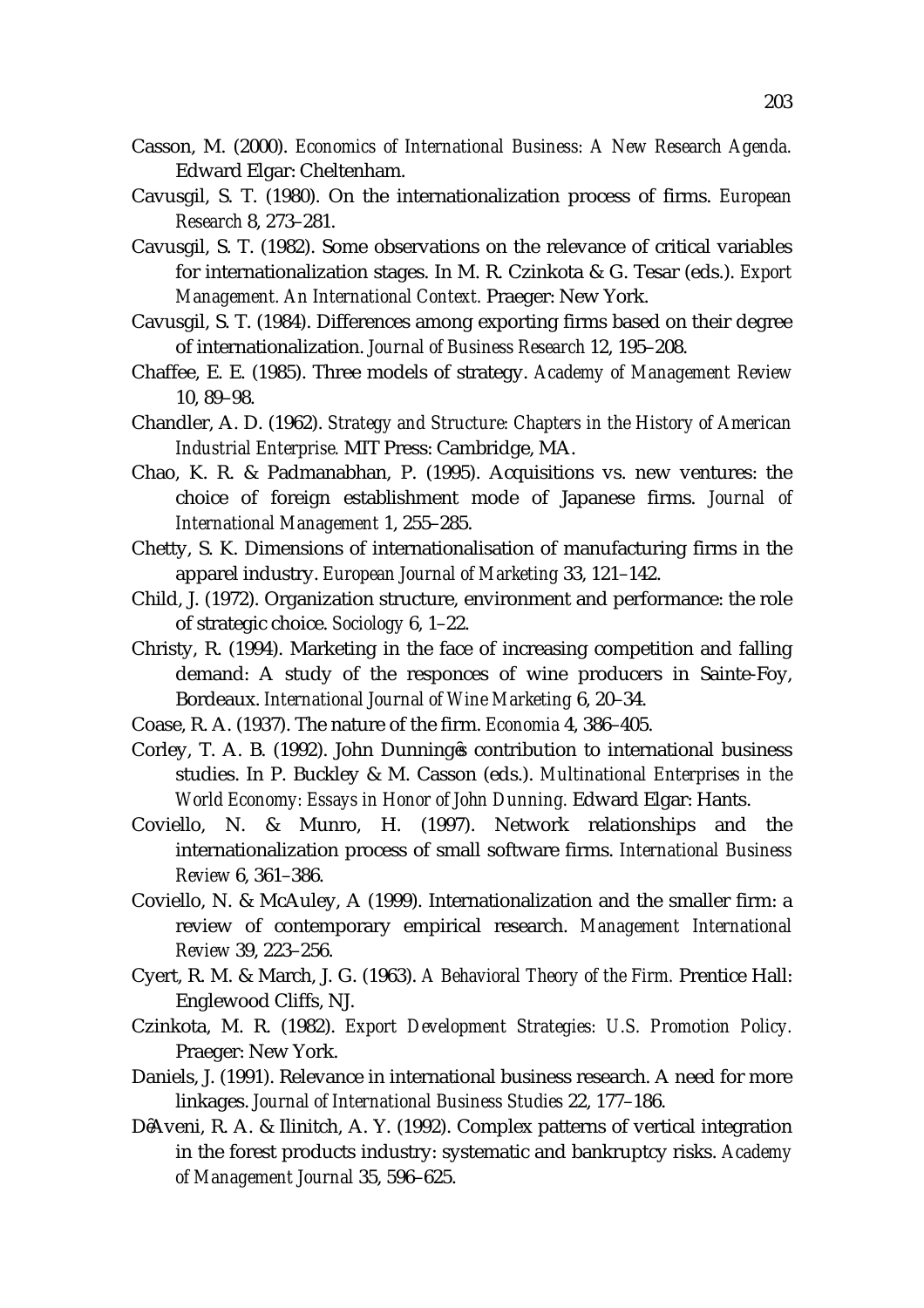Denzin, N. K. (1978). *The Research Act.* John Wiley & Sons: New York, NY.

- Denzin, N. K. (1989). *Interpretative Biography.* SAGE: Newbury Park, CA.
- Diesen, M. (1998). Future strategies for the Scandinavian forest industry. In J. Gullichsen, H. Paulapuro & M. Diesen (eds.). *Economics of the Pulp and Paper Industry. Papermaking Science and Technology 1.* Fapet: Helsinki.
- Digman, L. A. (1990). *Strategic Management Concepts, Decisions, Cases.* Richard D. Irwin: Homewood, IL.
- Drucker, P. (1954). *The Practice of Management.* Harper and Row: New York, NY.
- Dunning, J. H. (1958). *American Investment in British Manufacturing Industry.*  Allen & Unwin: London.
- Dunning, J. H. (1977). Trade, location of economic activity and the multinational enterprise: a search for an eclectic approach. In B. Ohlin, P. Hesselborn & P. Wijkman (eds.). *The International Allocation of Economic Activity.*  Macmillan: London.
- Dunning, J. H. (1979). Explaining changing patterns of international production: in defense of eclectic theory. *Oxford Bulletin of Economics and Statistics* 41, 269–296.
- Dunning, J. H. (1980). Towards an eclectic theory of international production: some empirical tests. *Journal of International Business Studies* 11, 9–31.
- Dunning, J. H. (1981). Explaining outward direct investment position of countries. In K. Kumar & M. McLeod (eds.). *Multinationals from Developing Countries.* Lexington Books: Lexington.
- Dunning, J. H. (1988). The eclectic paradigm of international production: a restatement and some possible extensions. *Journal of International Business Studies* 19, 1–31.
- Dunning, J. H. (1989). The study of international business: a plea for more interdisciplinary approach. *Journal of International Business Studies,* 20, 411– 436.
- Dunning, J. H. (1996). The nature of transnational corporations and their activities. In *Transnational Corporations and World Development*. International Thomson Business Press: London.
- Dunning, J. H. (2001). The eclectic (OLI) paradigm of international production: past, present and future. *International Journal of the Economics of Business* 8, 173–190.
- Dunning, J. H. & Rugman A. M. (1985). The influence of Hymer s dissertation on the theory of foreign direct investment. *American Economic Review* 75, 228–244.
- Dussauge, P. & Garrette, B. (1993). Industrial alliances in aerospace and defence: An empirical study of strategic and organizational patterns. *Defence Economics* 4, 46–62.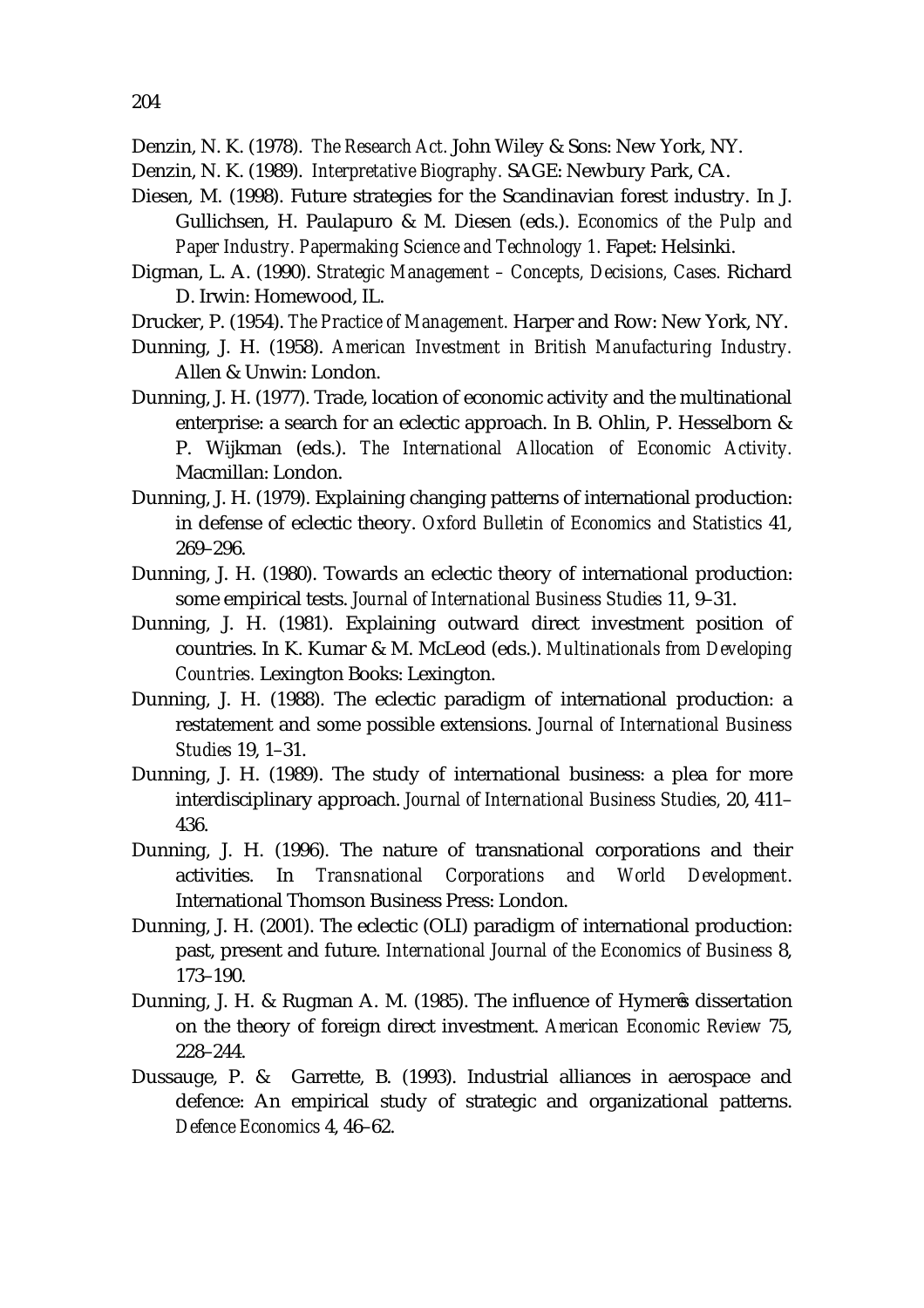- Dussauge, P. & Garrette, B. (1995). Determinants of success in international strategic alliances: Evidence from the global aerospace industry. *Journal of International Business Studies* 26, 505–530.
- Dyllick, T. (1989). Ecological marketing strategy for Toni yogurts in Swizerland. *Journal of Business Ethics* 8, 657–662.
- Eisenhardt, K. M. (1989). Building theories from case study research. *Academy of Management Review* 14, 532–550.
- Eisenhardt, K. M. (1991). Better stories and better constructs: the case for rigor and comparative logic. *Academy of Management Review* 16, 620–627.
- Elfring, T. & Volberda, H. W. (2001). Schools of thought in strategic management: fragmentation, integration or synthesis. In T. Elfrign & H. Volberda (eds.). *Rethinking Strategy.* SAGE: London.
- Farness, D. H. (1968). Identification of footloose industries. *Annals of Regional Science* 2, 303–312.
- Fina, E. & Rugman A. M. (1996). A test of internalization theory and internationalization theory: the Upjohn Company. *Management International Review* 36, 199–213.
- Forsgren, M. (1989). Foreign acquisition: Internationalization of network interdependency. In L. Hallen & J. Johanson (eds.). *Networks of Relationships in International Industrial Marketing.* JAI Press: Greenwich.
- Forsgren, M. (2000). *Some Critical Notes on Learning in the Uppsala Internationalization Process Model.* Working Paper 2000/2. Uppsala University: Uppsala.
- Forsgren, M. (2001). *The Concept of Learning in the Uppsala Internationalization Process Model: A Critical Review.* Occasional paper 2001/01. Uppsala University: Uppsala.
- Forsgren, M. & Kinch, N. (1970). *Företagets anpassning till förändningar i omgivande system: en studie av massa- och pappersindustrin.* Acta Universitatis Uppsalaensis, Studia oeconomiae negotiorum 2. University of Uppsala: Uppsala.
- Forster, N. (1994). The analysis of company documentation. In C. Cassell & G. Symon (eds.). *Qualitative Methods in Organizational Research. A Practical Guide.* SAGE: London.
- Frieden, J. A. (1991). Invested interests: the politics of national economics policies in a world of global finance. *International Organization* 45, 425–451.
- Galbraith, C. & De Noble, A. F. (1988). Location decisions by high tech firms: a comparison of firm size, industry type and institutional form. *Entrepreneurship Theory and Practice* 13, 31–47.
- Galbraith, J. R. & Kazanjian, R. K. (1986). *Strategy Implementation Structure, Systems and Process.* West Publishing: St Paul, MN.
- Gerschenkron, A. (1962). *Economic Backwardness in Historical Perspective*. Harvard University Press: Cambridge, MA.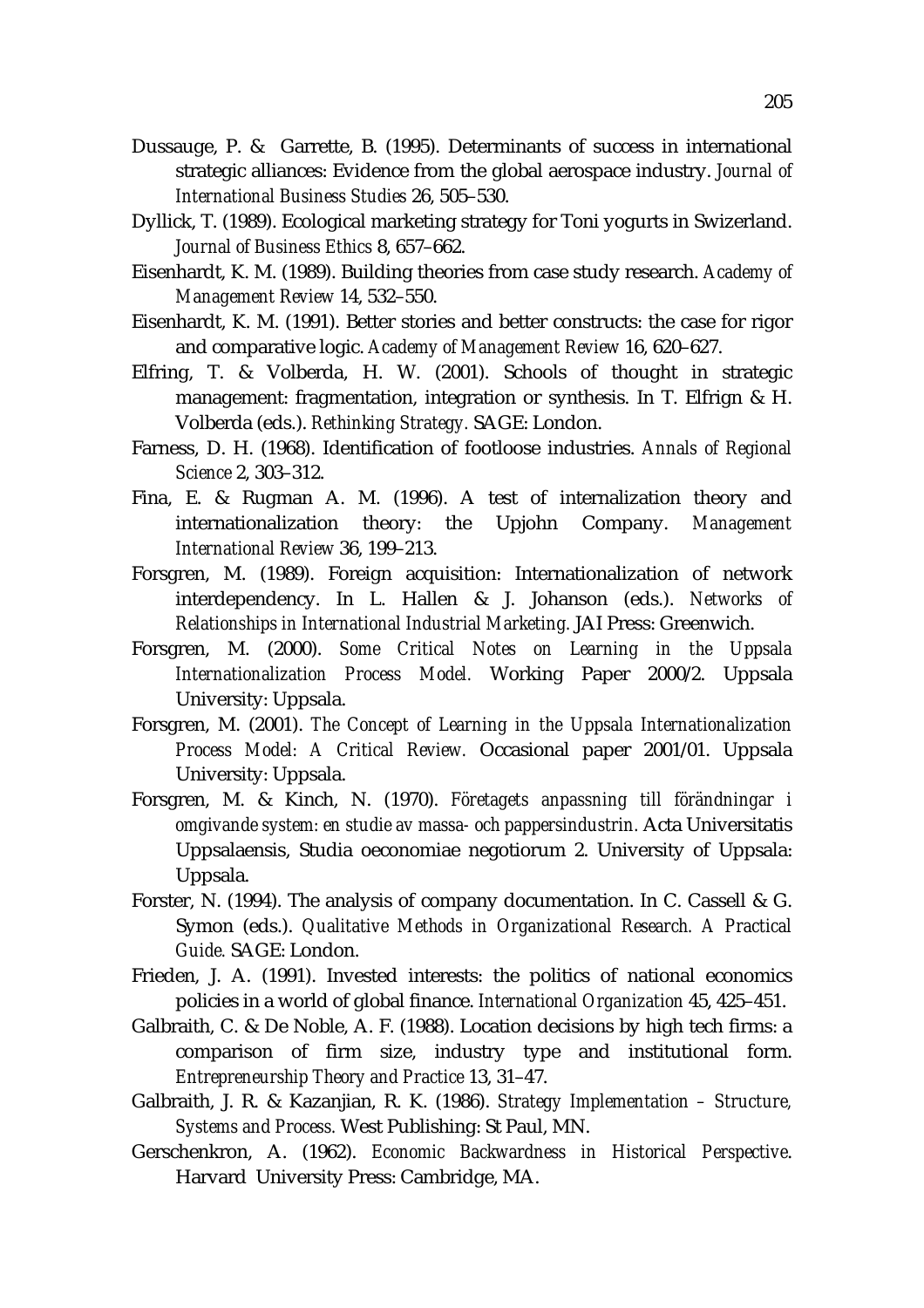- Gersick, C. J. G (1991). Revolutionary change theories: a multilevel exploration of the punctuated equilibrium paradigm. *Academy of Management Review* 32, 274–309.
- Gersick, C. J. G. (1994). Time and transition in work teams: toward a new model of group development. *Academy of Management Journal* 31, 9–41.
- Gilbert, D. R., Hartman, E., Mauriel, J. J. & Freeman, R. E. (1988). *A Logic for Strategy.* Ballinger: Cambridge, MA.
- Glueck, W. F. (1980). *Business Policy and Strategic Management.* 3rd ed. McGraw-Hill: New York, NY.
- Granholm. H. (1999). Forest policy becoming international. In A. Reunala, I. Tikkanen & E. Åsvik (eds.). *The Green Kingdom: Finland s Forest Cluster.* Otava Publishing: Helsinki.
- Grant, R.M. (2002). *Contemporary Strategy Analysis: Concepts, Techniques, Applications.* 4th ed. Blackwell Publishers: Oxford.
- Greiner, L. E. (1972). Evolution and revolution as organizations grow. *Harvard Business Review* 50, 37–46.
- Gummesson, E. (1991). *Qualitative Methods in Management Research.* SAGE: Newbury Park, CA.
- Hadjikhani, A. (1997). A note on the criticism against the internationalization process model. *Management International Review* 37 (Special issue), 43–66.
- Hagström-Näsi, C. (1999). The pulp and paper industry, making more from less. In A. Reunala, I. Tikkanen & E. Åsvik (eds.). *The Green Kingdom – Finland s Forest Cluster.* Otava Publishing: Helsinki.
- Hakkarainen, N. (1993). Oravanpyörässä. WSOY: Juva.
- Halme, M. (1995). Environmental issues in product development process: Paradigm shift in a Finnish packaging company. *Business Ethics Quarterly* 5, 713–733.
- Halme, M. (1996). Shifting environmental management paradigms in two Finnish paper facilities: A broader view of institutional theory. *Business Strategy and the Environment* 5, 94–105.
- Halme, M. (1997) *Environmental Management Paradigm Shifts in Business Enterprises: Organisational Learning Relating to Recycling and Forest Management Issues in two Finnish Paper Companies.* University of Tampere: Tampere.
- Halme, M. (2002). Corporate environmental paradigms in shift: Learning during the course of action at UPM-Kymmene. *Journal of Management Studies* 39, 1087–1109.
- Halme, M. & Huse, M. (1997). The influene of corporate governance , industry and country factors on environmental reporting. *Scandinavian Journal of Management Studies* 13, 137–157.
- Hamermesh, R. G. (1986). *Making Strategy Work How Senior Managers Produce Results.* John Wiley & Sons: New York, NY.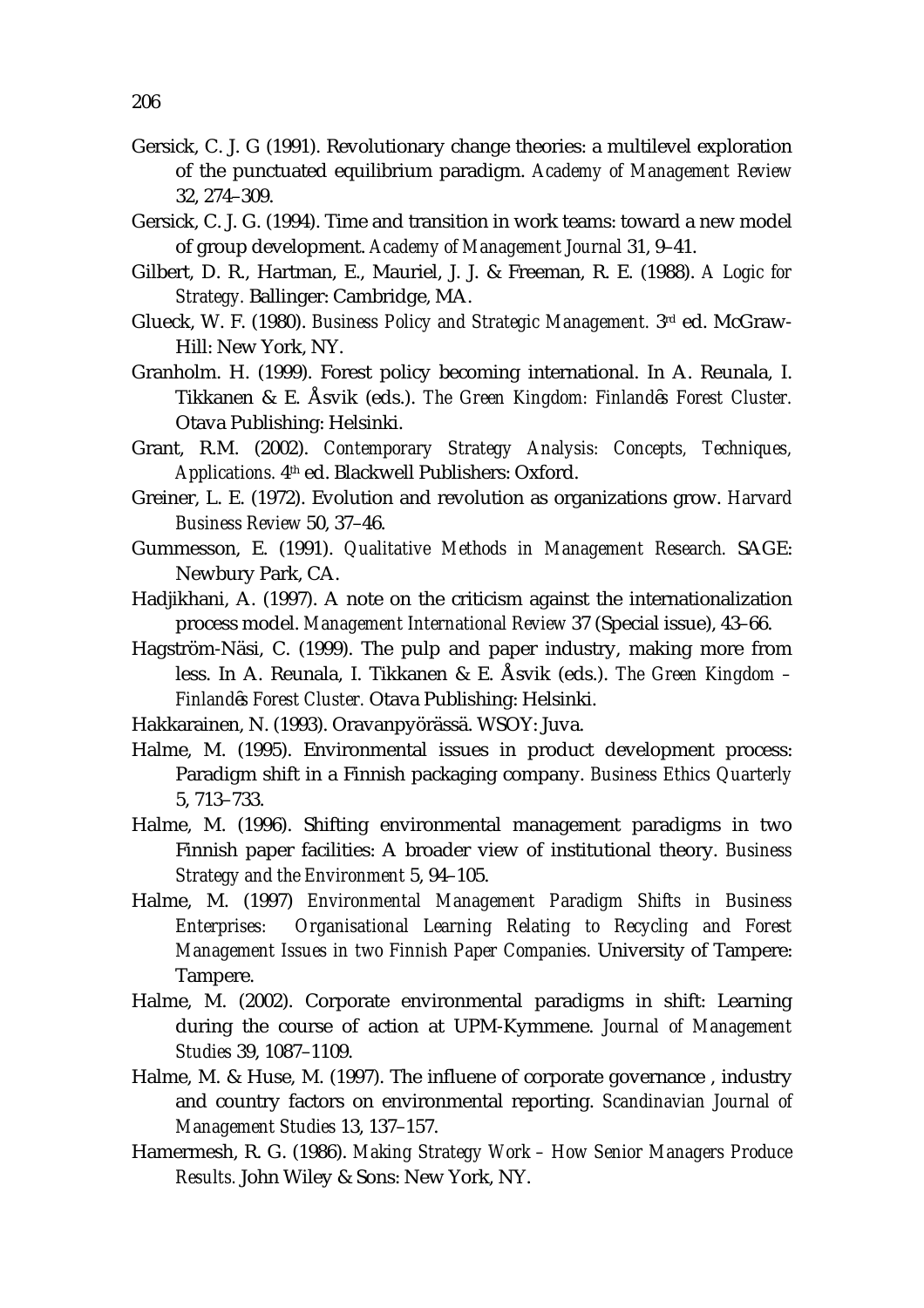- Hannan, M. T. & Freeman, J. (1977). The population ecology of organizations. *American Journal of Sociology* 82, 929–964.
- Hannan, M. T. & Freeman, J. (1989). *Organizational Ecology.* Harvard University Press: Cambridge, MA.
- Hansén, S-O. (1999). International competition: a challenge for Finnish companies. In U. Lehtinen & H. Seristö (eds.). *Perspectives on Internationalization.* Helsinki School of Economics and Business Administration: Helsinki.
- Harrigan, K. R. (1985). *Strategies for Joint Ventures*. Lexington Books: Lexington, MA.
- Harrigan, K. R. (1987). Strategic alliances: Their new role in global competition. *Columbia Journal of World Business* 22, 67–69.
- Hart, S. L. (1995). A natural-resource-based view of the firm. *Academy of Management Review* 20, 986–1014.
- Hartley, J. F. (1994). Case studies in organizational research. In C. Cassell & G. Symon (eds.). *Qualitative Methods in Organizational Research. A Practical Guide.* SAGE: London.
- Hartley, K. & Martin, S. (1990). International collaboration in aerospace. *Science and Public Policy* 17, 143–151.
- Hazley, C. (2002). *Forest-Based and Related Industries of the European Union Industrial Districts, Clusters and Agglomerations.* Taloustieto: Helsinki.
- Hedlund, G. & Kverneland, Å. (1985). Are strategies for foreign market entry changing? The case of Swedish investment in Japan. *International Studies of Management & Organization* 15, 41–59.
- Heikkinen, S. (2000). *Paper for the World. The Finnish Paper Mills Association Finnpap 1918–1996.* Otava: Helsinki.
- Heikkinen, S., Lamberg, J-A. & Ojala, J. (2001). Growth and internationalization strategies of Finnish paper and pulp industry companies, 1870–2000. Paper presented at Det 24. Nordiske Historikermøde, Aarhuus, Denmark.
- Hellgren, B. & Melin, L. (1992). Industrial wisdom and corporate strategies. In R. Whitley (ed.). *European Business Systems. Firms and Markets in their National Contexts.* SAGE: London.
- Hellgren, B. & Melin, L. (1993). The role of strategists ways-of-thinking in strategic change processes. In J. Hendry, G. Johnson & J. Newton (eds.). *Strategic Thinking: Leadership and the Management of Change.* John Wiley & Sons: New York, NY.
- Henderson, B. D. (1984). *The Logic of Business Strategy.* Ballinger: Cambridge, MA.
- Henderson, B. D. (1989). The Origin of Strategy. *Harvard Business Review* 67, 139–143.
- Hennart, J-F. & Park, Y. R. (1993). Greenfield vs. acquisition The strategy of Japanese investors in the United States. *Management Science* 39, 1054–1070.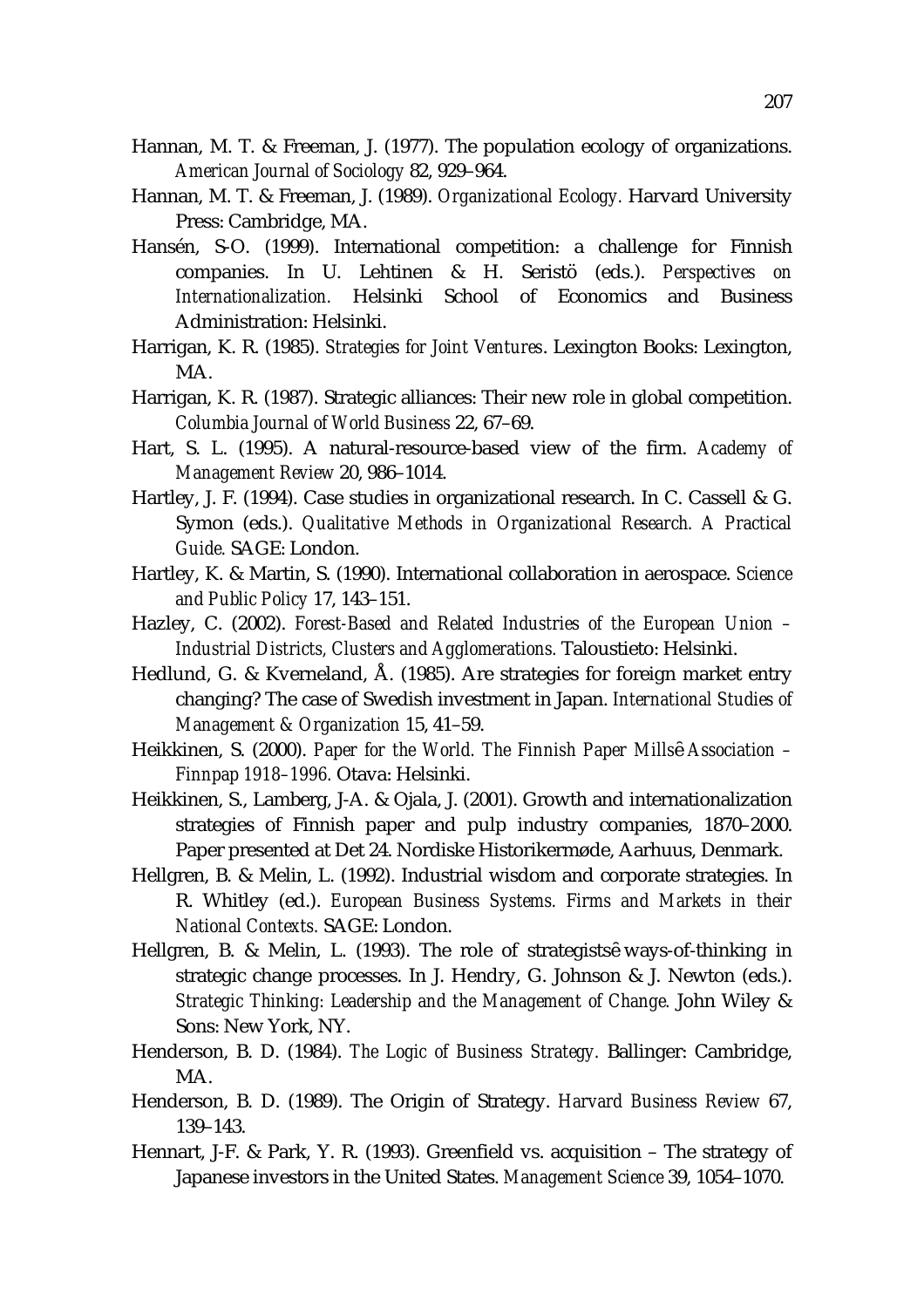- Hernesniemi, H., H., Lammi, M. & Yla-Anttila (1995). *Kansallinen kilpailukyky ja teollinen tulevaisuus.* The Research Institute of the Finnish Economy B 105: Helsinki.
- von Herzen, G. (1993). *The Spirit of the Game.* Frizes: Göteborg.
- Heum, P. & Ylä-Anttila, P. *The Internationalization of Industrial Firms Foreign Production and Domestic Welfare in Finland, Norway and Sweden.* The Research Institute of the Finnish Economy Discussion Papers 460: Helsinki.
- Hinings C. R. & Greenwood R. (1988). *The Dynamics of Strategic Change.* Basil Blackwell: Oxford.
- Hofer, C. W & Shendel, D. (1978). *Strategy Formulation: Analytical Concepts.* West Publishing: St. Paul, MN.
- Holm, P. (1995). The dynamics of institutionalization: Transformation processes in Norwegian fisheries. *Administrative Science Quarterly* 40, 398–422.
- Horaguchi, H. & Toyne, B. (1990). Setting the record straight: Hymer, internalization theory and transaction cost economics. *Journal of International Business Studie*s 21, 487–494.
- Hoving, V. (1947). *Kymin Osakeyhtiö 1872–1947 I.* Frenckellin Kirjapaino: Helsinki.
- Hoving, V. (1949). *Kymin Osakeyhtiö 1872–1947 II.* Frenckellin Kirjapaino: Helsinki.
- Hrebiniak, L. G. & Joyce, W. F. (1985). Organizational adaptation: strategic choice and environmental determinism. *Administrative Science Quarterly*  30, 336–349.
- Huber, G. B. & Glick, W. H. (1993) *Organizational Change and Redesign: Ideas and Insights for Improving Performance.* Oxford University Press: New York.
- Huber, G. B., Van de Ven, A. H., Glick, W. H. & Poole, M. S. (1990). Longitudinal field research methods for studying processes of organizational change. *Organization Science* 1, 213–348.
- Huff, A. S. (1990). *Mapping Strategic Thought.* John Wiley & Sons, New York, NY.
- Huolman, M. (1992). *Metsäteollisuusyritykset Suomessa ja Ruotsissa. Kasvustrategiat vuosina 1973–1989.* Helsinki School of Economics and Business Administration D-150: Helsinki.
- Huolman, M. (1995). *Assessing Corporate Diversification. An Interpretation of Rumelt s Categories and an Empirical Test on Finnish and Swedish Pulp and Paper Firms.* Helsinki School of Economics and Business Administration B-152: Helsinki.
- Huolman, M. & Räsänen, K. (1993). *Development paths of Finnish and Swedish Corporations. Comparative studies of Forest and Engineering corporations, 1973– 1989.* Helsinki School of Economics and Business Administration W-34: Helsinki.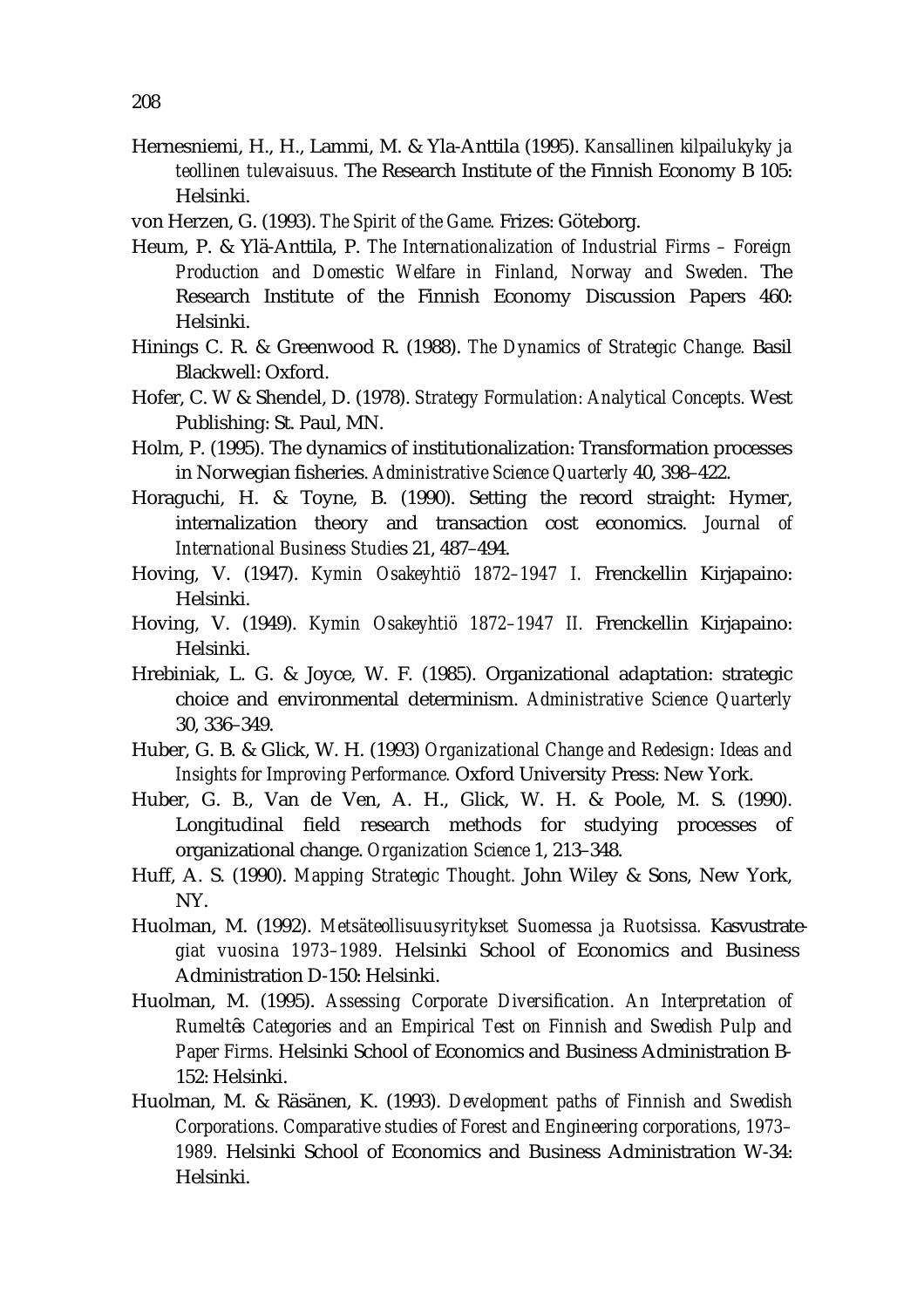- Hymer S. A. (1976). *The International Operations of National Firms: A Study of Foreign Direct Investment*. MIT Press: Cambridge, MA.
- Hyvärinen, J. (2000). *Global and Regional Aspects of EU Forest Cluster.* The Research Institute of the Finnish Economy Discussion Papers 700: Helsinki.
- Häggblom, R. (1999). The forest cluster is becoming global and more compact. In A. Reunala, I. Tikkanen & E. Åsvik (eds.). *The Green Kingdom: Finland s Forest Cluster.* Otava Publishing: Helsinki.
- Högberg, B. & Wahlbin, C. (1984). East-West industrial cooperation: The Swedish case. *Journal of International Business Studies* 15, 63–80.
- Hörnell, E., Vahlne, J-E. & Wiedersheim-Paul, F. (1973). *Export och Utlandsetableringar.* Stockholm: Almqvist & Wiksell.
- Jacob, E. (1987). Qualitative research traditions: a review. *Review of Educational Research* 57, 1–50.
- Jick, T. D. (1979). Mixing qualitative and quantitative methods: triangulation in action. *Administrative Science Quarterly* 24, 602–611.
- Johanson, J. (1966). *Svenskt Kvalitetssål på Utlandsmarknader.* University of Uppsala: Uppsala.
- Johanson, J. (1972). *Exportstrategiska Problem.* Askild & Kärnekull: Stockholm.
- Johanson, J. & Wiedersheim-Paul, F. (1975). The internationalization of the firm – Four Swedish cases. *Journal of Management Studies* 12, 305–322.
- Johanson, J. & Vahlne, J-E. (1977). The internationalization process of the firm: a model of knowledge development on increasing foreign commitments. *Journal of International Business Studies* 8, 23–32.
- Johnson, G. & Scholes, K. (1993). *Exploring Corporate Strategy.* 3rd ed. Prentice Hall: London.
- Jörgensen, J. & Lilja, K. (1994). *Explaining Business-level Differences in Canadian and Finnish Forest Products Firms.* Helsinki School of Economics and Business Administration W-75: Helsinki.
- Karlöf, B. (1987). *Business Strategy in Practice.* John Wiley & Sons: Chichester.
- Karvonen, M-M. (2000). *An Industry in Transition. Environmental Significance of Strategic Reaction and Proaction Mechanisms of the Finnish Pulp and Paper Industry.* University of Jyväskylä: Jyväskylä.
- Kettunen, J. (1999). Finland s forest cluster up to the year 2020: can the forests continue to nurture Finland s economy? In A. Reunala, I. Tikkanen & E. Åsvik (eds.). *The Green Kingdom: Finland s Forest Cluster.* Otava Publishing: Helsinki.
- Kettunen, J. (2002) *Kuuseen kurkottajat. Teknologian kehitys Metsäliiton piirissä 1950-luvulta vuosituhannen vaihteeseen.* Metsäliitto-Yhtymä: Espoo.
- Kim, W. C. & Hwang, P. (1991). Global strategy and multinationals entry mode choice. *Journal of International Business Studies* 22, 29–53.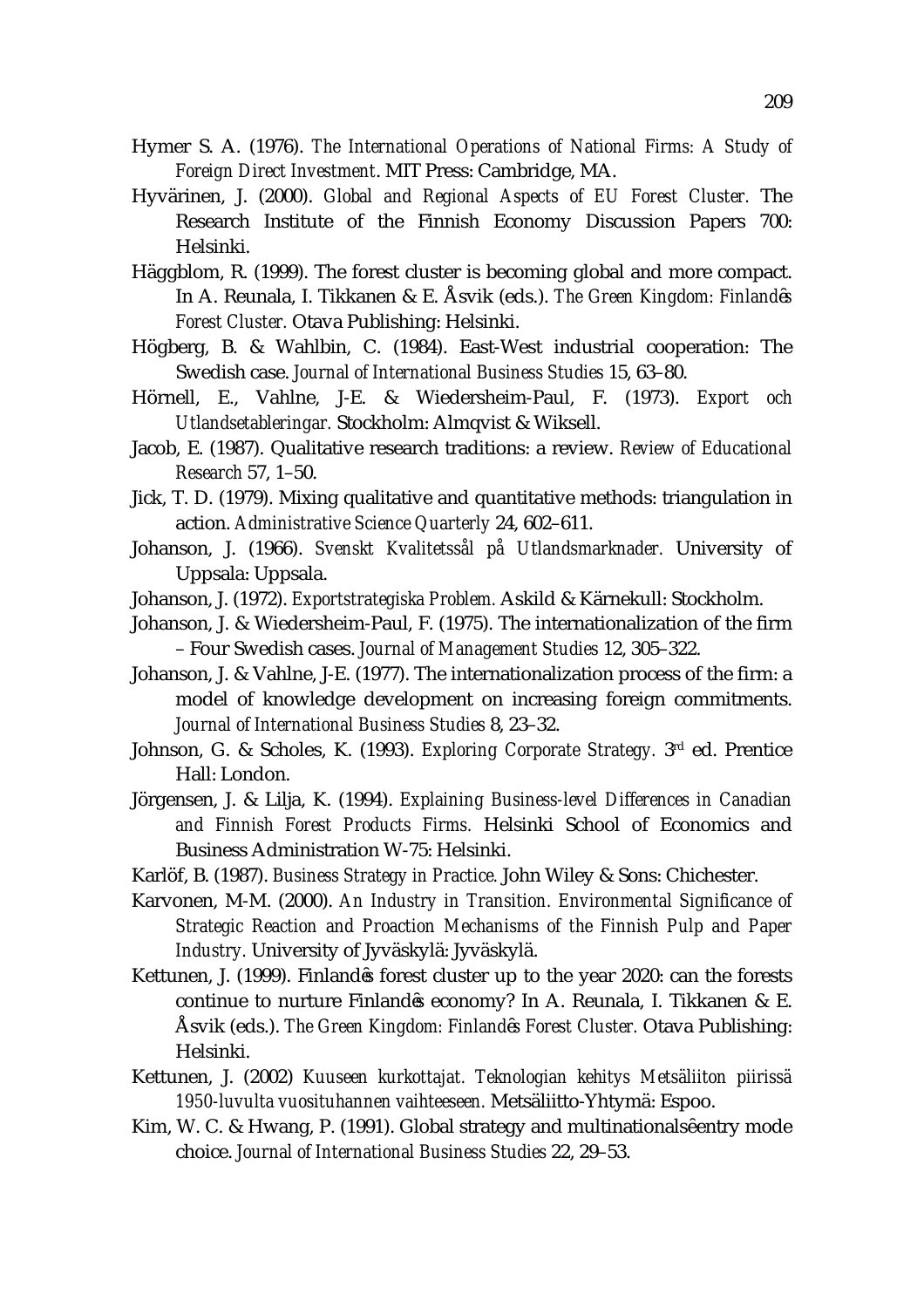- Kimberly, J. R. & Miles, R. H. (1980). *The Organizational Life.* Jossey-Bass: San Francisco, CA.
- Kindleberger, C. P. (1984). *Multinational Excursions.* MIT Press: Cambridge, MA.
- Kinch, N. (1974). Utlandsetableringar inom massa- och pappersindusrtrin. In J. Johanson (ed.). *Företagsekonomisk Forskning Kring Internationellt Företagande.*  Norstedt: Stockholm.
- Kogut, B. & Zander, U. (1993). Knowledge of the firm and the evolutionary theory of the multinational corporation. *Journal of International Business Studies* 24, 625–645.
- Kolodziej, E. A. (1987). *Making and Marketing Arms.* Princeton University Press: Princeton, NJ.
- Korhonen, H. (1999). *Inward-Outward Internationalization of Small and Medium Enterprises.* Helsinki School of Economics and Business Administration A-147: Helsinki.
- Korhonen, H., Luostarinen, R. K. & Welch, L. S. (1996). Internationalization of SMEs: Inward–outward patterns and government policy. *Management International Review* 36, 315–329.
- Kuhn, T. S. (1962). *The Structure of Scientific Revolutions.* University of Chicago Press: Chicago, IL.
- Kuhn, T. S. (1970). *The Structure of Scientific Revolutions.* 2nd edition, enlarged. University of Chicago Press: Chicago, IL.
- Kutschker, M. & Bäurle, I. (1997). Three + one: multidimensional strategy of internationalization. *Management International Review* 37, 103–125.
- Kutschker M., Bäurle, I. & Schmid, S. (1997). International evolution, international episodes, and international epochs – Implications for managing internationalization. *Management International Review* 37 (Special issue), 101–124.
- Kärri, T. (1998). *Are there any Economies of Scale in Finnish Forest Industry Mergers?* Lappeenranta University of Technology Research Report 99: Lappeenranta.
- Lahti-Nuuttila, K. (2000). *Generic Environmental Strategies and Environmental Competitiveness of the Finnish Paper Industry.* Helsinki School of Economics and Business Administration A-173: Helsinki.
- Laine, J. (2000). *Toimialareseptin ja yritysparadigman muutos sekä sen vaikutus strategiseen muutokseen.* University of Jyväskylä: Jyväskylä.
- Lakatos, I. (1970). Falsification and the methodology of scientific research programmes. In I. Lakatos & A. Musgrave (eds.). *Criticism and the Growth of Knowledge.* Cambridge University Press: Cambridge.
- Lamberg, J-A. (2001a). Yhtiö joka ei välittänyt velasta eikä valtiosta: Enso-Gutzeit 1918–1998. In J. Näsi, J-A. Lamberg, J. Ojala & P. Sajasalo. *Metsäteollisuusyritysten strategiset kehityspolut: Kilpailu, keskittyminen ja kasvu pitkällä aikavälillä.* Tekes: Helsinki.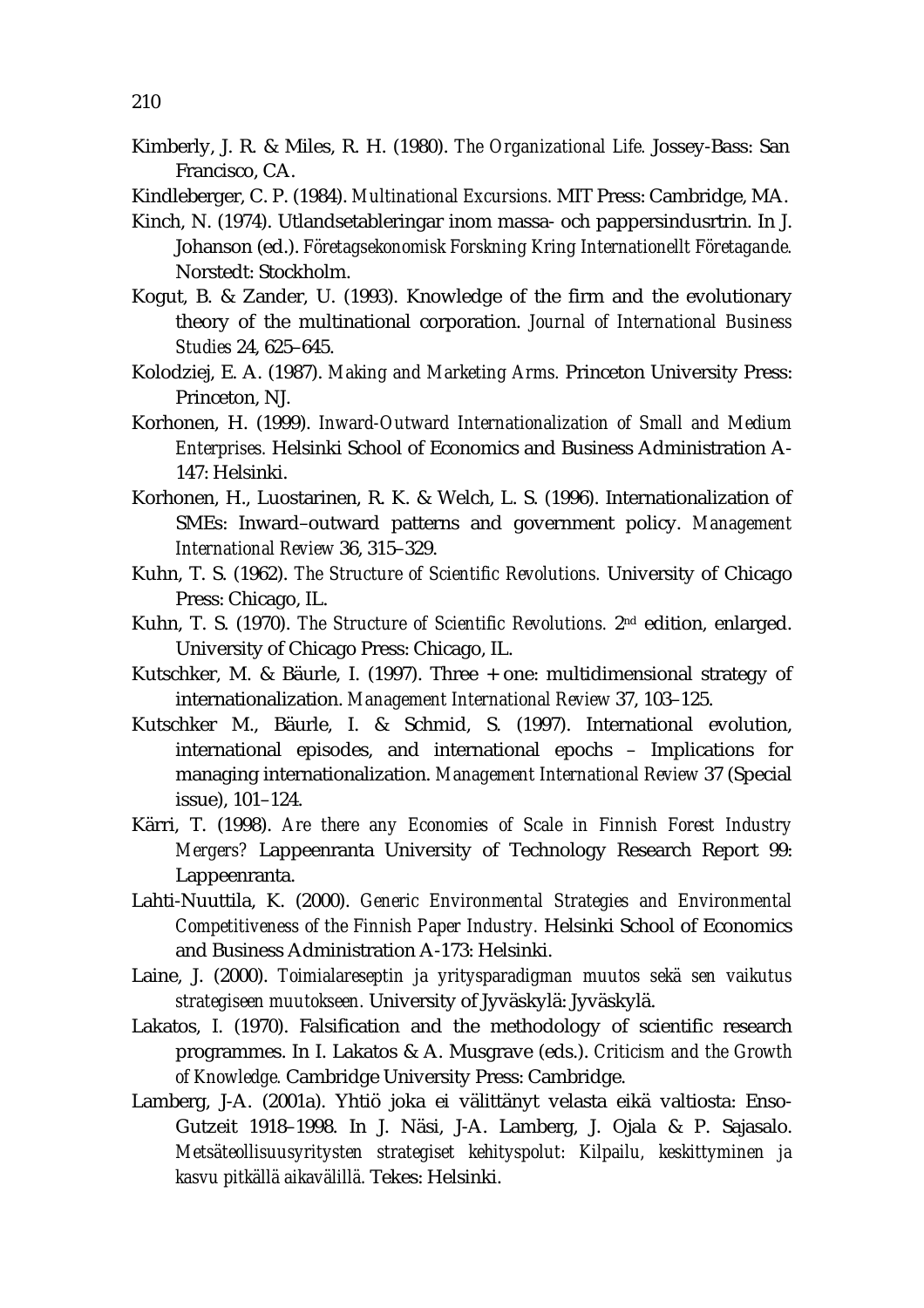- Lamberg, J-A. (2001b). Isäntien metsäteollisuus Metsäliitto-ryhmittymä 1934– 1998. In J. Näsi, J-A. Lamberg, J. Ojala & P. Sajasalo. *Metsäteollisuusyritysten strategiset kehityspolut: Kilpailu, keskittyminen ja kasvu pitkällä aikavälillä.* Tekes: Helsinki.
- Lamberg, J-A. & Näsi, J. (2003). Ongoing international comparative research project on the development of forest industry in selected countries. To be published.
- Lammi, M. (1994). *Paperin, koneen ja osaamisen menestystarina Metsäklusterin kilpailukyky.* The Research Institute of the Finnish Economy B 99: Helsinki.
- Lammi, M. (2000). *Metsäklusteri Suomen taloudessa.* The Research Institute of the Finnish Economy B 161: Helsinki.
- Langley, A. (1999). Strategies for theorizing from process data. *Academy of Management Review* 24, 691–710.
- Laudan, L. (1977). *Progress and its Problems: Towards a Theory of Scientific Growth.*  University of California Press: Berkeley, CA.
- Laurila, J. (1992). *Paperitehtaan liiketoiminnallinen muutos: Liikkeenjohdolliset liikkeet Tampellan Anjalankosken tehtaassa.* Helsinki School of Economics and Business Administration B-118: Helsinki.
- Laurila, J. (1995a). *Social Movements in Management: Making a Technological Leap in the case of Anjala Paper Mill.* Helsinki School of Economics and Business Administration A-100: Helsinki.
- Laurila, J. (1995b). *The Thin Line Between Ambitious and Modest Designs in New Technology Introduction: A Case Study Evidence on the Wood-Containing Printing Paper Industry.* Helsinki School of Economics and Business Administration W-132: Helsinki.
- Laurila J. (1997). The thin line between advanced and conventional new technology: a case study on paper industry management. *Journal of Management Studies* 34, 219–239.
- Laurila, J. (1998). *Managing Technological Discontinuities. The Case of the Finnish Paper Industry.* Routledge: London.
- Laurila, J. (2000). Discontinuous technological change as a trigger for temporary reconciliation of managerial subcultures. A case study of a Finnish paper industry company. In S. Sackmann (ed.). *Cultural Complexity in Organizations. Inherent Contrasts and Contradictions.* SAGE: Thousand Oaks, CA.
- Laurila, J. & Lilja, K. (2002). The dominance of firm-level competitive pressures over functional-level institutional pressures: The case of the Finnish-based forest industry firms. *Organization Studies* 23, 571–597.
- Lawrence, P. R. & Lorsch, J. W. (1967). *Organization and Environment.* Harvard Business School: Boston, MA.
- Learned, E. P., Christensen, C. R., Andrews, K. R. & Guth, W. (1965). *Business Policy.* Irwin: Homewood, IL.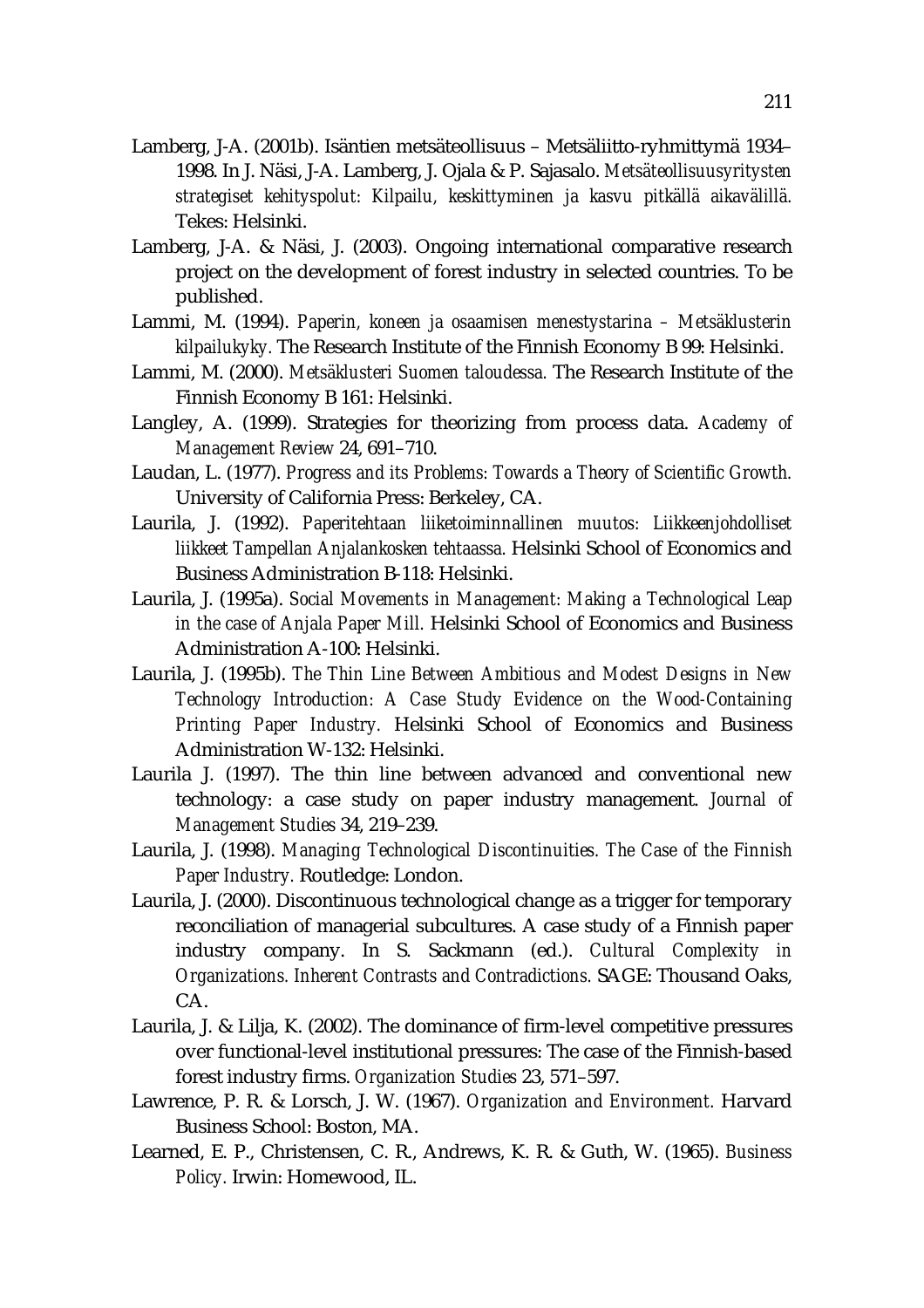- Lehtinen, U. & Penttinen, H. (1999). Definition of the internationalization of the firm. In U. Lehtinen & H. Seristö (eds.). *Perspectives on Internationalization.* Helsinki School of Economics and Business Administration: Helsinki.
- Leonidou, L. C. & Katsikeas C. S. (1996). The export development process: an integrative review of empirical models. *Journal of International Business Studies* 27, 517–547.
- Lewis, M. W. & Grimes, A. J. (1999). Metatriangulation: building theory from multiple paradigms. *Academy of Management Review* 24, 672–690.
- Lewitt, T. (1983). The globalization of markets. *Harvard Business Review* 61, 92– 102.
- Liddell- Hart, B. H. (1960). *Strategy.* Praeger: New York, NY.
- Lilja, K. (1989). *Epics and Epochs: Organizational Learning and the Kaskinen Pulp Mill.* Helsinki School of Economics and Business Administration F-232: Helsinki.
- Lilja, K., Räsänen, K. & Tainio, R. (1991). Development of Finnish corporations: paths and recipes. In J. Näsi (ed.). *Arenas of Strategic Thinking.* Foundation for Economic Education: Helsinki.
- Lilja, K., Räsänen, K. & Tainio, R. (1992). A dominant business recipe: the forest sector in Finland. In R. Whitley (ed.). *European Business Systems. Firms and Markets in their National Contexts.* SAGE: London.
- Lilja, K. & Tainio, R. (1996). The nature of the typical Finnish firm. In R. Whitley & P. Kristensen (eds.). *The Changing European Firm.* Routledge: London.
- Linnemann, H. (1966). *An Econometric Study of International Trade Flows.* North-Holland: Amsterdam.
- Lorange, P. (1980). *Corporate Planning: An Executive Viewpoint.* Prentice Hall: Englewood Cliffs, NJ.
- Lundan, S. M. (1996). *Internationalization and Environmental Strategy in the Pulp and Paper Industry.* Rutgers University Press: Newark, NJ.
- Luostarinen, R. K. (1966). *Yrityksen vientiprojektin suunnittelu.* Publications of the Finnish Institute of Exports, No 2: Helsinki.
- Luostarinen, R. K. (1967). *Yrityksen toiminnan integroitu kokonaissuunnittelu.*  Publications of the Helsinki School of Economics: Helsinki.
- Luostarinen, R. K. (1968). *Ulkomaisen tytäryhtiön perustaminen.* Publications of the Helsinki School of Economics: Helsinki.
- Luostarinen, R. K. (1970). *Foreign Operations of the Firm.* Publications of the Helsinki School of Economics: Helsinki.
- Luostarinen, R. K. (1978a). *Internationalization Process of the Firm Different Research Approaches.* FIBO-working paper No 178/1: Helsinki.
- Luostarinen, R. K. (1978b). *Suomalaisten yritysten kansainvälisistä toimintavaihtoehdoista.* Publications of the Finnish Institute of Exports, No 9: Helsinki.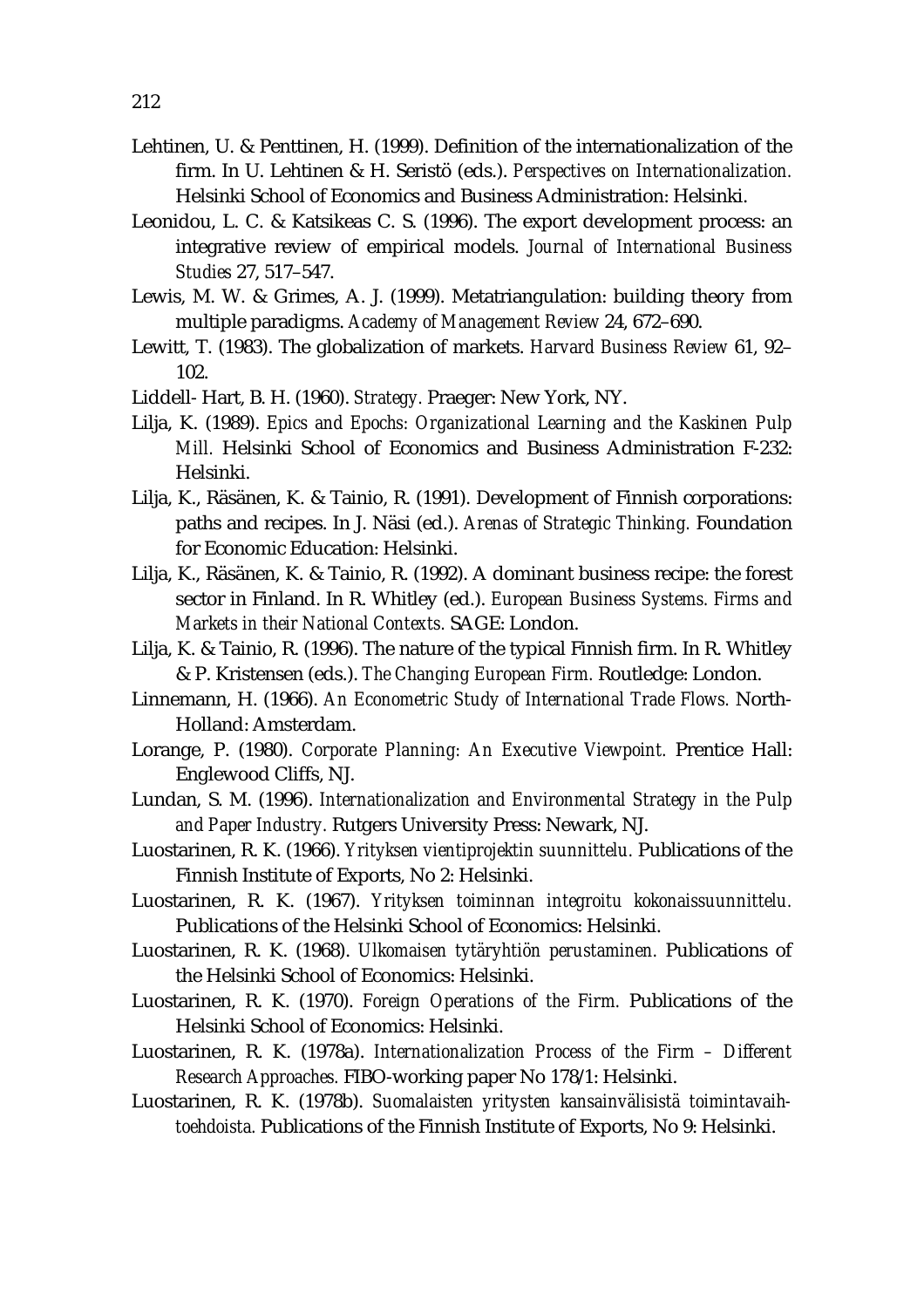- Luostarinen, R. K. (1979). *Internationalization of the Firm. An Empirical Study of the Internationalization of Firms with Small and Open Domestic Markets with Special Emphasis on Lateral Rigidity as a Behavioral Characteristic in Strategic Decision-Making.* The Helsinki School of Economics A: 30: Helsinki.
- Macharzina, K. & Engelhard, J. (1991). Paradigm shift in international business research: from partist and eclectic approaches to the GAINS paradigm. *Management International Review* 31 (Special issue), 23–43.
- Marer, P. & Miller, J. C. (1977). U.S. participation in East–West industrial cooperation agreements. *Journal of International Business Studies* 8, 17–29.
- Mattson, Anders (1972). *The Effects of Trade Barriers on the Export Firm.* Acta Universitatis Uppsalaensis, Studiae Oeconomiae Negotiorum 5. Almqvist & Wiksell: Uppsala.
- McGrath, J. E. (1982). Dilemmatics: the study of research choices and dilemmas. In J. E. McGrath, J. Martin & R. A. Kulka (eds.). *Judgment Calls in Research.* SAGE: Newbury Park, CA.
- McMillan, C. H. (1981). Trends in East-West industrial cooperation. *Journal of International Business Studies* 12, 53–68.
- Melin, L. (1992). Internationalization as a strategy process. *Strategic Management Journal* 13, 99–118.
- Meristö T., Kettunen, J. & Hagström-Näsi, C. (2000). *Metsäklusterin tulevaisuusskenaariot.* Tekes: Helsinki.
- Meyer, J. W. & Rowan, B. (1977). Institutionalized organizations: formal structure as a myth and ceremony. *American Journal of Sociology* 83, 340– 363.
- Miles, M. B. & Huberman, A. M. (1994). *Qualitative Data Analysis.* SAGE: Thousand Oaks, CA.
- Miller, D. (1982). Evolution and revolution: a quantum view of structural change in organizations. *Journal of Management Studies* 19, 131–151.
- Miller, D. & Friesen, P. H. (1980). Momentum and revolution in organizational adaptation. *Administrative Science Quarterly* 25, 269–299.
- Miller, D & Friesen, P. H. (1984). *Organizations: A quantum View.* Prentice Hall: Englewood Cliffs, NJ.
- Millington, A. I. & Bayliss, B. T. (1990). The strategy of internationalization: UK companies in the EC. *Management International Review* 30, 151–161.
- Millington, A. I. & Bayliss, B. T. (1997). The strategy of internationalization and the success of UK transnational manufacturing operations in the European Union. *Management International Review* 37, 199–221.
- Mintzberg, H. (1978). Patterns in strategy formation. *Management Science* 24, 934–948.
- Mintzberg, H. (1987a). Crafting strategy. *Harvard Business Review* 65, 65–75.
- Mintzberg, H. (1987b). The strategy concept I: five Ps for strategy. *California Management Review* 30, 11–24.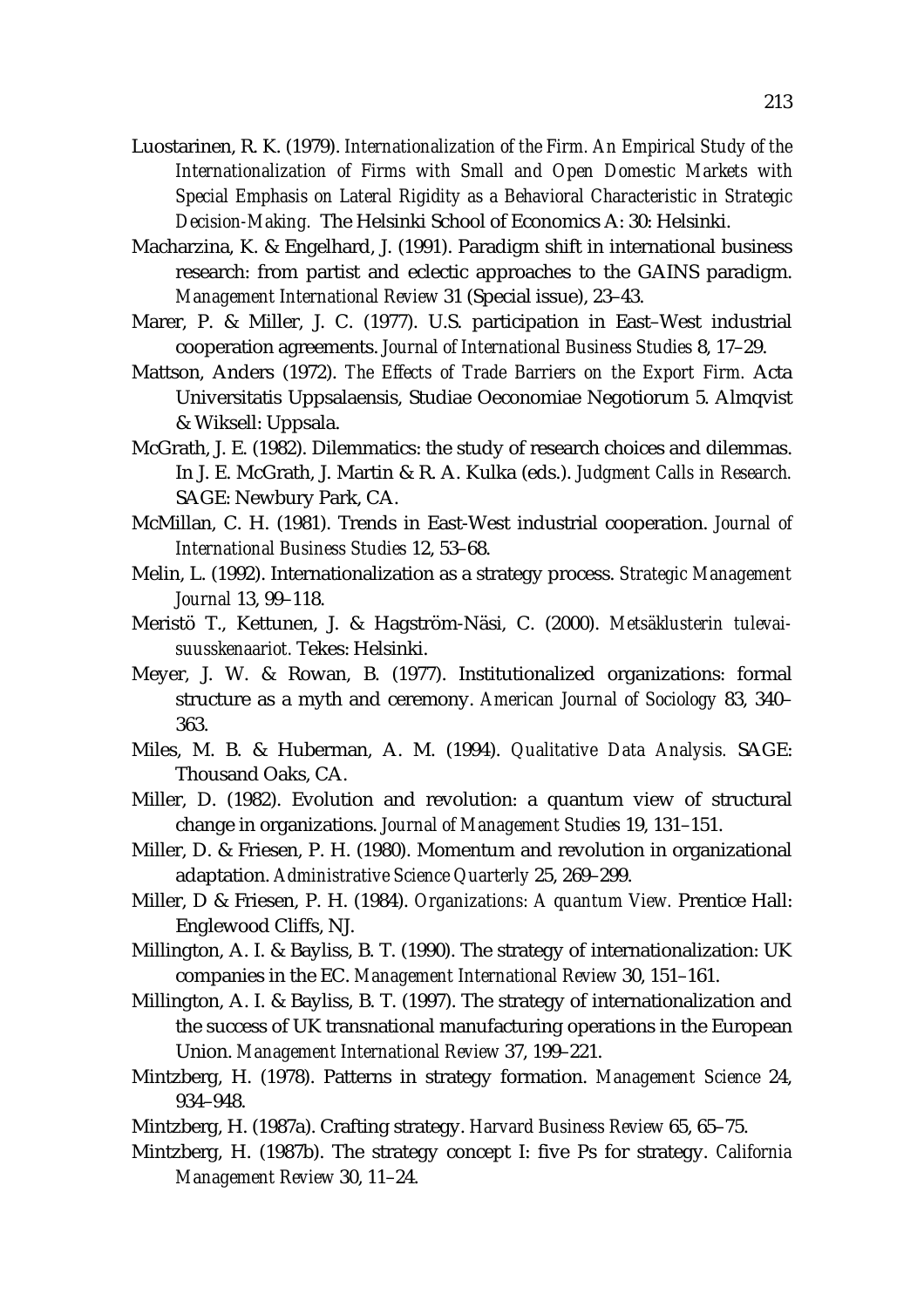- Mintzberg, H. (1987c). The strategy concept II: another look at why organizations need strategy. *California Management Review* 30, 25–32.
- Mintzberg, H. (1990a). The design school: reconsidering the basic premises of strategic management. *Strategic Management Journal* 11, 171–195.
- Mintzberg, H. (1990b). Strategy formation: schools of thought. In J. Fredrickson (ed.). *Perspectives on Strategic Management.* Harper & Row: New York.
- Mintzberg, H. (1991). Learning 1, planning 0: reply to Igor Ansoff. *Strategic Management Journal* 12, 463–466.
- Mintzberg, H. (1993). The pitfalls of strategic planning. *California Management Review* 36, 32–47.
- Mintzberg, H. & McHugh A. (1985). Strategy formation in an adhocracy. *Administrative Science Quarterly* 30, 160–197.
- Mintzberg, H. Waters, J. A. (1982). Tracking strategy in an entrepreneurial firm. *Academy of Management Journal* 25, 465–499.
- Mintzberg, H. & Waters, J. A. (1985). Of strategies, deliberate and emergent. *Strategic Management Journal* 6, 257–272.
- Mitroff, I. I. & Pauchant, T. C. (1990). *We re So Big and Powerful Nothing Bad Can Happen To Us: An Investigation of America s Crisis Prone Corporations*. Birch Lane Books: New York, NY.
- Moen, E. & Lilja, K. (2001). Constructing global corporations: Contrasting national legacies in the Nordic forest industry. In G. Morgan, P. H. Kristensen & R. Whitley (Eds.). *The Multinational Firm: Organizing Across Institutional and National Divides.* Oxford University Press: Oxford.
- Moore, J. I. (1992). *Writers on Strategy and Strategic Management: The Theory of Strategy and the Practice of Strategic Management at Enterprise, Corporate, Business and Functional Levels.* Penguin Books: London.
- Mudambi, R. The role of duration in multinational investment strategies. *Journal of International Business Studies* 29, 239–261.
- Myllyntaus, T. (1989). *Finnish Industry in Transition 1885–1920: Responding to Technological Challenges.* The Museum of Technology: Helsinki.
- Nelson, R. R. & Winter, S. G. (1982). *An Evolutionary Theory of Economic Change.* Cambridge University Press: Cambridge.
- Newman, K. L. & Nollen, S. D. (1998). *Managing Radical Organizational Change.*  SAGE: London.
- Nordberg, T. (1980). *Vuosisata paperiteollisuutta II. Yhtyneet Paperitehtaat Osakeyhtiö 1920–1951.* Valkeakosken Kirjapaino: Valkeakoski.
- Nordberg, T. (1991). *Valke 50. Yhtyneet Paperitehtaat Oy Valke 1940–1990.*  Yhtyneet Paperitahtaat: Valkeakoski.
- Nordberg, T. (1998). *Vuosisata Paperiteollisuutta III. Yhtyneet Paperitehtaat Osakeyhtiö 1952–1969. Juuso Waldenin aikaan.* UPM-Kymmene Oyj: Valkeakoski.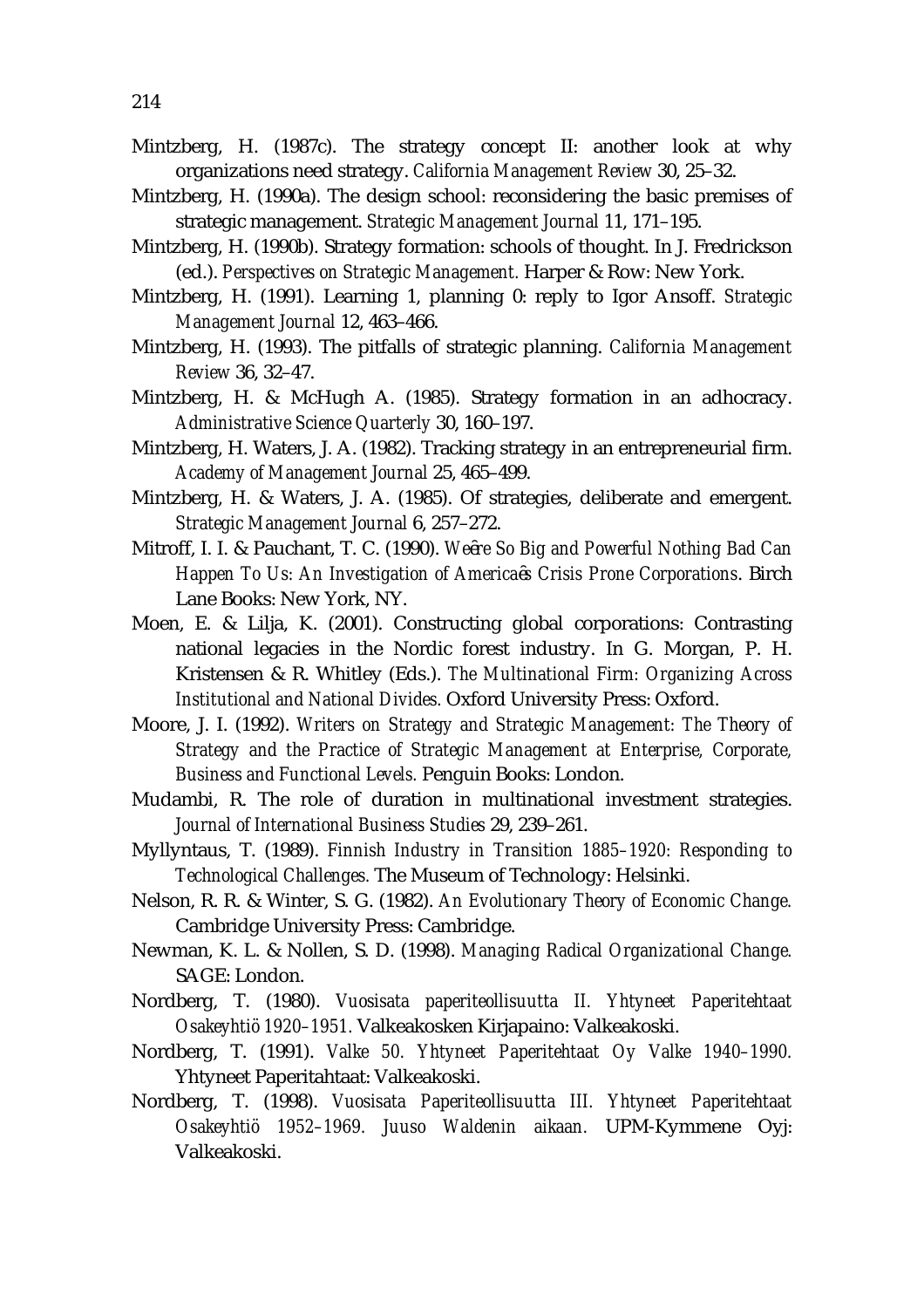- North, D. (1990). *Institutions, Institutional Change and Economic Performance.* Cambridge University Press: Cambridge.
- Näsi, J. (1987). *Doughs and Bakers of Strategic Management.* Discussion Paper, Mississippi State University.
- Näsi, J. (1991). Strategic thinking as doctrine: development of focus areas and new insights. In J. Näsi (ed.). *Arenas of Strategic Thinking.* Foundation for Economic Education: Helsinki.
- Näsi, J. (1994). The question of knowledge creation and information systems in strategy design: an analysis of three modes of strategy-making. Paper presented in the International Workshop on Knowledge-Based Systems and Strategic Management. European Institute for Advanced Studies in Management (EIASM), Åbo.
- Näsi, J. (1996). Competitive strategy making as game-playing. Basic definitions and background mapping. In P. Walden, M. Brännback, B. Back & H. Vanharanta (Eds.). *The Art and Science of Decision-Making.* Åbo Akademi University Press: Åbo.
- Näsi, J. (1999). Information systems and strategy design. The knowledge creation function in three modes of strategy-making. *Decision Support Systems* 26, 137–149.
- Näsi, J., Näsi, S. (1993). The role and development of social and environmental issues in corporate public image strategy. *Proceedings of the SAM International Management Conference.* Society for the Advancement of Management: Vinton, VA.
- Näsi, J., Näsi, S. & Savage G. T. (1998). Nature as a stakeholder: one more speculation. *Proceedings of the International Association for Business and Society Conference.* International Association for Business and Society: Kailua-Kona, HI.
- Näsi. J., Näsi, S., Phillips, N. & Zyglidopoulos, S. (1997). The evolution of corporate social responsiveness. *Business and Society* 36, 296–321.
- Näsi, J., Ranta, P. & Sajasalo, P. (1998). *Metsäteollisuuden megamuutos. Pelinäkökulmainen analyysi suomalaisen metsäteollisuuden kehkeytymisprosesseista vuosina 1985–1996.* University of Jyväskylä: Jyväskylä.
- Näsi, J., Sajasalo, P. & Sierilä P. (2001). *A Game-Playing Perspective on Industry-*Level Megachange. An Analysis of the Finnish Forest Sector 1985-1996. University of Jyväskylä: Jyväskylä.
- Odman, P-J. (1985). Hermeneutics. In T. Husen & N. T. Postlethwaite (eds.). *The International Encyclopedia of Education.* Pergamon: Oxford.
- Ohmae, K. (1993). The global logic of strategic alliances. In J. Bleeke & D. Ernst (Eds). *Collaborating to Compete.* John Wiley: New York, NY.
- Ojainmaa, K. (1994). *International Competitive Advantage of the Finnish Chemical Forest Industry.* The Research Institute of the Finnish Economy C 66: Helsinki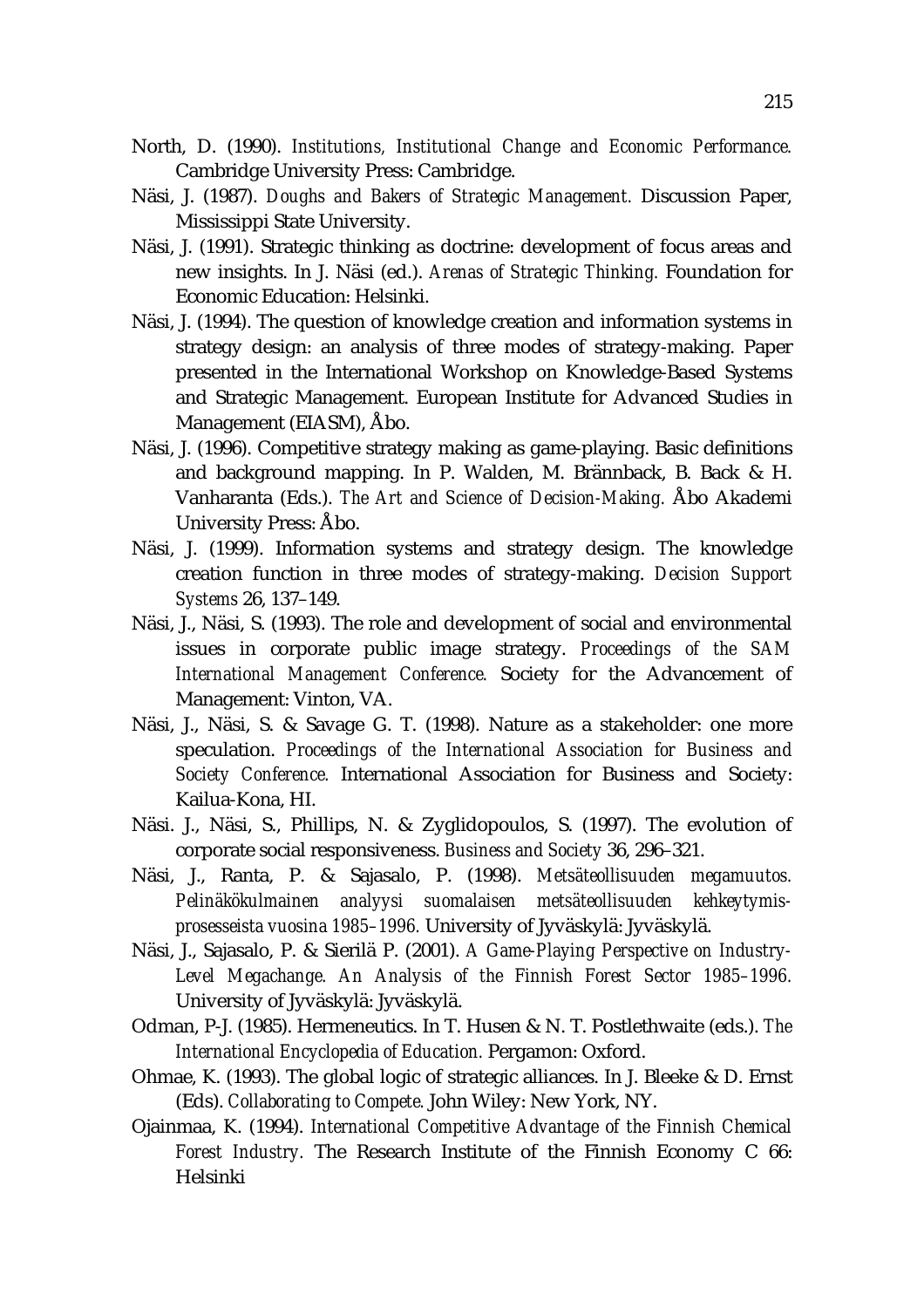- Ojala, J. (2001a). Suuri, vauras ja velkainen: Kymiyhtiö 1900-luvulla. In J. Näsi, J-A. Lamberg, J. Ojala & P. Sajasalo. *Metsäteollisuusyritysten strategiset kehityspolut: Kilpailu, keskittyminen ja kasvu pitkällä aikavälillä.* Tekes: Helsinki.
- Ojala, J. (2001b). Haastajasta voittajaksi: Yhtyneet Paperitehtaat 1900-luvulla. In J. Näsi, J-A. Lamberg, J. Ojala & P. Sajasalo. *Metsäteollisuusyritysten strategiset kehityspolut: Kilpailu, keskittyminen ja kasvu pitkällä aikavälillä.* Tekes: Helsinki.
- Olson, H. C. (1975). *Studies in Export Promotion: Attempts to Evaluate Export Stimulation Measures for Swedish Textile and Clothing Industries.* Studia Oeconomiae Negotiorum, 10. University of Uppsala: Uppsala.
- Oviatt, B. M. & McDougall, P. P. (1994). Toward a theory of international new ventures. *Journal of International Business Studies* 25, 45–64.
- Parker, B. (1996). Evolution and revolution: from international business to globalization. In S. R. Clegg, C. Hardy & W. R. Nord (eds.). *Handbook of Organization Studies.* SAGE: London.
- Patton, M. Q. (1990). *Qualitative Evaluations and Research Methods.* SAGE: Newbury, CA.
- Pearce, J. A. II & Robinson, R. B. (1988). *Strategic Management Strategy Formulation and Implementation.* Richard D. Irwin: Homewood, IL.
- Pedersen, T. & Thomsen, S. (1997). European patterns of corporate ownership: A twelve country study. *Journal of International Business Studies* 28, 759– 778.
- Pedersen, T. & Thomsen, S. (1999). Business systems and corporate governance. *International Studies of Management and Organization* 29, 43–59.
- Penn, J. (1994). Marketing by smaller wine producers and the penetration of new distribution channels. *International Journal of Wine Marketing* 6, 20–31.
- Penn, R., Lilja, K. & Scattergood, H. (1991). *Flexibility and Employment Patterns in the Contemporary Paper Industry. A Comparative Analysis of Mills in Britain and Finland.* Helsinki School of Economics and Business Administration F-273: Helsinki.
- Penrose, E. T. (1959). *The Theory of the Growth of the Firm.* Basil Blackwell: Oxford.
- Pettigrew, A. M. (1985a). *The Awakening Giant: Continuity and Change in ICI.*  Basil Blackwell: Oxford.
- Pettigrew, A. M. (1985b). Contextualist research: a natural way to link theory and practice. In E. Lawler (ed.). *Doing Research That Is Useful in Theory and Practice.* Jossey Bass: San Francisco, CA.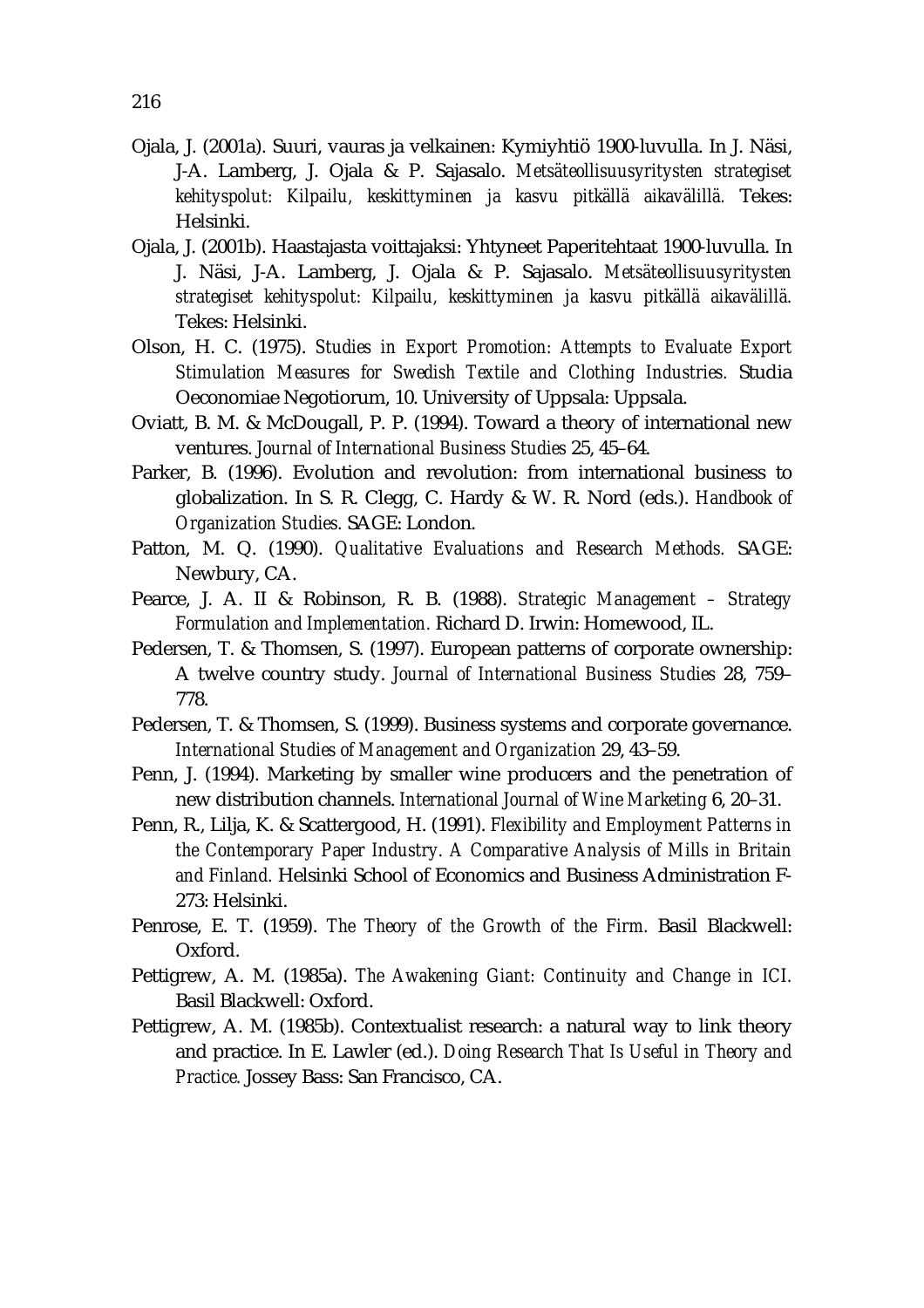- Pettigrew, A. M. (1985c). Contextualist research and the study of organizational change processes. In E. Mumford et al. (eds.). Research Methods in Information Systems: Proceedings of the IFIP WG 8.2 Colloquium, Manchester Business School, 1-3 September, 1984. North Holland: Amsterdam.
- Pettigrew, A. M. (1987). Context and action in the transformation of the firm. *Journal of Management Studies* 24, 649–670.
- Pettigrew, A. M. (1990). Longitudinal field research on change: theory and practice. *Organization Science* 1, 267–292.
- Pettigrew, A. M. (1992). The character and significance of strategy process research. *Strategic Management Journal* 13, 5–16.
- Pettigrew, A. M. (1997). What is a processual analysis? *Scandinavian Journal of Management* 13, 337–348.
- Pettigrew, A. M. & Whipp, R. (1991). *Managing Change for Competitive Success.* Blackwell: Oxford.
- Pfeffer, J. & Salancik, P. R. (1978). *The External Control of Organizations.* Harper & Row: New York, NY.
- Pla-Barber, J. (2002). From Stopford and Wells s model to Bartlett and Ghoshal s typology: new empirical evidence. *Management International Review* 42, 141-156.
- Poesche, J. (1995a). *Strategic Choices in the Fine Paper Industry.* Helsinki School of Economics and Business Administration W-121: Helsinki.
- Poesche, J. (1995b). *Business Ethics in the Choice of New Technology in the Kraft Pulping Industry.* Helsinki School of Economics and Business Administration W-127: Helsinki.
- Poesche, J. (1996). *Interaction Between Environmental Values, Business Strategy and Technology.* Helsinki School of Economics and Business Administration W-152: Helsinki.
- Poesche, J. (1997). *A Choice of Technology in Natural Resource-Based Industry. Business Ethics in the Pulp and Paper Industry.* Helsinki School of Economics and Business Administration A-133: Helsinki.
- Poggi, G. (1965). A main theme of contemporary sociological analysis: it s achievements and limitations. *British Journal of Sociology* 16, 283–294.
- Porter, M. E. (1982). Industrial organization and the evolution of concepts for strategic planning. In T. Naylor (ed.). *Corporate Strategy. The Integration of Corporate Planning Models and Economics.* North-Holland: Amsterdam.
- Porter, M. E. (1980). *Competitive Strategy: Techniques for Analyzing Industries and Competitors.* The Free Press: New York, NY.
- Porter, M. E. (1985). *Competitive Advantage: Creating and Sustaining Superior Performance.* The Free Press: New York, NY.
- Porter, M. E. (1990). *The Competitive Advantage of Nations.* The Free Press: New York, NY.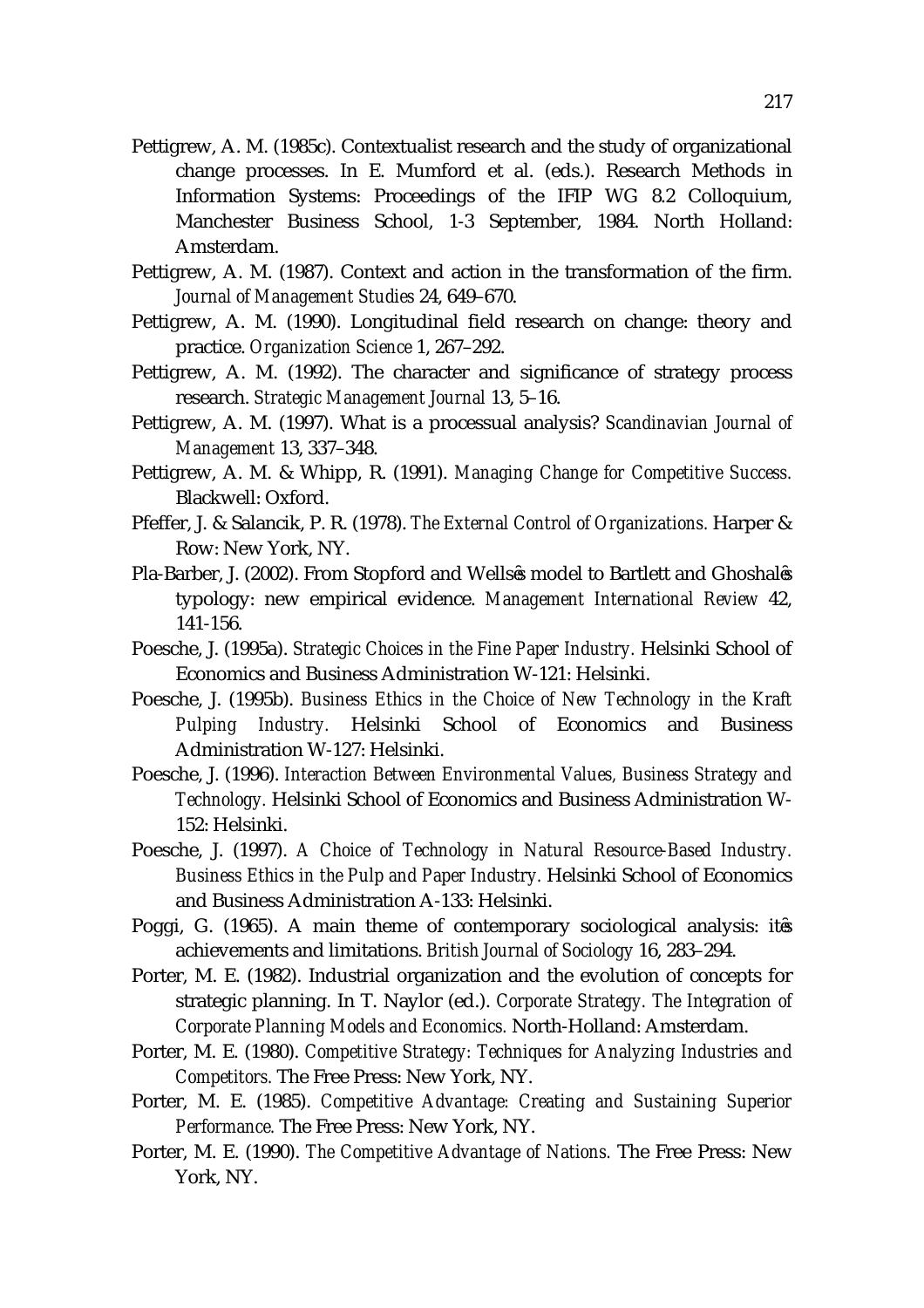- Porter, M. E. & Fuller, M. B. (1986). Coalitions and global strategy. In M. E. Porter (Ed.). *Competition in Global Industries.* Harvard Business School Press: Boston, MA.
- Quinn, J. B. (1980). *Strategies for Change: Logical Incrementalism.* Irwin: Homewood, IL.
- Raumolin, J. (1988). *Restructuring and Internationalization of the Forest, Mining and Related Engineering Industries in Finland.* The Research Institute of the Finnish Economy Discussion Papers 267: Helsinki.
- Raumolin, J. (1990). Restructuring and internationalization of the Finnish forest, mining and related engineering industries. In M. Hebbert & J. Hansen (eds.). *Unfamiliar Territory: The Reshaping of European Geography.* Aldershot: Avebury.
- Redding, S. G. (1994). Comparative management theory: jungle, zoo, or fossil bed? *Organization Studies* 15, 323–360.
- Reid, S. D. (1981). The decision-maker and export entry and expansion. *Journal of International Business Studies* 12, 101–112.
- Rogers, E. M. (1962). *Diffusion of Innovations.* The Free Press: New York, NY.
- Rohweder, T. (1993). *Product Reorientation in the Finnish Paper Industry. Process and Performance.* Helsinki School of Economics and Business Administration A:93: Helsinki.
- Romanelli, F. & Tushman, M. (1994). Organizational change as punctuated equilibrium: an empirical test. *Academy of Management Journal* 37, 1141– 1166.
- Root, F. R. (1984). Some trends in the world economy and their implications for international business strategy. *Journal of International Business Studies* 15, 19–23.
- Ropo, A., Eriksson. P. & Hunt, J. G. (1997). Reflections on conducting processual research on management and organizations. *Scandinavian Journal of Management* 13, 331–335.
- Rosenbröijer, C-J. (1998). *Capability Development in Business Networks. A Study of Distribution in the Fine Paper Sector in the United Kingdom.* Swedish School of Economics and Business Administration Publications 69: Helsinki.
- Rosson, P. J. (1987). The overseas distributor method: performance and change in a harsh environment. In P. Rosson & S. Reid (eds.). *Managing Export Entry and Expansion: Concepts and Practice.* Praeger: New York, NY.
- Roth, K. (1990). *Business-Level Strategy: A Contingency Link to Internationalization*. The University of South Carolina Working Papers D-90-05: Columbia, SC.
- Rugman, A. M. (1980). Internalization as a general theory of foreign direct investment: a re-appraisal of the literature. *Weltwirtschaftliches Archiv* 116, 365–379.

Porter, M. E. (1996). What is strategy? *Harvard Business Review* 74, 61–78.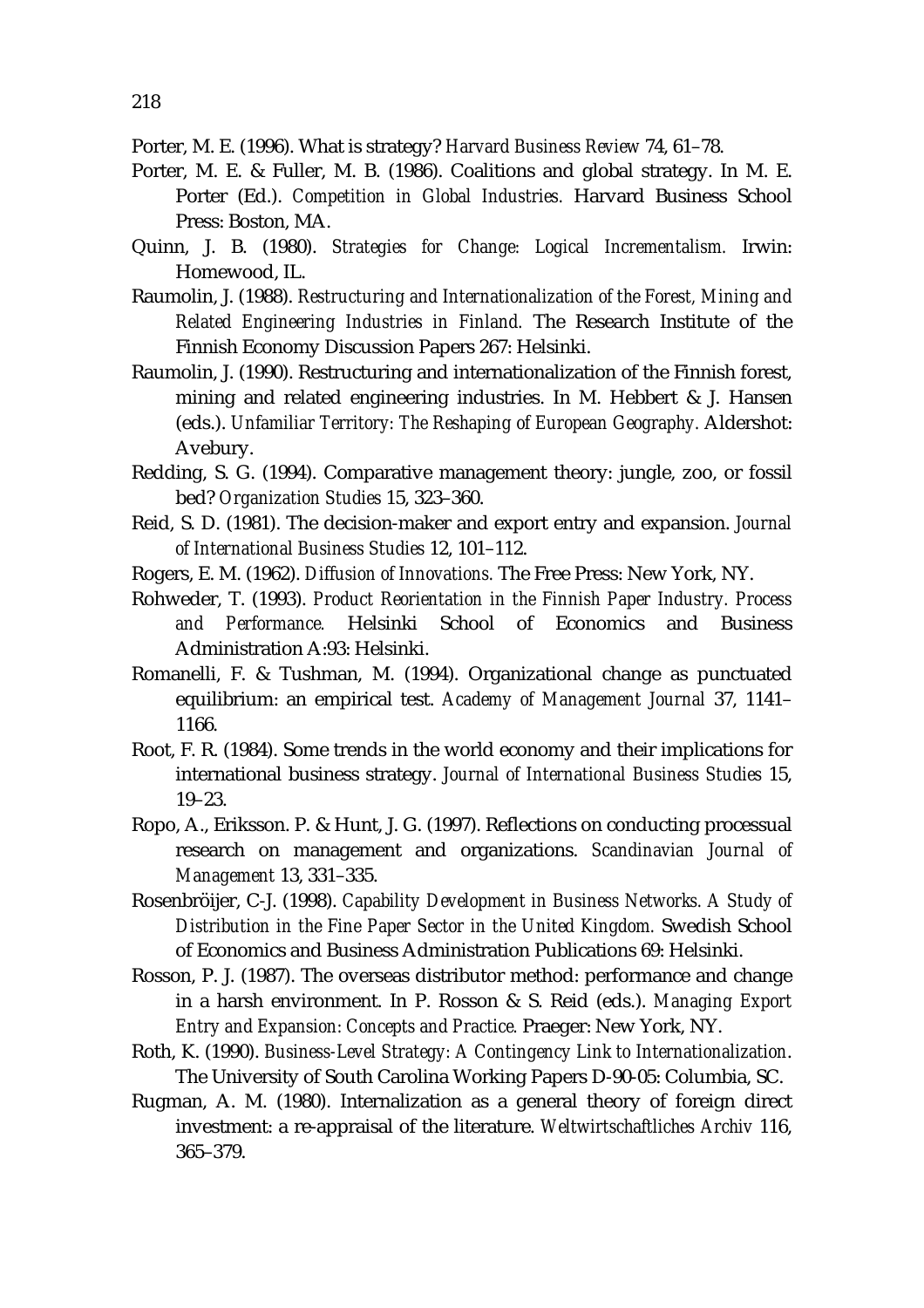- Rugman, A. M. (1981). *Inside the Multinationals: The Economics of Internal Markets.* Kluwer-Nijhoff Publishing: Boston, MA.
- Rugman, A. M. (1998). Forty years of Dunning and the multinational enterprise. A paper presented in the Academy of International Business Annual Meeting. Vienna, Oct. 1998.
- Rumelt, R. P. (1974). *Strategy, Structure and Economic Performance.* Harvard University Press: Cambridge, MA.
- Rumelt, R. P. (1982). Diversification strategy and performance. *Strategic Management Journal* 3, 359–369.
- Rumelt, R. P. (1986) *Strategy, Structure and Economic Performance.* Harvard Business School Press: Cambridge, MA.
- Rytteri, T. (2002). *Metsäteollisuusyrityksen luonto. Tutkimus Enso-Gutzeitin ympäristö- ja yhteiskuntavastuun muotoutumisesta.* University of Joensuu, Department of Geography, publications; 10: Joensuu.
- Räsänen, K. (1989). *Corporate Evolution in a Forest-Sector Society: Sectoral Roots and Strategic Change of Finnish Corporations, 1973–1985.* EIASM Working Paper 89–11: Brussels.
- Räsänen, K. & Whipp, R. (1992). National business recipes: a sector perspective. In R. Whitley (ed.). *European Business Systems. Firms and Markets in their National Contexts.* SAGE: London.
- Saarikorpi, J. (1986). *Liiketoimintastrategia ja sen kehitysprosessit*. Acta Universitatis Tamperensis, ser A vol 214: Tampere.
- Sajasalo, P., Ojala, J. & Lamberg, J-A. (2001). Muutoksia suomalaisen metsäteollisuuden peliympäristössä. In J. Näsi, J-A. Lamberg, J. Ojala & P. Sajasalo. *Metsäteollisuusyritysten strategiset kehityspolut: Kilpailu, keskittyminen ja kasvu pitkällä aikavälillä.* Tekes: Helsinki.
- Salter, M. S. & Winhold, W. A. (1979). *Diversification Through Acquisition: Strategies for Creating Economic Value.* The Free Press: New York, NY.
- Scandura, T. A. & Williams E. A. (2000). Research methodology in management: current practices, trends, and implications for future research. *Academy of Management Journal* 43, 1248–1264.
- Schollhammer, H. (1994). Strategies and methodologies in international business and comparative management research. *Management International Review* 34, 5–21.
- Seppälä, H., Kuuluvainen, J. & Seppälä R. (1980). *Suomen metsäsektori tienhaarassa. Tutkimus Suomen metsäsektorin kehityksestä ja tulevaisuuden vaihtoehdoista.* Folia Forestalia 434: Helsinki.
- Seppälä, R. (2000). *Suomen metsäklusteri tienhaarassa.* WOOD WISDOM: Helsinki.
- Sera, K. (1992). Corporate globalization: a new trend. *Academy of Management Executive* 6, 89–96.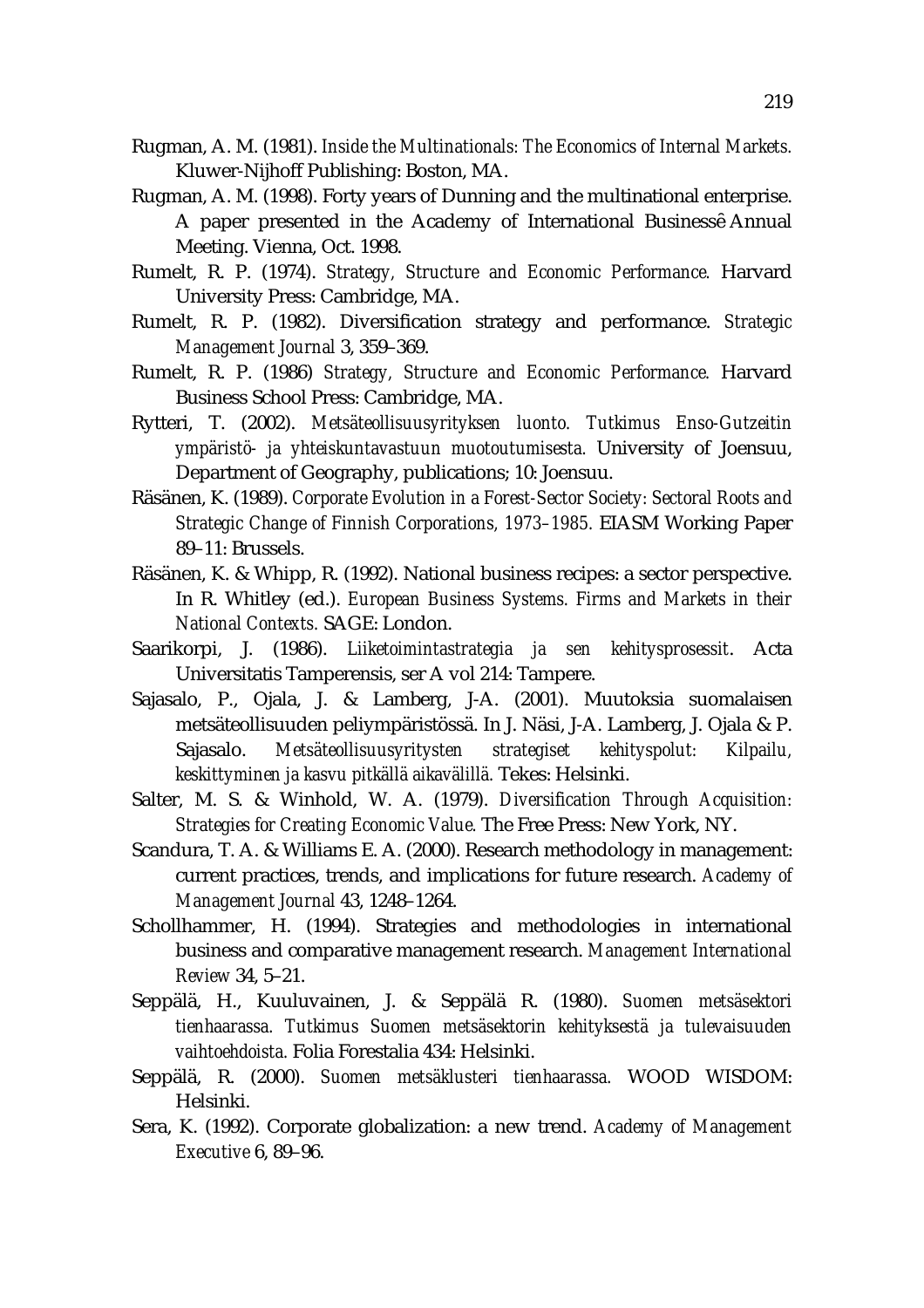- Shoemaker, P. J. H. (1993). Strategic decisions in organizations: rational and behavioural views. *Journal of Management Studies* 30, 107–129.
- Sierilä, P. (1986). Metsäteollisuusyritysten strategioista. *Unitas* 68, 49–56.
- Sierilä, P. (1989). Strategioita vuosikertomuksista tulkittuna. *Paperi ja Puu* 70, 220–225.
- Sierilä, P. (1991). *Corporate Planning, Strategies, and Critical Factors in Forest Industries.* Lappeenranta University of Technology Research Papers 20: Lappeenranta.
- Sierilä, P, & Tuominen, M. (1991b). *Critical Factors Affecting Forest Industries Future in the Year 2000 and Beyond.* Lappeenranta University of Technology Research Report 41: Lappeenranta.
- Sierilä, P. & Tuominen, M. (1991a). *Orientation Alternatives in Forest Industries in the Year 2000 and Beyond.* Lappeenranta University of Technology Research Report 42: Lappeenranta.
- Simon, H. A. (1955). A behavioral model of rational choice. *Quarterly Journal of Economics* 69, 99–118.
- Simon, H. A. (1956) Rational choice and the structure of the environment. *Psychological Review* 63, 129–138.
- Simon, H. A. (1957). *Models of Man.* John Wiley & Sons: New York, NY.
- Simon, H. A. (1976). From substantive to procedural rationality. In S. J. Latsis, (ed). *Method and Appraisal in Economics*. Cambridge University Press: Cambridge.
- Simon, H. A. (1982). *Models of Bounded Rationality: Behavioral Economics and Business Organization*. MIT Press: Cambridge, MA.
- Shrivastava, P. (1994). Castrated environment: greening organization science. *Organization Studies* 15, 705–726.
- Smith, K. G., Grimm, C. M. & Gannon, M. J. (1992). *Dynamics of Competitive Strategy.* SAGE: Newbury Park, CA.
- Stead, W. E. & Stead, J. (1992). *Management for a Small Planet.* SAGE: Newbury Park, CA.
- Stopford, J. M. & Wells, L. (1972). *Managing the Multinational Enterprise. Organization of the Firm and Ownership of the Subsidiaries.* Basic Books: New York, NY.
- Sullivan, D. (1998a). Cognitive tendencies in international business research: implications of a Narrow Vision . *Journal of International Business Studies* 29, 837–862.
- Sullivan, D. (1998b). The ontology of international business: a comment on International Business: An Emerging Vision. *Journal of International Business Studies* 29, 877–886.
- Sullivan, D. & Bauerschmidt, A. (1990). Incremental internationalization: a test of Johanson and Vahlne s thesis. *Management International Review* 30, 19– 30.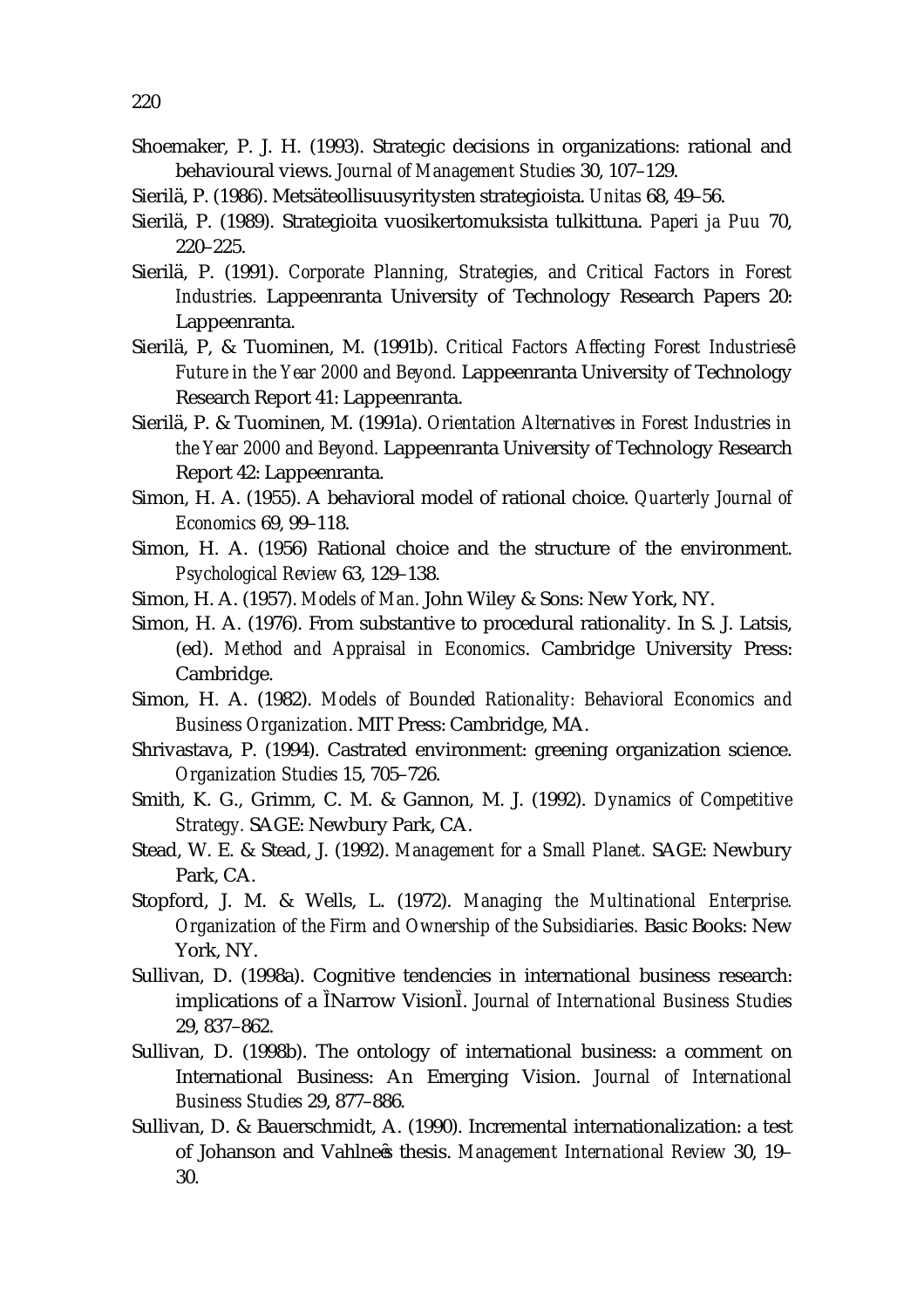- Taylor, S. J. & Bogdan, R. (1984). *Introduction to Qualitative Research Methods.*  John Wiley & Sons: New York, NY.
- Tesch, R. (1990). *Qualitative Research–Analysis Types & Software Tools.* Falmer Press: New York, NY.
- The Economist (1993). Article on March 20, 1993.
- Thompson, J. D. (1967). *Organizations in Action.* McGraw-Hill: New York, NY.
- Thompson A. A. & Strickland, A. J. (1990). *Strategic Management: Concepts and Cases.* Richard D. Irwin: Homewood, IL.
- Tilli, T. (1998). *Aasia ja metsäteollisuus.* Pellervo Economic Research Institute Working Papers, 5: Helsinki.
- Toyne, B. & Nigh, D. (1997). *International Business: An Emerging Vision.* The University of South Carolina Press: Columbia, SC.
- Toyne, B. & Nigh, D. (1998). A more expansive view of international business*. Journal of International Business Studies* 29, 863–876.
- Tregoe, B. B. & Zimmerman, J. W. (1980). *Top Management Strategy: What It Is and How To Make It Work.* Simon & Schuster: New York, NY.
- Turnbull, P. W. (1987). A challenge to the stages theory of the internationalization process. In P. Rosson & S. Reid (eds.). *Managing Export Entry and Expansion: Concepts and Practice.* Praeger: New York, NY.
- Tushman, M. L. & Anderson, P. (1986). Technological discontinuities and organizational environments. *Administrative Science Quarterly* 31, 439–465.
- Tuuri, A. (1996). *Äänekoski Mills 1896–1996.* Lönnberg: Helsinki.
- Vaivio, F. L. (1963). Sivusuuntainen jäykkyys yrityksen käyttäytymispiirteenä. *Liiketaloudellinen aikakauskirja* 12.
- Valdelin, J. (1974). *Produktutveckling och Marknadsföring.* EFI: Stockholm.
- Van de Ven, A. H. (1992). Suggestions for studying strategy process: a research note. *Strategic Management Journal* 13, 169–188.
- Van de Ven, A. H. & Poole, M. S. (1988). Paradoxical requirements for a theory of organizational change. In R. Quinn & K. Cameron (eds.). *Paradox and Transformation: Towards a Theory of Change in Organization and Management.*  Harper Collins: New York, NY.
- Van de Ven, A. H. & Poole, M. S. (1990). Methods for studying innovation development in the Minnesota Innovation Research Program. *Organization Science* 1, 313–335.
- Van de Ven, A. H. & Poole, M. S. (1991). *In Search of Theories of Development and Change.* University of Minnesota, Strategic Management Research Center Discussion Paper: Minneapolis, MN.
- van den Bosch, F. A. J. (2001). What makes time strategic. In T. Elfrign & H. Volberda (eds.). *Rethinking Strategy.* SAGE: London.
- Webb, M. C. (1991). International economic structures, government interests, and international coordination of macroeconomic adjustment policies. *International Organization* 45, 309–342.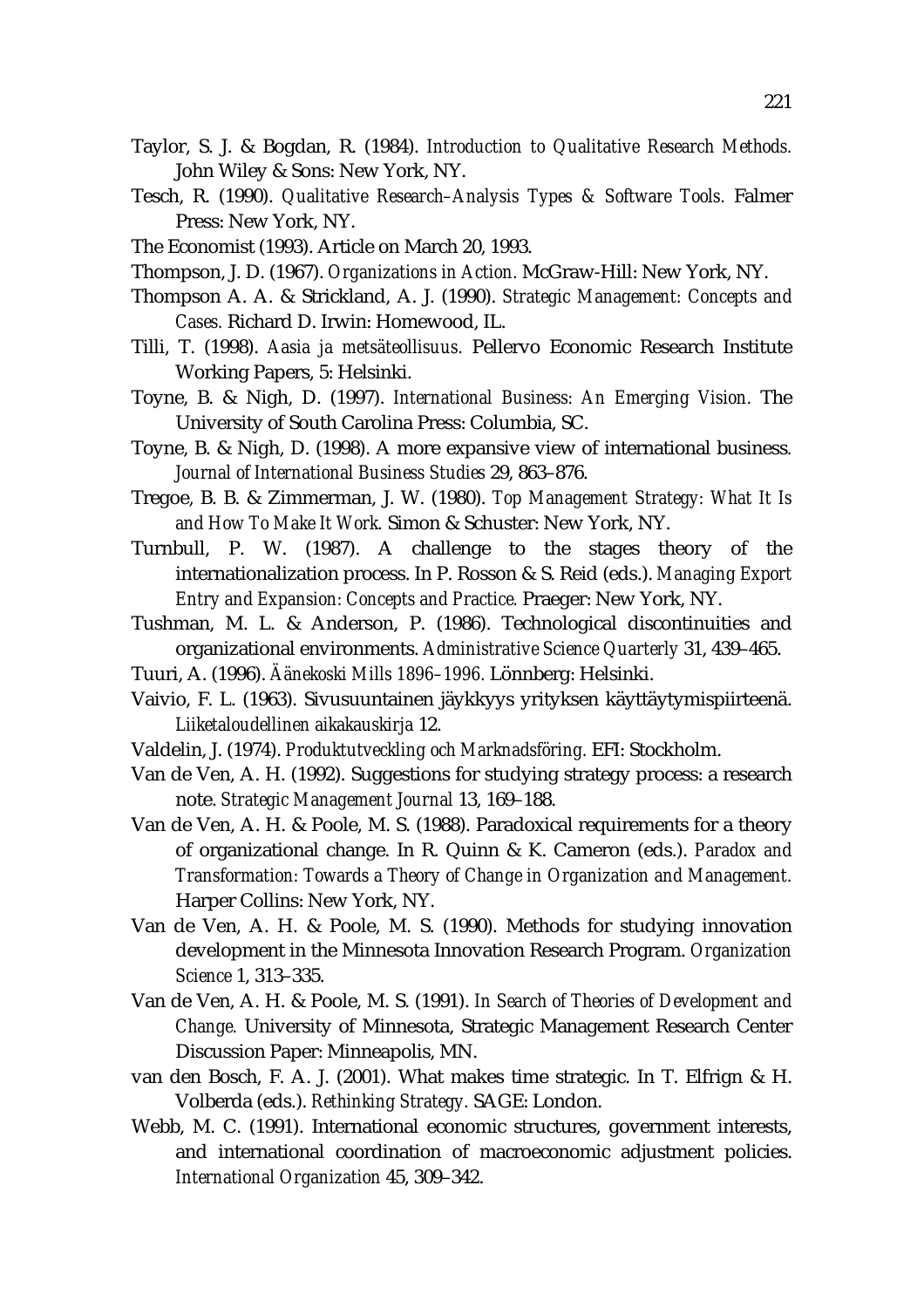- Welch, L. S. & Luostarinen, R. (1988). Internationalization: evolution of a concept. *Journal of General Management* 14, 34–55.
- Welch, L. S. & Luostarinen R. K. (1993). Inward-outward connections in internationalization. *Journal of International Marketing* 1, 44–56.
- Welge, M. K. & Borghoff, T. (1999) An evolutionary perspective on the globalization of enterprises in the global network competition. A paper presented at the European International Business Academy s Conference.
- Vernon, R. (1966). International investment and international trade in the product cycle. *Quarterly Journal of Economics* 80, 109–207.
- Vernon, R. (1979). The product-cycle hypothesis in a new international environment. *Oxford Bulletin of Economics and Statistics* 41, 255–267.
- Vernon, R. (1994). Contributing to an international business curriculum: an approach from the flank. *Journal of International Business Studies* 25, 215– 228.
- Whipp, R. (1987). A time to every purpose: an essay on time and work. In P. Joyce (ed.). *The Historical Meanings of Work.* Cambridge University Press: Cambridge.
- Whipp, R. & Clark, P. (1986). *Innovation and the Auto Industry: Products, Process and Work Organization.* Frances Printer: London.
- Whitley, R. (1990). Eastern Asian enterprise structures and the comparative analysis of forms of business organisation. *Organization Studies* 11, 47–54.
- Whitley, R. (1991). The social construction of business systems in East Asia. *Organization Studies* 12, 1–28.
- Whitley, R. (Ed.) (1992). *European Business Systems. Firms and Markets in their National Contexts.* SAGE: London.
- Whitley, R. & Kristensen, P. (Eds.) (1996). *The Changing European Firm.* Routledge: London.
- Wiedersheim-Paul, F., Welch, L. S. & Olson H. C. (1975). *Before the First Export Order: A Behavioral Model.* Working Paper No. 10, Department of Economics, University of Queensland: Queensland.
- Wiedersheim-Paul, F. Olson, H. C. & Welch, L. S. (1978). Pre-export activity: the first step in internationalization. *Journal of International Business Studies* 9, 47–58.
- Wilkins, M. (1997). The conceptual domain of international business. In B. Toyne & D. Nigh (eds.). *International Business: An Emerging Vision.*  University of South Carolina Press: Columbia, SC.
- Williamson, O. E. (1975). *Markets and Hierarchies.* The Free Press: New York, NY.
- Williamson, O. E. (1981). The modern corporation: evolution of a concept. *Journal of General Management* 14, 36–64.
- Williamson, O. E. (1985). *The Economic Institutions of Capitalism: Firms, Markets, Relational Contracting.* The Free Press: New York, NY.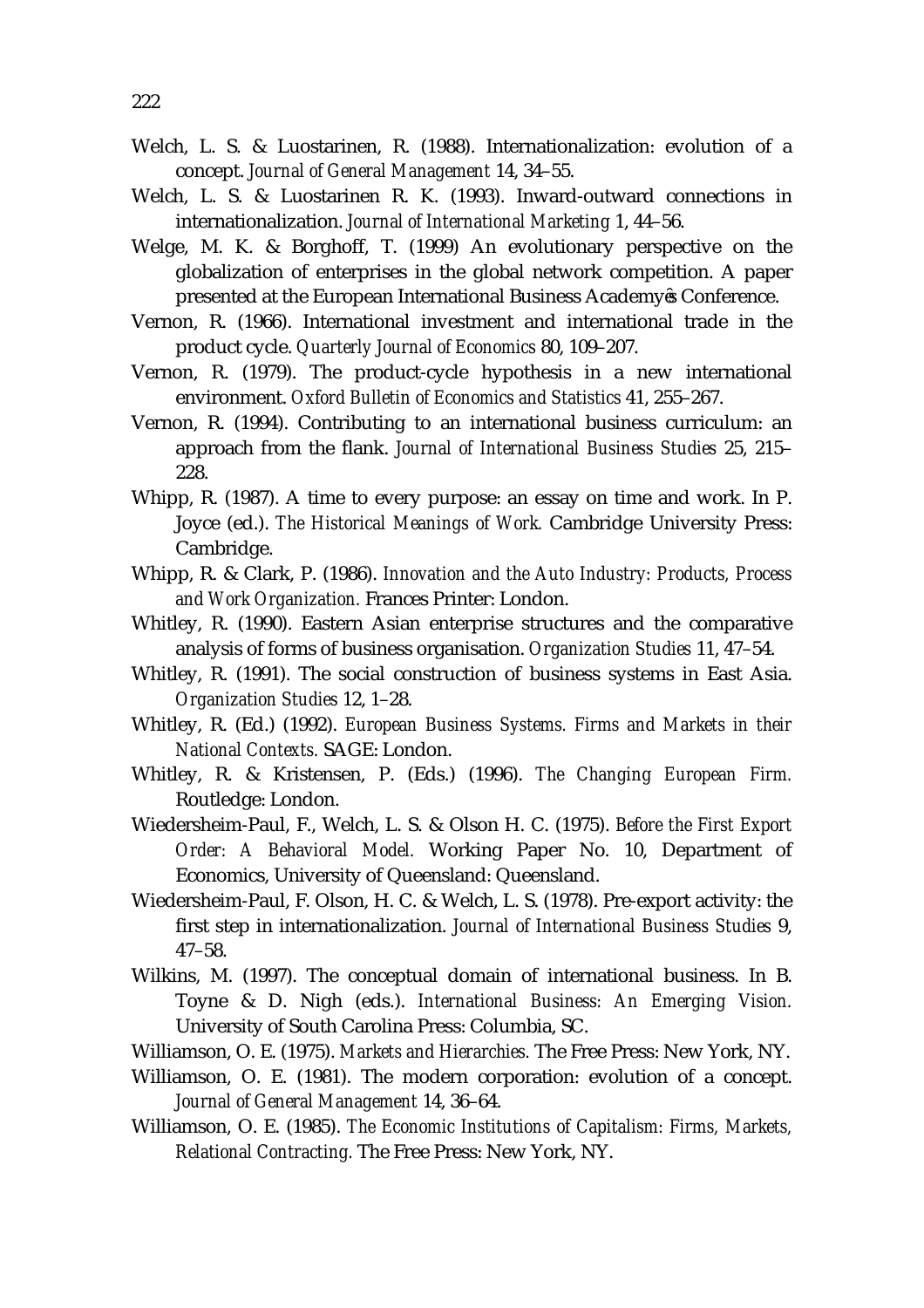- Wong, P. & Ellis, P. (2002). Social ties and partner identification in Sino-Hong Kong international joint ventures. *Journal of International Business Studies* 33, 267–289.
- Wood, D. J. (2000). Theory and integrity in business and society. *Business & Society* 39, 359–378.
- Woodward, J. (1965). *Industrial Organization: Theory and Practice.* Oxford University Press: London.
- von Wright, G. (1971). *Explanation and Understanding.* Kegan: London.
- Wright, R. W. (1970). Trends in international business. *Journal of International Business Studies* 1, 109–123.
- Wright, R. W. & Ricks, D. A. (1994). Trends in international business research: twenty-five years later. *Journal of International Business Studies* 25, 687–701.
- Wrigley, L. (1970). *Divisional Autonomy and Diversification.* Harvard Business School: Boston, MA.
- Väyrynen, R. (1999). *Suomi avoimessa maailmassa. Globalisaatio ja sen vaikutukset.* Sitra (223): Helsinki.
- Yin, R. K. (1984). *Case Study Research. Design and Methods.* SAGE: Beverly Hills, CA.
- Young, L. C. & Wilkinson, I. F. (1989). The role of trust and co-operation in marketing channels: a preliminary study. *European Journal of Marketing* 23, 212–232.
- Zetterberg, S. (1983). *Puusta pitemmälle: Metsäliitto 1934–1984.* Kirjayhtymä: Helsinki.
- Äijö, T. S. (1996). The special competitive advantage theory of internationalization. *Liiketaloudellinen aikakauskirja* 45, 282–299.